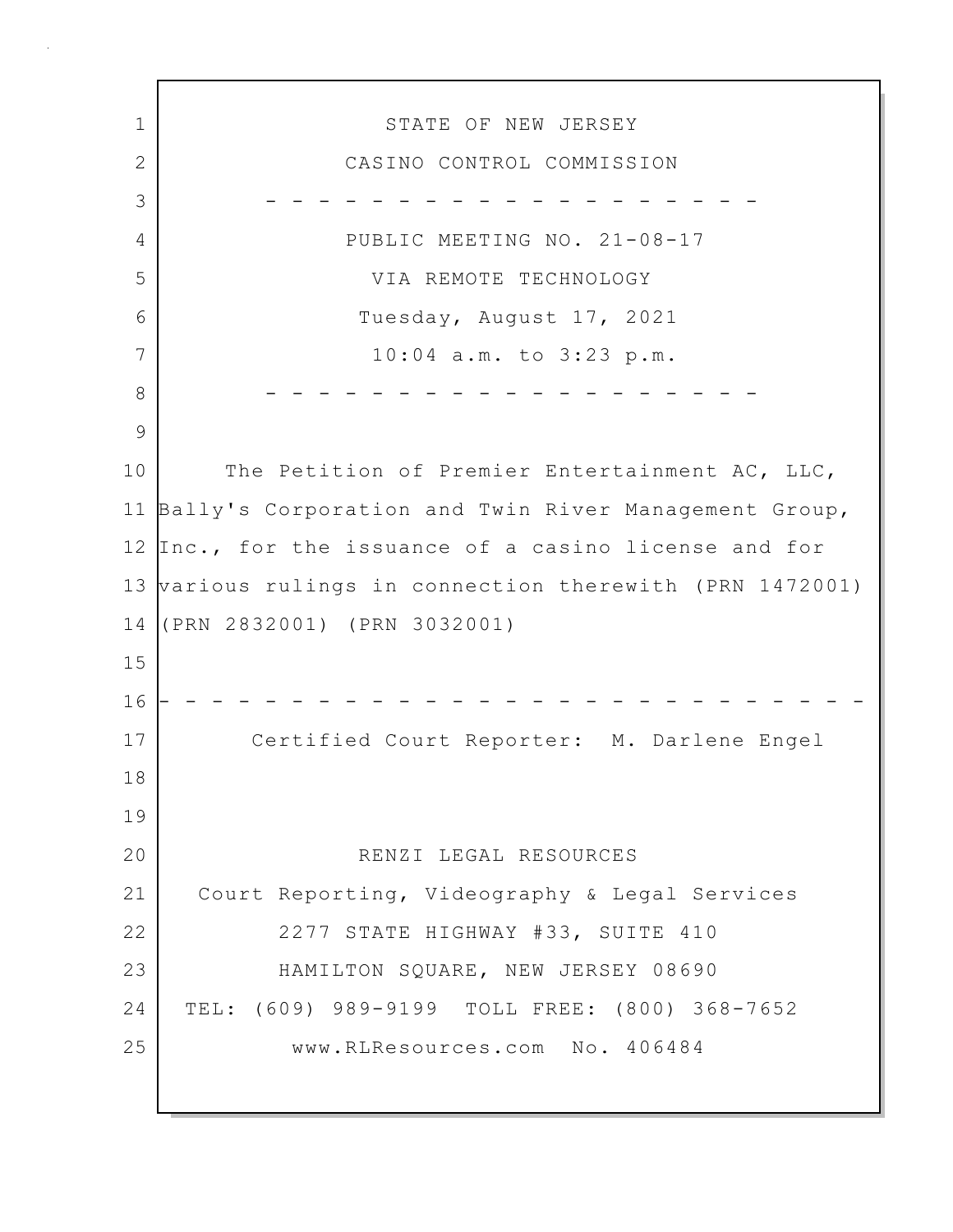```
1 B E F O R E :
2 CASINO CONTROL COMMISSION:
       JAMES T. PLOUSIS, CHAIR
 3 ALISA COOPER, VICE CHAIR
       JOYCE MOLLINEAUX, COMMISSIONER
4
  PRESENT FOR THE CASINO CONTROL COMMISSION:
5 DARYL W. NANCE, ADMINISTRATIVE ANALYST
6 OFFICE OF THE GENERAL COUNSEL:
       DIANNA W. FAUNTLEROY, GENERAL COUNSEL/EXECUTIVE
7 SECRETARY
8 DIVISION OF GAMING ENFORCEMENT:
     DEPUTY ATTORNEYS GENERAL:
9 JORDAN HOLLANDER, DEPUTY ATTORNEY GENERAL
10
11
12
13
14
15
16
17
18
19
20
21
22
23
24
25
```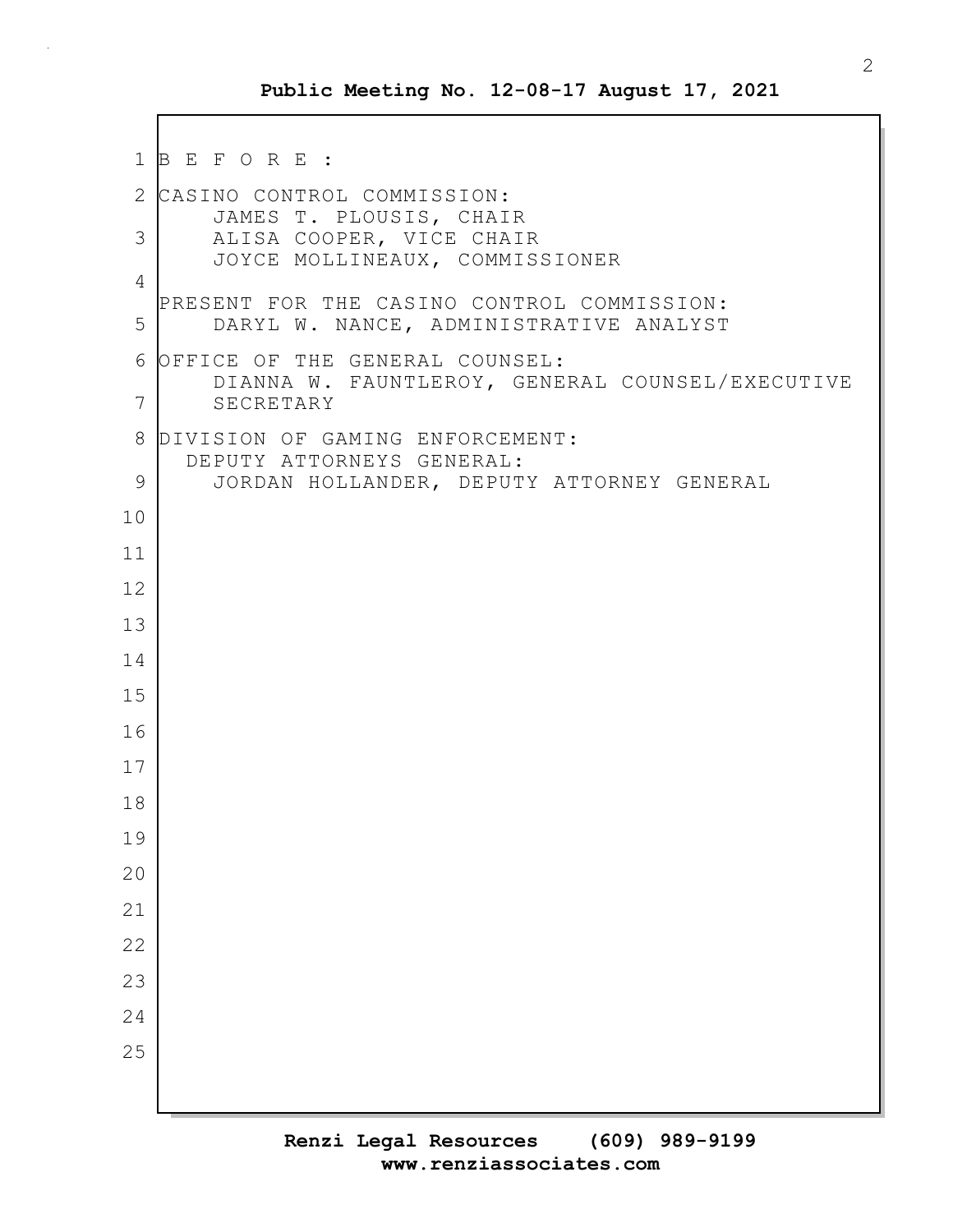|          | 1 A P P E A R A N C E S : |                                                                                                                    |
|----------|---------------------------|--------------------------------------------------------------------------------------------------------------------|
| 3        |                           | 2 ITEM NO. 1 DIANNA W. FAUNTLEROY, GENERAL COUNSEL<br>JORDAN HOLLANDER, DEPUTY ATTORNEY GENERAL<br>COOPER LEVENSON |
|          |                           | LLOYD D. LEVENSON, ESQ.                                                                                            |
| 4        |                           | LYNNE LEVIN KAUFMAN, ESQ.<br>LUCAS R. LEVENSON, ESQ.                                                               |
| 5        |                           | FOR: PREMIER ENTERTAINMENT, AC, LLC,<br>BALLY'S CORPORATION AND TWIN RIVER                                         |
| 6        |                           | MANAGEMENT GROUP, INC.                                                                                             |
| 7<br>8   |                           | ITEM NO. 2 DIANNA W. FAUNTLEROY, GENERAL COUNSEL<br>JORDAN HOLLANDER, DEPUTY ATTORNEY GENERAL<br>COOPER LEVENSON   |
|          |                           | LLOYD D. LEVENSON, ESQ.                                                                                            |
| 9        |                           | LYNNE LEVIN KAUFMAN, ESQ.<br>LUCAS R. LEVENSON, ESQ.                                                               |
| 10       |                           | FOR: PREMIER ENTERTAINMENT, AC, LLC,<br>BALLY'S CORPORATION AND TWIN RIVER                                         |
| 11       |                           | MANAGEMENT GROUP, INC.                                                                                             |
| 12       |                           |                                                                                                                    |
| 13       |                           |                                                                                                                    |
| 14       |                           |                                                                                                                    |
| 15       |                           |                                                                                                                    |
| 16<br>17 |                           |                                                                                                                    |
| 18       |                           |                                                                                                                    |
| 19       |                           |                                                                                                                    |
| 20       |                           |                                                                                                                    |
| 21       |                           |                                                                                                                    |
| 22       |                           |                                                                                                                    |
| 23       |                           |                                                                                                                    |
| 24       |                           |                                                                                                                    |
| 25       |                           |                                                                                                                    |
|          |                           |                                                                                                                    |
|          |                           |                                                                                                                    |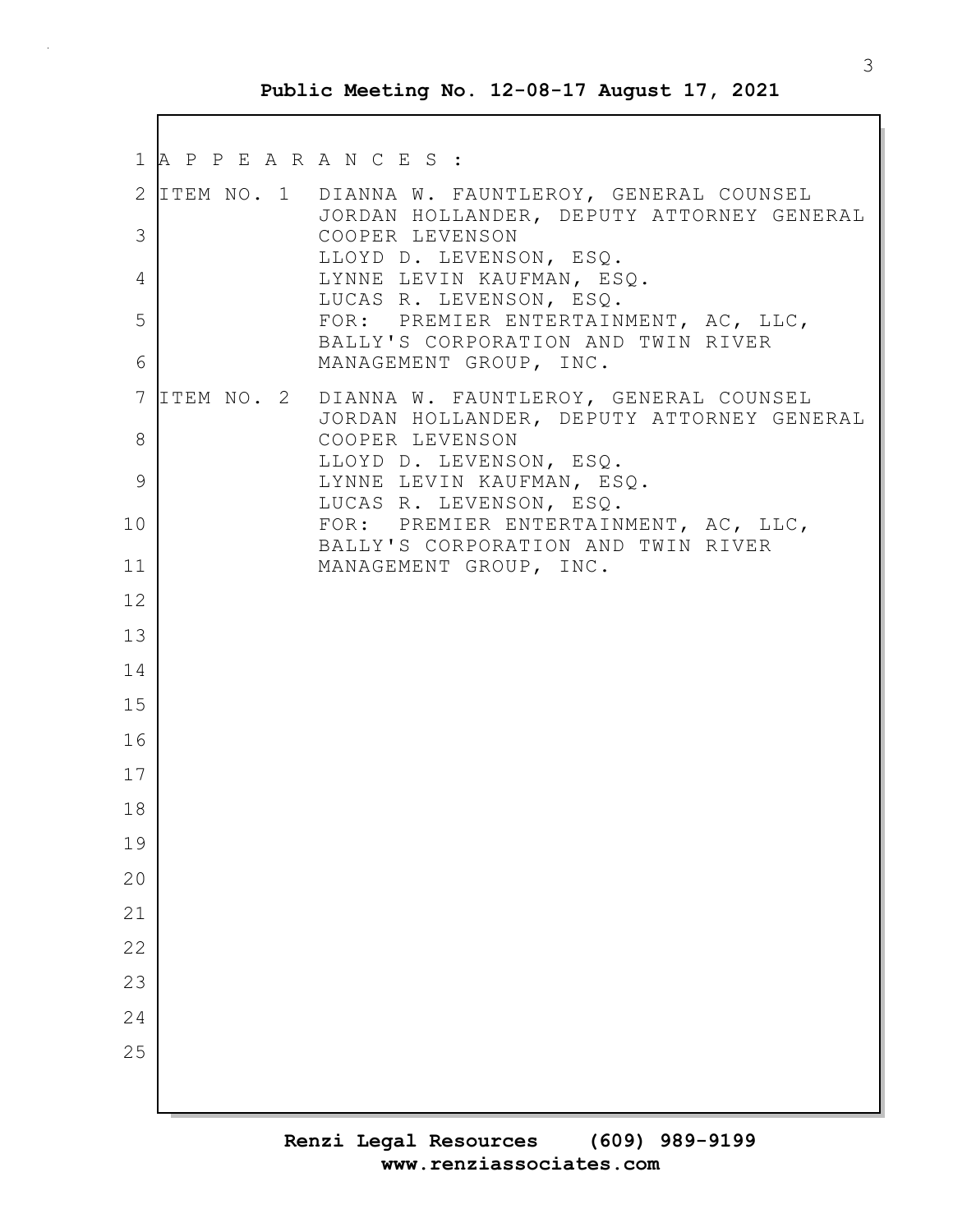1 E X H I B I T S : 2 COMMISSION ID 3 C-1 Draft Resolution X 4 5 DIVISION EVIDENCE 6 D-1 Report of Division of Gaming X Enforcement dated July 27, 2021, on 7 the Petition of Premier Entertainment AC, LLC, for the 8 | issuance of a casino license and on the qualifications of Bally's 9 Corporation and Twin River Management Group, Inc., in 10 connection therewith (PRN 1472001) (Redacted) (72 Pages) 11 D-2 Report of Division of Gaming X 12 Enforcement dated July 27, 2021, on the qualifications of Standard RI, 13 LTD, as security holder and entity qualifier and Standard General, LP, 14 as an entity qualifier of Bally's Corporation in connection with the 15 application of Premier Entertainment, AC, LLC, for the 16 issuance of a casino license (Redacted) (11 Pages) 17 18 19 20 21 22 23 24 25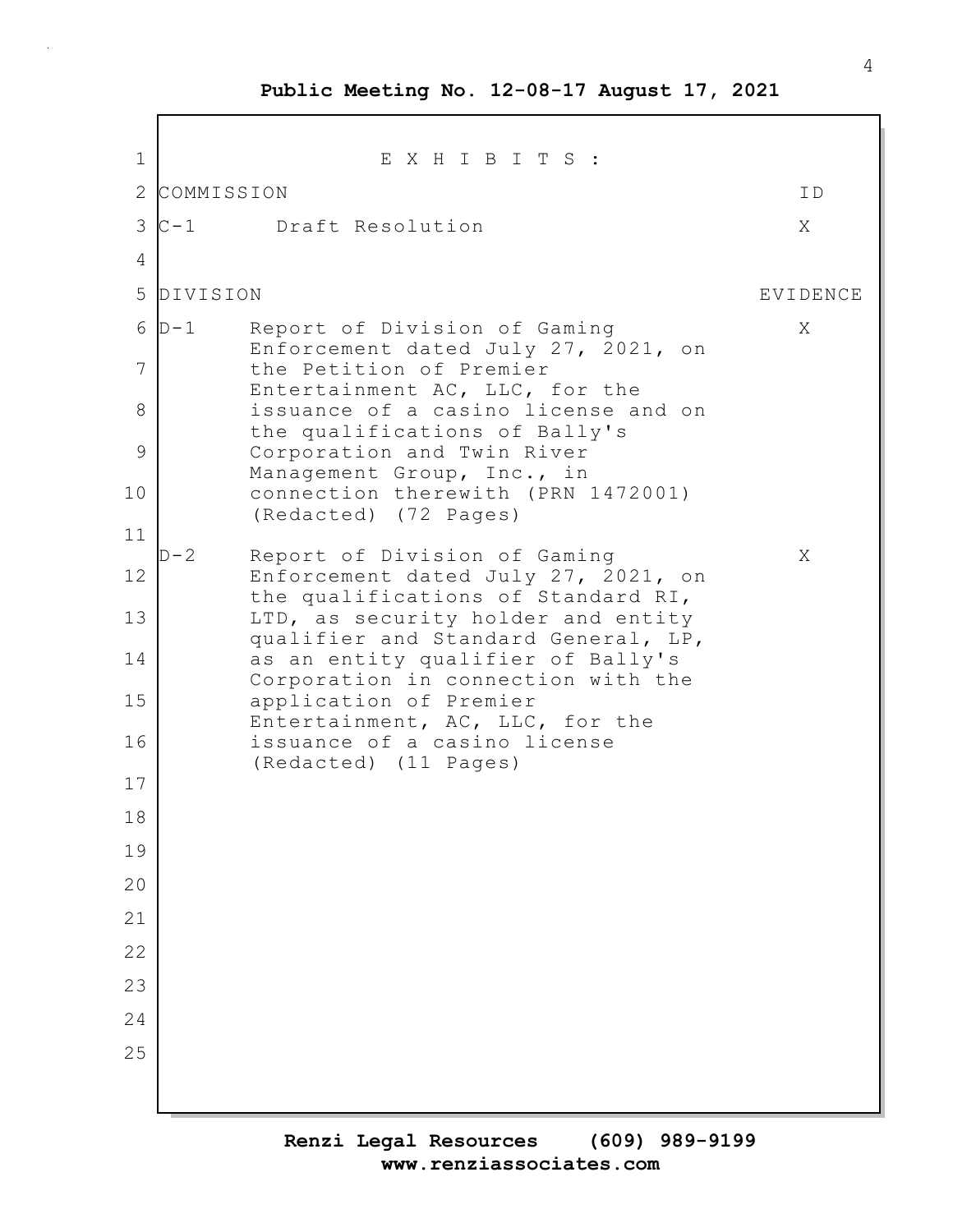1 AGENDA PUBLIC MEETING NO. 21-08-17 2 AUGUST 17, 2021, 10:04 A.M. 3 ITEM PAGE VOTE 4 1 Petition of Premier Entertainment AC, 39 192 LLC, Bally's Corporation and Twin River 5 Management Group, Inc., for the issuance of a casino license and for 6 various rulings in connection therewith (PRN 1472001) (PRN 2832001) (PRN 7 3032001) Sworn George T. Papanier 1948<br>Stephen H. Capp 1948 8 Stephen H. Capp Michael Monty 98 9 | Nicholas J. Polcino, Jr. 137 2 Consideration of the application for a 194 197 10 casino key employee license and for qualification of Michael Monty 11 12 13 14 15 16 17 18 19 20 21 22 23 24 25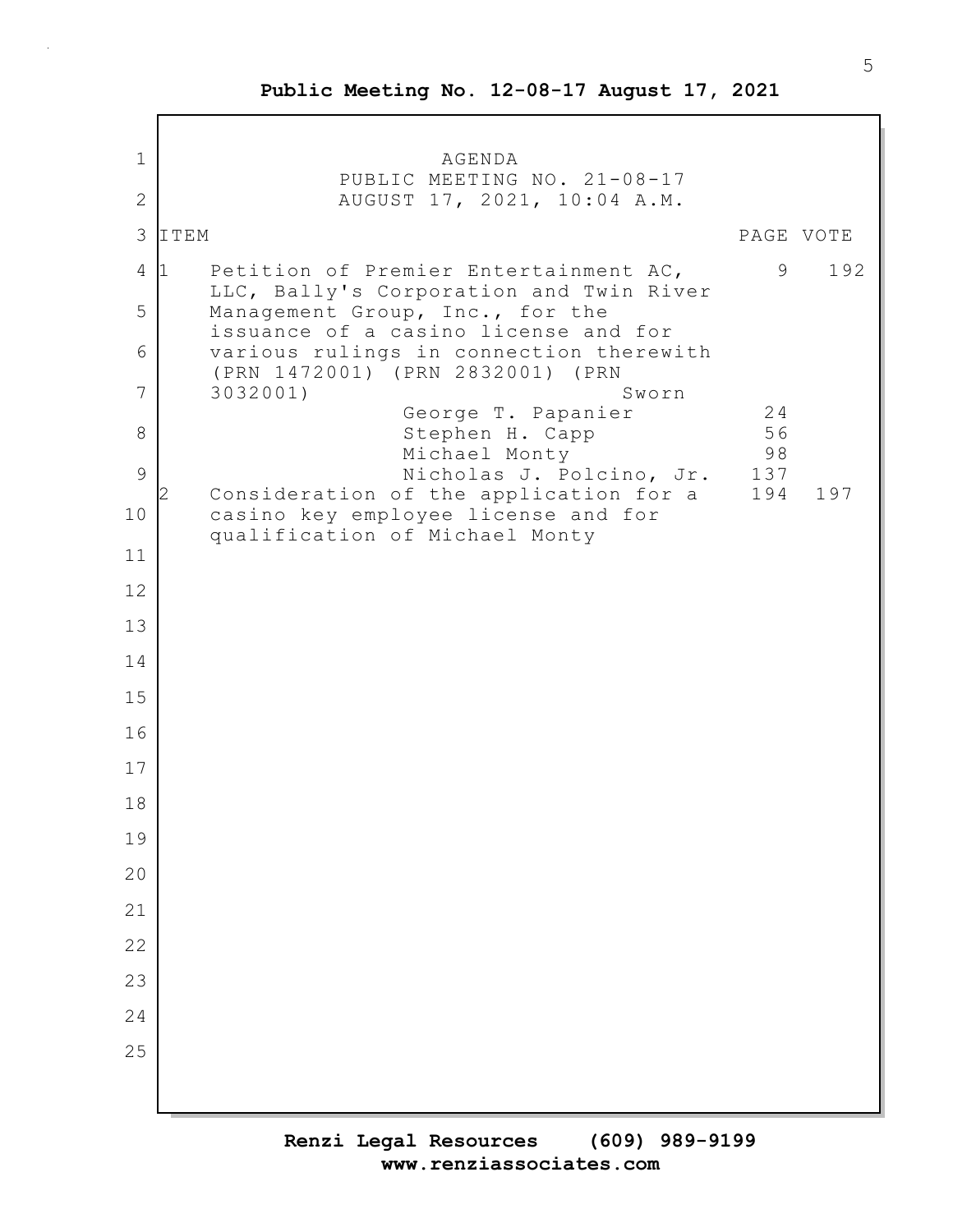$\bar{z}$ 

|    | 6                                                      |                         | 8                                               |
|----|--------------------------------------------------------|-------------------------|-------------------------------------------------|
| 1  | (Special Public Meeting 21-08-17 was                   | 1                       | could put your computers on mute when you're    |
| 2  | commenced at 10:04 a.m.)                               | $\overline{\mathbf{c}}$ | not speaking as well.                           |
| 3  | MR. NANCE: Good morning. I'd like to                   | 3                       | Miss Fauntleroy?                                |
| 4  | read an opening statement:                             | 4                       | MS. FAUNTLEROY: Good morning, Mr.               |
| 5  | This is to advise the general public                   | 5                       | Chairman.                                       |
| 6  | that in compliance with Chapter 231 of the             | 6                       | Please answer when I call your name for         |
| 7  | public laws of 1975 entitled "Senator Bryon M.         | 7                       | the roll, please.                               |
| 8  | Baer Open Public Meeting Act," the New Jersey          | 8                       | Commissioner Mollineaux?                        |
| 9  | Casino Control Commission on August 15th, 2021,        | 9                       | COMMISSIONER MOLLINEAUX: Present.               |
| 10 | filed with the Secretary of State at the State         | 10                      | MS. FAUNTLEROY: Vice Chair Cooper?              |
| 11 | House in Trenton a notice of this hearing.             | 11                      | VICE CHAIR COOPER: Present.                     |
| 12 | On August 15th, 2021, copies were mailed               | 12                      | MS. FAUNTLEROY: And Chairman Plousis?           |
| 13 | to subscribers.                                        | 13                      | <b>CHAIR PLOUSIS: Present.</b>                  |
| 14 | Any member of the public who wish to                   | 14                      | MS. FAUNTLEROY: Thank you.                      |
| 15 | address the Commission will be given the               | 15                      | Matters discussed in closed session this        |
| 16 | opportunity to do so before the Commission             | 16                      | morning included the approval of the hiring of  |
| 17 | adjourns for the day.                                  | 17                      | Nicholas Bachen to the Research Analyst         |
| 18 | Please acknowledge the Pledge of                       | 18                      | position, Division of Regulatory Affairs,       |
| 19 | Allegiance.                                            | 19                      | Program Analyst and Specialist II band; and the |
| 20 | (The Flag Salute was recited.)                         | 20                      | hiring of Olga Cayon to the Division of         |
| 21 | CHAIR PLOUSIS: Good morning. And thank                 | 21                      | Accounting, Finance Analyst, Accounting and     |
| 22 | you for your patience with our little bit of           | 22                      | Finance Analyst II band in the Division of      |
| 23 | technical difficulties.                                | 23                      | Regulatory Affairs.                             |
| 24 | Welcome everyone who is joining us                     | 24                      | We also reviewed and prepped and                |
| 25 | remotely today.                                        | 25                      | prepared for today's plenary hearing.           |
|    | 7                                                      |                         | 9                                               |
| 1  | As a measure to mitigate the spread of                 | 1                       | <b>ITEM NO. 1</b>                               |
| っ  | $\text{COVID-10}$ and to protect the health and safety | $\mathcal{D}$           | The matter $_{-}$ are you ready? Okay           |

| 1  | As a measure to mitigate the spread of          | 1  | <b>ITEM NO. 1</b>                               |
|----|-------------------------------------------------|----|-------------------------------------------------|
| 2  | COVID-19 and to protect the health and safety   | 2  | The matter -- are you ready? Okay.              |
| 3  | of meeting participants as well as members of   | 3  | The first matter for our consideration          |
| 4  | the public interested in this meeting, the      | 4  | is the Petition of Premier Entertainment AC,    |
| 5  | Commission is continuing to use remote          | 5  | LLC, Bally's Corporation and Twin River         |
| 6  | collaboration technology for meeting            | 6  | Management Group for the issuance of a casino   |
| 7  | participants.                                   | 7  | license and for various rulings in connection   |
| 8  | The public is able to listen through            | 8  | therewith.                                      |
| 9  | access provided on the Commission's website as  | 9  | CHAIR PLOUSIS: Counsel, will you enter          |
| 10 | well as through our YouTube channel. We will    | 10 | your -- your appearances for the record,        |
| 11 | accept public comments via e-mail. Public       | 11 | please?                                         |
| 12 | comments can be sent to: Public.comments@ccc.   | 12 | MR. HOLLANDER: Good morning, Deputy             |
| 13 | state.nj.us. I will repeat that address.        | 13 | Attorney General Jordan Hollander on behalf of  |
| 14 | Public.comments@ccc.state.nj.us beginning now   | 14 | the Division of Gaming Enforcement.             |
| 15 | and any time throughout the meeting, ending at  | 15 | MR. LEVENSON: Good morning. It's Lloyd          |
| 16 | the time of adjournment.                        | 16 | Levenson on behalf of Premier. Also with me on  |
| 17 | This meeting is being transcribed as            | 17 | screen is Lynne Kaufman, who you know very      |
| 18 | well as recorded, and minutes will be available | 18 | well, and who will be questioning a couple of   |
| 19 | on our website in due course.                   | 19 | the witnesses. And Lucas Levenson, an           |
| 20 | To meeting participant callers, I ask           | 20 | associate of ours.                              |
| 21 | that you follow the instructions provided with  | 21 | CHAIR PLOUSIS: Thank you.                       |
| 22 | the web link or the audio call-in code and      | 22 | At our November 4th, 2020, special              |
| 23 | place your phones on mute until your matter is  | 23 | public meeting, we considered and granted the   |
| 24 | called. Also please remember to identify        | 24 | request for Premier Entertainment AC, LLC, Twin |
| 25 | yourself before speaking. And also if you       | 25 | River Worldwide Holdings, Incorporated, now     |
|    |                                                 |    |                                                 |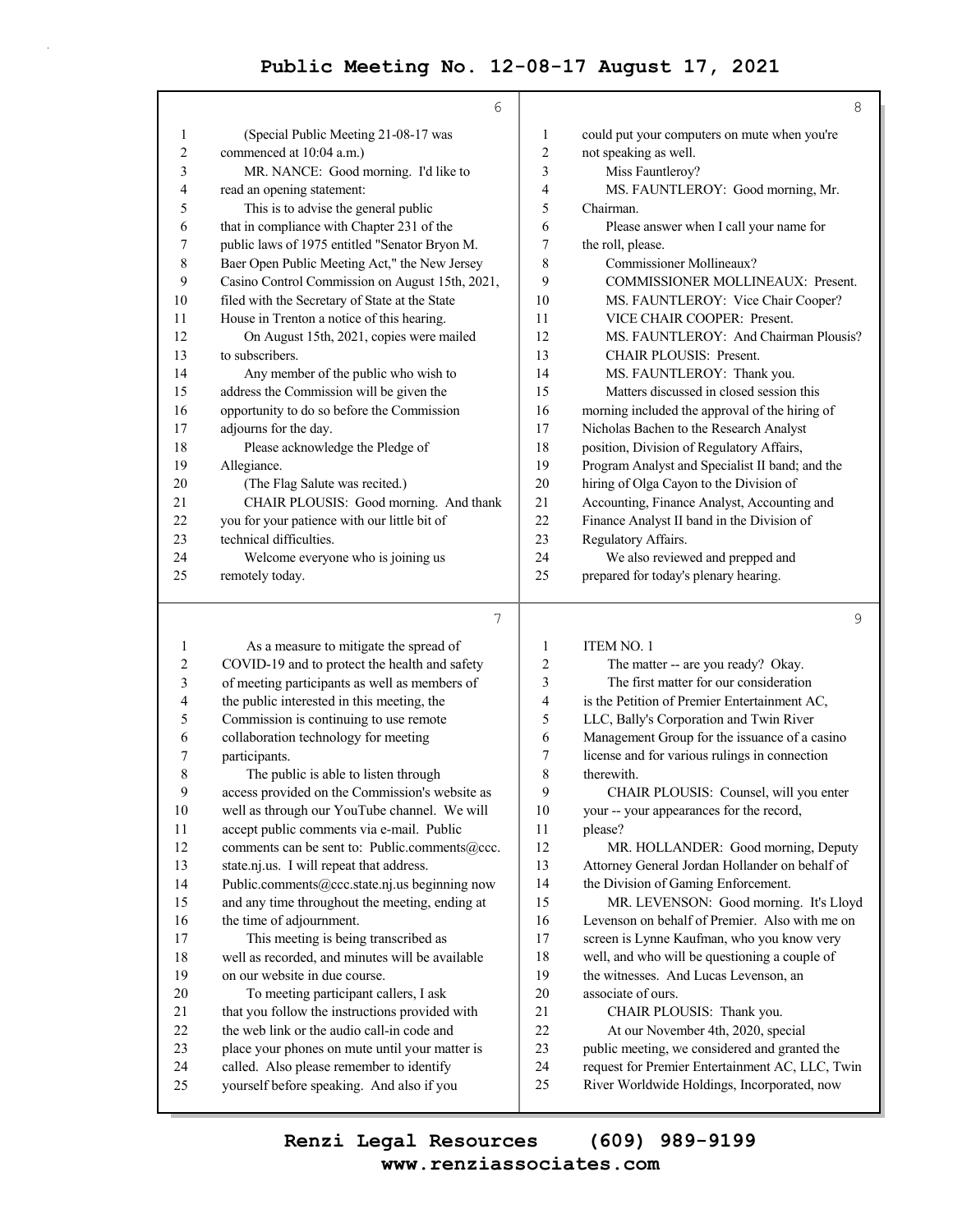|                  | 10                                                                               |                  | 12                                                               |
|------------------|----------------------------------------------------------------------------------|------------------|------------------------------------------------------------------|
| 1                | <b>ITEM NO. 1</b>                                                                | 1                | <b>ITEM NO. 1</b>                                                |
| 2                | known as Bally's Corporation, and Twin River                                     | $\boldsymbol{2}$ | MS. KAUFMAN: No.                                                 |
| 3                | Management Group for interim casino                                              | 3                | MR. LEVENSON: No. I think we have                                |
| 4                | authorization and related rulings so they could                                  | 4                | entered into an agreement that was presented to                  |
| 5                | own and operate Bally's Atlantic City Hotel and                                  | 5                | Dianna.                                                          |
| 6                | Casino for a nine-month period in accordance                                     | 6                | Is that true, Jordan?                                            |
| 7                | with the relevant provisions of the Casino                                       | 7                | MS. KAUFMAN: No. I don't -- I think                              |
| $\,$ $\,$        | Control Act and subject to the conditions                                        | 8                | they -- I'm not positive if Dianna has it yet.                   |
| 9                | detailed in our resolution.                                                      | 9                | MR. LEVENSON: Okay.                                              |
| 10               | We are here today to determine whether                                           | 10               | MS. KAUFMAN: The Division -- we agreed                           |
| 11               | the casino license applicant, Premier, and                                       | 11               | with the Division on all the proposed                            |
| 12               | related entities, designated individual                                          | 12               | redactions that are either on their way to                       |
| 13               | qualifiers, and key qualifiers have established                                  | 13               | Dianna now or she has them. So if we could                       |
| 14               | by clear and convincing evidence that they meet                                  | 14               |                                                                  |
| 15               | the standards set forth in the Act for casino                                    | 15               | perhaps visit this after witnesses to make sure                  |
|                  |                                                                                  |                  | that -- or after testimony to make sure                          |
| 16               | licensure and plenary qualification.<br>To assist us in that determination,      | 16               | obviously that the General Counsel has had a                     |
| 17               |                                                                                  | 17               | chance to review.                                                |
| 18               | we'll take testimony from witnesses and                                          | 18               | MS. FAUNTLEROY: Thank you, Mr.                                   |
| 19               | consider the presentations of counsel.                                           | 19               | Chairman. I have not seen that submission yet.                   |
| 20               | Before we begin, I understand there are                                          | 20               | So I will recommend, as Miss Kaufman indicated,                  |
| 21               | several exhibits that have been premarked.                                       | 21               | that we return to the exhibits in terms of                       |
| 22               | Mr. Nance?                                                                       | 22               | granting and considering the sealing request                     |
| 23               | MR. NANCE: Chairman, Commissioners, the                                          | 23               | and their adoption into the record after we                      |
| 24               | premarked exhibits are as follows.                                               | 24               | break -- or later on this afternoon.                             |
| 25               | The Casino Control Commission at has one                                         | 25               | CHAIR PLOUSIS: Excellent.                                        |
|                  | 11                                                                               |                  | 13                                                               |
|                  |                                                                                  |                  |                                                                  |
| 1                | <b>ITEM NO. 1</b>                                                                | 1                | <b>ITEM NO. 1</b>                                                |
| $\boldsymbol{2}$ | exhibit premarked as C1 for identification                                       |                  |                                                                  |
| 3                |                                                                                  | $\boldsymbol{2}$ | MR. HOLLANDER: Dianna, this is Jordan                            |
|                  | only. C1 is a draft resolution.                                                  | 3                | Hollander. If I may add something. I just                        |
| 4                | The Division of Gaming Enforcement                                               | 4                | want to say the video for the Commission is                      |
| 5                | submitted two exhibits premarked as D-1 and                                      | 5                | off. So we are not seeing anything from the                      |
| 6                | D-2. D-1 is the report of Division of Gaming                                     | 6                | Commission room. Okay.                                           |
| 7                | Enforcement dated July 27, 2021, on the                                          | 7                | MS. FAUNTLEROY: Okay.                                            |
| 8                | Petition of Premier Entertainment AC, LLC, for                                   | 8                | MR. HOLLANDER: And as counsel stated,                            |
| 9                | the issuance of a casino license and on the                                      | $\mathbf Q$      | we have had significant discussions regarding                    |
| $10\,$           | qualifications of Bally's Corporation and Twin                                   | 10               | the redactions. We've come to an agreement as                    |
| 11               | River Management Group in connection therewith,                                  | 11               | to those, and we can address those later when                    |
| 12               | PRN 1472001, 72 pages.                                                           | 12               | it is appropriate and when it's appropriate to                   |
| 13               | D-2 is the report of the Division of                                             | 13               | move those into evidence as well.                                |
| 14               | Gaming Enforcement dated July 27, 2021, on the                                   | 14               | MS. FAUNTLEROY: Okay.                                            |
| 15               | qualifications of Standard RI, LTD, as security                                  | 15               | CHAIR PLOUSIS: Thank you, Jordan.                                |
| 16               | qualifier and entity qualifier of Standard                                       | 16               | We are now set for opening statements                            |
| 17               | General, LP, and an entity qualifier of Bally's                                  | 17               | which the parties may waive and elect instead                    |
| 18               | Corporation in connection with the application                                   | 18               | to proceed to testimony.                                         |
| 19               | of Premier Entertainment AC, LLC, for the                                        | 19               | Counsel, what is your preference?                                |
| $20\,$<br>21     | issuance of a casino license, 11 pages.<br>These are the exhibits that have been | $20\,$<br>21     | MR. HOLLANDER: I have an opening<br>statement. I defer to Lloyd. |

22 MR. LEVENSON: No. I have some

- 23 introductions and the like. And, you know, a
- 24 brief opening statement. Do you want me to go
- 25 first?

22 submitted.

23 CHAIR PLOUSIS: If counsel want to be 24 heard on the sealing request, and the admission

25 of the exhibits into the record?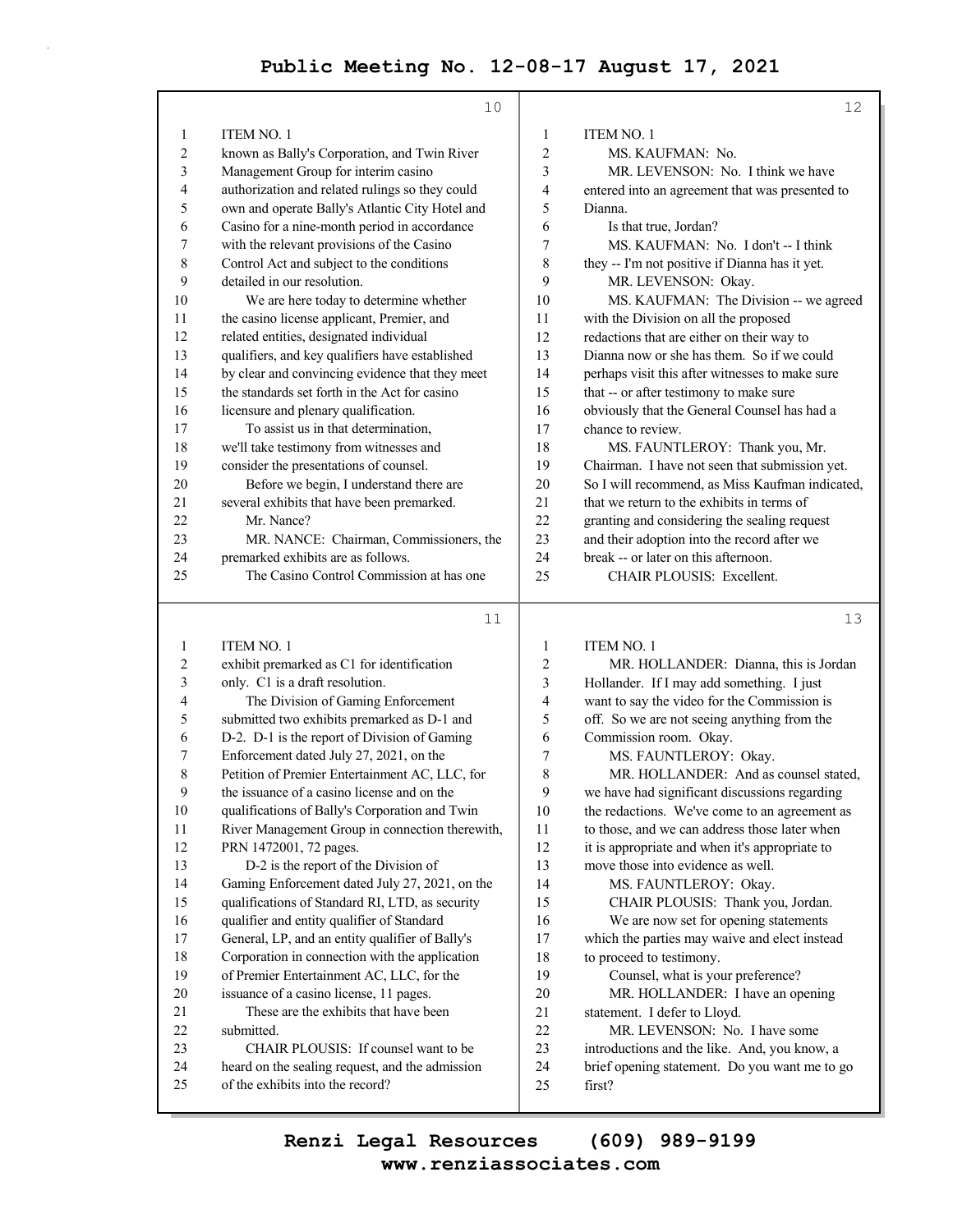|                         | 14                                              |                  | 16                                              |
|-------------------------|-------------------------------------------------|------------------|-------------------------------------------------|
| 1                       | ITEM NO. 1                                      | 1                | <b>ITEM NO. 1</b>                               |
| 2                       | <b>CHAIR PLOUSIS: Yes.</b>                      | $\boldsymbol{2}$ | MR. EATON: Thanks, Lloyd. Craig Eaton.          |
| 3                       | MR. LEVENSON: Or do you want Jordan to          | 3                | I am the General Counsel for Bally's            |
| 4                       | go first?                                       | $\overline{4}$   | responsible for all things legal and working    |
| 5                       | CHAIR PLOUSIS: You can go, Mr.                  | 5                | with Wanda and the Board.                       |
| 6                       | Levenson.                                       | 6                | MR. LEVENSON: And Phil Juliano                  |
| 7                       | MR. LEVENSON: Okay. Fine.                       | 7                | somewhere. There. Yeah.                         |
| 8                       | Well, first of all, although I can't see        | 8                | MR. JULIANO: I am Executive Vice                |
| 9                       | her because it's so tiny, the Casino Control    | 9                | President of Casino Operations and Chief        |
| 10                      | Commission room, on behalf of Cooper Levenson   | 10               | Marketing Officer for Bally's Corporation.      |
| 11                      | and on behalf of Bally's, we welcome            | 11               | MR. LEVENSON: Great. Thanks.                    |
| 12                      | Commissioner Mollineaux to the Casino Control   | 12               | And last, not part of Bally's                   |
| 13                      | Commission. We believe she'll be a very strong  | 13               | organization, but someone who is serving as     |
| 14                      | addition to the Commission. And again, welcome  | 14               | Trustee, Chief Justice Jim Zazzally is on the   |
| 15                      | aboard.                                         | 15               | line.                                           |
| 16                      | COMMISSIONER MOLLINEAUX: Thank you.             | 16               | Do you want to say hello? We don't have         |
| 17                      | MR. LEVENSON: I can't see you. But I            | 17               | time for your entire background.                |
| 18                      | know you're there.                              | 18               | JUSTICE ZAZZALLY: No. Make it easy.             |
| 19                      | COMMISSIONER MOLLINEAUX: Can you hear           | 19               | I'm a has-been. But seriously, I'm thrilled     |
| 20                      | me?                                             | 20               | and pleased and privileged to be involved.      |
| 21                      | MR. LEVENSON: I can hear you. Yes.              | 21               | I've always enjoyed my relationships with the   |
| 22                      | COMMISSIONER MOLLINEAUX: Okay. Good.            | 22               | Commission and with the DGE ever since I was    |
| 23                      | MR. LEVENSON: Okay. And so let me               | 23               | Attorney General way, way back. And then since  |
| 24                      | announce first that we'll have four witnesses,  | 24               | leaving the court some years ago, I've been     |
| 25                      | George Papanier, Steve Capp, Mike Monty, and    | 25               | also fortunate enough to serve a few Casino     |
|                         | 15                                              |                  | 17                                              |
| 1                       | <b>ITEM NO. 1</b>                               | $\mathbf{1}$     | <b>ITEM NO. 1</b>                               |
| $\overline{\mathbf{c}}$ | Nick Polcino. They will introduce themselves    | 2                | Control Commission activities, including the    |
| 3                       | during the time of their being called as        | 3                | appointment as the Trustee for Borgata. I       |
| 4                       | witnesses, but I wanted to introduce some       | 4                | think you're all familiar or conversant with    |
| 5                       | others on the screen.                           | 5                | that. That lasted for four years. I think we    |
| 6                       | There's Maria Johnson. Maria, could you         | 6                | accomplished some decent results there. But     |
| 7                       | take yourself off mute for a minute and just    | 7                | thank you for letting me be on board.           |
| 8                       | tell the Casino Control Commissioners what your | 8                | MR. LEVENSON: Okay. Thank you.                  |
| 9                       | role is with the organization?                  | 9                | As we all heard, there was an interim           |
| 10                      | MS. JOHNSON: Sure. My name is Maria             | 10               | casino authorization hearing on November 4th of |
| 11                      | Johnson, and I'm the Senior Vice President of   | 11               | last year. It became effective on November      |
| 12                      | Human Resources. And I help Monique at the      | 12               | 18th for the nine months. This is the           |
| 13                      | property to handle any HR recruiting issues as  | 13               | nine-month time period.                         |
| 14                      | well as being compliant with all the            | 14               | We are here today for the Commission to         |
| 15                      | regulations set forth by the Gaming Commission. | 15               | make a determination as to whether Bally's      |
| 16                      | MR. LEVENSON: And next, Wanda? Wanda            | 16               | meets the required standards under the Casino   |
| 17                      | Wilson, would you mind telling us what your     | 17               | Control Act to be issued a casino license.      |
| 18                      | relationship is with the company?               | 18               | As I stated a few minutes ago, we are           |
| 19                      | MS. WILSON: Absolutely. I'm Wanda M.            | 19               | going to call four witnesses. The first         |
| 20                      | Wilson. I am a member of the Board of           | $20\,$           | witness will be George Papanier, the CEO of     |
| 21                      | Directors of Bally's. I serve as the Chair of   | 21               | Bally's Corporation. As you recall, he          |
| 22                      | the Audit Committee and the Compliance          | $22\,$           | testified at the ICA hearing and described his  |

24 MR. LEVENSON: Thank you. 23 history with the casino industry, including his<br>24 mployment with various Atlantic City casino employment with various Atlantic City casinos. 25 He also testified about a number of

23 Committee.

25 Next, Craig Eaton?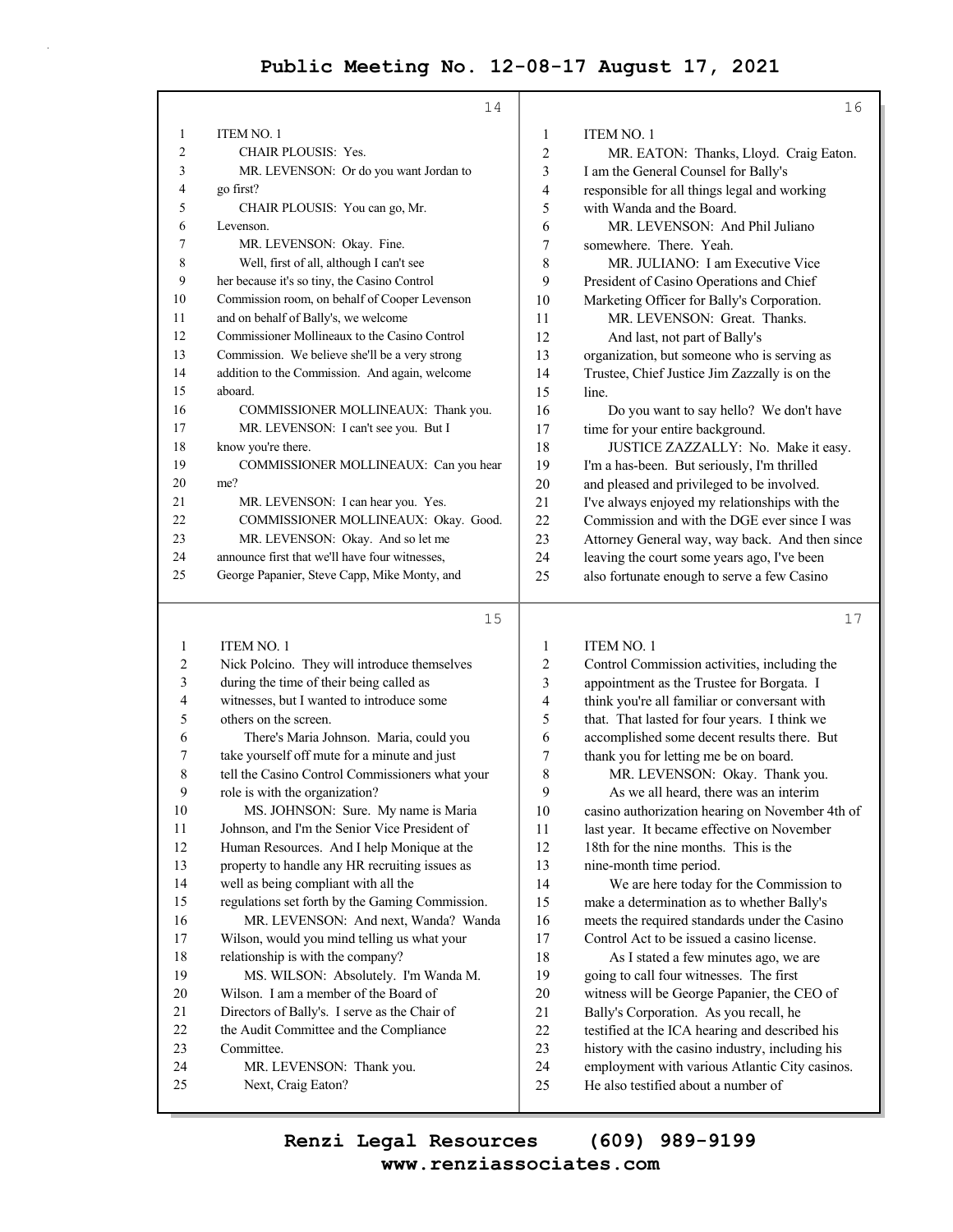|                  | 18                                                                                       |                | 20                                                                                            |
|------------------|------------------------------------------------------------------------------------------|----------------|-----------------------------------------------------------------------------------------------|
| 1                | <b>ITEM NO. 1</b>                                                                        | $\mathbf{1}$   | <b>ITEM NO. 1</b>                                                                             |
| $\overline{2}$   | acquisitions that have been made up to that                                              | $\overline{2}$ | and Commissioners. Jordan Hollander, Deputy                                                   |
| 3                | time. Today he will testify to the additional                                            | 3              | Attorney General on behalf of Division of                                                     |
| 4                | activities and acquisitions the company has                                              | $\overline{4}$ | Gaming Enforcement.                                                                           |
| 5                | made since his initial testimony.                                                        | 5              | Premier Entertainment AC, LLC, must meet                                                      |
| 6                | The next witness, who will be questioned                                                 | 6              | the criteria set forth in Section 84 of the                                                   |
| 7                | by Lynne, also testified at the ICA hearing,                                             | 7              | Casino Control Act to be granted a casino                                                     |
| $\,$ 8 $\,$      | will be Steve Capp, the CFO of Bally's                                                   | 8              | license. Similarly, Twin River Management                                                     |
| 9                | Corporation. He -- not surprisingly because of                                           | 9              | Group, Inc., and Bally's Corporation must meet                                                |
| 10               | his title, will be testifying regarding the                                              | 10             | the same criteria to be found qualified as a                                                  |
| 11               | financial affairs of the company.                                                        | 11             | casino holding company.                                                                       |
| 12               | The next witness who I will question is                                                  | 12             | First a casino license applicant must                                                         |
| 13               | Mike Monty. You will recall at the ICA hearing                                           | 13             | establish its financial stability, integrity,                                                 |
| 14               | that you heard from Marc Crisafulli regarding                                            | 14             | and responsibility. Second, such an applicant                                                 |
| 15               | Bally's plan for capital expenditures.                                                   | 15             | must establish its good character, honesty, and                                               |
| 16               | Unfortunately, Marc has been out on medical                                              | 16             | integrity. Finally, the applicant must show                                                   |
| 17               | leave since April and is not able to testify                                             | 17             | that it has the sufficient business ability and                                               |
| 18               | here today. We all wish him well and a speedy                                            | 18             | casino experience to establish the likelihood                                                 |
| 19               | recovery.                                                                                | 19             | of maintaining a successful and efficient                                                     |
| 20               | In his place is Mike Monty, the                                                          | 20             | casino operation.                                                                             |
| 21               | Assistant General Manager of Bally's AC, who                                             | 21             | These criteria must be proven by clear                                                        |
| 22               | has taken over those responsibilities with                                               | 22             | and convincing evidence and may be demonstrated                                               |
| 23               | regard to the area of capital expenditures --                                            | 23             | by providing such information, documentation,                                                 |
| 24               | excuse me. He will not only be testifying in                                             | 24             | and assurances as may be required, including                                                  |
| 25               | that area but will cover the request of the                                              | 25             | with regard to their financial background and                                                 |
|                  | 19                                                                                       |                | 21                                                                                            |
| $\mathbf{1}$     | ITEM NO. 1                                                                               | $\mathbf{1}$   | <b>ITEM NO. 1</b>                                                                             |
| $\overline{c}$   | Division of Gaming Enforcement at the end of                                             | $\sqrt{2}$     | resources, the qualifications of any financial                                                |
| 3                | their report that there should be testimony                                              | 3              | backers and investors, its business                                                           |
| 4                | with regard to the way in which Bally's AC                                               | 4              | organization, including the nature and                                                        |
| 5                | expects to become competitive and profitable in                                          | 5              | background of all of its business activities                                                  |
| 6                | the Atlantic City market.                                                                | 6              | and those of its holding, intermediary, and                                                   |
| 7                | The final witness who will be questioned                                                 | 7              | subsidiary companies, as well as background                                                   |
| 8                | by Lynne will be Nick Polcino, the General                                               | 8              | details relevant to its officers, directors,                                                  |
| $\boldsymbol{9}$ | Manager of Bally's Atlantic City. He also                                                | $\mathbf{9}$   | and other employees.                                                                          |
| 10               | testified at the ICA hearing, and he will                                                | 10             | The Commission granted ICA to Premier                                                         |
| 11               | generally discuss operations at the property                                             | 11             | and Bally's on November 4th, 2020, which became                                               |
| 12               | and discuss the employment plan for Bally's AC                                           | 12             | effective on November 18th, 2020, upon the                                                    |
| 13               | moving forward.                                                                          | 13             | consummation of certain asset purchase                                                        |
| 14<br>15         | We believe that you will be very much<br>impressed with what Bally's has accomplished in | 14<br>15       | agreements as set forth in the ICA resolution.                                                |
| 16               | the relatively brief nine months' period and                                             | 16             | The Division has investigated plenarily<br>Premier as well as the entities which require      |
| 17               | will conclude based on all the testimony you                                             | 17             | qualification of holding companies, entity                                                    |
| 18               | hear today that Bally's meets all of the                                                 | 18             | qualifiers, security holders, and individual                                                  |
| 19               | required standards under the Casino Control Act                                          | 19             | natural person qualifiers and key qualifiers.                                                 |
| $20\,$           | by clear and convincing evidence to be issued a                                          | $20\,$         | The results of that investigation are                                                         |
| $21\,$           | casino license.                                                                          | 21             | set forth in two reports, both dated July 27,                                                 |
| 22               | That's all I have as an opening.                                                         | 22             | 2021, which will be entered into evidence and                                                 |
| 23               |                                                                                          |                |                                                                                               |
|                  |                                                                                          | 23             |                                                                                               |
| 24               | CHAIR PLOUSIS: Thank you, Mr. Levenson.<br>Mr. Hollander?                                | 24             | has been premarked as D-1 and -- Exhibit D-1<br>and Exhibit D-2, as well as the 19 individual |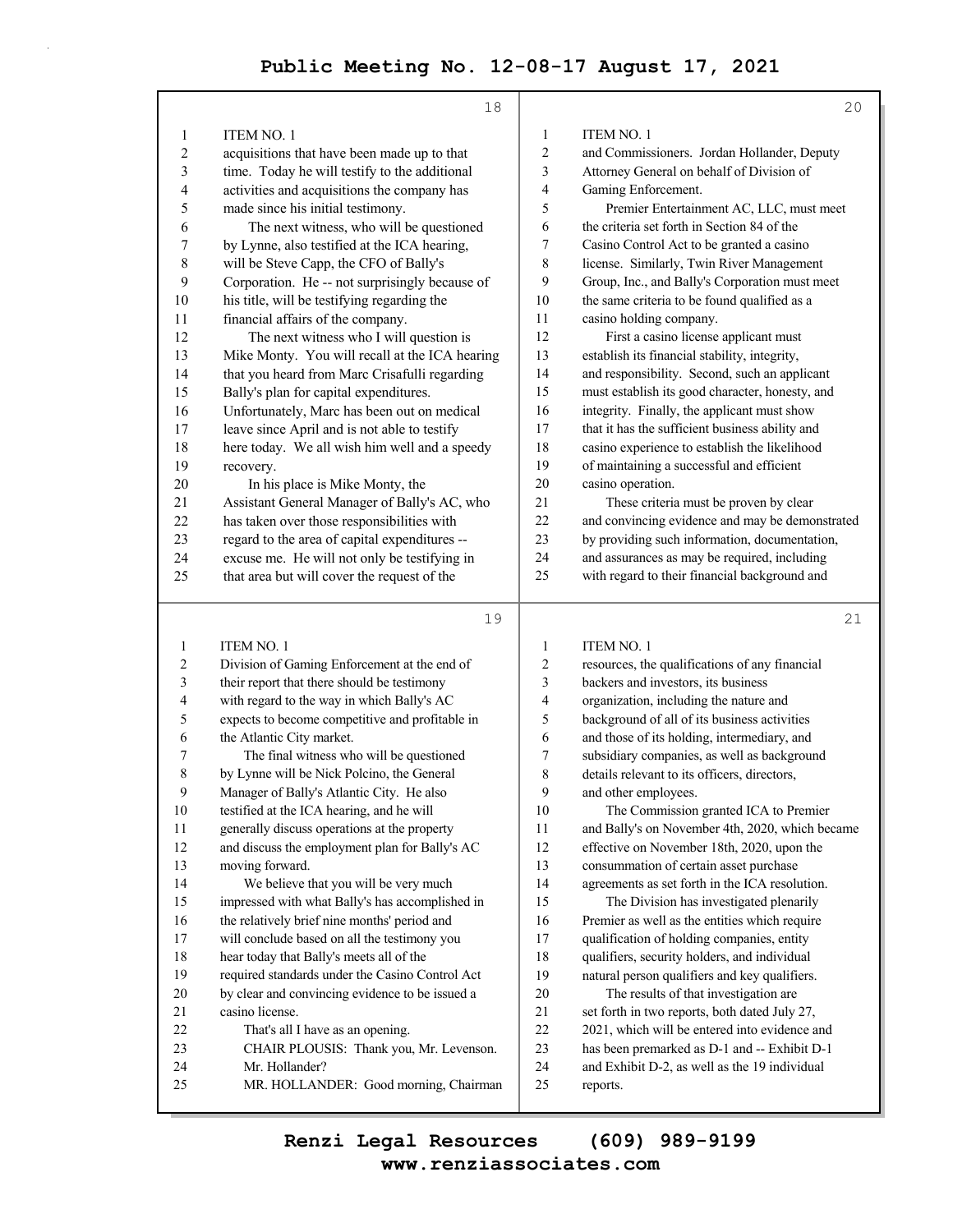|                         | 22                                              | 24                                                                                                            |
|-------------------------|-------------------------------------------------|---------------------------------------------------------------------------------------------------------------|
| 1                       | <b>ITEM NO. 1</b>                               | <b>GEORGE T. PAPANIER</b><br>1                                                                                |
| $\overline{2}$          | In connection with its investigation of         | $\overline{c}$<br>right hand.                                                                                 |
| 3                       | Premier, the Division has also completed a      | 3                                                                                                             |
| 4                       | thorough financial review and analysis of       | GEORGE T. PAPANIER, having been first<br>4                                                                    |
| 5                       | Bally's Corporation, including a review of its  | duly sworn remotely, testified as follows:<br>5                                                               |
| 6                       | historical operating results, debt structure,   | 6                                                                                                             |
| 7                       | major transactions completed or announced since | 7<br>MR. NANCE: Please state your name for                                                                    |
| 8                       | ICA, and financial forecast through December    | 8<br>the record.                                                                                              |
| 9                       | 31, 2023.                                       | 9<br>THE WITNESS: George Papanier.                                                                            |
| 10                      | During the course of the proceeding             | 10<br>MR. NANCE: Thank you.                                                                                   |
| 11                      | today, certain areas will be addressed,         | 11<br>CHAIR PLOUSIS: Please proceed, sir.                                                                     |
| 12                      | including the financial stability and the       | 12<br>MR. LEVENSON: Thank you.                                                                                |
| 13                      | operating results of Bally's AC and its         | DIRECT EXAMINATION BY MR. LEVENSON:<br>13                                                                     |
| 14                      | affiliated companies, capital expenditure       | 14<br>So, George, you testified at the ICA<br>Q.                                                              |
| 15                      | requirements for the Atlantic City property,    | 15 hearing back on November 4th of 2020. And I know that                                                      |
| 16                      | the lingering effects of the COVID-19 pandemic, | you went through your personal background and your<br>16                                                      |
| 17                      | the expansion and growth of Bally's Corporation | employment history, but I think it's essential that we<br>17                                                  |
| 18                      | and the attendant risks associated with that    | at least summarize that for the record here today. So<br>18                                                   |
| 19                      | rapid growth.                                   | 19 let's start with your personal background.                                                                 |
| 20                      | Today the Commission will hear testimony        | Sure. So I was born and raised in<br>20<br>A.                                                                 |
| 21                      | and arguments of counsel which, together with   | Philadelphia. I graduated Bishop Eustace High School<br>21                                                    |
| 22                      | the Division reports, will allow it to evaluate | in Pennsauken, New Jersey, and graduated Rowan<br>22                                                          |
| 23                      | whether Premier meets the requirements of the   | 23 University where I received my BA in business                                                              |
| 24                      | Act for a plenary casino licensure.             | 24 accounting in 1979. I have a CPA but no longer am                                                          |
| 25                      | The Division is prepared to proceed with        | 25 active. So, Lloyd, I guess you could say I'm a South                                                       |
|                         |                                                 |                                                                                                               |
|                         |                                                 |                                                                                                               |
|                         | 23                                              | 25                                                                                                            |
| $\mathbf{1}$            | <b>ITEM NO. 1</b>                               | $\mathbf{1}$<br><b>GEORGE T. PAPANIER</b>                                                                     |
| $\overline{\mathbf{c}}$ | today's hearing.                                | Jersey through and through boy.<br>2                                                                          |
| 3                       | I would just like to note for the record        | Q. Okay. And to make it even stronger<br>3                                                                    |
| 4                       | that since the report -- Division's reports     | South Jersey, let's hear about your employment<br>4                                                           |
| 5                       | were filed on July 27th, 2021, there have been  | history. Because I know that that involves some<br>5                                                          |
| 6                       | some changes regarding the financing of the     | stints in Atlantic City, so go ahead.<br>6                                                                    |
| 7                       | Gamesys transaction which will be addressed --  | Sure. So a little of my background,<br>7<br>А.                                                                |
| 8                       | those differences will be addressed in          | which started with my first job in gaming at the<br>8                                                         |
| 9                       | testimony through today's hearing.              | 9 Sands. I was in a financial capacity. I then moved                                                          |
| 10                      | Thank you very much.                            | 10 to Playboy Elsinore briefly before being recruited by                                                      |
| 11                      | CHAIR PLOUSIS: Thank you, there, Mr.            | the Golden Nugget and then by Trump Plaza where I<br>11                                                       |
| 12                      | Hollander.                                      | ended what I'll call my first stint in AC as Vice<br>12                                                       |
| 13                      | Mr. Levenson, please call your first            | 13 President of Finance before going to Colorado as a VP<br>14                                                |
| 14                      | witness.                                        | of Operations for Hemmeter Enterprises. That was in<br>15                                                     |
| 15                      | MR. LEVENSON: Yes. Thank you,<br>Chairman.      | the mid '90s. I was then recruited to be the CFO of<br>16                                                     |
| 16<br>17                | George Papanier? You want to --                 | Mohegan Sun Casino in Connecticut where I was<br>literally the very first employee of the Mohegan Tribe<br>17 |
| 18                      | MR. PAPANIER: Good morning, Chairman,           | at the time. And I helped them secure first-ever Wall<br>18                                                   |
| 19                      | commissioners. Pleasure to be before you        | Street financing for an Indian casino at that time.<br>19                                                     |
| 20                      | today.                                          | 20<br>I then was briefly CFO North America for                                                                |
| 21                      | CHAIR PLOUSIS: Just a minute, there,            | Sun International who owned Atlantis in the Bahamas<br>21                                                     |
| 22                      | Mr. Papanier.                                   | 22<br>and Resorts AC before becoming the President of                                                         |
| 23                      | Mr. Nance, will you swear in the                | Resorts Casino Hotel in Atlantic City where I ended my<br>23                                                  |
| 24<br>25                | witness, please?                                | second tour of AC in 2000 -- the year 2000.<br>24<br>I then left to accept a COO position for                 |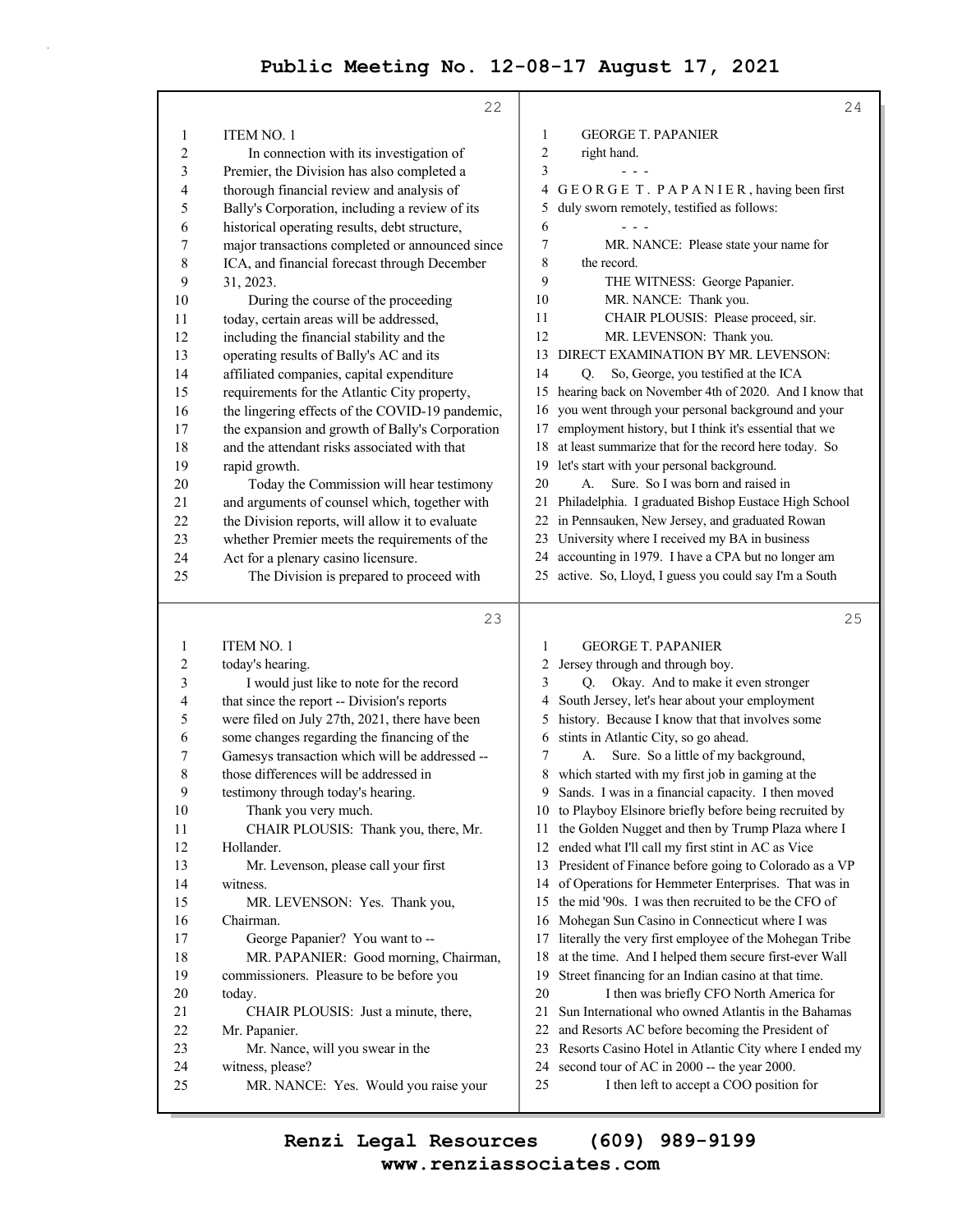|          | 26                                                                                                           |          | 28                                                                                                     |
|----------|--------------------------------------------------------------------------------------------------------------|----------|--------------------------------------------------------------------------------------------------------|
| 1        | <b>GEORGE T. PAPANIER</b>                                                                                    | 1        | <b>GEORGE T. PAPANIER</b>                                                                              |
| 2        | Peninsula Gaming. I helped build a gaming company of                                                         | 2        | our platform.                                                                                          |
| 3        | four casinos at the time before I left, before being                                                         | 3        | All right. So since November when you<br>Q.                                                            |
| 4        | persuaded to rejoin Sun International to accept the                                                          | 4        | testified at the ICA hearing and outlined various                                                      |
| 5        | COO position in Lincoln Park, which turned into the                                                          | 5        | acquisitions, relationships that were entered into at                                                  |
| 6        | CEO position of Twin River in 2010. And now Bally's.                                                         | 6        | that -- by that time, there -- in these last nine                                                      |
| 7        | And I've been leading this company ever since.                                                               | 7        | months there have been other casino acquisitions and                                                   |
| 8        | That's great.<br>Q.                                                                                          | 8        | other pending casino acquisitions. Can you tell us                                                     |
| 9        | Just generally what attracted you to                                                                         | 9        | first about the acquisitions that have been made since                                                 |
| 10       | Bally's AC as a company that -- casino hotel that you                                                        | 10       | the ICA hearing?                                                                                       |
| 11       | and your company would be interested in?                                                                     | 11       | Well, we've certainly been very active<br>A.                                                           |
| 12       | Sure, Lloyd. So, you know, we were<br>А.                                                                     | 12       | in a very concentrated period of time with both our                                                    |
| 13       | excited about the market and the fact that even after                                                        | 13       | retail casino and our interactive businesses. From a                                                   |
| 14       | the impact of -- of competition from surrounding                                                             | 14       | retail casino perspective, you know, we -- we -- well,                                                 |
| 15       | states, the market was still about a \$3 billion                                                             | 15       | first I think I want to mention the fact that in                                                       |
| 16       | market. That included i-gaming. And we felt that's a                                                         | 16       | October of 2020, we acquired the Bally's brand from                                                    |
| 17       | considerable market and we always felt we could                                                              | 17       | Caesars. And we -- and we changed our corporate name                                                   |
| 18       | compete for a better share in. And also -- and also                                                          | 18       | from Twin River to Bally's, as I mentioned a little                                                    |
| 19       | that acquisition allowed us to enter into what we felt                                                       | 19       | earlier. That was in November of 2020. And now we                                                      |
| 20       | was a very mature and growing sports betting and                                                             | 20       | trade under the ticker symbol BALY on the New York                                                     |
| 21       | i-gaming market.                                                                                             | 21       | Stock Exchange. So this will allow us to maintain the                                                  |
| 22       | As far as the physical attributes, you                                                                       | 22       | name of Bally's Atlantic City. And this will also                                                      |
| 23       | know, we love the fact that it was located on the                                                            | 23       | enable us to rebrand the entire portfolio of casinos                                                   |
| 24       | center of the Boardwalk. We came up with what I think                                                        | 24       | over a period of time. Hopefully within the next 12                                                    |
|          | 25 is a pretty encouraging campaign or plan to enhance                                                       | 25       | months to 16 months, we'll have the entire portfolio                                                   |
|          |                                                                                                              |          |                                                                                                        |
|          | 27                                                                                                           |          | 29                                                                                                     |
|          |                                                                                                              |          |                                                                                                        |
| 1        | <b>GEORGE T. PAPANIER</b>                                                                                    | 1<br>2   | <b>GEORGE T. PAPANIER</b>                                                                              |
| 2<br>3   | the property. And I know that that's -- we'll be                                                             | 3        | rebranded. The only nuance to the agreement is that                                                    |
| 4        | talking about that a little bit more later today. And<br>we felt this plan would really allow us to compete. | 4        | Caesars Bally's Las Vegas will have a perpetual<br>license to use that name, only in Las Vegas.        |
| 5        | So we're currently focused on                                                                                | 5        | So as far as the retail side of our                                                                    |
| 6        | incremental improvements on the property. And we're                                                          | 6        | business, we closed on Tropicana Evansville, Indiana,                                                  |
|          | holding back just a little bit from a marketing                                                              | 7        | and that was on June 3rd of 2020 -- 2021. We also --                                                   |
| 8        | perspective, because we really want those improvements                                                       | 8        | we acquired that from Caesars in conjunction with a                                                    |
| 9        | to catch up as we're continuing to put capital dollars                                                       | 9        | related transaction with GLPI, who acquired the real                                                   |
| 10       | into the building. And at that point in time, we feel                                                        | 10       | estate, which we now lease from them. This                                                             |
| 11       | we'll be able to aggressively compete in the market                                                          | 11       | acquisition also gave us as access to sports betting                                                   |
| 12       | facility, and we feel that will be sometime around the                                                       | 12       | and i-gaming in the state of Indiana.                                                                  |
| 13       | beginning of Summer 2023.                                                                                    | 13       | The other acquisition we closed on was                                                                 |
| 14       | And now that it's been nine months, has<br>O.                                                                | 14       | Jumer's on June 14th, and that's Rock Island,                                                          |
| 15       | your opinion changed at all? Are you still excited                                                           | 15       | Illinois. And we acquired that from Delaware North,                                                    |
| 16       | about the acquisition?                                                                                       | 16       | and now we own and operate that property. This                                                         |
| 17       | Sure. You know, we talked a little bit<br>А.                                                                 | 17       | acquisition also gave us access to sports betting in                                                   |
| 18       | about how we think we're -- how we're progressing.                                                           | 18       | Illinois.                                                                                              |
| 19       | You know, we actually turned a corner and had our                                                            | 19       | We also have two pending licensing --                                                                  |
| 20       | first -- first month of profitability in July. We                                                            | 20       | pending licensing casino acquisitions, which include                                                   |
| 21       | expect to be profitable for the entire third quarter.                                                        | 21       | Tropicana Las Vegas, which we announced on April 13th                                                  |
| 22       | And again, you know, we'll be focused on not only                                                            | 22       | of 2021, to purchase the nonland real estate from GLPI                                                 |
| 23       | launching i-gaming in the market, hopefully by the end                                                       | 23       | and the outstanding equity interests of the property                                                   |
| 24<br>25 | of this year, certainly by the first quarter of next<br>year, and then follow up it with sports betting with | 24<br>25 | from Penn National Gaming, who is currently still<br>operating that property, and they own the current |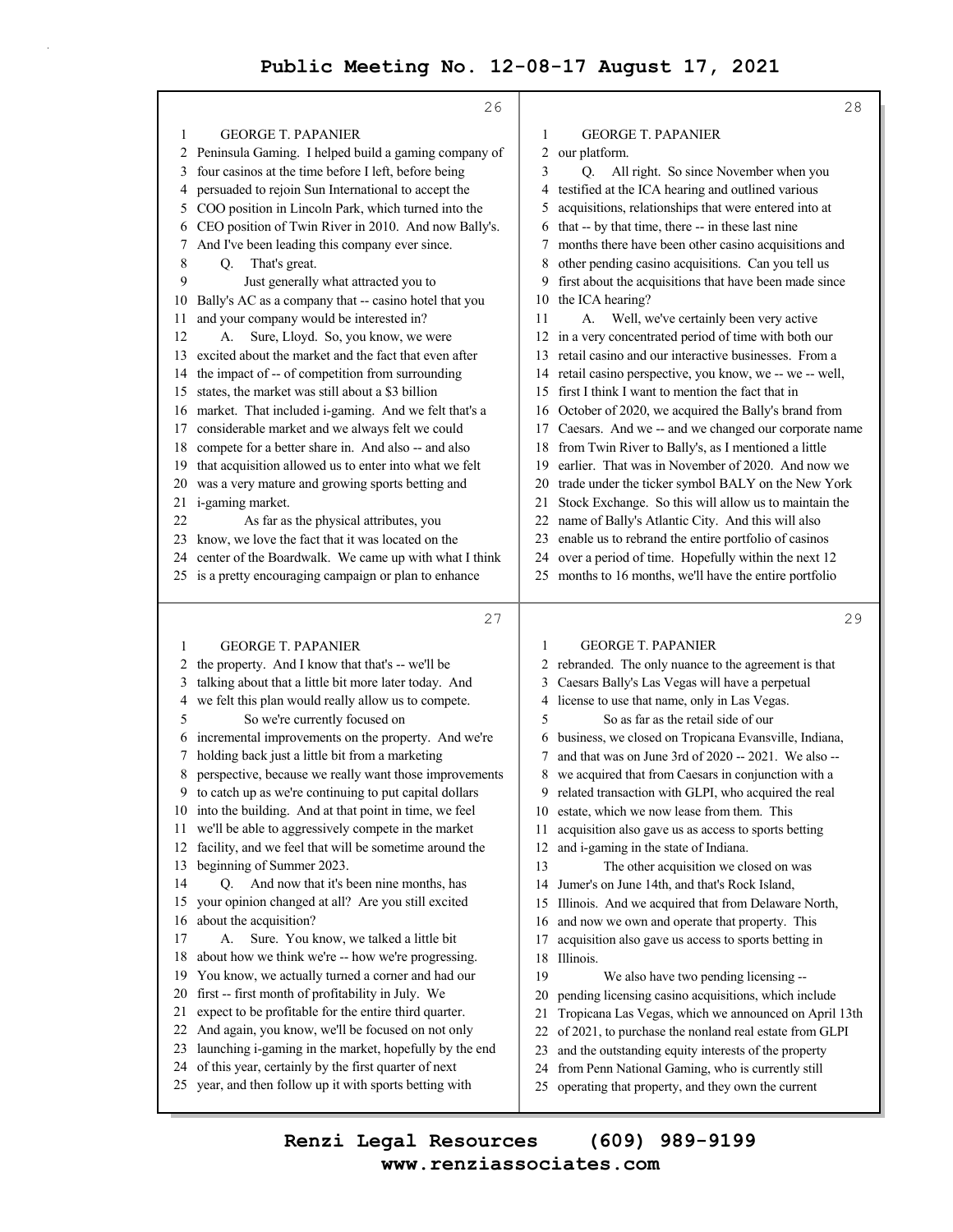|          | 30                                                                                                             |          | 32                                                                                                         |
|----------|----------------------------------------------------------------------------------------------------------------|----------|------------------------------------------------------------------------------------------------------------|
| 1        | <b>GEORGE T. PAPANIER</b>                                                                                      | 1        | <b>GEORGE T. PAPANIER</b>                                                                                  |
| 2        | license. We expect to close on that transaction                                                                | 2        | Sure. On July 13th, 2021, we acquired<br>А.                                                                |
| 3        | sometime during the first quarter of 2022.                                                                     | 3        | AVT. It's a beach volleyball organization that hosts                                                       |
| 4        | And the last one, also pending, we                                                                             | 4        | a number of tournaments across the US. And we'll                                                           |
| 5        | announced on January 4th, 2021, an agreement to                                                                | 5        | utilize that as content on our Sinclair Bally's sports                                                     |
| 6        | jointly develop and manage a casino located in State                                                           | 6        | networks. And Steve Capp will describe that a little                                                       |
| 7        | College, Pennsylvania. We expect to start                                                                      | 7        | bit later on I believe.                                                                                    |
| 8        | construction sometime during the fourth quarter of                                                             | 8        | But anyway, we're hoping to bring a                                                                        |
| 9        | 2021. And that should take about a year, 14 months to                                                          | 9        | tournament to Atlantic City next year pending, you                                                         |
| 10       | build.                                                                                                         | 10       | know, we get -- pending the approvals of permits. So                                                       |
| 11       | All right. You mentioned the<br>Q <sub>r</sub>                                                                 | 11       | we're excited about that.                                                                                  |
| 12       | interactive side of your business. Have you had any                                                            | 12       | Great. Well, thank you very much.<br>O.                                                                    |
| 13       | acquisitions since November of 2020 with regard to the                                                         | 13       | MR. LEVENSON: I have no further                                                                            |
| 14       | interactive side of your business?                                                                             | 14       | questions at this time, Mr. Chairman.                                                                      |
| 15       | Sure. We closed on a company called<br>А.                                                                      | 15       | CHAIR PLOUSIS: Thank you, Mr. Levenson.                                                                    |
| 16       | Monkey Knife Fight on March 23rd, 2021. And that is                                                            | 16       | Mr. Hollander?                                                                                             |
| 17       | currently the third largest daily fantasy sports                                                               | 17       | MR. HOLLANDER: Thank you, Mr. Chairman.                                                                    |
| 18       | platform in North America. And we thought that                                                                 | 18       |                                                                                                            |
| 19       | acquisition would be very complementary to our sports                                                          | 19       | CROSS-EXAMINATION BY MR. HOLLANDER:                                                                        |
| 20       | betting initiatives.                                                                                           | 20       | Good morning, Mr. Papanier.<br>Q.                                                                          |
| 21       | Also on June 1st of 2021 we closed on a                                                                        | 21       | Good morning.<br>А.                                                                                        |
| 22       | company called Bet. Works, which is a US sports betting                                                        | 22       | Did Bally's Corporation, formerly Twin<br>Q.                                                               |
| 23       | platform provider -- actually currently operating in                                                           | 23       | River, enter the Atlantic City and New Jersey gaming                                                       |
| 24       | New Jersey, Iowa, Indiana, Colorado, and they operate                                                          | 24       | market as part of its corporate strategy to become a                                                       |
|          | 25 in New Jersey. And they are a provider in New Jersey                                                        | 25       | multilevel gaming provider in the i-gaming and sports                                                      |
|          |                                                                                                                |          |                                                                                                            |
|          | 31                                                                                                             |          | 33                                                                                                         |
| 1        | <b>GEORGE T. PAPANIER</b>                                                                                      | 1        | <b>GEORGE T. PAPANIER</b>                                                                                  |
| 2        |                                                                                                                | 2        |                                                                                                            |
| 3        | for a company called the Score New Jersey.<br>As far as interactive pending                                    | 3        | wagering areas?<br>It did in addition to having a physical<br>А.                                           |
| 4        | acquisitions, you know, we have had a transformative                                                           | 4        | brick-and-mortar property in that market that we could                                                     |
| 5        | acquisition that's currently pending. On April 13th                                                            | 5        | cross market to.                                                                                           |
| 6        | of 2021, we announced the Gamesys acquisition. They                                                            | 6        | And in describing the recent growth of<br>O.                                                               |
|          | are an on-line internet gaming company that currently                                                          |          | the company, have there been any challenges for                                                            |
| 8        | offers bingo and casino games internationally and also                                                         | 8        | Bally's Corporation's senior management in managing                                                        |
| 9.       | operate on behalf of Tropicana in New Jersey.                                                                  | 9        | that rapid recent growth?                                                                                  |
| 10       | That's -- their platform is currently operating there.                                                         | 10       | No. Actually, we have -- we have a<br>А.                                                                   |
| 11       | So we're going to -- we'll use this                                                                            | 11       | pretty wide bandwidth. We have a lot of talented                                                           |
| 12       | on-line platform in the United States. We feel will                                                            | 12       | managers, and each time we acquire an asset, we see                                                        |
| 13       | provide access -- we will provide access through the                                                           | 13       | that, we review that as an additional human                                                                |
| 14       | Bally's operation for both sports betting and                                                                  | 14       | resource -- pool of human resource for us. So, yeah.                                                       |
|          | 15 i-gaming.                                                                                                   | 15       | We -- we have not had any issues from an expansion --                                                      |
| 16       | The latest update to this acquisition is                                                                       | 16       | as well as integrating the properties that we've                                                           |
| 17       | that on June 30th, 2021, both Bally's and -- and                                                               | 17       | acquired over the last couple years.                                                                       |
| 18       | Gamesys announced that we received all our requisite                                                           | 18       | And historically, and in those<br>O.                                                                       |
| 19       | shareholder approvals and board approvals.                                                                     | 19       | acquisitions has Bally's Corporation used REITs in                                                         |
| 20       | Q. Excellent.                                                                                                  | 20       | financing its acquisition?                                                                                 |
| 21       | And I know there's some content                                                                                | 21       | We have. Steve Capp, CFO, I believe<br>A.                                                                  |
| 22<br>23 | acquisition, and I was excited about that because I                                                            | 22<br>23 | will be testifying a little later. He can get into                                                         |
| 24       | watch the Olympics, and I was amazed at the talent of<br>the volleyball players -- men and women. Just -- just | 24       | the specific detail. But, yes, we have probably --<br>but not a majority of our portfolio. I think we have |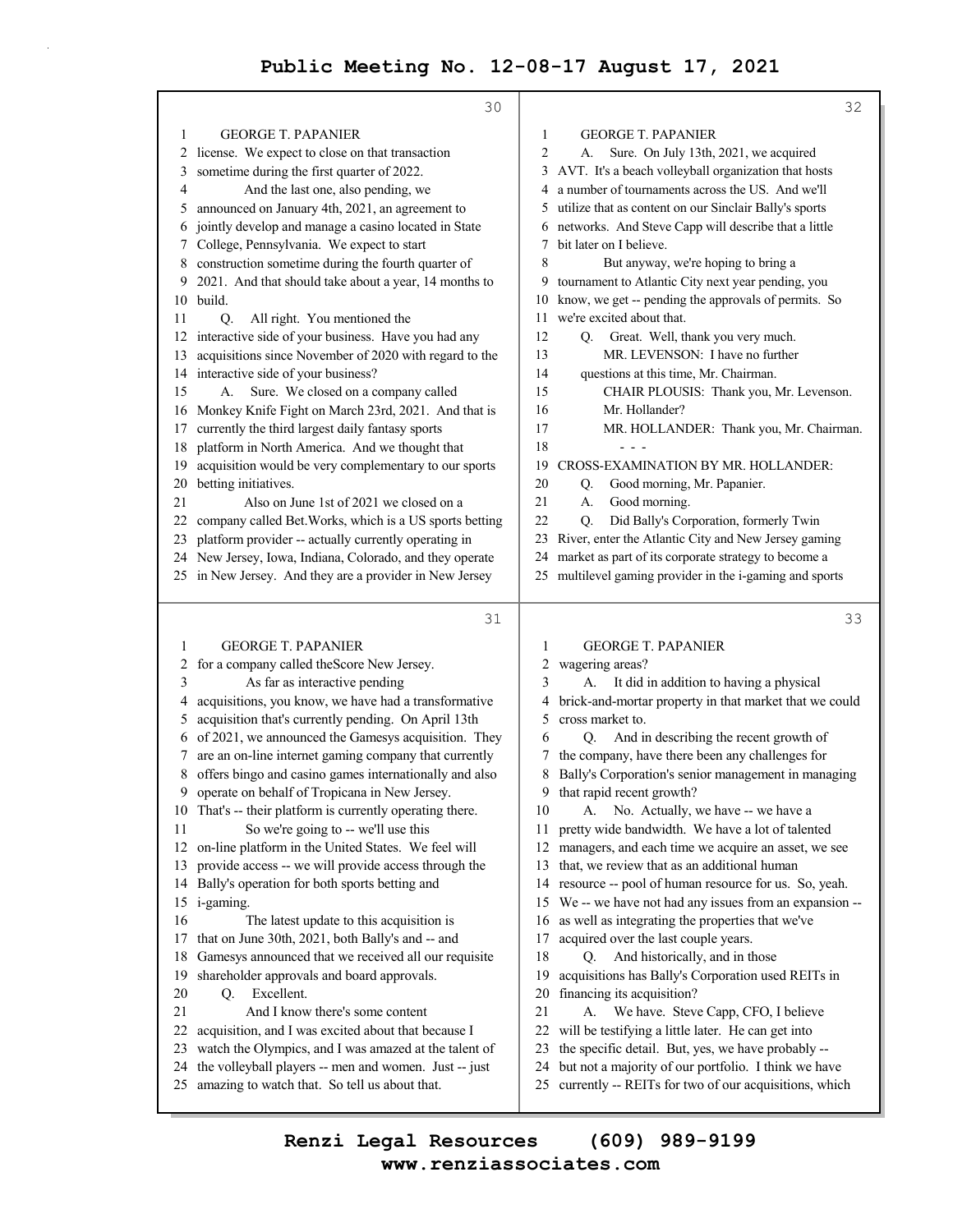|          | 34                                                     | 36                                                                                  |
|----------|--------------------------------------------------------|-------------------------------------------------------------------------------------|
| 1        | <b>GEORGE T. PAPANIER</b>                              | <b>GEORGE T. PAPANIER</b><br>1                                                      |
| 2        | would include Evansville, Indiana, which I described   | 2<br>Fenton who currently runs Gamesys.                                             |
| 3        | earlier. Futuristically will include Tropicana Las     | 3<br>Thank you.<br>Q.                                                               |
| 4        | Vegas. And there was one other one that Steve will     | 4<br>You're welcome.<br>A.                                                          |
| 5        | get into. I know that we've -- we've REIT'd out        | 5<br>The estimated cost of that<br>O.                                               |
| 6        | Delaware as well as Colorado futuristically for those  | acquisition -- the Gamesys acquisition -- is<br>6                                   |
| 7        | acquisitions.                                          | approximately 3.456 billion; is that correct?<br>7                                  |
| 8        | Q.<br>And has the use of those REITs and those         | 8<br>A. I believe it's in that -- you can get                                       |
| 9        | acquisitions provided liquidity to the company?        | more specific information from Steve Capp who will be<br>9                          |
| 10       | A. Yeah. It's a -- you know, we have a                 | testifying later on. But it's in that -- it's in that<br>10                         |
| 11       | significant land bank of assets. And certainly         | range. Yes.<br>11                                                                   |
| 12       | situationally we'll look to monetize certain assets    | 12<br>Q. And this amount reflects the acquisition                                   |
| 13       | that make sense to us for acquisition.                 | of Gamesys stock and the redemption of Gamesys<br>13                                |
| 14       | Q. Does Bally's Corporation plan to place              | outstanding debt; is that correct?<br>14                                            |
| 15       | the Bally's AC real estate into a REIT?                | Could you repeat that?<br>15<br>А.                                                  |
| 16       | There are no plans at this time for<br>А.              | That estimated amount reflects the<br>16<br>Q.                                      |
| 17       | that.                                                  | acquisition of Gamesys stock and the redemption of<br>17                            |
| 18       | And in light of the sale of Bally's AC<br>Q.           | Gamesys outstanding debt; correct?<br>18                                            |
| 19       | from VICI that was sold to them by you in 2020, are    | 19<br>A.<br>Yes. Yes.                                                               |
| 20       | there any restrictions on that? On the Bally's AC      | And in connection with that acquisition,<br>20<br>Q.                                |
| 21       | properties going back into the VICI REIT?              | Bally's Corporation obtained \$2.372 billion bridge<br>21                           |
| 22       | There are none.<br>А.                                  | loan?<br>22                                                                         |
| 23       | Q.<br>Thank you.                                       | 23<br>I think we just -- he just completed --<br>А.                                 |
| 24       | The next few questions, I know you may                 | yeah. We just completed that. Again, Steve Capp will<br>24                          |
| 25.      | have gone -- it may be a little repetitive, but I just | get into more specifics related to that.<br>25                                      |
|          |                                                        |                                                                                     |
|          |                                                        |                                                                                     |
|          | 35                                                     | 37                                                                                  |
| 1        | <b>GEORGE T. PAPANIER</b>                              | <b>GEORGE T. PAPANIER</b><br>1                                                      |
| 2        | would like to get on the record again.                 | All right. Finally, as part of that<br>2<br>Q.                                      |
| 3        | Bally's and Gamesys agreed to an                       | transaction, Bally's Corporation will issue \$584<br>3                              |
| 4        | acquisition on April 13th, 2021; correct?              | million in common stock to certain Gamesys<br>4                                     |
| 5        | That's correct.<br>A.                                  | shareholders who have agreed to accept Bally's stock<br>5                           |
| 6        | And have the shareholders of both<br>O.                | in lieu of cash; is that correct?<br>6                                              |
| 7        | companies approved the transaction?                    | I believe that is a correct -- yes.<br>7<br>А.                                      |
| 8        | They have.<br>А.                                       | Correct amount.<br>8                                                                |
| 9        | And have the boards of both companies<br>Q.            | 9<br>Q. And Bally's Corporation intends to use                                      |
| 10       | approved the transaction?                              | 10 the Gamesys platform to expand its i-gaming footprint;                           |
| 11       | They have.<br>А.                                       | 11 is that right?                                                                   |
| 12       | When will the merger occur?<br>Q.                      | 12<br>That's correct.<br>А.                                                         |
| 13       | We're -- we're contemplating sometime<br>А.            | 13<br>(Overlapping voices.)                                                         |
| 14       | during the fourth quarter. Hopefully earlier. Early    | 14<br>Primarily in the United States, but also<br>А.                                |
| 15       | fourth quarter.                                        | we'll be active internationally.<br>15                                              |
| 16       | And will that transaction have any<br>Q.               | 16<br>And what benefits does Bally's<br>Q.                                          |
| 17       | effect on your position with the company?              | 17<br>Corporation envision from the proposed transaction?                           |
| 18       | Yes. It will. I will -- I will move to<br>А.           | 18<br>A.<br>Well, we -- we think it will be a                                       |
| 19       | a president of retail casinos, effectively overall the | credence to its shareholders immediately upon closing<br>19                         |
| 20       | existing land -- land casinos that we currently have.  | of the transaction, but it also gives us access to<br>20                            |
| 21       | But I still will be a member of the                    | where we believe the future growth of i-gaming will<br>21                           |
| 22       | board.                                                 | be, and that is in the United States. There's<br>22<br>23                           |
| 23<br>24 | Q.<br>And will someone be replacing you as<br>CEO?     | estimates currently that it could be up to about \$50                               |
| 25       | А.<br>Yes. A gentleman by the name of Lee              | 24 million market at maturity.<br>25<br>And given the recent acquisitions and<br>Q. |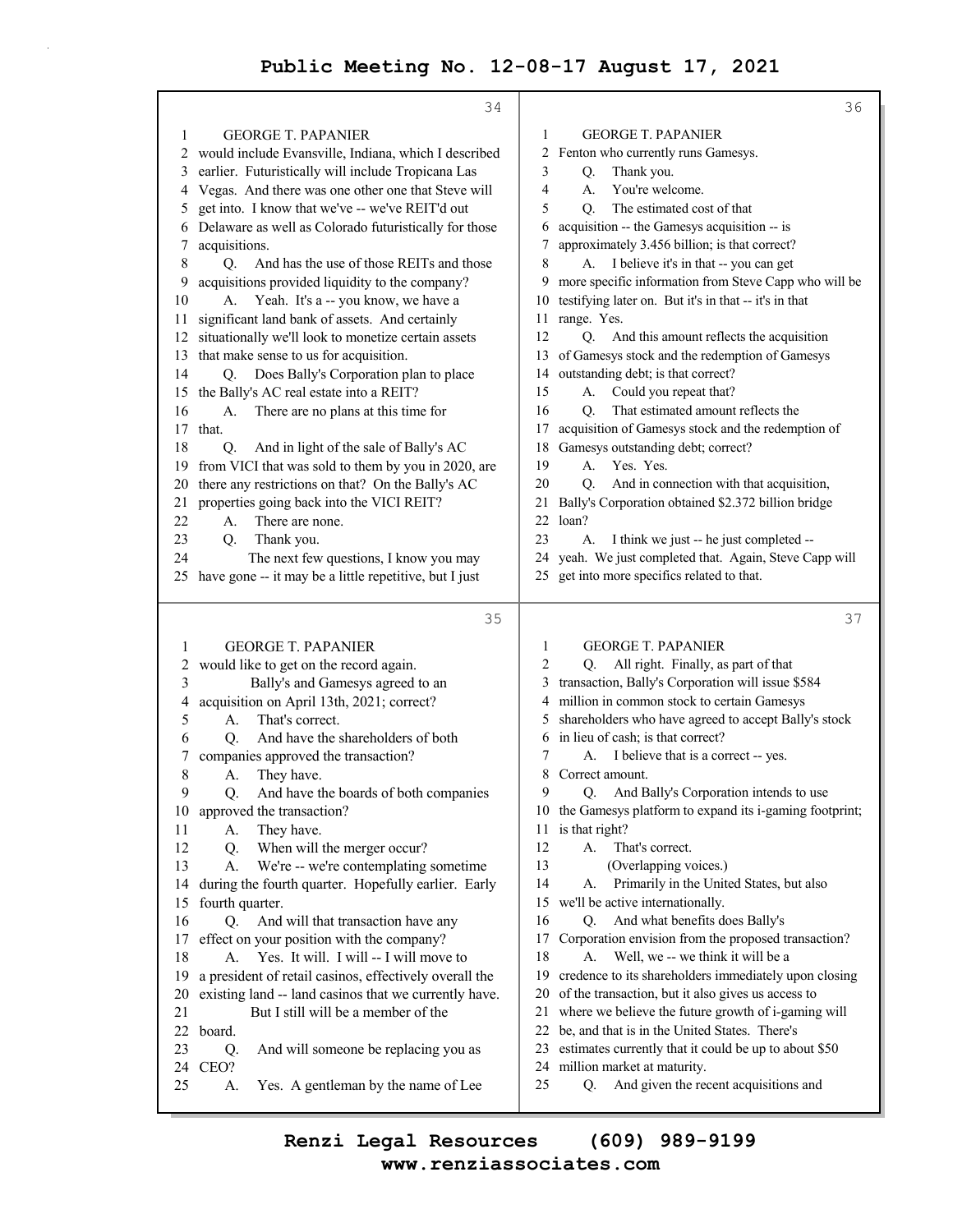38 1 GEORGE T. PAPANIER 2 transactions made by Bally's Corporation, is it true 3 that Bally's Corporation is focused on online casino 4 gaming and sports wagering as a growth area for the 5 company? 6 A. That's correct. But we also feel that 7 it will be complementary to the land-based assets as 8 well. 9 Q. And given those growth expectations, is 10 Bally's committed to the brick-and-mortar side of 11 those operations? 12 A. Oh, again, we believe it's 13 complementary. We feel the whole pie will be growing. 14 And as a result of that and the opportunity to acquire 15 additional people in our databases that we'll be able 16 to cross market between land as well as interactive 17 technologists. 18 O. And even with that, a substantial amount 19 of revenue then is anticipated to be generated from 20 i-gaming going forward; is that correct? 21 A. That is correct. 22 Q. As physical facilities are necessary for 23 eligibility to apply to operate i-gaming and sports 24 wagering in most jurisdictions, does Bally's see them 25 as a means to an end? 39 1 GEORGE T. PAPANIER 2 A. No. We -- again, we feel it's an 3 integral part of our entire portfolio of assets. We 4 believe that i-gaming as well as land -- land 5 customers could -- are kind of interchangeable. But 6 again, we feel it's very complementary to each other. 7 There's always people that are going to require a more 8 social setting. And certainly land-banked -- 9 land-based casinos provide that. Other people -- not 10 as much so as technology continues to advance. 11 Q. So the brick-and-mortar side fits into 12 the trajectory and future plans of the company? 13 (Overlapping voices.) 14 A. It's important. Very important to us. 15 Q. Have all of Bally's Corporation's gaming 16 properties reopened in some capacity since the various 17 shutdowns as a result of the pandemic? 18 A. They are all up and running. Yes. 19 Q. And does Bally's Corporation expect to 20 continue to experience negative impacts moving forward 21 as a result of the COVID-19 pandemic? 22 A. Well, we -- as you're seeing, there will 23 certainly be hiccups along the way. But I think most 24 of that is behind us, and we're looking for -- looking 25 to put it completely behind us. 40 1 GEORGE T. PAPANIER 2 Q. Have you reviewed the Division's 3 reports? 4 A. I have. 5 Q. Have you read and are you familiar with 6 the Division's recommended conditions to be imposed in 7 connection with this proceeding set forth as Exhibit F 8 to the Division's reports? 9 A. I have. Yes. 10 Q. And do you agree to abide by the 11 conditions? 12 A. We do. I do. 13 Q. And in particular, will Bally's 14 Corporation comply with those related to capital 15 expenditures? 16 A. Yes. And that's -- we're in the middle 17 of that right now. 18 Q. And will Bally's Corporation comply -- 19 comply with the conditions to support operations and 20 cash needs at the Bally's AC property? 21 A. We will. 22 Q. And will Bally's Corporation comply with 23 the conditions related to employee staffing levels and 24 reporting? 25 A. Yes, we will. 41 1 GEORGE T. PAPANIER 2 Q. All right. Thank you very much. I have 3 no further questions at this time. 4 A. Thank you. 5 CHAIR PLOUSIS: Mr. -- 6 MR. LEVENSON: I have no redirect. 7 CHAIR PLOUSIS: You have nothing, Mr. 8 Levenson? 9 MR. LEVENSON: Nope. 10 CHAIR PLOUSIS: Okay. Moving right 11 along, any questions from the commissioners? 12 VICE CHAIR COOPER: Mr. Chairman, yes. 13 I'd like to say good morning to Mr. 14 Papanier and thank you for participating this 15 morning. 16 Just have a couple questions. And I say 17 questions and maybe just some additional 18 information to what you, shall we say, already 19 presented. And we do know, we acknowledge that 20 your company has definitely expanded 21 particularly since 2018. Just looking at some 22 notes that I have, you are now in 11 -- you now 23 and currently will be in 11 states with 16 24 casinos. Could you elaborate what was the 25 motivation in this -- I'm going to say this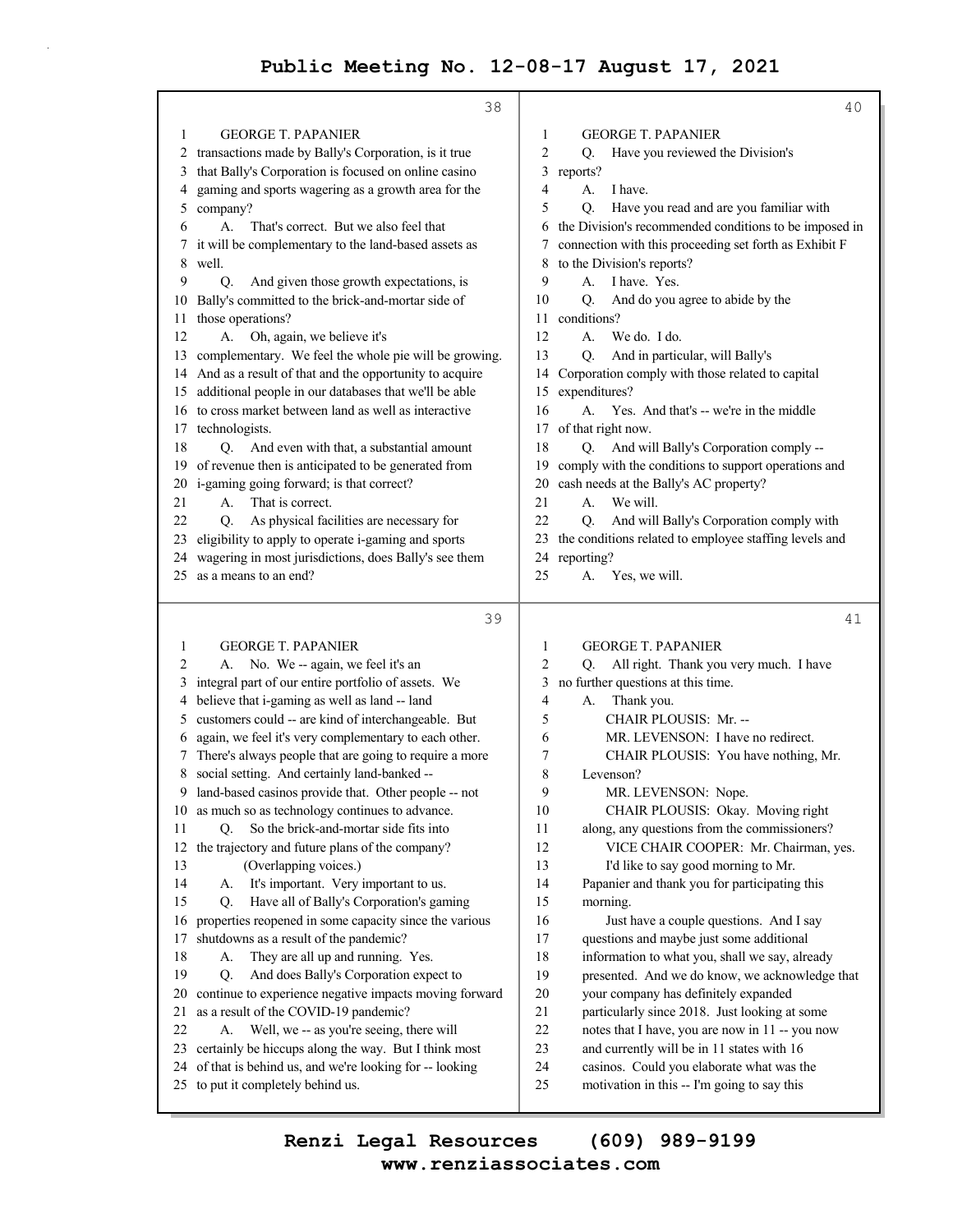|              | 42                                                                                          |              | 44                                                                                         |
|--------------|---------------------------------------------------------------------------------------------|--------------|--------------------------------------------------------------------------------------------|
| 1            | <b>GEORGE T. PAPANIER</b>                                                                   | $\mathbf{1}$ | <b>GEORGE T. PAPANIER</b>                                                                  |
| 2            | rapid expansion? And if you could share with                                                | $\sqrt{2}$   | allow i-gaming similar to New Jersey.                                                      |
| 3            | us a strategy that you have going forward?                                                  | 3            | And, you know, we're going to continue                                                     |
| 4            | And one other piece to that -- that, are                                                    | 4            | to -- and the last acquisition really is the                                               |
| 5            | you anticipating any additional acquisitions,                                               | 5            | Gamesys acquisition. We felt that completed                                                |
| 6            | let's say, in the next year or two?                                                         | 6            | kind of our puzzle or the foundation of the                                                |
| 7            | THE WITNESS: To answer your last                                                            | 7            | company that we needed in order to effectively                                             |
| 8            | question first, listen, we're an opportunistic                                              | 8            | compete, not only in land-based but in sports                                              |
| 9            | company. You know, we look for opportunities                                                | 9            | betting as well as i-gaming.                                                               |
| 10           | that not only will put us in the markets where                                              | 10           | VICE CHAIR COOPER: Okay. In one of the                                                     |
| 11           | we feel that we can compete and obviously we                                                | 11           | reports -- and I read something, and I'm just                                              |
| 12           | feel there's upside to that acquisition, but                                                | 12           | going to mention. I'm going to read a                                                      |
| 13           | also markets that provide us access to the                                                  | 13           | sentence. And again, if you can elaborate or                                               |
| 14           | growing i-gaming as well as sports bettings --                                              | 14           | explain a little more about what it actually                                               |
| 15           | sports betting space.                                                                       | 15           | is. And I'm going to just take a line out of                                               |
| 16           | As far as our strategy is concerned,                                                        | 16           | the report. What it is Mr. Kim, the founder --                                             |
| 17           | starting -- you know, the initial motivator --                                              | 17           | and I'm going to say Soohyung Kim. He founded                                              |
| 18           | and again, I've been with the -- I've been with                                             | 18           | a company back in 2007, and Mr. Kim is best                                                |
| 19           | the company since 2010 in a CEO roll, and I'm                                               | 19           | known for specializing in "distressed debt."                                               |
| 20           | also a board member. The original motivation                                                | 20           | His strategy is to pursue opportunistic                                                    |
| 21           | was really the fact that we were only a single                                              | 21           | investments in the United States market.                                                   |
| 22           | casino operator as far as -- you know, as early                                             | 22           | If you would, could you elaborate,                                                         |
| 23           | as 2013. At that time there was legislation                                                 | 23           | explain a little bit more in distressed debt                                               |
| 24           | that was approved in Massachusetts that allowed                                             | 24<br>25     | and -- I'm going to say perhaps explain the<br>pros and cons, advantages, disadvantages of |
| 25           | for increased competition. And that's our                                                   |              |                                                                                            |
|              |                                                                                             |              |                                                                                            |
|              | 43                                                                                          |              | 45                                                                                         |
| 1            | <b>GEORGE T. PAPANIER</b>                                                                   | 1            | <b>GEORGE T. PAPANIER</b>                                                                  |
| 2            | neighboring state. So we felt that we needed                                                | 2            | what that actually is.                                                                     |
| 3            | to diversify the company at that moment in                                                  | 3            | THE WITNESS: Sure. Well, the                                                               |
| 4            | time.                                                                                       | 4            | distressed debt would be assets that are                                                   |
| 5            | We embarked on a pretty aggressive                                                          | 5            | underperforming, is the best way to explain                                                |
| 6            | strategy. We acquired Hard Rock in Mississippi                                              | 6            | that. It -- if I go further -- further prior                                               |
| 7            | initially, but then from there continued to                                                 | 7            | to 2010, the company was actually in a                                                     |
| 8            | grow very quickly and really reduced our                                                    | 8            | prepackaged bankruptcy. And it emerged from                                                |
| $\mathbf{9}$ | exposure from Massachusetts from a hundred                                                  | 9            | that prepackaged bankruptcy in 2010. That's                                                |
| 10           | percent to currently where we are, I think it's                                             | 10           | when I was inserted as the CEO of the company.                                             |
| 11           | in the mid teens. So from that perspective                                                  | 11           | So typically you'll have people that invest in                                             |
| 12           | we've done a really good job as management and                                              | 12           | distressed debts, which are primarily hedge                                                |
| 13           | as a board to limit that.                                                                   | 13           | funds. And they look at it as an opportunity                                               |
| 14           | Also, with the -- with the reversal                                                         | 14           | to effectively to -- to help the company                                                   |
| 15           | passed in 2018, we saw kind of where the -- the                                             | 15           | perform better and ultimately flip that. Flip                                              |
| 16           | industry was going. And that was really --                                                  | 16           | the asset.                                                                                 |
| 17           | really aggressively into sports betting, and we                                             | 17           | In this case, that did not happen here.                                                    |
| 18           | didn't want to be left behind. That would be                                                | 18           | We merged in 2010. Soo Kim, as part of his                                                 |
| 19           | foolish from a company perspective, considering                                             | 19           | portfolio, he does have distressed debt. But                                               |
| 20           | that's -- that's our business. So we -- we                                                  | 20           | certainly we should talk to him further about                                              |
| 21           | accelerated the acquisitions of --                                                          | 21           | his strategies of investing. I can only tell                                               |
| 22           | opportunistically again -- to where we had                                                  | 22           | you about how he invested in Twin River. And I                                             |
| 23           | access to markets sellout sports betting. And                                               | 23           | believe that was sometime in 2000 -- I want to                                             |
| 24<br>25     | we feel ultimately that those markets will<br>potentially provide for legislation that will | 24<br>25     | say '15, 2016. We can certainly get that<br>information for you.                           |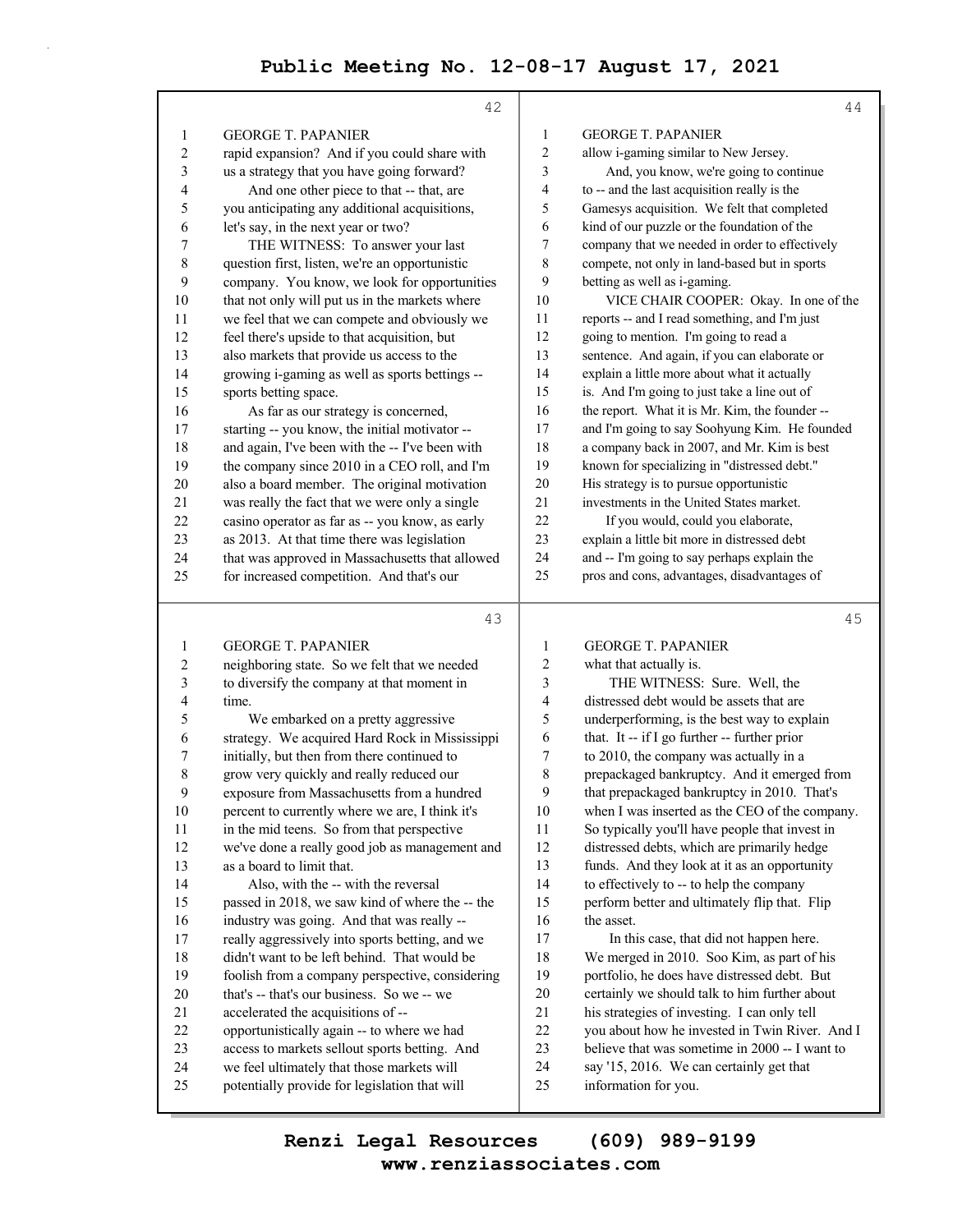|                          | 46                                              |                | 48                                              |
|--------------------------|-------------------------------------------------|----------------|-------------------------------------------------|
| 1                        | <b>GEORGE T. PAPANIER</b>                       | 1              | <b>GEORGE T. PAPANIER</b>                       |
| $\overline{c}$           | Then he was on -- he was put on the             | $\overline{c}$ | frequently -- frequenting a lot the Jersey      |
| 3                        | board in 2018. But Soo Kim is a builder. You    | 3              | Shore, you know, I've always -- I've always     |
| 4                        | know, he saw an opportunity in this -- in       | 4              | seen that as an incredible -- incredible asset, |
| 5                        | this -- in this asset to really grow and create | 5              | incredible -- incredible part of the country.   |
| 6                        | a platform for future growth. Which really      | 6              | And certainly enjoyed that throughout my -- my  |
| 7                        | goes back to what I spoke about earlier, which  | 7              | teens and into my -- into my early adulthood    |
| 8                        | is not only land-based but interactive          | 8              | before relocate -- before leaving that.         |
| 9                        | technologists that we've been getting into very | 9              | You know, we have a -- we have a pretty         |
| 10                       | rapidly since 2018.                             | 10             | significant portfolio of assets. And we break   |
| 11                       | VICE CHAIR COOPER: Thank you.                   | 11             | that down in a couple ways. There are           |
| 12                       | THE WITNESS: I hope that explains it,           | 12             | certainly -- there -- what we would call        |
| 13                       | your question.                                  | 13             | destination properties. There's properties      |
| 14                       | VICE CHAIR COOPER: I had a feeling              | 14             | that we have that we will call regional         |
| 15                       | that's what it was. And I've researched it a    | 15             | properties. And then there's also just kind of  |
| 16                       | little bit more. But, you know, I wanted to,    | 16             | regional local -- local properties. Atlantic    |
| 17                       | shall we say, hear from you. And your           | 17             | City fits into what we consider to be a         |
| 18                       | explanation was perfect. Was, you know --       | 18             | destination property, and we would put that up  |
| 19                       | satisfied the additional questions that I have. | 19             | with Las Vegas as well.                         |
| 20                       | Another question that I have for you,           | $20\,$         | So we felt that a very important thing,         |
| 21                       | and I'm going to add to the -- add to the       | 21             | you know, in a national portfolio was to have   |
| 22                       | question. You've got a great background, a      | 22             | casinos and locations where people actually     |
| 23                       | great connection to Atlantic City with your     | 23             | want to go. And -- and that is certainly        |
| 24                       | history of employment in different properties   | 24             | Atlantic City during the season. And it's in    |
| 25                       | to -- you had mentioned right at the beginning. | 25             | Las Vegas during their season. So we felt that  |
|                          |                                                 |                |                                                 |
|                          | 47                                              |                | 49                                              |
| 1                        | <b>GEORGE T. PAPANIER</b>                       | 1              | <b>GEORGE T. PAPANIER</b>                       |
| $\overline{\mathbf{c}}$  | So Atlantic City, there's the history of -- as  | 2              | we had bookends for our portfolio.              |
| 3                        | I said, with your background.                   | 3              | I think Atlantic City, you know, during         |
| $\overline{\mathcal{L}}$ | Looking at all of the properties, all of        | 4              | the season, it's an awesome place. I think the  |
| 5                        | your properties in all -- what we're saying     | 5              | area -- the area is where there needs to be a   |
| 6                        | right now 11 states, what particularly          | 6              | little bit more attention is what I'll call the |
| 7                        | impresses you -- I'm going to say impresses     | 7              | offseason areas. And I think that Atlantic      |
| $\,$ $\,$                | present or past -- impressed or impresses you   | 8              | City's doing a pretty good job. Certainly can   |
| 9                        | about Atlantic City? And if you were talking    | 9              | do a better job. And that's really what other   |
| 10                       | to a group of people, a convention, a seminar,  | 10             | activities could we inject into the South       |
| 11                       | whoever you might be making a presentation to,  | 11             | Jersey Shore in order to motivate people to go  |
| 12                       | what makes Atlantic City stand out with regard  | 12             | there?                                          |
| 13                       | to your other properties?                       | 13             | Again, the summer is not an issue.              |
| 14                       | I'm not saying to be disrespectful to           | 14             | People want to be there. There's never a room   |
| 15                       | your other properties. I know you have a whole  | 15             | that's available in the market. So we have to   |
| 16                       | portfolio. But Atlantic City, you know, in my   | 16             | figure out how we can, you know, convey that    |
| 17                       | eyes, is very special. Could you tell me --     | $17\,$         | type of customer attitude to the offseasons.    |

18 And I think really the direction for the 19 Atlantic City is to figure out again how to get 20 back into the convention and visitors business. 21 And they'll be able to do just fine going --

23 VICE CHAIR COOPER: Okay. Thank you. 24 And one final question, and again I'm 25 going preface it. Nobody really has the -- I

22 going forward.

18 you know, share with us what makes Atlantic 19 City special to you, and how would you present

22 THE WITNESS: Sure. Well, me personally

20 it to, as I said, a convention, a seminar

23 having the advantage of growing up in 24 Philadelphia/South Jersey area and actually -- 25 I don't want to call it summering but certainly

21 narrative, et cetera.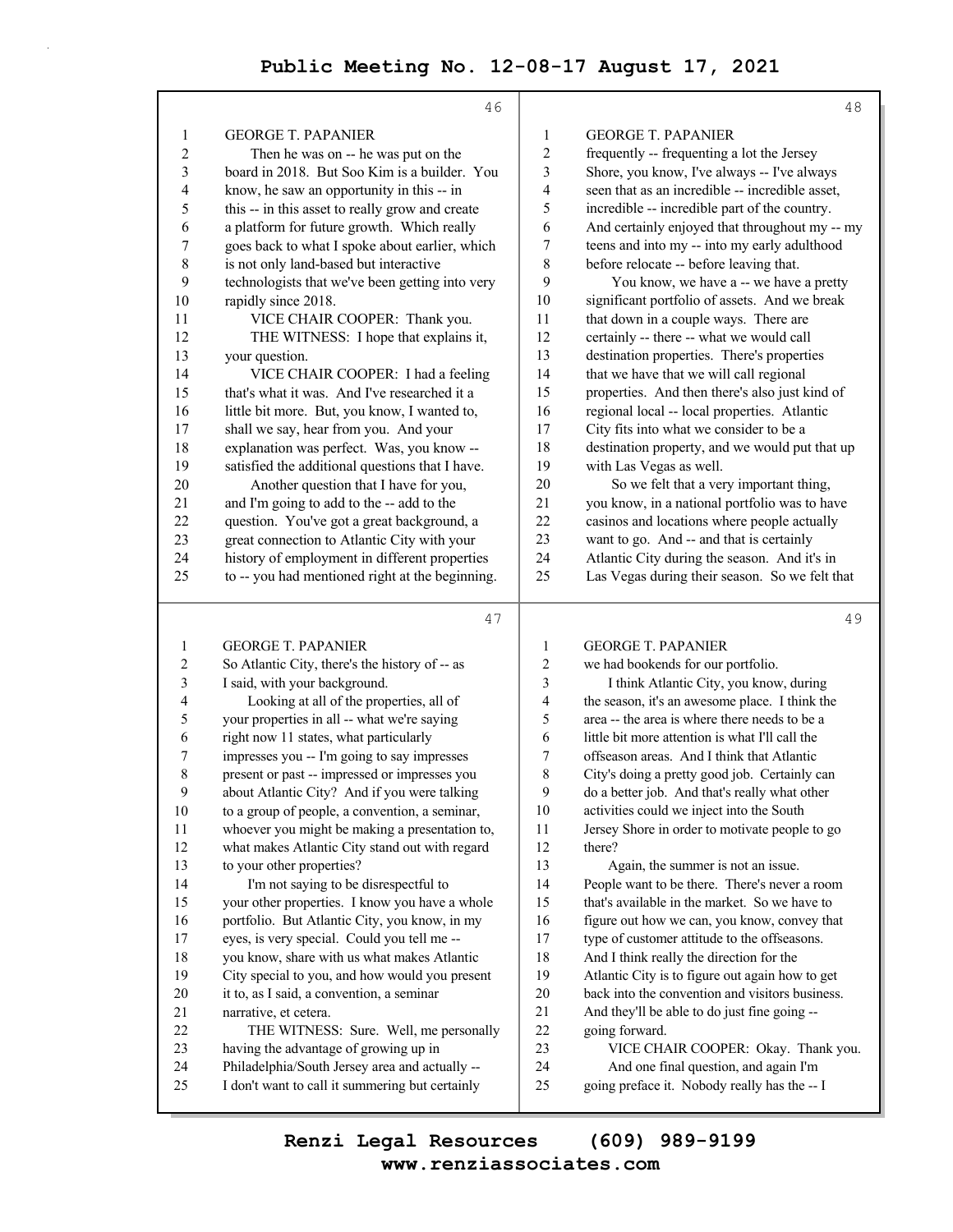|                  | 50                                                                                               |                         | 52                                                                                           |
|------------------|--------------------------------------------------------------------------------------------------|-------------------------|----------------------------------------------------------------------------------------------|
| 1                | <b>GEORGE T. PAPANIER</b>                                                                        | $\mathbf{1}$            | <b>GEORGE T. PAPANIER</b>                                                                    |
| $\overline{c}$   | wish we did or we wish somebody did -- the                                                       | 2                       | Chairman.                                                                                    |
| 3                | definite answer or the magic answer with regard                                                  | 3                       | Good morning.                                                                                |
| 4                | to covid. If you could share with us regarding                                                   | 4                       | THE WITNESS: Good morning.                                                                   |
| 5                | how the Atlantic City property is coping with                                                    | 5                       | COMMISSIONER MOLLINEAUX: Throughout my                                                       |
| 6                | covid, what precautions? Even going back a                                                       | 6                       | reading, the issue of employment kept popping                                                |
| 7                | little bit to last year when everything shut                                                     | 7                       | up. Could you elaborate on how you are going                                                 |
| 8                | down. Then we reopened. I said "we"                                                              | 8                       | to address this issue further?                                                               |
| 9                | reopened -- Atlantic City reopened. What are                                                     | 9                       | THE WITNESS: I think I'll leave to                                                           |
| 10               | you doing with regard to the Atlantic City                                                       | 10                      | defer to one of the other individuals                                                        |
| 11               | property? And what do you -- and again, I know                                                   | 11                      | testifying.                                                                                  |
| 12               | there's not a magic answer, but what do you                                                      | 12                      | Lynne, do you know who will be                                                               |
| 13               | anticipate things to be like maybe, let's say,                                                   | 13                      | addressing that?                                                                             |
| 14               | in the next year or two?                                                                         | 14                      | MS. KAUFMAN: Yes. Commissioner, Nick                                                         |
| 15               | THE WITNESS: I'm going to do my best to                                                          | 15                      | Polcino will be addressing the employment                                                    |
| 16               | prognosticate and predict the future. But to                                                     | 16                      | matter, including the condition.                                                             |
| 17               | answer your -- the first part of your question,                                                  | 17                      | COMMISSIONER MOLLINEAUX: Okay. Thank                                                         |
| 18               | we have Nick Polcino who will also testify, and                                                  | 18                      |                                                                                              |
| 19               | he can discuss specifics as it relates to the                                                    | 19                      | you.<br>That's all I have.                                                                   |
| 20               | properties. And certainly I think at this                                                        | 20                      |                                                                                              |
| 21               | point we're in the back end of where it was a                                                    | 21                      | CHAIR PLOUSIS: Thank you.                                                                    |
| 22               | little bit more restrictive. So, you know,                                                       | 22                      | Mr. Papanier? I have a few questions.                                                        |
| 23               | we -- we -- we adhere to state and regulatory                                                    |                         | You mentioned that you were hoping to<br>bring a volleyball tournament here next year to     |
| 24               | guidelines from an operating perspective. And                                                    | 23                      |                                                                                              |
| 25               | we do that in all jurisdictions. And each                                                        | 24                      | Atlantic City. You plan on that being annual                                                 |
|                  |                                                                                                  | 25                      | if you get all the permits for that?                                                         |
|                  |                                                                                                  |                         |                                                                                              |
|                  | 51                                                                                               |                         | 53                                                                                           |
| 1                | <b>GEORGE T. PAPANIER</b>                                                                        | $\mathbf{1}$            | <b>GEORGE T. PAPANIER</b>                                                                    |
|                  |                                                                                                  |                         |                                                                                              |
| $\boldsymbol{2}$ | jurisdiction is a little bit different.                                                          | $\overline{\mathbf{c}}$ | THE WITNESS: We certainly do. We think                                                       |
| 3<br>4           | And as far as the -- as far as my                                                                | 3<br>4                  | it would be -- it would be interest --                                                       |
|                  | feeling about covid is -- obviously we're                                                        | 5                       | important for us to have -- I don't want to                                                  |
| 5<br>6           | dealing with this variant right now. But we do<br>have -- we do communicate with a company we're | 6                       | call it a permit, but theoretically a permanent                                              |
| 7                | going to be acquiring, Gamesys, in the UK. And                                                   | 7                       | facility where we conduct beach volleyball.                                                  |
| 8                |                                                                                                  | 8                       | What's a better place than the Atlantic City                                                 |
| $\mathbf Q$      | what we've always been hearing is that UK may<br>be about two and-a-half weeks ahead of us, and  | $\mathbf Q$             | coast on the South Jersey shoreline in all that<br>sand? So we are excited about that and,   |
| 10               |                                                                                                  | 10                      |                                                                                              |
| 11               | what happens in UK comes here. So basically<br>they've come out of it. And they seemed to        | 11                      | hopefully, we can get that done.<br>CHAIR PLOUSIS: Great.                                    |
| 12               | peak and that's starting to diminish. So my --                                                   | 12                      |                                                                                              |
| 13               | our expectation or my expectation is we're                                                       |                         | Now, in regards to i-gaming and the                                                          |
| 14               |                                                                                                  | 13                      | sportsbook, are you planning to move any of                                                  |
| 15               | going to see the same type of diminishing                                                        | 14<br>15                | those assets or any of those support services                                                |
| 16               | impacts of this variant. Hopefully starting in<br>about a week from now.                         | 16                      | to Atlantic City?                                                                            |
| 17               |                                                                                                  | 17                      | THE WITNESS: There cur -- within --                                                          |
| 18               | VICE CHAIR COOPER: Thank you very, very<br>much. Thank you again for participating today.        | 18                      | within the regulation, we're going to comply                                                 |
| 19               | THE WITNESS: Thank you.                                                                          | 19                      | with that. I believe we already have an office                                               |
| $20\,$           | VICE CHAIR COOPER: And for your                                                                  | 20                      | in -- in the South Jersey area. I'm not sure<br>if it's Atlantic City or just off -- off the |
| 21               | answers.                                                                                         | 21                      | Mainland. Or on the Mainland.                                                                |
| 22               | Mr. Chairman?                                                                                    | 22                      | But, yeah. We would certainly comply                                                         |
| 23               | CHAIR PLOUSIS: Commissioner Mollineaux,                                                          | 23                      | with that, and we do have a presence in                                                      |
| 24               | do you have any questions?                                                                       | 24                      | Atlantic City.                                                                               |

**www.renziassociates.com Renzi Legal Resources (609) 989-9199**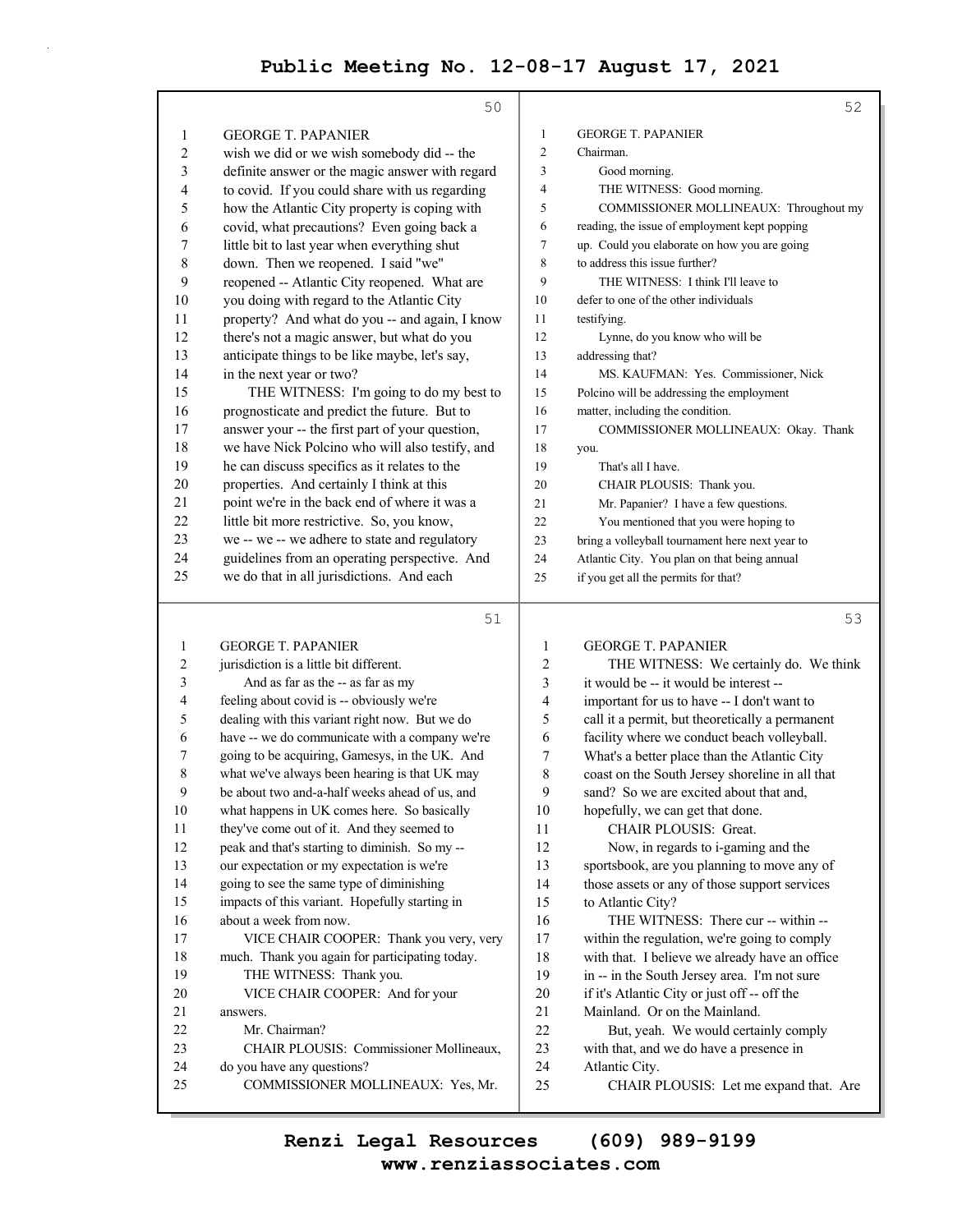|                         | 54                                             | 56                                                           |
|-------------------------|------------------------------------------------|--------------------------------------------------------------|
| 1                       | <b>GEORGE T. PAPANIER</b>                      | STEPHEN H. CAPP<br>1                                         |
| $\overline{c}$          | you -- or support for other jurisdictions.     | 2<br>are not in Atlantic City, you may hear                  |
| 3                       | Would you think about placing that in Atlantic | Thunderbirds and various airplanes flying<br>3               |
| 4                       | City or in the region?                         | overhead because, as Commissioner Cooper and<br>4            |
| 5                       | THE WITNESS: It will. It depends on            | George just talked about, you know, Atlantic<br>5            |
| 6                       | the regulation of each jurisdiction. But if we | City being destination and special, we have the<br>6         |
| 7                       | already have an office, we'd certainly be      | Air Show tomorrow, and they're practicing now.<br>7          |
| $\,$ 8 $\,$             | adding to it. We think that would be the most  | So I apologize in advance, Steve.<br>8                       |
| 9                       | efficient way of operating that segment of the | 9<br>MR. CAPP: Thank you.                                    |
| 10                      | business.                                      | MS. KAUFMAN: As George had reintroduced<br>10                |
| 11                      | CHAIR PLOUSIS: I ask this question of          | himself, if you can give a brief introduction<br>11          |
| 12                      | every applicant since I've been here, and we   | 12<br>of your position?                                      |
| 13                      | want the market to expand. We don't want one   | 13<br>CHAIR PLOUSIS: Let me jump in.                         |
| 14                      | casino to cannibalize off another. So what is  | 14<br>Mr. Nance, could you swear in the                      |
| 15                      | your strategy on expanding the market here in  | 15<br>witness, please?                                       |
| 16                      | Atlantic City?                                 | 16<br>MS. KAUFMAN: Oh, oops.                                 |
| 17                      | THE WITNESS: So, I touched on that.            | 17                                                           |
| 18                      | You're right. From a gaming perspective,       | 18<br>STEPHEN H. CAPP, having been first duly                |
| 19                      | there -- there tends to be cannibalization.    | sworn remotely, testified as follows:<br>19                  |
| 20                      | But ultimately, if every facility can operate  | 20<br>MR. NANCE: Please state your name for                  |
| 21                      | in the most productive way for themselves, we  | 21<br>the record.                                            |
| 22                      | feel that they can grow the overall market.    | 22<br>THE WITNESS: Stephen Capp.                             |
| 23                      | Give -- give more than the -- more than the    | 23<br>MR. NANCE: Thank you.                                  |
| 24                      | market of people that are coming to Atlantic   | 24<br>THE WITNESS: Thank you.                                |
| 25                      | City a reason to come to Atlantic City.        | CHAIR PLOUSIS: Please proceed, Lynne.<br>25                  |
|                         |                                                |                                                              |
|                         | 55                                             | 57                                                           |
| 1                       | <b>GEORGE T. PAPANIER</b>                      | $\mathbf{1}$<br>STEPHEN H. CAPP                              |
| $\overline{\mathbf{c}}$ | So that's why I touched on it a little         | $\overline{c}$<br>MS. KAUFMAN: Okay.                         |
| 3                       | earlier with the convention and meeting        | DIRECT EXAMINATION BY MS. KAUFMAN:<br>3                      |
| 4                       | business. And just speaking for -- just        | Could you tell us a little about<br>$\overline{4}$<br>Q.     |
| 5                       | speaking for Bally's Atlantic City, they've    | yourself, your position, and your background briefly?<br>5   |
| 6                       | done a good job over the last three years,     | Yes, indeed. Mr. Chairman,<br>6<br>А.                        |
| 7                       | literally completely getting out of that       | commissioners, thank you for your time today. We're<br>7     |
| 8                       | business. We have 80,000 feet of convention    | 8<br>pleased to be here.                                     |
| 9                       | space, and we feel it's underutilized for the  |                                                              |
| 10                      |                                                | 9<br>Yeah. I'm -- I'm currently Executive                    |
| 11                      | market. We feel we have enough rooms, not only | 10 Vice President and Chief Financial Officer for Bally's    |
|                         | ourselves but also with the neighboring hotel, | Corporation. As such, I am responsible for all things<br>11  |
| 12                      | that we could presently go after a larger      | 12<br>financial, if you will. That includes a number of --   |
| 13                      | convention type of a business as well as the   | of areas, including treasury, cash management, and our<br>13 |
| 14                      | meetings -- meeting businesses associated with | accounting records, our SEC reporting, internal<br>14        |
| 15                      | that.                                          | audits, our compliance, the raising of financing for<br>15   |
| 16                      | CHAIR PLOUSIS: Thank you.                      | our acquisitions and operations, investor relations,<br>16   |
| 17                      | Any other questions?                           | 17<br>Wall Street investors as well. Various analysts.       |
| 18                      | VICE CHAIR COOPER: Thank you.                  | And, of course, participating in the strategic<br>18         |
| 19                      | CHAIR PLOUSIS: Hearing none, Miss              | decision-making process for other investments, capital<br>19 |
| $20\,$                  | Kaufman, your next witness?                    | 20<br>allocation such as greenfield, new-build properties,   |
| 21                      | Thank you, Mr. Papanier.                       | or merger and acquisition types of opportunities.<br>21      |
| 22                      | THE WITNESS: Thank you.                        | 22<br>Lynne, did you want me to say a couple                 |
| 23                      | MS. KAUFMAN: Hello, Chair,                     | 23<br>sentences on background as well?                       |
| 24                      | Commissioners. My next witness is Steve Capp.  | 24<br>No. I think that -- I think we're good.<br>Q.          |
| 25                      | And before I start, for those of you who       | 25<br>And certainly I was going to ask, what do you do in    |

**www.renziassociates.com Renzi Legal Resources (609) 989-9199**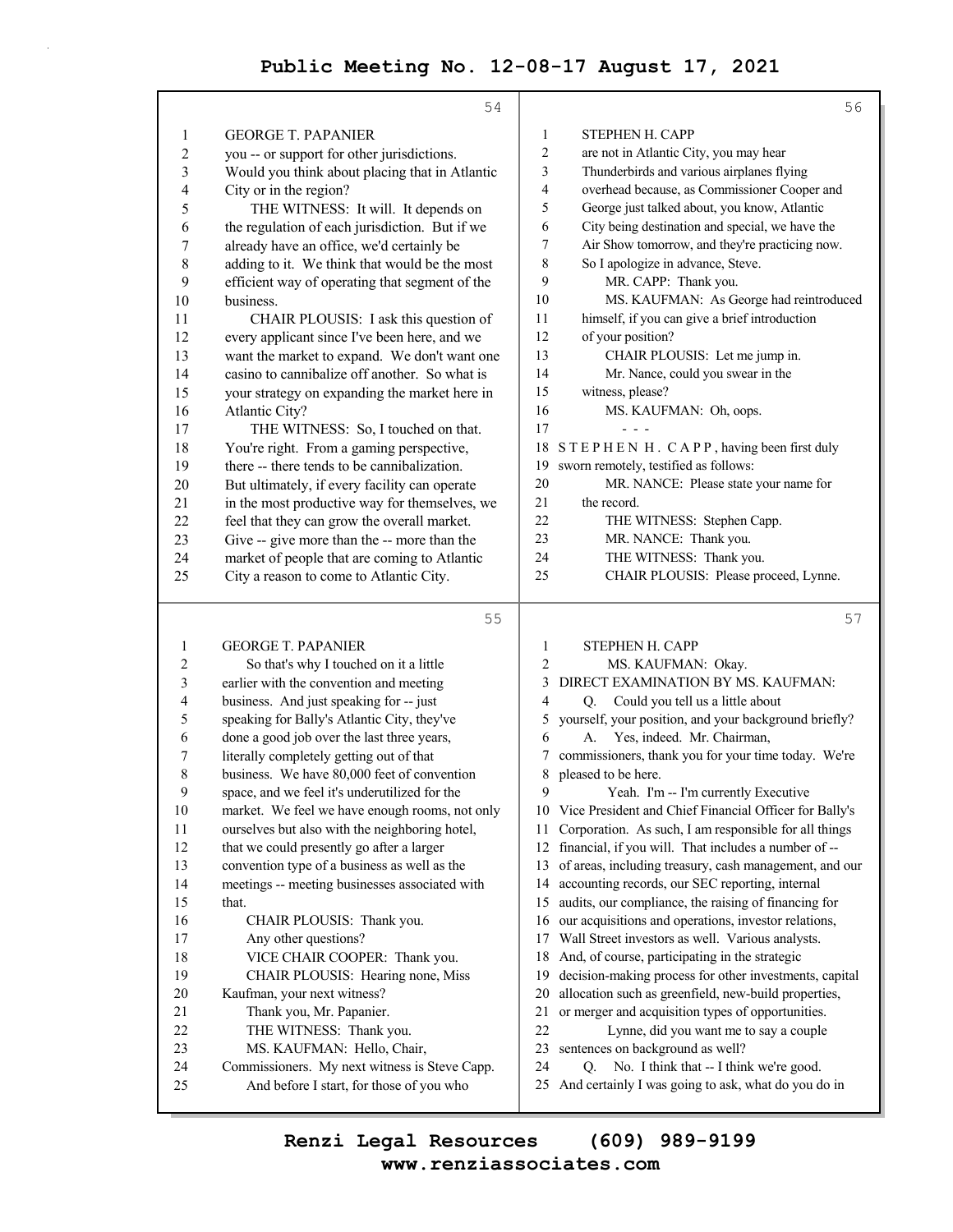|          | 58                                                                                                     |          | 60                                                                                                             |
|----------|--------------------------------------------------------------------------------------------------------|----------|----------------------------------------------------------------------------------------------------------------|
| 1        | STEPHEN H. CAPP                                                                                        | 1        | STEPHEN H. CAPP                                                                                                |
| 2        | your spare time but --                                                                                 | 2        | note, you recently had a forecast -- or a -- quarterly                                                         |
| 3        | Excellent.<br>А.                                                                                       | 3        | call of reporting your earnings and the like. And                                                              |
| 4        | You really don't have to answer that.<br>Q.                                                            | 4        | could you talk about that? And I believe there was                                                             |
| 5        | Okay. Thank you.<br>А.                                                                                 | 5        | some positives.                                                                                                |
| 6        | George talked about the recent<br>Q.                                                                   | 6        | Yes. Indeed.<br>А.                                                                                             |
|          | acquisitions that we had touched on at the last                                                        | 7        | Other positives?<br>Q.                                                                                         |
| 8        | hearing. And at the ICA hearing, you had talked about                                                  | 8        | Thank you. That's a great question.<br>А.                                                                      |
| 9        | how your hope was that those acquisitions would                                                        | 9        | We had a great -- we announced a very                                                                          |
| 10       | generate free cash. Obviously, it's new and it's too                                                   | 10       | positive earnings quarter for the second quarter                                                               |
| 11       | soon to make any conclusions, but could you tell us if                                                 | 11       | ending June 30th of 2021. We reported cash flow that                                                           |
| 12       | you are on that path?                                                                                  | 12       | is approximate EBITDA of right about \$84 million.                                                             |
| 13       | Certainly. Indeed. And let me divide<br>А.                                                             | 13       | That's a record for this company. We reported overall                                                          |
| 14       | the answer, Lynne, between companies we've acquired                                                    | 14       | revenues of right about \$268 million for the quarter.                                                         |
| 15       | for the interactive side of the business and the                                                       | 15       | Very importantly, that cash-flow number, about \$84                                                            |
| 16       | properties we've acquired for the brick-and-mortar                                                     | 16       | million, is compared to the first quarter's report of                                                          |
| 17       | side of the business.                                                                                  | 17       | \$52 million for the period ended March 31st of 2021.                                                          |
| 18       | As to the former, we are -- I should say                                                               | 18       | That's not all -- that's not all apples to apples or                                                           |
| 19       | formative stages of developing and building our<br>interactive business. Some of those companies we've | 19<br>20 | sales to our sales, if you will. There are some<br>acquisitions that contributed additional revenues and       |
| 20<br>21 | acquired are actually cash-flow positive. Some of                                                      | 21       | cash flows.                                                                                                    |
| 22       | them are at approximately break even at this time. We                                                  | 22       | But getting back to my prior point,                                                                            |
| 23       | will be investing some more monies in both the online                                                  | 23       | every single property was profitable in -- in the                                                              |
| 24       | sports betting and i-casino products in future                                                         | 24       | second quarter except Bally's Atlantic City, but it                                                            |
| 25       | periods. And have high expectations for the                                                            | 25       | turned profitable in July.                                                                                     |
|          |                                                                                                        |          |                                                                                                                |
|          | 59                                                                                                     |          | 61                                                                                                             |
| 1        | STEPHEN H. CAPP                                                                                        | 1        | STEPHEN H. CAPP                                                                                                |
| 2        | performance there.                                                                                     | 2        | Notwithstanding that, we did report                                                                            |
| 3        | As to the brick-and-mortar properties                                                                  | 3        | record revenues and record cash flows for the second                                                           |
| 4        | that George walked through previously, I can tell you                                                  | 4        | quarter, and we are on a trajectory to continue                                                                |
| 5        | that -- that without exception, every single one that                                                  | 5        | that -- that positive circumstance.                                                                            |
| 6        | we have acquired since 2014 in this company -- and                                                     | 6        | Okay. And, Steve, to -- as followup on<br>Q.                                                                   |
| 7        | there have been a lot, and particularly in 2020 and                                                    | 7        | something that Jordan had asked George about, which is                                                         |
| 8        | 2021 -- every single one is cash-flow positive. And I                                                  |          |                                                                                                                |
| 9        |                                                                                                        |          | 8 the -- the future of the land-based casinos and                                                              |
|          | say that about Bally's Atlantic City, as George                                                        | 9        | Bally's commitment to it. You know, from my novice                                                             |
| 10       | mentioned, because it turned cash-flow positive in                                                     | 10       | looking --                                                                                                     |
| 11       | July of this year.                                                                                     | 11       | (There was a noise interruption.)                                                                              |
| 12       | Yes, we have been in a rebuilding mode                                                                 | 12       | MR. LEVENSON: Sorry.                                                                                           |
| 13       | with regard to that very fine property as -- as                                                        | 13       | THE WITNESS: Lynne, you just got                                                                               |
| 14<br>15 | testimony earlier suggests. There's some capital                                                       | 14<br>15 | strafed, I think.                                                                                              |
| 16       | expenditure required there to bring that property up                                                   | 16       | MS. KAUFMAN: That's why I felt I needed<br>to say something in advance. So that -- I'm a                       |
| 17       | to a competitive position. We have started to turn<br>the corner with some of that investment. More    | 17       | veteran of this.                                                                                               |
| 18       | importantly, transitioning away from its predecessor                                                   | 18       | MR. LEVENSON: They broke the sound                                                                             |
| 19       | ownership into Bally's portfolio after a number of                                                     | 19       | barrier, I think.                                                                                              |
| 20       | months of unprofitable operations. As George                                                           | 20       | THE WITNESS: Thanks for the heads-up.                                                                          |
| 21       | mentioned, it was profitable in July. So -- so, yes.                                                   | 21       | Yes. That's good to know.                                                                                      |
| 22       | Every single property we have acquired -- casino                                                       | 22       | Yes. Listen, we are 100 percent<br>А.                                                                          |
| 23       | property -- is period to period now cash-flow                                                          | 23       | comitted to the brick-and-mortar, land-based business.                                                         |
| 24<br>25 | positive.<br>Okay. And keeping on that positive<br>Q.                                                  | 24<br>25 | It contributes today virtually 100 percent of Bally's<br>Corporation profitability. As I said, our interactive |

**www.renziassociates.com Renzi Legal Resources (609) 989-9199**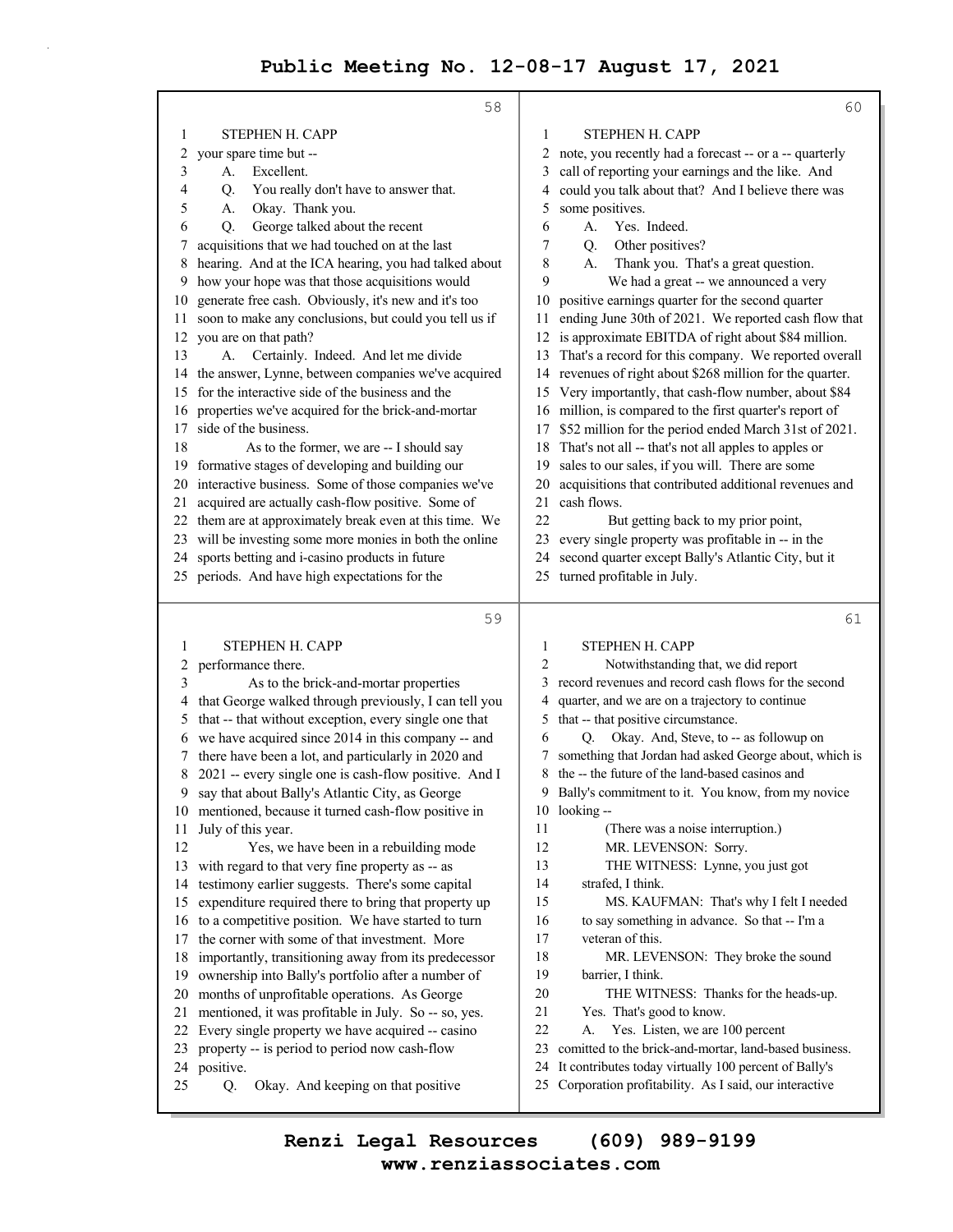|          | 62                                                                                              |              | 64                                                                   |
|----------|-------------------------------------------------------------------------------------------------|--------------|----------------------------------------------------------------------|
| 1        | STEPHEN H. CAPP                                                                                 | 1            | STEPHEN H. CAPP                                                      |
| 2        | business is -- is massive and requires --                                                       |              | 2 George mentioned, we -- we have no current plans for a             |
| 3        | (There was a cell phone interruption.)                                                          | 3            | sale lease-back of the Bally's Atlantic City property.               |
| 4        | THE WITNESS: Sorry about that.                                                                  |              | 4 We have -- I know Nick and Mike Monty will get into                |
| 5        | It requires additional investment and --<br>А.                                                  | 5.           | this in a little bit. We are solely focused right now                |
| 6        | and focus. But the brick-and mortar business, which                                             | 6            | on this asset, about capital investment and                          |
|          | is what this company has been historically since day                                            | 7            | operational improvement. And that gets to -- and                     |
| 8        | one is -- is critical and a very important focus of                                             | 8            | then, of course, both of those things are inextricably               |
| 9        | ours, which George will be -- will be at the head of                                            | 9            | related to the customer experience. Capital drives                   |
| 10       | on a go-forward basis as always. So, yeah. We are --                                            | 10           | customer experience and the customer experience drives               |
| 11       | we are fully committed.                                                                         | 11           | the performance at the property. And that's the sole                 |
| 12       | Thank you.<br>Q.                                                                                | 12           | focus. It's not about any other financing related to                 |
| 13       | Related to the brick and mortar and                                                             | 13           | the Bally's property at this time.                                   |
| 14       | another kind of question that -- that Jordan had is,                                            | 14           | Okay. Thank you.<br>Q.                                               |
| 15       | could you talk a little or kind of confirm what George                                          | 15           | Next I'm going to ask a question --                                  |
| 16       | said about REITs and your -- your plans for Bally's                                             | 16           | after this flyby.                                                    |
| 17       | Atlantic City not to be in REIT and kind of in the                                              | 17           | I'm going to ask a question that I ask                               |
| 18       | future in general?                                                                              | 18           | my now adult children; and that is, you have this                    |
| 19       | Indeed. And that's actually a very good<br>А.                                                   | 19           | Gamesys transaction and how are you going to pay for                 |
| 20       | question. We're -- we take a different view of the                                              | 20           | it?                                                                  |
| 21       | REIT. That -- that's short for real estate investment                                           | 21           | Well, we've been working pretty hard to<br>А.                        |
| 22       | trust. We take a different view of the usefulness of                                            | 22           | answer that question, Lynne. And I'm very pleased to                 |
| 23       | that particular financing tool from Wall Street. Some                                           | 23           | say that we have a complete answer at this point. All                |
| 24       | of our peers have used it to raise lots of money and                                            | 24           | of the capital has been raised for the -- for the                    |
| 25       | adopt an asset-light or asset-free model and become                                             | 25           | Gamesys financial. And we've announced that just very                |
|          |                                                                                                 |              |                                                                      |
|          |                                                                                                 |              |                                                                      |
|          | 63                                                                                              |              | 65                                                                   |
| 1        | STEPHEN H. CAPP                                                                                 | 1            | STEPHEN H. CAPP                                                      |
| 2        | purely operating companies. As George mentioned,                                                | $\mathbf{2}$ | recently in the last couple weeks. That's a                          |
| 3        | we -- we have a portfolio of a significant amount of                                            | 3            | combination of equity proceeds, Bally common stock,                  |
| 4        | land-based casinos still. But we have used some of                                              | 4            | and -- and some additional debt that we raised just                  |
| 5        | that real estate to -- and leased that up through the                                           | 5            | recently. As we stand here today, that transaction is                |
| 6        | REIT product for strategic advantages.                                                          | 6            | 100 percent financed with the combination of equity                  |
| 7        | George mentioned we -- we did commit                                                            | 7            | and debt.                                                            |
|          | Dover -- Dover Downs in Delaware to the REIT structure                                          | 8            | Okay. And how much -- how much debt are<br>Q.                        |
|          | in order to free up some capital and the opportunity                                            | 9            | you talking about?                                                   |
|          | 10 to acquire Tropicana Evansville, Indiana. So we                                              | 10           | A. Well, in the sources and uses of -- that                          |
| 11       | acquired a land-based footprint in a brand new state.                                           | 11           | I believe the commissioners have -- have seen, we are                |
| 12       | And with that we acquired the sports betting rights in                                          | 12           | raising approximately \$3.5 billion of funded debt to                |
| 13       | that state as well.                                                                             | 13           | finance the acquisition. That's in addition to                       |
| 14       | He also mentioned that we have committed                                                        | 14           | approximately -- I'm using a -- I'm using a -- a gross               |
| 15       | sales lease-back transactions for both Jumer's in                                               | 15           | number of -- of cash equity of \$745 million that we                 |
| 16       | Illinois and the Black Hawk three casinos that we own                                           | 16           | raised through a combination of a public -- of a                     |
| 17       | in order to finance the acquisition of the operating                                            | 17<br>18     | common stock offering as well as an investment from                  |
| 18<br>19 | assets of Tropicana Las Vegas.                                                                  | 19           | Sinclair Broadcasting of \$50 million to purchase penny<br>warrants. |
| 20       | So, in all of these REITs we                                                                    | 20           | And that's -- and that \$740 million is                              |
| 21       | participated in, it wasn't so much about raising the                                            | 21           | in addition to -- Jordan raised this with George                     |
| 22       | capital, although that's important. It was more about                                           | 22           | Papanier -- approximately \$450 million of Bally's                   |
| 23       | creating strategic opportunity for us in -- in<br>acquiring operations in additional states and | 23           | common stock that will be used to purchase 26 percent                |
| 24       | important locations.                                                                            | 24           | of the Gamesys shares.                                               |
| 25       | As it relates to Atlantic City, as                                                              | 25           | So the 3.5 -- the \$3.54 billion of debt,                            |

**www.renziassociates.com Renzi Legal Resources (609) 989-9199**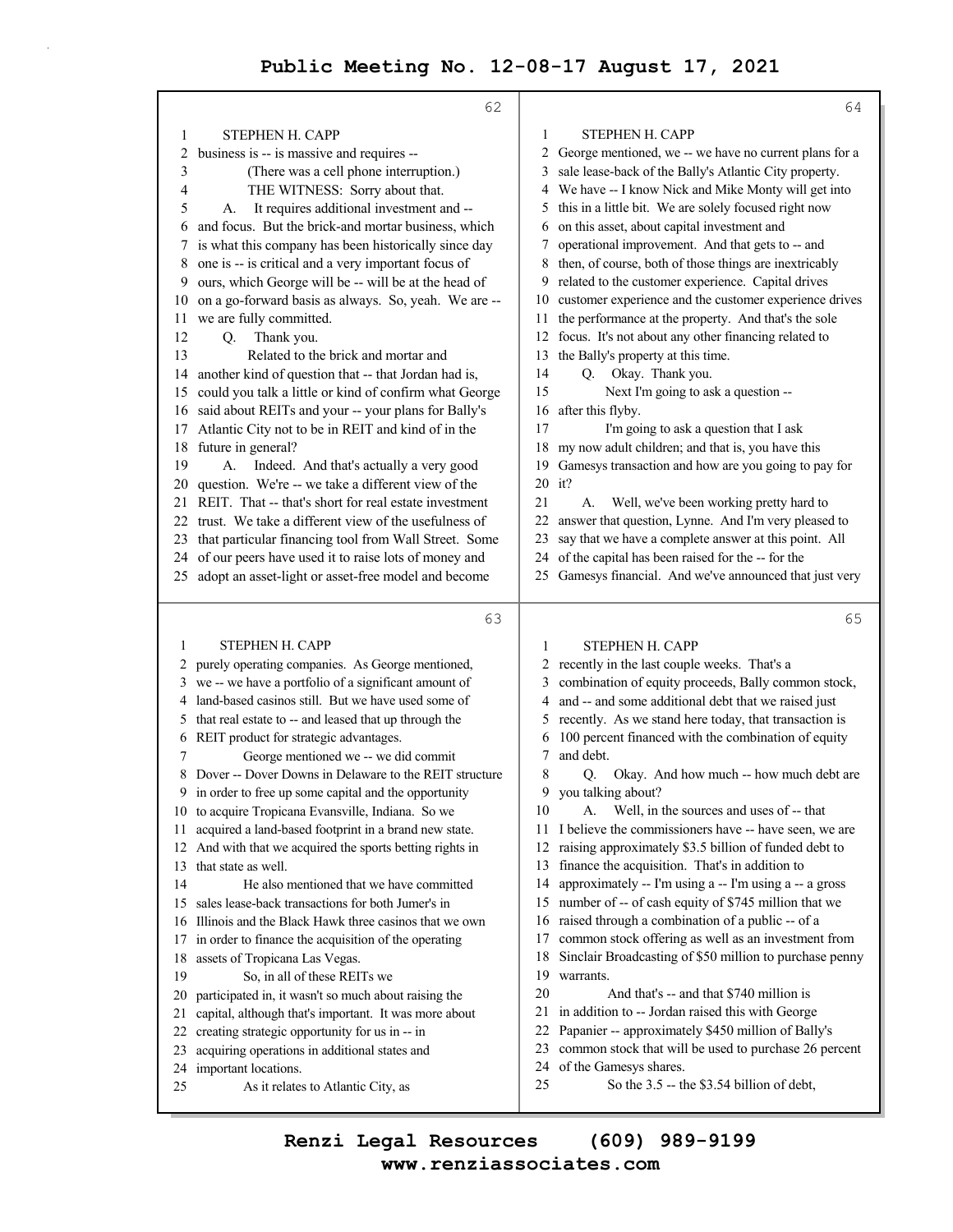|    | 66                                                                                                        |                                                                                                                   | 68 |
|----|-----------------------------------------------------------------------------------------------------------|-------------------------------------------------------------------------------------------------------------------|----|
| 1  | STEPHEN H. CAPP                                                                                           | STEPHEN H. CAPP<br>1                                                                                              |    |
| 2  | to be a bit more precise, is compared to the debt of                                                      | 2<br>you talk a little about your cushion?                                                                        |    |
| 3  | both companies today added together of right about                                                        | 3<br>A. Yes. We have a very large -- I think                                                                      |    |
| 4  | \$2.1 billion. So the debt's increasing from 2.1 to                                                       | you're getting to liquidity, Lynne? You mentioned --<br>4                                                         |    |
| 5  | about 3.5. That's about a 67 percent increase. That                                                       | 5<br>Yes.<br>Q.                                                                                                   |    |
| 6  | might sound like a big number but, in fact, we're                                                         | We have -- we have built into the<br>6<br>A.                                                                      |    |
| 7  | doubling the cash flow of these companies. As -- as                                                       | capital structure of the combined company a very<br>7                                                             |    |
| 8  | Bally's and Gamesys combine, our collective pro forma                                                     | significant amount of -- of liquidity cushion. We<br>8                                                            |    |
| 9  | cash flow essentially doubles to about \$625 million as                                                   | will have at the closing -- and this is all pro forma<br>9                                                        |    |
| 10 | a combined entity.                                                                                        | of course. When the companies come together, they<br>10                                                           |    |
| 11 | And so we're using a combination of                                                                       | 11 will have -- they will be reflective of the most very                                                          |    |
| 12 | existing cash on the balance sheet, all of the equity                                                     | recent operations. So the cash balance -- we can't<br>12                                                          |    |
| 13 | that we placed, the debt that we've placed. And on                                                        | know exactly what those are, but we do believe those<br>13                                                        |    |
| 14 | the other side of that, we believe we'll have a very                                                      | will be in the several-hundred-million dollars range<br>14                                                        |    |
| 15 | healthy capital structure of that amount of debt and                                                      | day one of closing cash.<br>15                                                                                    |    |
| 16 | that amount of cash flow. And we believe that's a                                                         | In addition -- and, of course, there's<br>16                                                                      |    |
| 17 | very reasonable capital structure.                                                                        | free cash flow generating -- generation going on by<br>17                                                         |    |
| 18 | So I guess I'm putting it in simpler<br>Q.                                                                | both companies individually as we move into the future<br>18                                                      |    |
| 19 | terms, the -- while, if you were just looking at                                                          | on a post combination basis. But in addition to those<br>19                                                       |    |
| 20 | Bally's, the amount of debt is -- looks like it's                                                         | cash sources, as part of the -- the debt facilities<br>20                                                         |    |
| 21 | higher than 60-some percent, it -- and it may look                                                        | that we just placed into the credit markets, we also<br>21                                                        |    |
|    | 22 like it's several times higher. Actually, you have to                                                  | did sign up a \$620 million revolving credit facility.<br>22                                                      |    |
| 23 | look at the company's combined pro forma and, you                                                         | Which is, of course, like a checkbook. We do intend<br>23                                                         |    |
|    | 24 know, all sides of it, the debt and the income side,                                                   | to increase that going forward up to about \$750<br>24                                                            |    |
|    | 25 to realize that the increase in debt is, you know, not                                                 | million. And so that -- that amount as it exists --<br>25                                                         |    |
|    | 67                                                                                                        |                                                                                                                   | 69 |
| 1  | STEPHEN H. CAPP                                                                                           | STEPHEN H. CAPP<br>1                                                                                              |    |
| 2  | as -- as such as it may appear just looking at Bally's                                                    | committed today increasing into the future will also<br>2                                                         |    |
| 3  | debt.                                                                                                     | be available for a liquidity cushion for capital<br>3                                                             |    |
| 4  | I think that's right, Lynne. And I<br>А.                                                                  | allocation purposes, be that capital expenditures,<br>4                                                           |    |
| 5  | would highlight the fact that we had a very positive                                                      | financing operations, or the like.<br>5                                                                           |    |
| 6  | reception in the credit markets. The loan market,                                                         | But bear in mind that the free-cash flow<br>6                                                                     |    |
| 7  | that's the institutional loan market, and the -- and                                                      | generation of these two companies is -- is a very<br>7                                                            |    |
| 8  | the unsecured -- the senior unsecured market for bonds                                                    | 8<br>large percentage of gross cash flow produced by the                                                          |    |
| 9. | as well. That's a pretty good barometer that the                                                          | companies, and that's a very strong credit criteria,<br>9                                                         |    |
| 10 | markets also believe. And these are, of course -- are                                                     | if you will, for the combined company.<br>10                                                                      |    |
| 11 | the investors who -- who subscribe both the loan that                                                     | So you -- for this revolver, you don't<br>11<br>Q.                                                                |    |
| 12 | we placed and the senior unsecured notes that we                                                          | have anything in mind? It's not committed yet.<br>12                                                              |    |
| 13 | placed, that the capital structure that we're merging                                                     | 13<br>That is correct. That's purely excess<br>А.                                                                 |    |
| 14 | with on a combined basis is appropriate and                                                               | 14<br>liquidity.                                                                                                  |    |
| 15 | reasonable. Because that debt offering that we just                                                       | 15<br>Q.<br>Right. Thank you.                                                                                     |    |
| 16 | executed went very -- went very well in fact.                                                             | 16<br>Turning to Atlantic City, Mike Monty is                                                                     |    |
| 17 | Despite that, we do -- we read the<br>Q.                                                                  | 17<br>going to talk about capex and the plans. Are you                                                            |    |
| 18 | public filings. And, you know, they are -- it                                                             | 18<br>aware of --                                                                                                 |    |
| 19 | mentions risks. I mean, there's covid. There's your                                                       | 19<br>(There was a noise interruption.)                                                                           |    |
| 20 | rough roads, some of the things that you have                                                             | 20<br>Are aware of the condition and the capex<br>Q.                                                              |    |
| 21 | mentioned. I'm not going to invoke my grandmother                                                         | 21<br>commitment and --                                                                                           |    |
| 22 |                                                                                                           | 22                                                                                                                |    |
|    | and, you know, the mad money stash again. Because                                                         | Yes. Indeed, Lynne. We -- we are<br>А.                                                                            |    |
| 23 | when I came from the ICA hearing, somebody had already                                                    | agreeable to the \$100 million capital expenditure<br>23                                                          |    |
| 24 | tipped my husband off. And he asked me, you know,<br>where was I hiding extra free cash. But where -- can | overall investment amount. We are aware that 85<br>24<br>25 million of that must -- you know, will be expended in |    |

**www.renziassociates.com Renzi Legal Resources (609) 989-9199**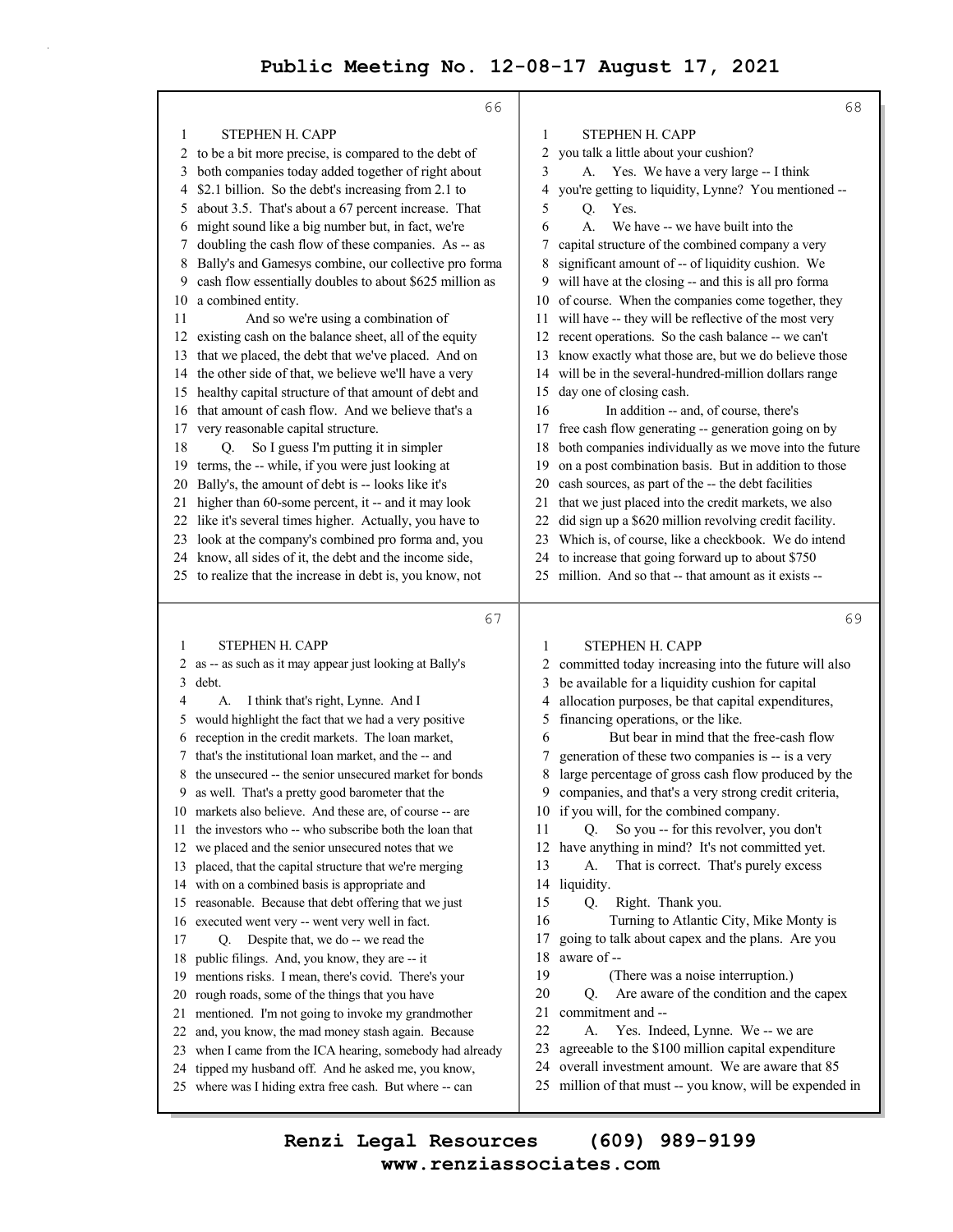|          | 70                                                     |          | 72                                                       |
|----------|--------------------------------------------------------|----------|----------------------------------------------------------|
| 1        | STEPHEN H. CAPP                                        | 1        | STEPHEN H. CAPP                                          |
| 2        | the first three years, that 35 of debt will be         | 2        | translates into lower financing rates than would         |
| 3        | rededicated to room refurbishments. The balance of     | 3        | likely otherwise be the case.                            |
| 4        | the 65 will be for nonroom upgrades to the property.   | 4        | We also believe that with credit markets                 |
| 5        | We think that's a -- a terrific amount of investment   | 5        | as strong as they have been now for a couple of years,   |
| 6        | and will result in the transformation of this property | 6        | that it's -- it's a bit more opportunistic to execute    |
| 7        | along the way.                                         | 7        | pure loans and senior unsecured financing for -- for     |
| 8        | Okay. Also, we spoke about this last<br>Q.             | 8        | debt versus the REIT structure just because the credit   |
| 9        | time, there are five factors that a property needs in  | 9        | markets are so hungry right now. That said, as           |
| 10       | order to prove financial stability and obtain and      | 10       | mentioned, we-                                           |
| 11.      | maintain a casino license. And they are having an      | 11       | (There was a cell phone interruption.)                   |
| 12       | adequate casino bankroll, being able to pay operating  | 12       | THE WITNESS: We -- excuse me.                            |
| 13       | expenses, being able to pay your taxes, paying debts   | 13       | That said, as mentioned we -- we -- we<br>А.             |
| 14       | when due, and capital maintenance expenditures. Are    | 14       | have used and again could use in the future some of      |
| 15       | you familiar with the condition that -- the            | 15       | our real estate assets in the form of a REIT financing   |
|          | 16 recommended condition that Bally's Corporation      |          | 16 to generate additional strategic opportunities. There |
| 17       | continues to commit to any advances necessary in the   | 17       | is no such intention at this time. In fact our -- our    |
| 18       | event there is a shortfall, as there has been now, for | 18       | board policy, if you will, is to maintain a real -- a    |
| 19       | Bally's Atlantic City to continue which would be and   | 19       | balance of refinancings and traditional financings and   |
| 20       | continue to be financial stable?                       | 20       | maintain a significant amount of real estate ownership   |
| 21       | A. Yes, I am aware of those conditions,                | 21       | into the future.                                         |
|          | 22 Lynne. And, yes, we are quite prepared to continue  | 22       | O.<br>As you've confirmed to Lynne's question,           |
| 23       | supporting Bally's Atlantic City toward its            | 23       | there's no plans for the AC property to be put into a    |
|          | 24 transformation and continue -- and long-term        |          | 24 REIT; is that correct?                                |
|          | 25 profitability.                                      | 25       | Yes, sir. That's correct.<br>А.                          |
|          |                                                        |          |                                                          |
|          |                                                        |          |                                                          |
|          | 71                                                     |          | 73                                                       |
|          |                                                        |          |                                                          |
| 1        | <b>STEPHEN H. CAPP</b>                                 | 1        | STEPHEN H. CAPP                                          |
| 2        | Thank you.<br>Q.                                       | 2        | Thank you.<br>Q.                                         |
| 3        | MS. KAUFMAN: I don't have any more                     | 3        | I want to turn to a little bit of                        |
| 4        | direct now.                                            | 4        | historical debt structure just so we have some           |
| 5        | CHAIR PLOUSIS: Excellent. Thank you.                   | 5        | context -- context for some of the questions and your    |
| 6<br>7   | Mr. Hollander, your witness.                           | 6<br>7   | responses.                                               |
|          | MR. HOLLANDER: Thank you, Chairman.                    |          | Is it true that as of December 31, 2020,                 |
| 8<br>9   |                                                        | 9        | Bally's Corporation maintained approximately 1.13        |
|          | CROSS-EXAMINATION BY MR. HOLLANDER:                    |          | billion in debt?                                         |
| 10<br>11 | Good morning, Mr. Capp.<br>Q.<br>Good morning.<br>А.   | 10<br>11 | А.<br>Yes.<br>And that figure includes the \$570<br>Q.   |
| 12       | I appreciate from that explanation and<br>Q.           | 12       | million term loan?                                       |
| 13       | followup as to the REIT structure or the use of REITs  | 13       | Yes.<br>А.                                               |
| 14       | by Bally's Corporation. So is it fair to say that      | 14       | As well as 525 million in senior notes?<br>Q.            |
| 15       | Bally's Corporation won't rule out the use of REITs in | 15       | Yes.<br>А.                                               |
| 16       | future transactions, but as a company sort of policy,  | 16       | And finally, approximately 35 million<br>Q.              |
| 17       | they are not the preferred financial tool as other     | 17       | outstanding on an existing revolving credit facility?    |
| 18       | companies may see it?                                  | 18       | Yes.<br>A.                                               |
| 19       | Yes. That's a fair represent --<br>А.                  | 19       | Q.<br>And during 2021, there is a projected              |
| 20       | summation, I would say. You know, we -- we really      | 20       | \$223 million increase in that existing revolving        |
| 21       | feel like a more traditional capital structure is      | 21       | credit facility as a result of the acquisitions of       |
| 22       | better for our business model. And what I mean is      | 22       | Jumer's Casino in Illinois and Bet. Works; is that       |
| 23       | that maintaining some significant amount of real       | 23       | correct?                                                 |
| 24       | estate ownership, we believe, brings comfort to        | 24       | Yes, it is.<br>А.                                        |
| 25       | creditors, both secured and unsecured, that which      | 25       | Is it also true by year end 2021 Bally's<br>Q.           |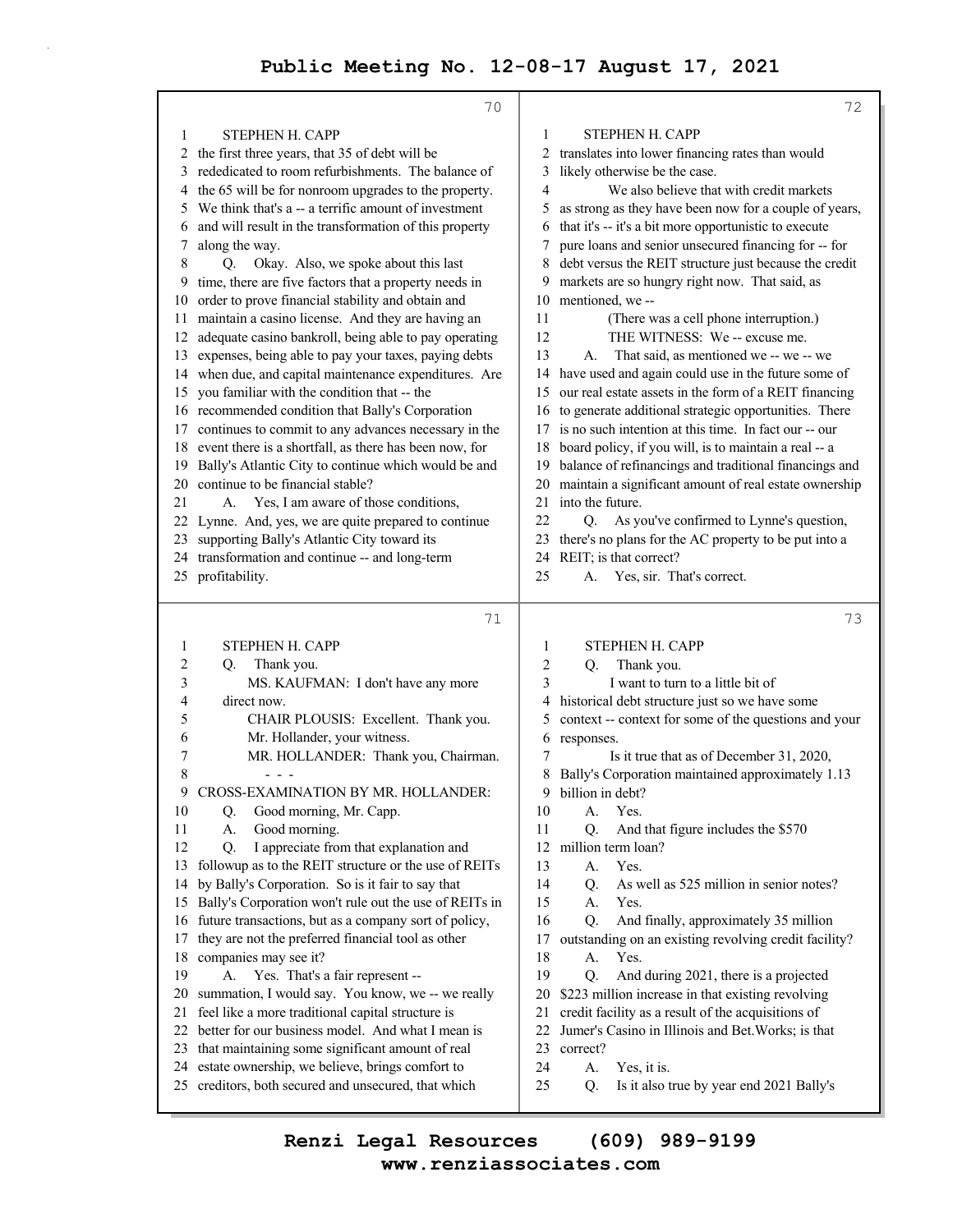74 1 STEPHEN H. CAPP 2 Corporation's total long-term debt is expected to 3 increase by 217 million before accounting for the 4 Gamesys transaction? Approximately? 5 A. Jordan, is that included in the increase 6 you mentioned in your prior question? So that -- 7 Q. Yes. Sorry. 8 A. So that the revolver is approximately 9 \$275 million or so. Yes, sir. That's correct. 10 Q. All right. Thank you. 11 And at the time of the closing of the 12 Gamesys acquisition, Bally's Corporation intends to 13 satisfy that bridge loan and refinance all of its 14 existing debt; is that correct? 15 A. Yes, sir. It is. And refinancing all 16 the debt on both -- for both purposes of Gamesys' 17 existing debt and Bally's existing debt. The entire 18 debt stack. Yes, sir. 19 Q. And has the new debt for the Gamesys 20 transaction been finalized? 21 A. Yes, it has. In its terms, it is 22 scheduled to fund on Friday of this week. 23 Q. And just so you confirm the details for 24 the record, are they the same components of interest 25 rates as those contained in the Division's report? 75 1 STEPHEN H. CAPP 2 A. Not precisely. They are very -- they 3 are quite similar. But there has been a bit of a 4 difference. We actually -- we actually flipped the 5 relative amounts of each of the debt components. So 6 we had originally -- we had originally suggested or 7 approached the markets for \$2 billion of senior 8 unsecured notes and about \$1.5 billion of Term Loan B. 9 We essentially flipped those, given market conditions 10 and the relatively higher level of investor interest 11 in the loan -- the loan facility. So we actually 12 raised 1. -- round numbers 1. -- well, specific 13 numbers, \$1.945 billion of the Term Loan B and \$1.5 14 billion of the senior unsecured notes. 15 The -- the LIBOR spread on the Term Loan 16 B is 3.25 percent. And the interest -- the coupon on 17 the -- and excuse me, that billion-five of senior 18 unsecured notes is divided into two tranches. There's 19 an eight-year tranche of \$750 million and a ten-year 20 tranche of \$750 million. The interest -- the coupon 21 payable by Bally's Corporation on the eight-year 22 tranche is 5.625 percent. And the coupon on the 23 ten-year tranche is 5.875 percent. Those are the -- 24 those are the changes. 25 Q. And each of those interest rates that 76 1 STEPHEN H. CAPP 2 you just described for the 2029 bonds and the 2031 3 bonds are higher than previously anticipated; is that 4 correct? 5 A. Well, we launched at -- yes. We 6 launched at -- I think five and-a-quarter and five 7 and-a-half percent respectively. And the market -- we 8 hit a bit of a market rough patch with some of the 9 concern about the impact of the Delta variant on 10 economic conditions. So, yes. The interest rates did 11 move up by the difference in those numbers just 12 mentioned. 13 But, you know, under six percent for 14 senior unsecured notes for a -- although call it a low 15 single bid issuer such as Bally's Corporation, it's 16 actually very strong execution. We are quite pleased. 17 Q. And overall, the projection is for a 18 total of 3.45 billion in total debt following the 19 Gamesys transaction; is that correct? 20 A. Of -- of funded debt at the closing 21 date. Yes, it is. 22 Q. That is the same total as previously 23 been set forth in the Bally's projections that had 24 been provided to the Division; is that correct? 25 A. It's -- it's very close. Yes, it is. 77 1 STEPHEN H. CAPP 2 Q. Do you view any of these changes as 3 material overall? 4 A. No. Do not. 5 Q. Has the post closing cash balance and 6 credit line availability changed from those figures 7 contained in the Division's report? 8 A. Our view of them has not changed. As 9 mentioned in my discussion -- in our discussion with 10 Lynne, cash balances change all the time. So, of 11 course, we can't know those numbers. But our 12 expectation is that they have not changed materially. 13 No. 14 Q. So the expectation is that there'll be a 15 cash balance of 580 million; is that correct? 16 A. Yes. Again subject to cash generation. 17 I mentioned several hundred million dollars of cash 18 balances. Yes. That is -- that is still in essence 19 our expectation. 20 Q. And that cash balance will serve as a 21 key financial resource for the company following the 22 acquisition; is that right? 23 A. Indeed it will. Yes. 24 O. And is it also correct that in addition 25 to that cash flow, there will also be a \$620 million

**www.renziassociates.com Renzi Legal Resources (609) 989-9199**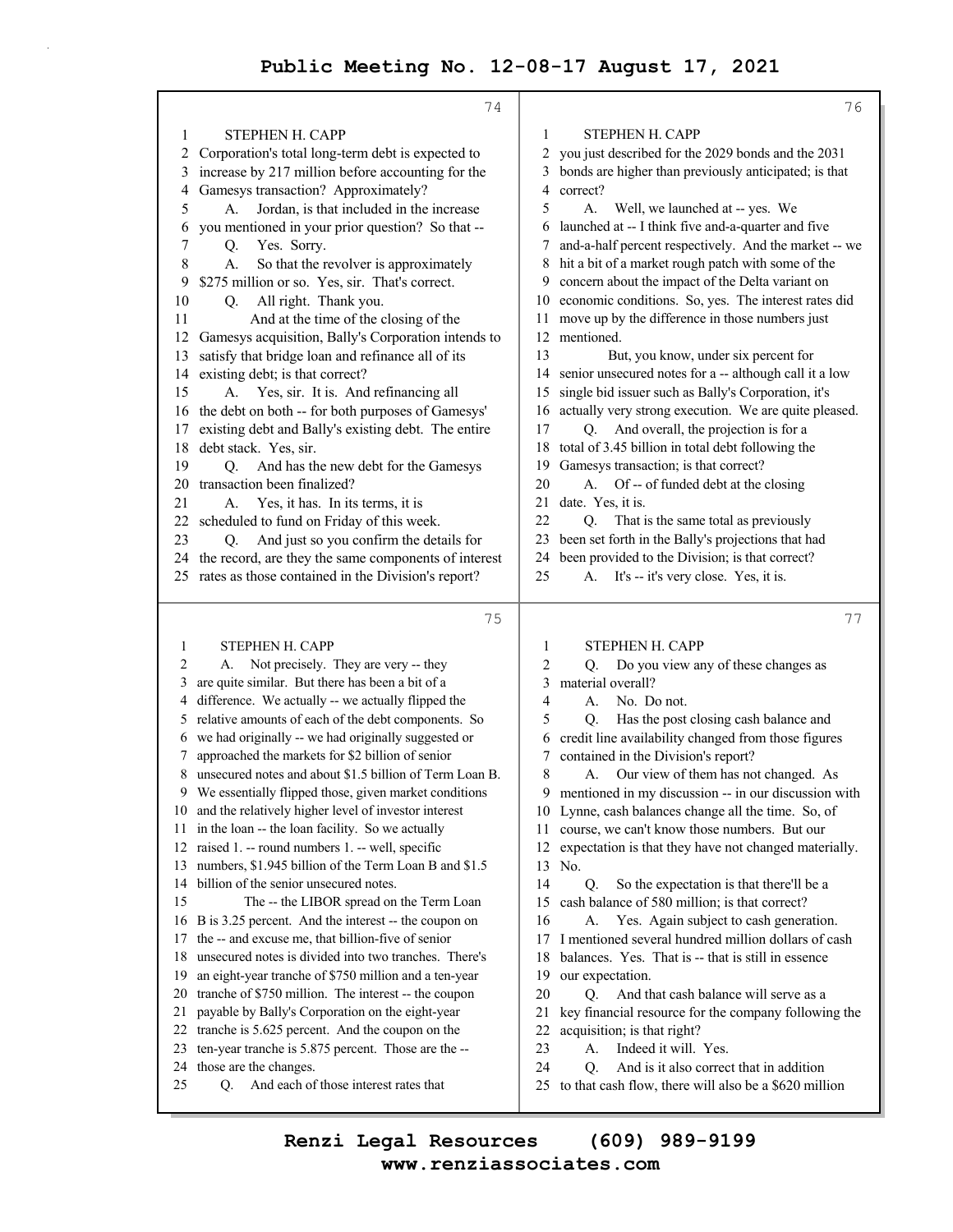|     | 78                                                        | 80                                                             |
|-----|-----------------------------------------------------------|----------------------------------------------------------------|
| 1   | STEPHEN H. CAPP                                           | STEPHEN H. CAPP<br>1                                           |
| 2   | revolver?                                                 | steps anticipated?<br>2                                        |
| 3   | Yes. That has been committed to at this<br>А.             | 3<br>Yes. Although -- although unknown in<br>А.                |
| 4   | point. Yes.                                               | specifics, we do have an open eye of opportunism to<br>4       |
| 5   | Uh-hum. With the ability to upsize to<br>Q.               | continue to build the business both from a<br>5                |
| 6   | approximately 750 million post closing; correct?          | brick-and-mortar standpoint and potential market<br>6          |
| 7   | That's correct.<br>А.                                     | access into new states as we create this national<br>7         |
| 8   | And are these amounts sufficient to<br>O.                 | footprint of -- of omnichannel and Bally's branded<br>8        |
| 9   | provide Bally's Corporation with the financial            | entertainment products. But also -- and, look. To be<br>9      |
| 10  | flexibility it will need following the acquisition?       | candid, the Gamesys acquisition completes most of<br>10        |
| 11  | We believe so. Yes.<br>А.                                 | the -- most of the puzzle that we're trying to pull<br>11      |
| 12  | And following the closing of the<br>Q.                    | together here. There might be some additional tuck-in<br>12    |
| 13  | proposed Gamesys transaction, will any of the revolver    | acquisitions, like the Association of Volleyball<br>13         |
| 14  | remain outstanding or will it be fully available          | Professionals on one hand, or the Telescope<br>14              |
| 15  | without any outstanding borrowing?                        | acquisition we just announced a couple weeks ago. As<br>15     |
| 16  | Our expectation is that the revolver<br>А.                | we look to bring in more content and more digital<br>16        |
| 17  | will remain unfunded at close. It will be fully           | expertise for customer engagement that -- as part of<br>17     |
| 18  | available thereafter for usage in the business.           | the entire omnichannel model that we're building. But<br>18    |
| 19  | And at what point will the Bally's<br>Q.                  | there -- I think that they'll be small in nature, and<br>19    |
| 20  | Corporation operation be focused on revenue and           | we don't have any others that are on the radar screen<br>20    |
| 21  | profitability rather than on the transactions?            | at the moment, but we'll continue to be opportunistic.<br>21   |
| 22  | Well, we're focused on both at this<br>А.                 | 22<br>Okay. Thank you.<br>Q.                                   |
|     | 23 time. I think it's -- as George mentioned, we have --  | 23<br>Now, during 2020 Bally's Corporation had                 |
|     | 24 we really have kind of a tale of two worlds going on   | a total of approximately 58 million in interest<br>24          |
|     | 25 right now with investment and focus on our interactive | payments; is that correct?<br>25                               |
|     |                                                           |                                                                |
|     | 79                                                        | 81                                                             |
|     |                                                           |                                                                |
| 1   | STEPHEN H. CAPP                                           | STEPHEN H. CAPP<br>1                                           |
| 2   | team on the building of the interactive business.         | I'm sorry. For which period of time?<br>2<br>A.                |
| 3   | That, of course, includes online sports betting and       | During 2020.<br>3<br>Q.                                        |
| 4   | i-casino products and customer engagement through         | Yes. I believe that's correct.<br>4<br>А.                      |
| 5   | content, sports entertainment, and the like utilizing     | 5<br>And assuming that the various<br>Q.                       |
| 6   | the Sinclair broadcasting partnership that we have on     | acquisitions and transactions anticipated by Bally's<br>6      |
| 7   | the one side.                                             | Corporation are completed during 2021, interest<br>7           |
| 8   | And then George's specific world is the                   | expense and lease payments are expected to increase to<br>8    |
| 9   | brick-and-mortar casino side of this, as we have not      | 9 approximately 229 million for 2022; is that correct?         |
| 10  | deflected any attention or focus from that at all.        | Yes. I believe that's just about --<br>10<br>А.                |
| 11  | As previously mentioned, every time we                    | that is correct.<br>11                                         |
| 12  | pick up a property or a company, we pick up a             | 12<br>And this includes an expected increase<br>Q.             |
| 13  | management team as well as part of the acquisition.       | of interest payments by a-hundred-three million due<br>13      |
|     | 14 We've become reasonably adept as incorporating and     | primarily to the borrowing needed to fund certain<br>14        |
|     | 15 including new managers and employees into Bally's      | acquisitions, and in particular, the Gamesys<br>15             |
| 16  | operation to help us manage the new acquisitions on       | acquisition; correct?<br>16                                    |
| 17  | either side of that -- those two worlds I just            | 17<br>Yes.<br>А.                                               |
| 18  | mentioned. Over time we will look to integrate those      | 18<br>And moreover, it includes an estimated<br>Q <sub>r</sub> |
| 19. | worlds, and we will become more of an omnichannel         | 19<br>\$68 million increase in lease payments for 2022; is     |
| 20  | provider of casino entertainment products. But I          | 20<br>that correct?                                            |
| 21  | can -- I can assure you that our focus on both sides      | 21<br>That is correct.<br>А.                                   |
| 22  | of the business is not distracted, and we are focused     | 22<br>And will Bally's Corporation generate<br>Q.              |
| 23  | on revenue generation and profitability today as we       | sufficient EBITDA to fund these increased levels of<br>23      |
| 24  | speak.                                                    | interest and lease payments?<br>24                             |
| 25  | Are additional developments and growth<br>Q.              | 25<br>We -- I certainly believe so. Yes.<br>А.                 |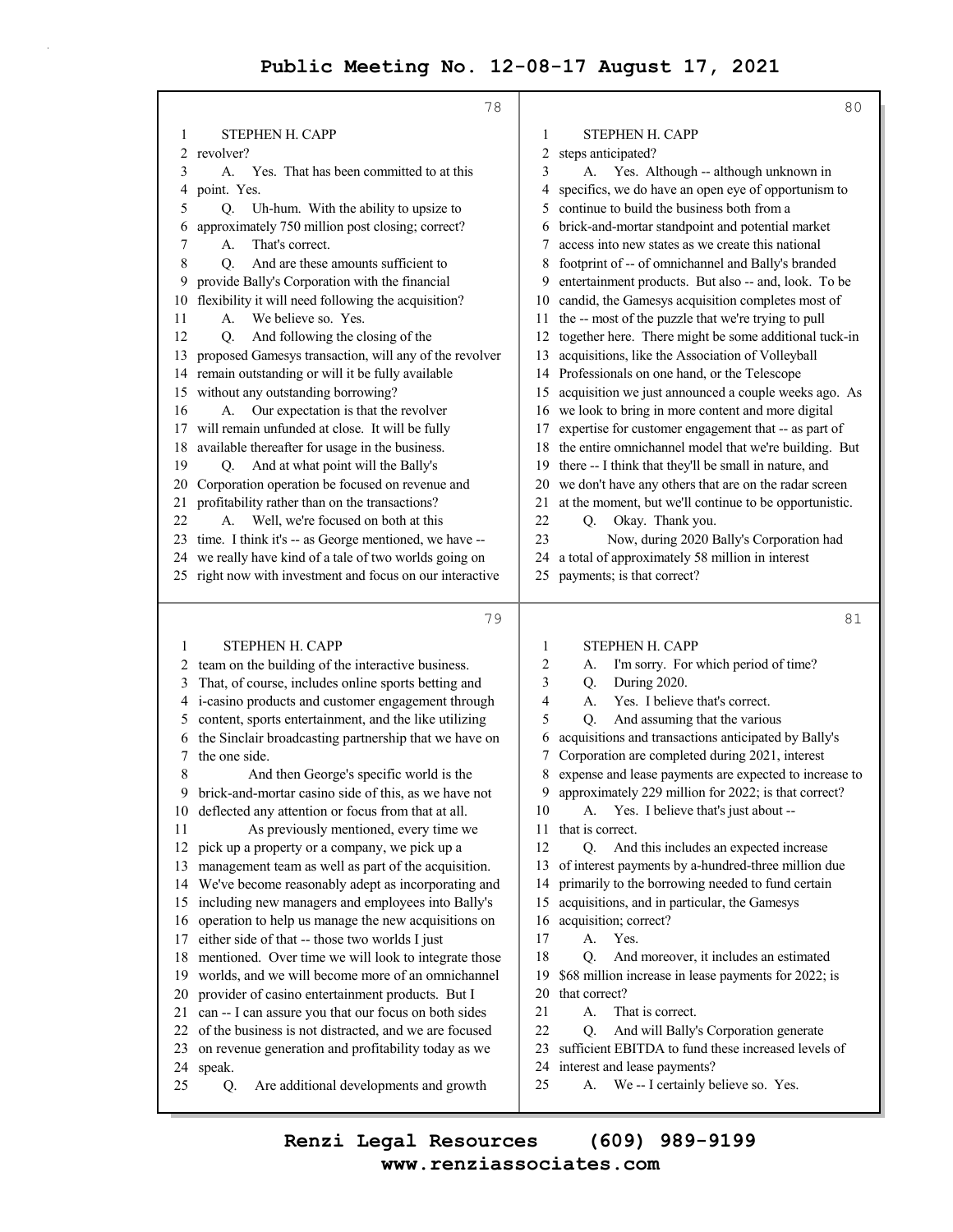82 1 STEPHEN H. CAPP 2 Q. I want to turn to the Atlantic City 3 property now. I know some of this has been covered. 4 So, but I just want to go through these quickly for 5 the record. 6 Bally's has incurred operating losses. 7 Is that -- Bally's AC has incurred operating losses; 8 is that correct? 9 A. Since the time of our acquisition of it 10 late last year, that's correct. Through the June -- 11 the month of June of this year. 12 O. Correct. 13 And is it correct that Bally's AC had an 14 operating loss of 5.9 million from acquisition in 15 November 2020 through the end of 2020? 16 A. I don't have that specific number in 17 front of me. What -- Jordan, your time frame was what 18 again? Sorry. 19 Q. From acquisition through the end of 20 2020. 21 A. That -- that sounds correct to me. I 22 don't have it in front of me. But -- but, yes, I 23 believe so. 24 Q. Okay. Thank you. 25 And for the first three months of 2021, 83 1 STEPHEN H. CAPP 2 is it correct that Bally's AC has an operating loss of 3 approximately 6.5 million? 4 A. Yes. That's correct. 5 Q. And finally, for the second quarter 6 ending June 30th, 2021, it's estimated Bally's AC had 7 another 3.4 million operating loss; is that correct? 8 A. Yes. That's correct. 9 Q. So that totals from acquisition in 10 November 2020 through June of 2021, Bally's AC has had 11 an estimated 15.8 million in operating losses; is that 12 correct? 13 A. Yes. 14 Q. And during that time, is it correct that 15 Bally's AC has relied upon financial support from 16 Bally's Corporation? 17 A. It is. That is correct. 18 Q. And do you have any plans to return the 19 property to profitability? 20 A. Yes, we -- we most certainly do. Mr. -- 21 Nick Polcino and Mike Monty will comment a little 22 further on this. But, of course, as mentioned, the 23 property did turn the corner of profitability for the 24 month of July. We have similar expectations certainly 25 through the -- the end of the -- of fairer weather 84 1 STEPHEN H. CAPP 2 period of this year. Of course, colder weather months 3 are always more challenging in this market. But, yes. 4 We absolutely have aspirations for improved revenues 5 and profitability on a go-forward basis. 6 Q. Will Bally's AC become self-sufficient? 7 A. We certainly believe so. Yes. 8 Q. All right. And what time frame do you 9 anticipate that? 10 A. Well, I'll let -- I'll let Mr. Polcino 11 and Monte comment on this. I would expect we would 12 continue to run profitably through -- as I mentioned, 13 through the fall months of this year. You know, 14 November, December can be a bit more challenging. Of 15 course, the Atlantic City market is challenging in the 16 sense that most of the -- most of the revenues are 17 generated in the seasonally warmer months when people 18 would prefer to be at the beach. And so typically -- 19 you know, there may be some negative profitability 20 months in -- in any given year. It's hard to say. We 21 do believe, however, going forward that as of -- as a 22 whole on an annual basis that Bally's Atlantic City 23 will be profitable from certainly from '22 -- 2022 24 year moving forward. 25 Q. And will Bally's Corporation continue to 85 1 STEPHEN H. CAPP 2 financially support it unless Bally's AC becomes 3 self-sufficient? Until it becomes. 4 A. Yes. That is certainly our intent. 5 Q. And in particular and if needed, will 6 Bally's Corporation continue to support Bally's AC 7 with addressing any cash shortfalls and operating 8 expenses? 9 A. Yes. 10 Q. And that includes funding for capital 11 expenditure requirements; correct? 12 A. It does. 13 Q. Also, will Bally's Corporation fund any 14 unforeseen needs of Bally's AC? 15 A. That is -- that is our intent. Yes. 16 Q. And since Bally's Corporation financial 17 projections rely on significant growth in the online 18 gaming areas, are there risks and challenges in 19 obtaining those projected results? 20 A. Well, of course there's no guaranties in 21 the future. But part of the -- part of the wisdom we 22 believe behind the combination with Gamesys is the 23 acquisition of the management team at Gamesys that 24 brings with it a -- very deep résumé -- collection of 25 very deep résumés in the interactive business. It's

**www.renziassociates.com Renzi Legal Resources (609) 989-9199**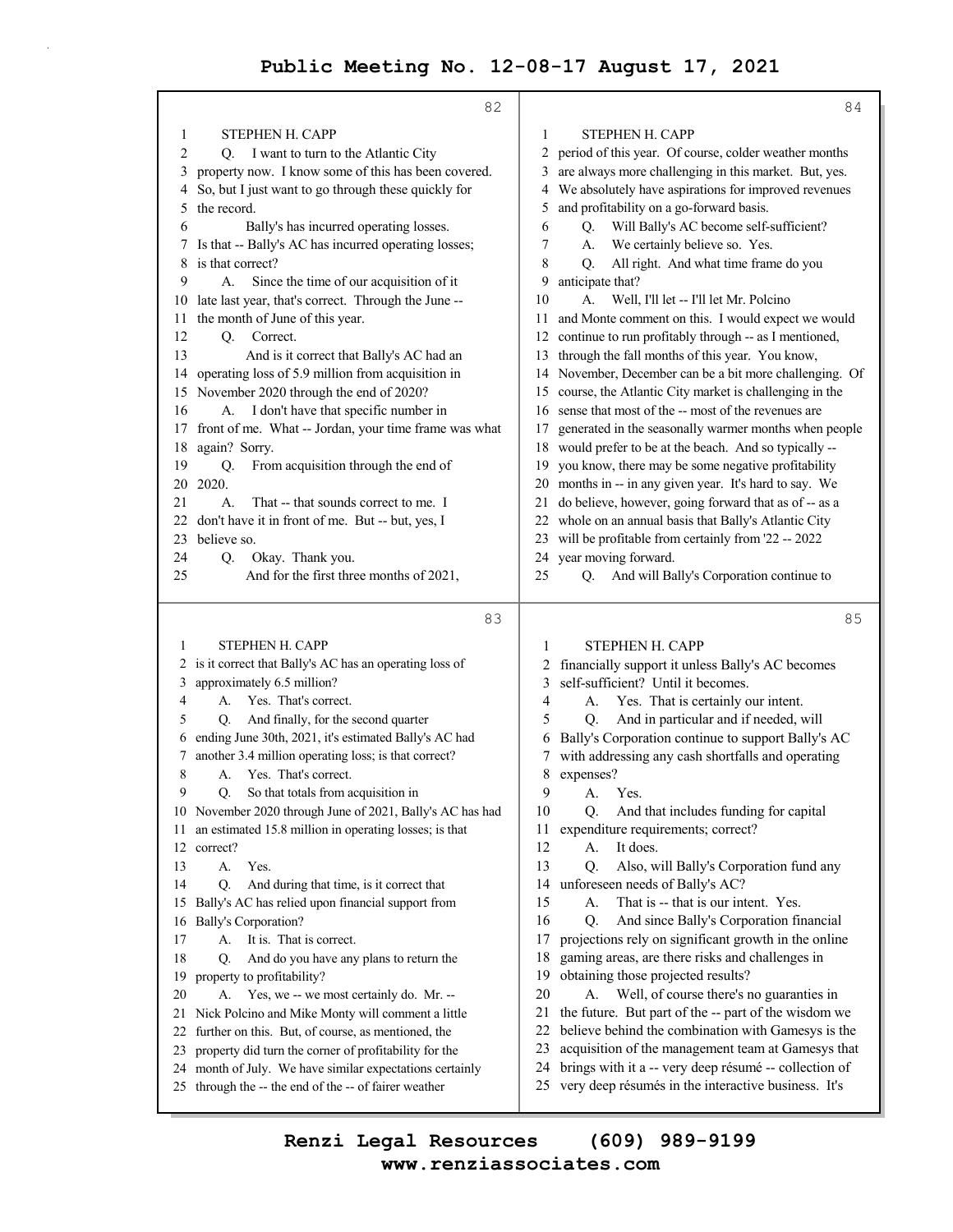|        | 86                                                                                                               | 88                                                                                          |
|--------|------------------------------------------------------------------------------------------------------------------|---------------------------------------------------------------------------------------------|
| 1      | STEPHEN H. CAPP                                                                                                  | STEPHEN H. CAPP<br>1                                                                        |
| 2      | been so successful as operated by that team in the UK                                                            | 2<br>prosper in the future and weather any difficulties                                     |
| 3      | up to this time. So although there are risks, we are                                                             | that -- that could be coming.<br>3                                                          |
| 4      | highly confident. And our track record suggests that                                                             | And does that anticipated financial<br>4<br>Q.                                              |
| 5      | the merger and acquisition activity we have                                                                      | flexibility include accounting for unexpected costs<br>5                                    |
| 6      | participated to date has been highly profitable. So                                                              | with integrating and other issues and facts in recent<br>6                                  |
| 7      | there are always risks.                                                                                          | acquisitions by Bally's Corporation to realize those                                        |
| 8      | But as mentioned, as we acquired                                                                                 | unanticipated benefits?<br>8                                                                |
| 9      | Gamesys, you know, we're folding in approximately \$300                                                          | 9<br>It does. Yes.<br>А.                                                                    |
|        | 10 million of interactive cash flow on day one on an                                                             | Moreover, does it also include the risks<br>10<br>Q.                                        |
| 11.    | annualized basis. So we are -- we are optimistic that                                                            | associated with customer employee retention and<br>11                                       |
|        | 12 the entire operation will be profitable, and we will                                                          | integration associated with Bally's Corporation's<br>12                                     |
|        | 13 build into profitability on the interactive division                                                          | recent rapid growth?<br>13                                                                  |
|        | 14 in the next one or two years.                                                                                 | 14<br>Yes.<br>А.                                                                            |
| 15     | Q. And if the projected financial results                                                                        | And this -- does this also include the<br>15<br>О.                                          |
|        | 16 do not occur, does the Bally's Corporation have the                                                           | risks associated with the impact of i-gaming on<br>16                                       |
| 17     | financial flexibility or other resources to address                                                              | Bally's land-based casino operations?<br>17                                                 |
| 18     | any shortfalls from those unanticipated results?                                                                 | 18<br>A.<br>Yes, indeed.                                                                    |
| 19     | Yes. I do. As I mentioned, we'll be<br>A.                                                                        | 19<br>And finally, does this also include the<br>Q.                                         |
| 20     | combining these companies on day one with an excess of                                                           | risks with expansion into i-gaming and sports<br>20                                         |
| 21     | \$600 million of cash flow with which to support the                                                             | wagering, which are highly competitive and rapidly<br>21                                    |
| 22     | balance sheet and the capital expenditure plans that                                                             | 22<br>evolving areas?                                                                       |
| 23     | are in your -- the DGE report presented here today.                                                              | 23<br>It does -- it does include. Yes.<br>А.                                                |
| 24     | That capital structure, even without reliance on                                                                 | 24<br>Have you reviewed the Division's report?<br>Q.                                        |
|        | 25 significant profitability from our new interactive                                                            | 25<br>A.<br>Yes, I have.                                                                    |
|        |                                                                                                                  |                                                                                             |
|        | 87                                                                                                               | 89                                                                                          |
|        |                                                                                                                  |                                                                                             |
| 1      | STEPHEN H. CAPP                                                                                                  | STEPHEN H. CAPP<br>1<br>2                                                                   |
| 2<br>3 | expectations, would be -- would be sufficient to                                                                 | Have you read and are you familiar with<br>Q.<br>3                                          |
| 4      | maintain -- excuse me -- the capital allocations and<br>the capital expenditures that we have discussed here     | the Division's recommended conditions to be imposed in<br>4                                 |
| 5      | today.                                                                                                           | connection with this proceeding as set forth in<br>Exhibit F to the Division's report?<br>5 |
| 6      | And does that financial flexibility<br>Q.                                                                        | 6<br>I am aware. Yes.<br>A.                                                                 |
| 7      | include uncertainties surrounding the COVID-19                                                                   | 7<br>Do you agree to abide by the conditions?<br>Q.                                         |
| 8      | pandemic, operations, and customer attitudes and                                                                 | 8<br>I do. Yes. We do.<br>А.                                                                |
|        | 9 general economic conditions?                                                                                   | 9<br>And will Bally's Corporation -- thank<br>Q.                                            |
| 10     | Of course, you know, a shutdown of<br>А.                                                                         | 10 you.                                                                                     |
| 11     | operations as we saw in 2020 and a zero revenue                                                                  | 11<br>Will Bally's Corporation comply by the                                                |
| 12     | environment is not what anybody wants or expects.                                                                | 12<br>conditions?                                                                           |
| 13     | That was a rather dramatic impact on the industry.                                                               | 13<br>Yes.<br>А.                                                                            |
| 14     | Barring an extreme environment like that, we've                                                                  | 14<br>And in particular, will Bally's<br>Q.                                                 |
| 15     | actually learned a lot about our businesses of                                                                   | Corporation comply with those related to capital<br>15                                      |
| 16     | shutting down properties, reopening them on a more                                                               | expenditures?<br>16                                                                         |
| 17     | efficient basis from a cost standpoint. We feel                                                                  | 17<br>А.<br>Yes.                                                                            |
| 18     | better -- much better today about the ability to                                                                 | 18<br>Q.<br>And those related to supported cash                                             |
| 19     | manage challenging circumstances in the future than we                                                           | needs of the Bally's AC property?<br>19                                                     |
| 20     | even felt in 2020. So I -- I don't have an accurate                                                              | 20<br>А.<br>Yes.                                                                            |
| 21     | crystal ball to predict the future, but I do believe                                                             | 21<br>Q.<br>And those related to staffing levels and                                        |
| 22     | with our cash -- our cash balance as expected, the                                                               | 22<br>reporting?                                                                            |
| 23     | cash flow generation of the company, the financial                                                               | 23<br>А.<br>Yes.                                                                            |
| 24     | resources we have through the revolver that we will<br>25 have access to, that we're in an excellent position to | 24<br>Thank you very much. I have no further<br>Q.<br>questions at this time.<br>25         |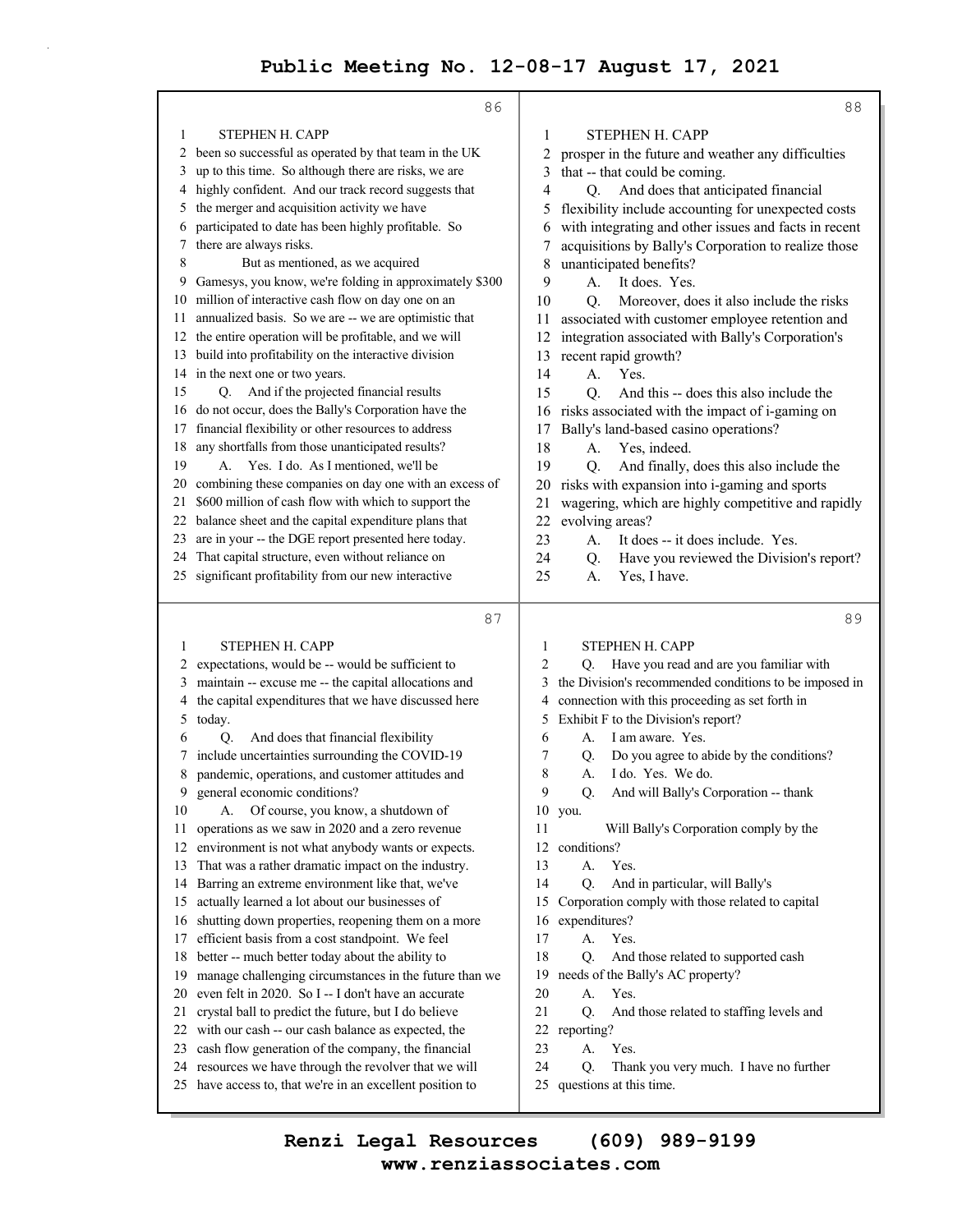|                | 90                                              |                | 92                                               |
|----------------|-------------------------------------------------|----------------|--------------------------------------------------|
| 1              | STEPHEN H. CAPP                                 | 1              | STEPHEN H. CAPP                                  |
| $\overline{2}$ | Thank you.<br>А.                                | $\overline{2}$ | carpet this section or we're going to paint      |
| $\mathfrak{Z}$ | CHAIR PLOUSIS: Miss Kaufman, redirect?          | 3              | this. Is there money there to keep those         |
| 4              | MS. KAUFMAN: I have no redirect.                | 4              | expenditures going to make this property up to   |
| 5              | I just do want to make a comment that           | 5              | par, make it -- you know, as -- you know,        |
| 6              | when the forecasts and the information on       | 6              | competitive in the Atlantic City market? So      |
| 7              | sources and uses of funds and the debt changed, | 7              | could you just give me a little more             |
| $\,$ 8 $\,$    | we did provide the new numbers to the Division. | 8              | confirmation or validation to my concerns?       |
| 9              | CHAIR PLOUSIS: Thank you.                       | 9              | THE WITNESS: Commissioner Cooper,                |
| 10             | Commissioners, any questions?                   | 10             | that's a very good and fair question. And        |
| 11             | VICE CHAIR COOPER: Yes.                         | 11             | you've obviously had had experience in dealing   |
| 12             | CHAIR PLOUSIS: Commissioner Cooper?             | 12             | with old properties. You tend to discover        |
| 13             | VICE CHAIR COOPER: Thank you.                   | 13             | things along the way that might not be pleasant  |
| 14             | Mr. Capp, once again, thank you for             | 14             | surprises. But suffice it to say that we         |
| 15             | participating today.                            | 15             | believe that old -- that older building has      |
| 16             | I did have some questions, and actually         | 16             | excellent bones and needs -- but needs           |
| 17             | you answered -- answered most of them. I just   | 17             | substantial attention.                           |
| 18             | might ask you for a little bit more information | 18             | As mentioned in the prior testimony              |
| 19             | or just clarification on a couple things.       | 19             | with -- earlier, we -- we do anticipate in       |
| $20\,$         | There's no question you have -- you have        | 20             | excess of \$600 million of cash flow. And when   |
| 21             | a large financial obligation from -- in that    | 21             | I say "cash flow," I'm talking about EBITDA.     |
| 22             | whole big picture. I suppose the two things     | 22             | So we still do have debt service and tax -- and  |
| 23             | I'm looking at right now are the capital        | 23             | tax payment obligations out of that -- out of    |
| 24             | expenditures. And I know Mr. Monte will be      | 24             | that number. But historically the free cash      |
| 25             | focusing on that. And also the \$3.4 billion    | 25             | flow available to each of Bally's and Gamesys,   |
|                | 91                                              |                | 93                                               |
| $\mathbf{1}$   | STEPHEN H. CAPP                                 | 1              | STEPHEN H. CAPP                                  |
| $\overline{c}$ | Gamesys transaction. Looking at those two       | 2              | if you look at the historical financials, has    |
| 3              | things.                                         | 3              | been about 90 percent of that \$600-plus million |
| 4              | First looking at the hundred million on         | $\overline{4}$ | number -- has been in the form of what we will   |
| 5              | capital expenditures -- and I say this next     | 5              | call free cash flow. And free cash flow is       |
| 6              | piece with no disrespect. I just need some      | 6              | defined by Wall Street as that EBIDTA number     |
| 7              | sort of additional confirmation that once the   | 7              | less maintenance capex. So sorry to get          |
| 8              | capital expenditures gets under way that you    | 8              | technical about it, but the residual of that --  |
| 9              | will have the sufficient resources. And I know  | $\mathbf Q$    | and I won't do the math here -- is the           |
| 10             | you've mentioned cushion, cash flow, liquidity. | 10             | availability of -- of few or several hundred     |
| 11             | I understand everything. But maybe in layman's  | 11             | million dollars of pure investable free cash     |
| 12             | terms that, you know, let's say you're getting  | 12             | flow which presents us with a very large         |
| 13             | under way, the projects are going and you run a | 13             | opportunity for capital allocation year in and   |
| 14             | little short on money. Keep in mind, this is a  | 14             | year out. And -- when we combine that with the   |
| 15             | building that's over 40 years old. I don't say  | 15             | segmented approach or the moderated approach of  |
| 16             | with any disrespect. It was opened in 1979. I   | 16             | the capital that will -- will be employing into  |
| 17             | know over the years improvements have been      | 17             | Bally's Atlantic City as outlined in the DGE     |
| 18             | made, updates, et cetera. But it's still 40     | 18             | report, \$25 million in 2021, \$35 million in    |

- 19 years old. It's a big building. And you can 20 look at the palaces in Europe. But we're
- 21 looking at Bally in Atlantic City.
- 22 My concern is, moving forward, do you 23 have sufficient resources to -- if you run a
- 24 little short on the capital expenditures that,
- 25 you know, it's not okay, we're only going to 24 we would like to seize in other properties. 25 Kansas City and Rhode Island, to mention the

## **www.renziassociates.com Renzi Legal Resources (609) 989-9199**

19 2022, \$85 million total by the end of year 20 three at a minimum, those are bite-sized 21 numbers in the context of the overall cash flow

23 Yes, we do have some capex opportunities

22 generation of this company.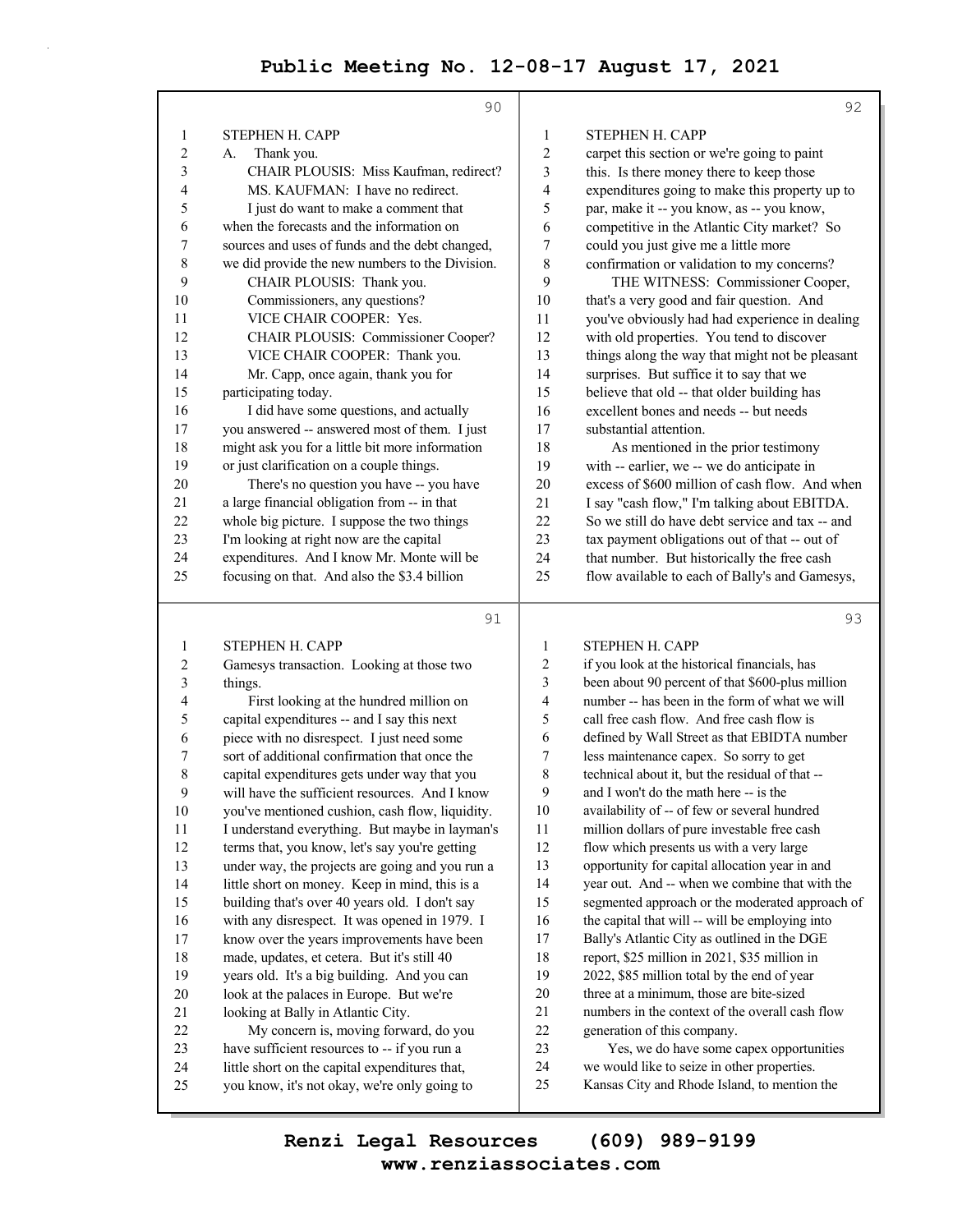|                  | 94                                                                                          |                | 96                                                                                             |
|------------------|---------------------------------------------------------------------------------------------|----------------|------------------------------------------------------------------------------------------------|
| 1                | STEPHEN H. CAPP                                                                             | $\mathbf{1}$   | <b>STEPHEN H. CAPP</b>                                                                         |
| $\overline{c}$   | other two specifically. But they are all of                                                 | $\overline{c}$ | resources would be? Again, make me feel                                                        |
| 3                | measurable amounts of 15, 20, \$25 million per                                              | 3              | comfortable that money will be there if you run                                                |
| 4                | year. In -- in the sum total of all that, I                                                 | 4              | a little short in at -- in regard to the                                                       |
| 5                | believe that's a very manageable commitment                                                 | 5              | Atlantic City property.                                                                        |
| 6                | and -- and opportunity for Bally's Corp. going                                              | 6              | THE WITNESS: Yes. And I'll -- I'll                                                             |
| 7                | forward given the large base of cash flow with                                              | 7              | keep this response a little bit shorter and,                                                   |
| 8                | which we have to work.                                                                      | 8              | hopefully, a little more concise. But we -- we                                                 |
| 9                | To answer your question specifically,                                                       | 9              | anticipate -- I anticipate maintaining a                                                       |
| 10               | though, as a relatively conservative balance                                                | 10             | nine -- a nine-digit number of cash within the                                                 |
| 11               | sheet manager, I do prefer and always been able                                             | 11             | company in excess of one or \$200 million or                                                   |
| 12               | to convince a board that the high levels of                                                 | 12             | \$300 million in cash in the company on the                                                    |
| 13               | liquidity and large amounts of unfunded                                                     | 13             | balance sheet in addition to a six to \$700                                                    |
| 14               | revolving credit facility are things that                                                   | 14             | million unfunded revolver. That's almost                                                       |
| 15               | enable opportunism, as we demonstrated last                                                 | 15             | approaching a billion dollars of available                                                     |
| 16<br>17         | year in 2020 even under very difficult                                                      | 16<br>17       | liquidity. So if we ran a little bit short of<br>our expectations for the profitability of     |
| 18               | circumstances. And also the bringing of<br>comfort to creditors who are also very much      | 18             | Bally's Atlantic City, that we will have                                                       |
| 19               | wanting to see an abundance of liquidity in the                                             | 19             | sufficient funding for the capital expenditures                                                |
| 20               | business. So liquidity is, quite frankly,                                                   | 20             | for the -- for the five-year period that we're                                                 |
| 21               | probably my first and most important                                                        | 21             | targeting here. I say that with -- with high                                                   |
| 22               | responsibility as a CFO. And having excess                                                  | 22             | confidence.                                                                                    |
| 23               | liquidity is the way you kind of sleep-at-night                                             | 23             | VICE CHAIR COOPER: Okay. Mr. Capp,                                                             |
| 24               | construct of a balance sheet.                                                               | 24             | thank you very much.                                                                           |
| 25               | So to answer your question, yes. I                                                          | 25             | Mr. Chairman, I'm fine with regard to                                                          |
|                  |                                                                                             |                |                                                                                                |
|                  |                                                                                             |                |                                                                                                |
|                  | 95                                                                                          |                | 97                                                                                             |
| 1                | <b>STEPHEN H. CAPP</b>                                                                      | $\mathbf{1}$   | STEPHEN H. CAPP                                                                                |
| 2                | believe we will have sufficient reserves even                                               | $\overline{2}$ | the questions.                                                                                 |
| 3                | if, you know, there's a rough patch here or                                                 | 3              | CHAIR PLOUSIS: Commissioner Mollineaux?                                                        |
| 4                | there. Of course, that's the nature of having                                               | 4              | Any questions?                                                                                 |
| 5                | excess cash in a very large revolving credit                                                | 5              | COMMISSIONER MOLLINEAUX: Not at this                                                           |
| 6                | facility is the insurance policy that backs up                                              | 6              | time, Mr. Chairman.                                                                            |
| 7                | the liquidity needed for capital expenditures                                               | 7              | CHAIR PLOUSIS: Mr. Capp, I just have                                                           |
| 8                | at Bally Atlantic City. I think we'll be just                                               | 8              | one question.                                                                                  |
| $\boldsymbol{9}$ | fine.                                                                                       | 9              | You committed a hundred million dollars                                                        |
| 10               | VICE CHAIR COOPER: Okay. And I'm going                                                      | 10             | for the capital improvements. To date, how                                                     |
| 11               | to say actually almost like a second part to                                                | 11             | much have you spent of that hundred million?                                                   |
| 12               | that -- and again, I want -- I know I say this                                              | 12             | THE WITNESS: I don't have the specific                                                         |
| 13               | sometimes, but with no disrespect to your other                                             | 13             | answer to that question, Mr. Chairman. We have                                                 |
| 14               | properties, your other casinos in other states.                                             | 14             | been -- we have been busy. Our capex team has                                                  |
| 15<br>16         | My concern, my passion, of course, is Atlantic<br>City. I would just like a little more     | 15<br>16       | been busy. I've been approving the invoices<br>and the purchase orders repeatedly for Atlantic |
| 17               | confirmation if you would. If you run a little                                              | 17             | City. I don't have that sum total number.                                                      |
| 18               | short in Atlantic City with the Bally's                                                     | 18             | Mike -- Mike Monty might have that at his                                                      |
| 19               | Atlantic City property, I know you've mentioned                                             | 19             | fingertips. But if not, I will -- I will find                                                  |
| 20               | again the cushion, liquidity, this, that.                                                   | 20             | that number before the end of this meeting.                                                    |
| 21               | Again could you in layman's terms, if you run a                                             | 21             | It's a fair question.                                                                          |
| 22               | little short -- and I know there will be                                                    | 22             | CHAIR PLOUSIS: Thank you. I -- just as                                                         |
| 23               | stipulations and requirements and how much                                                  | 23             | a footnote, I was there yesterday. I toured                                                    |
| 24<br>25         | money is necessary to keep on hand. But can<br>you guarantee or elaborate what your funding | 24<br>25       | your facility. And I know you're doing<br>improvements throughout the building. So I was       |

п.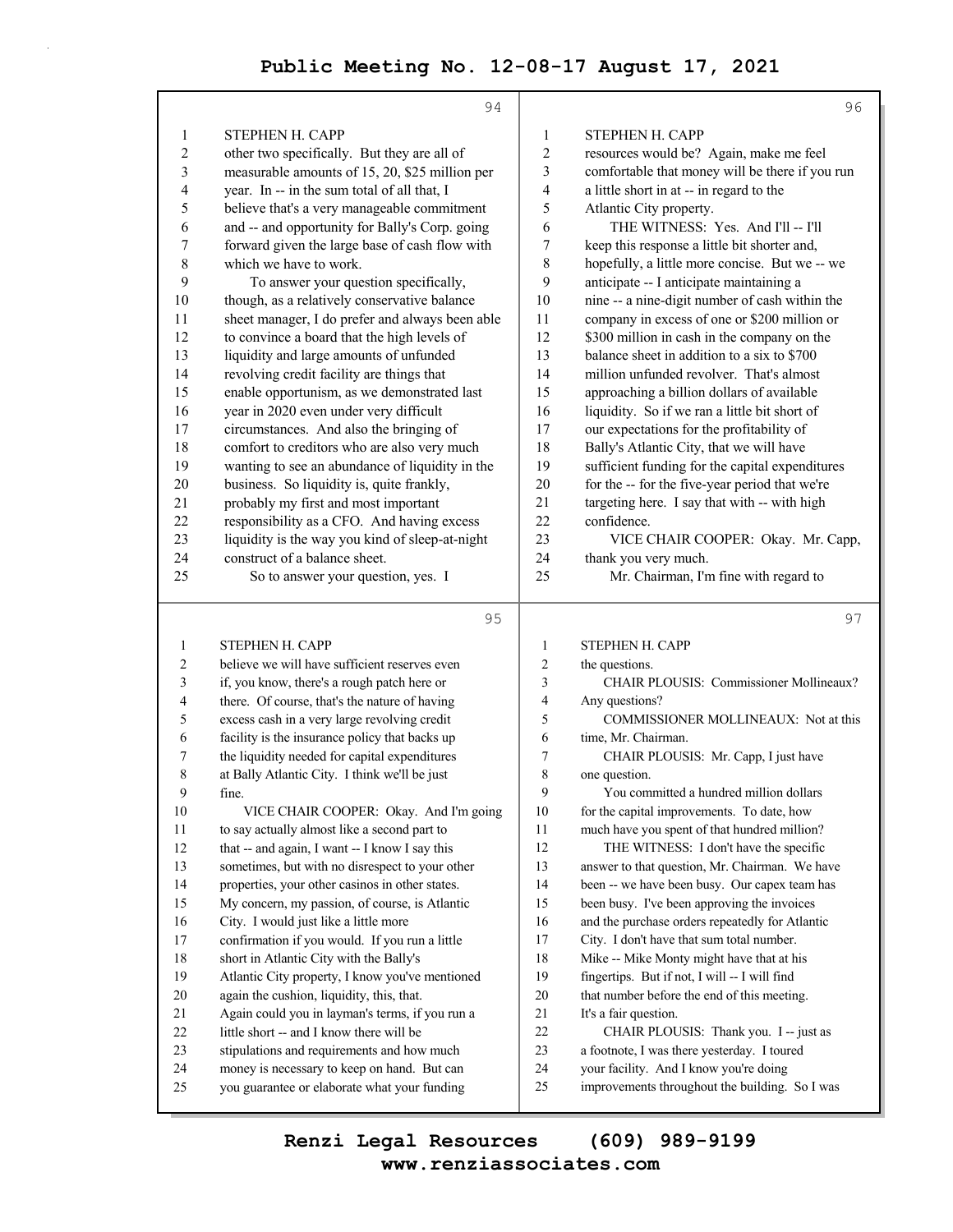|                         | 98                                                                                              |          | 100                                                                                         |
|-------------------------|-------------------------------------------------------------------------------------------------|----------|---------------------------------------------------------------------------------------------|
| 1                       | <b>MICHAEL MONTY</b>                                                                            | 1        | <b>MICHAEL MONTY</b>                                                                        |
| $\overline{\mathbf{c}}$ | just curious on how much you've expended so                                                     |          | 2 I -- I was born in rural Upstate New York. I -- I                                         |
| 3                       | far. So.                                                                                        |          | 3 went to West Point for my undergraduate education. I                                      |
| 4                       | Miss Kaufman? Any other followup?                                                               |          | 4 served five years in the Army as an active duty                                           |
| 5                       | MS. KAUFMAN: No. No, sir.                                                                       |          | 5 infantry officer. After leaving the Army, I went to                                       |
| 6                       | CHAIR PLOUSIS: Mr. Hollander?                                                                   | 6        | the Yale School of Management to get my MBA.                                                |
| 7                       | MR. HOLLANDER: No addition questions                                                            | 7        | My first foray into the gaming market                                                       |
| 8                       | from the Division. Thank you.                                                                   |          | 8 was -- was in the interim between the first and second                                    |
| 9                       | CHAIR PLOUSIS: At this time we will                                                             | 9.       | year of the business school where I interned for MGM                                        |
| 10                      | recess till 1:00, and then we'll continue the                                                   |          | 10 out in Las Vegas. After that I got a job in finance                                      |
| 11                      | proceedings at 1:00 today.                                                                      |          | 11 where I worked for an investment management firm in                                      |
| 12                      | THE WITNESS: Thank you.                                                                         |          | 12 Connecticut for a period of time before I joined then                                    |
| 13                      | MR. LEVENSON: Thank you.                                                                        |          | 13 Twin River Worldwide Holdings in Providence, Rhode                                       |
| 14                      | (A recess was taken from 12:02 to 1:03                                                          | 14       | Island, to focus on the growth initiatives and                                              |
| 15                      | p.m.)                                                                                           | 15       | acquisitions of the brick-and-mortar casinos                                                |
| 16                      | CHAIR PLOUSIS: Good afternoon. We are                                                           | 16       | throughout the country. As other testimony has                                              |
| 17                      | going to reconvene our hearing today.                                                           | 17       | indicated, we've done a lot of acquisitions.                                                |
| 18                      | Mr. Levenson, your next witness, please.                                                        | 18       | And then during the -- during my time                                                       |
| 19                      | MR. LEVENSON: Yes, sir.                                                                         | 19       | here -- and then really after several years of doing                                        |
| 20                      | Mike Monty, please.                                                                             | 20       | that, I was offered the opportunity to move down to                                         |
| 21                      | CHAIR PLOUSIS: Mr. Nance, will you                                                              | 21       | New Jersey, join Bally's Atlantic City, get                                                 |
| 22                      | swear in Mr. Monte?                                                                             | 22       | operational experience as the Assistant General                                             |
| 23                      |                                                                                                 | 23       | Manager down in Bally Atlantic City where I've been                                         |
|                         | 24 MICHAEL MONTY, having been first duly                                                        | 24       | doing that since the start of this year.                                                    |
|                         | 25 sworn remotely, testified as follows:                                                        | 25       | So that's your position with Bally's,<br>Q.                                                 |
|                         |                                                                                                 |          |                                                                                             |
|                         |                                                                                                 |          |                                                                                             |
|                         | 99                                                                                              |          | 101                                                                                         |
| 1                       | <b>MICHAEL MONTY</b>                                                                            | 1        | MICHAEL MONTY                                                                               |
| 2                       |                                                                                                 | 2        | Assistant General Manager, Bally's AC?                                                      |
| 3                       | MR. NANCE: Please state your name for                                                           | 3        | That's correct.<br>А.                                                                       |
| 4                       | the record.                                                                                     | 4        | And just give us a snapshot, also, your<br>Q.                                               |
| 5                       | THE WITNESS: Michael James Monty.                                                               | 5        | duties as Assistant General Manager.                                                        |
| 6                       | MR. NANCE: Thank you.                                                                           | 6        | So as the right-hand man to Nick<br>А.                                                      |
| 7                       | EXAMINATION BY MR. LEVENSON:                                                                    | 7        | Polcino, who is the General Manager, I -- I do what he                                      |
| 8                       | Hi. Mike, just thought I'd start by<br>Q.                                                       | 8        | tells me in many regards, but it's focusing on                                              |
|                         | 9 telling the commissioners and the DGE that this is a                                          |          | 9 providing direction, motivation to the directors and                                      |
| 10                      | good news, bad news day for the Monte family. Mike is                                           |          | 10 staff throughout the property.                                                           |
| 11                      | now -- and his family -- a resident of the County of                                            | 11       | I'm heavily involved in contract                                                            |
| 12                      | Atlantic. That's the good news. The bad news is the                                             | 12       | negotiations with both our lease tenants. And to a                                          |
| 13                      | moving people are at his house moving in, and his wife                                          | 13       | lesser extent at this point, but handling labor                                             |
| 14                      | and two kids are there and he's here. So bad news for                                           | 14       | relations with our union leadership throughout --                                           |
| 15                      | Mrs. Monte, certainly.                                                                          | 15       | throughout the -- throughout our labor staff.                                               |
| 16                      | But, Mike, other than the three -- the                                                          | 16<br>17 | I also facilitate some of the analysis                                                      |
| 17<br>18                | three other witnesses testified at the prior hearing                                            | 18       | and strategy and decision-making that goes in the                                           |
| 19                      | and you did not. So you're -- you're new to them. So                                            | 19       | property. But really -- really involved in everything                                       |
| 20                      | we certainly need to go a little deeper into your                                               | 20       | and learning a lot from Nick and his 40 years in the<br>industry.                           |
| 21                      | background than maybe some of the others who heard                                              | 21       | Q.                                                                                          |
| 22                      | about their background and employment history<br>previously. But so, give us a snapshot of your | 22       | And have you had an opportunity to<br>become familiar with Marc Crisafulli's testimony back |
| 23                      | personal background first.                                                                      | 23       | at the ICA hearing on November 4th?                                                         |
| 24                      | A. Yeah. Sure, Lloyd.                                                                           | 24       | I have. I heard it at the time, and I<br>А.                                                 |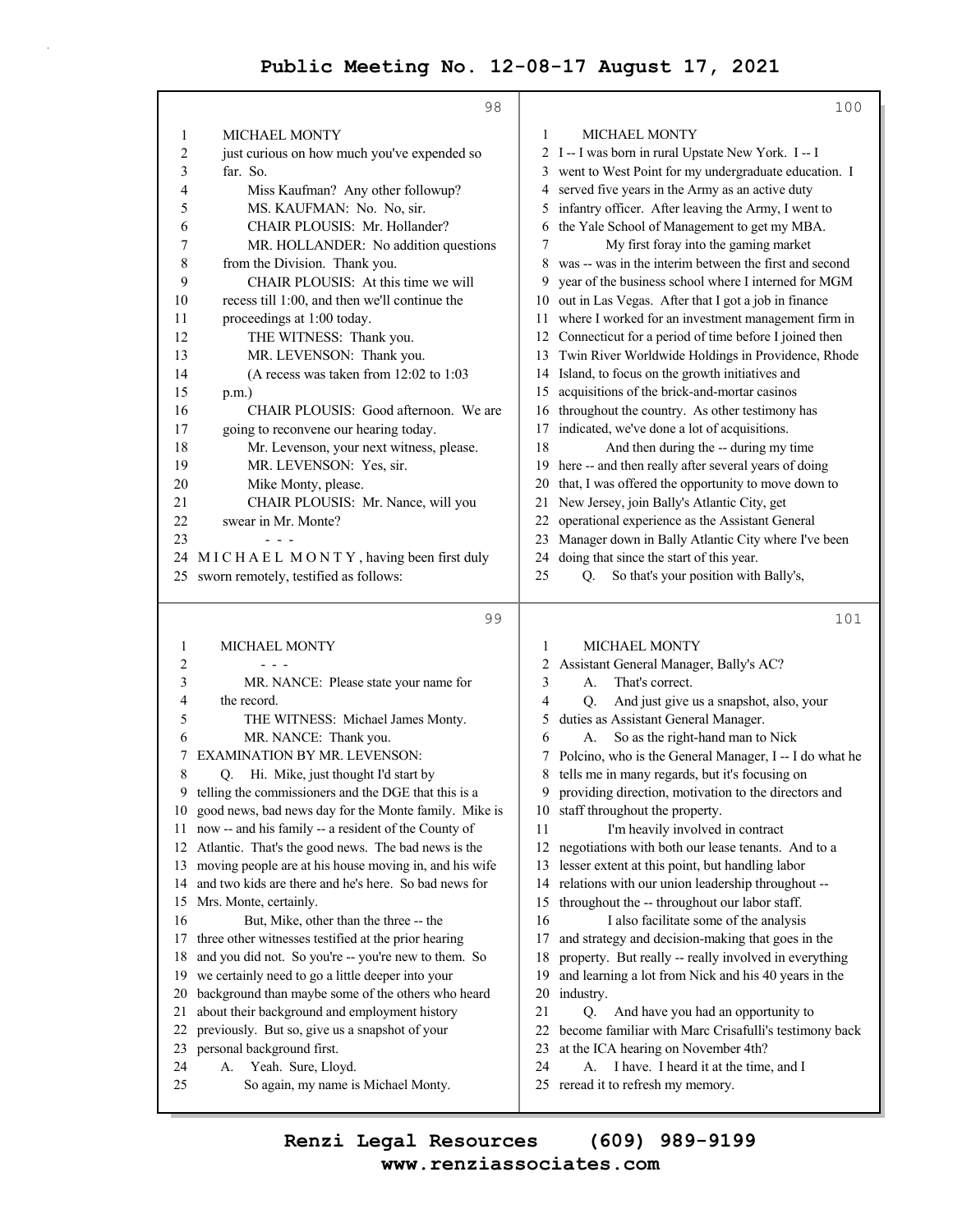|    | 102                                                    |          | 104                                                    |
|----|--------------------------------------------------------|----------|--------------------------------------------------------|
| 1  | <b>MICHAEL MONTY</b>                                   | 1        | <b>MICHAEL MONTY</b>                                   |
| 2  | And during that period of time and up to<br>Q.         | 2        | other three -- two, three, and four -- are reporting   |
| 3  | the present, were you involved at all with the issue   | 3        | ones in the future. Have you read all three of those?  |
| 4  | of how much money would be spent on Bally's AC, also   | 4        | Yes.<br>А.                                             |
| 5  | known as capital expenditures?                         | 5        | Q.<br>And do they comport with what our                |
| 6  | A. Yes. I've been involved with it from                | 6        | understanding was with the Division of Gaming          |
| 7  | even prior to our announcement of this transaction,    | 7        | Enforcement?                                           |
| 8  | forecasting capex of the Atlantic City property.       | 8        | А.<br>Yes.                                             |
| 9  | All right. So despite the fact that<br>Q.              | 9        | Q.<br>Can you tell us what your understanding          |
| 10 | Marc testified on November 4, you were involved as of  | 10       | is of how the minimum of a hundred million dollars     |
|    | then with the issue of how much needed to be spent on  |          |                                                        |
| 11 |                                                        | 11<br>12 | over five years will be spent?                         |
| 12 | the property?<br>A.                                    |          | A. Yes. So fundamentally we're committed               |
| 13 | Yes.                                                   | 13       | to spend 35 million, a minimum of 35 million on the    |
| 14 | And with Marc going out, unfortunately,<br>Q.          | 14       | hotel. A minimum of 65 million elsewhere at the        |
| 15 | on medical leave, did you become actually more         | 15       | property. From a timing perspective, there will be     |
| 16 | involved at that time? From that time?                 | 16       | \$25 million spent in year one, a cumulative of \$55   |
| 17 | Yes.<br>А.                                             | 17       | million. So an additional \$30 million by the end of   |
| 18 | Okay. So since the testimony at the ICA<br>O.          | 18       | year two. And then additional \$30 million -- \$85     |
| 19 | hearing, have there been any changes to what was       | 19       | million by the end of year three. But the remaining    |
| 20 | anticipated and agreed to that would be spent when it  | 20       | \$15 million to be spent in the year five.             |
| 21 | comes to capex?                                        | 21       | Q. And the \$35 million to be spent on hotel           |
| 22 | So, fundamentally, no, in the sense that<br>А.         | 22       | rooms, if you spend -- see that you are going to spend |
| 23 | we -- we continue to do everything that we had         | 23       | more than the 25 million, that does not reduce the 65  |
| 24 | previously stated that we would do. The timing and     | 24       | that you agree to spend on other projects; is that     |
| 25 | scale of some of those items have -- have been         |          | 25 correct?                                            |
|    |                                                        |          |                                                        |
|    |                                                        |          |                                                        |
|    | 103                                                    |          | 105                                                    |
| 1  | MICHAEL MONTY                                          | 1        | <b>MICHAEL MONTY</b>                                   |
| 2  | modified as our priorities have changed and continue   | 2        | A. Yes. Understood. The 35 is -- is the                |
| 3  | to change and as discovery occurs at the property of   | 3        | minimum, and it's the contribution to the hundred      |
| 4  | issues not necessarily known or known to a lesser      | 4        | million. Just as the 65 is on the nonhotel             |
| 5  | scale or opportunities arise for additional            | 5        | renovations.                                           |
| 6  | partnerships or investment that are creative to        | 6        | Q. And -- right.                                       |
| 7  | incremental revenue at the property.                   | 7        | And tell us about those hotel room                     |
| 8  | So the projects that were testified to<br>Q.           |          | renovations. What -- what -- when do you expect to do  |
| 9  | earlier, they're still going to be done over the five  | 9        | them and what -- what is going to be done to them?     |
| 10 | year period. It's just that a timing and the amount    | 10       | A. So it's starting within the next 30                 |
| 11 | of money to be spent on each may have changed; is that | 11       | days. In September we are going to be initiating our   |
| 12 | correct?                                               | 12       | investment, which is -- start off with a focus on the  |
| 13 | That's correct.<br>А.                                  | 13       | Bally's Tower. There -- we're going to be adding 16    |
| 14 | Q.<br>Have we reached an agreement with the            | 14       | new penthouse suites. We're really -- found that in    |
| 15 | Division of Gaming Enforcement regarding the amount of | 15       | that regard focusing on the high-end customers. Our    |
| 16 | money -- the minimum amount of money -- that Bally's   | 16       | penthouses are great right now, and we're adding more. |
| 17 | AC will spend on capital expenditures?                 | 17       | We're going to have -- we're going to be adding really |
| 18 | We have.<br>А.                                         | 18       | the best-in-class cornered suites. We have the modern  |
| 19 | Q.<br>And were you part of that discussion?            | 19       | rooms up now, and we finalized the FF&E in those --    |
| 20 | Yes.<br>А.                                             | 20       | and those will be a strong -- a strong offering        |
| 21 | Along with myself?<br>Q.                               | 21       | through -- for -- within the market for an ocean view  |
| 22 | Yes.<br>А.                                             | 22       | room in the corner.                                    |
| 23 | Q.<br>And in the Exhibit F to the Division's           | 23       | Really kind of across the board,                       |
| 24 | report, the first four conditions deal with capital    | 24       | porcelain tile floors. New finishings. New flooring.   |
| 25 | expenditures. The first one is substantive. The        |          | 25 We'll be adding 50-inch TVs, new bed frames, new    |

**www.renziassociates.com Renzi Legal Resources (609) 989-9199**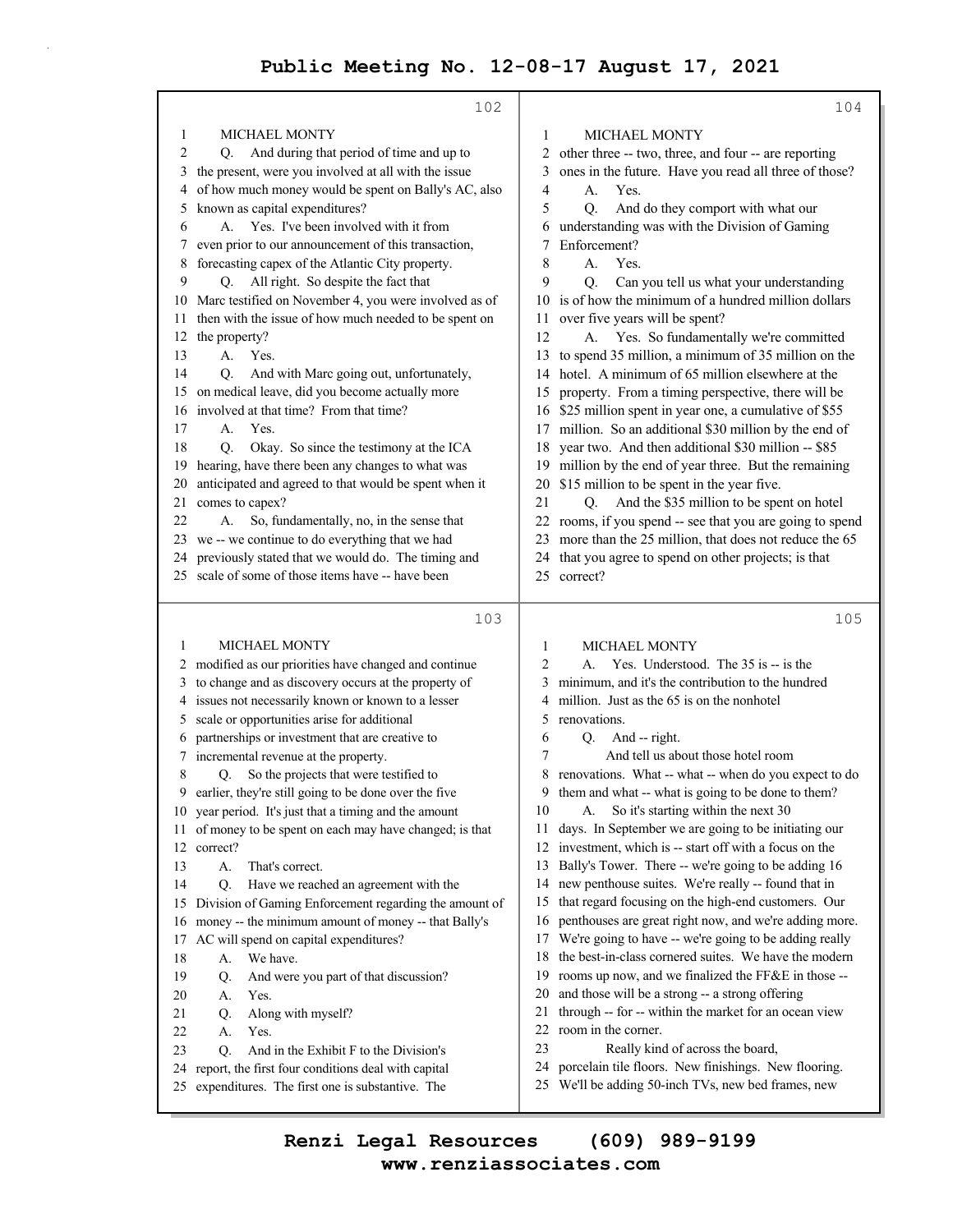|          | 106                                                                                                           |    | 108                                                                                                       |
|----------|---------------------------------------------------------------------------------------------------------------|----|-----------------------------------------------------------------------------------------------------------|
| 1        | <b>MICHAEL MONTY</b>                                                                                          | 1  | <b>MICHAEL MONTY</b>                                                                                      |
| 2        | lighting. The plumbing fixtures will be switched out.                                                         | 2  | on the Boardwalk from any direction, or if you were                                                       |
| 3        | And it's -- it's a dated view right now that you can                                                          | 3  | driving in to Atlantic City on the Expressway, you                                                        |
| 4        | see. The rooms are clean, and they're neat, but                                                               | 4  | would see a tower of red mixed with -- with miscolored                                                    |
| 5        | they're not modern or inviting. And we're really --                                                           | 5  | windows that were blue or mirrored color. So it was                                                       |
| 6        | we're going to be starting the Bally's Tower, but                                                             |    | 6 Phil's priority from the beginning, as someone who                                                      |
| 7        | really spread throughout the property. But and that                                                           | 7  | walks along the Boardwalk on a daily basis on his                                                         |
| 8        | starts in September.                                                                                          | 8  | five- or six-mile walk to not see that anymore.                                                           |
| 9        | Why -- why are the rooms to be redone an<br>Q.                                                                | 9  | Because that's what the customers see. And so we --                                                       |
| 10       | important feature of moving forward at Bally's?                                                               | 10 | we immediately started that transition. We acquired                                                       |
| 11       | So it's -- it's important for a few<br>А.                                                                     | 11 | the proper colored glass. It's in testing to make                                                         |
| 12       | reasons. One of the things we're adding to the room                                                           | 12 | sure it will look right when we put it on.                                                                |
| 13       | are -- are desks. Because it's -- as we've built out                                                          | 13 | And, you know, we -- we fixed that                                                                        |
| 14       | the room product, it will allow us to open up business                                                        | 14 | glass. But on a smaller level, you know, if you ever                                                      |
| 15       | lines that previously have been neglected at the                                                              | 15 | walked around the property with Nick, he doesn't walk                                                     |
| 16       | property. In this instance, the convention business.                                                          | 16 | by a piece of trash, no matter how small. He throws                                                       |
| 17       | As George alluded to, the offseason convention is                                                             | 17 | it -- throws it away. And if -- if he sees that, the                                                      |
| 18       | important to our business plan going forward, and it                                                          | 18 | customers are more likely to follow by not throwing                                                       |
| 19       | really should be important to all of Atlantic City.                                                           | 19 | trash on the ground. The employees see that, and they                                                     |
| 20       | But part of that is offering a room product that can                                                          | 20 | don't allow it, either. So it's really symbolic of                                                        |
| 21       | accommodate and meet business-type visitors.                                                                  | 21 | how we do business. Attention to detail, taking care                                                      |
| 22       | Additionally, the gaming customer likes                                                                       | 22 | of the little things, and showing the customer that we                                                    |
| 23       | a nice -- likes a nice room. And we're competing                                                              | 23 | care.                                                                                                     |
| 24       | with -- with not only throughout the AC market but for                                                        | 24 | And now for some of the more fun aspects<br>O.                                                            |
|          | 25 visitors to go elsewhere in the Mid-Atlantic Region.                                                       | 25 | of your testimony.                                                                                        |
|          |                                                                                                               |    |                                                                                                           |
|          |                                                                                                               |    |                                                                                                           |
|          | 107                                                                                                           |    | 109                                                                                                       |
|          |                                                                                                               | 1  | MICHAEL MONTY                                                                                             |
| 1<br>2   | <b>MICHAEL MONTY</b>                                                                                          | 2  | The Division has asked that we discuss                                                                    |
| 3        | So that's important for us to be able to offer a                                                              | 3  |                                                                                                           |
| 4        | quality product from the gaming customer perspective.                                                         |    | your strategy, the company's strategy to have Bally's                                                     |
| 5        | And then really you -- you know, one                                                                          | 5  | 4 AC become competitive and profitable in the AC market.                                                  |
| 6        | thing Nick has taught me is that customers -- they                                                            | 6  | I think one of the questions left over from the last                                                      |
| 7        | like things to be bright and secure. So just the --<br>the refinishing of the hallways in the hotel -- in the | 7  | witness was how much was spent thus far, whether you                                                      |
| 8        | hotels -- hotel tower is important. And it's                                                                  | 8  | can estimate that amount that has been spent thus far<br>to improve the capital structure.                |
|          | 9 really -- I think is a big difference as you're                                                             | 9  | A. Yeah. So, you know, there's a couple                                                                   |
|          | 10 walking towards a lot of rooms where we've already                                                         |    | 10 different ways to count capital. You can count when                                                    |
| 11       | fitted out the hotel hallway renovation. And that                                                             |    | 11 it is written. You can count when the check goes out                                                   |
| 12       | will really brighten up and make it more amicable to                                                          | 12 | the door. Or you can count when the product is put                                                        |
| 13       | customers.                                                                                                    | 13 | into place. But, you know, we're \$10 million out                                                         |
| 14       | All right. And Phil Juliano will kill<br>Q.                                                                   | 14 | right now. As of the end of July, just under \$10                                                         |
| 15       | me if I don't ask this question. I woke him up.                                                               | 15 | million. That number will greatly accelerate. Most                                                        |
| 16       | There we are.                                                                                                 | 16 | of this year's capital number is in the hotel rooms.                                                      |
| 17       | If -- the glass on the outside of the                                                                         | 17 | Starting September 17th, you're going to -- by the                                                        |
| 18       | tower, what -- what happened with that?                                                                       | 18 | time we report that next, it will be increasing at an                                                     |
| 19       | So the glass has turned into a -- a<br>А.                                                                     | 19 | increased rate.                                                                                           |
| 20       | symbolic and a literal emblem of our transition.                                                              | 20 | All right. So some of the things that<br>Q.                                                               |
| 21       | Whereas we -- we are focused on doing the little                                                              | 21 | you're doing at the hotel, new things, I expect you to                                                    |
| 22       | things right because we feel strongly that that allows                                                        | 22 | believe that they will make you more competitive and                                                      |
| 23       | the larger parts of the operation to take care of                                                             | 23 | profitable. So why don't you tell us about some of                                                        |
| 24<br>25 | themselves.<br>So in this case, whether you're walking                                                        | 24 | the areas that you are spending money on which,<br>25 hopefully, will make Bally's AC more profitable and |

**www.renziassociates.com Renzi Legal Resources (609) 989-9199**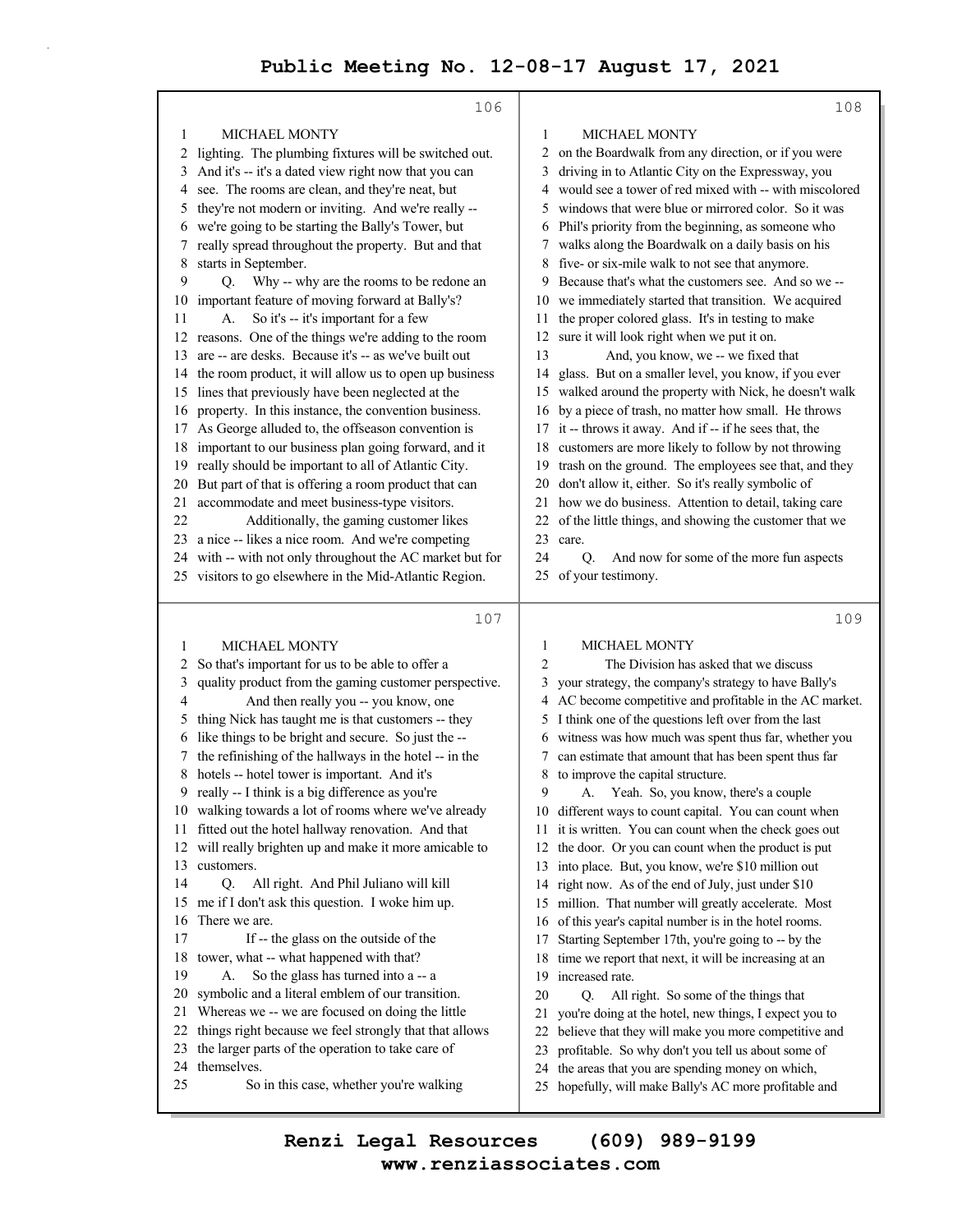|    | 110                                                                                                             |          | 112                                                                                                              |
|----|-----------------------------------------------------------------------------------------------------------------|----------|------------------------------------------------------------------------------------------------------------------|
| 1  | MICHAEL MONTY                                                                                                   | 1        | MICHAEL MONTY                                                                                                    |
| 2  | competitive?                                                                                                    | 2        | our food court, which we call it Taste of the Shore                                                              |
| 3  | Yeah. Definitely. So fundamentally<br>А.                                                                        | 3        | next to Sac O' Subs if you know the location.                                                                    |
| 4  | I'll talk about, you know, the more customer-centric                                                            | 4        | Also right on the other side of Sac O'                                                                           |
| 5  | stuff. Not that the maintenance stuff isn't                                                                     | 5        | Subs, we just opened another -- another local vender,                                                            |
| 6  | important, but, you know, I really want to tout some                                                            | 6        | Carluccio's Pizza just opened up. And, you know,                                                                 |
| 7  | of things in the short time we've owned the property.                                                           | 7        | we're -- where we were investing and redoing the                                                                 |
| 8  | So from a restaurant perspective, we                                                                            | 8        | tables and chairs in that space to really liven it up.                                                           |
| 9  | turned a previously vacant site called Arturo's, which                                                          | 9        | So all of that is -- is indicative of                                                                            |
| 10 | had a great view of the water, but it was just an                                                               | 10       | our food and beverage investment. And I did mention                                                              |
| 11 | empty restaurant. We turned that into a place through                                                           | 11       | the sixth floor, because, you know, we created this                                                              |
| 12 | a multimillion-dollar investment, a place called Jerry                                                          | 12       | idea of Dining on the Six where you can eat at the                                                               |
| 13 | Longo's Meatball & Martinis. Now, this is a                                                                     | 13       | restaurant of your choice but sit out in the open area                                                           |
| 14 | restaurant product we have in Dover, Delaware. It's                                                             | 14       | in front of the piano and listen to music, and you can                                                           |
| 15 | been a great success. Also in Lincoln, Rhode Island.                                                            | 15       | get served from any one of those sixth-floor                                                                     |
| 16 | So if you -- if you ever go there, or if you're lucky                                                           | 16       | restaurants.                                                                                                     |
| 17 | enough to be able to get a table there, you'll see                                                              | 17       | So that ties in well to the                                                                                      |
| 18 | there's a line out the door. They have blackjack                                                                | 18       | entertainment aspect which was previously nonexistent                                                            |
| 19 | tables established right at the entrance. And                                                                   | 19       | in the property. And it was important to us to -- to                                                             |
| 20 | there's -- there's the DJ that comes in on weekends,                                                            | 20       | start entertaining because that is also on the sixth                                                             |
| 21 | after 9 or 10:00 at night. The music turns up a                                                                 | 21       | floor, to both energize the dining establishments but                                                            |
| 22 | little bit. And, you know, you can't even get a seat                                                            | 22       | just to energize the entire building.                                                                            |
| 23 | at the bar. It's really an energetic environment.                                                               | 23       | So if you have not seen the billboard                                                                            |
|    | 24 It's really activated our sixth-floor space.                                                                 | 24       | coming in the AC Expressway, take a look up to the                                                               |
| 25 | So we have a Guy -- Guy Fieri's                                                                                 |          | 25 right next time you come in. We've had a Motown show                                                          |
|    |                                                                                                                 |          |                                                                                                                  |
|    |                                                                                                                 |          |                                                                                                                  |
|    | 111                                                                                                             |          | 113                                                                                                              |
| 1  | MICHAEL MONTY                                                                                                   | 1        | MICHAEL MONTY                                                                                                    |
| 2  | Chophouse which was there previously but, you know, in                                                          | 2        | running since July 4th. We've just recently extended                                                             |
| 3  | consultation with the brand, the Guy Fieri brand,                                                               | 3        | that through October. You know, this is an                                                                       |
| 4  | we're doing revenue numbers that they had not seen                                                              | 4        | entertainment offering in the ballroom there that                                                                |
| 5  | previously ever in that spot. And this is all on the                                                            | 5        | has -- has not existed in -- in years at the property.                                                           |
| 6  | sixth floor of the escalator.                                                                                   | 6        | So we have -- you know, anecdotally, we have people                                                              |
| 7  | And so I would be remiss not to mention                                                                         |          | coming in from Philadelphia. They come in for the                                                                |
| 8  | Water Dog which opened yesterday. That's a little                                                               | 8        | 4:00 show and they stay for the 8:00 show. And they                                                              |
|    | 9 Ventnor-based restaurant which is making its first                                                            | 9        | get some dinner at Longo's in between. You know, they                                                            |
| 10 | foray into a second location in our casino. And it's                                                            | 10       | hadn't planned to stay for the 8:00 show. But, you                                                               |
| 11 | really kind of an avant-garde Jewish deli but very                                                              | 11       | know, it was a conversation we had with customers.                                                               |
| 12 | modern. And it's fun. It's got a bar. We're in day                                                              | 12       | We -- I got more entertainment going                                                                             |
| 13 | two right now, but that will be our three-meal-a-day                                                            | 13       | this Fall. We've got a Bee Gees show, a Bee Gees                                                                 |
| 14 | food establishment. And drink establishment. And                                                                | 14       | cover band coming. We have a Jackson cover band                                                                  |
| 15 | we're really excited about that. And again, that's                                                              | 15       | coming. We have the lead singer of Journey will be                                                               |
| 16 | all -- that's all in the sixth floor in space that                                                              | 16       | here in October. And we are -- are constantly looking                                                            |
| 17 | was -- some of it was either completely inactive or,                                                            | 17       | for developing those weekends. And we're assessing                                                               |
| 18 | you know, not open every day a week for sure.                                                                   | 18       | this week and the next week what our summer-long show                                                            |
| 19 | We have a lease signed with an Asian                                                                            | 19       | will be next year.                                                                                               |
| 20 | restauranteur from Flushing, New York, to provide                                                               | 20       | So we're excited about that, and that's                                                                          |
| 21 | authentic Asian cuisine in -- in a previously vacant                                                            | 21       | all stuff -- I've not even mentioned the gaming stuff                                                            |
| 22 | space on the Boardwalk which is right now vacant. So                                                            | 22       | yet. So I can tell about the hotel rooms. Those will                                                             |
| 23 | we're going to be investing significant amount of                                                               | 23       | continue to be built out. But from a casino floor                                                                |
| 24 | money there. That same vendor is also putting in an<br>25 Asian bakery to get both tea and Asian baked goods in | 24<br>25 | perspective, you know, we have -- you walk around, you<br>see the aesthetic has changed things that don't really |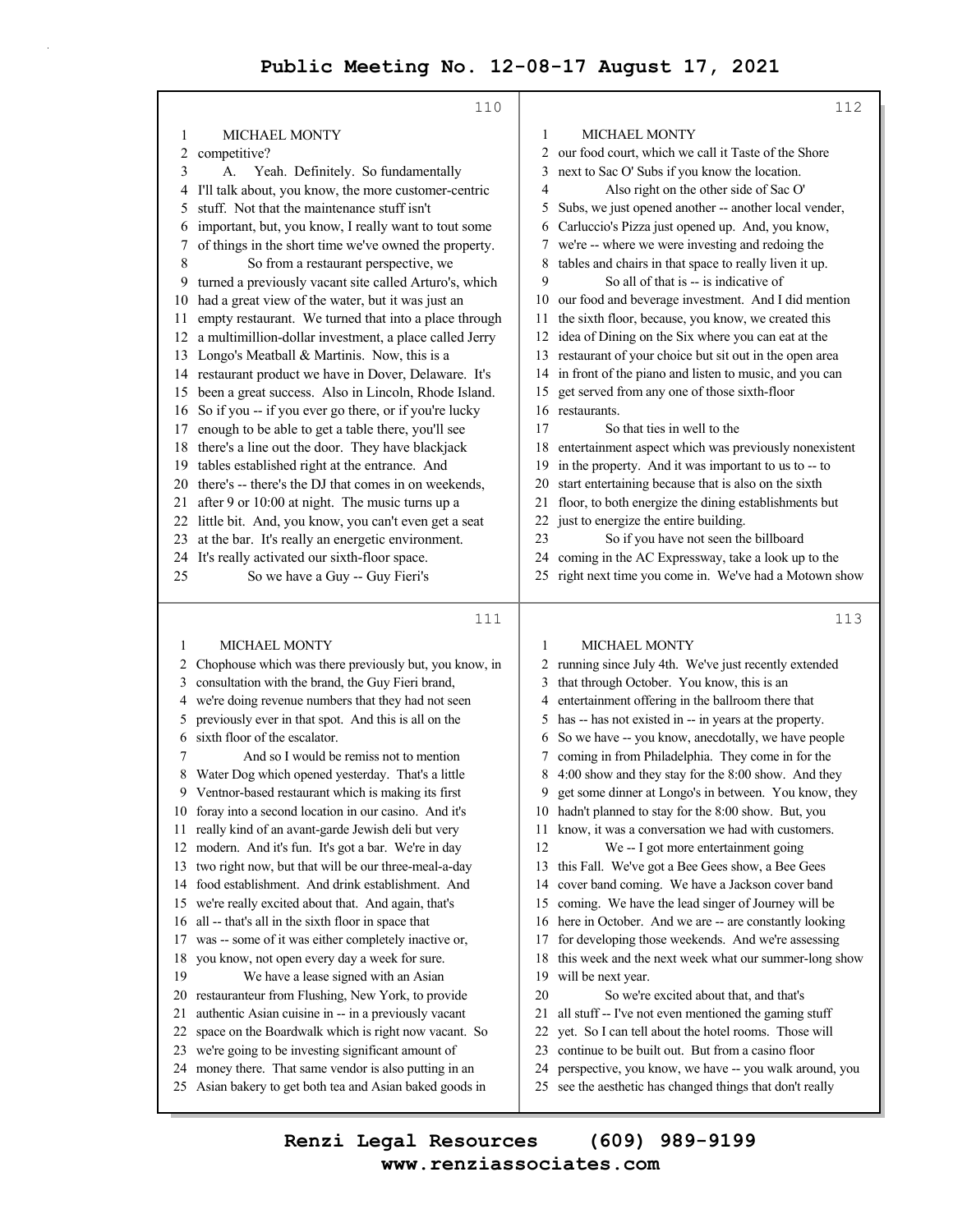|          | 114                                                                      |    | 116                                                     |
|----------|--------------------------------------------------------------------------|----|---------------------------------------------------------|
| 1        | <b>MICHAEL MONTY</b>                                                     | 1  | <b>MICHAEL MONTY</b>                                    |
| 2        | cost money but make a difference to customers. Sight                     | 2  | Mr. Hollander, your witness.                            |
| 3        | lines and lighting and cleanliness.                                      | 3  | MR. HOLLANDER: Thank you, Mr. Chairman.                 |
| 4        | But, you know, the -- we've added slot                                   | 4  |                                                         |
| 5        | machines. And we'll have more coming next year. From                     | 5  | CROSS-EXAMINATION BY MR. HOLLANDER:                     |
| 6        | the high limit room, that project will start at the                      | 6  | Good afternoon, Mr. Monty.<br>Q.                        |
| 7        | end of this month. We're making a million dollar                         | 7  | А.<br>Good afternoon.                                   |
| 8        | investment, expanding the high limit room to allow for                   | 8  | At the time ICA was granted to Bally's<br>Q.            |
| 9        | more table games.                                                        | 9  | AC with the Premier, the Commission imposed certain     |
| 10       | On this -- on the docket for late this                                   | 10 | conditions related to capital expenditures; is that     |
| 11       | year, next year is the lobby bar to really add the                       | 11 | correct?                                                |
| 12       | sense of arrival. We really hope to do -- it will be                     | 12 | A.<br>Yes.                                              |
|          | designed forthcoming. But that will be an electric                       | 13 | And in particular, those conditions<br>Q.               |
| 13       | type area to feed into this energy that I alluded to.                    | 14 | required Bally's to invest a minimum of \$90 million in |
| 14       | And the -- not only the front desk area but also the                     | 15 | capital expenditures exclusive of the retail            |
| 15       | entrances up to the front desk will be added and made                    | 16 | sportsbook during the first five years of ownership;    |
| 16       |                                                                          | 17 | is that correct?                                        |
| 17<br>18 | more aesthetically pleasing.<br>If you look out -- if you've ever looked | 18 | A.<br>Yes.                                              |
|          | out at the beach bar this summer, we spent half a                        | 19 | And importantly, this amount is subject<br>O.           |
| 19       | million dollars improving those amenities, umbrellas,                    | 20 | to increase based on further review and analysis of     |
| 20<br>21 | cabanas, chairs, tables to really make that a focus                      | 21 | the needs of the property; right?                       |
| 22       | point for the summer traveler. And we -- we really                       | 22 | A.<br>Yes.                                              |
|          | enjoyed how it turned out, and we hope to expand on                      | 23 | And is it true that Bally's Corporation<br>Q.           |
| 23<br>24 | that for more a permanent beach bar in the coming                        | 24 | negotiated an agreement whereby the prior owners of     |
|          | 25 years.                                                                |    | 25 the Bally's AC property agreed to reimburse Bally's  |
|          |                                                                          |    |                                                         |
|          |                                                                          |    |                                                         |
|          |                                                                          |    |                                                         |
|          | 115                                                                      |    | 117                                                     |
| 1        | <b>MICHAEL MONTY</b>                                                     | 1  | MICHAEL MONTY                                           |
| 2        | So I've talked the casino. I've talked                                   | 2  | Corporation for a portion of the required capital       |
| 3        | the restaurants. I've talked entertainment. And                          | 3  | expenditures?                                           |
| 4        | I've -- I've -- you know, very important but not                         | 4  | A.<br>Yes.                                              |
| 5        | really customer-facing is all the this stuff. And                        | 5  | And this amount of reimbursement, as has<br>Q.          |
| 6        | then, as you mentioned -- as was mentioned earlier,                      | 6  | been negotiated, is currently \$30 million; is that     |
| 7        | this 40-year-old building. There's a lot of stuff                        | 7  | correct?                                                |
| 8        | that is -- requires intense capital investment that,                     | 8  | Yes.<br>А.                                              |
| 9        | you know, you don't really ever notice. From switches                    | 9  | And following the ICA hearing, did<br>O.                |
|          | 10 and air handlers and, you know, storm and sanitary --                 |    | 10 Bally's comply with the condition requiring it to    |
| 11       | and storm items, curtain walls, gaskets. You know, I                     | 11 | submit a detailed capital expenditure plan?             |
| 12       | have my whole list. But needless to say, there's                         | 12 | Yes.<br>А.                                              |
| 13       | investment going into parts of the property that you                     | 13 | Q.<br>So I'm just going to go through some of           |
| 14       | and I will never see. So, but it's very important to                     | 14 | the details of that just to get the details of that     |
| 15       | the functioning of the building.                                         | 15 | plan on the record.                                     |
| 16       | So all of that in totality, combined                                     | 16 | This plan included a total of 26.1                      |
| 17       | with our seasoned marketing team and their marketing                     | 17 | million in hotel room renovations and upgrades; is      |
| 18       | strategy, is really how we get the property to be                        | 18 | that correct?                                           |
| 19       | competitive. And we've already started to that end,                      | 19 | A.<br>Yes.                                              |
| 20       | and we continue to grow and the momentum gained in the                   | 20 | And it also included 16.2 million in<br>O.              |
| 21       | past couple of months even given all the obstacles we                    | 21 | casino floor enhancement and technology upgrades;       |
| 22       | face. We have covid and the changeover and the                           | 22 | correct?                                                |
| 23       | transition period.                                                       | 23 | Yes.<br>А.                                              |
| 24       | Q. I have no further questions.                                          | 24 | Moreover, it included 10.9 million in<br>Q.             |
| 25       | CHAIR PLOUSIS: Thank you.                                                | 25 | HVAC and transportation upgrades; correct?              |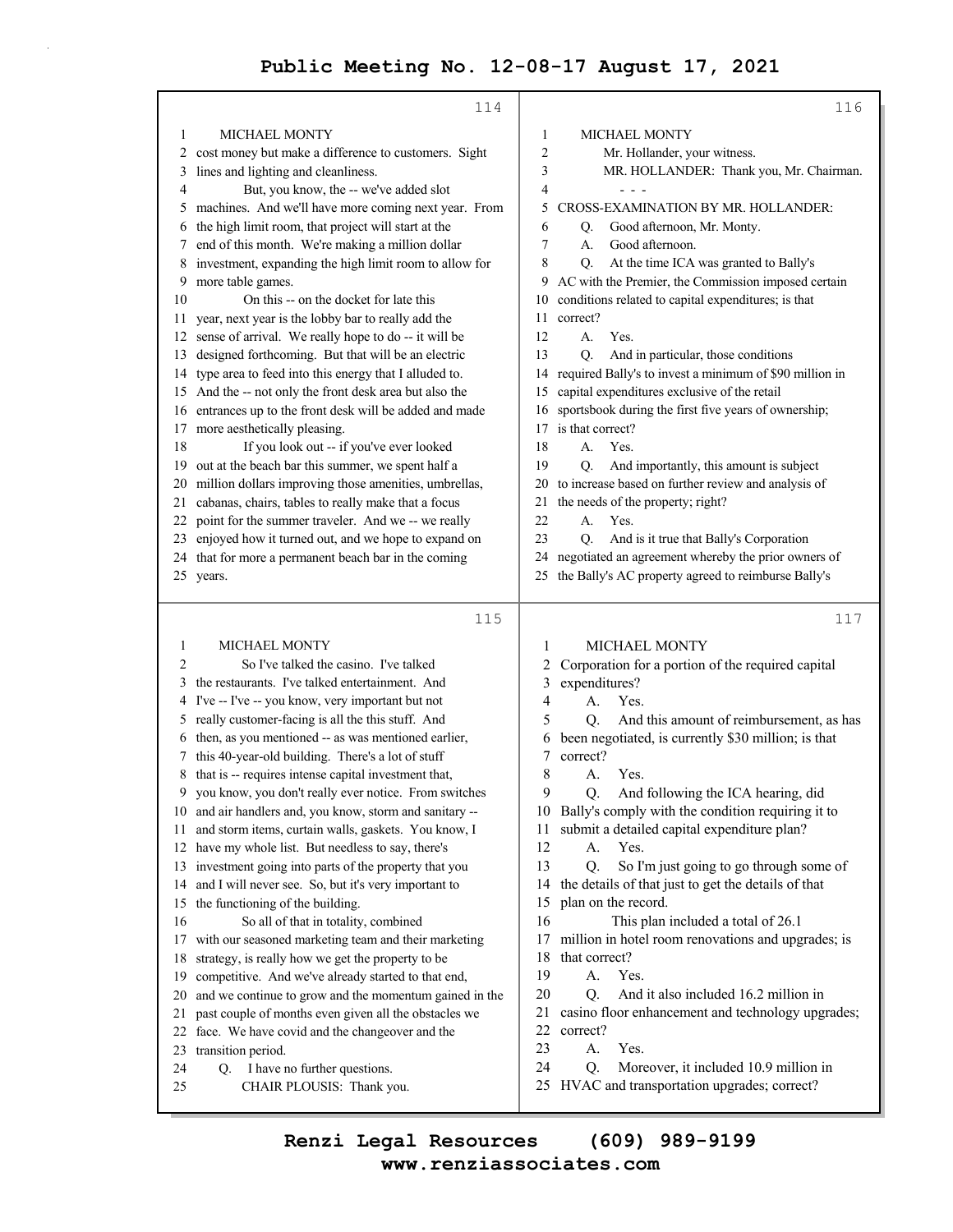|          | 118                                                                                                          | 120                                                                                                          |  |
|----------|--------------------------------------------------------------------------------------------------------------|--------------------------------------------------------------------------------------------------------------|--|
| 1        | <b>MICHAEL MONTY</b>                                                                                         | <b>MICHAEL MONTY</b><br>1                                                                                    |  |
| 2        | Yes.<br>А.                                                                                                   | expend \$85 million on capital expenditures during its                                                       |  |
| 3        | And the submitted plan also included a<br>Q.                                                                 | first three years of its ownership of the Bally's AC                                                         |  |
| 4        | proposed \$10.5 million for food and beverage projects;                                                      | property; correct?<br>4                                                                                      |  |
| 5        | is that correct?                                                                                             | Yes.<br>5<br>А.                                                                                              |  |
| 6        | А.<br>Yes.                                                                                                   | О.<br>And this also includes a commitment to<br>6                                                            |  |
| 7        | And additionally, the plan called for \$9<br>Q.                                                              | invest a minimum of \$35 million in hotel room                                                               |  |
| 8        | million for a new spa and fitness center; is that                                                            | refurbishments over the initial five-year period; is                                                         |  |
| 9        | correct?                                                                                                     | that correct?<br>9                                                                                           |  |
| 10       | Yes.<br>А.                                                                                                   | 10<br>А.<br>Yes.                                                                                             |  |
| 11       | It also included \$8.8 million for<br>O.                                                                     | And the commitment further includes \$65<br>11<br>O.                                                         |  |
| 12       | updates to the arrival and front desk area, Boardwalk                                                        | million to be expended on nonroom capital expenditure<br>12                                                  |  |
| 13       | facade and replacement of the exterior glass; is that                                                        | projects; is that right?<br>13                                                                               |  |
| 14       | correct?                                                                                                     | A.<br>Yes.<br>14                                                                                             |  |
| 15       | Yes.<br>А.                                                                                                   | And if more than \$35 million is expended<br>15<br>О.                                                        |  |
| 16       | The plan further included \$4 million in<br>O.                                                               | 16 on hotel room refurbishments, Bally's Corporation                                                         |  |
| 17       | garage repairs and upgrades as well; right?                                                                  | agrees that the 65 million for the nonroom projects<br>17                                                    |  |
| 18       | Yes.<br>A.                                                                                                   | 18 will not be reduced; is that right?                                                                       |  |
| 19       | And finally, the plan also included 4.5<br>Q.                                                                | That's correct.<br>19<br>А.                                                                                  |  |
| 20       | million in improvements to convention, meeting, and                                                          | 20<br>And similarly, Bally's Corporation<br>Q <sub>r</sub>                                                   |  |
| 21       | banquet space; is that right?                                                                                | 21 further agrees that if more than 65 million is                                                            |  |
| 22       | A.<br>Yes.                                                                                                   | 22 expended on the nonroom projects, the \$35 million                                                        |  |
| 23       | So the total of capital expenditure plan<br>Q.<br>24 as submitted by Bally's Corporation of \$90 million was | 23 minimum amount for the hotel room projects will not be<br>24 reduced; is that right?                      |  |
|          | 25 less than the amount of capital expenditure projects                                                      | 25<br>А.<br>Yes.                                                                                             |  |
|          |                                                                                                              |                                                                                                              |  |
|          |                                                                                                              |                                                                                                              |  |
|          | 119                                                                                                          | 121                                                                                                          |  |
|          |                                                                                                              |                                                                                                              |  |
| 1        | <b>MICHAEL MONTY</b>                                                                                         | <b>MICHAEL MONTY</b><br>1                                                                                    |  |
| 2        | that had been identified by Bally's AC's prior owner;                                                        | 2<br>Thank you.<br>Q.                                                                                        |  |
| 3        | is that right?                                                                                               | 3<br>I know you've gone into this a little                                                                   |  |
| 4        | А.<br>Yes.                                                                                                   | bit in your response to Lloyd's questioning. Are<br>4                                                        |  |
| 5<br>6   | And the prior plan by the prior owner<br>Q.                                                                  | there any other significant changes that have been<br>5<br>6                                                 |  |
| 7        | had identified approximately \$118 million in preferred                                                      | made to the gaming areas of the property that you<br>7.                                                      |  |
| 8        | capital projects; is that right?<br>A. Yes.                                                                  | would like to highlight?<br>8                                                                                |  |
| 9        | Q. So the difference in those two plans is                                                                   | A. I mean, so -- I can give a little more<br>9 detail about some stuff we've done on the gaming              |  |
| 10       | approximately \$28 million, which is similar to the                                                          | 10 floor. As I mentioned, the high limit room project is                                                     |  |
| 11       | amount that Bally's Corporation expects to receive in                                                        | slated to start in the next couple of weeks. We've<br>11                                                     |  |
| 12       | financial arrangements with its prior property owners;                                                       | done everything from little to big. You know, we've<br>12                                                    |  |
|          | 13 is that right?                                                                                            | realigned the gaming floor for sight lines. We've<br>13                                                      |  |
| 14       | A.<br>Yes.                                                                                                   | added electronic roulette games which, you know, the<br>14                                                   |  |
| 15       | And as noted, the \$90 million figure was<br>Q.                                                              | customers tend to like, and it makes it easier for the<br>15                                                 |  |
| 16       | only a floor which could be increased upon further                                                           | dealer and surveillance team. We've added new felts<br>16                                                    |  |
| 17       | review; correct?                                                                                             | that highlight our brand but are well needed.<br>17                                                          |  |
| 18       | Yes.<br>А.                                                                                                   | 18<br>You know, from the noncapital items, we                                                                |  |
| 19       | And then following the discussion with<br>Q.                                                                 | 19<br>cleaned the chandelier in the high limit room. And                                                     |  |
| 20       | the Division and further review of the needs of the                                                          | employees and customers alike asked if -- asked when<br>20                                                   |  |
| 21       | company, the Bally's Corporation has agreed a minimum                                                        | we got a new chandelier, indicative of how long it had<br>21                                                 |  |
| 22       | of a hundred million dollars is appropriate; is that                                                         | been since it had been cleaned. So from -- from<br>22                                                        |  |
|          | 23 right?                                                                                                    | little to big, those are a quick flash of items.<br>23                                                       |  |
| 24<br>25 | А.<br>Yes.<br>And Bally's Corporation has agreed to<br>Q.                                                    | 24<br>We got 60-some-odd slot machines coming<br>any day now. And, you know, there'll be another batch<br>25 |  |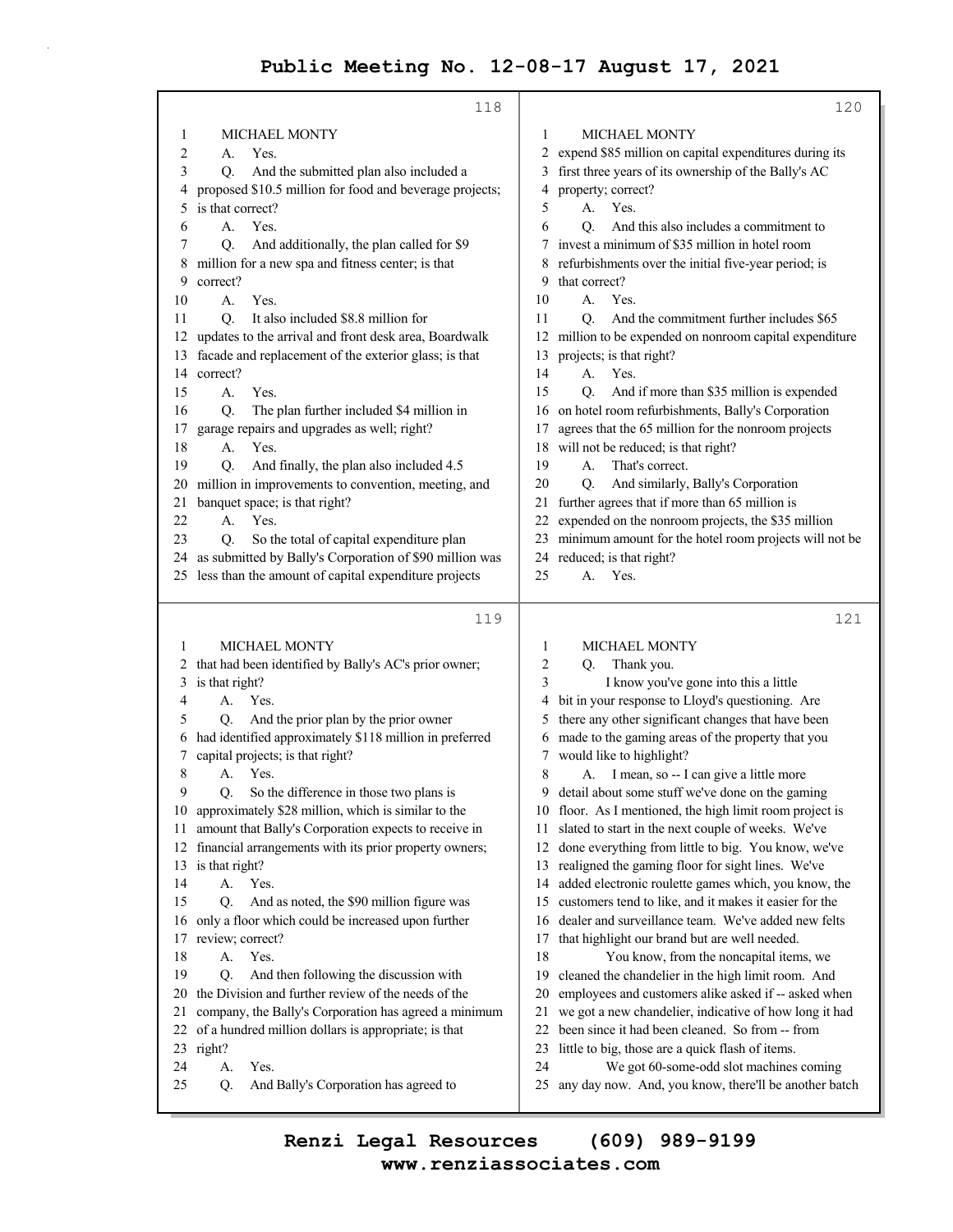|    | 122                                                    |                | 124                                                    |
|----|--------------------------------------------------------|----------------|--------------------------------------------------------|
| 1  | <b>MICHAEL MONTY</b>                                   | 1              | <b>MICHAEL MONTY</b>                                   |
| 2  | coming in the offseason in time for next summer.       | $\mathfrak{D}$ | the Division's recommended conditions to be imposed in |
| 3  | You know, we're looking to put in                      | 3              | connection with this proceeding as set forth in        |
| 4  | e-bonusing and the wiring to support that on the       | 4              | Exhibit F to the Division's report?                    |
| 5  | gaming floor. One aspect of the e-bonus, the customer  | 5              | Yes.<br>$A_{-}$                                        |
| 6  | sees, is the wiring which no one sees. But it's        | 6              | Do you agree to abide by those<br>O.                   |
| 7  | important as we modernize our gaming floor.            | 7              | conditions?                                            |
| 8  | So the gaming floor has changed. We've                 | 8              | Yes.<br>$A_{-}$                                        |
| 9  | reduced the count in the high limit room. We've        | 9              | And will the Bally's entities comply<br>О.             |
| 10 | realigned it to make it more welcoming. So we've       | 10             | with the conditions and, in particular, the conditions |
| 11 | done -- we have done things that cost a lot of money   | 11             | pertaining to the capital expenditure required to be   |
| 12 | and things that cost a little bit of money, but they   | 12             | made at the Bally's AC property and related reporting  |
| 13 | all tend to make a difference to the customer          | 13             | requirements?                                          |
| 14 | cumulatively.                                          | 14             | Yes.<br>$\mathbf{A}$ .                                 |
| 15 | And in a similar vein, significant<br>O.               | 15             | Thank you very much. I have no further<br>Ο.           |
| 16 | changes were made to the hospitality and entertainment | 16             | questions.                                             |
| 17 | and convention areas of the property that you would    | 17             | CHAIR PLOUSIS: Thank you, Mr.                          |
| 18 | feel important to highlight?                           | 18             | Hollander.                                             |
| 19 | I think I covered most of them in my<br>$A_{\cdot}$    | 19             | MR. LEVENSON: I have no other                          |
| 20 | conversation with Lloyd.                               | 20             | questions.                                             |
| 21 | Did those changes result in a positive<br>О.           | 21             | CHAIR PLOUSIS: Nothing?                                |
| 22 | effect on Bally's AC's financial performance?          | 22             | Thank you, there, Mr. Levenson.                        |
| 23 | Yeah. I mean, I would say overall we're<br>A.          | 23             | Vice Chair? The floor is yours.                        |
| 24 | getting better every month. For instance, in June      | 24             | VICE CHAIR COOPER: I have questions.                   |
| 25 | slots grew 49 percent while the market grew just 35    | 25             | Mr. Monty, again thank you for being                   |
|    | 123                                                    |                | 125                                                    |
|    |                                                        |                |                                                        |

|     | <b>MICHAEL MONTY</b>                                   | 1  | <b>MICHAEL MONTY</b>                            |
|-----|--------------------------------------------------------|----|-------------------------------------------------|
| 2   | percent. In -- in July we moved out of nine out of     | 2  | here.                                           |
| 3   | nine in net land-based revenue by heading off one of   | 3  | I'm going to work backwards. Actually,          |
| 4   | our competitors. So we're making incremental           | 4  | you answered some of my questions, so I'm going |
| 5   | progress. Part of it's the marketing plan. Part of     | 5  | to work backwards. And instead of starting      |
| 6   | it is stuff that we're doing to the property. You      | 6  | with a question, I'm actually going to start    |
|     | know, that's what really gives us a positive outlook   | 7  | with a compliment or something that makes me    |
| 8   | going forward. Because, like I said, we spent \$10     | 8  | happy that you just mentioned. And there were   |
| 9   | million. We've got at least \$90 million more to       | 9  | two areas, actually.                            |
| 10  | spend. We haven't even touched the hotel rooms yet.    | 10 | You were talking about the sixth floor          |
| 11  | So as our capital plan starts to really                | 11 | which is going to be focusing on the food, and  |
| 12  | fully unfold, the gaming revenue will drive. The       | 12 | you mentioned the different types of food. The  |
| 13  | energy of the property will continue to increase. The  | 13 | national brands that you mentioned, very happy  |
|     | 14 restaurants will be packed. It will be good for the | 14 | with that. But also very, very, very pleased    |
| 15  | employees, good for the customers, and you'll see it   | 15 | to see that you've incorporated some of the     |
|     | 16 in the revenue reports on a monthly basis.          | 16 | fine local restaurants right here in Atlantic   |
| 17  | So it's your expectation that those<br>Q.              | 17 | City or Atlantic County. You mentioned          |
| 18  | additional investments that you just detailed will be  | 18 | Carluccio's, Water Dog. Great, great places.    |
| 19. | able to -- will be able to continue the financial      | 19 | And as I said, it's good to have the national   |
| 20  | turnaround performance of the casino?                  | 20 | brands or brands that are known with your       |
| 21  | Yeah. Yes.<br>A.                                       | 21 | company, but very, very pleased to see that     |
| 22  | Have you reviewed the Division's report<br>Q.          | 22 | you're, you know, welcoming some of the local   |
| 23  | filed in this matter?                                  | 23 | restaurants that we have. And those are two     |
| 24  | Yes.<br>А.                                             | 24 | of -- two great, great property -- restaurants. |
| 25  | Q.<br>Have you read it? Are you familiar with          | 25 | You mentioned entertainment. And I was          |
|     |                                                        |    |                                                 |

**www.renziassociates.com Renzi Legal Resources (609) 989-9199**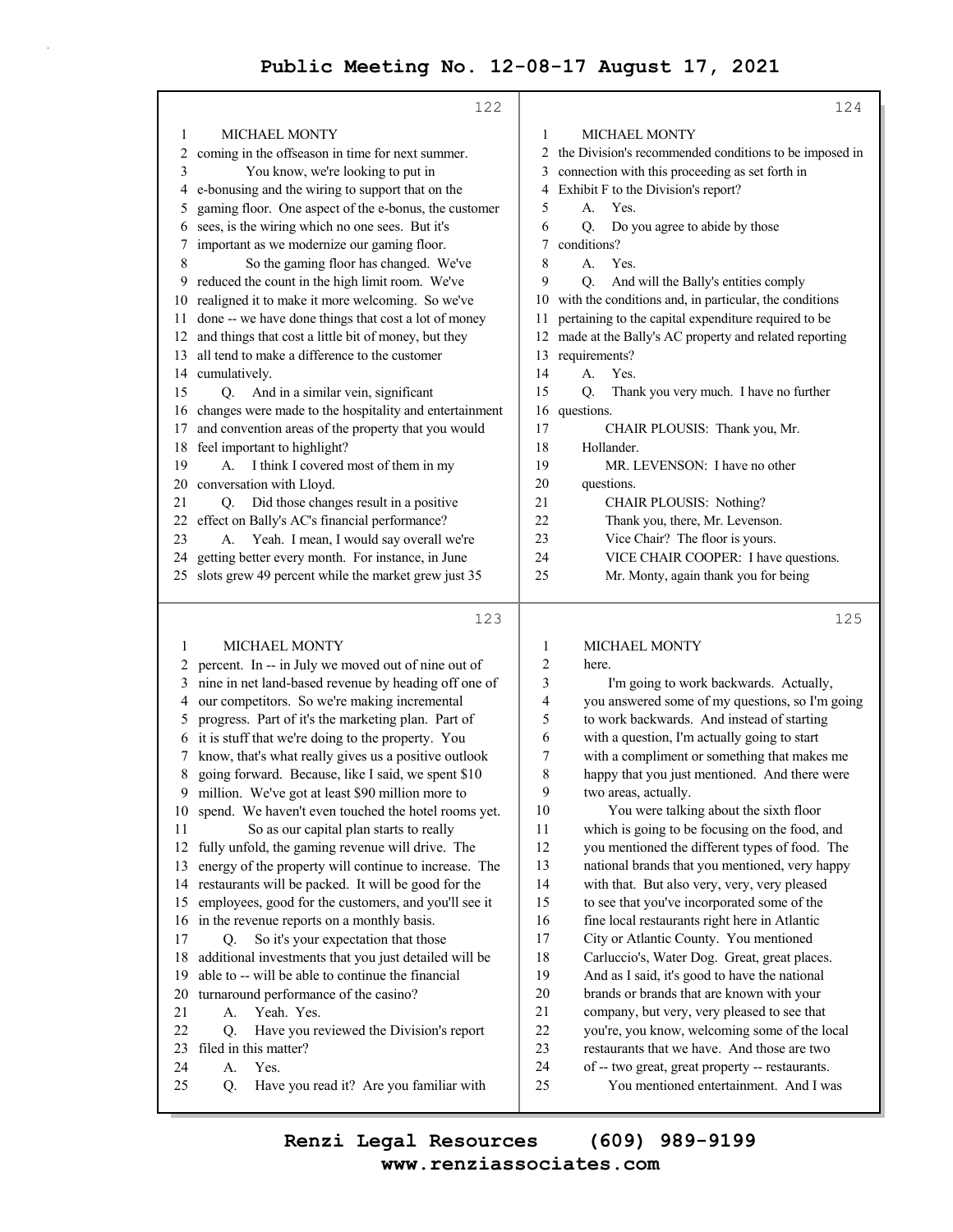|                         | 126                                             |                  | 128                                             |
|-------------------------|-------------------------------------------------|------------------|-------------------------------------------------|
| 1                       | <b>MICHAEL MONTY</b>                            | 1                | <b>MICHAEL MONTY</b>                            |
| 2                       | in the entertainment business many, many years  | $\overline{c}$   | scale type band we can go. You know -- excuse   |
| 3                       | ago. And one of the questions I always like to  | 3                | me -- that will be based on, you know, as       |
| 4                       | ask is, what are your entertainment plans? And  | 4                | entertainment grows and the ability to sell out |
| 5                       | you just mentioned the Motown review. Some of   | 5                | and pay for those types of shows will drive     |
| 6                       | my friends happen to be the musicians           | 6                | that. But I -- I assure you that, you know, we  |
| 7                       | performing in there, and I heard the review     | 7                | are committed to entertainment at the property. |
| $\,$ $\,$               | show is fabulous. You mentioned a show          | 8                | And we are committed to getting as -- as most   |
| 9                       | featuring, you know, the music, the Bee Gees    | 9                | attractive type entertainer as we can to get    |
| 10                      | coming up, Michael Jackson. This is great.      | 10               | the most amount of people there. And if the     |
| 11                      | If you would -- and again, I'm always           | 11               | show pencils financially, we'll be able to do   |
| 12                      | happy to hear about entertainment, live         | 12               | it and we would. And we demonstrated            |
| 13                      | entertainment, just any type of entertainment.  | 13               | throughout our portfolio to -- you know, Phil   |
| 14                      | Could you expand on what some of the plans are  | 14               | Juliano is on the call. From an entertainment   |
| 15                      | for your property -- anything that you've got   | 15               | perspective, we've done those large shows       |
| 16                      | planned. And might you be looking at down --    | 16               | throughout our portfolio and not shy to do so   |
| 17                      | down the road -- and again -- I know the layout | 17               | when they can make sense for you.               |
| 18                      | of Bally. They don't have a big theater, per    | 18               | VICE CHAIR COOPER: Okay. I just want            |
|                         |                                                 |                  |                                                 |
| 19                      | se, a theater that can hold a thousand or 2,000 | 19               | to again -- you've answered the question.       |
| 20                      | people. But down the line, are you planning     | 20               | Again, I just -- I suppose I want a little more |
| 21                      | any, shall we say, big name entertainment?      | 21               | confirmation. I'm going to go back to the       |
| 22                      | So at this point tell us what you've            | 22               | capital expenditure just for one moment if you  |
| 23                      | got -- or tell us what you've got planned for   | 23               | would.                                          |
| 24                      | entertainment in the future.                    | 24               | You've mentioned you've got 16 penthouse        |
| 25                      | THE WITNESS: Yeah. So I would be --             | 25               | suites. How many rooms do you have all -- at    |
|                         | 127                                             |                  | 129                                             |
| 1                       | <b>MICHAEL MONTY</b>                            | $\mathbf{1}$     | <b>MICHAEL MONTY</b>                            |
| $\overline{\mathbf{c}}$ | I'd want a mention a couple things. One, you    | $\overline{c}$   | Bally? Regular hotel rooms.                     |
| 3                       | know, we've -- you know, with working with the  | 3                | THE WITNESS: Right around 1200.                 |
| 4                       | seating plan, we can include about 1300 in that | 4                | VICE CHAIR COOPER: Okay. With the               |
| 5                       | auditorium. So there is an opportunity for      | 5                | capital expenditures -- and I know -- as I      |
| 6                       | mid-to-large scale shows. Also, I didn't        | 6                | said, I know you've answered it, but so let's   |
| 7                       | mention that the beach bar. We -- you know, we  | $\boldsymbol{7}$ | say 1200. Once you start renovating the rooms,  |
| 8                       | had live and local entertainment, both bands    | 8                | as I mentioned -- or I asked this before of Mr. |
| 9                       | and DJs, throughout the summer. And we've       | 9                | Capp -- and I'm going to say it again with no   |
| 10                      | invested a lot in that. And in the lobby, even  | 10               | disrespect. It's an old property. You start     |
| 11                      | without the lobby bar, we run entertainment on  | 11               | something and you found out there's a problem,  |
| 12                      | Fridays and Saturday nights.                    | 12               | whether it be air-conditioning or heating or    |
| 13                      | But -- but in addition to what I've             | 13               | something and you run into a problem. I know    |
| 14                      | mentioned, we would be pleased to have          | 14               | what you've allocated for room or nonrooms.     |
| 15                      | entertainment offerings on a weekly basis. We   | 15               | Can you reassure me -- or reassure my           |

16 colleagues that there will be money. So we're 17 not like -- again, I know you've said 65, 35. 18 What you can take, what you can't take and that

19 such. Just can you reassure me and my 20 colleagues that these capital improvements will

21 be done on a timely fashion to get this 22 property -- competitive as soon as possible? 23 When I say "competitive," top to bottom, 1200 24 rooms as soon as -- I mean, what is a proper 25 time frame. Do you have access to that money

16 like the energy that it brings into the -- into 17 the property. To go, as we're going, into the 18 offseason to make a destination for folks, you 19 know, that are likely to travel to go see a 20 show. Again, as I also mentioned, next summer 21 we're looking for another ten-week show to -- 22 to focus on just getting more customers to the

24 I -- I can't really speak to what our 25 appetite is exactly for -- for how large of a

23 property.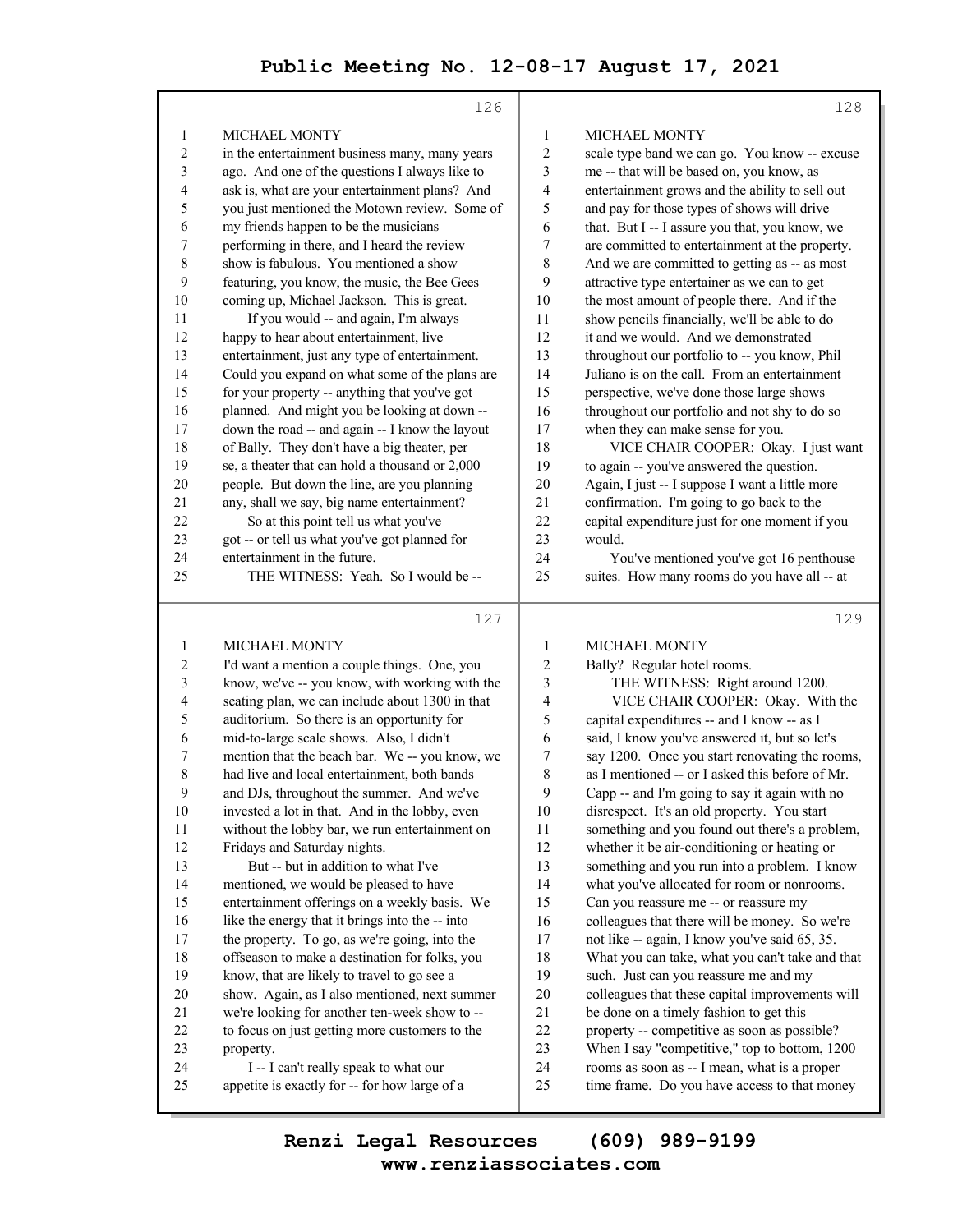|                | 130                                                                                         |                  | 132                                                                                            |
|----------------|---------------------------------------------------------------------------------------------|------------------|------------------------------------------------------------------------------------------------|
| 1              | <b>MICHAEL MONTY</b>                                                                        | 1                | MICHAEL MONTY                                                                                  |
| $\overline{c}$ | should you start to run short?                                                              | $\boldsymbol{2}$ | we're glad to see that you're headed in that                                                   |
| 3              | THE WITNESS: Yes. Fifteen million --                                                        | 3                | direction and where -- what you're doing with                                                  |
| 4              | that's one of the benefits of being backed by                                               | 4                | the local community.                                                                           |
| 5              | Bally's and its robust portfolio properties                                                 | 5                | What do you have planned -- do you have                                                        |
| 6              | that, you know, we're not a standalone property                                             | 6                | any thoughts about engaging the -- the                                                         |
| 7              | that has to fund these itself. It allows us to                                              | 7                | community, the Atlantic City community, in your                                                |
| 8              | make the investment versus the benefits over                                                | 8                | involvement? Have you spoken to anyone or do                                                   |
| 9              | time. And I would say you must have been                                                    | 9                | you have a plan for that?                                                                      |
| 10             | talking to our facilities personnel because                                                 | 10               | THE WITNESS: Yes. Yeah. Definitely,                                                            |
| 11             | we -- we cannot do anything at the property                                                 | 11               | Commissioner. And I think Nick, Jim will even                                                  |
|                |                                                                                             | 12               | highlight this a little bit more. I can                                                        |
| 12             | without uncovering one or two other problems                                                |                  |                                                                                                |
| 13             | that require focus, time, and money.                                                        | 13               | speak -- I can speak for myself. And, you                                                      |
| 14             | VICE CHAIR COOPER: Okay. As I said,                                                         | 14               | know, as late as last -- last weekend, we --                                                   |
| 15             | I'm going to reminisce for 10 seconds, 20                                                   | 15               | Carluccio's, who is a local pizza joint we just                                                |
| 16             | seconds. The old, you know, Bally, the history                                              | 16               | put into the property, you know, we -- worked                                                  |
| 17             | of it, it was the olden Dennis, the old                                                     | 17               | with them and we donated 60 pizzas over to                                                     |
| 18             | Marlborough-Blenheim. The Dennis, I believe,                                                | 18               | the -- you know, AtlantiCare. And that's just                                                  |
| 19             | is still there, the Dennis Lounge. I go back                                                | 19               | a little thing. And a couple weeks ago it was                                                  |
| 20             | many, many years. And it was an old                                                         | 20               | National Hotdog Day. I didn't know there was a                                                 |
| 21             | magnificent grand hotel in Atlantic City. I                                                 | 21               | need for that but there is. And, you know, we                                                  |
| 22             | realize everything that is old is new again,                                                | 22               | had an abundance, you know -- we order a lot of                                                |
| 23             | that cliche. I'm just excited to see -- we've                                               | 23               | hotdogs for the -- for the beach bar. And, you                                                 |
| 24             | heard a lot today. I'm particularly excited to                                              | 24               | know, we brought -- we brought those -- we                                                     |
| 25             | hear what you're doing, what you're planning                                                | 25               | donated a bunch of hotdogs to the Boys & Girls                                                 |
|                |                                                                                             |                  |                                                                                                |
|                |                                                                                             |                  |                                                                                                |
|                | 131                                                                                         |                  | 133                                                                                            |
| 1              | <b>MICHAEL MONTY</b>                                                                        | 1                | MICHAEL MONTY                                                                                  |
| 2              | with the capital expenditures, most -- most                                                 | 2                | Club in Atlantic City.                                                                         |
| 3              | importantly to make it competitive in the                                                   | 3                | And Nick -- Nick will touch on this                                                            |
| 4              | Atlantic City market.                                                                       | 4                | more. But, you know, we're -- we are actively                                                  |
| 5              | With that being said, thank you again                                                       | 5                | looking for opportunities to engage the                                                        |
| 6              | for your answers, for your explanations.                                                    | 6                | community? You know, it's -- sometimes it's --                                                 |
| 7              | Mr. Chairman?                                                                               | 7                | it's -- you know, there's a donation and that's                                                |
| 8              | CHAIR PLOUSIS: Thank you, Commissioner                                                      | 8                | meaningful and that's helpful, but we also                                                     |
| 9              | Cooper.                                                                                     | 9                | enjoy the opportunity to take ourselves and                                                    |
| 10             | Commissioner Mollineaux?                                                                    | 10               | employees and maybe some of our resources to a                                                 |
| 11             | COMMISSIONER MOLLINEAUX: Thank you, Mr.                                                     | 11               | local state or nonprofit that can benefit for                                                  |
| 12             | Chairman.                                                                                   | 12               |                                                                                                |
| 13             | Good afternoon, Mr. Monty.                                                                  |                  | it. We think it's good for the community.                                                      |
| 14             |                                                                                             | 13<br>14         | It's good for us, gets us out of the office.                                                   |
|                | THE WITNESS: Good afternoon.                                                                |                  | Those are just two anecdotes. You know, we're                                                  |
| 15             | COMMISSIONER MOLLINEAUX: First, I want                                                      | 15<br>16         | continuing to do a lot more. We've done more                                                   |
| 16             | to thank you for serving.                                                                   |                  | than that, but that's important to us.                                                         |
| 17             | THE WITNESS: Thank you.                                                                     | 17               | COMMISSIONER MOLLINEAUX: And the casino                                                        |
| $18\,$<br>19   | COMMISSIONER MOLLINEAUX: Second, I want                                                     | $18\,$           | itself is an old casino. So some of the                                                        |
|                | to welcome you to Atlantic County.                                                          | 19               | statements you stated concerning the little                                                    |
| 20             | THE WITNESS: I'm glad -- glad to be                                                         | 20               | small things that you were going to be involved                                                |
| 21             | there.                                                                                      | 21               | in fixing, that makes me feel better. Because                                                  |
| 22             | COMMISSIONER MOLLINEAUX: I welcome the                                                      | $22\,$           | it's the little, small things that people don't                                                |
| 23             | statements that my colleague just made                                                      | 23               | really pick up on. But when the -- when                                                        |
| 24<br>25       | concerning local restaurants. Ones that you<br>have chosen there are very recommendable. So | 24<br>25         | someone is coming into the casino, they do see<br>it. I came from the Construction Department, |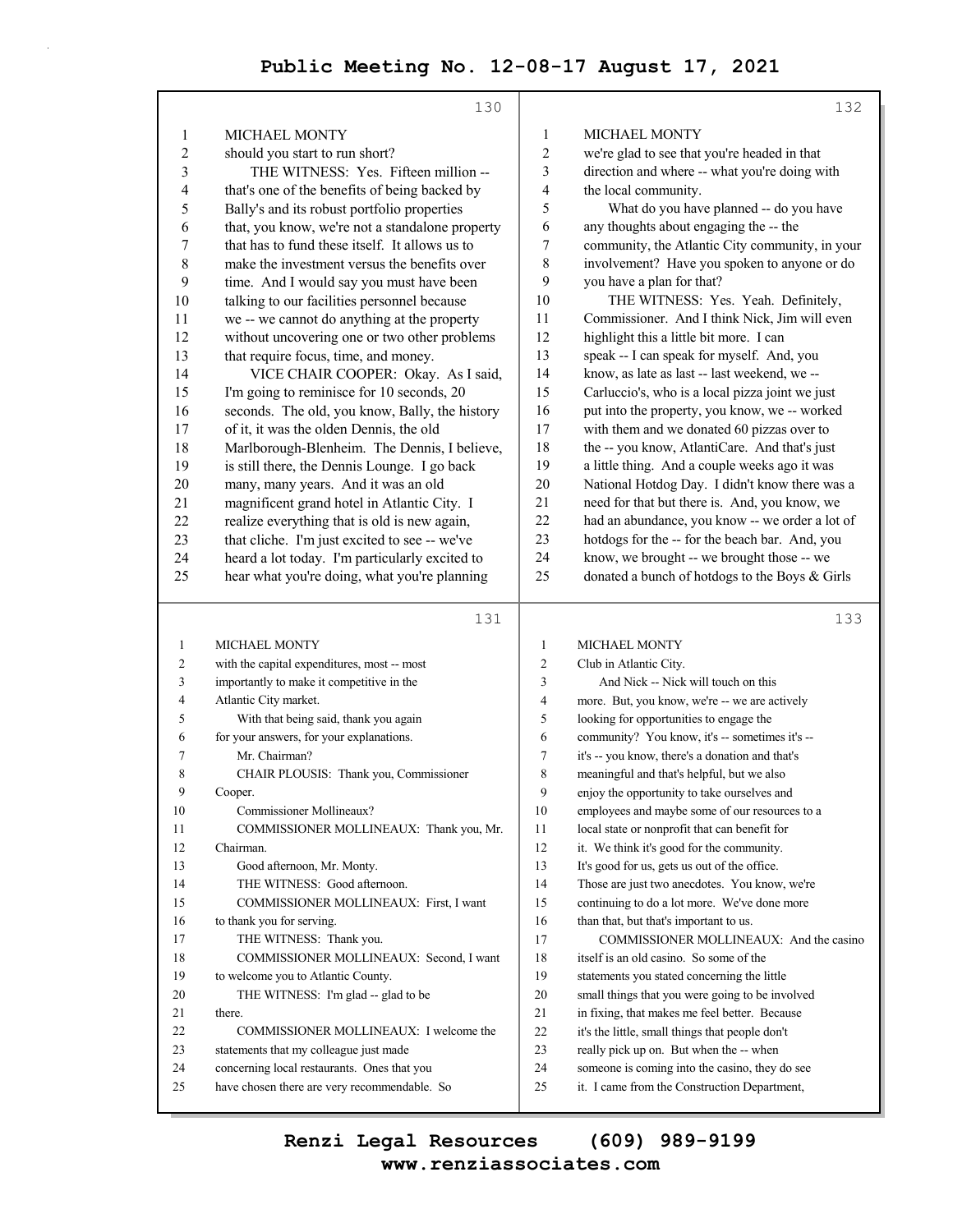|                         | 134                                                                                         |              | 136                                                                                                 |
|-------------------------|---------------------------------------------------------------------------------------------|--------------|-----------------------------------------------------------------------------------------------------|
| 1                       | <b>MICHAEL MONTY</b>                                                                        | 1            | <b>MICHAEL MONTY</b>                                                                                |
| 2                       | so -- in Atlantic City. So I know what you're                                               | 2            | what their birthday is. So, it's -- it's --                                                         |
| 3                       | saying. Those type of small areas do need to                                                | 3            | it's the one card system. We'll further                                                             |
| 4                       | be taken care of. So we do welcome your                                                     | 4            | improve the momentum of the things we're                                                            |
| 5                       | comments and the things that you are going to                                               | 5            | already doing which is cross-pollinating, to                                                        |
| 6                       | be doing with that is quite welcome.                                                        | 6            | use your words, the customers throughout the                                                        |
| 7                       | Thank you.                                                                                  | 7            | portfolio.                                                                                          |
| 8                       | THE WITNESS: Thank you.                                                                     | 8            | CHAIR PLOUSIS: Thank you. That                                                                      |
| 9                       | CHAIR PLOUSIS: Thank you, Commissioner                                                      | 9            | answered my question thoroughly.                                                                    |
| 10                      | Mollineaux.                                                                                 | 10           | That's all I have for you, Mr. Monty.                                                               |
| 11                      | Mr. Monty, by now your company intends                                                      | 11           | Thank you for your testimony today. And again,                                                      |
| 12                      | shortly -- as you state you'll be in 11 states.                                             | 12           | thank you for your service to our country as                                                        |
| 13                      | What kind of cross-pollinization are you going                                              | 13           | well.                                                                                               |
| 14                      | to do with your other properties around the                                                 | 14           | THE WITNESS: Thanks a lot.                                                                          |
| 15                      | country to bring people to Atlantic City or                                                 | 15           | CHAIR PLOUSIS: Mr. Levenson? Your next                                                              |
| 16                      | vice versa?                                                                                 | 16           | witness, please?                                                                                    |
| 17                      | THE WITNESS: So I would say we're                                                           | 17           | MR. LEVENSON: I turn it over to Miss                                                                |
| 18                      | already doing it. We have an opportunity --                                                 | 18           | Kaufman.                                                                                            |
| 19                      | you know, we're proud of this property. And                                                 | 19           | MS. KAUFMAN: Chair, commissioners, my                                                               |
| 20                      | the rooms need to be updated but, frankly, that                                             | 20           | next witness is the General Manager, Nick                                                           |
| 21                      | you put -- if you go up to the top floor and                                                | 21           | Polcino.                                                                                            |
| 22                      | you look out in the ocean, you know, there's                                                | 22           | And I will remember to have him sworn                                                               |
| 23                      | probably not a better view in the portfolio.                                                | 23           | in.                                                                                                 |
| 24                      | So I will tell you even just this                                                           | 24           | CHAIR PLOUSIS: Mr. Nance?                                                                           |
| 25                      | upcoming weekend, we have customers coming from                                             | 25           |                                                                                                     |
|                         |                                                                                             |              |                                                                                                     |
|                         | 135                                                                                         |              | 137                                                                                                 |
| 1                       | <b>MICHAEL MONTY</b>                                                                        | 1            | NICHOLAS J. POLICINO, JR.                                                                           |
| $\overline{\mathbf{c}}$ | the Biloxi property. We have customers coming                                               | $\mathbf{2}$ | NICHOLAS J. POLICINO, JR., having                                                                   |
| 3                       | down from New England to visit this property.                                               | 3            | been first duly sworn remotely, testified as follows:                                               |
| 4                       | And we're facilitating that. And we look at it                                              | 4            |                                                                                                     |
| 5                       | as a second -- a second amenity for -- for our                                              | 5            | MR. NANCE: Please state your name for                                                               |
| 6                       | portfolio property customers. Something that                                                | 6            | the record.                                                                                         |
| 7                       | it's good for them. It's good for us.                                                       | 7            | THE WITNESS: Nicholas Joseph Polcino,                                                               |
| 8                       | Additionally, we're implementing a one                                                      | 8            | Jr.                                                                                                 |
| $\boldsymbol{9}$        | card system. You know, it's already started to                                              | 9            | MR. NANCE: Thank you.                                                                               |
| $10\,$                  | roll out in our portfolio. And we -- we are --                                              |              | 10 DIRECT EXAMINATION BY MS. KAUFMAN:                                                               |
| 11                      | we're going to be rolling that out in                                                       | 11           | Good afternoon.<br>Q <sub>r</sub>                                                                   |
| 12                      | September. So there is going to be a one card                                               | 12           | Good afternoon.<br>А.                                                                               |
| 13                      | Bally's that's active throughout the entire                                                 | 13           | I would like you to start by introducing<br>O.                                                      |
| 14                      | portfolio. Over time there's a few properties                                               | 14           | yourself by not only your title but your personal                                                   |
| 15                      | that are already rolled out but, you know,                                                  | 15           | experience at Bally's. Meaning, you know, your job                                                  |
| 16                      | you'll be able to get your points and use them                                              | 16           | history and happy story.                                                                            |
| 17<br>18                | throughout the portfolio. And we're also                                                    | 17<br>18     | My name is Nick Polcino. I'm the Vice<br>A.<br>President and General Manager and probably executive |
| 19                      | implementing a system that allows us to track<br>what our customer likes. So, you know, the | 19           | gaming -- gaming executive on property here.                                                        |
|                         |                                                                                             |              |                                                                                                     |

20 I started my career in Atlantic City a

21 very long time ago, 41, 42 years ago now. I started

22 on this very property as a craps dealer in 1979 with

23 Bally Corporation. And worked my way through the

- 24 city. And up to 18 years ago I left. And eight years
- 25 ago I was picked up by Twin River, which is now Bally

**www.renziassociates.com Renzi Legal Resources (609) 989-9199**

20 customer who is in -- in Nevada or customer 21 that's that Rhode Island or Biloxi when they 22 come to our property when we check in, we 23 will -- we will know what restaurants they 24 like, what -- you know, what games they play. 25 What kind of room they enjoy. Who -- you know,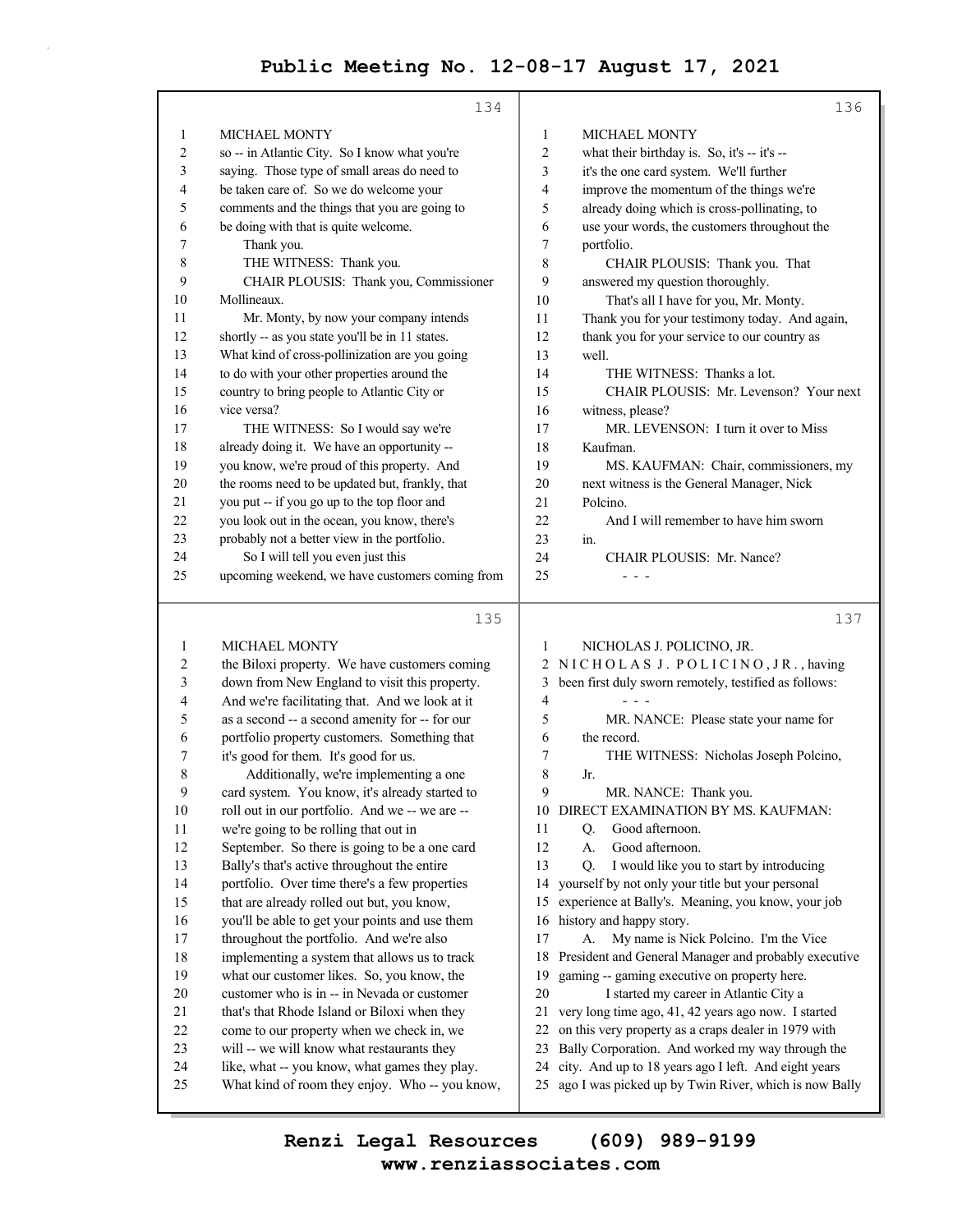|    | 138                                                                                        |          | 140                                                                           |
|----|--------------------------------------------------------------------------------------------|----------|-------------------------------------------------------------------------------|
| 1  | NICHOLAS J. POLICINO, JR.                                                                  | 1        | NICHOLAS J. POLICINO, JR.                                                     |
| 2  | Corporation, with their Hard Rock property in Biloxi                                       | 2        | Dover Downs is now our Executive Director of all                              |
| 3  | and was asked to be the GM at Dover Downs in Delaware.                                     | 3        | things gaming here in Atlantic City. And we also                              |
| 4  | And I was excited when I was asked to                                                      | 4        | brought Catherine Grasso as our casino manager here.                          |
| 5  | come back to Atlantic City where it all started. My                                        | 5        | Both have done great things on the casino floor with                          |
| 6  | family is very happy about that. Knowing what I was                                        | 6        | putting new games in and getting us up to speed with                          |
| 7  | getting into, a property that's been depressed over                                        | 7        | the rest of the city.                                                         |
| 8  | these years, but I feel very confident in wanting to                                       | 8        | Since we've taken over in November, the                                       |
| 9  | bring it back.                                                                             | 9        | toke rate is up over \$10 for the dealers from, you                           |
| 10 | The two properties prior to me coming                                                      | 10       | know, sub \$10 rate to some weeks 18, \$19 an hour,                           |
| 11 | here were successful in different areas. I was able                                        | 11       | which is, you know, credited to those folks and what                          |
| 12 | to do certain things with the help of the corporate                                        | 12       | they do in those departments.                                                 |
| 13 | structure to get things done. And so far that's                                            | 13       | Q. And have you made any other hire --                                        |
| 14 | happening here in Atlantic City.                                                           | 14       | hires in any other departments that have been -- seen                         |
| 15 | Thank you.<br>Q.                                                                           | 15       | some change.                                                                  |
| 16 | Mike mentioned something that, to me, is                                                   | 16       | Personally I have not made the hires.<br>А.                                   |
| 17 | the true sign of a leader. Because obviously you have                                      | 17       | But we have made hires in the Asian department. Gary                          |
| 18 | led by example.                                                                            | 18       | Ng, who represents Asian marketing for our company,                           |
| 19 | MS. KAUFMAN: I'm waiting for this --                                                       | 19       | has done an excellent, outstanding job with us here in                        |
| 20 | By showing, you're teaching him just by<br>O.                                              | 20       | Atlantic City along with Anthony Speziale, who is our                         |
| 21 | watching you how important the little details are that                                     | 21       | Domestic Executive Director of Player Development,                            |
| 22 | don't require a lot of money put into the property,                                        | 22       | which Mike alluded to, a few things we already                                |
| 23 | keeping the property clean and well lit and really                                         | 23       | started.                                                                      |
| 24 | inspiring others. Can you talk about your philosophy?                                      | 24       | This week there are people coming from                                        |
| 25 | Well, the property can't exist without<br>А.                                               | 25       | Rhode Island and Biloxi. And the folks coming from                            |
|    |                                                                                            |          |                                                                               |
|    | 139                                                                                        |          | 141                                                                           |
|    |                                                                                            |          |                                                                               |
|    |                                                                                            |          |                                                                               |
| 1  | NICHOLAS J. POLICINO, JR.                                                                  | 1        | NICHOLAS J. POLICINO, JR.                                                     |
| 2  | both parties. I mean, Mike has been very helpful to                                        | 2        | Biloxi have never been to Atlantic City before. So                            |
| 3  | me on a contractual side of things and certainly has                                       | 3        | we're opening up our Atlantic City cuisine. We're                             |
| 4  | the education and forthwith to keep me out of trouble                                      | 4        | going to introduce them to some soft water taffy and                          |
| 5  | in those areas. But for me it's always been about the                                      | 5        | soft pretzels, and those kinds of things.                                     |
| 6  | detail. It's always been my ability to build teams                                         | 6        | Okay. Mike talked a little about the<br>O.                                    |
| 7  | and to get the right people in the right spots.                                            | 7        | tie-in between the capex improvements you'll be making                        |
| 8  | I spoke back in November about the pride                                                   | 8        | and how that ties into your marketing efforts and kind                        |
|    | 9 in the city that I thought was lost. And in order to                                     |          | 9 of how that's hampered you so far. Can you just                             |
|    | 10 bring pride back, it starts with one property, one                                      |          | 10 elaborate a little on that?                                                |
| 11 | individual. And I kind of started that here. The                                           | 11       | Well, you know, they go hand in hand.<br>А.                                   |
| 12 | process has been a little slower because of covid.                                         | 12       | You can't have one without the other. The property                            |
|    | 13 But I think we're winning people over one at a time,                                    | 13       | was depressed. A lot of folks didn't want to come                             |
| 14 | one customer at a time, one employee at a time.                                            | 14       | here because it was dirty. You know, the little                               |
| 15 | There's definitely pride here. There's a lot of                                            | 15       | things that you can do. And it was old. And each                              |
| 16 | long-term employees here that I'm capitalizing on.                                         | 16       | time -- we've seen improvement each time we've                                |
| 17 | And again, I try to lead by example and get my                                             | 17       | invested our capital. So here, the capital in                                 |
| 18 | executive team to do the same.                                                             |          | 18 Longo's, we saw some residual play on the casino                           |
| 19 | Speaking of your executive team, at the<br>O.                                              | 19       | floor, which helps. Every time -- I think the same                            |
| 20 | ICA hearing you did talk about wanting to bring some                                       | 20       | thing will happen when we open -- we just opened Water                        |
| 21 | of your Dover Downs team with you who had experience                                       | 21       | Dog. And I think that will help the locals get back                           |
| 22 | in Atlantic City and knew the customers, combine them                                      | 22       | here. Because the local market is important to us,                            |
| 23 | with the talent you already had at the property?                                           | 23       | especially during the week. So, but you can't have                            |
| 24 | That's correct. We had Frank<br>А.<br>25 Policastro, who was our Director of Gaming in the | 24<br>25 | robust marketing program without developing some kind<br>of capital projects. |

**www.renziassociates.com Renzi Legal Resources (609) 989-9199**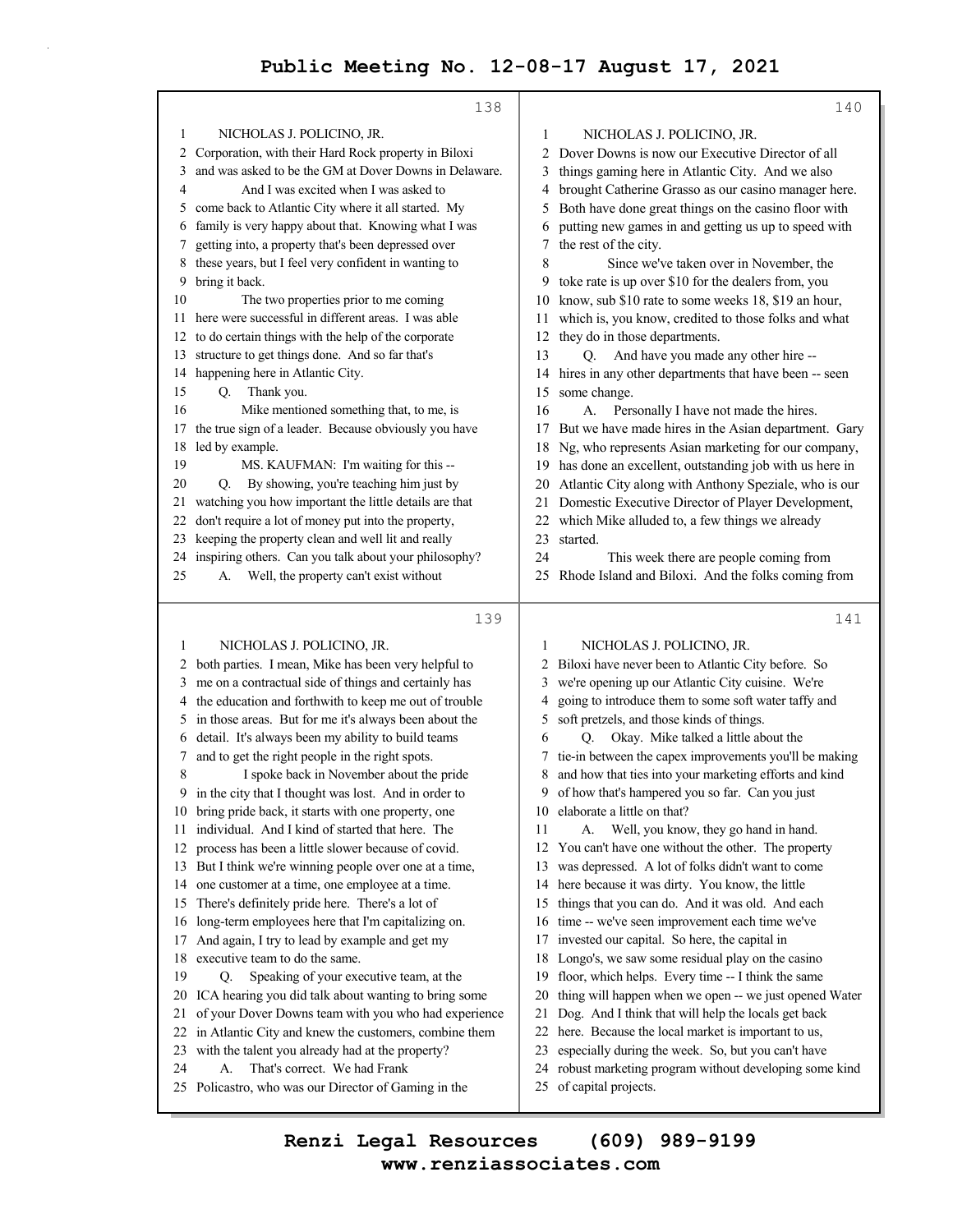|    | 142                                                                                                            |                | 144                                                                                                           |
|----|----------------------------------------------------------------------------------------------------------------|----------------|---------------------------------------------------------------------------------------------------------------|
| 1  | NICHOLAS J. POLICINO, JR.                                                                                      | 1              | NICHOLAS J. POLICINO, JR.                                                                                     |
| 2  | Speaking of capital projects, you have a<br>O.                                                                 | $\overline{c}$ | Q. Okay. Are you familiar with the                                                                            |
| 3  | beautiful sportsbook. Can you talk a little about                                                              | 3              | conditions in the DGE report regarding putting                                                                |
| 4  | that and what your hopes are for it?                                                                           | 4              | unemployment plan together, comparing precovid numbers                                                        |
| 5  | Well, the sportsbook is certainly a<br>А.                                                                      | 5              | over the years to your projected numbers and, you                                                             |
| 6  | beautiful area. We cleaned that area up at the                                                                 | 6              | know, providing an explanation if during any month                                                            |
| 7  | casino. That was one of the first things we did when                                                           | 7              | there is more than a 50 employee drop?                                                                        |
| 8  | we got here. A lot of conversation was said about it.                                                          | 8              | А.<br>Yes. I am.                                                                                              |
| 9  | The food is very good in there. We have a great                                                                | 9              | Q.<br>And are you prepared to comply with that                                                                |
| 10 | sports menu. Off to -- it was off to a little bit                                                              | 10             | condition?                                                                                                    |
| 11 | slow start because of the season we brought it up in.                                                          | 11             | А.<br>Yes.                                                                                                    |
| 12 | Certainly football season will tell the story for our                                                          | 12             | Mike Monty touched on something that's,<br>O.                                                                 |
| 13 | sportsbook. And we already have people wanting to                                                              |                | 13 I know, very important to you as well, community                                                           |
|    | 14 visit us on weekends and making reservations for spots                                                      | 14             | involvement. Can you talk about Bally's community                                                             |
| 15 | in the sportsbook.                                                                                             |                | 15 involvement and, you know, I know you've been active                                                       |
| 16 | The Division had expressed concerns, you<br>O.                                                                 | 16             | as well personally. So --                                                                                     |
| 17 | know, about the staffing levels under prior ownership.                                                         | 17             | A. You know, along with the 501(c) people                                                                     |
| 18 | And at the ICA hearing, you had discussed your -- all,                                                         | 18             | that we donate to, you know -- you know, Mike had                                                             |
| 19 | actually, the witnesses expressed their intention to                                                           | 19             | mentioned the money is just as important. We do that.                                                         |
| 20 | hire or reallocate employees as you added these                                                                |                | 20 And he mentioned the Boys & Girls Club and the                                                             |
| 21 | amenities that are tied in as well to your capex                                                               | 21             | Carluccio's pizza. But also through the Red Cross, we                                                         |
| 22 | expenditures. I know that obviously that --                                                                    | 22             | do Tots for -- you know, Toys for Tots. We got that                                                           |
| 23 | (There was a noise interruption.)                                                                              |                | 23 in. We're in the back-to-school drive now for the --                                                       |
| 24 | MS. KAUFMAN: I'll wait until this goes                                                                         |                | 24 to support the Atlantic City school systems. The                                                           |
| 25 | by. It's very exciting here in Atlantic City.                                                                  |                | 25 Lion's Club, we did a recycling of glasses, which was                                                      |
|    |                                                                                                                |                |                                                                                                               |
|    |                                                                                                                |                |                                                                                                               |
|    | 143                                                                                                            |                | 145                                                                                                           |
|    |                                                                                                                |                |                                                                                                               |
| 1  | NICHOLAS J. POLICINO, JR.                                                                                      | 1              | NICHOLAS J. POLICINO, JR.                                                                                     |
| 2  | I know that there has been -- obviously<br>O.                                                                  | 2              | big for us. And also, we received an award from the                                                           |
| 3  | everyone has had a decrease since -- over the precovid                                                         | 3              | American Legion for our veterans. We volunteered for                                                          |
| 4  | numbers. But I'm sure you were very pleased to see                                                             | 4              | veterans to be hired. That's what we've done so far.                                                          |
| 5  | that your -- that the decrease in the number of                                                                | 5              | Q.<br>Okay.                                                                                                   |
| 6  | Bally's employees as compared to the industry was the                                                          | 6              | We try -- our plan is to do one<br>А.                                                                         |
|    | lowest in the industry. Can you talk about your                                                                | 7              | community event a month. Or be -- participate in                                                              |
| 8  | philosophy and why?                                                                                            | 8<br>9         | something at least once a month.                                                                              |
| 9  | A. Sure. You know, we're pleased in our                                                                        | 10             | Q. Right.<br>А.                                                                                               |
| 11 | 10 ability to maintain that all during the pandemic and                                                        | 11             | That's what we try to do.                                                                                     |
| 12 | the challenges that that, you know, put forth to us.                                                           | 12             | And then it's my understanding that you<br>Q.                                                                 |
| 13 | But, you know, not only are the number of employees up<br>but the number of employees that were furloughed are | 13             | also encourage employee community involvement to help<br>build, you know, a really Bally employee through     |
| 14 | less. So we brought those people back when we could.                                                           | 14             | community?                                                                                                    |
| 15 | And we've probably increased the workforce some                                                                | 15             | А.                                                                                                            |
| 16 | hundred and 20 employees. And I believe that's                                                                 | 16             | Along with the corporate mandate, you                                                                         |
| 17 | without the count of the new restaurant, Water Dog,                                                            | 17             | know, we volunteer many hours and we volunteer a lot<br>of our property to local people to get things done in |
| 18 | which is some 120 employees in itself.                                                                         | 18             | a community to, you know, have seminars about things.                                                         |
| 19 | Right. Which I believe is well more<br>Q.                                                                      | 19             | So, you know, yes, we -- very involved.                                                                       |
| 20 | than the previous establishment that was not operating                                                         | 20             | Q. I -- I know that you worked with our                                                                       |
| 21 | full time --                                                                                                   | 21             | head of human resources, Monique Tarves, on our EEOC                                                          |
| 22 | Yes.<br>А.                                                                                                     | 22             | and then the new requirement, which we know -- as a                                                           |
| 23 | -- or serving three meals a day.<br>Q.                                                                         | 23             | company many of the required items you are doing                                                              |
| 24 | A.<br>Yes. This will be three meals a day,                                                                     | 24             | already. But the plan prohibiting harassment and                                                              |
| 25 | seven days a week.                                                                                             | 25             | discrimination that, you know, we call that PPHD.                                                             |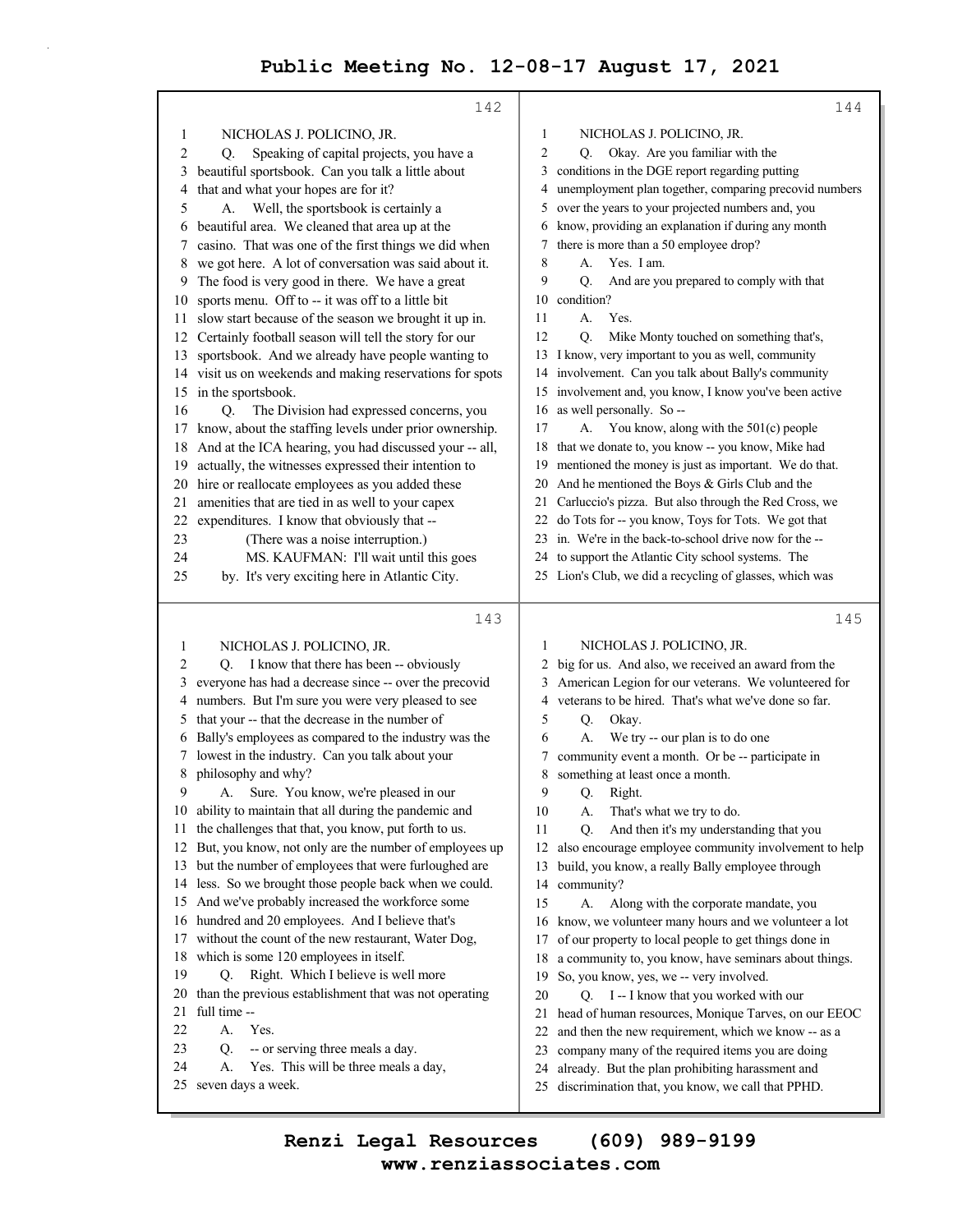|                | 146                                                                                                            | 148                                                                                                                        |
|----------------|----------------------------------------------------------------------------------------------------------------|----------------------------------------------------------------------------------------------------------------------------|
| 1              | NICHOLAS J. POLICINO, JR.                                                                                      | NICHOLAS J. POLICINO, JR.<br>1                                                                                             |
| $\overline{c}$ | Could you tell us about your involvement and --                                                                | 2<br>Well, very good recruiter.<br>O.                                                                                      |
| 3              | Well, right now my involvement is on two<br>А.                                                                 | 3<br>Now we are nine months later, and they                                                                                |
|                | 4 levels. And the first level is to build something                                                            | are -- I know that it's been challenging. But how are<br>4                                                                 |
| 5              | permanent on property through the HR and corporate HR.                                                         | 5<br>you feeling?                                                                                                          |
| 6              | But more recently my other involvement in it is, every                                                         | 6<br>Well-<br>А.                                                                                                           |
|                | 7 orientation that we have once a week here on property                                                        | 7<br>Tell us you're not running away.<br>Q.                                                                                |
| 8              | with new hires, I spend 20 minutes to a half hour                                                              | 8<br>No. No. I'm -- first of all, my<br>А.                                                                                 |
| 9              | going over the harassment policy as its written by New                                                         | children won't let me do that, number one. And,<br>9                                                                       |
| 10             | Jersey. And ask for any questions by anyone and to                                                             | 10 number two, I'm very optimistic about the property. I                                                                   |
|                | 11 kind of explain to them what the responsibilities are                                                       | 11 wouldn't have took the position with the company if I                                                                   |
|                | 12 of them. That we have a zero tolerance for this type                                                        | didn't feel I could add some value to what the company<br>12                                                               |
| 13             | of behavior. And that moving forward, I give them the                                                          | is trying to do here in Atlantic City. And, of<br>13                                                                       |
| 14             | opportunity to speak and tell them where to go if                                                              | course, what I said earlier, you know, starting here<br>14                                                                 |
| 15             | there's an issue.                                                                                              | at the bottom rung in the casino industry and then<br>15                                                                   |
| 16             | Q. Okay. And on the EEOC, have you -- what                                                                     | arriving at this late time in my life or the twilight<br>16                                                                |
| 17             | have you seen with your hiring in minorities, females,                                                         | of my life, whatever you want to call it, to be Vice<br>17                                                                 |
| 18             | local residents? How -- how are you doing? How do                                                              | President and General Manager of the very same<br>18                                                                       |
| 19             | you feel that you're doing?                                                                                    | property and some of the employees that I started with<br>19                                                               |
| 20             | Well-<br>А.                                                                                                    | are still here in various departments. Even in the<br>20                                                                   |
| 21             | Some things are hard to measure.<br>Q.                                                                         | gaming department. They've been here 40 years.<br>21                                                                       |
| 22             | Well, it's hard to measure because a lot<br>А.                                                                 | So the difficult part for me is, again,<br>22                                                                              |
|                | 23 of employees do not state on the application. You                                                           | the pride issue. And I think the pride on the<br>23                                                                        |
| 24             | know, they tend to withdraw from answering those                                                               | property is moving in the direction and, hopefully, if<br>24                                                               |
|                | 25 questions. But the ones that answer the questions                                                           | our property can help other properties move into the<br>25                                                                 |
|                |                                                                                                                |                                                                                                                            |
|                |                                                                                                                |                                                                                                                            |
|                | 147                                                                                                            | 149                                                                                                                        |
| 1              | NICHOLAS J. POLICINO, JR.                                                                                      | 1<br>NICHOLAS J. POLICINO, JR.                                                                                             |
| 2              |                                                                                                                | pride of Atlantic City, that's I think sorely missing<br>2                                                                 |
| 3              | about minority and gender status, we're running pretty<br>much with what the corporate initiative is right now | when it comes to being proud of where you work and<br>3                                                                    |
| 4              | or where we are corporately. About 47 percent, you                                                             | what you do. And I instill that in every orientation.<br>4                                                                 |
| 5              | know, minorities and females -- or 30 percent                                                                  | If you can't be proud of what you do, there's no sense<br>5                                                                |
| 6              | minorities and 37 percent female on our property. So                                                           | in doing it. Move on, so.<br>6                                                                                             |
| 7              | we're running close to those numbers. And we have                                                              | Q. Well, you know that I -- I have a<br>7                                                                                  |
| 8              | about -- as I recall, about 20 percent or 18 percent                                                           | bias -- and Lloyd's going to make fun of me because<br>8                                                                   |
|                | 9 that are in leadership positions. Out of that group.                                                         | 9 he's saying, wow, she hasn't mentioned where she came                                                                    |
| 10             | Okay. And I was looking over some<br>Q.                                                                        | 10 from. I would -- I would say that I'm very pleased                                                                      |
| 11             | numbers, and just verify this for or me, but it looks                                                          | about the capital expenditures because I hadn't been<br>11                                                                 |
| 12             | like our percentage of applicants to hiring is -- if                                                           | in my office in the legal department for 23 years, and<br>12                                                               |
| 13             | it's not even across the board that actually our                                                               | nothing had changed. Other -- including every --<br>13                                                                     |
| 14             | minority percentage is higher than some other                                                                  | including, you know, my old work still being there.<br>14                                                                  |
| 15             | categories suggest.                                                                                            | 15 But I am -- I've just seen the difference now and                                                                       |
| 16             | A. Yes. Yes. Yeah. The gender piece is                                                                         | already what you're doing. And I know even the back<br>16                                                                  |
| 17             | almost 50 percent. The minority piece still runs                                                               | of the house improvement -- back of the house<br>17                                                                        |
| 18             | around 25, 30 percent.                                                                                         | improvement so far, you know, I know helps employee<br>18                                                                  |
| 19             | And also, Atlantic City residents -- I                                                                         | morale and goes very far.<br>19                                                                                            |
| 20             | think that was part of your question. Right now we                                                             | I know one of the commissioners<br>20<br>А.                                                                                |
| 21             | have just south of 400 AC residents that work here on                                                          | mentioned the small things, and part of my mantra is<br>21                                                                 |
| 22             | property. At all -- in all different departments.                                                              | you know, the attention to some of those details. And<br>22                                                                |
| 23             | Which is -- I mean, I was --<br>Q.                                                                             | so far everybody's buying in. You know, there's<br>23                                                                      |
| 24<br>25       | Including our hotel director. Our hotel<br>А.<br>director lives here in Atlantic City.                         | always the few people that won't. But, you know, they<br>24<br>get it. If the majority buys in, the rest -- the rest<br>25 |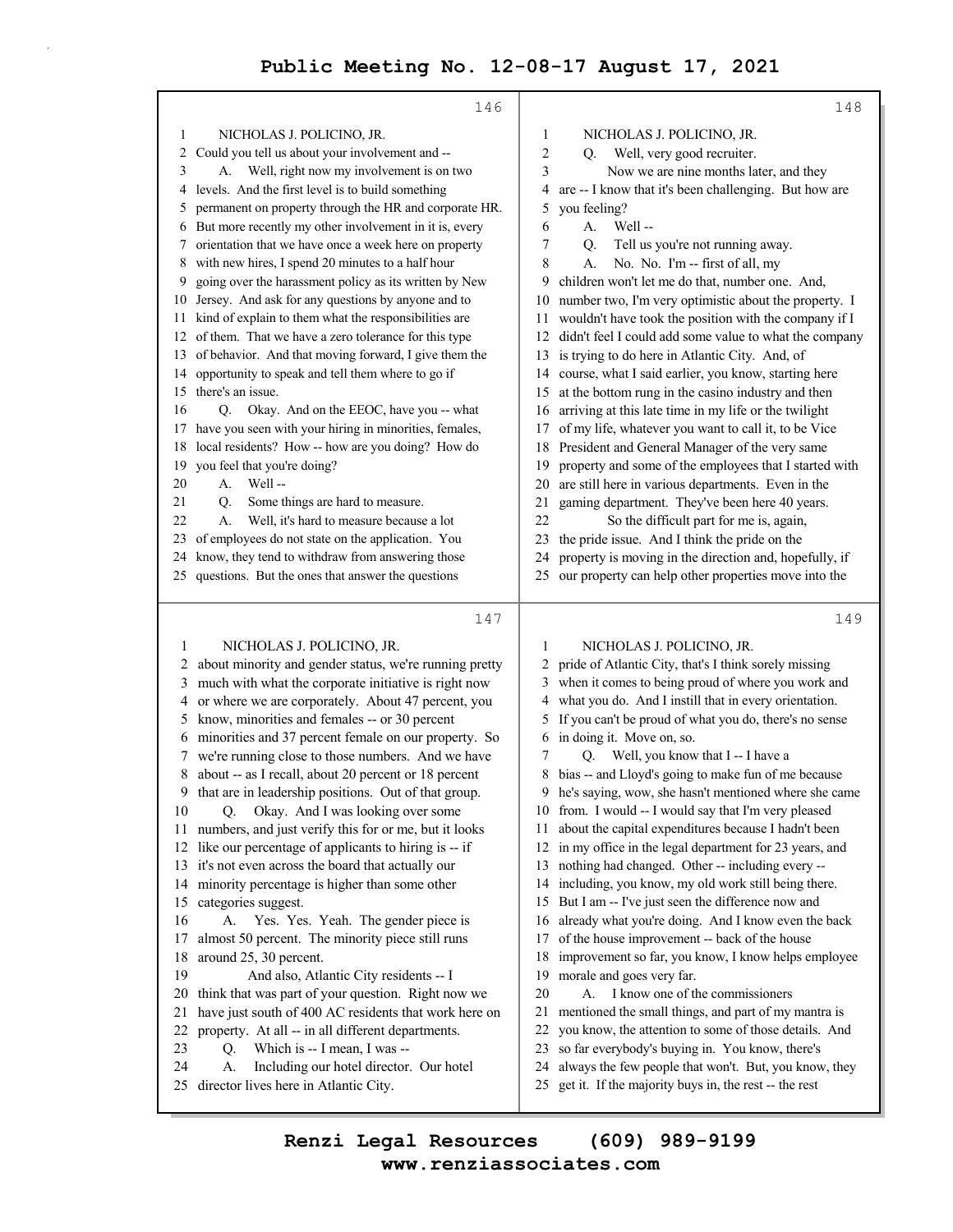|          | 150                                                                                                               | 152                                                                                                        |
|----------|-------------------------------------------------------------------------------------------------------------------|------------------------------------------------------------------------------------------------------------|
| 1        | NICHOLAS J. POLICINO, JR.                                                                                         | 1<br>NICHOLAS J. POLICINO, JR.                                                                             |
| 2        | will follow.                                                                                                      | $\overline{2}$<br>Yes, it is.<br>А.                                                                        |
| 3        | Okay. Thank you. I have no more<br>Q.                                                                             | 3<br>And is there any specific to attract<br>O.                                                            |
| 4        | direct.                                                                                                           | nongaming patrons?<br>4                                                                                    |
| 5        | CHAIR PLOUSIS: Thank you, Miss Kaufman.                                                                           | 5<br>Well, our restaurant products. That's<br>A.                                                           |
| 6        | Mr. Hollander, your witness.                                                                                      | for sure. I mean, we have the best. We have, you<br>6                                                      |
| 7        | MR. HOLLANDER: Thank you, Mr. Chairman.                                                                           | know, Water Dog and Longo's Meatballs & Martinis. I<br>7                                                   |
| 8<br>9   | $  -$<br>CROSS-EXAMINATION BY MR. HOLLANDER:                                                                      | mean, have been both -- two days for Water Dogs, but<br>8                                                  |
| 10       | Good afternoon, Mr. Polcino.<br>Q.                                                                                | Longo's has been a huge, huge success for us.<br>9<br>And you mentioned the integrated Bally's<br>10<br>Q. |
| 11       | Good afternoon.<br>А.                                                                                             | rewards card. When is that planned to be rolled out<br>11                                                  |
| 12       | I know you've touched on the business on<br>Q.                                                                    | at the property?<br>12                                                                                     |
| 13       | the questioning. Do you anticipate Bally's AC being a                                                             | 13<br>Probably in the next 30 to 40 days I<br>А.                                                           |
| 14       | partner to the greater Atlantic City community?                                                                   | believe.<br>14                                                                                             |
| 15       | Yes, I do.<br>А.                                                                                                  | Is there any concern for cannibalization<br>15<br>Q.                                                       |
| 16       | And from a corporate perspective, that's<br>Q.                                                                    | of the current market?<br>16                                                                               |
| 17       | something that's very important to Bally's Corporation                                                            | 17<br>There always is. We're in a very<br>A.                                                               |
| 18       | and to Bally's AC?                                                                                                | competitive market. And, you know, it's our job, my<br>18                                                  |
| 19       | Yes, it is.<br>А.                                                                                                 | job, to grow the market with all the tools that we<br>19                                                   |
| 20       | In your view, is the greatest<br>Q.                                                                               | 20 have to make it grow, and I think we'll do that.                                                        |
| 21       | opportunity in the Atlantic City market in the areas                                                              | 21<br>And what tools or specific ideas do you<br>Q.                                                        |
| 22       | of i-gaming and sports wagering?                                                                                  | 22 have to anticipate growing the market?                                                                  |
| 23       | I would say it's the future. Yes.<br>A.                                                                           | 23<br>Well, as I said, we have a player<br>А.                                                              |
| 24       | All right. Given that -- and I know<br>Q.                                                                         | development program throughout the country, and those<br>24                                                |
|          | 25 we've touched to this with other witnesses, the retail                                                         | player development folks talk to one another. We move<br>25                                                |
|          | 151                                                                                                               | 153                                                                                                        |
| 1        | NICHOLAS J. POLICINO, JR.                                                                                         | NICHOLAS J. POLICINO, JR.<br>1                                                                             |
| 2        | brick-and-mortar side is still an integral part of the                                                            | people here -- not move people here, but we try to get<br>2                                                |
| 3        | operations; correct?                                                                                              | people to travel here to our major events like our<br>3                                                    |
| 4        | Yes.<br>A.                                                                                                        | beach concert this weekend. The Air Show. And then<br>4                                                    |
| 5        | Thank you.<br>Q.                                                                                                  | we share our customers within our company with the<br>5                                                    |
| 6        | Are there any strategies in place to --                                                                           | things that they do in their jurisdictions.<br>6                                                           |
| 7        | or planned -- to attract new and retain existing                                                                  | And what role will i-gaming and sports<br>7<br>Q.                                                          |
| 8        | customers to and with the property?                                                                               | 8 wagering play in growing the market?                                                                     |
| 9        | Well, Mike touched upon our one card<br>А.                                                                        | 9<br>Just by building a database for us. A<br>А.                                                           |
|          | 10 issuance. And we -- we're presently getting ready to<br>roll out our tier system with new cards that everybody | 10 chance to get into the database. Database is                                                            |
| 11<br>12 | will be proud to see when we finally hit the market.                                                              | important for all.<br>11<br>12<br>In light of the covid pandemic, has it<br>O.                             |
| 13       | And along with that, you know, the                                                                                | 13 been a challenge to bring back patrons into the                                                         |
| 14       | i-gaming databases and the things that we can                                                                     | facility since reopening?<br>14                                                                            |
| 15       | withdraw -- draw from those entities is going to help                                                             | I think -- I think the more -- the<br>15<br>А.                                                             |
| 16       | brick and mortar here. We've already started to --                                                                | bigger question is to bring employees back. The<br>16                                                      |
| 17       | again, to Mike's thing with PD and moving players from                                                            | patrons are coming. And we're having a tough time,<br>17                                                   |
| 18       | other parts of the country to us. As I said, there's                                                              | you know, keeping people on and getting people to come<br>18                                               |
| 19       | going to be 30 or 40 people on property for three days                                                            | back. Although we've done a great job at that, it's<br>19                                                  |
| 20       | from Biloxi of which 20 of them have never been to                                                                | still, you know -- it's still a very difficult<br>20                                                       |
| 21       | this property or in Atlantic City.                                                                                | 21<br>situation.                                                                                           |
| 22       | And this strategy and these -- what<br>O.                                                                         | 22<br>I'm glad you brought up the employees.<br>Q.                                                         |
| 23       | you're doing to attract these new customers and                                                                   | That's a good segue into my next line of questioning.<br>23                                                |
| 24       | retaining existing customers, that's both retail and                                                              |                                                                                                            |
| 25       | online sports wagering patrons?                                                                                   | I just wanted to go over some historical numbers to<br>24<br>just put a context on everything.<br>25       |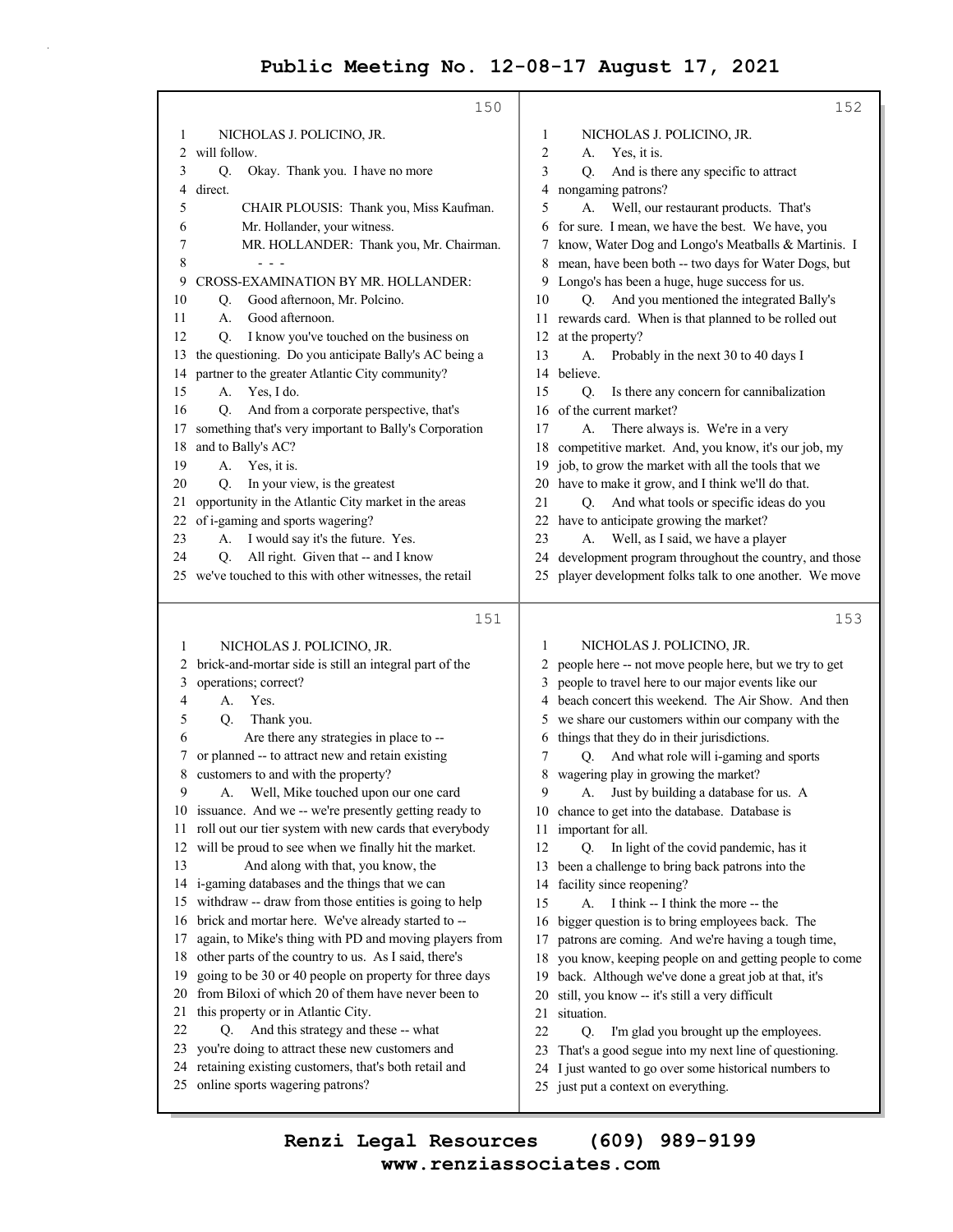|          | 154                                                                                               | 156                                                                                                         |
|----------|---------------------------------------------------------------------------------------------------|-------------------------------------------------------------------------------------------------------------|
| 1        | NICHOLAS J. POLICINO, JR.                                                                         | 1<br>NICHOLAS J. POLICINO, JR.                                                                              |
| 2        | Is it accurate that at the end of                                                                 | employees, that gentleman fell through the cracks.<br>2                                                     |
| 3        | February 2021, Bally's AC reported 1,257 full-time and                                            | Came to work without his key license being -- being<br>3                                                    |
| 4        | part-time employees, which represents a decrease of                                               | honored, I guess is the right word. But we've taken<br>4                                                    |
| 5        | approximately 18.1 percent of the workforce when                                                  | steps now through HR with all the programs, that<br>5                                                       |
| 6        | compared to February 2020?                                                                        | that's initiated on every board, on our hiring boards.<br>6                                                 |
| 7        | A.<br>I would say yes.                                                                            | So that -- and then we have steps to make sure that<br>7                                                    |
| 8        | And as of May 31st, 2021, Bally's<br>О.                                                           | the person doesn't return to work until the key<br>8                                                        |
| 9        | reported 1,325 full- and part-time employees; is that                                             | license is activated.<br>9                                                                                  |
| 10       | correct?                                                                                          | 10<br>Q. Okay. Thank you.                                                                                   |
| 11       | Yes.<br>А.                                                                                        | 11<br>Does Bally's AC maintain a culture of                                                                 |
| 12       | And Bally's AC anticipates growing<br>Q.                                                          | compliance as part of a closely regulated industry<br>12                                                    |
| 13       | employment by an estimated 278 positions over the next                                            | 13 where compliance is a key component in maintaining the                                                   |
| 14       | three years; is that correct?                                                                     | 14 public's confidence and trust?                                                                           |
| 15       | Yes. We're probably at 1700 right now.<br>А.                                                      | 15<br>A.<br>It does.                                                                                        |
| 16       | And is that level of staffing sufficient<br>Q <sub>r</sub>                                        | 16<br>And has Bally's AC committed to<br>Q.                                                                 |
| 17       | to be competitive in the AC market?                                                               | compliance with all applicable laws and regulations?<br>17                                                  |
| 18       | I say yes. We could always use more<br>А.                                                         | We are.<br>18<br>А.                                                                                         |
| 19       | help.                                                                                             | 19<br>Have you read the Division's report?<br>Q.                                                            |
| 20       | You touched on this a little bit before.<br>Q.                                                    | I have.<br>20<br>А.                                                                                         |
| 21       | Has it been a challenge to retain employees?                                                      | 21<br>Have you read and are you familiar with<br>Q.                                                         |
| 22       | It has.<br>А.                                                                                     | the conditions the Division recommended be imposed in<br>22                                                 |
| 23       | And has Bally's AC employed any<br>Q.                                                             | connection with this proceeding set forth in Exhibit F<br>23                                                |
| 24       | strategies for improving employee recruitment and                                                 | to the Division's report?<br>24                                                                             |
|          | 25 retention?                                                                                     | Yes.<br>25<br>A.                                                                                            |
|          |                                                                                                   |                                                                                                             |
|          | 155                                                                                               | 157                                                                                                         |
| 1        | NICHOLAS J. POLICINO, JR.                                                                         | 1<br>NICHOLAS J. POLICINO, JR.                                                                              |
| 2        | Well, we have. I mean, just like I said<br>А.                                                     | And in particular, have you read those<br>2<br>O.                                                           |
| 3        | earlier, making the toke rate -- the tip rate for the                                             | 3<br>conditions related to employee staffing and reporting                                                  |
| 4        | dealers higher, that's helped on the gaming side to                                               | 4<br>requirements?                                                                                          |
| 5        | keep people here from moving on. And also we've                                                   | 5<br>A.<br>I have.                                                                                          |
| 6        | created some hiring strategies in the form of                                                     | 6<br>O.<br>And will Bally's AC comply with those                                                            |
|          | bonus-type structure to get people in different areas                                             | conditions if they are imposed?<br>7                                                                        |
| 8        | to work.                                                                                          | 8<br>We will.<br>А.                                                                                         |
| 9        | And have you seen positive results from<br>Q.                                                     | 9<br>Thank you very much. I have no further<br>Q.                                                           |
| 10       | those so far?                                                                                     | 10<br>questions.                                                                                            |
| 11       | Not as positive as I would like. No.<br>А.                                                        | 11<br>CHAIR PLOUSIS: Mr. Hollander.                                                                         |
| 12       | Q.<br>On February 11th, 2021, the Division                                                        | 12<br>Miss Kaufman?                                                                                         |
| 13       | sent a warning letter to Bally's AC for a lack of                                                 | 13<br>MS. KAUFMAN: No further questions.                                                                    |
| 14       | compliance with regulatory requirements under the                                                 | 14<br>CHAIR PLOUSIS: Commissioners?                                                                         |
| 15       | Casino Control Act by employing individuals without                                               | 15<br>Commissioner Cooper?                                                                                  |
|          | 16 first ensuring they hold the proper level of                                                   | 16<br>VICE CHAIR COOPER: I have questions.                                                                  |
| 17       | credential. Are you familiar with that warning                                                    | 17<br>Mr. Polcino, thank you for being here.                                                                |
| 18       | letter?                                                                                           | 18<br>Actually, some of my questions you've already                                                         |
| 19       | Yes, I am.<br>А.                                                                                  | 19<br>answered, so I'm going to move on.                                                                    |
| 20       | Have you read it?<br>Q.                                                                           | 20<br>There's -- no doubt you have a longtime                                                               |
| 21       | Yes, I have.<br>А.                                                                                | 21<br>history, affiliation, connection to Atlantic                                                          |
| 22       | And has Bally's AC taken steps to<br>Q.                                                           | 22<br>City as you mentioned. You started at Bally in                                                        |
| 23       | prevent such a situation from occurring?                                                          | 23<br>1979. In addition to what we've heard about                                                           |
| 24<br>25 | We have. We've -- unfortunately, at<br>А.<br>that time with a new HR department and the influx of | 24<br>the property, what we've heard, you know, about<br>25<br>Bally as it exists right now, you mentioned, |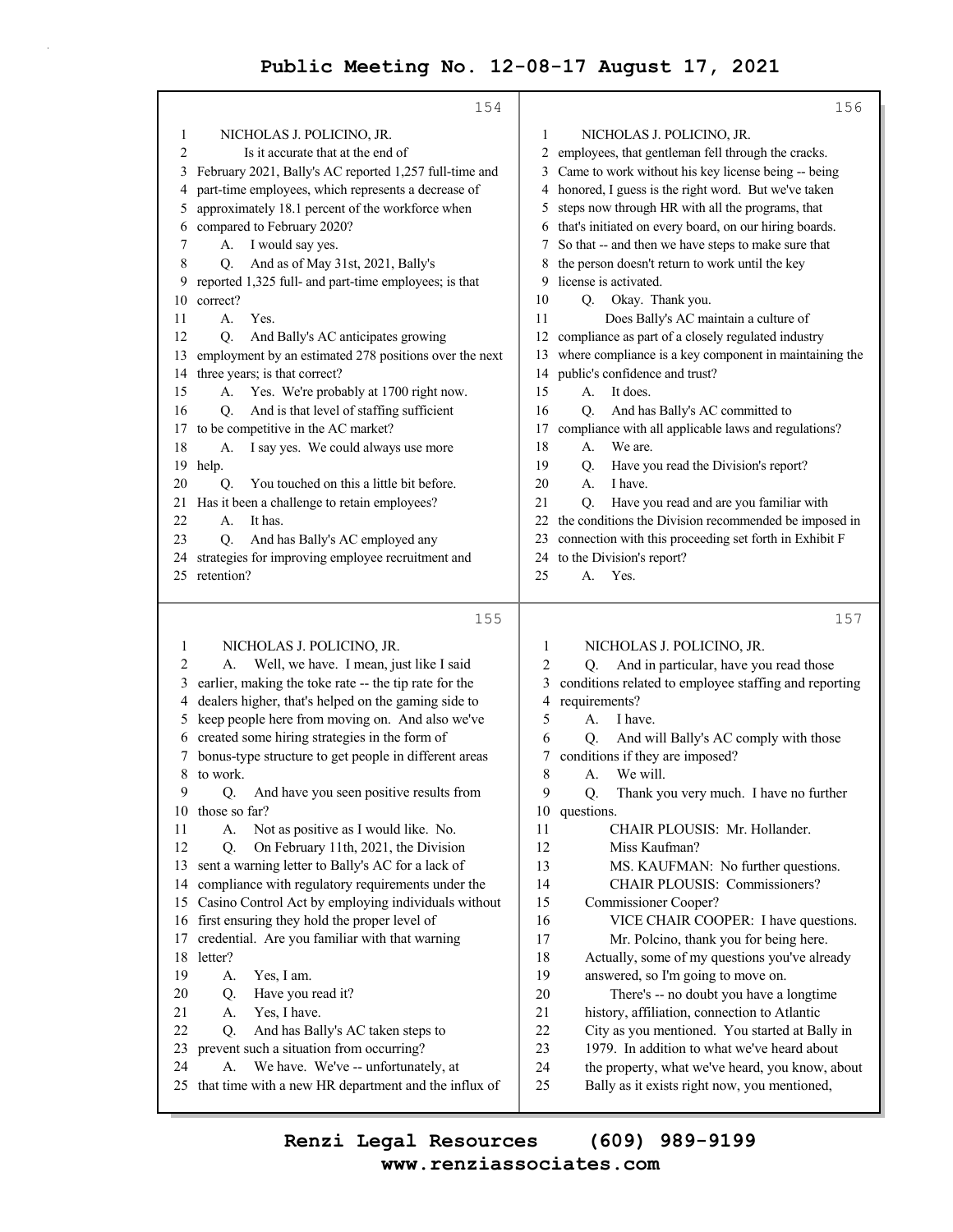|                         | 158                                                                                                |                         | 160                                                                                        |
|-------------------------|----------------------------------------------------------------------------------------------------|-------------------------|--------------------------------------------------------------------------------------------|
| $\mathbf{1}$            | NICHOLAS J. POLICINO, JR.                                                                          | 1                       | NICHOLAS J. POLICINO, JR.                                                                  |
| $\boldsymbol{2}$        | let's say, there's a group coming here -- for                                                      | $\boldsymbol{2}$        | And I know convention services -- there're                                                 |
| 3                       | example, there's a group coming in from Biloxi                                                     | 3                       | different, you know, components or different                                               |
| 4                       | and 30 or 40 people who have never been to                                                         | 4                       | parts of an operation that would work on, you                                              |
| 5                       | Atlantic City before. When they arrive, let's                                                      | 5                       | know, trying to secure national convention.                                                |
| 6                       | say you're going to be greeting them. What                                                         | 6                       | But let's say you're appearing at a convention.                                            |
| 7                       | would be the first five or ten things you would                                                    | $\overline{7}$          | What would you say to entice -- to encourage a                                             |
| 8                       | highlight and tell them as they -- as                                                              | 8                       | national convention to think about Atlantic                                                |
| 9                       | they're -- this is their first experience to                                                       | 9                       | City or to -- not to think about, to consider                                              |
| 10                      | Atlantic City. In your -- I'm going to say in                                                      | 10                      | coming to Atlantic City for a three, four,                                                 |
| 11                      | your estimation, what are the highlights that                                                      | 11                      | five-day convention? What would you promote?                                               |
| 12                      | you would focus on to a group of people --                                                         | 12                      | What would you emphasize?                                                                  |
| 13                      | particularly from Mississippi because the South                                                    | 13                      | THE WITNESS: I would promote the                                                           |
| 14                      | is -- I don't want to say Mississippi is much                                                      | 14                      | easiness to navigate throughout the city. You                                              |
| 15                      | different from Jersey, location. It's the                                                          | 15                      | know, it's not a huge metropolitan city. It's                                              |
| 16                      | South versus the East. What would you tell                                                         | 16                      | easy to navigate from one end of town to                                                   |
| 17                      | them as you welcome them to Atlantic City?                                                         | 17                      | another. If you're interested in walking from                                              |
| 18                      | THE WITNESS: When they welcomed me to                                                              | 18                      | one end of the town to the other, you can. But                                             |
| 19                      | Biloxi it was always the food issue.                                                               | 19                      | utilizing our boardwalk. And there's going to                                              |
| $20\,$                  | VICE CHAIR COOPER: Okay.                                                                           | 20                      | be tons of entertainment somewhere for your                                                |
| 21                      | THE WITNESS: Food would be the first                                                               | 21                      | enjoyment.                                                                                 |
| 22                      | thing here. We have a lot of local products in                                                     | 22                      | I mean, I -- you know, I'm not the exact                                                   |
| 23                      | our submarine sandwiches and pizza and                                                             | 23                      | convention guy to be out there selling                                                     |
| 24                      | everything else we have to offer with the                                                          | 24                      | conventions, so I would rely on my convention                                              |
| 25                      | saltwater taffy that got mentioned earlier.                                                        | 25                      | staff to do that. But to talk to me, it would                                              |
|                         |                                                                                                    |                         |                                                                                            |
|                         |                                                                                                    |                         |                                                                                            |
|                         | 159                                                                                                |                         | 161                                                                                        |
| $\mathbf{1}$            | NICHOLAS J. POLICINO, JR.                                                                          | $\mathbf{1}$            | NICHOLAS J. POLICINO, JR.                                                                  |
| $\overline{\mathbf{c}}$ | And they will be getting those as parting                                                          | $\overline{\mathbf{c}}$ | be always about the Boardwalk and how easy it                                              |
| 3                       | gifts, the saltwater taffy, as they leave the                                                      | 3                       | is to navigate the city.                                                                   |
| 4                       | property. I'll also talk about the Boardwalk                                                       | 4                       | VICE CHAIR COOPER: I love it. It's                                                         |
| 5                       | and, you know, I'll talk about my history with                                                     | 5                       | just, and what you said, it's -- it's 48                                                   |
| 6                       | the Boardwalk with them because it's not -- as                                                     | 6                       | blocks, 47 blocks. It's the beach, the                                                     |
| 7                       | it was when I was a young person and try to                                                        | 7                       | Boardwalk. So many natural attributes. And as                                              |
| $\,$ 8 $\,$             | bring them up to speed with where we are now.                                                      | 8                       | you've said, you got the convention services                                               |
| 9                       | We also have beautiful beaches. And I                                                              | 9                       | people to do that. But you as the -- as an                                                 |
| 10                      | don't know what else to say. When you mention                                                      | 10                      | executive.                                                                                 |
| 11                      | Atlantic City to me, my first thought is the                                                       | 11                      | One other thing that -- it's not a                                                         |
| 12                      | Atlantic City Boardwalk and the beach. So                                                          | 12                      | question, but I would just like to comment. I                                              |
| 13                      | there's not -- that would be the first ten                                                         | 13                      | comment and compliment and maybe you might be                                              |
| 14                      | minutes of my speech. Enjoy the Boardwalk.                                                         | 14                      | able to expand on it, although you've answered                                             |
| 15                      | Enjoy the ocean. Don't lose your teeth on the                                                      | 15                      | it magnificently today. And I'm particularly                                               |
| 16                      | taffy.                                                                                             | 16                      | happy, and Miss Kaufman had asked you about                                                |
| 17                      | VICE CHAIR COOPER: And the salt water                                                              | 17                      | your community -- about your community                                                     |
| 18                      | air.                                                                                               | 18                      | involvement, your philanthropic activities.                                                |
| 19                      | Let's say we're going from that 20, 30                                                             | 19                      | And what you mentioned previously. I'm very,                                               |
| $20\,$                  | people from Biloxi and small crowd. Now let's                                                      | $20\,$                  | very pleased. You know, the big picture with                                               |
| 21                      | just change the dynamics of a presentation.                                                        | 21                      | everything is always important, but, you know,                                             |
| 22                      | Let's say you are speaking at a seminar or                                                         | 22                      | it's still Atlantic City. We still have people                                             |
| 23                      | convention of about a thousand people, trying                                                      | 23                      | here. It's Atlantic City. It's Atlantic                                                    |
| 24<br>25                | to get them -- trying to get an organization or<br>a national convention to come to Atlantic City. | 24<br>25                | County. There are -- these are challenging<br>times. I mean, children are getting ready to |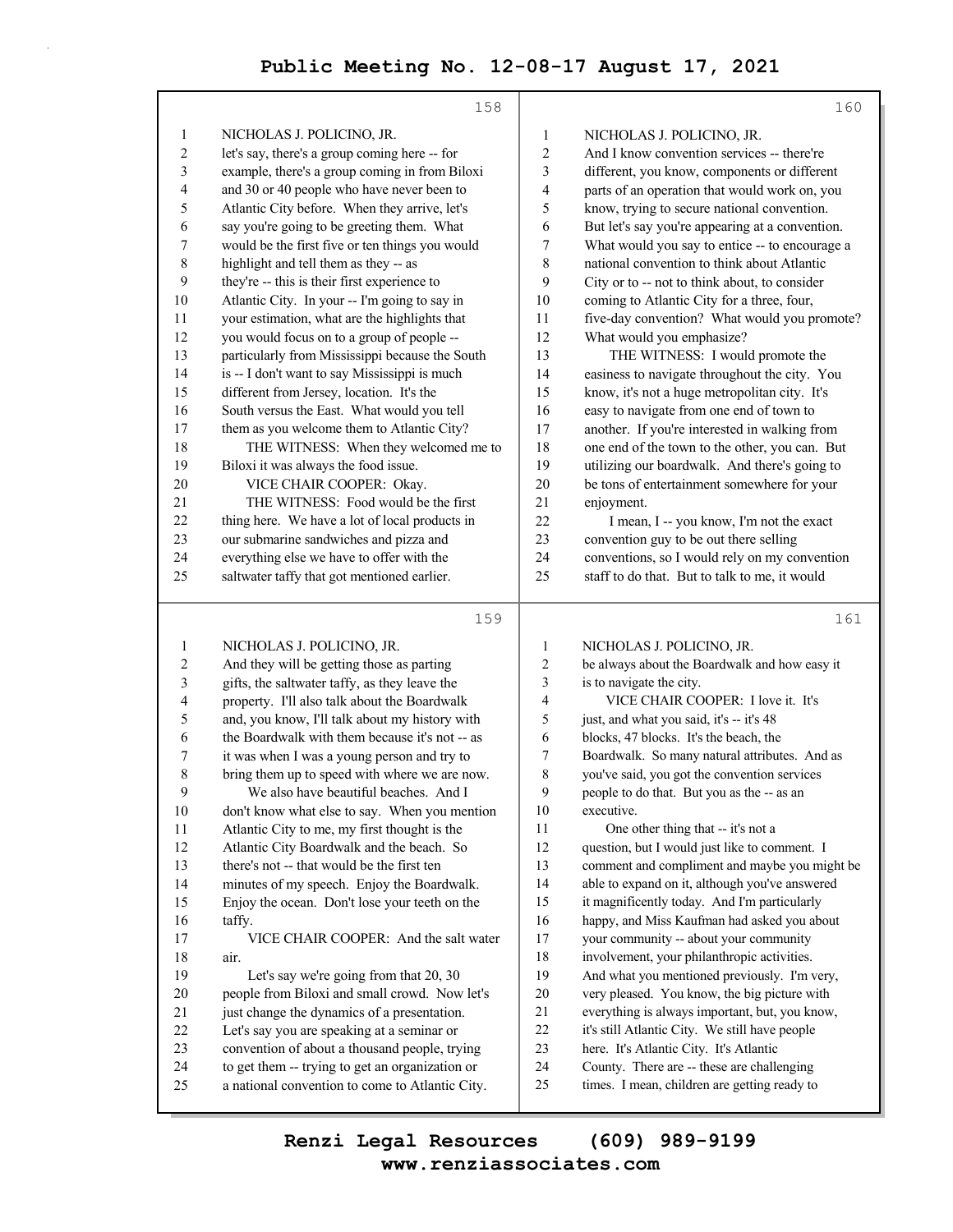|        | 162                                             |                | 164                                            |
|--------|-------------------------------------------------|----------------|------------------------------------------------|
| 1      | NICHOLAS J. POLICINO, JR.                       | 1              | NICHOLAS J. POLICINO, JR.                      |
| 2      | go back to school. We're still in the midst of  | $\overline{c}$ | you want to speak of that a little. Or just    |
| 3      | this covid.                                     | 3              | wants to remind you or tell you, Vice Chair,   |
| 4      | You know, so as I said, what you've             | 4              | that we do have, you know, these things on the |
| 5      | mentioned I'm very, very pleased about. What    | 5              | horizon.                                       |
| 6      | you're doing. Is there anything additional      | 6              | VICE CHAIR COOPER: This is -- this is          |
| 7      | that you might not have mentioned with regard   | 7              | very, very -- this is great to hear. I'm very  |
| 8      | to Bally's civic and philanthropic activities   | 8              | pleased.                                       |
| 9      | and what you might be planning for the future?  | 9              | Thank you, Miss Kaufman.                       |
| 10     | Is there anything else you'd like to add?       | 10             | THE WITNESS: Thank you.                        |
| 11     | THE WITNESS: No. Not at this time.              | 11             | MS. KAUFMAN: Thank you.                        |
| 12     | No. But we're always looking for                | 12             | CHAIR PLOUSIS: Commissioner Mollineaux?        |
| 13     | opportunities. And they always come to us       | 13             | COMMISSIONER MOLLINEAUX: Thank you, Mr.        |
| 14     | through different -- different groups, whether  | 14             | Chairman.                                      |
| 15     | it be Cancer Association or the Red Cross or    | 15             | Good afternoon.                                |
| 16     | the March of Dimes. Everything -- everything    | 16             | THE WITNESS: Good afternoon.                   |
| 17     | comes to us.                                    | 17             | COMMISSIONER MOLLINEAUX: They told me I        |
| 18     | You know, on a personal level, I'm              | 18             | had to wait for you.                           |
| 19     | involved in the ALS situation. I lost a family  | 19             | Concerning -- concerning the employment        |
| 20     | member to that. So, you know, being involved    | $20\,$         | issues, throughout my reading, I -- I saw all  |
| 21     | in community stuff is big for me. And it's big  | 21             | this there. So you're saying that you have     |
| 22     | for this company.                               | 22             | 1700 employees.                                |
| 23     | VICE CHAIR COOPER: That's very, very            | 23             | THE WITNESS: Yeah. About that.                 |
| 24     | encouraging, very reassuring. I know you        | 24             | COMMISSIONER MOLLINEAUX: Is that right?        |
| 25     | mentioned that you tried to do one event a      | 25             | THE WITNESS: About that. That's                |
|        |                                                 |                |                                                |
|        |                                                 |                |                                                |
|        | 163                                             |                | 165                                            |
| 1      | NICHOLAS J. POLICINO, JR.                       | 1              | NICHOLAS J. POLICINO, JR.                      |
| 2      | month. And again, I wouldn't expect you to      | 2              | including the people that are on -- still on   |
| 3      | have a year's calendar, that, you know,         | 3              | leave. Some of those people are on leave,      |
| 4      | something could come up. It might not be that   | 4              | medical leaves on there, but they are still on |
| 5      | particular monthly. It could be something down  | 5              | my payroll.                                    |
| 6      | the line. Something that unexpectedly happens.  | 6              | COMMISSIONER MOLLINEAUX: But they are          |
| 7      | But again, I must compliment and tell you that  | 7              | not actually working now?                      |
| 8      | I'm very happy with what I've heard regarding,  | 8              | THE WITNESS: There are 16 -- 1600, just        |
| 9      | as I said, your civic and philanthropic         | 9              | under 1700 still actively working.             |
| 10     | activity.                                       | 10             | COMMISSIONER MOLLINEAUX: Okay. So the          |
| 11     | Everything else you answered. So I'm            | 11             | employee is a benefactor in the casino in      |
| 12     | going to thank you for being here and           | 12             | Bally's. And but what -- what are you -- what  |
| 13     | participating.                                  | 13             | are your plans to get more employees hired at  |
| 14     | MS. KAUFMAN: Commissioner Cooper?               | 14             | this casino? Have you -- have you -- I know    |
| 15     | VICE CHAIR COOPER: Yes.                         | 15             | you're saying you reached out to the community |
| 16     | MS. KAUFMAN: May I just add that one of         | 16             | for employment. You're -- you're doing that    |
| 17     | the -- I think one of the upcoming events that  | $17$           | part of it. Have you -- have you thought about |
| 18     | Nick may have slipped his mind at the moment    | 18             | reaching out to -- well, I guess my question   |
| 19     | was.                                            | 19             | really is, have you hired -- how many          |
| $20\,$ | THE WITNESS: Bicycle event.                     | $20\,$         | disability people do you have working for you? |
| 21     | MS. KAUFMAN: Yeah. Bicycle event.               | $21\,$         | You have the quota, I'm sure. But --           |
| 22     | THE WITNESS: Bicycle event. How could           | $22\,$         | THE WITNESS: Yeah. I don't have the            |
| 23     | I his miss that?                                | 23             | exact amount, but we do have a commitment to a |
| 24     | MS. KAUFMAN: Right. Which actually              | 24             | diverse workforce. And we do have employees    |
| 25     | we've received some nice press about it, and if | 25             | that self-identified being disabled that we've |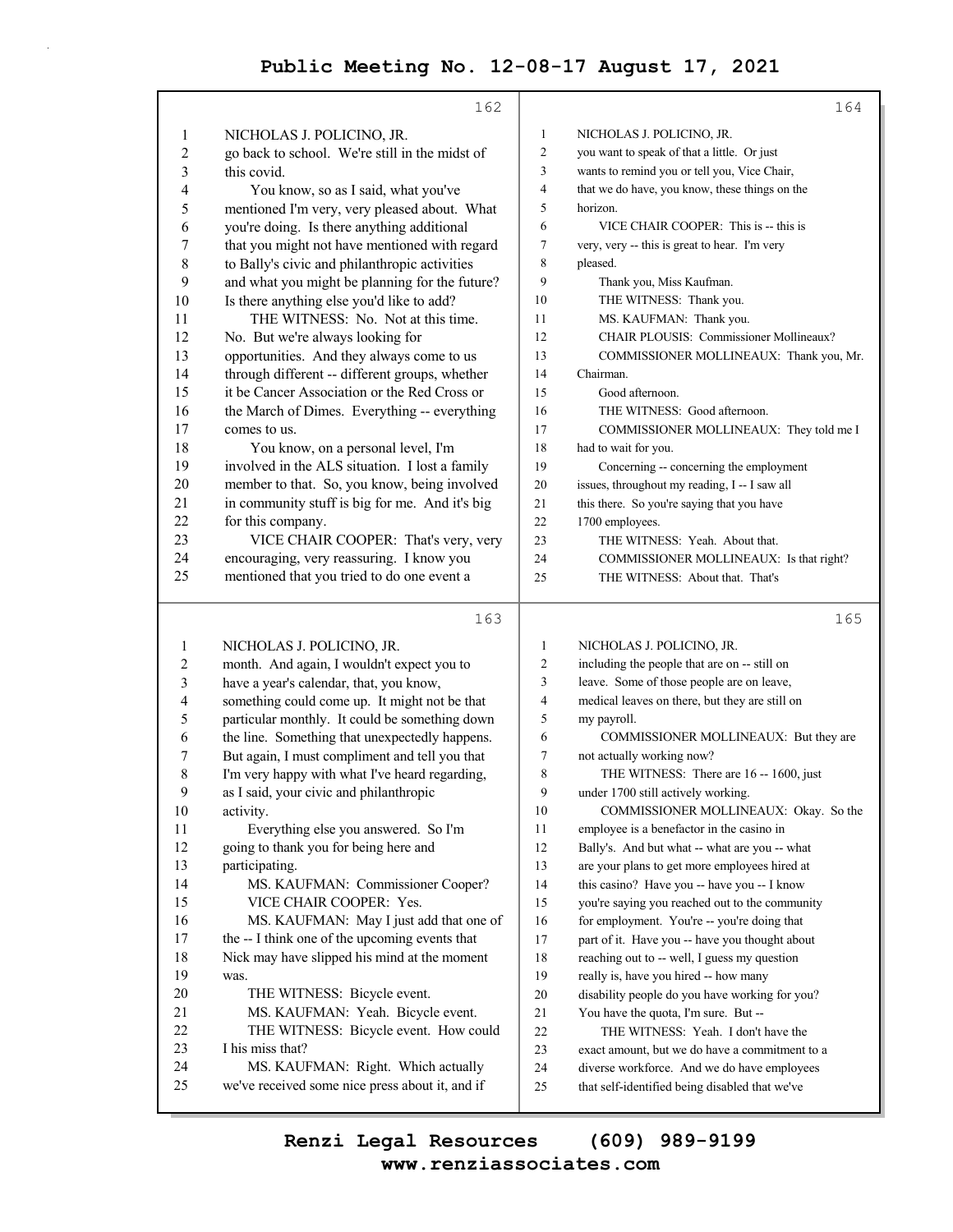|                | 166                                                                                             |                | 168                                                                                     |
|----------------|-------------------------------------------------------------------------------------------------|----------------|-----------------------------------------------------------------------------------------|
| 1              | NICHOLAS J. POLICINO, JR.                                                                       | $\mathbf{1}$   | NICHOLAS J. POLICINO, JR.                                                               |
| $\overline{c}$ | hired. But I don't have the exact number of                                                     | $\overline{c}$ | when we heard we were having this hearing, they                                         |
| 3              | how many disabled we hired.                                                                     | $\mathfrak{Z}$ | asked if you were bringing back boxing.                                                 |
| 4              | We are involved with the Chamber of                                                             | 4              | THE WITNESS: I'm not sure if we're                                                      |
| 5              | Commerce and partnering up with PathStone for                                                   | 5              | bringing back boxing, but we -- we are looking                                          |
| 6              | the support of grant that would give                                                            | 6              | into it. It is part of -- you know, it could                                            |
| 7              | students -- disabled students an opportunity to                                                 | 7              | be part of the marketing strategy. You know,                                            |
| 8              | enter the workforce.                                                                            | 8              | it all has to make sense to the bottom line.                                            |
| 9              | COMMISSIONER MOLLINEAUX: That's the key                                                         | 9              | But we are talking about it.                                                            |
| 10             | right there. That's the word I was looking                                                      | 10             | CHAIR PLOUSIS: Well, I know you -- you                                                  |
| 11             | for, "students." And I'm glad to hear that.                                                     | 11             | know, you being there 40 years, you know the                                            |
| 12             | Really glad to hear that because --                                                             | 12             | great history you've had there historically.                                            |
| 13             | THE WITNESS: And-                                                                               | 13             | The other question is, and I've asked                                                   |
| 14             | COMMISSIONER MOLLINEAUX: Go ahead.                                                              | 14             | this of every -- every group that came in for                                           |
| 15             | THE WITNESS: To go back, Commissioner,                                                          | 15             | licensing, and I asked it earlier. What                                                 |
| 16             | to a statement that I made earlier, that is one                                                 | 16             | strategy do you have specifically not to                                                |
| 17             | of the bigger problems in Atlantic City is to                                                   | 17             | cannibalize the market but to grow the market?                                          |
| 18             | get younger people involved in the casino                                                       | 18             | And to give an example, we've had other                                                 |
| 19             | business as this workforce is getting older.                                                    | 19             | licensing applicants come in saying that we're                                          |
| 20             | Not me. Not Lloyd.                                                                              | 20             | going to focus on entertainment. We had other                                           |
| 21             | COMMISSIONER MOLLINEAUX: Me, either.                                                            | 21             | ones say we're going to focus on Top Golf and                                           |
| 22             | Yeah. I'm actually very glad you put that word                                                  | 22             | some other amenities. What -- what niche are                                            |
| 23             | in.                                                                                             | 23             | you guys going to go after to grow the market?                                          |
| 24             | THE WITNESS: Other people just don't                                                            | 24             | THE WITNESS: I personally believe that                                                  |
| 25             | want to become involved.                                                                        | 25             | it's our food and beverage offerings. But I                                             |
|                |                                                                                                 |                |                                                                                         |
|                |                                                                                                 |                | 169                                                                                     |
|                | 167                                                                                             |                |                                                                                         |
| 1              | NICHOLAS J. POLICINO, JR.                                                                       | $\mathbf{1}$   | NICHOLAS J. POLICINO, JR.                                                               |
| 2              | COMMISSIONER MOLLINEAUX: Yeah. I'm                                                              | 2              | don't know how much that's going to grow the                                            |
| 3              | actually glad that you put that word "student"                                                  | 3              | market. But a bigger part of it is, is making                                           |
| 4              | in there. Because they seem -- everywhere                                                       | 4              | employees believe or feel part of the whole                                             |
| 5              | there seem to be overlooking that particular                                                    | 5              | marketing program from the guy at the bottom to                                         |
| 6              | aspect of it, as students with disabilities.                                                    | 6              | me. And that's the pride factor and that --                                             |
| 7<br>8         | So I'm -- I'm really glad to hear you -- that                                                   | 7              | that builds. That gets out there and builds                                             |
|                | you're doing that.                                                                              | 8<br>9         | energy and brings people to the market. It<br>brings people to your property. Will that |
| 9<br>10        | But your employment issue, if you have<br>17 or 1600 employees, and they are the person         | 10             | cannibalize other properties? Maybe. But I                                              |
| 11             |                                                                                                 | 11             | think overall we need to create a whole pride                                           |
| 12             | that comes in and greet everybody that's coming<br>in, they are an employee. I'm sure that some | 12             | to develop a new market in Atlantic City.                                               |
| 13             | of them are working overtime and -- because you                                                 | 13             | CHAIR PLOUSIS: Excellent. Thank you.                                                    |
| 14             | don't -- you only have 16. You should have 17.                                                  | 14             | That's all I have, Mr. Polcino.                                                         |
| 15             | Even though you have 17, but you have 16. So                                                    | 15             | Miss Kaufman, did you have any other                                                    |
| 16             | some of them are working overtime. So you                                                       | 16             | questions or comments?                                                                  |
| 17             | might want to look -- look into that function                                                   | 17             | MS. KAUFMAN: No, Chair. I do not.                                                       |
| 18             | and really try reaching out a little harder to                                                  | 18             | CHAIR PLOUSIS: Okay. Mr. Hollander?                                                     |
| 19             | get more employees on your staff.                                                               | 19             | MR. HOLLANDER: No, Mr. Chairman. I do                                                   |
| 20             | THE WITNESS: Will do.                                                                           | 20             | not. Thank you.                                                                         |
| 21             | COMMISSIONER MOLLINEAUX: Thank you.                                                             | 21             | MS. FAUNTLEROY: This is an opportunity                                                  |
| 22             | CHAIR PLOUSIS: Thank you, Commissioner                                                          | 22             | to go back to the sealing requests and the                                              |
| 23             | Mollineaux.                                                                                     | 23             | exhibits.                                                                               |
| 24<br>25       | Mr. Polcino, I just have two questions.<br>One -- one of my staff earlier this week             | 24<br>25       | CHAIR PLOUSIS: Okay.<br>MR. LEVENSON: Just for the record,                              |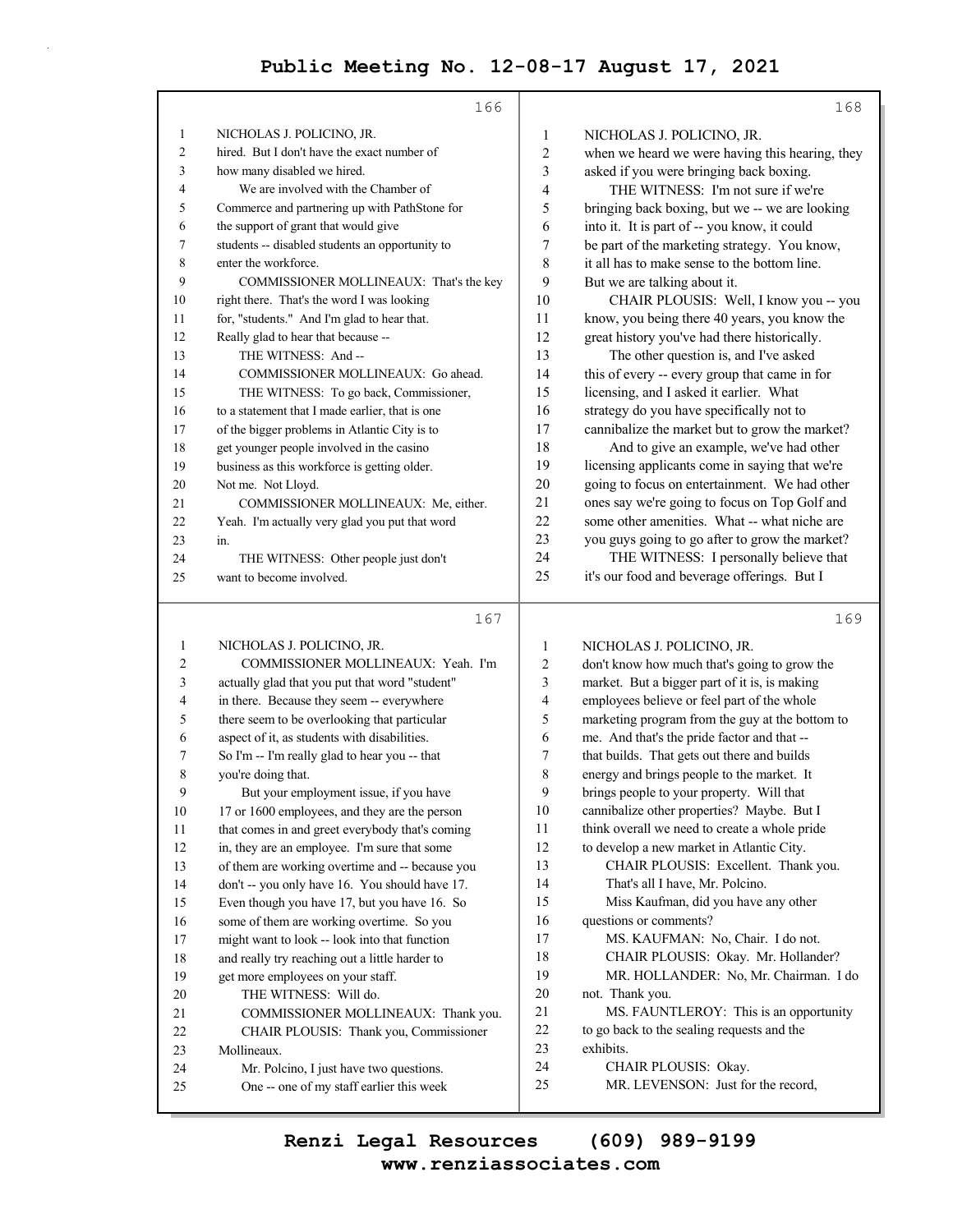|                   | 170                                                                                         |                     | 172                                                                                  |
|-------------------|---------------------------------------------------------------------------------------------|---------------------|--------------------------------------------------------------------------------------|
| 1                 | <b>ITEM NO. 1</b>                                                                           | 1                   | <b>ITEM NO. 1</b>                                                                    |
| $\overline{c}$    | that's the extent of our witnesses. So we                                                   | $\overline{c}$      | (Ayes.)                                                                              |
| 3                 | rest.                                                                                       | 3                   | CHAIR PLOUSIS: Opposed?                                                              |
| 4                 | CHAIR PLOUSIS: Thank you, Mr. Levenson.                                                     | 4                   | (No response.)                                                                       |
| 5                 | MS. FAUNTLEROY: Just for the record,                                                        | 5                   | CHAIR PLOUSIS: Ayes have it. D-1 and                                                 |
| 6                 | the Division, I did not anticipate any                                                      | 6                   | D-2 will be redacted. Thank you.                                                     |
| 7                 | witnesses being called; is that correct, Mr.                                                | 7                   | We'll move into closing statements.                                                  |
| 8                 | Hollander?                                                                                  | 8                   | MS. FAUNTLEROY: Do you want to take,                                                 |
| 9                 | MR. HOLLANDER: That is correct.                                                             | 9                   | Mr. Chairman, just a ten-minute break just to                                        |
| 10                | MS. FAUNTLEROY: Okay. So I think at                                                         | 10                  | allow the attorneys to clear their desk and                                          |
| 11                | the beginning, we did indicate that there was                                               | 11                  | move into closing statements?                                                        |
| 12                | C-1 just for identification. There was --                                                   | 12                  | COMMISSIONER MOLLINEAUX: Yeah. Yes.                                                  |
| 13                | however, D-1, which Mr. Nance reflected was the                                             | 13                  | CHAIR PLOUSIS: We'll take a ten-minute                                               |
| 14                | plenary report. And D-2 was the report on the                                               | 14                  | break and be back here at quarter to three for                                       |
| 15                | two Standard entities. The sealing request was                                              | 15                  | closing statements.                                                                  |
| 16                | pending.                                                                                    | 16                  | COMMISSIONER MOLLINEAUX: Thank you.                                                  |
| 17                | During the break, Mr. Chairman, I did                                                       | 17                  | (A recess was taken from 2:33 to 2:51)                                               |
| 18                | receive a copy of the Petitioner's sealing                                                  | 18                  | $p.m.$ )                                                                             |
| 19                | request with respect to those two documents.                                                | 19                  | MR. HOLLANDER: Are we ready to proceed                                               |
| 20                | It appears that the Division has consented to                                               | 20                  | to closing?                                                                          |
| 21                | them. I have reviewed it, and I do recommend                                                | 21                  | CHAIR PLOUSIS: Yes, we are. Yes.                                                     |
| 22                | that it be granted. But I would defer to                                                    | 22                  | Thank you.                                                                           |
| 23                | counsel to put their respective positions on                                                | 23                  | MR. HOLLANDER: Thank you very much.                                                  |
| 24                | the record.                                                                                 | 24                  | The Division has reported upon its                                                   |
| 25                | MS. KAUFMAN: I'll go first.                                                                 | 25                  | investigation of the qualifications of Premier                                       |
|                   |                                                                                             |                     |                                                                                      |
|                   | 171                                                                                         |                     | 173                                                                                  |
|                   |                                                                                             |                     |                                                                                      |
| $\mathbf{1}$<br>2 | <b>ITEM NO. 1</b>                                                                           | 1                   | <b>ITEM NO. 1</b>                                                                    |
| 3                 | We submitted our sealing request, and I                                                     | 2                   | Entertainment AC, LLC, its holding companies,                                        |
| 4                 | think the Division is in agreement with us, and<br>we would respectfully request that it be | 3<br>$\overline{4}$ | entity qualifiers, security holder, and                                              |
| 5                 | granted.                                                                                    | 5                   | individual qualifiers and key qualifiers.<br>The Division examined Premier and       |
| 6                 | CHAIR PLOUSIS: Thank you.                                                                   | 6                   |                                                                                      |
| 7                 | Mr. Hollander?                                                                              | 7                   | Bally's Corporation and provided an update<br>regarding operations at the Bally's AC |
| 8                 | MR. HOLLANDER: Thank you, Mr. Chairman.                                                     | 8                   | property, including a review of its financial                                        |
| 9                 | As counsel has indicated, we've had                                                         | 9                   | stability.                                                                           |
| $10\,$            | extensive discussions regarding the redactions                                              | 10                  | Since ICA was granted, Bally's                                                       |
| 11                | to be made to D-1 and D-2, and we have come to                                              | 11                  | Corporation has grown significantly and                                              |
| 12                | an agreement as to consensual redactions to                                                 | 12                  | continues to expand. With that rapid growth                                          |
| 13                | those documents. And so we would have no                                                    | 13                  | comes associated risks and increased debt                                            |
| 14                | objection -- the Division has no objection to                                               | 14                  | service requirements. Given the recent                                               |
| 15                | the sealing request and would ask that D-1 and                                              | 15                  | expansion, Bally's Corporation's long-term debt                                      |
| 16                | D-2 be moved into evidence at this time.                                                    | 16                  | is expected to increase significantly.                                               |
| 17                | Thank you.                                                                                  | 17                  | In the Division's view, if Bally's                                                   |
| 18                | CHAIR PLOUSIS: Do I have a motion to                                                        | 18                  | Corporation achieves its revenue forecast, it                                        |
| 19                | move D-1 and D-2?                                                                           | 19                  | will be able to withstand any lingering impacts                                      |
| 20                | VICE CHAIR COOPER: I'll make the                                                            | 20                  | of the COVID-19 pandemic and generate excess                                         |
| 21                | motion, Mr. Chairman.                                                                       | 21                  | cash flow. However, if those levels are not                                          |
| $22\,$            | CHAIR PLOUSIS: Do I have a second?                                                          | 22                  | achieved, there could be a substantial impact                                        |
| 23                | COMMISSIONER MOLLINEAUX: Mr. Chairman,                                                      | 23                  | on Bally's financial stability.                                                      |
| 24<br>25          | I second the motion.<br>CHAIR PLOUSIS: All in favor, say aye?                               | 24<br>25            | Since its acquisition by Bally's<br>Corporation, the Bally's AC property had         |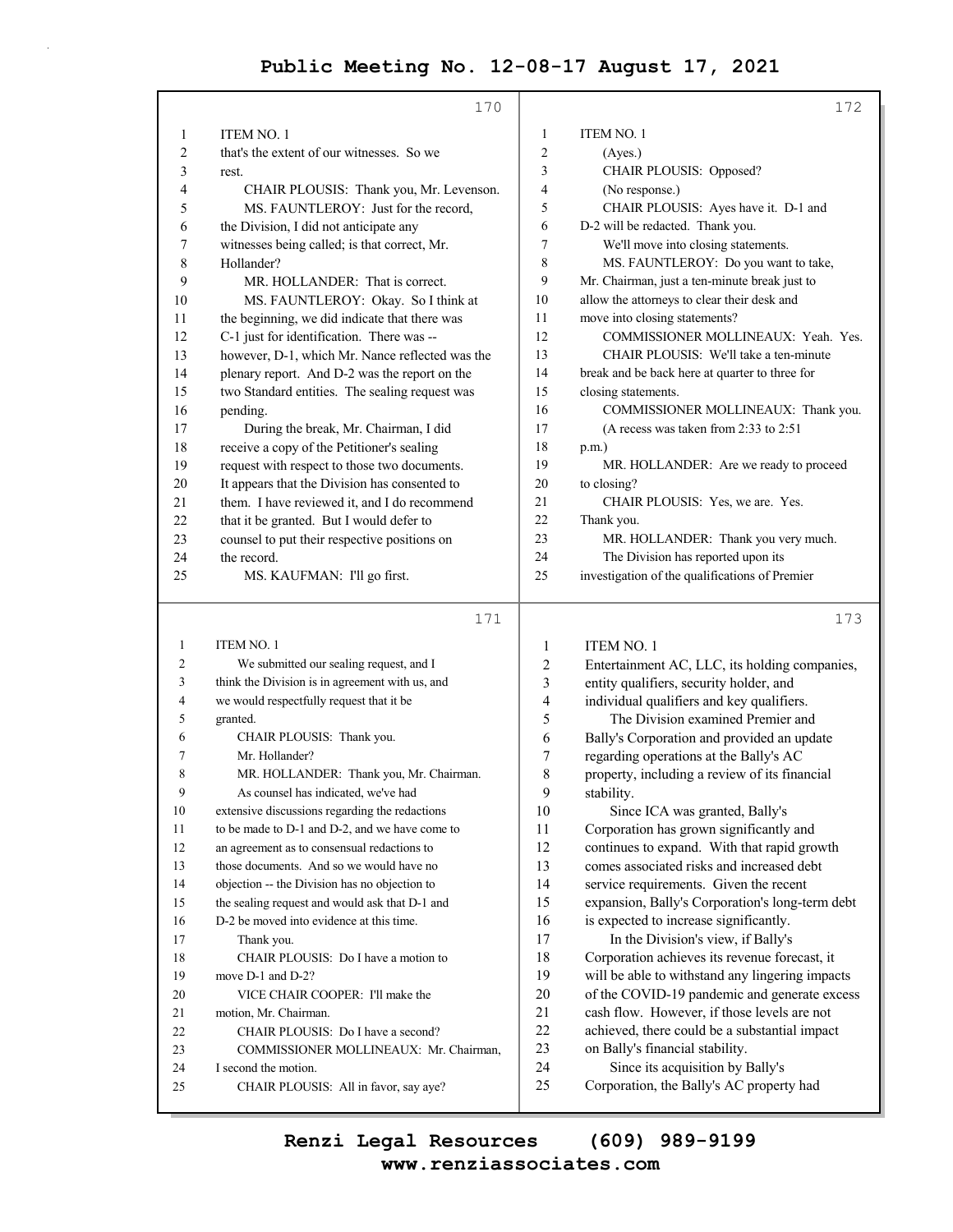|    | 174                                             |    | 176                                             |
|----|-------------------------------------------------|----|-------------------------------------------------|
| 1  | <b>ITEM NO. 1</b>                               | 1  | <b>ITEM NO. 1</b>                               |
| 2  | reported operating loses through June 2021,     | 2  | stability of the operations of the Bally's AC   |
| 3  | although results in July 2021 were positive.    | 3  | property.                                       |
| 4  | Moreover, the Division has concerns regarding   | 4  | The Division submits that in order for          |
| 5  | capital expenditures plans and employment       | 5  | Premier to be found plenary licensed and its    |
| 6  | levels at Bally's AC.                           | 6  | affiliated entities be qualified today, the     |
| 7  | As set forth in its report, it is the           | 7  | conditions in the report need to be imposed.    |
| 8  | Division's position that Bally's Corporation    | 8  | Finally, the Division notes that the ICA        |
| 9  | will need to invest a higher amount into        | 9  | Trust Agreement provides that the ICA Trust to  |
| 10 | capital expenditures than had been required     | 10 | terminate automatically upon the grant of the   |
| 11 | following ICA in order to make the property     | 11 | casino license and qualification.               |
| 12 | competitive in the AC market and a first-class  | 12 | If necessary for the Commission's ruling        |
| 13 | facility. And the Bally's Corporation has       | 13 | today, and if the Commission finds Premier to   |
| 14 | committed to a revised minimum expenditure of a | 14 | be plenarily licensed and its affiliated        |
| 15 | hundred million dollars.                        | 15 | holding companies and entries associated        |
| 16 | Additionally, the Division has                  | 16 | individuals to be qualified, the Division       |
| 17 | recommended conditions relating to employee     | 17 | consents to the dissolution of the ICA Trust    |
| 18 | staffing levels and reporting and related to    | 18 | Agreement and the discharge of Justice Zazzally |
| 19 | overall continued financial support of the AC   | 19 | as Trustee.                                     |
| 20 | property by Bally's Corporation as needed.      | 20 | Thank you very much.                            |
| 21 | Based on the Division's reports, the            | 21 | CHAIR PLOUSIS: Thank you, Mr.                   |
| 22 | exhibits in evidence, and the testimony you     | 22 | Hollander.                                      |
| 23 | heard today, the Division submits that Premier  | 23 | Mr. Levenson?                                   |
| 24 | has met its burden of proof in demonstrating    | 24 | MS. FAUNTLEROY: Your mic is off, Lloyd.         |
| 25 | that it meets the statutory criteria for a      | 25 | MR. LEVENSON: Yeah. I was waiting for           |
|    | 175                                             |    | 177                                             |
|    |                                                 |    |                                                 |

| 1              | <b>ITEM NO. 1</b>                               | 1              | <b>ITEM NO. 1</b>                               |
|----------------|-------------------------------------------------|----------------|-------------------------------------------------|
| 2              | casino license, and that Bally's Corporation    | $\overline{c}$ | the B52 to get by us, so.                       |
| 3              | and Twin River Management Group, Inc., have met | 3              | So I learned early in my career, very           |
| $\overline{4}$ | the standards for qualification as holding      | 4              | early, the following --                         |
| 5              | companies.                                      | 5              | (There was a noise interruption.)               |
| 6              | Based on separately filed reports, the          | 6              | MR. LEVENSON: Can you hear me?                  |
| 7              | Division further submits that Standard RI has   | 7              | CHAIR PLOUSIS: Yeah. We can hear you.           |
| 8              | demonstrated that it meets the criteria of the  | 8              | MR. LEVENSON: The following which --            |
| 9              | qualification as an entity qualifier and        | 9              | all right. The following which I've lived by,   |
| 10             | security holder and that Standard General has   | 10             | and it's the following. It's that when you      |
| 11             | demonstrated that it meets the standards for    | 11             | stand well, you stand still.                    |
| 12             | qualification as an entity qualifier in         | 12             | Having heard the Division of Gaming             |
| 13             | connection with Premier.                        | 13             | Enforcement state that we have met our burden   |
| 14             | Moreover, the Division submits that the         | 14             | of proof to be awarded a casino license, I      |
| 15             | natural person qualifiers and key qualification | 15             | don't believe there's any further argument that |
| 16             | of Premier have demonstrated that they meet the | 16             | I would need to make or want to make.           |
| 17             | criteria for individual qualification and       | 17             | I want to just make a couple of comments        |
| 18             | licensure as applicable under the Act.          | 18             | outside of that. One is to thank the            |
| 19             | In its report, the Division recommended         | 19             | Commission, Chairman, Commissioner Cooper and   |
| 20             | the Commission impose certain conditions as     | 20             | Commissioner Mollineaux -- and again, welcome,  |
| 21             | part of today's ruling, primarily related to    | 21             | Commissioner Mollineaux to -- to the            |
| 22             | capital expenditures, regulatory reporting,     | 22             | Commission. Thank the Division of Gaming        |
| 23             | employee staffing, and continued financial      | 23             | Enforcement, Mary Jo Flaherty and Tracy         |
| 24             | support as needed which will assist the         | 24             | Richardson and Chris Glaum who has been behind  |
| 25             | Division in continuing to assure the financial  | 25             | the scenes throughout these last nine months    |
|                |                                                 |                |                                                 |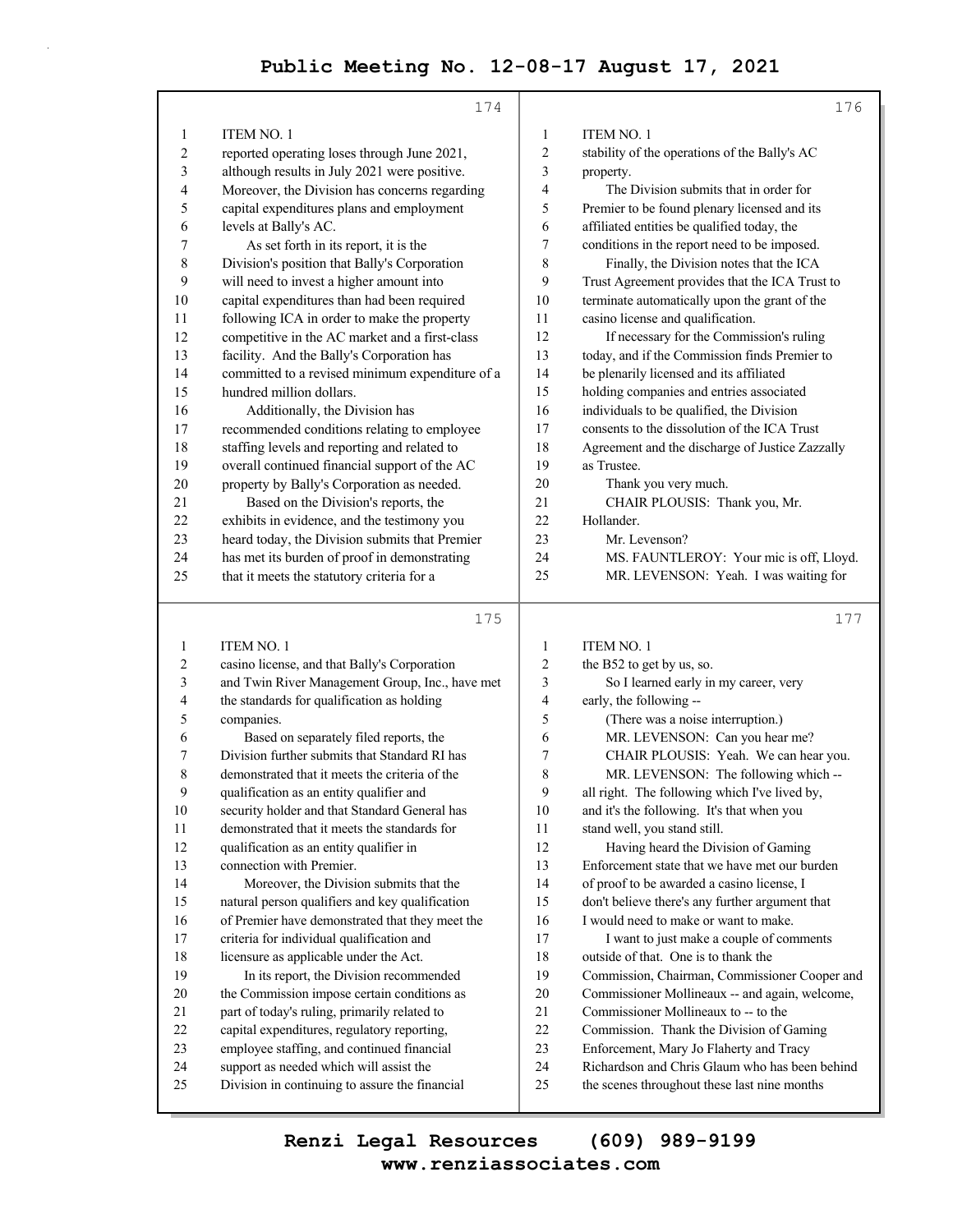|    | 178                                             |    | 180                                             |
|----|-------------------------------------------------|----|-------------------------------------------------|
| 1  | <b>ITEM NO. 1</b>                               | 1  | <b>ITEM NO. 1</b>                               |
| 2  | and has been a pleasure to work with. Also      | 2  | COMMISSIONER MOLLINEAUX: But I would            |
| 3  | want to thank Dianna and Daryl for always being | 3  | like to make a comment.                         |
| 4  | right there when we need that.                  | 4  | CHAIR PLOUSIS: We're going to recess,           |
| 5  | And last but not least, I'd like to             | 5  | and then when we come back, you can comment.    |
| 6  | commend Jordan, because Jordan came on late in  | 6  | COMMISSIONER MOLLINEAUX: Okay.                  |
| 7  | the game here. There was, as everybody knows,   | 7  | MS. FAUNTLEROY: Mr. Chairman, five              |
| 8  | a prior deputy who was handling this matter for | 8  | minutes for a brief consultation before you     |
| 9  | most of the time period. He came on late in     | 9  | deliberate and render your decision.            |
| 10 | the game and picked it up like he had been the  | 10 | CHAIR PLOUSIS: Yes. Okay. So we'll              |
| 11 | deputy attorney general from the very           | 11 | recess for five minutes, and we'll come back at |
| 12 | beginning.                                      | 12 | five after three.                               |
| 13 | And one more person who never gets any          | 13 | MS. FAUNTLEROY: Don't go too far.               |
| 14 | kind of -- much accolades but Lynne has been    | 14 | (A recess was taken from $2:59$ to $3:02$       |
| 15 | working with him day and night, and that's Tim  | 15 | $p.m.$ )                                        |
| 16 | Ficchi from the Division with regard to         | 16 | CHAIR PLOUSIS: Are there any other              |
| 17 | alcoholic beverages issues all along.           | 17 | matters that need to be brought to our          |
| 18 | The one thing I'll say about this client        | 18 | attention?                                      |
| 19 | and this purchase that I've seen -- and I think | 19 | Commissioners, any other comments or any        |
| 20 | the Chairman may have picked it up also during  | 20 | other questions?                                |
| 21 | his tour -- there's another -- it's a sign in   | 21 | (No response.)                                  |
| 22 | my office which says: You never get a second    | 22 | CHAIR PLOUSIS: Hearing none, I'll make          |
| 23 | chance to make a good first impression. And I   | 23 | my remarks.                                     |
| 24 | think the executives with this hotel casino     | 24 | On November 4th, 2020, we granted an            |
| 25 | right from the very beginning with the glass -- | 25 | interim casino authorization, referred to as an |
|    |                                                 |    |                                                 |

179

| 1              | ITEM NO. 1                                      | 1  | <b>ITEM NO. 1</b>                               |
|----------------|-------------------------------------------------|----|-------------------------------------------------|
| $\overline{c}$ | because I know I noticed that for years, that   | 2  | ICA, to Premier Entertainment AC, LLC, and      |
| 3              | the glass was mismatched and, you know, people  | 3  | related entities to own and operate Bally's     |
| 4              | see that. You see -- and you see signs that,    | 4  | Atlantic City Hotel and Casino subject to the   |
| 5              | you know, the E is not lit up or whatever. It   | 5  | conditions set forth in the resolution.         |
| 6              | gives you a sense that the people don't care.   | 6  | The ICA was effective as of the date of         |
| 7              | These people care, from the glass to the front  | 7  | the consummation of the asset purchase          |
| 8              | desk which is going to be redone to the rooms.  | 8  | agreement and the real estate purchase and sale |
| 9              | And that's the way to success, is that first    | 9  | agreement which was on November 18th, 2020.     |
| 10             | impression and then keep it going as you move   | 10 | Pursuant to the Casino Control Act, we are      |
| 11             | along to the rest of the property.              | 11 | required to hold a hearing and render a         |
| 12             | So on behalf of Lynne and myself, Lucas,        | 12 | decision on the casino licensure of Premier and |
| 13             | we thank the Commission for hearing this matter | 13 | the qualifications of its related entities and  |
| 14             | and, hopefully, you'll agree with the           | 14 | individuals within nine months after an ICA is  |
| 15             | Division's position that we've met our burden   | 15 | granted.                                        |
| 16             | of proof and issue us a plenary casino license. | 16 | We must now determine whether Premier           |
| 17             | CHAIR PLOUSIS: Thank you, Mr. Levenson.         | 17 | and related entities and individuals have       |
| 18             | Commissioner Cooper, any other questions        | 18 | established by clear and convincing evidence    |
| 19             | or any anything for counsel?                    | 19 | that they meet the essential criteria for       |
| 20             | VICE CHAIR COOPER: No questions. Very           | 20 | casino licensure; and they are financial        |
| 21             | satisfied with what I've heard.                 | 21 | stability, integrity, and responsibility, good  |
| 22             | CHAIR PLOUSIS: Commissioner Mollineaux.         | 22 | character, honesty, and integrity, and          |
| 23             | any other questions or --                       | 23 | sufficient business ability and casino          |
| 24             | COMMISSIONER MOLLINEAUX: No questions.          | 24 | experience to establish the likelihood of       |
| 25             | CHAIR PLOUSIS: No questions.                    | 25 | maintaining a successful and efficient casino   |
|                |                                                 |    |                                                 |

#### 180

181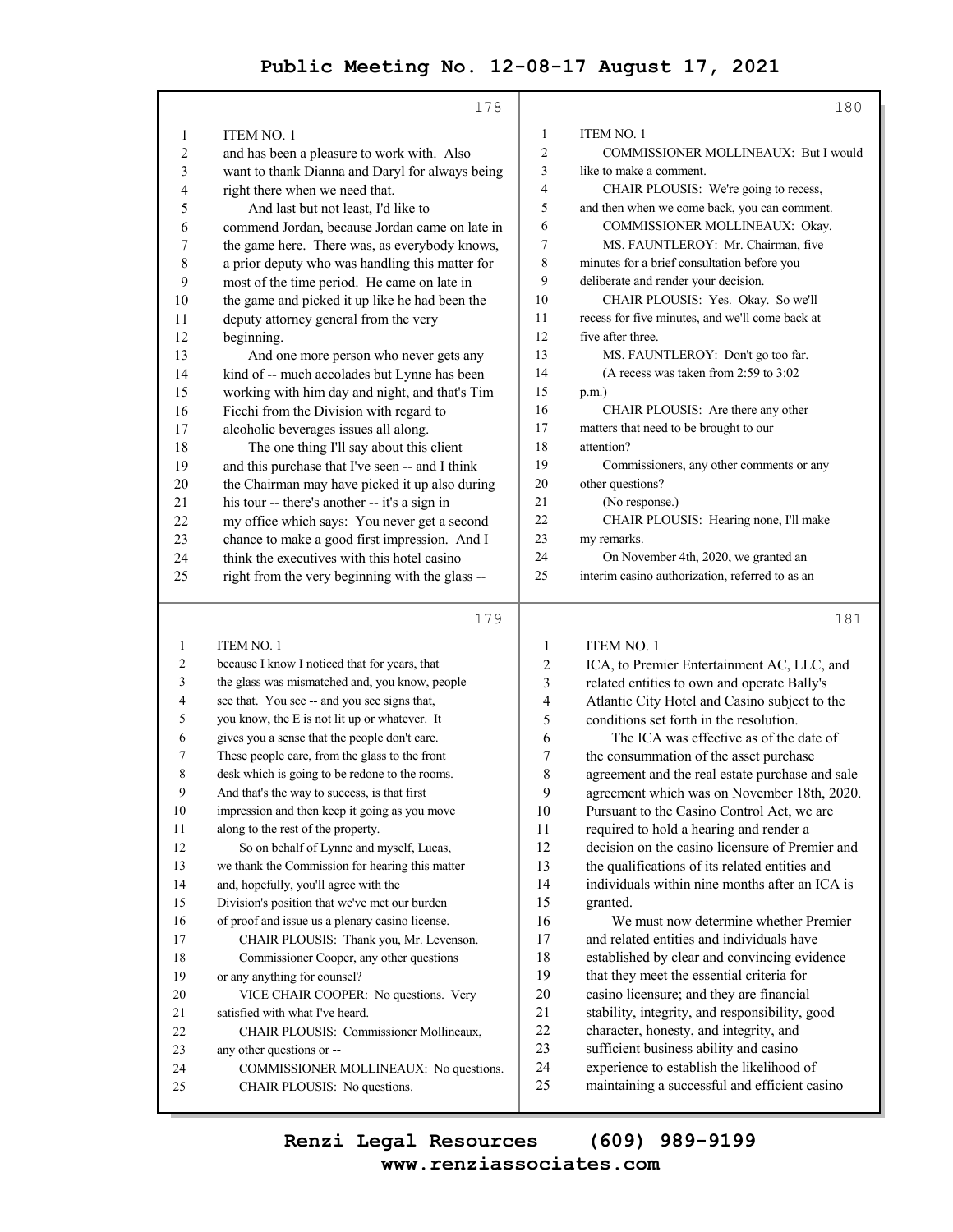|                         | 182                                                                                       |                         | 184                                                                                    |
|-------------------------|-------------------------------------------------------------------------------------------|-------------------------|----------------------------------------------------------------------------------------|
| $\mathbf{1}$            | ITEM NO. 1                                                                                | $\mathbf{1}$            | <b>ITEM NO. 1</b>                                                                      |
| 2                       | operation.                                                                                | 2                       | results were very positive.                                                            |
| 3                       | As was noted during the ICA proceeding,                                                   | 3                       | The acquisition of Bally's during a                                                    |
| 4                       | Twin River, once a regional operator,                                                     | 4                       | pandemic with operating restrictions, the loss                                         |
| 5                       | aggressively pursued a growth strategy,                                                   | 5                       | of Caesars rewards program, the loss of Wild                                           |
| 6                       | continuously increasing its portfolio of casino                                           | 6                       | West -- the Wild West section of the property,                                         |
| 7                       | properties and gaming assets across multiple                                              | 7                       | and the need for added critical capital                                                |
| 8                       | regions. Over a three-year span, Twin River,                                              | 8                       | improvements contributed to Bally's operating                                          |
| 9                       | now known as Bally's Corporation, acquired 11                                             | 9                       | losses.                                                                                |
| 10                      | different properties. As reported by the                                                  | 10                      | Mr. Capp testified that Bally's                                                        |
| 11                      | Division, as of June 30th, 2021, Bally's owned,                                           | 11                      | Corporation is committed to ensuring the                                               |
| 12                      | operated, or managed 14 casinos across 10                                                 | 12                      | success and ongoing financial stability of                                             |
| 13                      | states, a horse track -- horse racetrack and 13                                           | 13                      | Bally's AC and will provide any advances needed                                        |
| 14                      | OTB licensed operations in Colorado.                                                      | 14                      | to offset any operating losses, address any                                            |
| 15                      | With the completion of the pending                                                        | 15                      | unanticipated cash need, and complete capital                                          |
| 16                      | purchase of the Tropicana Las Vegas and the                                               | 16                      | improvement requirements.                                                              |
| 17                      | construction of a Category 4 Pennsylvania                                                 | 17                      | The Division has recommended that the                                                  |
| 18                      | casino, Bally's will own or manage 16 casinos                                             | 18                      | commitment be imposed by the Commission as a                                           |
| 19                      | across 11 states as well as horse racing -- a                                             | 19                      | condition of the licensure. I believe that the                                         |
| 20                      | horse racing track in Arapahoe Park in                                                    | 20                      | condition to be reasonable and appropriate                                             |
| 21                      | Colorado.                                                                                 | 21                      | under the circumstances.                                                               |
| 22                      | Bally's also is heavily invested in                                                       | 22                      | As noted, Bally's growth strategy has                                                  |
| 23                      | expanding its horse racing and internet                                                   | 23                      | been very aggressive. Recent and pending                                               |
| 24                      | operations, including the pending acquisition                                             | 24                      | acquisitions will ultimately more than double                                          |
| 25                      | of Gamesys, a \$3.4 billion transaction.                                                  | 25                      | its long-term debt load. It is worth noting                                            |
|                         |                                                                                           |                         |                                                                                        |
|                         |                                                                                           |                         |                                                                                        |
|                         | 183                                                                                       |                         | 185                                                                                    |
| 1                       | <b>ITEM NO. 1</b>                                                                         | 1                       | <b>ITEM NO. 1</b>                                                                      |
| $\overline{\mathbf{c}}$ | As one of the first casinos in Atlantic                                                   | 2                       | that Bally's financing vehicles provide some                                           |
| 3                       | City, Bally's has a historic significance to                                              | $\overline{\mathbf{3}}$ | flexibility should Bally's AC not meet its                                             |
| 4                       | the city and the state and its prominent                                                  | 4                       | anticipated operating results. Nonetheless,                                            |
| 5                       | location at Park Place on the Boardwalk is                                                | 5                       | the additional assurance that Bally's will                                             |
| 6                       | known throughout the world. To many                                                       | 6                       | honor its commitment to Bally's AC is                                                  |
| 7                       | generations Bally's is an iconic brand, and its                                           | $\boldsymbol{7}$        | warranted.                                                                             |
| 8                       | presence in Atlantic City an integral part of                                             | 8                       | It is clear that a significant component                                               |
| 9                       | the history of the city.                                                                  | 9                       | of Bally's growth strategy is to build out its                                         |
| $10\,$                  | Several of Bally's executives were part                                                   | $10\,$                  | sports wagering and internet gaming operations.                                        |
| 11                      | of that history and are not strangers to                                                  | 11                      | Despite pandemic operational challenges and                                            |
| 12                      | Atlantic City. Mr. Papanier, Bally's                                                      | 12                      | challenges inherent with ownership transitions,                                        |
| 13                      | Corporation's CEO, Phil Juliano, Bally's                                                  | 13                      | Bally's was successful in opening its FanDuel                                          |
| 14                      | Executive Vice President and Chief Marketing                                              | 14                      | sportsbook permanent site in 2021. Bally's                                             |
| 15                      | Officer, and Nick Polcino, Bally's AC General                                             | 15                      | also has agreements with other entities to                                             |
| 16                      | Manager and Chief Gaming Executive, all started                                           | 16                      | provide internet gaming and online sports                                              |
| 17                      | their gaming careers here in Atlantic City.                                               | 17                      | wagering service, which have only recently                                             |
| 18                      | That personal history is important, and                                                   | 18                      | become operational.                                                                    |
| 19                      | I hope it provides added motivation to Bally's                                            | 19                      | For many of our casino licensees, there                                                |
| 20                      | commitment to return Bally's AC to its                                                    | $20\,$                  | are only -- their online gaming operations                                             |
| 21                      | prominence and ensure that it operates as a                                               | 21                      | offered a lifeline during the pandemic.                                                |
| 22                      | first-class facility as required by the Act.                                              | 22                      | However, as we begin to emerge, a significant                                          |
| 23                      | Although Bally's AC operating results                                                     | 23                      | part of Atlantic City's future is the ability                                          |
| 24<br>25                | during the ICA period were disappointing, Mr.<br>Capp testified that the July's operating | 24<br>25                | of its gaming industry to grow its customer<br>base and thereby bring visitors and new |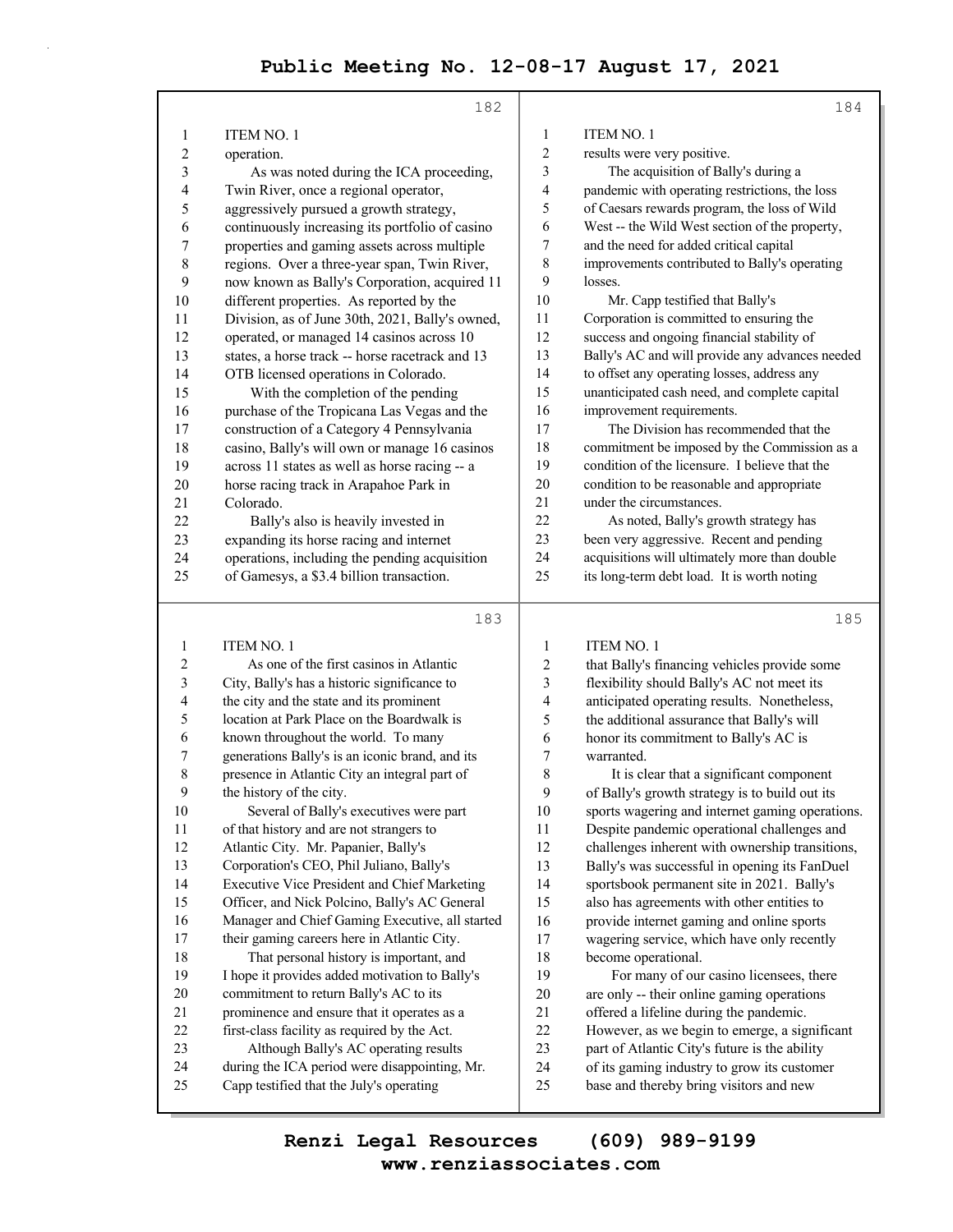|                | 186                                             |              | 188                                             |
|----------------|-------------------------------------------------|--------------|-------------------------------------------------|
| 1              | <b>ITEM NO. 1</b>                               | $\mathbf{1}$ | <b>ITEM NO. 1</b>                               |
| $\overline{2}$ | customers to this market.                       | 2            | Polcino is well equipped to manage Bally's AC   |
| 3              | Capital improvements at Bally's AC are          | 3            | and ensure it is adequately staffed.            |
| $\overline{4}$ | critical to improve its quality and enhance its | 4            | At the ICA hearing, we emphasized that a        |
| 5              | customer appeal. Bally's has shown a            | 5            | seamless transition to a new ownership was not  |
| 6              | willingness to invest in Bally's AC to make it  | 6            | only critical to us as regulators but essential |
| 7              | more attractive, more competitive, and more     | 7            | for the gaming public and the many employees    |
| 8              | profitable. It is now committed to investing a  | 8            | who rely on the property for their livelihood.  |
| 9              | hundred million dollars in capital improvements | 9            | We believe that the case was made that Twin     |
| 10             | to the property over the next five years.       | 10           | River, now Bally's, was the right owner at the  |
| 11             | The Division recommends that we                 | 11           | right time. No doubt the pandemic certainly     |
| 12             | memorialize this commitment and impose specific | 12           | created unprecedented challenges which impacted |
| 13             | conditions to the casino licensure. We heard    | 13           | the transaction.                                |
| 14             | today that Bally consents to the imposition of  | 14           | However, it is essential that Bally's           |
| 15             | these conditions. I, for one, agree Bally       | 15           | and Premier readies Bally's AC for post         |
| 16             | needs to make a significant investment in a     | 16           | pandemic operations. Bally's has a number of    |
| 17             | capital improvement program, upgrade its rooms, | 17           | new projects unfolding simultaneously across    |
| 18             | and more other notable changes to reverse its   | 18           | the country. We expect Bally AC to remain a     |
| 19             | decline in gaming revenue and improve its       | 19           | priority and anticipate an aggressive campaign  |
| 20             | competitive issue. To that end, the imposition  | 20           | to reinduce -- reintroduce the property to the  |
| 21             | of conditions is appropriate.                   | 21           | market and create an atmosphere of excitement,  |
| 22             | We also heard testimony today regarding         | 22           | energy and rebirth.                             |
| 23             | Bally's employment levels. The Division         | 23           | Through its strategic acquisition,              |
| 24             | acknowledges that Bally's decrease in           | 24           | Bally's has the capacity to create synergies    |
| 25             | employment levels, both full and part time, as  | 25           | between its Atlantic City operations and other  |
|                | 187                                             |              | 189                                             |
| 1              | <b>ITEM NO. 1</b>                               | $\mathbf{1}$ | <b>ITEM NO. 1</b>                               |

| -1 | TIEM NO. I                                      | $\mathbf{I}$ | TTEM NO. I                                      |
|----|-------------------------------------------------|--------------|-------------------------------------------------|
| 2  | a result of the pandemic restrictions was less  | 2            | regional properties. We look forward to seeing  |
| 3  | than that of its competitors. However, the      | 3            | the benefits of Bally's cross-property          |
| 4  | Division maintains that under Caesars           | 4            | marketing strategies.                           |
| 5  | Entertainment ownership, Bally's AC employment  | 5            | It should be noted that Atlantic City's         |
| 6  | levels were deficient in comparison and that a  | 6            | recent revenue results are encouraging or       |
| 7  | commitment to exceed Caesars' staffing levels   | 7            | showing signs of post pandemic recovery. We     |
| 8  | post pandemic and a longer-term basis is        | 8            | expect Bally's and Premier to positively        |
| 9  | necessary to remain competitive.                | 9            | contribute to the market recovery and support   |
| 10 | The Atlantic City casino industry has           | 10           | Atlantic City's continued resurgence. Today we  |
| 11 | been a powerful economic engine and job creator | 11           | must decide whether the casino license          |
| 12 | for the state since its inception. Ensuring     | 12           | Applicant, Premier, has met its burden to       |
| 13 | that the casinos maintain adequate staffing     | 13           | demonstrate to the Commission by clear and      |
| 14 | levels to safeguard gaming integrity is a       | 14           | convincing evidence that it meets each          |
| 15 | critical regulatory function.                   | 15           | qualification standard set forth in the Act.    |
| 16 | Mr. Polcino testified to Bally's                | 16           | Has Premier established itself financially      |
| 17 | commitment to maintaining appropriate staffing  | 17           | stable, integrity, and responsibility, good     |
| 18 | levels and envision -- envisions enhanced       | 18           | character, honesty, and integrity, and has      |
| 19 | opportunities for employment as it implements   | 19           | shown sufficient business ability and casino    |
| 20 | its capital improvement plan. Mr. Polcino has   | 20           | experience to establish the likelihood of       |
| 21 | an extensive background in gaming operations,   | 21           | maintaining a successful and efficient casino   |
| 22 | and as I mentioned, starting his career in      | 22           | operation?                                      |
| 23 | gaming as a craps dealer nearly 40 years ago.   | 23           | The Division reported to us the results         |
| 24 | I wholeheartedly believe that with the          | 24           | of a plenary investigation and qualification of |
| 25 | support of the Bally entire executive team, Mr. | 25           | the casino license applicant, Premier, its      |
|    |                                                 |              |                                                 |

**www.renziassociates.com Renzi Legal Resources (609) 989-9199**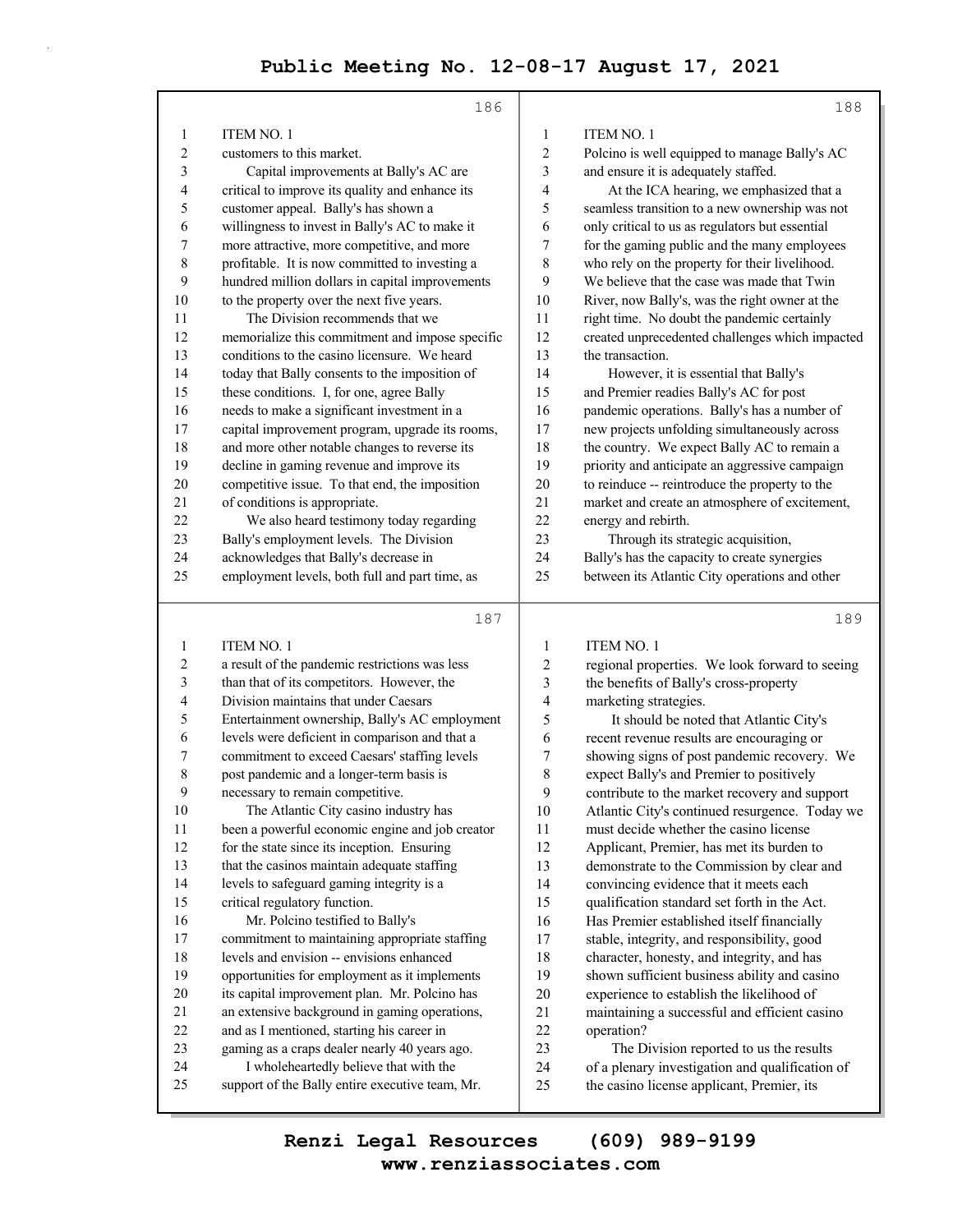|                          | 190                                                                                           |                         | 192                                                                                             |
|--------------------------|-----------------------------------------------------------------------------------------------|-------------------------|-------------------------------------------------------------------------------------------------|
| $\mathbf{1}$             | <b>ITEM NO. 1</b>                                                                             | $\mathbf{1}$            | <b>ITEM NO. 1</b>                                                                               |
| $\overline{c}$           | parent holding company, Bally's Corporation,                                                  | $\overline{c}$          | Premier Bally's in Atlantic City.                                                               |
| 3                        | its intermediary holding company, Twin River                                                  | 3                       | Thank you.                                                                                      |
| $\overline{\mathcal{L}}$ | Management Group, and by separate report it's                                                 | 4                       | CHAIR PLOUSIS: Thank you.                                                                       |
| 5                        | qualifying entities, Standard Rhode Island,                                                   | 5                       | Commissioner Cooper?                                                                            |
| 6                        | LTD, and Standard General, LP, as well as it's                                                | 6                       | VICE CHAIR COOPER: Oh.                                                                          |
| 7                        | individual qualifiers and key qualifiers.                                                     | 7                       | MS. FAUNTLEROY: One second. You                                                                 |
| $\,$ $\,$                | Based upon the Division's reports and                                                         | 8                       | seconded?                                                                                       |
| 9                        | the considering of the entire record of this                                                  | 9                       | VICE CHAIR COOPER: I -- yes.                                                                    |
| 10                       | proceeding, including the testimony of today's                                                | 10                      | CHAIR PLOUSIS: Roll call vote, please?                                                          |
| 11                       | witnesses, I am satisfied that the Applicant                                                  | 11                      | MS. FAUNTLEROY: Commissioner                                                                    |
| 12                       | has met its burden of establishing by clear and                                               | 12                      | Mollineaux.                                                                                     |
| 13                       | convincing evidence that it meets the criteria                                                | 13                      | COMMISSIONER MOLLINEAUX: Yes.                                                                   |
| 14                       | for the issuance of a casino license.                                                         | 14                      | MS. FAUNTLEROY: Vice Chair Cooper?                                                              |
| 15                       | I want to thank Justice Zazzally for                                                          | 15                      | VICE CHAIR COOPER: Yes.                                                                         |
| 16                       | serving as Trustee for Premier. We appreciate                                                 | 16                      | MS. FAUNTLEROY: And Chairman Plousis?                                                           |
| 17                       | his service during the ICA period.                                                            | 17                      | <b>CHAIR PLOUSIS: Yes.</b>                                                                      |
| 18                       | That being said, I move that we adopt                                                         | 18                      | MR. LEVENSON: MR. Chairman, may I just                                                          |
| 19                       | the resolution and issue a casino license to                                                  | 19                      | say one thing before we adjourn? I neglected                                                    |
| 20                       | Premier and grant plenary qualifications to its                                               | 20                      | to acknowledge the Division of Gaming                                                           |
| 21                       | holding company, intermediary holding company,                                                | 21                      | Enforcement Director Dave Rebuck. It was under                                                  |
| 22                       | and entity qualifiers, Bally's Corporation,                                                   | 22                      | his leadership that all of the Division of                                                      |
| 23                       | Twin River Management Group, Standard Rhode                                                   | 23                      | Gaming Enforcement works for, and he's a very                                                   |
| 24                       | Island, LTD, and Standard General, LP, as well                                                | 24                      | involved individual and does a magnificent job.                                                 |
| 25                       | as its individual and casino key qualifiers                                                   | 25                      | So I just wanted to acknowledge his -- his                                                      |
|                          | 191                                                                                           |                         | 193                                                                                             |
|                          |                                                                                               |                         |                                                                                                 |
| 1                        | <b>ITEM NO. 1</b>                                                                             | $\mathbf{1}$            | <b>ITEM NO. 1</b>                                                                               |
| 2                        | based on the findings and rulings and subject                                                 | $\overline{\mathbf{c}}$ | position and his leadership.                                                                    |
| 3                        | to the conditions specified therein.                                                          | 3                       | CHAIR PLOUSIS: Thank you, Mr. Levenson.                                                         |
| 4                        | Is there a second to that motion?                                                             | 4                       | Duly noted.                                                                                     |
| 5                        | VICE CHAIR COOPER: Mr. Chairman, I'll                                                         | 5                       | MS. FAUNTLEROY: Mr. Chairman, if I may                                                          |
| 6                        | make the second.                                                                              | 6                       | acknowledge Mr. Levenson's partner, Miss                                                        |
| 7                        | CHAIR PLOUSIS: Any further discussion?                                                        | 7                       | Kaufman, who responded to my multiple text                                                      |
| 8                        | (No response.)                                                                                | 8                       | messages over the weekend at any day and at any                                                 |
| 9                        | CHAIR PLOUSIS: Hearing none, roll call                                                        | 9                       | time and mostly after 10:00 at night. So I                                                      |
| 10                       | vote?                                                                                         | 10                      | don't want the record to go unnoticed. And I                                                    |
| 11                       | Oh, I'm sorry. Now it's time for                                                              | 11                      | thank Miss Kaufman for her cooperation in                                                       |
| 12                       | comment. I'm sorry.                                                                           | 12                      | helping the Commission move this matter                                                         |
| 13                       | COMMISSIONER MOLLINEAUX: Oh. Thank                                                            | 13                      | forward.                                                                                        |
| 14                       | you, Mr. Chairman.                                                                            | 14                      | MR. LEVENSON: She's -- she's a one of a                                                         |
| 15                       | I wanted to thank all that participated                                                       | 15                      | kind in the sense that you will always see                                                      |
| 16                       | in this discussion today and the work that                                                    | 16                      | e-mails from her at one in the morning and at                                                   |
| 17                       | you've put into it. I welcome you all to move                                                 | 17                      | four in the morning. So we're all trying to                                                     |
| $18\,$                   | Bally's forward because that's what we're                                                     | 18                      | understand when she does sleep. Or we                                                           |
| 19                       | trying to do in Atlantic City, move the City                                                  | 19                      | believe -- some people believe she sets her                                                     |
| 20                       | forward. You go along with the City, so we are                                                | 20                      | phone in a certain way so that her e-mails come                                                 |
| 21                       | trying to move the City forward, and we look                                                  | 21                      | and they're misleading.                                                                         |
| 22                       | forward to Bally's moving forward. The                                                        | 22                      | But seriously, I want to thank also,                                                            |
| 23<br>24                 | testimony that I heard today has turned out<br>that -- that is what you have in mind, and I'm | 23<br>24                | obviously, Lynne, who's incomparable. And to<br>me has no -- there's no comparison of any other |

**www.renziassociates.com Renzi Legal Resources (609) 989-9199**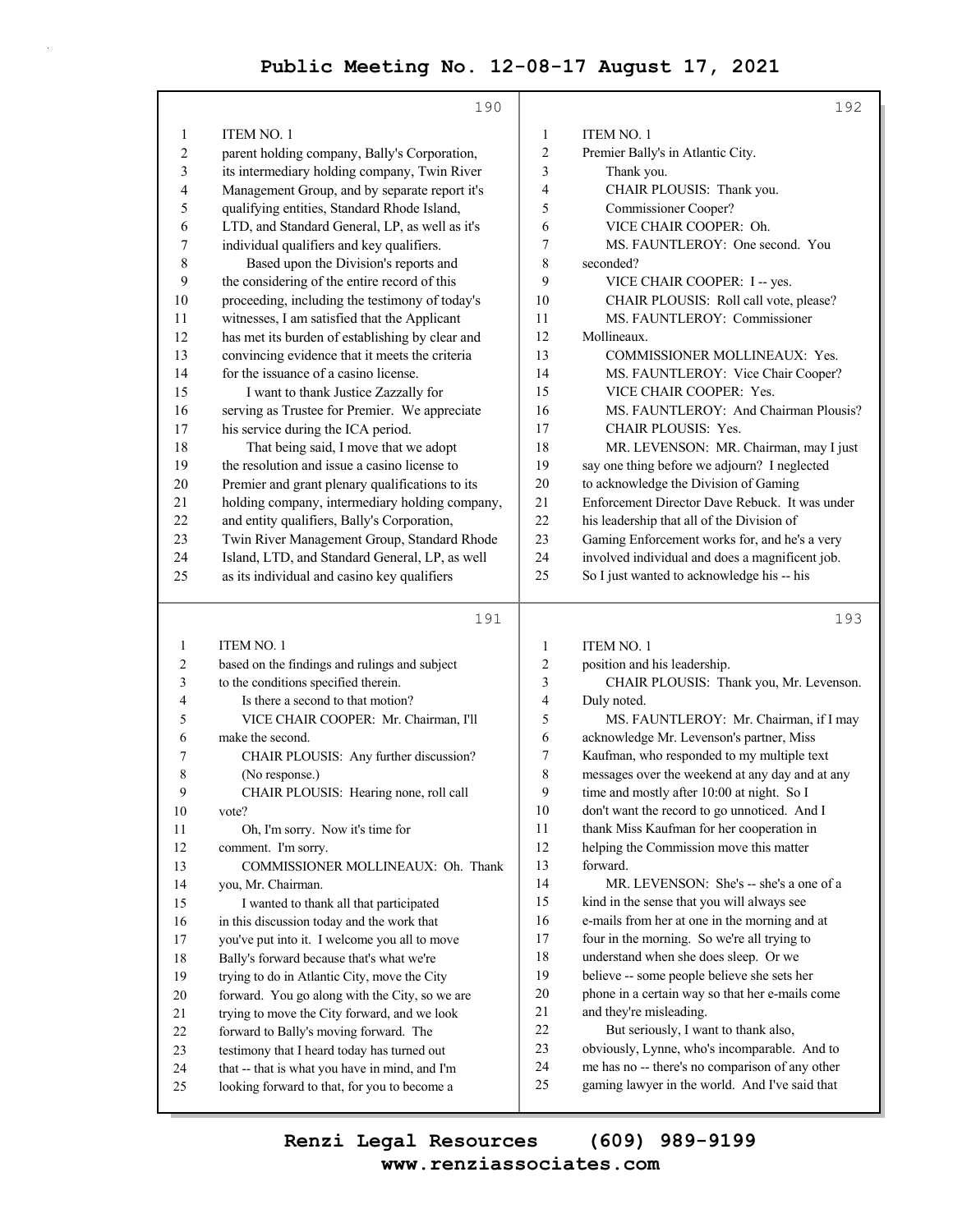|              | 194                                             |                | 196                                             |
|--------------|-------------------------------------------------|----------------|-------------------------------------------------|
| 1            | ITEM NO. 2                                      | 1              | <b>ITEM NO. 2</b>                               |
| 2            | before.                                         | 2              | MR. HOLLANDER: Mr. Chairman,                    |
| 3            | And to my young son, who is just                | 3              | commissioners, Jordan Hollander on behalf of    |
| 4            | starting out and some day will have gray hair   | 4              | the Division of Gaming Enforcement.             |
| 5            | like me. I hope this was a tremendous learning  | 5              | As counsel just set forth, we have              |
| 6            | experience for you. And he was very helpful to  | 6              | entered into a stipulation of settlement        |
| 7            | both Lynne and me.                              | $\tau$         | pertaining to Mr. Monty's establishing          |
| 8            | Thank you all. That's all I have to             | 8              | residency in New Jersey.                        |
| 9            | say.                                            | 9              | We have nothing further to add to the           |
| 10           | CHAIR PLOUSIS: Thank you.                       | 10             | stipulation and request that it be approved as  |
| 11           | Congratulations.                                | 11             | submitted.                                      |
| 12           | MS. FAUNTLEROY: For the record, Mr.             | 12             | The Division has also reviewed the draft        |
| 13           | Chairman, the matter of the --                  | 13             | resolution and in regard to the stipulation and |
| 14           | MR. LEVENSON: The sad part of all of            | 14             | has no objection to it.                         |
| 15           | this is when this kind of end happens, we're    | 15             | Thank you very much.                            |
| 16           | all together and we walk up to the dais and we  | 16             | CHAIR PLOUSIS: Thank you.                       |
| 17           | shake hands and we talk and we tell stories and | 17             | Do I have a motion on the action?               |
| 18           | whatever. Come on. This covid stuff's got to    | 18             | VICE CHAIR COOPER: Mr. Chairman, I move         |
| 19           | end.                                            | 19             | to approve the stipulation of settlement        |
| 20           | CHAIR PLOUSIS: We're in agreement               | 20             | between the Division and Applicant and:         |
| 21           | there, Mr. Levenson.                            | 21             | A, grant an initial casino key employee         |
| 22           | MS. FAUNTLEROY: Almost there.                   | 22             | license to Michael Monty;                       |
| 23           | One more matter, Mr. Chairman. Your             | 23             | And, B, find Mr. Monty qualified to             |
| 24           | indulgence. The matter of an application for a  | 24             | serve as Assistant General Manager for Premier  |
| 25           | casino key employee license and for             | 25             | Entertainment AC, LLC, in accordance with NJSA  |
|              | 195                                             |                | 197                                             |
| 1            | ITEM NO. 2                                      | $\mathbf{1}$   | <b>ITEM NO. 2</b>                               |
| 2            | qualification of Mr. Monty.                     | $\overline{2}$ | 5:12-85.1c and d, NJSA 5:12-89(b)1 and 2, and   |
| 3            | This matter is called separately.               | 3              | NJAC 13:69C-2.6 subject to compliance with the  |
| 4            | There's a stipulation that surrounds Mr.        | $\overline{4}$ | terms and conditions as provided for in the     |
| 5            | Monty's current move to New Jersey and          | 5              | stipulation.                                    |
| 6            | documentation with respect to his ultimate      | 6              | CHAIR PLOUSIS: Do I have a second on            |
| 7            | driver's license which has been delayed.        | 7              | that motion?                                    |
| 8            | So that is the last matter to address,          | 8              | COMMISSIONER MOLLINEAUX: Mr. Chairman,          |
| $\mathbf{9}$ | and I would ask that if the attorneys have any  | 9              | I second the motion.                            |
| 10           | representation regarding it that we can move    | 10             | CHAIR PLOUSIS: Roll call vote?                  |
| 11           | the matter forward.                             | 11             | MS. FAUNTLEROY: Commissioner                    |
| 12           | MS. KAUFMAN: This is -- Lynne Kaufman           | 12             | Mollineaux?                                     |
| 13           | again.                                          | 13             | COMMISSIONER MOLLINEAUX: Yes.                   |
| 14           | I -- you accurately described -- you            | 14             | MS. FAUNTLEROY: Vice Chair Cooper?              |
| 15           | heard he's moving in process as we speak. And   | 15             | VICE CHAIR COOPER: Yes.                         |
| 16           | for that reason, he was not able to get a       | 16             | MS. FAUNTLEROY: And Chairman Plousis?           |
| 17           | driver's license appointment. He recently       | 17             | CHAIR PLOUSIS: Yes.                             |
| 18           | closed on his house. And so, therefore, we      | 18             | MS. FAUNTLEROY: In accordance with              |
| 19           | entered into a stipulation whereby his license  | 19             | Resolution 19-12-11-03 [sic], the next closed   |
| $20\,$       | will be granted as long as he shows up for his  | 20             | session shall be held on Wednesday September    |
| 21           | driver's license appointment.                   | 21             | 15, 2021, at 9:30 a.m. in the Commission        |
| 22           | CHAIR PLOUSIS: Thank you.                       | 22             | offices.                                        |

22 offices.

- 23 CHAIR PLOUSIS: Thank you. 24 COMMISSIONER MOLLINEAUX: Thank you.
	-
- 25 CHAIR PLOUSIS: Public participation?

**www.renziassociates.com Renzi Legal Resources (609) 989-9199**

23 MS. KAUFMAN: So we reviewed the 24 resolution, and we are fine with it. And 25 respectfully request the matter be granted.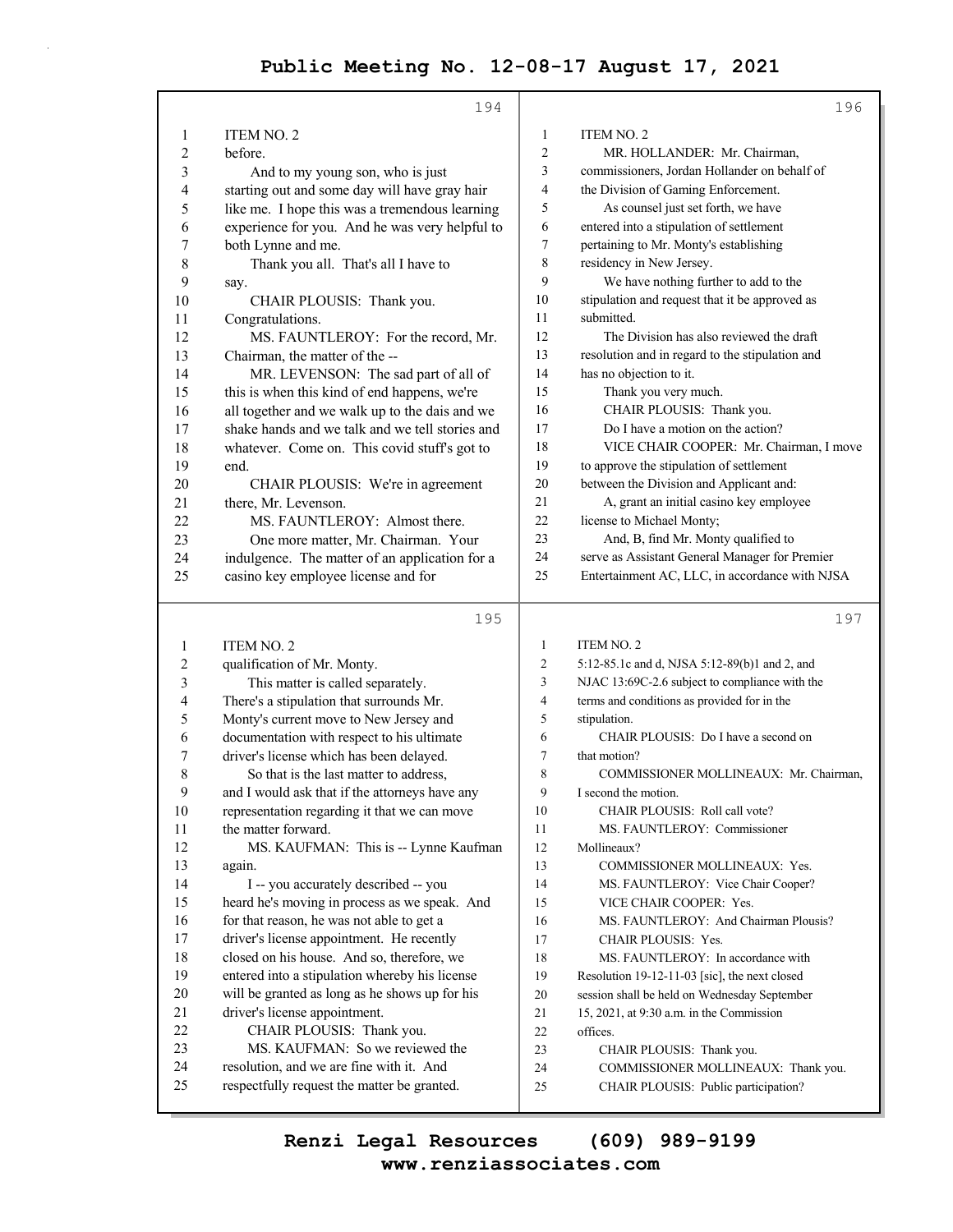|                | 198                                                              |  |
|----------------|------------------------------------------------------------------|--|
|                |                                                                  |  |
| 1              | ITEM NO. 2                                                       |  |
| 2              | Do we have any public comments?                                  |  |
| 3              | MS. FAUNTLEROY: Mr. Chairman, I have                             |  |
| 4              | been informed that there are none.                               |  |
| 5              | CHAIR PLOUSIS: Hearing that, do I have                           |  |
| 6              | a motion to adjourn?                                             |  |
| 7              | VICE CHAIR COOPER: Mr. Chairman, I'll                            |  |
| 8              | make that motion.                                                |  |
| 9              | CHAIR PLOUSIS: Do I have a second?                               |  |
| 10<br>11       | COMMISSIONER MOLLINEAUX: Second.<br>CHAIR PLOUSIS: All in favor? |  |
| 12             |                                                                  |  |
| 13             | (Ayes.)<br>CHAIR PLOUSIS: Opposed?                               |  |
| 14             | (No response.)                                                   |  |
| 15             | CHAIR PLOUSIS: The ayes have it.                                 |  |
| 16             | The meeting is now adjourned.                                    |  |
| 17             | MS. KAUFMAN: Thank you.                                          |  |
| 18             | MR. LEVENSON: Thank you.                                         |  |
| 19             | MS. FAUNTLEROY: Thank you. Have a good                           |  |
| 20             | one, everybody. Enjoy the real air show                          |  |
| 21             | tomorrow.                                                        |  |
| 22             | (The Special Public Meeting was                                  |  |
| 23             | adjourned at 3:23 p.m.)                                          |  |
| 24             |                                                                  |  |
| 25             |                                                                  |  |
|                |                                                                  |  |
|                | 199                                                              |  |
| $\mathbf{1}$   |                                                                  |  |
| $\overline{c}$ | CERTIFICATE                                                      |  |
| 3              |                                                                  |  |
| 4              | I, M. DARLENE ENGEL, a Certified Court                           |  |
| 5              | Reporter and Notary Public of the State of New Jersey,           |  |
| 6              | certify that the foregoing is a true and accurate                |  |
| 7              | transcript of the proceedings via remote technology.             |  |
| 8              | I further certify that I am neither                              |  |
| 9              | attorney, of counsel for, nor related to or employed             |  |
| 10             | by any of the parties to the action; further that I am           |  |
| 11             | not a relative or employee of any attorney or counsel            |  |
| 12             | employed in this case; nor am I financially interested           |  |
| 13             | in the action.                                                   |  |
| 14             |                                                                  |  |
| 15<br>16       |                                                                  |  |
| 17             | Marline Engel                                                    |  |
| 18             |                                                                  |  |
| 19             | M. DARLENE ENGEL, CCR                                            |  |
| 20             | License No 30XI0102300                                           |  |
| 21             |                                                                  |  |
| 22             | Dated: August 20, 2021                                           |  |
| 23             | My Notary Commission Expires                                     |  |
| 24             | November 21, 2024                                                |  |
| 25             | ID No 50117353                                                   |  |
|                |                                                                  |  |
|                |                                                                  |  |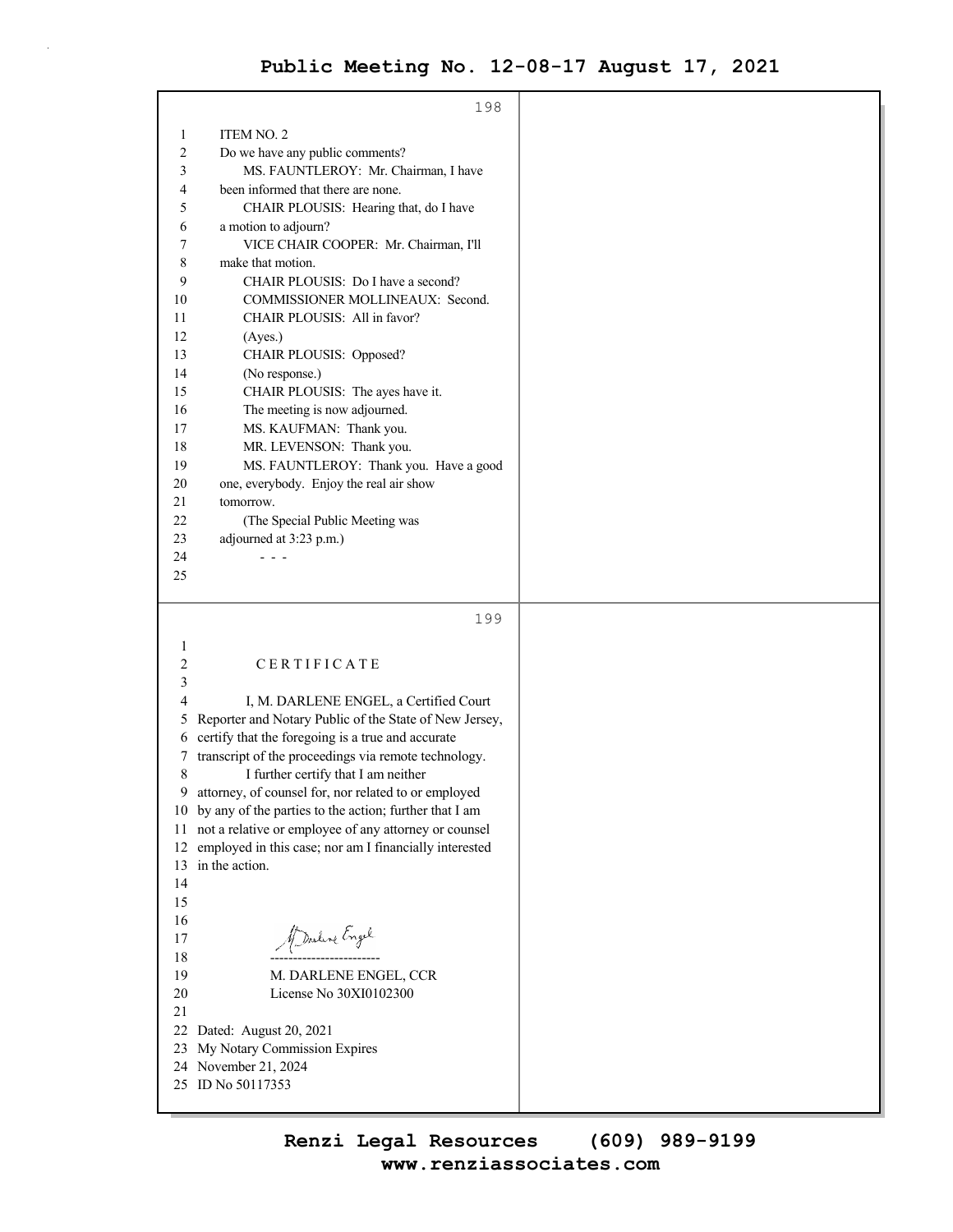| A                         | 103:17                  | 74:3 88:5                    | 188:23                      |
|---------------------------|-------------------------|------------------------------|-----------------------------|
| a-hundred-                | 106:24 109:4            | accurate 87:20               | acquisitions                |
| 81:13                     | 109:4,25                | 154:2 199:6                  | 18:2, 428:5                 |
| a.m1:7 5:2                | 112:24 116:9            | accurately                   | 28:7,8,9                    |
| $6:2$ 197:21              | 116:25 120:3            | 195:14                       | 29:20 30:13                 |
| abide $40:10$             | 124:12                  | achieved                     | $31:4$ 33:19                |
| 89:7 124:6                | 147:21                  | 173:22                       | $33:25$ $34:7,9$            |
| ability20:17              | 150:13,18               | achieves                     | $37:25$ 42:5                |
| 78:5 87:18                | 154:3, 12, 17           | 173:18                       | 43:21 57:16                 |
| 128:4 139:6               | 154:23                  | acknowledge                  | 58:7,9 60:20                |
| 143:10                    | 155:13,22               | $6:18$ $41:19$               | 73:21 79:16                 |
| 181:23                    | 156:11,16               | 192:20,25                    | 80:13 81:6                  |
| 185:23                    | $157:6$ $173:2$         | 193:6                        | 81:15 88:7                  |
| 189:19                    | 173:7,25                | acknowledges                 | 100:15,17                   |
| $able 7:8$ 18:17          | 174:6, 12, 19           | 186:24                       | 184:24                      |
| $27:11$ 38:15             | 176:2 181:2             | acquire 33:12                | Act 6:8 10:8                |
| 49:21 70:12               | 183:15,20,23            | 38:14 63:10                  | $10:15$ $17:17$             |
| 70:13 94:11               | 184:13 185:3            | acquired28:16                | 19:19 20:7                  |
| 107:2 110:17              | 185:6 186:3             | 29:8,9,15                    | 22:24 155:15                |
| 123:19,19                 | 186:6 187:5             | $32:2$ $33:17$               | 175:18                      |
| 128:11                    | 188:2, 15, 18           | 43:658:14                    | 181:10                      |
| 135:16                    | 196:25                  | 58:16,21                     | 183:22                      |
| 138:11                    | AC's 119:2              | 59:6,22                      | 189:15                      |
| 161:14                    | 122:22                  | 63:11,12                     | action 196:17               |
| 173:19                    | accelerate              | 86:8 108:10                  | 199:10,13                   |
| 195:16                    | 109:15                  | 182:9                        | activated                   |
| aboard $14:15$            | accelerated             | acquiring 51:7               | 110:24 156:9                |
| absolutely                | 43:21                   | 63:23                        | $active\,24:25$             |
| $15:19$ 84:4              | accept 7:11             | acquisition                  | 28:11 37:15                 |
| abundance                 | 25:2526:4               | 26:1927:16                   | $100:4$ $135:13$            |
| 94:19 132:22              | 37:5                    | 29:11,13,17                  | 144:15                      |
| $AC 1:10$ 3:5,10          | access $7:9$            | 30:19 31:5,6                 | $\texttt{actively}$ 133:4   |
| $4:7,15 \ 5:4$            | 29:11,17                | 31:16,22                     | 165:9                       |
| $9:4,24$ 11:8             | 31:13,13<br>37:20 42:13 | 33:20 34:13<br>$35:4$ 36:6,6 | activities<br>$17:2$ $18:4$ |
| $11:19$ $18:21$           | 43:23 80:7              | 36:12,17,20                  | $21:5$ 49:10                |
| $19:4,12$ 20:5            | 87:25 129:25            | $42:12$ $44:4,5$             | 161:18 162:8                |
| $22:13$ $25:12$           | accolades               | $57:21$ $63:17$              | activity 86:5               |
| 25:22,24                  | 178:14                  | 65:13 74:12                  | 163:10                      |
| 26:10 34:15               | accommodate             | 77:22 78:10                  | <b>add</b> $13:3$ $46:21$   |
| 34:18,20                  | 106:21                  | 79:13 80:10                  | 46:21 114:11                |
| 40:20 72:23               | accomplished            | 80:15 81:16                  | 148:12                      |
| $82:7,13$ $83:2$          | $17:6$ 19:15            | 82:9,14,19                   | 162:10                      |
| 83:6,10,15                | accounting              | 83:9 85:23                   | 163:16 196:9                |
| 84:685:2,6<br>85:14 89:19 | 8:21,21                 | 86:5 173:24                  | added $66:3$                |
| $101:2$ $102:4$           | 24:24 57:14             | 182:24 184:3                 | 114:4,16                    |
|                           |                         |                              |                             |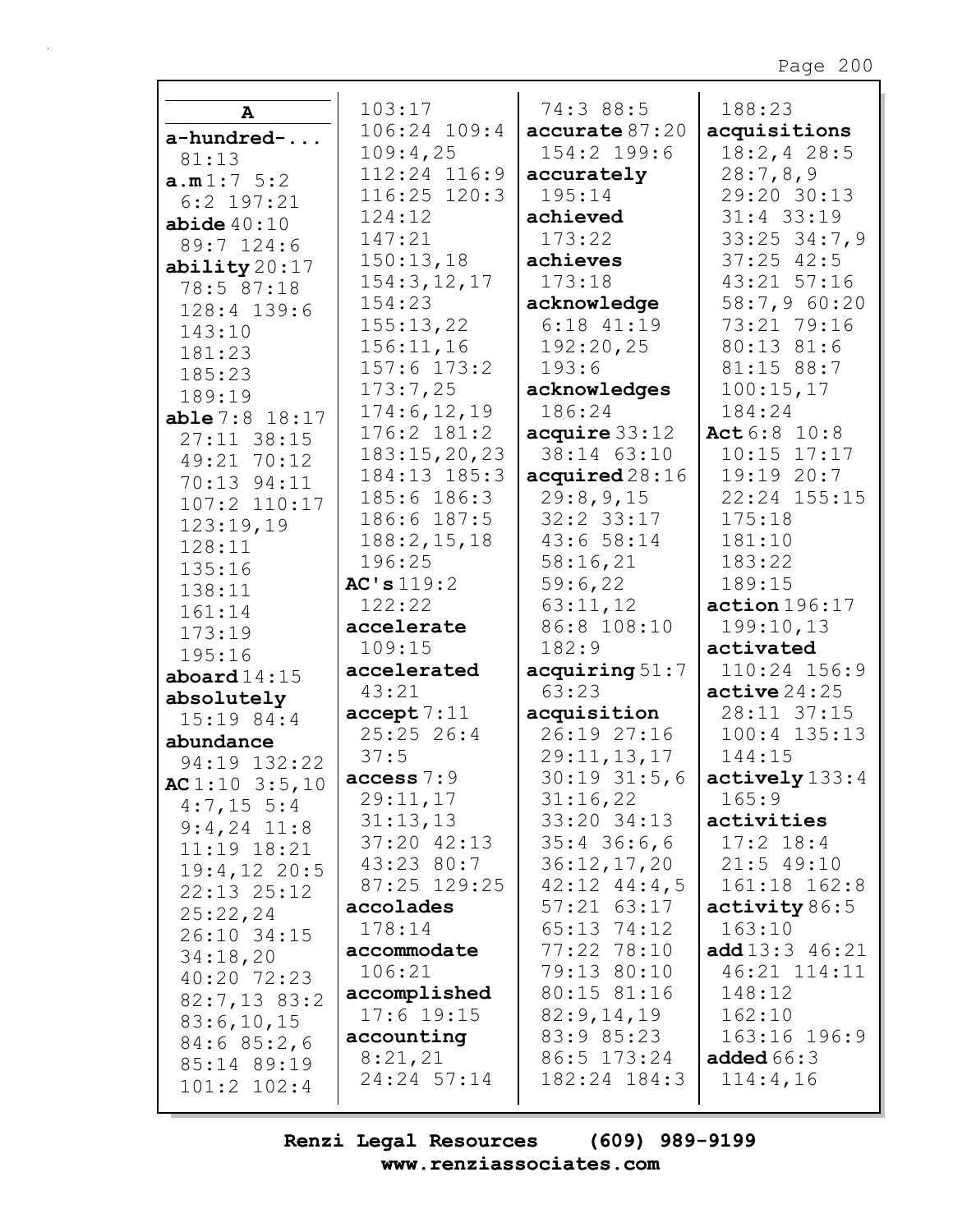| 121:14,16        | adjourned                 | 27:11 43:17            | 129:14                |
|------------------|---------------------------|------------------------|-----------------------|
| 142:20           | 198:16,23                 | 182:5                  | allocation            |
| 183:19 184:7     | adjournment               | ago16:24               | 57:2069:4             |
| adding $54:8$    | 7:16                      | $17:18$ 80:15          | 93:13                 |
| 105:13,16,17     | adjourns $6:17$           | 126:3 132:19           | allocations           |
| 105:25           | <b>ADMINISTRA</b>         | 137:21,21,24           | 87:3                  |
| 106:12           | 2:5                       | 137:25                 | allow $22:22$         |
| addition14:14    | admission                 | 187:23                 | 27:428:21             |
| 33:365:13        | 11:24                     | agree $40:10$          | 44:2 106:14           |
| $65:21$ $68:16$  | $\texttt{adopt} 62:25$    | 89:7 104:24            | 108:20 114:8          |
| 68:19 77:24      | 190:18                    | 124:6 179:14           | 172:10                |
| 96:13 98:7       | $\texttt{adoption} 12:23$ | 186:15                 | $all$ owed $26:19$    |
| 127:13           | $\texttt{adult}64:18$     | agreeable              | 42:24                 |
| 157:23           | adulthood $48:7$          | 69:23                  | allows $107:22$       |
| additional       | advance 39:10             | $\texttt{agreed12:10}$ | 130:7 135:18          |
| 18:3 33:13       | 56:8 61:16                | $35:3$ 37:5            | alluded $106:17$      |
| 38:15 41:17      | advances $70:17$          | 102:20                 | 114:14                |
| $42:5$ $46:19$   | 184:13                    | 116:25                 | 140:22                |
| $60:20$ $62:5$   | advantage                 | 119:21,25              | ALS 162:19            |
| 63:23 65:4       | 47:23                     | agreement $12:4$       | amazed $31:23$        |
| 72:16 79:25      | advantages                | $13:10$ 29:2           | amazing $31:25$       |
| 80:12 91:7       | 44:25 63:6                | 30:5 103:14            | amenities             |
| 103:5 104:17     | advise $6:5$              | $116:24$ 171:3         | 114:20                |
| 104:18           | aesthetic                 | $171:12$ $176:9$       | 142:21                |
| 123:18 162:6     | 113:25                    | 176:18 181:8           | 168:22                |
| 185:5            | aesthetically             | 181:9 194:20           | amenity $135:5$       |
| additionally     | 114:17                    | agreements             | <b>America</b> 25:20  |
| 106:22 118:7     | affairs 8:18              | 21:14 185:15           | 30:18                 |
| 135:8 174:16     | 8:23 18:11                | agrees $120:17$        | <b>American</b> 145:3 |
| address $6:15$   | affiliated                | 120:21                 | amicable              |
| $7:13$ $13:11$   | 22:14 176:6               | ahead $25:6$           | 107:12                |
| 52:8 86:17       | 176:14                    | 51:9 166:14            | amount $36:12$        |
| 184:14 195:8     | affiliation               | $\texttt{air}~56:7$    | $36:16$ $37:8$        |
| addressed        | 157:21                    | $115:10$ $153:4$       | 38:18 63:3            |
| $22:11$ $23:7,8$ | afternoon                 | 159:18                 | 66:15,16,20           |
| addressing       | 12:24 98:16               | 198:20                 | 68:8,25               |
| 52:13,15         | 116:6,7                   | $air$ -condit          | 69:24 70:5            |
| 85:7             | 131:13,14                 | 129:12                 | 71:23 72:20           |
| adept $79:14$    | 137:11,12                 | airplanes $56:3$       | 103:10, 15, 16        |
| adequate $70:12$ | 150:10,11                 | alcoholic              | $109:7$ $111:23$      |
| 187:13           | 164:15,16                 | 178:17                 | 116:19 117:5          |
| adequately       | AGENDA 5:1                | alike $121:20$         | 118:25                |
| 188:3            | aggressive                | ALISA2:3               | 119:11                |
| adhere $50:23$   | 43:5 184:23               | Allegiance             | 120:23                |
| adjourn $192:19$ | 188:19                    | 6:19                   | 128:10                |
| 198:6            | aggressively              | allocated              | 165:23 174:9          |
|                  |                           |                        |                       |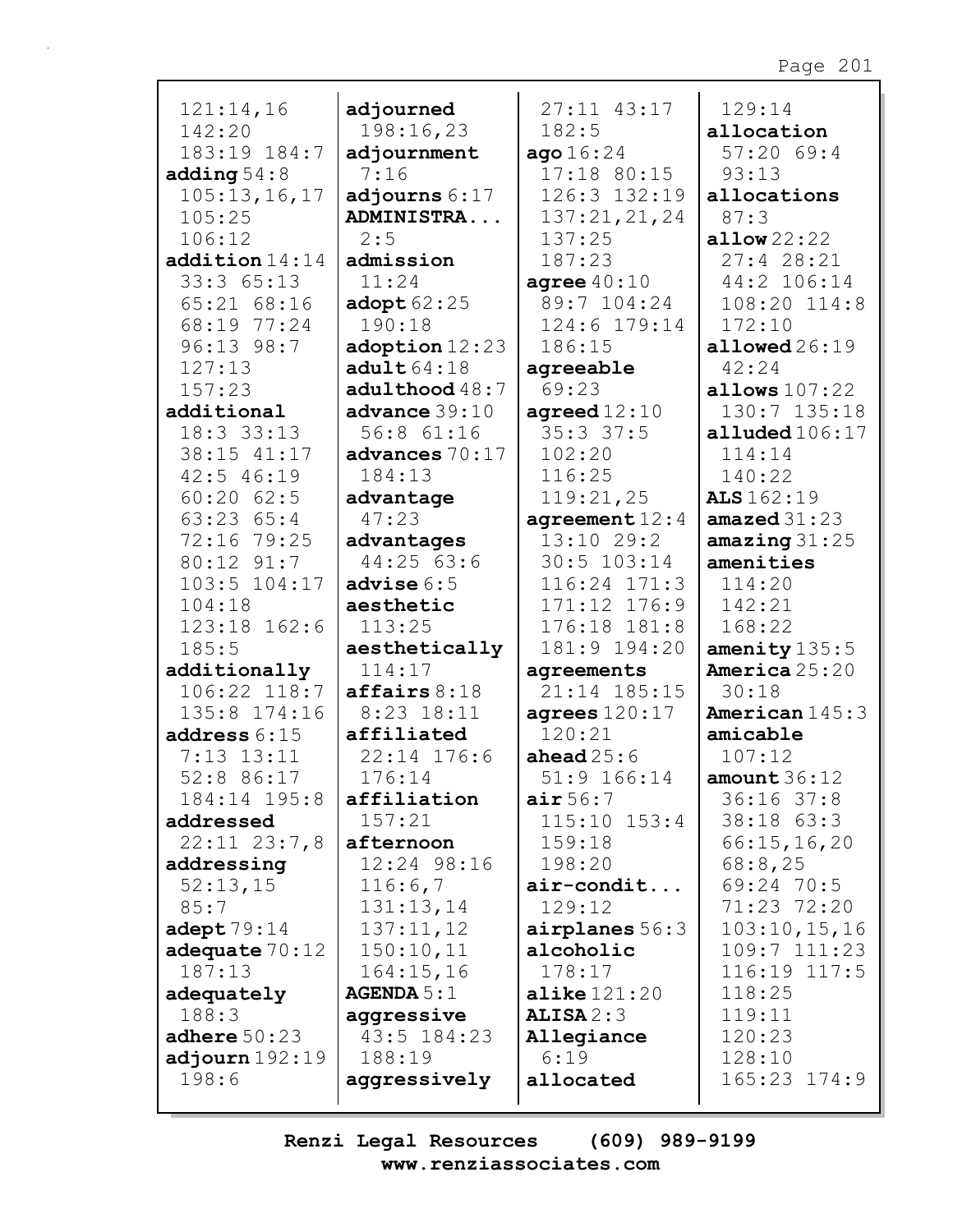|                           |                            |                            | 38:4 47:24                  |
|---------------------------|----------------------------|----------------------------|-----------------------------|
| amounts 75:5              | anticipate<br>$50:13$ 84:9 | 194:24                     |                             |
| 78:8 94:3,13              |                            | apply38:23                 | 49:5, 55:3:19<br>112:13     |
| analysis $22:4$<br>101:16 | $92:19$ $96:9,9$<br>150:13 | appointment<br>17:3 195:17 | 114:14,15                   |
|                           | 152:22 170:6               |                            | 118:12 142:6                |
| 116:20                    |                            | 195:21                     |                             |
| Analyst 2:5               | 188:19                     | appreciate                 | 142:6                       |
| 8:17,19,21                | anticipated                | 71:12 190:16               | areas $22:11$               |
| 8:22                      | 38:19 76:3                 | approach 93:15             | 33:249:7                    |
| analysts 57:17            | 80:2 81:6                  | 93:15                      | 57:13 85:18                 |
| and-a-half                | 88:4 102:20                | approached                 | 88:22 109:24                |
| 51:976:7                  | 185:4                      | 75:7                       | 121:6 122:17                |
| and-a-quarter             | anticipates                | approaching                | 125:9 134:3                 |
| 76:6                      | 154:12                     | 96:15                      | 138:11 139:5                |
| anecdotally               | anticipating               | appropriate                | 150:21 155:7                |
| 113:6                     | 42:5                       | 13:12,12                   | argument                    |
| anecdotes                 | anybody $87:12$            | 67:14 119:22               | 177:15                      |
| 133:14                    | anymore $108:8$            | 184:20                     | arguments                   |
| announce $14:24$          | anyway $32:8$              | 186:21                     | 22:21                       |
| announced $22:7$          | apologize $56:8$           | 187:17                     | <b>Army</b> $100:4$ , 5     |
| 29:21 30:5                | appeal $186:5$             | approval $8:16$            | arrangements                |
| $31:6,18$ 60:9            | appear $67:2$              | approvals                  | 119:12                      |
| 64:25 80:15               | appearances                | 31:19,19                   | $\texttt{arrival}$ $114:12$ |
| announcement              | 9:10                       | 32:10                      | 118:12                      |
| 102:7                     |                            |                            | $\arrive 158:5$             |
|                           | appearing                  | approve $196:19$           |                             |
| annual $52:24$            | 160:6                      | approved 35:7              | arriving                    |
| 84:22                     | appears 170:20             | 35:10 42:24                | 148:16                      |
| annualized                | appetite                   | 196:10                     | Arturo's $110:9$            |
| 86:11                     | 127:25                     | approving                  | Asian $111:19$              |
| answer $8:6$              | apples $60:18$             | 97:15                      | 111:21,25,25                |
| 42:750:3,3                | 60:18                      | approximate                | 140:17,18                   |
| 50:12,17                  | applicable                 | 60:12                      | asked $61:7$                |
| 58:4,14                   | 156:17                     | approximately              | $67:24$ 109:2               |
| 64:22,23                  | 175:18                     | $36:7$ 58:22               | 121:20,20                   |
| 94:9,25                   | applicant                  | 65:12,14,22                | 129:8 138:3                 |
| $97:13$ $146:25$          | $10:11$ $20:12$            | $73:8,16$ 74:4             | 138:4 161:16                |
| answered $90:17$          | 20:14,16                   | 74:8 78:6                  | 168:3, 13, 15               |
| $90:17$ $125:4$           | 54:12 189:12               | 80:24 81:9                 | aspect $112:18$             |
| 128:19 129:6              | 189:25                     | 83:3 86:9                  | $122:5$ 167:6               |
| 136:9 157:19              | 190:11                     | 119:6,10                   | aspects $108:24$            |
| 161:14                    | 196:20                     | 154:5                      | aspirations                 |
| 163:11                    | applicants                 | April $18:17$              | 84:4                        |
| answering                 | 147:12                     | 29:21 31:5                 | assessing                   |
| 146:24                    | 168:19                     | 35:4                       | 113:17                      |
| answers $51:21$           | application                | Arapahoe                   | $\texttt{asset21:13}$       |
| 131:6                     | $4:15$ 5:9                 | 182:20                     | 33:12 45:16                 |
| Anthony $140:20$          | 11:18 146:23               | area $18:23,25$            | 46:548:4                    |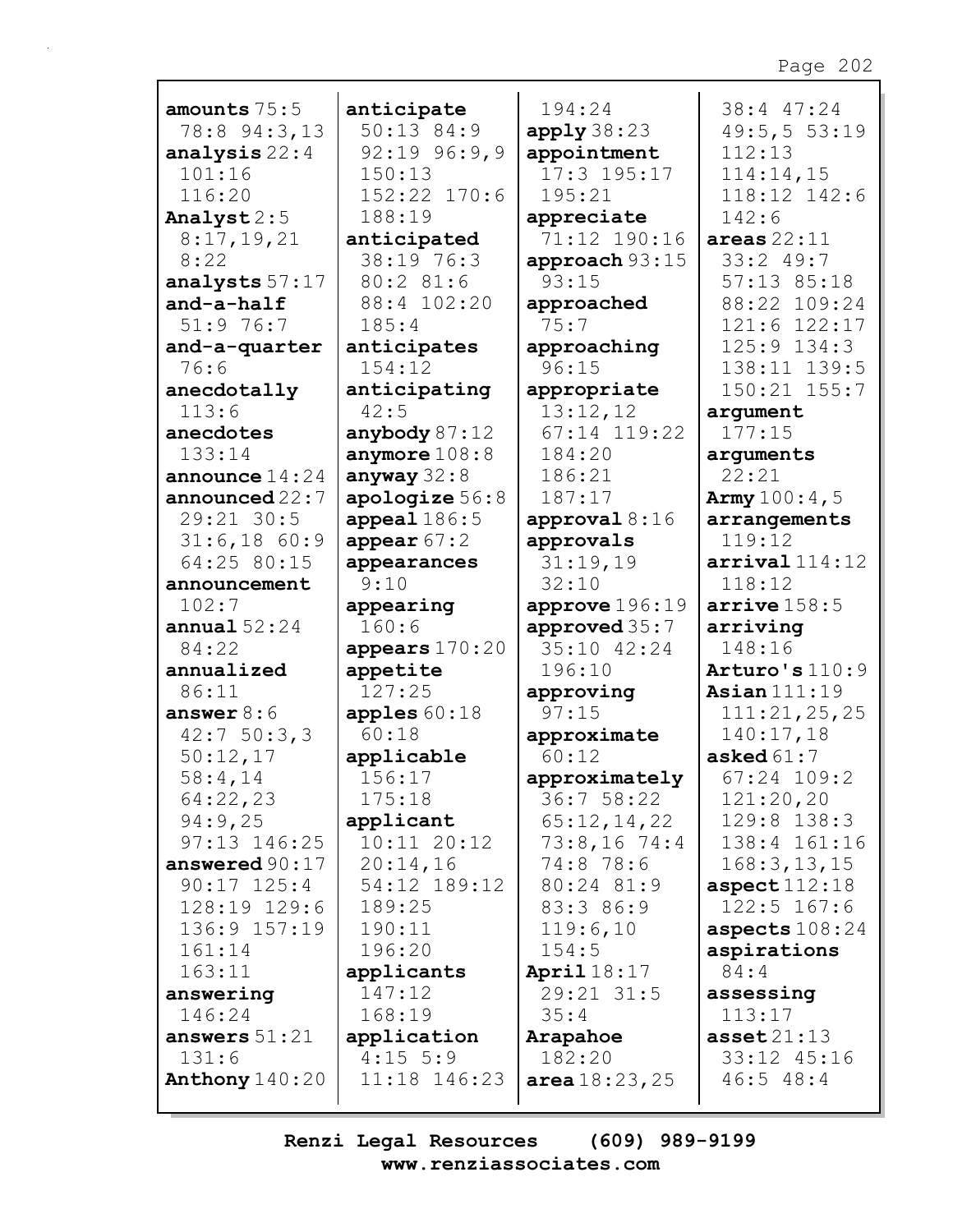| 64:6 181:7                 | 56:2, 559:9            | atmosphere               | avant-garde           |
|----------------------------|------------------------|--------------------------|-----------------------|
| asset-free                 | $60:24$ $62:17$        | 188:21                   | 111:11                |
| 62:25                      | 63:2564:3              | attendant                | <b>AVT</b> 32:3       |
| asset-light                | 69:16 70:19            | 22:18                    | award $145:2$         |
| 62:25                      | 70:23 82:2             | attention $49:6$         | awarded $177:14$      |
| assets $34:11$             | 84:15,22               | 79:10 92:17              | aware 69:18,20        |
| 34:12 38:7                 | $91:21$ $92:6$         | 108:21                   | 69:24 70:21           |
| 39:345:4                   | 93:17 95:8             | 149:22                   | 89:6                  |
| 48:10 53:14                | 95:15,18,19            | 180:18                   | awesome $49:4$        |
| 63:18 72:15                | 96:5,18                | attitude 49:17           | aye 171:25            |
| 182:7                      | 97:16 99:12            | attitudes 87:8           | ayes 172:2,5          |
| $\texttt{assist10:17}$     | 100:21,23              | attorney $2:9$           | 198:12,15             |
| 175:24                     | 102:8 106:19           | $3:2,7$ 9:13             |                       |
| Assistant                  | 108:3 125:16           | $16:23$ 20:3             | B                     |
| 18:21 100:22               | 125:17                 | 178:11 199:9             | $B2:1$ 4:1 75:8       |
| 101:2,5                    | $130:21$ $131:4$       | 199:11                   | 75:13,16              |
| 196:24                     | 131:19 132:7           | attorneys $2:8$          | 196:23                |
| associate 9:20             | 133:2 134:2            | 172:10 195:9             | B52177:2              |
| associated                 | 134:15                 | $\texttt{attract}$ 151:7 | <b>BA</b> 24:23       |
| 22:18 55:14                | 137:20 138:5           | 151:23 152:3             | Bachen $8:17$         |
| 88:11,12,16                | 138:14                 | attracted 26:9           | back $16:23$          |
| 173:13                     | 139:22 140:3           | attractive               | 24:15 27:7            |
| 176:15                     | 140:20 141:2           | 128:9 186:7              | 34:21 44:18           |
| Association                | 141:3 142:25           | attributes               | 46:7 49:20            |
| 80:13 162:15               | 144:24                 | 26:22 161:7              | 50:6,21               |
| assuming $81:5$            | 147:19,25              | audio $7:22$             | 60:22 101:22          |
| assurance                  | 148:13 149:2           | Audit $15:22$            | 128:21                |
| 185:5                      | 150:14,21              | auditorium               | 130:19 138:5          |
| assurances                 | 151:21                 | 127:5                    | 138:9 139:8           |
| 20:24                      | $157:21$ $158:5$       | audits $57:15$           | 139:10                |
| assure $79:21$             | 158:10,17              | August $1:6$ 5:2         | 141:21                |
| 128:6 175:25               | 159:11, 12, 25         | 6:9,12                   | 143:14                |
| Atlantic 10:5              | 160:8,10               | 199:22                   | 149:16,17             |
| $17:24$ 19:6,9             | 161:22,23,23           | authentic                | 153:13,16,19          |
| $22:15$ $25:6$             | 166:17                 | 111:21                   | 162:2 166:15          |
| 25:23 28:22                | 169:12 181:4           | authorization            | 168:3,5               |
| 32:9,23                    | 183:2,8,12             | $10:4$ $17:10$           | 169:22                |
| $46:23$ $47:2,9$           | 183:17                 | 180:25                   | 172:14 180:5          |
|                            | 185:23                 |                          | 180:11                |
| 47:12,16,18<br>48:16,24    |                        | automatically<br>176:10  | back-to-sc            |
|                            | 187:10                 | availability             | 144:23                |
| 49:3,7,19                  | 188:25 189:5<br>189:10 | $77:6$ 93:10             | <b>backed</b> $130:4$ |
| 50:5,9,10<br>$52:24$ 53:7  | 191:19 192:2           | available 7:18           | backers $21:3$        |
|                            | AtlantiCare            | 49:1569:3                | background            |
| 53:15,20,24                | 132:18                 |                          | 16:17 20:25           |
| 54:3, 16, 24<br>54:25 55:5 |                        | 78:14,18                 | $21:5, 7$ 24:16       |
|                            | Atlantis $25:21$       | 92:25 96:15              |                       |
|                            |                        |                          |                       |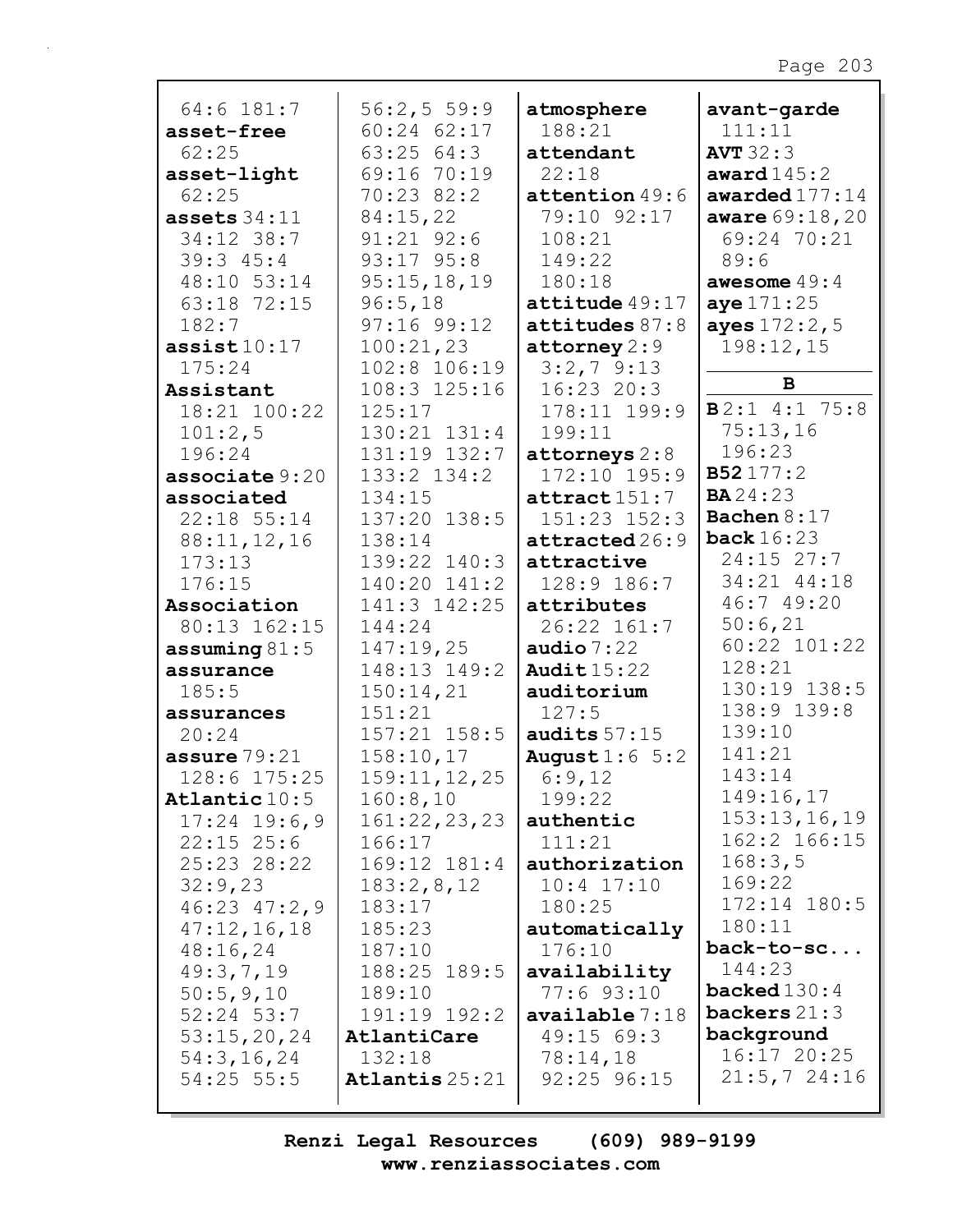| 24:19 25:7                                                      | 19:18 20:9                                                | 106:10 109:3                                | 128:2                                                       |
|-----------------------------------------------------------------|-----------------------------------------------------------|---------------------------------------------|-------------------------------------------------------------|
| 46:22 47:3                                                      | $21:11$ $22:5$                                            | 109:25 116:8                                | <b>bands</b> $127:8$                                        |
| 57:5,23                                                         | 22:13,17                                                  | 116:14,23,25                                | bandwidth                                                   |
| 99:20,21,23                                                     | 26:6,10                                                   | 116:25                                      | 33:11                                                       |
| 187:21                                                          | 28:16,18,22                                               | 117:10                                      | bank $34:11$                                                |
| <b>backs</b> $95:6$                                             | 29:3 31:14                                                | 118:24 119:2                                | bankroll 70:12                                              |
| backwards                                                       | $31:17$ 32:5                                              | 119:11,21,25                                | bankruptcy                                                  |
| 125:3,5                                                         | $32:22$ $33:8$                                            | 120:3, 16, 20                               | 45:8,9                                                      |
| <b>bad</b> $99:10, 12$                                          | 33:19 34:14                                               | 122:22 124:9                                | banquet $118:21$                                            |
| 99:14                                                           | 34:15, 18, 20                                             | 124:12 130:5                                | bar 110:23                                                  |
| Baer $6:8$                                                      | 35:3 36:21                                                | 135:13                                      | 111:12                                                      |
| Bahamas 25:21                                                   | 37:3,5,9,16                                               | $137:15$ $143:6$                            | 114:11, 19, 24                                              |
| $\texttt{background}\,111:25$                                   | 38:2, 3, 10, 24                                           | 144:14                                      | 127:7,11                                                    |
| bakery $111:25$<br><b>balance</b> 66:12                         | 39:15,19<br>40:13,18,20                                   | 150:13,17,18<br>$152:10$ $154:3$            | 132:23<br>barometer 67:9<br>barrier 61:19                   |
| 68:12 70:3<br>72:19 77:5<br>77:15,20                            | 40:22 55:5<br>$57:10$ 59:9<br>59:19 60:24                 | 154:8, 12, 23<br>155:13,22<br>156:11,16     | Barring $87:14$<br>base $94:7$                              |
| 86:22 87:22                                                     | 61:9,24                                                   | $157:6$ $162:8$                             | 185:25                                                      |
| 94:10,24                                                        | $62:16$ $64:3$                                            | 165:12 173:6                                | based $19:17$                                               |
| 96:13                                                           | 64:13 65:22                                               | 173:7,10,15                                 | 116:20 128:3                                                |
| balances 77:10                                                  | 66:8,2067:2                                               | 173:17,23,24                                | $174:21$ $175:6$                                            |
| 77:18                                                           | 70:16,19,23                                               | $173:25$ $174:6$                            | 190:8 191:2                                                 |
| ball 87:21                                                      | 71:14,15                                                  | 174:8, 13, 20                               | basically                                                   |
| $ballroom$ 113:4                                                | 73:8,25                                                   | $175:2$ $176:2$                             | 51:10                                                       |
| Bally $65:3$                                                    | 74:12,17                                                  | 181:3 182:9                                 | <b>basis</b> $62:10$                                        |
| $91:21$ $95:8$                                                  | 75:21 76:15                                               | 182:11, 18, 22                              | $67:14$ $68:19$                                             |
| 100:23                                                          | 76:23 78:9                                                | 183:3,7,10                                  | 84:5,22                                                     |
| 126:18 129:2                                                    | 78:19 79:15                                               | 183:12,13,15                                | 86:11 87:17                                                 |
| 130:16                                                          | 80:8,2381:6                                               | 183:19,20,23                                | 108:7 123:16                                                |
| 137:23,25                                                       | $81:22$ $82:6,7$                                          | 184:3,8,10                                  | $127:15$ $187:8$                                            |
| 145:13                                                          | $82:13$ $83:2,6$                                          | 184:13,22                                   | batch 121:25                                                |
| 157:22,25                                                       | 83:10,15,16                                               | 185:2,3,5,6                                 | beach $32:3$                                                |
| 186:14,15                                                       | 84:6,22,25                                                | 185:9, 13, 14                               | 53:684:18                                                   |
| 187:25                                                          | 85:2,6,6,13                                               | 186:3,5,6,23                                | 114:19,24                                                   |
| 188:18                                                          | 85:14,16                                                  | 186:24 187:5                                | $127:7$ $132:23$                                            |
| Bally's $1:11$<br>$3:5,10$ 4:8<br>$4:14$ 5:4 9:5                | 86:16 88:7<br>88:12,17<br>89:9,11,14                      | 187:16 188:2<br>188:10, 14, 15<br>188:16,24 | $153:4$ $159:12$<br>161:6<br>beaches $159:9$<br>bear $69:6$ |
| $10:2,5$ 11:10<br>$11:17$ $14:11$<br>$15:21$ $16:3$<br>16:10,12 | 89:19 92:25<br>$93:17$ $94:6$<br>95:18 96:18<br>100:21,25 | 189:3,8<br>190:2,22<br>191:18,22<br>192:2   | beautiful<br>142:3,6<br>159:9                               |
| 17:15,21                                                        | 101:2 102:4                                               | <b>BALY</b> 28:20                           | becoming $25:22$                                            |
| 18:8, 15, 21                                                    | 103:16                                                    | <b>band</b> $8:19,22$                       | <b>bed</b> $105:25$                                         |
| 19:4,9,12,15                                                    | 105:13 106:6                                              | 113:14,14                                   | <b>Bee</b> $113:13,13$                                      |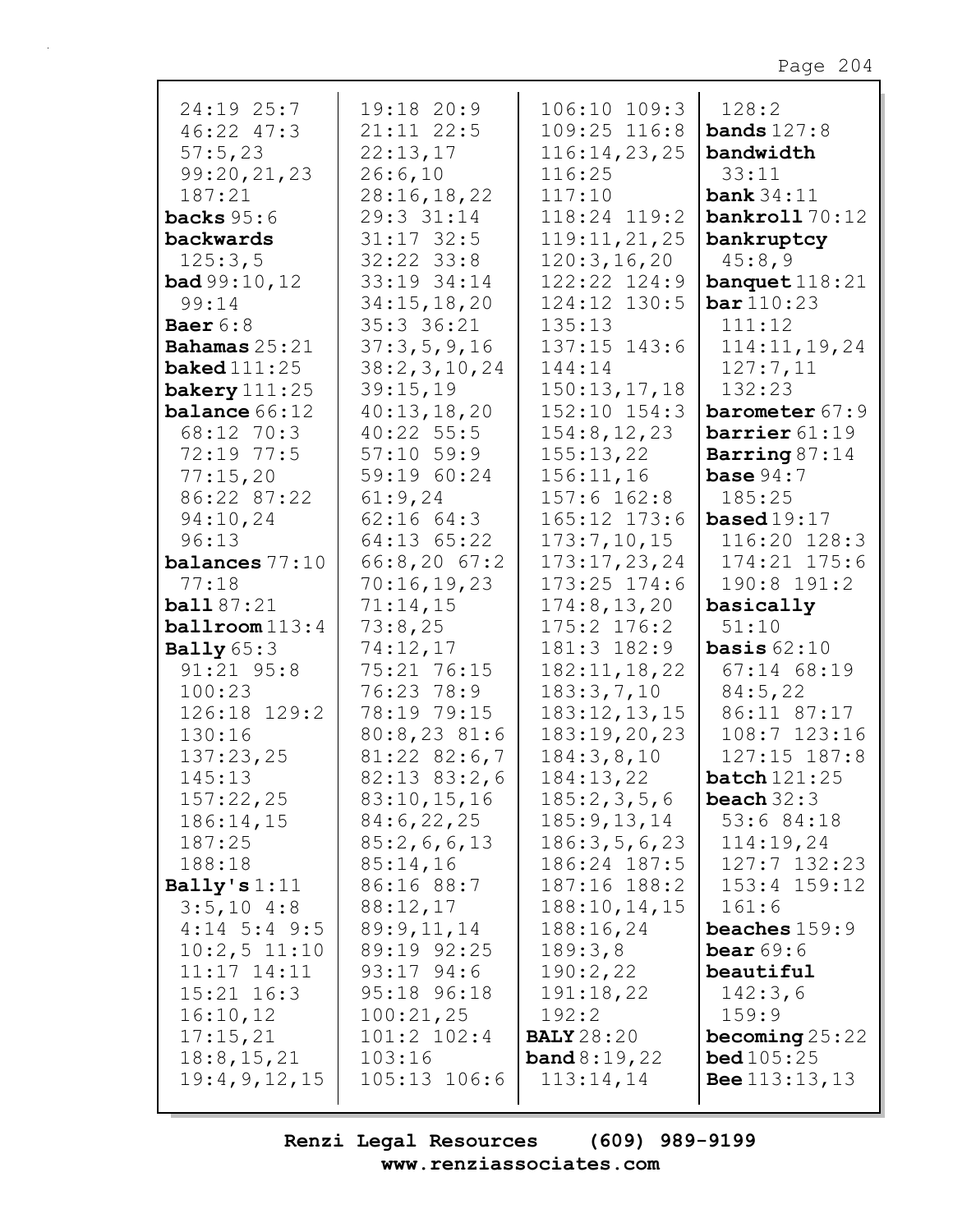| 126:9                    | 105:18                      | 75:17                        | $161:7$ 183:5              |
|--------------------------|-----------------------------|------------------------------|----------------------------|
| beginning $7:14$         | Bet. Works                  | $\texttt{Biloxi}$ 135:2      | <b>bonds</b> $67:8$        |
| $27:13$ 46:25            | 30:22 73:22                 | 135:21 138:2                 | 76:2,3                     |
| $108:6$ $170:11$         | better $26:18$              | 140:25 141:2                 | bones $92:16$              |
| 178:12,25                | $45:15$ $49:9$              | 151:20 158:3                 | bonus-type                 |
| behalf $9:13,16$         | 53:771:22                   | 158:19                       | 155:7                      |
| 14:10,11                 | 87:18,18                    | 159:20                       | bookends $49:2$            |
| $20:3$ 31:9              | 122:24                      | bingo $31:8$                 | Borgata $17:3$             |
| 179:12 196:3             | 133:21                      | birthday 136:2               | born 24:20                 |
| behavior                 | 134:23                      | Bishop $24:21$               | 100:2                      |
| 146:13                   | betting $26:20$             | bit6:222:27:3                | borrowing                  |
| believe $14:13$          | 27:25 29:11                 | $27:7,17$ 32:7               | 78:15 81:14                |
| 19:14 32:7               | 29:17 30:20                 | 44:23 46:16                  | bottom 129:23              |
| 33:21 36:8               | 30:22 31:14                 | 49:6 50:7,22                 | 148:15 168:8               |
| 37:7,21                  | 42:15 43:17                 | $51:2$ 64:5                  | 169:5                      |
| 38:12 39:4               | $43:23$ $44:9$              | 66:2 72:6                    | boxing $168:3,5$           |
| 45:23 53:18              | 58:24 63:12                 | 73:3 75:3                    | boy $25:2$                 |
| $60:4$ $65:11$           | 79:3                        | 76:8 84:14                   | <b>Boys</b> 132:25         |
| 66:14,16                 | bettings $42:14$            | 90:18 96:7                   | 144:20                     |
| $67:10$ $68:13$          | beverage                    | 96:16 110:22                 | brand28:16                 |
| 71:24 72:4               | 112:10 118:4                | 121:4 122:12                 | 63:11 111:3                |
| 78:11 81:4               | 168:25                      | 132:12                       | 111:3 121:17               |
| 81:10,25                 | beverages                   | 142:10                       | 183:7                      |
| 82:23 84:7               | 178:17                      | 154:20                       | branded $80:8$             |
| 84:21 85:22              | bias $149:8$                | bite-sized                   | brands $125:13$            |
| 87:21 92:15              | Bicycle 163:20              | 93:20                        | 125:20,20                  |
| $94:5$ 95:2              | 163:21,22                   | <b>Black</b> 63:16           | break $12:24$              |
| 109:22                   | bid76:15                    | blackjack                    | 48:10 58:22                |
| 130:18                   | big66:690:22                | 110:18                       | 170:17 172:9               |
| 143:16,19                | 91:19 107:9                 | blocks $161:6, 6$            | 172:14                     |
| 152:14                   | 121:12,23                   | blue $108:5$                 | brick $62:13$              |
| 168:24 169:4             | 126:18,21                   | board $15:20$                | 151:16                     |
| 177:15                   | 145:2 161:20                | $16:5$ $17:7$                | $brick-and 62:6$           |
| 184:19                   | 162:21,21                   | $31:19$ $35:22$              | $brick-and-$               |
| 187:24 188:9             | bigger 153:16               | $42:20$ $43:13$              | $33:4$ 38:10               |
| 193:19,19                | 166:17 169:3                | 46:372:18                    | 39:11 58:16                |
| benefactor               | billboard                   | 94:12 105:23                 | $59:3$ $61:23$             |
| 165:11                   | 112:23                      | 147:13 156:6                 | 79:9 80:6                  |
| $\texttt{benefit}133:11$ | $b$ illion $26:15$          | <b>boards</b> $35:9$         | $100:15$ $151:2$           |
| benefits 37:16           | 36:7,21                     | 156:6                        | <b>bridge</b> $36:21$      |
| $88:8$ 130:4,8           | 65:12,25                    | boardwalk<br>$26:24$ $108:2$ | 74:13                      |
| 189:3<br>best44:18       | $66:4$ 73:9<br>75:7,8,13,14 | $108:7$ $111:22$             | brief 13:24<br>19:16 56:11 |
| 45:5 50:15               | 76:18 90:25                 | $118:12$ $159:4$             | 180:8                      |
| 152:6                    | 96:15 182:25                | 159:6, 12, 14                | briefly $25:10$            |
|                          |                             |                              |                            |
|                          |                             |                              |                            |
| best-in-class            | billion-five                | 160:19 161:2                 | $25:20$ 57:5               |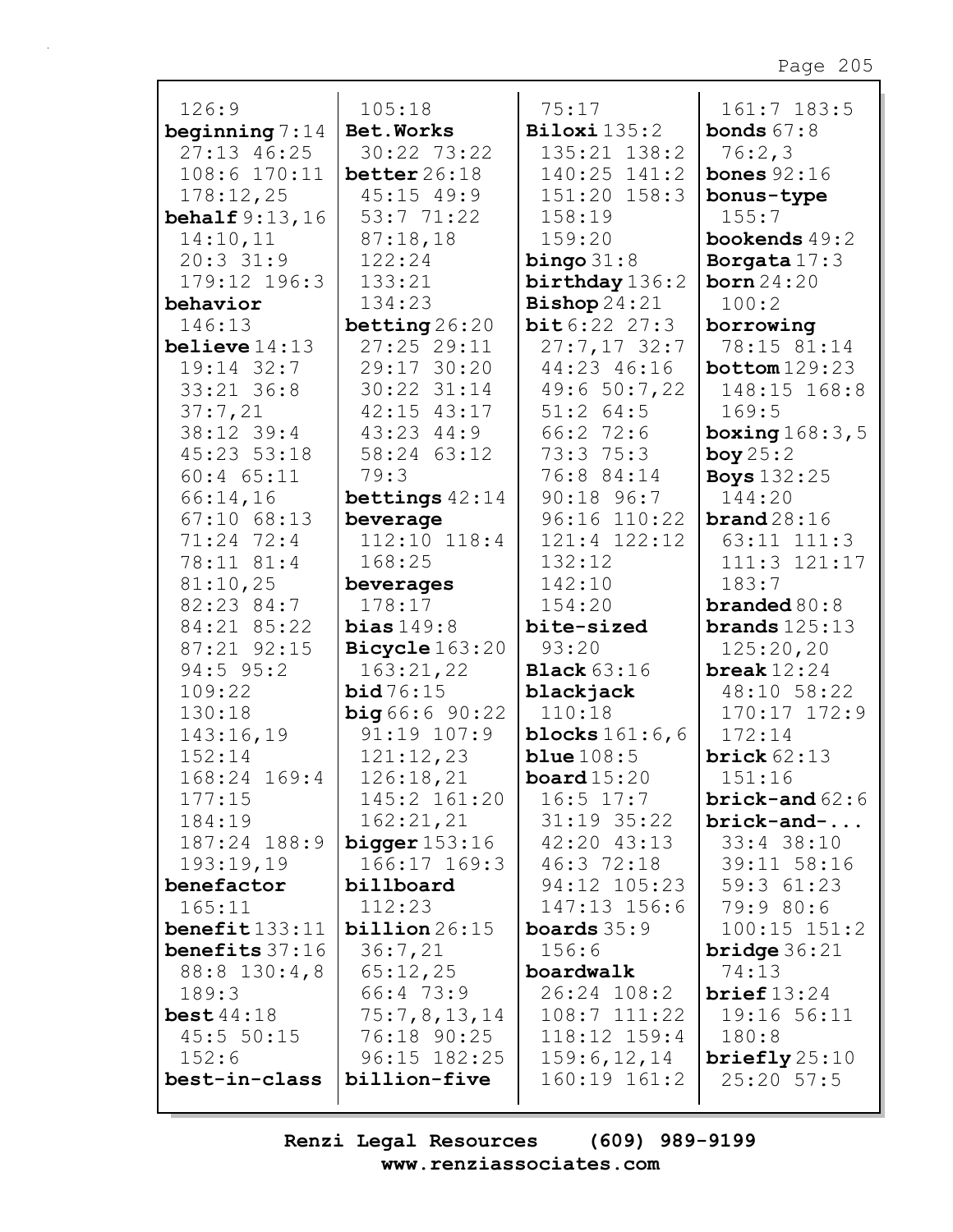| bright $107:6$                       | 189:12                      | 53:560:3                   | 95:796:19             |
|--------------------------------------|-----------------------------|----------------------------|-----------------------|
| brighten                             | 190:12                      | 76:14 93:5                 | $97:10$ $102:5$       |
| 107:12                               | business $20:17$            | 112:2 128:14               | 103:17,24             |
| bring $32:8$                         | 21:3,524:23                 | 145:25                     | 109:8, 10, 16         |
| $52:23$ 59:15                        | 29:630:12                   | 148:17 191:9               | 115:8 116:10          |
| 80:16 134:15                         | $30:14$ 43:20               | 192:10                     | $116:15$ $117:2$      |
| 138:9 139:10                         | 49:20 54:10                 | 197:10                     | 117:11                |
| 139:20                               | 55:4,8,13                   | call-in $7:22$             | 118:23,25             |
| 153:13,16                            | 58:15,17,20                 | called $7:24$              | 119:7 120:2           |
| 159:8 185:25                         | $61:23$ $62:2,6$            | $15:3$ 30:15               | 120:12                |
| bringing $94:17$                     | 71:22 78:18                 | $30:22$ $31:2$             | 123:11                |
| 168:3,5                              | 79:2,2280:5                 | 110:9,12                   | 124:11                |
| brings $71:24$                       | 85:25 94:20                 | 118:7 170:7                | 128:22 129:5          |
| 85:24 127:16                         | 100:9 106:14                | 195:3                      | 129:20 131:2          |
| 169:8,9                              | 106:16,18                   | callers $7:20$             | 141:17,17,25          |
| broadcasting                         | 108:21 126:2                | $\texttt{campalign}$ 26:25 | 142:2 149:11          |
| $65:18$ 79:6                         | 150:12                      | 188:19                     | 174:5,10              |
| broke $61:18$                        | 166:19                      | Cancer $162:15$            | 175:22 184:7          |
| brought $132:24$                     | 181:23                      | candid $80:10$             | 184:15 186:3          |
| 132:24 140:4                         | 189:19                      | cannibaliz                 | 186:9,17              |
| 142:11                               | business-type               | 54:19 152:15               | 187:20                |
| 143:14                               | 106:21                      | cannibalize                | capitalizing          |
| 153:22                               | businesses                  | 54:14 168:17               | 139:16                |
| 180:17                               | 28:13 55:14                 | 169:10                     | Capp 5:8 14:25        |
|                                      |                             |                            |                       |
| Bryon 6:7                            | 87:15                       | capacity 25:9              | $18:8$ 32:6           |
| build26:2                            | <b>busy</b> $97:14, 15$     | 39:16 188:24               | 33:21 36:9            |
| 30:10 80:5                           | buying $149:23$             | capex 69:17,20             | 36:24 55:24           |
| 86:13 139:6                          | <b>buys</b> 149:25          | 93:7,23                    | 56:1, 9, 22           |
| 145:13 146:4                         |                             | $97:14$ $102:8$            | $57:1$ $58:1$         |
| 185:9                                | $\mathbf{C}$                | $102:21$ $141:7$           | 59:1 60:1             |
| builder $46:3$                       | C3:1 56:18                  | 142:21                     | $61:1$ $62:1$         |
| building $27:10$                     | 98:24 137:2                 | capital $18:15$            | 63:1 64:1             |
| 58:19 79:2                           | 137:2 199:2                 | $18:23$ $22:14$            | $65:1$ $66:1$         |
| 80:18 91:15                          | 199:2                       | $27:9$ 40:14               | $67:1$ $68:1$         |
| $91:19$ $92:15$                      | $C-14:3$ 170:12<br>C111:2,3 | $57:19$ $59:14$            | $69:1$ $70:1$         |
| $97:25$ $112:22$                     | cabanas $114:21$            | $63:9,21$ 64:6             | $71:1,10$ $72:1$      |
| 115:7,15                             | Caesars $28:17$             | 64:9,24                    | 73:174:1              |
| 153:9                                | $29:3,8$ 184:5              | 66:15,17                   | 75:1 76:1<br>77:178:1 |
| <b>builds</b> $169:7,7$<br>built68:6 | 187:4                       | $67:13$ $68:7$             | 79:1 80:1             |
| 106:13                               | Caesars' 187:7              | 69:3,4,23<br>70:14 71:21   | $81:1$ $82:1$         |
| 113:23                               | calendar $163:3$            | 85:10 86:22                | $83:1$ $84:1$         |
| <b>bunch</b> $132:25$                | call $8:6$ 17:19            | 86:24 87:3,4               | 85:1 86:1             |
| burden 174:24                        | $23:13$ $25:12$             | 89:15 90:23                | $87:1$ $88:1$         |
| 177:13                               | $47:25$ $48:12$             | 91:5,8,24                  | $89:1$ $90:1,14$      |
| 179:15                               | 48:14 49:6                  | 93:13,16                   | $91:1$ $92:1$         |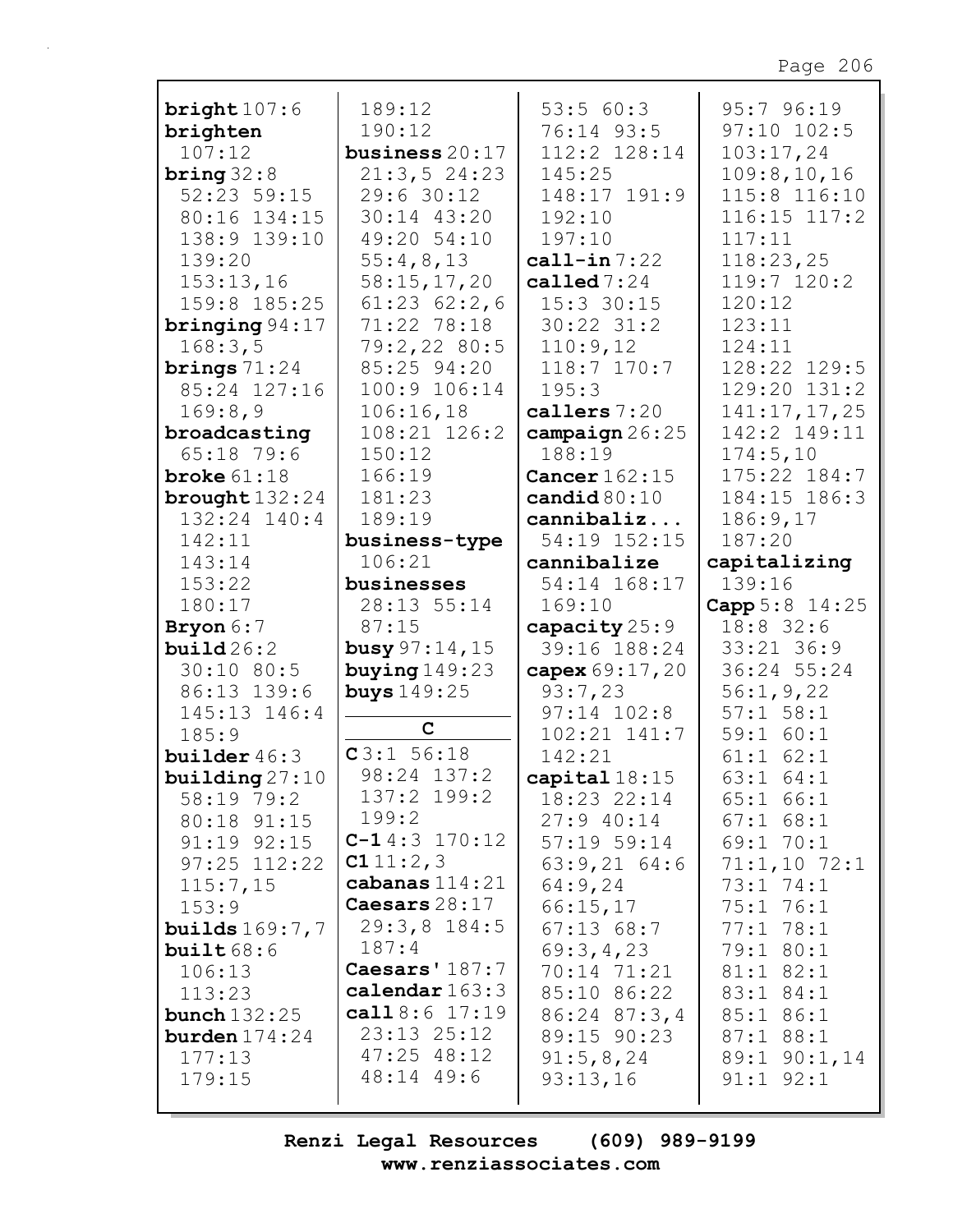| $93:1$ $94:1$    | 58:21 59:8       | 187:10                           | 81:25 83:20      |
|------------------|------------------|----------------------------------|------------------|
| $95:1$ $96:1,23$ | 59:10,23         | 189:11, 19, 21                   | 83:24 84:7       |
| $97:1,7$ 129:9   | 60:15            | 189:25                           | 84:23 85:4       |
| 183:25           | casino $1:2,12$  | 190:14,19,25                     | 99:15,19         |
| 184:10           | $2:2, 4$ 4:8,16  | 194:25                           | 139:3 142:5      |
| card 135:9, 12   | $5:5,10$ 6:9     | 196:21                           | 142:12           |
| 136:3 151:9      | $9:6$ 10:3,6,7   | casinos $17:24$                  | 188:11           |
| 152:11           | 10:11,15,25      | 26:3 28:23                       | Certified $1:17$ |
| cards $151:11$   | $11:9,20$ 14:9   | 35:19,20                         | 199:4            |
| care $107:23$    | $14:12$ $15:8$   | 39:9 41:24                       | certify 199:6    |
| 108:21,23        | 16:9,25          | 48:22 61:8                       | 199:8            |
| 134:4 179:6      | 17:10, 16, 17    | 63:4,16                          | cetera $47:21$   |
| 179:7            | 17:23 19:19      | 95:14 100:15                     | 91:18            |
| career $137:20$  | $19:21$ $20:7,7$ | 182:12,18                        | CFO18:825:15     |
| $177:3$ $187:22$ | 20:11,12,18      | 183:2 187:13                     | 25:20 33:21      |
| careers 183:17   | 20:20 22:24      | $\texttt{catch}27:9$             | 94:22            |
| Carluccio's      | 25:16,19,23      | categories                       | Chair $2:2,3$    |
| 112:6 125:18     | 26:10 28:7,8     | 147:15                           | $6:21$ $8:10,11$ |
| 132:15           | 28:13,14         | Category                         | $8:13$ 9:9,21    |
| 144:21           | 29:20 30:6       | 182:17                           | $11:23$ $12:25$  |
| carpet $92:2$    | $31:8$ 38:3      | Catherine                        | $13:15$ $14:2,5$ |
| case $45:17$     | 42:22 54:14      | 140:4                            | 15:21 19:23      |
| 72:3 107:25      | 59:22 70:11      | Cayon $8:20$                     | 23:11,21         |
| 188:9 199:12     | 70:12 73:22      | CCR199:19                        | 24:11 32:15      |
| cash $37:6$      | 79:9,20          | cell62:3                         | 41:5, 7, 10, 12  |
| $40:20$ 57:13    | 88:17 111:10     | 72:11                            | 44:10 46:11      |
| 58:10 60:11      | $113:23$ $115:2$ | center $26:24$                   | 46:14 49:23      |
| $60:21$ $61:3$   | 117:21           | 118:8                            | 51:17,20,23      |
| 65:15 66:7,9     | 123:20           | CEO17:2026:6                     | 52:20 53:11      |
| 66:12,16         | 133:17,18,24     | $35:24$ $42:19$                  | 53:25 54:11      |
| 67:2568:12       | 140:4,5          | 45:10 183:13                     | 55:16,18,19      |
| 68:15,17,20      |                  | $141:18$ $142:7$ certain $21:13$ | 55:23 56:13      |
| $69:8$ 77:5,10   | 148:15           | 22:11 34:12                      | $56:25$ $71:5$   |
| 77:15,16,17      | 155:15           | $37:4$ $81:14$                   | 90:3, 9, 11, 12  |
| 77:20,25         | 165:11,14        | 116:9 138:12                     | $90:13$ $95:10$  |
| 85:7 86:10       | 166:18 175:2     | 175:20                           | $96:23$ $97:3,7$ |
| 86:21 87:22      | 176:11           | 193:20                           | $97:22$ $98:6,9$ |
| 87:22,23         | 177:14           | certainly                        | 98:16,21         |
| 89:18 91:10      | 178:24           | 27:24 28:11                      | 115:25           |
| 92:20,21,24      | 179:16           | $34:11$ $39:8$                   | 124:17,21,23     |
| 93:5, 5, 11, 21  | 180:25 181:4     | 39:23 45:20                      | 124:24           |
| $94:7$ 95:5      | 181:10, 12, 20   | 45:24 47:25                      | 128:18 129:4     |
| 96:10,12         | 181:23,25        | 48:6, 12, 23                     | 130:14 131:8     |
| 173:21           | 182:6,18         | 49:8 50:20                       | 134:9 136:8      |
| 184:15           | 185:19           | $53:2,22$ 54:7                   | 136:15,19,24     |
| cash-flow        | 186:13           | $57:25$ $58:13$                  | $150:5$ $157:11$ |
|                  |                  |                                  |                  |
|                  |                  |                                  |                  |

Г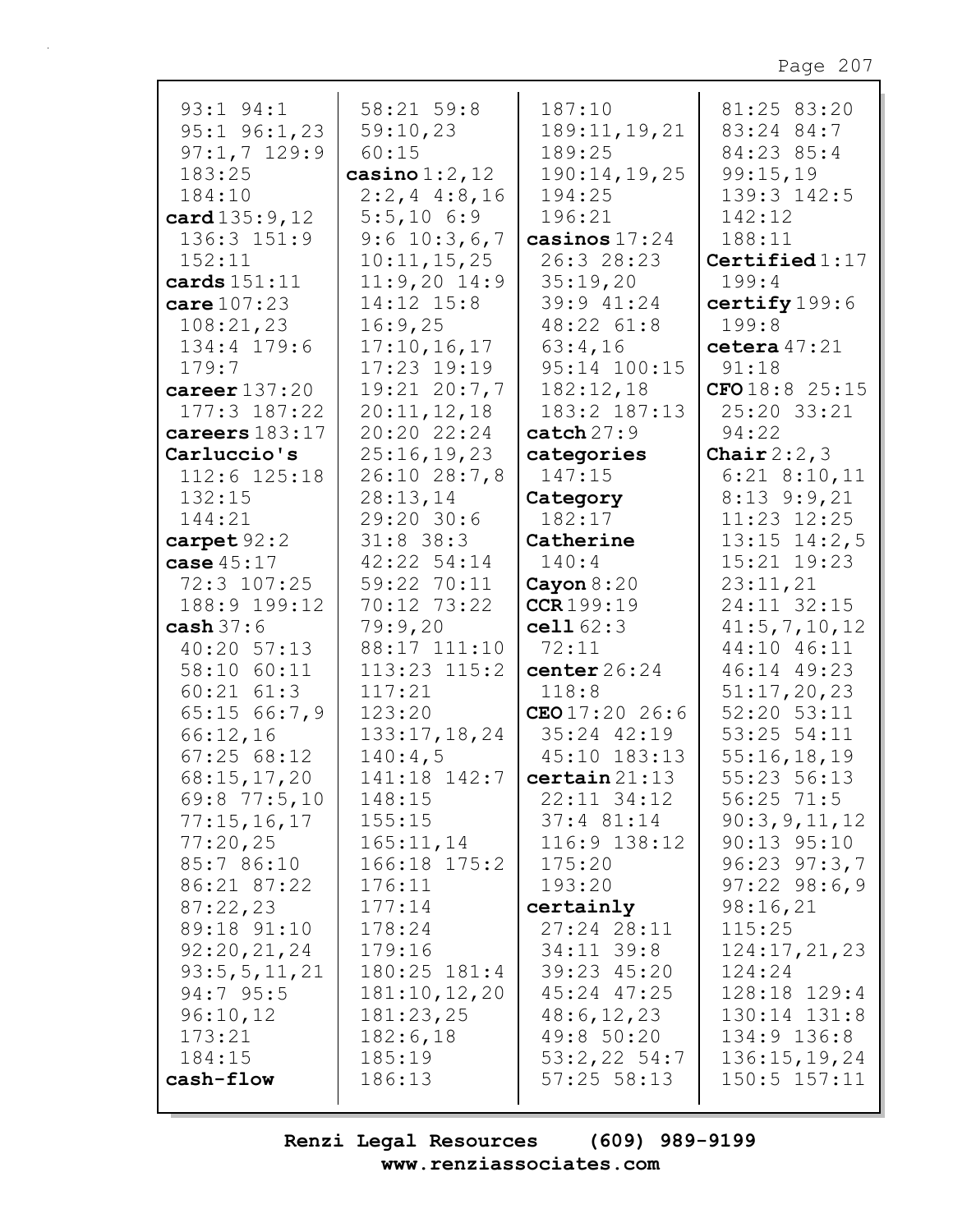| 157:14,16        | 178:20 180:7           | character        | 96:18 97:17     |
|------------------|------------------------|------------------|-----------------|
| 158:20           | 191:5,14               | 20:15 181:22     | 100:21,23       |
|                  |                        | 189:18           | 102:8 106:19    |
| 159:17 161:4     | 192:16,18              |                  |                 |
| 162:23           | 193:5 194:13           | check $109:11$   | 108:3 125:17    |
| 163:15 164:3     | 194:23 196:2           | 135:22           | 130:21 131:4    |
| 164:6, 12        | 196:18 197:8           | checkbook        | $132:7$ $133:2$ |
|                  |                        |                  |                 |
| 167:22           | 197:16 198:3           | 68:23            | 134:2,15        |
| 168:10           | 198:7                  | Chief $16:9,14$  | 137:20,24       |
| 169:13,17,18     | chairs $112:8$         | 57:10 183:14     | 138:5,14        |
| 169:24 170:4     | 114:21                 | 183:16           | 139:9,22        |
| 171:6, 18, 20    | challenge              | children $64:18$ | 140:3,7,20      |
|                  |                        |                  |                 |
| 171:22,25        | 153:13                 | 148:9 161:25     | 141:2,3         |
| 172:3,5,13       | 154:21                 | choice $112:13$  | 142:25          |
| 172:21           | challenges             | Chophouse        | 144:24          |
| 176:21 177:7     | 33:7 85:18             | 111:2            | 147:19,25       |
| 179:17,20,22     | 143:11                 | chosen $131:25$  | 148:13 149:2    |
|                  |                        |                  |                 |
| 179:25 180:4     | 185:11,12              | Chris $177:24$   | 150:14,21       |
| 180:10, 16, 22   | 188:12                 | circumstance     | 151:21          |
| 191:5,7,9        | challenging            | 61:5             | 157:22 158:5    |
| 192:4,6,9,10     | 84:3,14,15             | circumstances    | 158:10,17       |
| 192:14,15,17     | 87:19 148:4            | 87:19 94:17      | 159:11, 12, 25  |
| 193:3 194:10     | 161:24                 | 184:21           | 160:9, 10, 14   |
| 194:20           | <b>Chamber</b> $166:4$ | city 10:5        | 160:15 161:3    |
|                  |                        |                  |                 |
| 195:22           | chance $12:17$         | $17:24$ 19:6,9   | 161:22,23       |
| 196:16,18        | 153:10                 | $22:15$ $25:6$   | 166:17          |
| 197:6, 10, 14    | 178:23                 | 25:23 28:22      | 169:12 181:4    |
| 197:15,17,23     | chandelier             | 32:9,23          | 183:3,4,8,9     |
| 197:25 198:5     | 121:19,21              | 46:23 47:2,9     | 183:12,17       |
| 198:7,9,11       | change $77:10$         | 47:12,16,19      | 187:10          |
| 198:13,15        | 103:3 140:15           | 48:17,24         | 188:25          |
|                  |                        |                  |                 |
| Chairman $8:5$   | 159:21                 | 49:3,19 50:5     | 191:19,19,20    |
| 8:12 10:23       | changed $27:15$        | 50:9,10          | 191:21 192:2    |
| 12:19 19:25      | $28:17$ 77:6,8         | $52:24$ $53:7$   | City's $49:8$   |
| 23:16,18         | $77:12$ 90:7           | 53:15,20,24      | 185:23 189:5    |
| 32:14,17         | 103:2,11               | 54:4,16,25       | 189:10          |
| 41:12 51:22      | $113:25$ $122:8$       | $54:25$ 55:5     | civic162:8      |
| $52:2$ 57:6      | 149:13                 | 56:2,659:9       | 163:9           |
|                  |                        |                  |                 |
| 71:7 96:25       | changeover             | $60:24$ $62:17$  | clarification   |
| 97:6,13          | 115:22                 | 63:2564:3        | 90:19           |
| $116:3$ $131:7$  | changes $23:6$         | 69:16 70:19      | clean $106:4$   |
| 131:12 150:7     | $75:24$ $77:2$         | $70:23$ 82:2     | 138:23          |
| 164:14           | $102:19$ $121:5$       | 84:15,22         | $cleaned121:19$ |
| 169:19           | 122:16,21              | $91:21$ $92:6$   | 121:22 142:6    |
| $170:17$ $171:8$ | 186:18                 | 93:17,25         | cleanliness     |
| 171:21,23        | channel $7:10$         | 95:8,16,18       | 114:3           |
|                  |                        |                  |                 |
| $172:9$ $177:19$ | <b>Chapter</b> $6:6$   | $95:19$ $96:5$   | clear $10:14$   |
|                  |                        |                  |                 |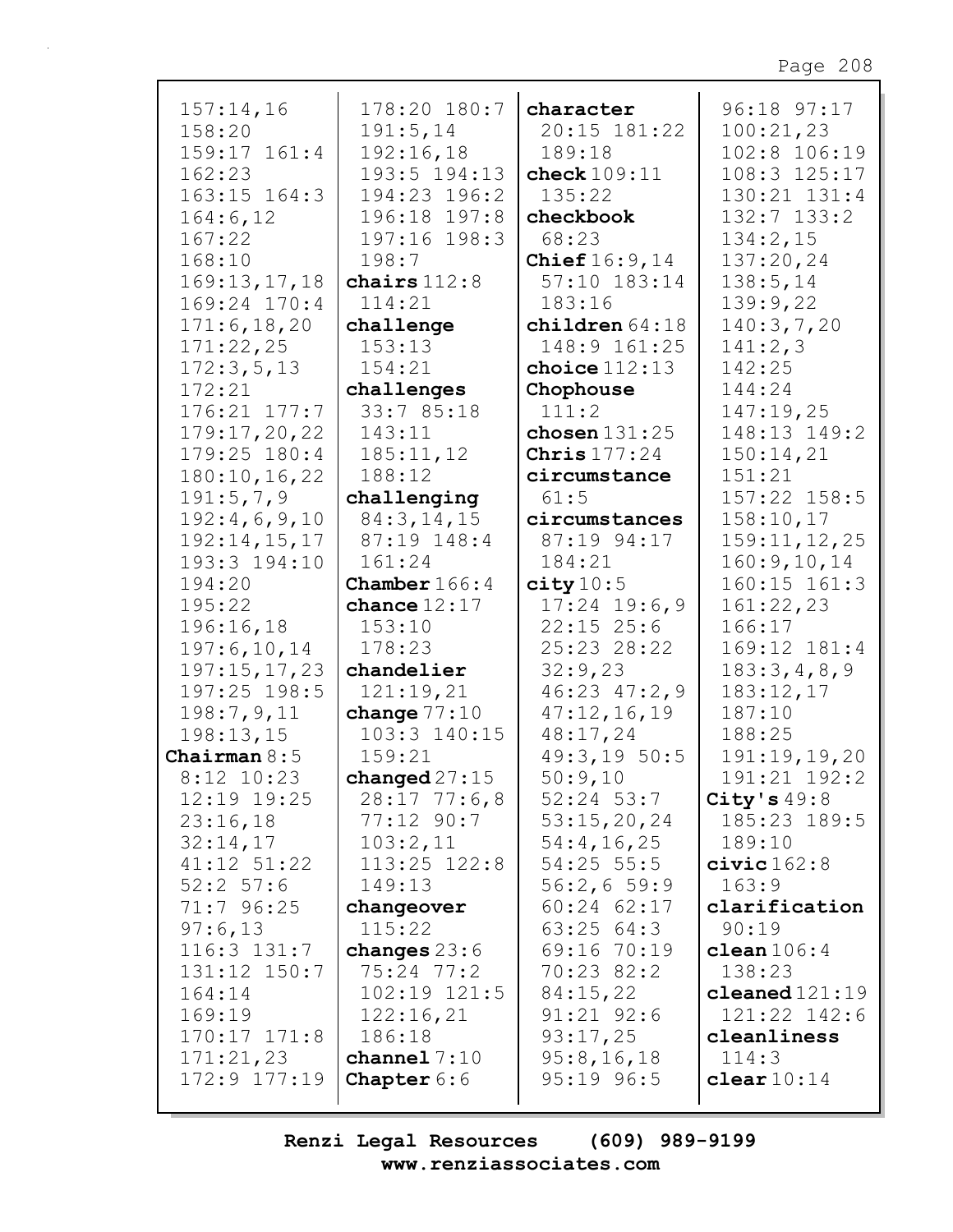| 19:20 20:21             | 85:22             | commenced $6:2$ | 163:14         |
|-------------------------|-------------------|-----------------|----------------|
| 172:10                  | combine $66:8$    | commend $178:6$ | 164:12,13,17   |
| 181:18 185:8            | 93:14 139:22      | comment $83:21$ | 164:24 165:6   |
| 189:13                  | combined 66:10    | 84:11 90:5      | 165:10 166:9   |
| 190:12                  | 66:23 67:14       | 161:12,13       | 166:14, 15, 21 |
| cliche $130:23$         | 68:7 69:10        | 180:3,5         | 167:2,21,22    |
| client178:18            | 115:16            | 191:12          | 171:23         |
| close $30:2$            | combining         | comments 7:11   | 172:12,16      |
| 76:25 78:17             | 86:20             | $7:12$ 134:5    | 177:19,20,21   |
| 147:7                   | come $13:10$      | 169:16          | 179:18,22,24   |
| closed $8:15$           | $51:11$ $54:25$   | 177:17          | 180:2,6        |
| 29:6,13                 | 68:10 112:25      | 180:19 198:2    | 191:13 192:5   |
| 30:15,21                | 113:7 135:22      | Commerce 166:5  | 192:11,13      |
| 195:18                  | 138:5 141:13      | Commission 1:2  | 197:8, 11, 13  |
| 197:19                  | 153:18            | $2:2,4$ 4:2     | 197:24         |
| closely $156:12$        | 159:25            | 6:9,15,16       | 198:10         |
| closing $37:19$         | $162:13$ $163:4$  | $7:5$ 10:25     | commissioners  |
| 68:9,15                 | 168:19            | $13:4,6$ 14:10  | $10:23$ $15:8$ |
| 74:11 76:20             | 171:11 180:5      | 14:13,14        | 20:2 23:19     |
| $77:5$ $78:6$ , 12      | 180:11            | 15:15 16:22     | 41:11 55:24    |
| 172:7, 11, 15           | 193:20            | 17:2,14         | 57:765:11      |
| 172:20                  | 194:18            | 21:10 22:20     | $90:10$ 99:9   |
| $\texttt{Club} 133:2$   | comes $51:10$     | 116:9 175:20    | 136:19         |
| 144:20,25               | 102:21            | 176:13          | 149:20         |
| $\cosh 53:8$            | 110:20 149:3      | 177:19,22       | 157:14         |
| code $7:22$             | 162:17            | 179:13          | 180:19 196:3   |
| $\text{colder} 84:2$    | 167:11            | 184:18          | commit $63:7$  |
| collaboration           | 173:13            | 189:13          | 70:17          |
| 7:6                     | comfort71:24      | 193:12          | commitment     |
| colleague               | 94:18             | 197:21          | 61:969:21      |
| 131:23                  | comfortable       | 199:23          | $94:5$ 120:6   |
| colleagues              | 96:3              | Commission's    | 120:11         |
| 129:16,20               | coming $54:24$    | $7:9$ 176:12    | 165:23         |
| collection              | 88:3 112:24       | Commissioner    | 183:20         |
| 85:24                   | 113:7, 14, 15     | 2:38:8,9        | 184:18 185:6   |
| collective              | 114:5,24          | 14:12,16,19     | 186:12 187:7   |
| 66:8                    | 121:24 122:2      | 14:22 51:23     | 187:17         |
| College $30:7$          | 126:10            | $51:25$ $52:5$  | committed      |
| color108:5              | 133:24            | 52:14,17        | 38:10 62:11    |
| $\text{Colorado} 25:13$ | 134:25 135:2      | $56:4$ 90:12    | $63:14$ $69:2$ |
| $30:24$ 34:6            | 138:10            | $92:9$ $97:3,5$ | $69:12$ 78:3   |
| 182:14,21               | 140:24,25         | 131:8,10,11     | $97:9$ 104:12  |
| colored 108:11          | $153:17$ $158:2$  | 131:15,18,22    | 128:7,8        |
| combination             | 158:3 160:10      | 132:11          | 156:16         |
| 65:3,6,16               | 167:11            | 133:17 134:9    | 174:14         |
| 66:11 68:19             | $comitted\,61:23$ | 157:15          | 184:11 186:8   |
|                         |                   |                 |                |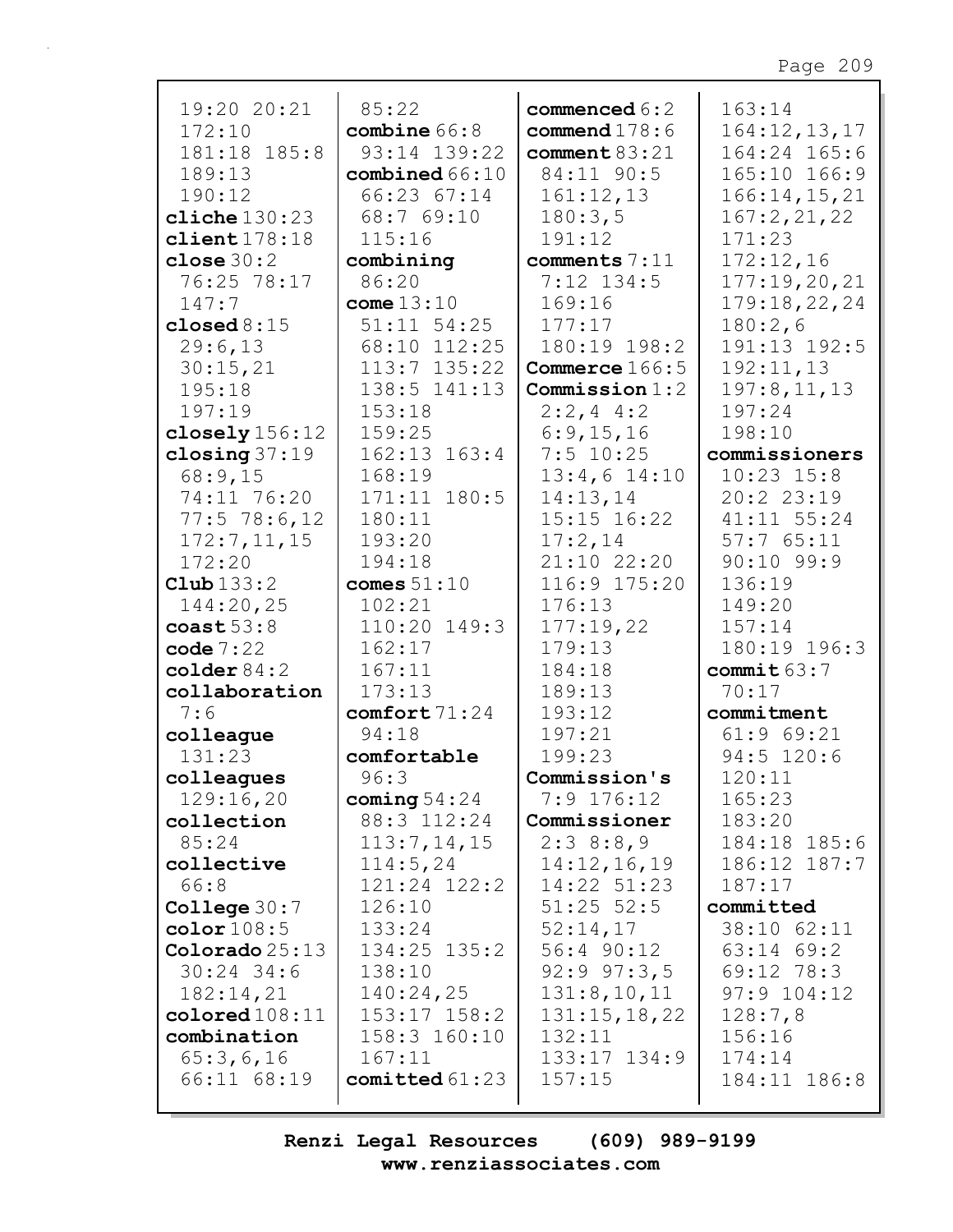| Committee                 | 134:11                    | 111:17                          | condition                       |
|---------------------------|---------------------------|---------------------------------|---------------------------------|
| 15:22,23                  | 140:18                    | completes                       | 52:1669:20                      |
| common $37:4$             | 145:23                    | 80:10                           | 70:15,16                        |
| 65:3,17,23                | 148:11,12                 | completion                      | 117:10                          |
| communicate               | 153:5 162:22              | 182:15                          | 144:10                          |
| 51:6                      | 190:2,3,21                | compliance 6:6                  | 184:19,20                       |
| community                 | 190:21                    | $15:22$ $57:15$                 | conditions                      |
| 132:4,7,7                 | company's                 | 155:14                          | $10:8$ 40:6,11                  |
| 133:6,12                  | 66:23 109:3               | 156:12, 13, 17                  | 40:19,23                        |
| 144:13,14                 | compared 60:16            | 197:3                           | 70:21 75:9                      |
| 145:7, 12, 14             | 66:2 143:6                | compliant                       | 76:10 87:9                      |
| 145:18                    | 154:6                     | 15:14                           | 89:3,7,12                       |
| 150:14                    | comparing                 | compliment                      | 103:24                          |
| 161:17,17                 | 144:4                     | $125:7$ $161:13$                | 116:10,13                       |
| 162:21                    | comparison                | 163:7                           | 124:2,7,10                      |
| 165:15                    | 187:6 193:24              | comply $40:14$                  | 124:10 144:3                    |
| companies $21:7$          | compete $26:18$           | 40:18,19,22                     | 156:22 157:3                    |
| 21:17 22:14               | 27:4,11                   | 53:17,22                        | $157:7$ $174:17$                |
| 35:7,958:14               | $42:11$ $44:8$            | 89:11,15                        | 175:20 176:7                    |
| 58:20 63:2                | competing                 | 117:10 124:9                    | 181:5 186:13                    |
| 66:3,768:10               | 106:23                    | 144:9 157:6                     | 186:15,21                       |
| 68:18 69:7,9              | competition               | component                       | 191:3 197:4                     |
| 71:18 86:20               | 26:14 42:25               | 156:13 185:8                    | conduct 53:6                    |
| $173:2$ $175:5$           | competitive               | components                      | confidence                      |
| 176:15                    |                           |                                 |                                 |
|                           |                           |                                 |                                 |
|                           | 19:5 59:16                | 74:24 75:5                      | 96:22 156:14                    |
| company $15:18$           | 88:21 92:6                | 160:3                           | confident $86:4$                |
| 18:4,11                   | 109:4,22                  | comport $104:5$                 | 138:8                           |
| $20:11$ $26:2,7$          | 110:2 115:19              | computers $8:1$<br>concentrated | $\text{confirm }62:15$<br>74:23 |
| 26:10,11                  | 129:22,23<br>131:3 152:18 | 28:12                           | confirmation                    |
| 30:15,22<br>$31:2,7$ 33:7 | 154:17                    | concern 76:9                    | $91:7$ $92:8$                   |
| 34:9 35:17                | 174:12 186:7              | 91:22 95:15                     | 95:17 128:21                    |
| $38:5$ 39:12              | 186:20 187:9              | 152:15                          | confirmed                       |
| $41:20$ $42:9$            | competitors               | concerned                       | 72:22                           |
| $42:19$ $43:3$            | 123:4 187:3               | 42:16                           | Congratula                      |
| 43:19 44:7                | complementary             | concerning                      | 194:11                          |
| 44:18 45:7                | $30:19$ 38:7              | 131:24                          | conjunction                     |
| 45:10,14                  | 38:13 39:6                | 133:19                          | 29:8                            |
| 51:659:6                  | complete $64:23$          | 164:19,19                       | Connecticut                     |
| $60:13$ $62:7$            | 184:15                    | concerns 92:8                   | 25:16 100:12                    |
| 68:7 69:10                | $\texttt{completed}22:3$  | 142:16 174:4                    | connection                      |
| 71:16 77:21               | 22:736:23                 | concert $153:4$                 | $1:13$ 4:10,14                  |
| 79:12 87:23               | $36:24$ 44:5              | concise $96:8$                  | 5:69:7                          |
| 93:22 96:11               | 81:7                      | conclude 19:17                  | 11:11,18                        |
| 96:12 119:21              | completely                | conclusions                     | 22:2 36:20                      |
| 125:21                    | 39:25 55:7                | 58:11                           | 40:746:23                       |

Г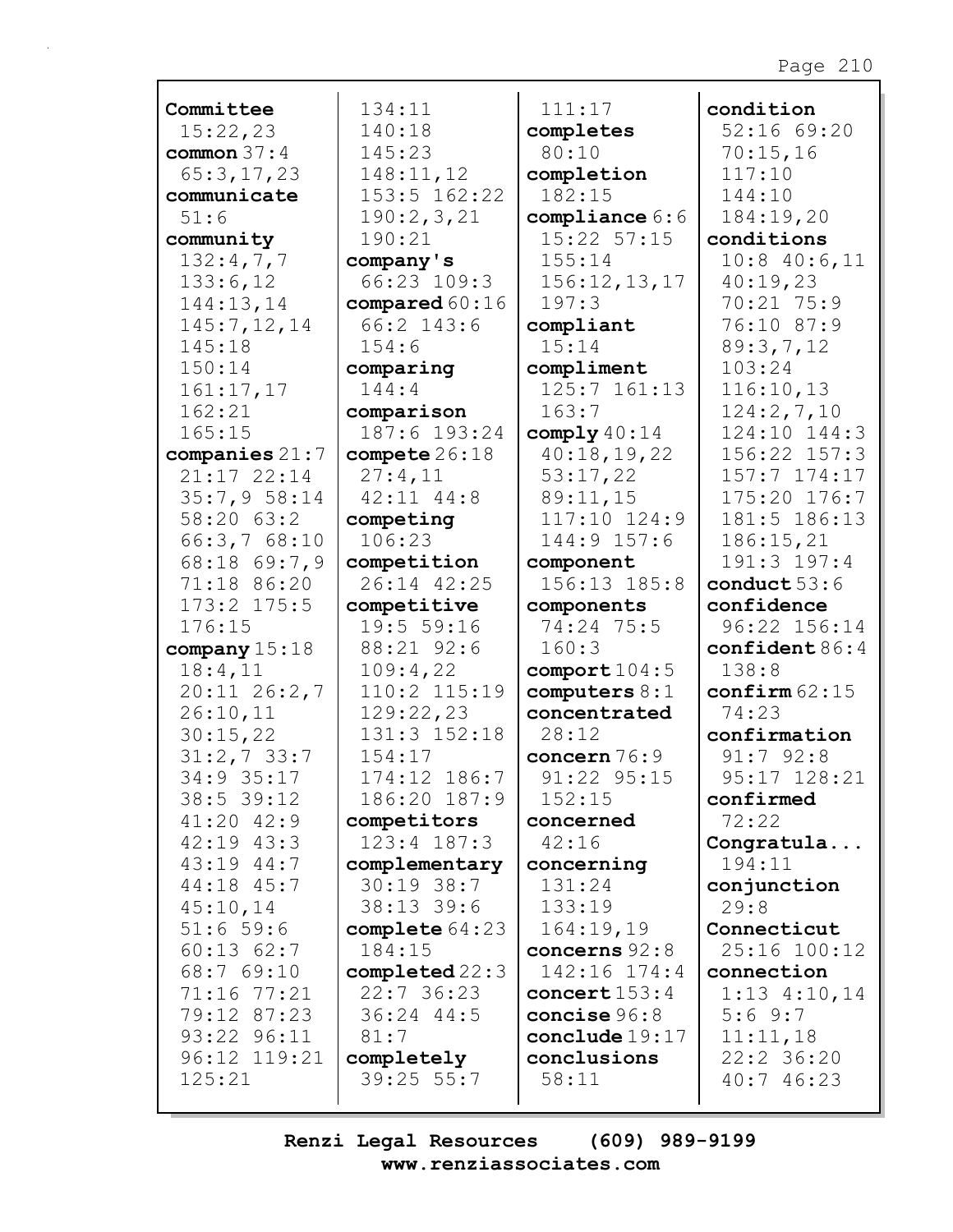| 89:4 124:3<br>156:23<br>157:21<br>175:13<br>cons $44:25$<br>consensual<br>171:12<br>consented<br>170:20<br>consents | 44:3 61:4<br>70:19,20,22<br>70:24 80:5<br>80:21 84:12<br>84:25 85:6<br>98:10 102:23<br>103:2 113:23<br>115:20<br>123:13,19<br>continued $43:7$ | 118:20<br>122:17<br>159:23,25<br>160:2,5,6,8<br>160:11,23,24<br>161:8<br>conventions<br>160:24<br>conversant<br>17:4 | 198:7<br>cooperation<br>193:11<br>copies $6:12$<br>coping $50:5$<br>copy170:18<br>corner $27:19$<br>59:17 83:23<br>105:22<br>cornered |
|---------------------------------------------------------------------------------------------------------------------|------------------------------------------------------------------------------------------------------------------------------------------------|----------------------------------------------------------------------------------------------------------------------|---------------------------------------------------------------------------------------------------------------------------------------|
| 176:17<br>186:14                                                                                                    | 174:19<br>175:23                                                                                                                               | conversation<br>113:11                                                                                               | 105:18<br>Corp $94:6$                                                                                                                 |
| conservative                                                                                                        | 189:10                                                                                                                                         | 122:20 142:8                                                                                                         | corporate                                                                                                                             |
| 94:10                                                                                                               | continues                                                                                                                                      | convey $49:16$                                                                                                       | 28:17 32:24                                                                                                                           |
| consider $10:19$                                                                                                    | 39:10 70:17                                                                                                                                    | convince $94:12$                                                                                                     | 138:12                                                                                                                                |
| 48:17 160:9                                                                                                         | 173:12                                                                                                                                         | convincing                                                                                                           | 145:15 146:5                                                                                                                          |
| considerable                                                                                                        | continuing $7:5$                                                                                                                               | 10:14 19:20                                                                                                          | 147:3 150:16                                                                                                                          |
| 26:17                                                                                                               | 27:9 133:15                                                                                                                                    | 20:22 181:18                                                                                                         | corporately                                                                                                                           |
| consideration                                                                                                       | 175:25                                                                                                                                         | 189:14                                                                                                               | 147:4                                                                                                                                 |
| $5:9$ $9:3$<br>considered                                                                                           | continuously<br>182:6                                                                                                                          | 190:13<br>$\textbf{COO} 25:25 \quad 26:5$                                                                            | Corporation<br>$1:11$ $3:5,10$                                                                                                        |
| 9:23                                                                                                                | contract                                                                                                                                       | Cooper $2:3:3:3$                                                                                                     | $4:9,14$ 5:4                                                                                                                          |
| considering                                                                                                         | 101:11                                                                                                                                         | 3:88:10,11                                                                                                           | 9:5 10:2                                                                                                                              |
| 12:22 43:19                                                                                                         | contractual                                                                                                                                    | 14:10 41:12                                                                                                          | 11:10,18                                                                                                                              |
| 190:9                                                                                                               | 139:3                                                                                                                                          | 44:10 46:11                                                                                                          | 16:10 17:21                                                                                                                           |
| constantly                                                                                                          | contribute                                                                                                                                     | 46:14 49:23                                                                                                          | 18:9 20:9                                                                                                                             |
| 113:16                                                                                                              | 189:9                                                                                                                                          | 51:17,20                                                                                                             | 22:5,17                                                                                                                               |
| construct                                                                                                           | contributed                                                                                                                                    | $55:18$ 56:4                                                                                                         | 32:22 33:19                                                                                                                           |
| 94:24                                                                                                               | $60:20$ 184:8                                                                                                                                  | 90:11,12,13                                                                                                          | 34:14 36:21                                                                                                                           |
| construction                                                                                                        | contributes                                                                                                                                    | 92:9 95:10                                                                                                           | 37:3,9,17                                                                                                                             |
| 30:8 133:25                                                                                                         | 61:24                                                                                                                                          | 96:23 124:24                                                                                                         | 38:2,3 39:19                                                                                                                          |
| 182:17                                                                                                              | contribution                                                                                                                                   | 128:18 129:4                                                                                                         | 40:14,18,22                                                                                                                           |
| consultation<br>111:3 180:8                                                                                         | 105:3<br>Control $1:2$                                                                                                                         | 130:14 131:9<br>157:15,16                                                                                            | $57:11$ $61:25$<br>70:16 71:14                                                                                                        |
| consummation                                                                                                        | $2:2,4$ 6:9                                                                                                                                    | 158:20                                                                                                               | $71:15$ $73:8$                                                                                                                        |
| 21:13 181:7                                                                                                         | $10:8,25$ 14:9                                                                                                                                 | 159:17 161:4                                                                                                         | 74:12 75:21                                                                                                                           |
| contained                                                                                                           | 14:12 15:8                                                                                                                                     | 162:23                                                                                                               | 76:15 78:9                                                                                                                            |
| 74:25 77:7                                                                                                          | 17:2,17                                                                                                                                        | 163:14,15                                                                                                            | 78:20 80:23                                                                                                                           |
| contemplating                                                                                                       | 19:1920:7                                                                                                                                      | 164:6 171:20                                                                                                         | 81:7,22                                                                                                                               |
| 35:13                                                                                                               | 155:15                                                                                                                                         | 177:19                                                                                                               | 83:16 84:25                                                                                                                           |
| content $31:21$                                                                                                     | 181:10                                                                                                                                         | 179:18,20                                                                                                            | 85:6,13,16                                                                                                                            |
| $32:5$ 79:5                                                                                                         | convention                                                                                                                                     | 191:5 192:5                                                                                                          | 86:16 88:7                                                                                                                            |
| 80:16                                                                                                               | 47:10,20                                                                                                                                       | 192:6,9,14                                                                                                           | 89:9,11,15                                                                                                                            |
| context $73:5,5$                                                                                                    | $49:20$ 55:3,8                                                                                                                                 | 192:15                                                                                                               | 116:23 117:2                                                                                                                          |
| $93:21$ $153:25$                                                                                                    | 55:13 106:16                                                                                                                                   | 196:18                                                                                                               | 118:24                                                                                                                                |
| $\text{continue } 39:20$                                                                                            | 106:17                                                                                                                                         | 197:14,15                                                                                                            | 119:11,21,25                                                                                                                          |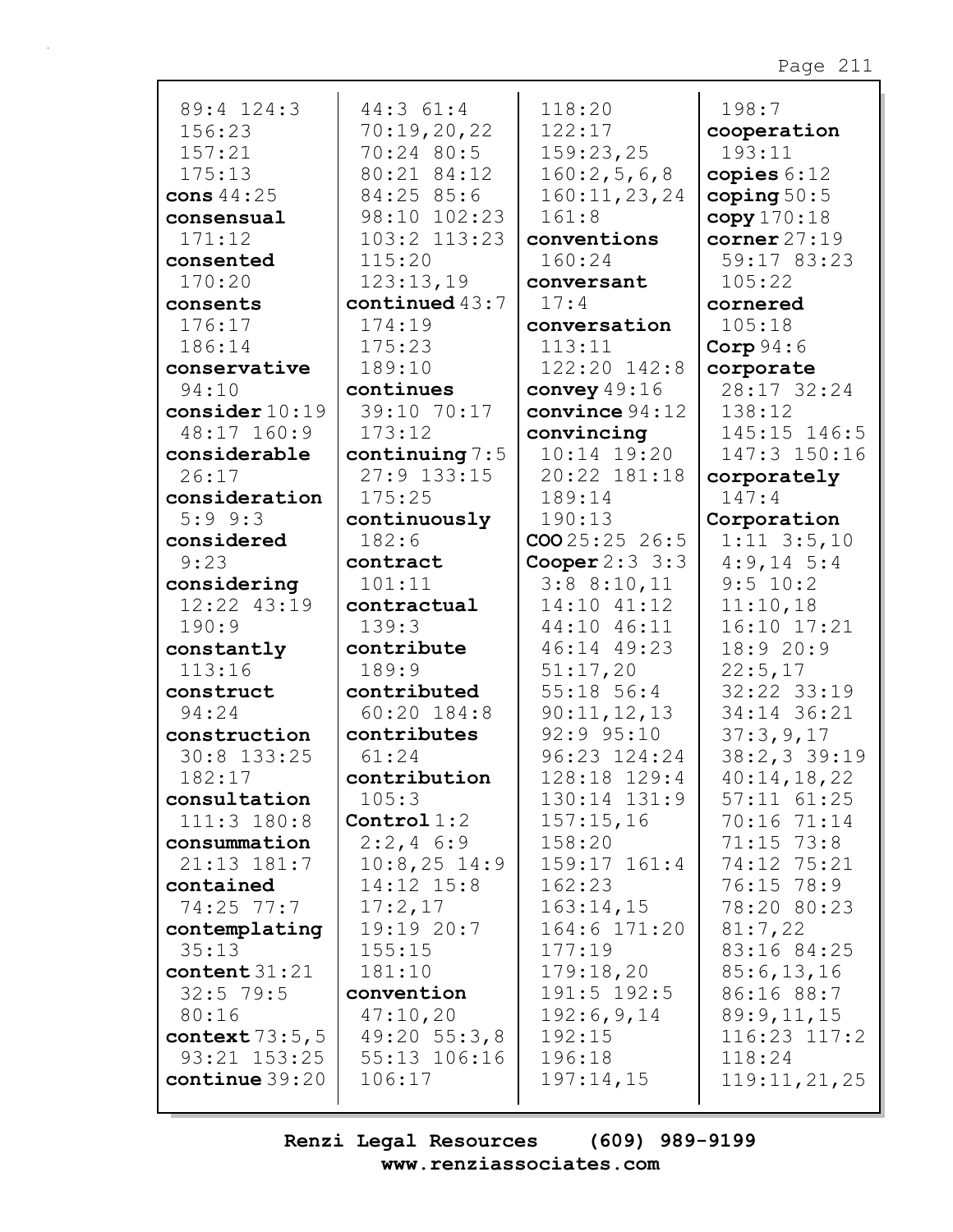| 120:16,20        | $3:2,7$ 9:9            | 199:4                      | 20:10,21                |
|------------------|------------------------|----------------------------|-------------------------|
| 137:23 138:2     | 10:19 11:23            | cover $18:25$              | 69:9 174:25             |
| 150:17 173:6     | $12:16$ $13:8$         | 113:14,14                  | 175:8,17                |
| 173:11, 18, 25   | $13:19$ $16:3$         | covered $82:3$             | 181:19                  |
| 174:8, 13, 20    | 22:21 170:23           | 122:19                     | 190:13                  |
| $175:2$ $182:9$  | 171:9 179:19           | covid $50:4$ , 6           | critical 62:8           |
| 184:11 190:2     | 196:5 199:9            | $51:4$ $67:19$             | 184:7 186:4             |
|                  |                        |                            |                         |
| 190:22           | 199:11                 | 115:22                     | 187:15 188:6            |
| Corporation's    | COUNSEL/EX             | 139:12                     | cross $33:5$            |
| $33:8$ 39:15     | 2:6                    | 153:12 162:3               | 38:16 144:21            |
| 74:2 88:12       | count109:10            | 194:18                     | 162:15                  |
| 173:15           | 109:10, 11, 12         | COVID-19 $7:2$             | CROSS-EXAM              |
| 183:13           | 122:9 143:17           | 22:16 39:21                | $32:19$ 71:9            |
| correct $35:4,5$ | country 48:5           | 87:7 173:20                | 116:5 150:9             |
| 36:7, 14, 18     | 100:16                 | CPA24:24                   | $cross-poll$            |
| 37:6,7,8,12      | 134:15                 | cracks $156:2$             | 136:5                   |
| 38:6,20,21       | 136:12                 | Craig $15:25$              |                         |
|                  |                        | 16:2                       | $cross-poll$            |
| 69:13 72:24      | 151:18                 |                            | 134:13                  |
| 72:25 73:23      | 152:24                 | craps $137:22$             | cross-prop              |
| 74:9,14 76:4     | 188:18                 | 187:23                     | 189:3                   |
| 76:19,24         | County 99:11           | create $46:5$              | $\texttt{crowd} 159:20$ |
| 77:15,24         | 125:17                 | 80:7 169:11                | crystal 87:21           |
| 78:6,7 80:25     | 131:19                 | 188:21,24                  | cuisine $111:21$        |
| 81:4,9,11,16     | 161:24                 | created $112:11$           | 141:3                   |
| 81:20,21         | $\texttt{couple} 9:18$ | 155:6 188:12               | culture 156:11          |
| 82:8,10,12       | 33:17 41:16            | creating $63:22$           | cumulative              |
| 82:13,21         | 48:11 57:22            | $\texttt{createive}$ 103:6 | 104:16                  |
| 83:2,4,7,8       | $65:2$ 72:5            | $\texttt{creation}$ 187:11 | cumulatively            |
| 83:12,14,17      | 80:15 90:19            | credence $37:19$           | 122:14                  |
| 85:11 101:3      | 109:9 115:21           | credential                 | cur53:16                |
|                  | $121:11$ $127:2$       |                            | curious 98:2            |
| 103:12,13        |                        | 155:17                     |                         |
| 104:25           | 132:19                 | credit $67:6$              | current29:25            |
| 116:11,17        | 177:17                 | 68:21,22                   | 64:2 152:16             |
| 117:7,18,22      | coupon $75:16$         | 69:972:4,8                 | 195:5                   |
| $117:25$ $118:5$ | 75:20,22               | 73:17,21                   | currently $27:5$        |
| 118:9,14         | course 7:19            | 77:6 94:14                 | 29:24 30:17             |
| $119:17$ $120:4$ | 22:10 57:18            | 95:5                       | $30:23$ $31:5,7$        |
| 120:9,19         | 64:8 67:10             | credited                   | $31:10$ $33:25$         |
| 139:24 151:3     | 68:10, 16, 23          | 140:11                     | $35:20$ 36:2            |
| 154:10,14        | $77:11$ $79:3$         | creditors                  | $37:23$ $41:23$         |
| 170:7,9          | 83:22 84:2             | 71:25 94:18                | $43:10$ 57:9            |
| cost36:5         | 84:15 85:20            | Crisafulli                 | 117:6                   |
| $87:17$ 114:2    | $87:10$ 95:4           | 18:14                      |                         |
|                  |                        |                            | curtain 115:11          |
| 122:11,12        | 95:15 148:14           | Crisafulli's               | cushion $68:2,8$        |
| costs 88:5       | count1:17,21           | 101:22                     | 69:3 91:10              |
| counsel $2:6$    | $16:24$ $112:2$        | criteria20:6               | 95:20                   |
|                  |                        |                            |                         |

 $\overline{\phantom{a}}$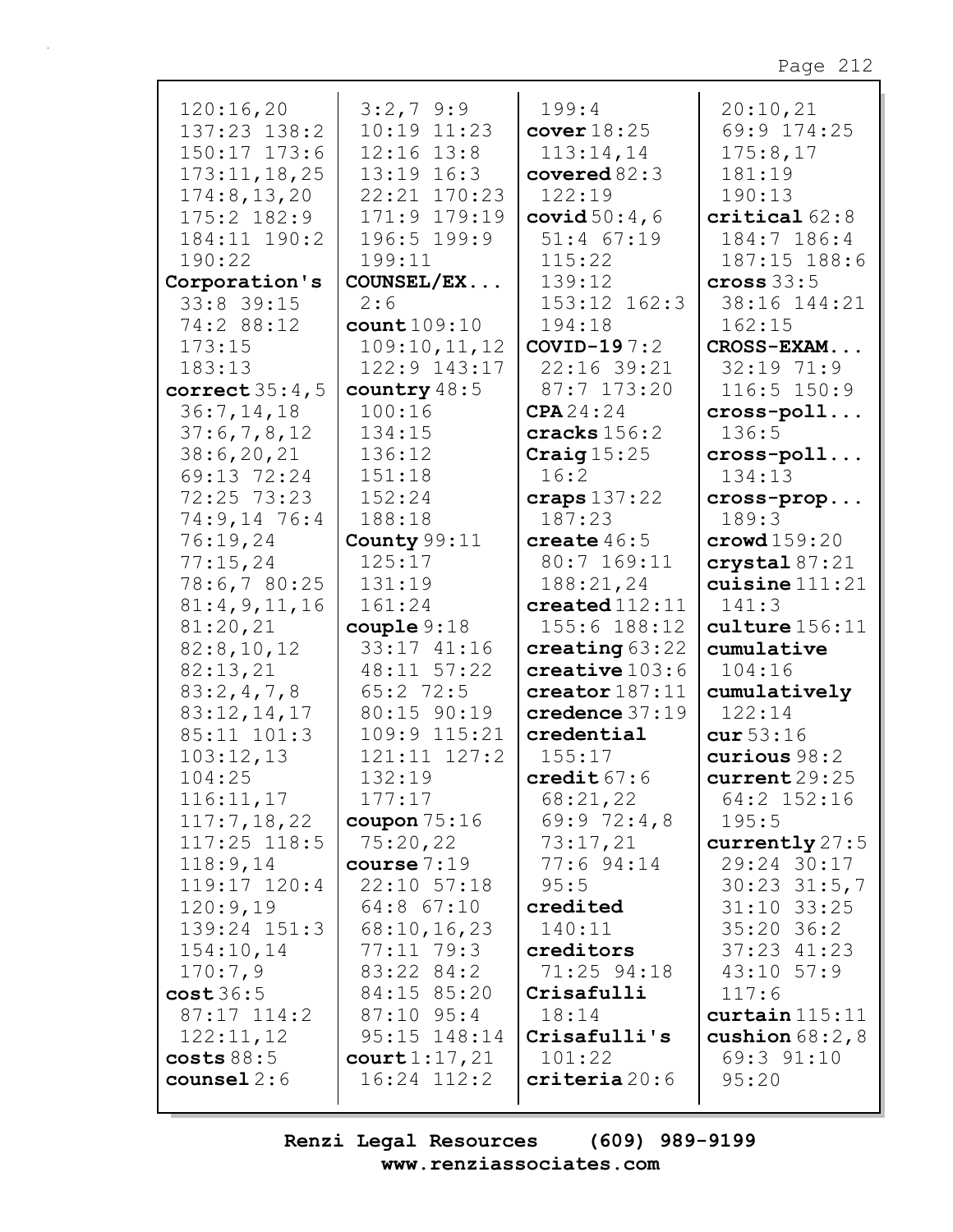| customer $49:17$      | 178:3                     | 74:19 75:5                 | 128:12 175:8            |
|-----------------------|---------------------------|----------------------------|-------------------------|
| 64:9,10,10            | $\mathtt{database}$ 153:9 | 76:18,20                   | 175:11,16               |
| 79:4 80:17            | 153:10,10                 | 90:792:22                  | demonstrating           |
| 87:8 88:11            | databases                 | 173:13,15                  | 174:24                  |
| 106:22 107:3          | 38:15 151:14              | 184:25                     | Dennis $130:17$         |
| 108:22 122:5          | date $76:21$              | debt's $66:4$              | 130:18,19               |
| 122:13                | 86:6 97:10                | debts $45:12$              | department              |
| 135:19,20,20          | 181:6                     | 70:13                      | 133:25                  |
| 139:14                | dated $4:6,12$            | December $22:8$            | 140:17                  |
| 185:24 186:5          | 11:7,14                   | 73:7 84:14                 | 148:21                  |
| customer-c            | 21:21 106:3               | decent $17:6$              | 149:12                  |
| 110:4                 | 199:22                    | decide189:11               | 155:25                  |
| customer-f            | Dave $192:21$             | decision 180:9             | departments             |
| 115:5                 | day 6:17 62:7             | 181:12                     | 140:12,14               |
| customers 39:5        | 68:15 86:10               | decision-m                 | 147:22                  |
| $105:15$ $107:5$      | 86:20 99:10               | 57:19 101:17               | 148:20                  |
| $107:13$ $108:9$      | 111:12,18                 | decline 186:19             | depends $54:5$          |
| 108:18                | 121:25                    | decrease $143:3$           | depressed               |
| $113:11$ $114:2$      | 132:20                    | 143:5 154:4                | 138:7 141:13            |
| 121:15,20             | 143:23,24                 | 186:24                     | deputy $2:8$ , 9        |
| 123:15                | 178:15 193:8              | deep $85:24,25$            | $3:2,7$ 9:12            |
| 127:22                | 194:4                     | deeper $99:19$             | 20:2 178:8              |
| $134:25$ $135:2$      | days $105:11$             | defer 13:21                | 178:11                  |
| 135:6 136:6           | 143:25                    | 52:10 170:22               | describe 32:6           |
| 139:22 151:8          | $151:19$ $152:8$          | deficient                  | described               |
| 151:23,24             | 152:13                    | 187:6                      | $17:22$ 34:2            |
| 153:5 186:2           | deal $103:24$             | defined 93:6               | 76:2 195:14             |
| D                     | $\text{dealer} 121:16$    | definite 50:3              | describing              |
|                       | 137:22                    | definitely                 | 33:6                    |
| $d3:3,8$ 197:2        | 187:23                    | 41:20 110:3                | designated              |
| $D-14:611:5,6$        | dealers $140:9$           | 132:10                     | 10:12                   |
| 21:23,23<br>170:13    | 155:4                     | 139:15                     | designed                |
| 171:11,15,19          | dealing $51:5$            | deflected                  | 114:13                  |
| 172:5                 | 92:11                     | 79:10                      | desk 114:15, 16         |
| $D-24:11$ 11:6        | debt22:6<br>36:14,18      | Delaware 29:15<br>34:663:8 | 118:12<br>172:10 179:8  |
| $11:13$ $21:24$       | 44:19,23                  | 110:14 138:3               | desks $106:13$          |
| 170:14                | $45:4,19$ 65:4            | delayed 195:7              | despite $67:17$         |
| 171:11,16,19          | 65:7,8,12,25              | deli 111:11                | 102:9 185:11            |
| 172:6                 | 66:2,13,15                | deliberate                 | destination             |
| $\texttt{daily}30:17$ | 66:20,24,25               | 180:9                      | 48:13,18                |
| 108:7                 | 67:3,15                   | Delta $76:9$               | $56:6$ $127:18$         |
| dais $194:16$         | 68:20 70:2                | demonstrate                | $\texttt{detail} 33:23$ |
| Darlene $1:17$        | $72:8$ $73:4,9$           | 189:13                     | 108:21 121:9            |
| 199:4,19              | 74:2,14,16                | demonstrated               | 139:6                   |
| Daryl $2:5$           | 74:17,17,18               | 20:22 94:15                | $\texttt{detailed10:9}$ |
|                       |                           |                            |                         |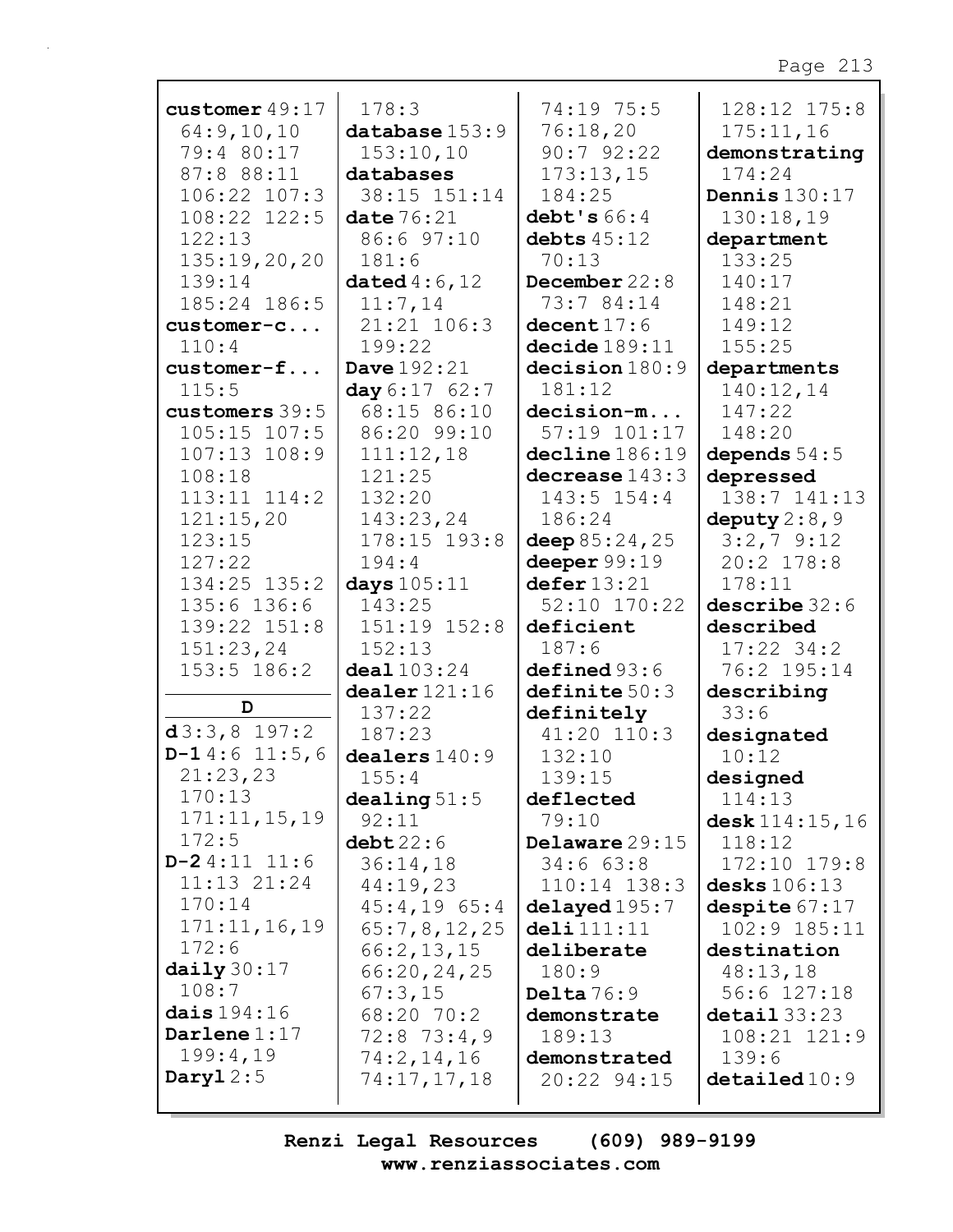| 117:11           | difficult               | 145:25            | 172:24 173:5       |
|------------------|-------------------------|-------------------|--------------------|
| 123:18           | 94:16 148:22            | discuss $19:11$   | 174:4, 16, 23      |
| $details$ $21:8$ | 153:20                  | 19:12 50:19       | 175:7, 14, 19      |
| 74:23 117:14     | difficulties            | 109:2             | 175:25 176:4       |
| 117:14           | 6:23 88:2               | discussed $8:15$  | 176:8,16           |
| 138:21           | digital $80:16$         | 87:4 142:18       | 177:12,22          |
| 149:22           | Dimes $162:16$          | discussion        | 178:16             |
| determination    | diminish 51:12          | 77:9,9            | 182:11             |
| $10:17$ $17:15$  | diminishing             | 103:19            | 184:17             |
| determine        | 51:14                   | 119:19 191:7      | 186:11,23          |
| $10:10$ $181:16$ | $\dim\mathbf{g}$ 112:12 | 191:16            | 187:4 189:23       |
| develop $30:6$   | 112:21                  | discussions       | 192:20,22          |
| 169:12           | dinner 113:9            | 13:9 171:10       | 196:4,12,20        |
| developing       | direct24:13             | disrespect        | Division's         |
| 58:19 113:17     | 57:371:4                | 91:6,16           | $23:4$ 40:2,6      |
| 141:24           | 137:10 150:4            | 95:13 129:10      | 40:8 74:25         |
| development      | direction               | disrespectful     | 77:7 88:24         |
| 140:21           | 49:18 101:9             | 47:14             | 89:3,5             |
| 152:24,25        | 108:2 132:3             | dissolution       | 103:23             |
| developments     | 148:24                  | 176:17            | 123:22 124:2       |
| 79:25            | director                | distracted        | 124:4 156:19       |
| <b>DGE</b> 16:22 | 139:25 140:2            | 79:22             | 156:24             |
| 86:23 93:17      | 140:21                  | distressed        | $173:17$ $174:8$   |
| 99:9 144:3       | 147:24,25               | 44:19,23          | 174:21             |
| Dianna $2:6$ 3:2 | 192:21                  | 45:4,12,19        | 179:15 190:8       |
| $3:7$ 12:5,8     | directors               | diverse $165:24$  | DJ110:20           |
| $12:13$ $13:2$   | $15:21$ $21:8$          | diversify $43:3$  | DJs 127:9          |
| 178:3            | 101:9                   | divide 58:13      | $d$ ocket $114:10$ |
| difference       | $\text{dirty}141:14$    | divided75:18      | documentation      |
| 75:4 76:11       | disabilities            | division $2:8$    | 20:23 195:6        |
| 107:9 114:2      | 167:6                   | 4:5,6,11          | documents          |
| $119:9$ $122:13$ | disability              | 8:18,20,22        | 170:19             |
| 149:15           | 165:20                  | $9:14$ $11:4$ , 6 | 171:13             |
| differences      | disabled                | $11:13$ $12:10$   | Dog $111:8$        |
| 23:8             | 165:25 166:3            | $12:11$ $19:2$    | 125:18             |
| different        | 166:7                   | $20:3$ $21:15$    | 141:21             |
| 46:24 51:2       | disadvantages           | 22:3,22,25        | 143:17 152:7       |
| 62:20,22         | 44:25                   | 76:24 86:13       | Dogs $152:8$       |
| 109:10           | disappointing           | $90:8$ 98:8       | $\frac{1}{3}$ 49:8 |
| 125:12           | 183:24                  | $103:15$ $104:6$  | 50:10 97:24        |
| 138:11           | discharge               | 109:2 119:20      | 100:19,24          |
| 147:22 155:7     | 176:18                  | 142:16            | 107:21             |
| 158:15 160:3     | discover 92:12          | 155:12            | 109:21 111:4       |
| $160:3$ $162:14$ | discovery               | 156:22 170:6      | 123:6 130:25       |
| 162:14           | 103:3                   | $170:20$ $171:3$  | $132:3$ $134:6$    |
| 182:10           | discrimina              | 171:14            | 134:18 136:5       |
|                  |                         |                   |                    |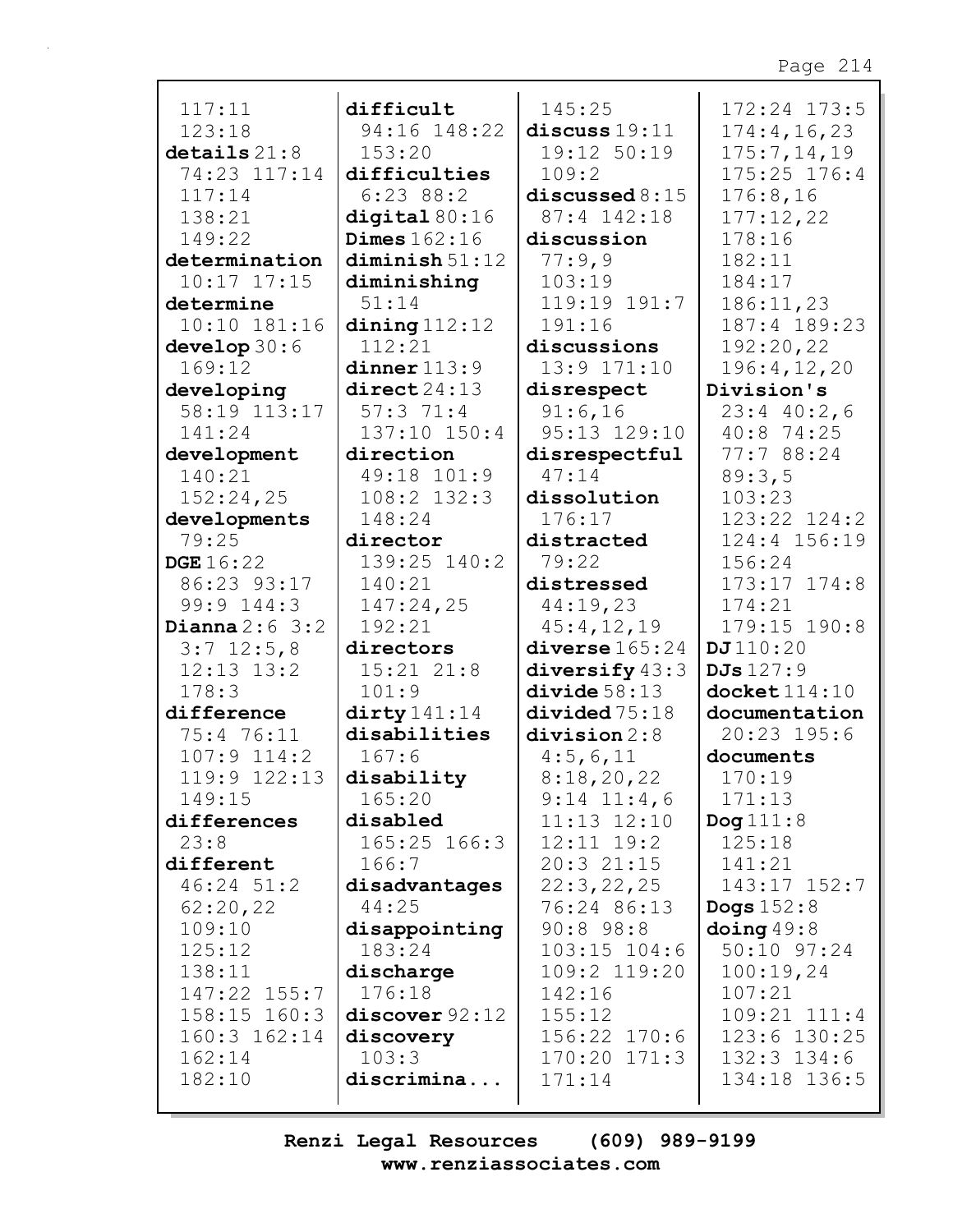| 145:23                 | duly 24:5           | 81:23 92:21        | emphasized       |
|------------------------|---------------------|--------------------|------------------|
| 146:18,19              | 56:18 98:24         | economic $76:10$   | 188:4            |
| 149:6,16               | 137:3 193:4         | 87:9 187:11        | employed         |
| 151:23 162:6           | duties $101:5$      | education          | 154:23 199:9     |
| 165:16 167:8           | duty $100:4$        | $100:3$ 139:4      | 199:12           |
| $\text{dollar}\,114:7$ | dynamics            | <b>EEOC</b> 145:21 | emplope 5:10     |
| dollars 27:9           | 159:21              | 146:16             | 25:17 40:23      |
| 68:14 77:17            |                     | effect35:17        | 88:11 139:14     |
| 93:11 96:15            | ${\bf E}$           | 122:22             | 144:7 145:12     |
| 97:9 104:10            | E2:1,13:1,1         | effective          | 145:13           |
| 114:20                 | $4:1$ 24:4,4,4      | $17:11$ $21:12$    | 149:18           |
| 119:22                 | 56:18,18            | 181:6              | $154:24$ $157:3$ |
| 174:15 186:9           | 98:24 179:5         | effectively        | 165:11           |
| Domestic               | 199:2,2             | 35:19 44:7         | 167:12           |
| 140:21                 | $e$ -bonus $122:5$  | 45:14              | 174:17           |
| donate $144:18$        | e-bonusing          | effects $22:16$    | 175:23           |
| donated132:17          | 122:4               | efficient          | 194:25           |
| 132:25                 | $e$ -mail $7:11$    | $20:19$ 54:9       | 196:21           |
| donation 133:7         | $e$ -mails $193:16$ | 87:17 181:25       | 199:11           |
| door 109:12            | 193:20              | 189:21             | employes 21:9    |
| 110:18                 | earlier $28:19$     | efforts $141:8$    | 79:15 108:19     |
| double $184:24$        | 34:3 35:14          | eight $137:24$     | 121:20           |
| doubles 66:9           | 46:755:3            | eight-year         | 123:15           |
| doubling 66:7          | 59:14 92:19         | 75:19,21           | 133:10           |
| doubt157:20            | $103:9$ $115:6$     | either $12:12$     | 139:16           |
| 188:11                 | 148:14 155:3        | 79:17 108:20       | 142:20 143:6     |
| <b>Dover</b> $63:8, 8$ | 158:25              | 111:17             | 143:12,13,16     |
| $110:14$ $138:3$       | 166:16              | 166:21             | 143:18           |
| 139:21 140:2           | 167:25              | elaborate          | 146:23           |
| Downs $63:8$           | 168:15              | 41:24 44:13        | 148:19           |
| 138:3 139:21           | early $35:14$       | 44:22 52:7         | 153:16,22        |
| 140:2                  | 42:22 48:7          | 95:25 141:10       | 154:4,9,21       |
| draff 4:3 11:3         | 177:3,4             | elect 13:17        | 156:2 164:22     |
| 196:12                 | earnings $60:3$     | electric           | 165:13,24        |
| dramatic 87:13         | 60:10               | 114:13             | 167:10,19        |
| draw 151:15            | easier $121:15$     | electronic         | 169:4 188:7      |
| $\texttt{drink111:14}$ | easiness            | 121:14             | employing        |
| $\text{drive}$ 123:12  | 160:14              | eligibility        | 93:16 155:15     |
| $128:5$ $144:23$       | <b>East</b> 158:16  | 38:23              | employment       |
| driver's 195:7         | easy $16:18$        | Elsinore $25:10$   | 17:24 19:12      |
| 195:17,21              | 160:16 161:2        | embarked $43:5$    | $24:17$ $25:4$   |
| drives $64:9,10$       | ext112:12           | emblem107:20       | $46:24$ 52:6     |
| driving $108:3$        | Eaton $15:25$       | emerge $185:22$    | 52:15 99:21      |
| drop 144:7             | 16:2,2              | emerged $45:8$     | 154:13           |
| due $7:19$ $70:14$     | EBIDTA $93:6$       | emphasize          | 164:19           |
| 81:13                  | EBITDA $60:12$      | 160:12             | 165:16 167:9     |
|                        |                     |                    |                  |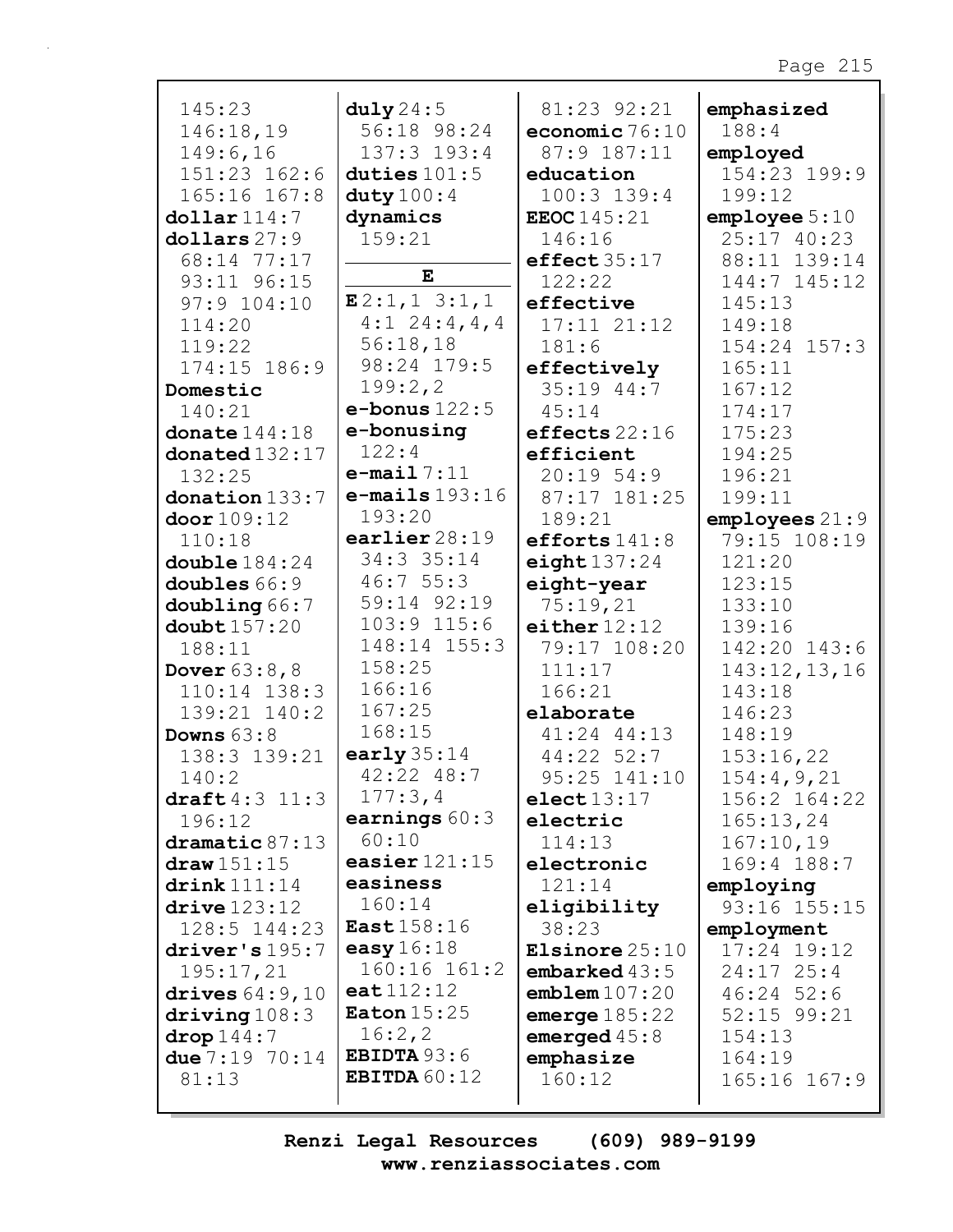| 174:5 186:23           | 159:14,15       | 74:17 80:18      | 20:13,15,18               |
|------------------------|-----------------|------------------|---------------------------|
| 186:25 187:5           | 198:20          | 86:12 112:22     | 181:24                    |
| 187:19                 | enjoyed $16:21$ | 135:13           | 189:20                    |
| empty 110:11           | 48:6 114:23     | 187:25 190:9     | established               |
| enable $28:23$         | enjoyment       | entities $10:12$ | 10:13 110:19              |
| 94:15                  | 160:21          | 21:16 124:9      | 181:18                    |
| encourage              | ensure $183:21$ | 151:15           | 189:16                    |
| 145:12 160:7           | 188:3           | 170:15 176:6     | establishing              |
| encouraging            | ensuring        | 181:3, 13, 17    | 190:12 196:7              |
| 26:25 162:24           | 155:16          | 185:15 190:5     | establishment             |
| 189:6                  | 184:11          | entitled $6:7$   | 111:14,14                 |
| ended $25:12,23$       | 187:12          | entity $4:13,14$ | 143:20                    |
| 60:17                  | enter $9:9$     | 11:16,17         | establishm                |
| energetic              | 26:19 32:23     | 21:17 66:10      | 112:21                    |
| 110:23                 | 166:8           | $173:3$ $175:9$  | $\texttt{estimate} 29:10$ |
|                        | entered $12:4$  | 175:12           | 29:22 34:15               |
| energize               |                 |                  |                           |
| 112:21,22              | 21:22 28:5      | 190:22           | $62:21$ $63:5$            |
| energy $114:14$        | 195:19 196:6    | entrance         | 71:24 72:15               |
| 123:13                 | Enterprises     | 110:19           | 72:20 181:8               |
| 127:16 169:8           | 25:14           | entrances        | $\texttt{estimate}$ 109:7 |
| 188:22                 | entertainer     | 114:16           | estimated 36:5            |
| Enforcement            | 128:9           | entries $176:15$ | 36:16 81:18               |
| $2:8$ 4:6,12           | entertaining    | environment      | 83:6,11                   |
| $9:14$ $11:4,7$        | 112:20          | 87:12,14         | 154:13                    |
| $11:14$ 19:2           | entertainment   | 110:23           | estimates                 |
| 20:4 103:15            | $1:10$ 3:5,10   | envision $37:17$ | 37:23                     |
| $104:7$ $177:13$       | $4:7,15 \ 5:4$  | 187:18           | estimation                |
| 177:23                 | $9:4,24$ 11:8   | envisions        | 158:11                    |
| 192:21,23              | $11:19$ 20:5    | 187:18           | $et 47:21$ 91:18          |
| 196:4                  | 79:5,20 80:9    | equipped $188:2$ | Europe $91:20$            |
| engage $133:5$         | 112:18 113:4    | equity $29:23$   | Eustace 24:21             |
| engagement             | 113:12 115:3    | 65:3,6,15        | evaluate 22:22            |
| 79:4 80:17             | 122:16          | 66:12            | Evansville                |
| engaging $132:6$       | 125:25 126:2    | escalator        | $29:6$ 34:2               |
| <b>Engel</b> $1:17$    | 126:4, 12, 13   | 111:6            | 63:10                     |
| 199:4,19               | 126:13,21,24    | especially       | event $70:18$             |
| engine $187:11$        | 127:8, 11, 15   | 141:23           | 145:7 162:25              |
| <b>England</b> $135:3$ | 128:4,7,14      | ESQ3:3,4,4,8     | 163:20,21,22              |
| enhance $26:25$        | 160:20          | 3:9,9            | events $153:3$            |
| 186:4                  | 168:20 173:2    | essence $77:18$  | 163:17                    |
| enhanced               | 181:2 187:5     | essential        | everybody                 |
| 187:18                 | 196:25          | 24:17 181:19     | 151:11                    |
| enhancement            | entice $160:7$  | 188:6,14         | 167:11 178:7              |
| 117:21                 | entire $16:17$  | essentially      | 198:20                    |
| enjoy $133:9$          | 27:21 28:23     | 66:975:9         | everybody's               |
| 135:25                 | $28:25$ 39:3    | establish        | 149:23                    |
|                        |                 |                  |                           |
|                        |                 |                  |                           |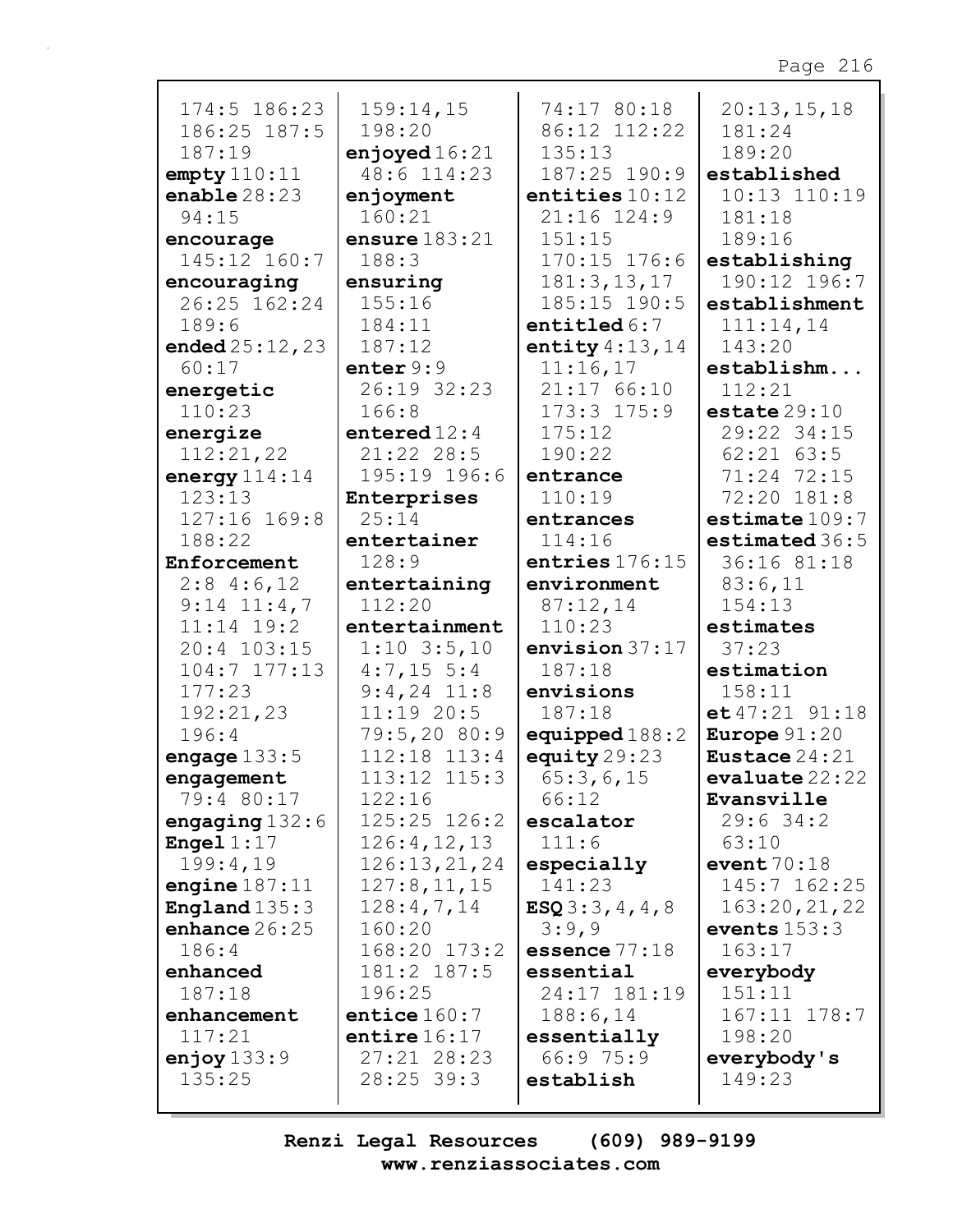| evidence $4:5$          | excuse $18:24$   | 182:23           | 117:3 120:2                |
|-------------------------|------------------|------------------|----------------------------|
| $10:14$ $13:13$         | 72:12 75:17      | expansion        | 129:5 131:2                |
| 19:20 20:22             | $87:3$ 128:2     | 22:17 33:15      | 142:22                     |
| 21:22 171:16            | execute $72:6$   | 42:2 88:20       | 149:11 174:5               |
| 174:22                  | executed $67:16$ | 173:15           | 174:10                     |
| 181:18                  | execution        | expect27:21      | 175:22                     |
| 189:14                  | 76:16            | 30:2,739:19      | expense $81:8$             |
| 190:13                  | executive $16:8$ | 84:11 105:8      | expenses $70:13$           |
| evolving 88:22          | $57:9$ $137:18$  | 109:21 163:2     | 85:8                       |
| exact160:22             | 137:19           | 188:18 189:8     |                            |
| 165:23 166:2            |                  |                  | experience<br>20:18 39:20  |
|                         | 139:18,19        | expectation      |                            |
| exactly $68:13$         | 140:2,21         | 51:13,13         | 64:9,10,10<br>92:11 100:22 |
| 127:25                  | 161:10           | 77:12,14,19      |                            |
| <b>EXAMINATION</b>      | 183:14,16        | 78:16 123:17     | 137:15                     |
| $24:13$ 57:3            | 187:25           | expectations     | 139:21 158:9               |
| 99:7 137:10             | executives       | 38:9 58:25       | 181:24                     |
| examined $173:5$        | 178:24           | 83:24 87:2       | 189:20 194:6               |
| example138:18           | 183:10           | 96:17            | expertise                  |
| 139:17 158:3            | exhibit 11:2     | expected $74:2$  | 80:17                      |
| 168:18                  | 21:23,24         | 81:8,12          | <b>Expires</b> 199:23      |
| exceed $187:7$          | 40:7 89:5        | 87:22 173:16     | explain $44:14$            |
| excellent               | $103:23$ $124:4$ | expects $19:5$   | 44:23,24                   |
| 12:25 31:20             | 156:23           | 87:12 119:11     | 45:5 146:11                |
| 58:3 71:5               | exhibits $10:21$ | expend $120:2$   | explains $46:12$           |
| 87:25 92:16             | $10:24$ 11:5     | expended $69:25$ | explanation                |
| 140:19                  | 11:21,25         | 98:2 120:12      | 46:18 71:12                |
| 169:13                  | 12:21 169:23     | 120:15,22        | 144:6                      |
| exception 59:5          | 174:22           | expenditure      | explanations               |
| excess $69:13$          | $exist$ $138:25$ | 22:14 59:15      | 131:6                      |
| 86:20 92:20             | existed $113:5$  | 69:23 85:11      | exposure $43:9$            |
| 94:22 95:5              | existing $35:20$ | 86:22 117:11     | expressed                  |
| 96:11 173:20            | 66:12 73:17      | 118:23,25        | 142:16,19                  |
| <b>Exchange</b> $28:21$ | 73:20 74:14      | 120:12           | Expressway                 |
| excited26:13            | 74:17,17         | 124:11           | $108:3$ $112:24$           |
| $27:15$ 31:22           | 151:7,24         | 128:22           | extended 113:2             |
| $32:11$ $53:9$          | exists $68:25$   | 174:14           | extensive                  |
| 111:15                  | 157:25           | expenditures     | 171:10                     |
| 113:20                  | expand $37:10$   | 18:15,23         | 187:21                     |
| 130:23,24               | $53:25$ $54:13$  | 40:1569:4        | extent101:13               |
| 138:4                   | 114:23           | $70:14$ 87:4     | 170:2                      |
| excitement              | 126:14           | 89:16 90:24      | exterior                   |
| 188:21                  | 161:14           | 91:5,8,24        | 118:13                     |
| exciting                | 173:12           | $92:4$ 95:7      | extra $67:25$              |
| 142:25                  | expanded $41:20$ | 96:19 102:5      | extreme $87:14$            |
| exclusive               | expanding        | 103:17,25        | eye80:4                    |
| 116:15                  | 54:15 114:8      | 116:10,15        | eyes $47:17$               |
|                         |                  |                  |                            |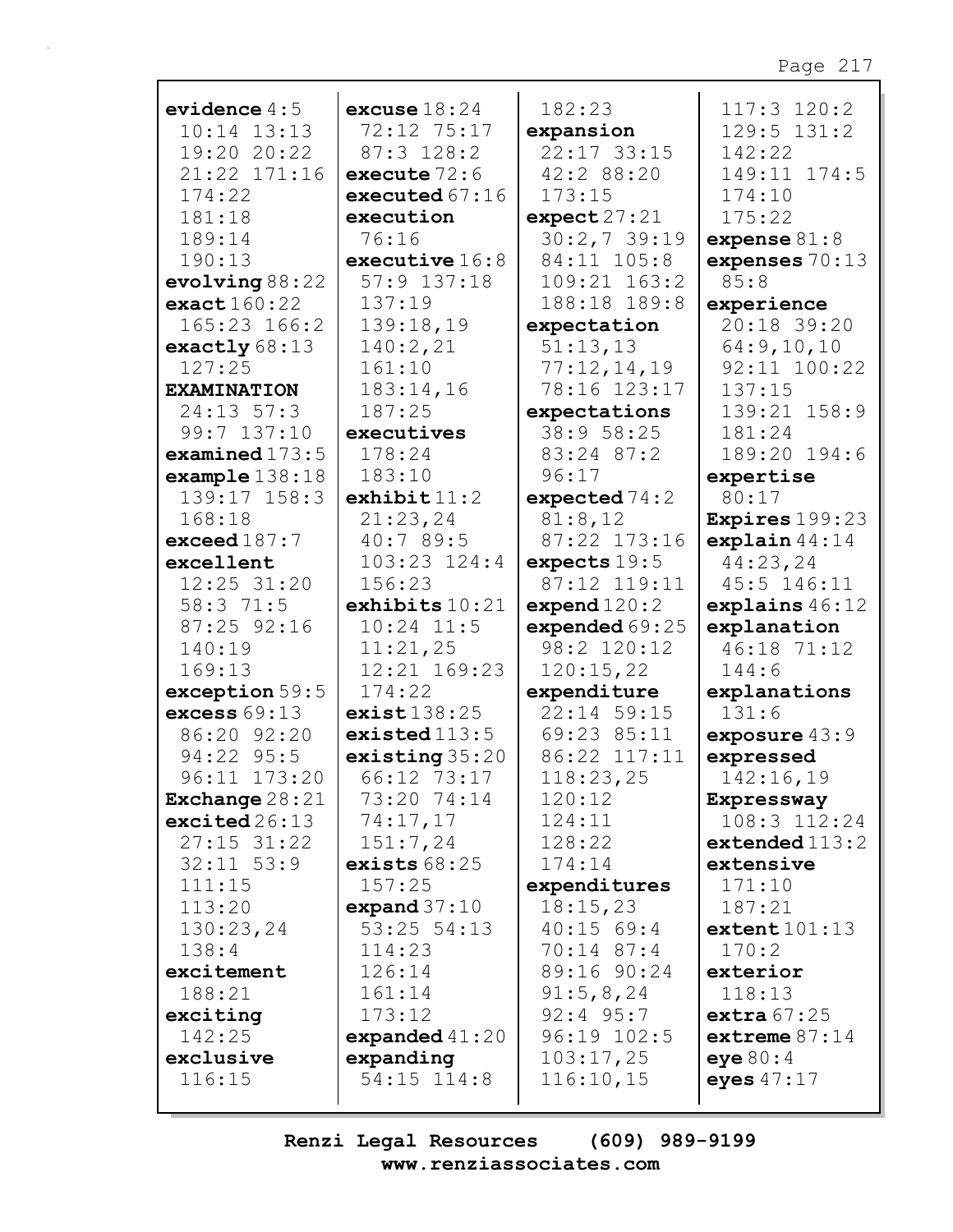| $\mathbf{F}$             | fantasy 30:17                       | $51:4$ 148:5             | $57:12$ $64:25$                 |
|--------------------------|-------------------------------------|--------------------------|---------------------------------|
| F2:1 40:7                | $far26:22$ 29:5                     | feet $55:8$              | 70:10,20                        |
| 89:5 103:23              | $31:3$ $42:16$                      | fell1 156:2              | 71:17 77:21                     |
| 124:4 156:23             | $42:22$ 51:3,3                      | felt 26:16, 17           | 78:9 83:15                      |
| 199:2                    | $98:3$ 109:6,7                      | 26:1927:4                | 85:16 86:15                     |
| fabulous $126:8$         | 138:13 141:9                        | $43:2$ $44:5$            | 86:17 87:6                      |
| facade $118:13$          | 145:4 149:18                        | 48:20,25                 | 87:23 88:4                      |
| face $115:22$            | 149:19,23                           | 61:15 87:20              | 90:21 119:12                    |
| facilitate               | 155:10                              | felts $121:16$           | 122:22                          |
| 101:16                   | 180:13                              | female $147:6$           | 123:19 173:8                    |
| facilitating             | fashion 129:21                      | females $146:17$         | 173:23                          |
| 135:4                    | Fauntleroy 2:6                      | 147:5                    | 174:19                          |
| facilities               | 3:2,78:3,4                          | <b>Fenton</b> $36:2$     | 175:23,25                       |
| 38:22 68:20              | 8:10,12,14                          | FF&E 105:19              | 181:20                          |
| 130:10                   | $12:18$ $13:7$                      | Ficchi $178:16$          | 184:12                          |
| facility 27:12           | 13:14 169:21                        | Fieri $111:3$            | financially                     |
| 53:654:20                | 170:5,10                            | Fieri's $110:25$         | 85:2 128:11                     |
| 68:22 73:17              | 172:8 176:24                        | <b>Fifteen</b> $130:3$   | 189:16                          |
| 73:21 75:11              | 180:7,13                            | <b>Fight</b> $30:16$     | 199:12                          |
| 94:14 95:6               | 192:7,11,14                         | figure $49:16$           | financials                      |
| $97:24$ $153:14$         | 192:16 193:5                        | 49:19 73:11              | 93:2                            |
| 174:13                   | 194:12,22                           | 119:15                   | financing $23:6$                |
| 183:22                   | 197:11,14,16                        | figures 77:6             | 25:19 33:20                     |
| fact 26:13,23            | 197:18 198:3                        | filed $6:10$             | $57:15$ $62:23$                 |
| 28:15 42:21              | 198:19                              | 23:5 123:23              | 64:12 69:5                      |
| 66:667:5,16              | favor $171:25$                      | 175:6                    | 72:2,7,15                       |
| 72:17 102:9              | 198:11                              | filings $67:18$          | 185:2                           |
| factor $169:6$           | feature $106:10$                    | final19:7                | financings                      |
| factors 70:9             | featuring                           | 49:24                    | 72:19                           |
| facts $88:6$             | 126:9                               | finalized                | find 97:19                      |
| fair 71:14,19            | <b>February</b> $154:3$             | 74:20 105:19             | 196:23                          |
| $92:10$ $97:21$          | 154:6 155:12                        | $\texttt{finally}$ 20:16 | findings $191:2$                |
| fairer $83:25$           | $\mathop{\mathsf{feed}} 114$ : $14$ | 37:273:16                | finds $176:13$                  |
| fall 84:13               | feel $27:10,12$                     | 83:5 88:19               | fine 14:7                       |
| 113:13                   | $31:12$ $38:6$                      | 118:19                   | 49:21 59:13                     |
| familiar $17:4$          | $38:13$ $39:2$ , 6                  | 151:12 176:8             | $95:9$ $96:25$                  |
| $40:5$ 70:15             | 42:11,12                            | finance $8:21$           | 125:16                          |
| 89:2 101:22              | 43:24 54:22                         | $8:22$ 25:13             | 195:24                          |
| $123:25$ $144:2$         | 55:9,10                             | 63:17 65:13              | fingertips                      |
| 155:17                   | 71:21 87:17                         | 100:10                   | 97:19                           |
| 156:21                   | 96:2 107:22                         | financed $65:6$          | finishings                      |
| family $99:10$           | 122:18                              | financial                | 105:24                          |
| 99:11 138:6              | 133:21 138:8                        | 18:11 20:13              | firm100:11                      |
| 162:19                   | 146:19                              | $20:25$ $21:2$           | first9:3                        |
| $\texttt{FanDue1185:13}$ | 148:12 169:4<br>feeling $46:14$     | 22:4,8,12<br>25:957:10   | $13:25$ $14:4,8$<br>14:24 17:19 |
|                          |                                     |                          |                                 |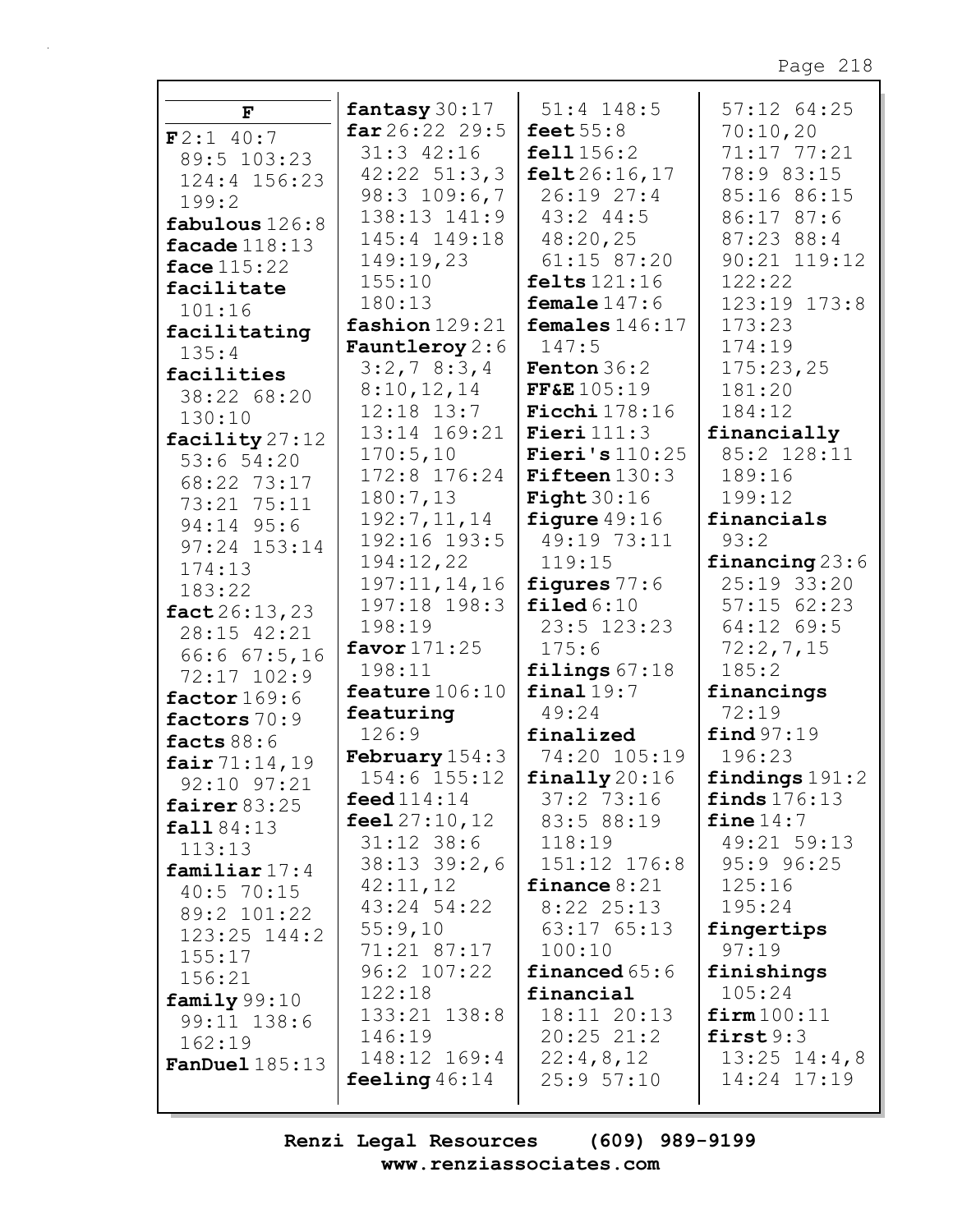| $20:12$ $23:13$  | Flag6:20               | 130:13                 | 60:2 173:18            |
|------------------|------------------------|------------------------|------------------------|
| $24:4$ $25:8,12$ | Flaherty               | 158:12                 | forecasting            |
| 25:17 27:20      | 177:23                 | 168:20,21              | 102:8                  |
| 27:20,24         | $\texttt{flash}121:23$ | focused $27:5$         | forecasts 90:6         |
| 28:9,1530:3      | flexibility            | $27:22$ 38:3           | foregoing              |
| 42:8 50:17       | 78:10 86:17            | 64:5 78:20             | 199:6                  |
| 56:18 60:16      | 87:688:5               | 78:22 79:22            | form $72:15$           |
| 70:2 82:25       | 185:3                  | 107:21                 | $93:4$ 155:6           |
| 91:4 94:21       | flip 45:15, 15         | focusing 90:25         | <b>forma</b> $66:8,23$ |
| 98:24 99:23      | flipped $75:4,9$       | 101:8 105:15           | 68:9                   |
| 100:7,8          | floor $111:6, 16$      | 125:11                 | formative              |
| 103:24,25        | 112:11,21              | folding $86:9$         | 58:19                  |
| 111:9 116:16     | 113:23                 | folks $127:18$         | former $58:18$         |
| $120:3$ $131:15$ | 117:21                 | 140:11,25              | formerly $32:22$       |
| 137:3 142:7      | 119:16                 | 141:13                 | forth $10:15$          |
| 146:4 148:8      | 121:10,13              | 152:25                 | 15:1520:6              |
| $155:16$ $158:7$ | 122:5,7,8              | $\texttt{follow} 7:21$ | 21:14,21               |
| 158:9,21         | 124:23                 | 27:25 108:18           | 40:776:23              |
| 159:11,13        | 125:10                 | 150:2                  | 89:4 124:3             |
| 170:25           | 134:21 140:5           | following              | 143:11                 |
| 178:23 179:9     | 141:19                 | 76:18 77:21            | 156:23 174:7           |
| 183:2            | flooring               | 78:10,12               | 181:5 189:15           |
| first-class      | 105:24                 | 117:9 119:19           | 196:5                  |
| 174:12           | floors $105:24$        | $174:11$ $177:4$       | forthcoming            |
| 183:22           | flow $60:11$           | 177:8,9,10             | 114:13                 |
| first-ever       | 66:7,9,16              | follows $10:24$        | forthwith              |
| 25:18            | $68:17$ 69:6,8         | 24:5 56:19             | 139:4                  |
| fitness $118:8$  | 77:25 86:10            | 98:25 137:3            | fortunate              |
| fits $39:11$     | 86:21 87:23            | followup $61:6$        | 16:25                  |
| 48:17            | 91:10 92:20            | 71:13 98:4             | forward $19:13$        |
| fitted107:11     | 92:21,25               | food $111:14$          | 38:20 39:20            |
| five $70:9$ 76:6 | 93:5, 5, 12, 21        | 112:2,10               | 42:3 49:22             |
| 76:6 100:4       | 94:7 173:21            | 118:4 125:11           | 68:24 84:21            |
| 103:9 104:11     | flows $60:21$          | $125:12$ $142:9$       | 84:24 91:22            |
| 104:20           | 61:3                   | 158:19,21              | 94:7 106:10            |
| 116:16 158:7     | Flushing               | 168:25                 | 106:18 123:8           |
| 180:7, 11, 12    | 111:20                 | foolish $43:19$        | 146:13 189:2           |
| 186:10           | flyby 64:16            | football               | 191:18,20,21           |
| five- $108:8$    | flying $56:3$          | 142:12                 | 191:22,22,25           |
| five-day         | focus $62:6,8$         | footnote $97:23$       | 193:13                 |
| 160:11           | 64:12 78:25            | footprint              | 195:11                 |
| five-year        | 79:10,21               | $37:10$ $63:11$        | found $20:10$          |
| 96:20 120:8      | 100:14                 | 80:8                   | 105:14                 |
| fixed108:13      | 105:12                 | foray $100:7$          | 129:11 176:5           |
| fixing133:21     | 114:21                 | 111:10                 | foundation             |
| fixtures 106:2   | 127:22                 | forecast $22:8$        | 44:6                   |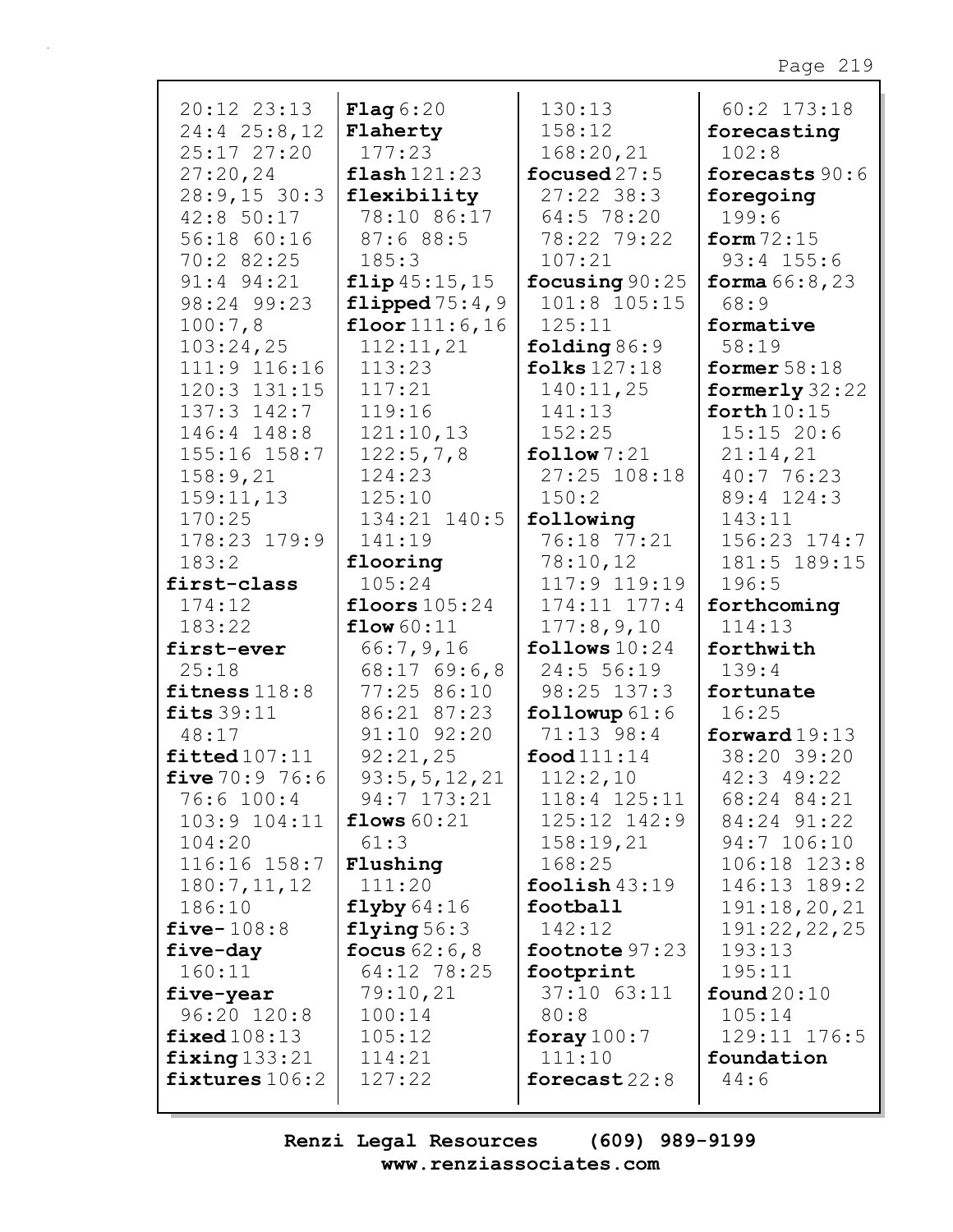| founded $44:17$     | 115:15            | gained $115:20$  | 188:7 192:20    |
|---------------------|-------------------|------------------|-----------------|
| founder $44:16$     | fund $74:22$      | game $178:7,10$  | 192:23          |
| four $14:24$        | 81:14,23          | games $31:8$     | 193:25 196:4    |
| $17:5, 19$ 26:3     | 85:13 130:7       | 114:9 121:14     | garage $118:17$ |
| $103:24$ $104:2$    | fundamentally     | 135:24 140:6     | Gary 140:17     |
| 160:10              | 102:22            | Gamesys 23:7     | qaskets 115:11  |
| 193:17              | 104:12 110:3      | $31:6, 18$ 35:3  | Gees 113:13, 13 |
| fourth $30:8$       | funded $65:12$    | 36:2, 6, 13, 13  | 126:9           |
| 35:14,15            | 76:20             | 36:17,18         | gender $147:2$  |
| frame $82:17$       | funding $85:10$   | $37:4,10$ 44:5   | 147:16          |
| 84:8 129:25         | 95:25 96:19       | 51:764:19        | general $2:6,6$ |
| frames $105:25$     | funds $45:13$     | 64:25 65:24      | 2:8,93:2,2      |
| <b>Frank</b> 139:24 | 90:7              | 66:8 74:4,12     | 3:7,74:13       |
| frankly $94:20$     | furloughed        | 74:19 76:19      | $6:5$ $9:13$    |
| 134:20              | 143:13            | 78:13 80:10      | $11:17$ $12:16$ |
| free $1:24$         | further $32:13$   | 81:15 85:22      | 16:3,23         |
| 58:10 63:9          | $41:3$ $45:6$ , 6 | 85:23 86:9       | 18:21 19:8      |
| 67:2568:17          | $45:20$ $52:8$    | 91:2 92:25       | 20:362:18       |
| $92:24$ $93:5,5$    | 83:22 89:24       | 182:25           | 87:9 100:22     |
| 93:11               | 115:24            | Gamesys' 74:16   | 101:2,5,7       |
| free-cash $69:6$    | 116:20            | gaming $2:8$ 4:6 | 136:20          |
| frequenting         | 118:16            | $4:11$ $9:14$    | 137:18          |
| 48:2                | 119:16,20         | 11:4,6,14        | 148:18          |
| frequently          | 120:11,21         | $15:15$ $19:2$   | 175:10          |
| 48:2                | 124:15 136:3      | $20:4$ 25:8      | 178:11          |
| Friday $74:22$      | 157:9,13          | 26:2,2 29:24     | 183:15 190:6    |
| Fridays $127:12$    | 175:7 177:15      | $31:7$ 32:23     | 190:24          |
| friends 126:6       | 191:7 196:9       | $32:25$ 38:4     | 196:24          |
| front $82:17,22$    | 199:8,10          | 39:15 54:18      | generally       |
| 112:14              | future $37:21$    | 85:18 100:7      | 19:11 26:9      |
| 114:15,16           | 39:12 46:6        | $103:15$ $104:6$ | generate 58:10  |
| 118:12 179:7        | 50:16 58:24       | 106:22 107:3     | 72:16 81:22     |
| full143:21          | $61:8$ $62:18$    | 113:21 121:6     | 173:20          |
| 186:25              | 68:18 69:2        | 121:9,13         | generated       |
| $full-154:9$        | 71:16 72:14       | 122:5,7,8        | 38:19 84:17     |
| full-time           | 72:21 85:21       | 123:12           | generating      |
| 154:3               | 87:19,21          | 137:19,19        | 68:17           |
| fully 62:11         | 88:2 104:3        | 139:25 140:3     | qeneration      |
| 78:14,17            | 126:24            | 148:21 155:4     | 68:17 69:7      |
| 123:12              | $150:23$ $162:9$  | 177:12,22        | 77:16 79:23     |
| fun 108:24          | 185:23            | 182:7 183:16     | 87:23 93:22     |
| 111:12 149:8        | futuristic        | 183:17           | generations     |
| function            | 34:3,6            | 185:10, 16, 20   | 183:7           |
| 167:17              |                   | 185:24           | gentleman       |
| 187:15              | G                 | 186:19           | 35:25 156:2     |
| functioning         | G24:4,4           | 187:14,21,23     | George $5:7$    |
|                     |                   |                  |                 |

 $\overline{\phantom{a}}$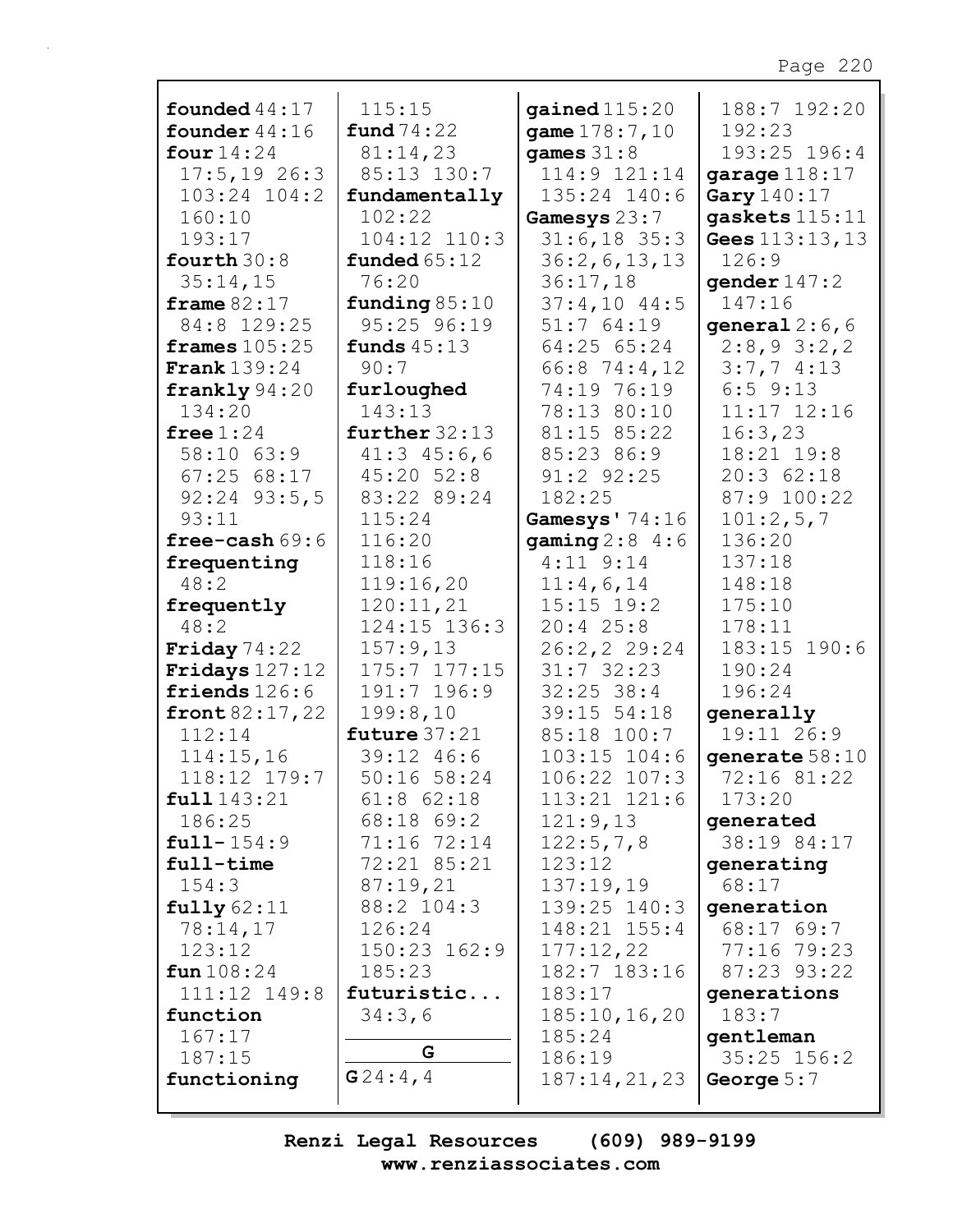| 14:25 17:20      | 94:7 115:21       | 142:24           | 168:20,21,23              |
|------------------|-------------------|------------------|---------------------------|
| $23:17$ $24:1,9$ | 150:24            | 149:19           | 169:2 179:8               |
| 24:14 25:1       | 173:14            | going $17:19$    | 179:10 180:4              |
| 26:127:1         | gives $37:20$     | 25:13 31:11      | Golden $25:11$            |
| 28:1 29:1        | 123:7 179:6       | 34:21 38:20      | Golf 168:21               |
| $30:1$ $31:1$    | glad131:20,20     | 39:741:25        | $\mathsf{good}\,6:3$ , 21 |
| $32:1$ $33:1$    | 132:2 153:22      | 42:3 43:16       | $8:4$ 9:12, 15            |
| $34:1$ $35:1$    | 166:11, 12, 22    | 44:3,12,12       | 14:22 19:25               |
| $36:1$ $37:1$    | 167:3,7           | 44:15,17,24      | 20:15 23:18               |
| 38:1 39:1        | glass $107:17$    | $46:21$ $47:7$   | 32:20,21                  |
| $40:1$ $41:1$    | 107:19            | 49:21,22,25      | 41:13 43:12               |
| $42:1$ $43:1$    | 108:11,14         | 50:6, 1551:7     | 49:852:3,4                |
| 44:1 45:1        | 118:13            | $51:14$ $52:7$   | $55:6$ $57:24$            |
| $46:1$ $47:1$    | 178:25 179:3      | 53:17 57:25      | $61:21$ $62:19$           |
| 48:1 49:1        | 179:7             | 64:15,17,19      | 67:9 71:10                |
| $50:1$ $51:1$    | glasses $144:25$  | 67:2168:17       | 71:11 92:10               |
| $52:1$ $53:1$    | Glawn 177:24      | 68:24 69:17      | 98:16 99:10               |
| $54:1$ $55:1$    | GLPI 29:9,22      | 78:24 84:21      | 99:12 116:6               |
| 56:5,1058:6      | GM138:3           | 91:13,25         | 116:7 123:14              |
| 59:4,9,20        | go $13:24$ $14:4$ | $92:2,4$ 94:6    | 123:15                    |
| $61:7$ $62:9,15$ | 14:525:6          | 95:10 98:17      | 125:19                    |
| 63:2,764:2       | 45:6 48:23        | $102:14$ $103:9$ | 131:13,14                 |
| 65:21 78:23      | 49:11 55:12       | 104:22 105:9     | 133:12,13                 |
| 106:17           | 82:4 99:19        | 105:11, 13, 17   | 135:7,7                   |
| George's 79:8    | 106:25            | $105:17$ $106:6$ | 137:11,12                 |
| getting 46:9     | 110:16            | 106:18           | 142:9 148:2               |
| 55:7 60:22       | 117:13            | 109:17           | 150:10,11                 |
| 68:4 91:12       | 127:17,19         | 111:23           | 153:23                    |
| 122:24           | 128:2,21          | 113:12           | 164:15,16                 |
| 127:22 128:8     | 130:19            | 115:13           | 178:23                    |
| 138:7 140:6      | 134:21            | $117:13$ $123:8$ | 181:21                    |
| 151:10           | 141:11            | 125:3,4,6,11     | 189:17                    |
| $153:18$ $159:2$ | 146:14            | 127:17           | 198:19                    |
| 161:25           | $153:24$ $162:2$  | 128:21 129:9     | goods 111:25              |
| 166:19           | 166:14,15         | 130:15           | graduated                 |
| giffts159:3      | 168:23            | 133:20 134:5     | 24:21,22                  |
| Girls $132:25$   | 169:22            | 134:13           | grand $130:21$            |
| 144:20           | 170:25            | 135:11,12        | grandmother               |
| give $54:23,23$  | 180:13            | 141:4 146:9      | 67:21                     |
| 56:11 92:7       | 191:20            | 149:8 151:15     | grant166:6                |
| 99:22 101:4      | 193:10            | 151:19           | 176:10                    |
| 121:8 146:13     | go-forward        | 157:19 158:6     | 190:20                    |
| 166:6 168:18     | 62:10 84:5        | 158:10           | 196:21                    |
| given $6:15$     | goes $46:7$       | 159:19           | granted $9:23$            |
| $37:25$ 38:9     | 101:17            | 160:19           | 20:721:10                 |
| 75:9 84:20       | 109:11            | 163:12           | 116:8 170:22              |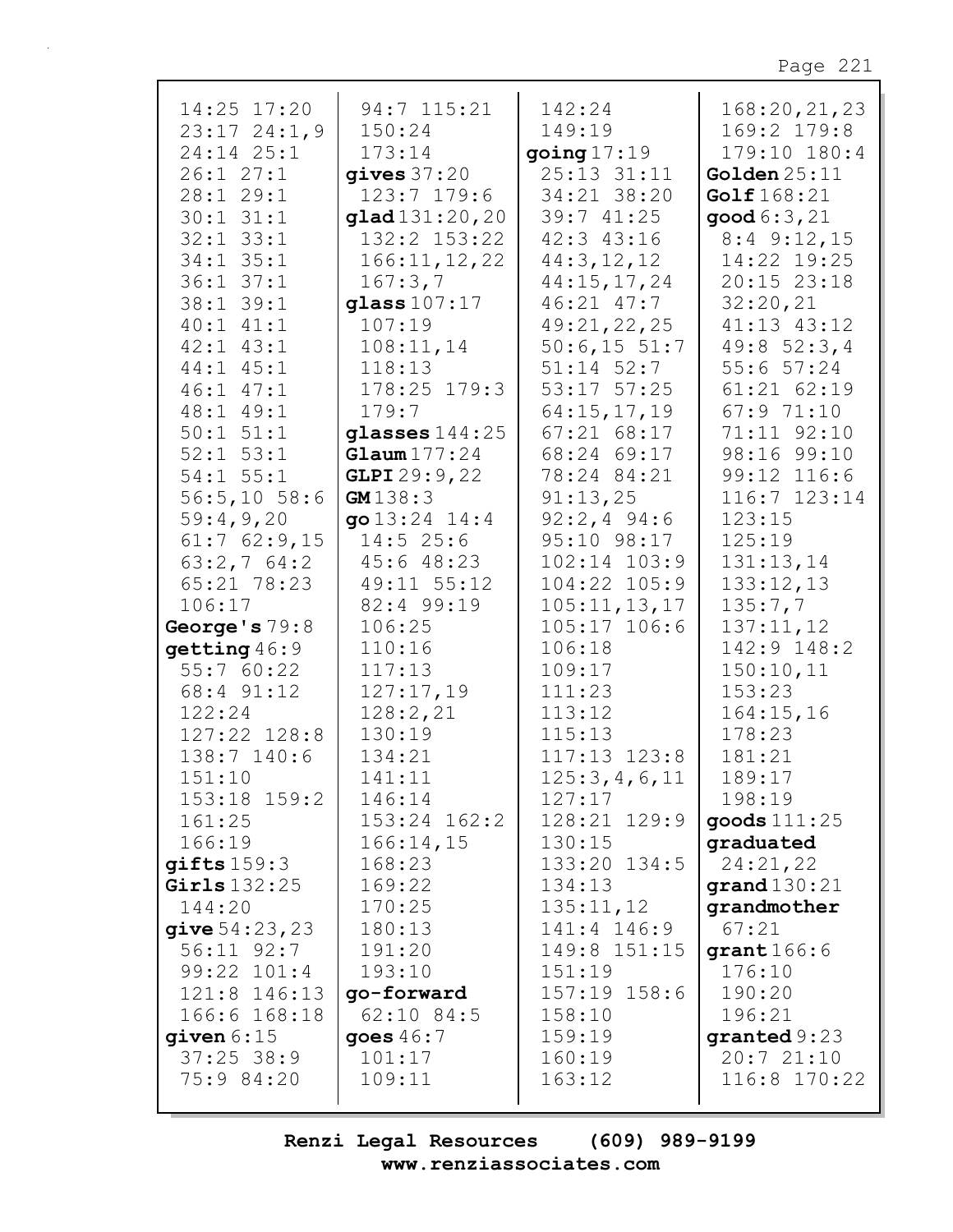| 171:5 173:10<br>180:24    | $47:23$ $152:22$<br>153:8 154:12 | $91:1$ $92:1$<br>$93:1$ $94:1$         | heads-up $61:20$              |
|---------------------------|----------------------------------|----------------------------------------|-------------------------------|
| 181:15                    | qrown 173:11                     | $95:1$ $96:1$                          | health $7:2$<br>healthy 66:15 |
| 195:20,25                 | qrows 128:4                      | 97:1 98:24                             | hear $14:19,21$               |
| granting 12:22            | growth22:17                      | 137:2                                  | 19:18 22:20                   |
| Grasso $140:4$            | $22:19$ 33:6,9                   | hair $194:4$                           | 25:4 46:17                    |
| gray $194:4$              | $37:21$ $38:4,9$                 | half $114:19$                          | 56:2 126:12                   |
| $great 16:11$             | 46:6 79:25                       | 146:8                                  | 130:25 164:7                  |
| 26:8 32:12                | 85:17 88:13                      | halfway107:11                          | 166:11,12                     |
| 46:22,23                  | 100:14                           | hallways 107:7                         | $167:7$ 177:6                 |
| $53:11$ 60:8,9            | 173:12 182:5                     | HAMILTON 1:23                          | 177:7                         |
| 105:16                    | 184:22 185:9                     | hampered $141:9$                       | heard $11:24$                 |
| 110:10,15                 | quarantee                        | hand $24:2$                            | $17:9$ $18:14$                |
| 125:18,18,24              | 95:25                            | 80:14 95:24                            | 99:20 101:24                  |
| 125:24                    | guaranties                       | 141:11,11                              | 126:7 130:24                  |
| 126:10 140:5              | 85:20                            | handle $15:13$                         | 157:23,24                     |
| 142:9 153:19              | quess $24:25$                    | handlers                               | 163:8 168:2                   |
| 164:7 168:12              | 66:18 156:4                      | 115:10                                 | 174:23                        |
| greater 150:14            | 165:18                           | handling                               | 177:12                        |
| greatest                  | guidelines                       | 101:13 178:8                           | 179:21                        |
| 150:20                    | 50:24                            | hands $194:17$                         | 186:13,22                     |
| greatly 109:15            | guy110:25,25                     | happen $45:17$                         | 191:23                        |
| greenfield                | 111:3 160:23                     | 126:6 141:20                           | 195:15                        |
| 57:20                     | 169:5                            | happened                               | hearing $6:11$                |
|                           |                                  |                                        |                               |
| greet $167:11$            | guys 168:23                      | 107:18                                 | $8:25$ 17:10                  |
| greeting $158:6$          |                                  | happening                              | $17:22$ $18:7$                |
| grew $122:25$ , $25$      | н                                | 138:14                                 | 18:13 19:10                   |
| gross $65:14$             | H4:1 5:8 56:1                    | happens $51:10$                        | 23:2,924:15                   |
| 69:8                      | 56:18,18                         | 163:6 194:15                           | $28:4,10$ 51:8                |
| ground108:19              | $57:1$ $58:1$                    | happy $125:8,13$                       | 55:1958:8,8                   |
| group 1:11 3:6            | 59:1 60:1                        | 126:12                                 | 67:23 98:17                   |
| $3:11$ 4:9 5:5            | $61:1$ $62:1$                    | 137:16 138:6                           | 99:17 101:23                  |
| $9:6$ 10:3                | 63:1 64:1                        | 161:16 163:8                           | $102:19$ $117:9$              |
| 11:11 20:9                | 65:1 66:1                        | harassment                             | 139:20                        |
| $47:10$ $147:9$           | $67:1$ $68:1$                    | 145:24 146:9                           | 142:18 168:2                  |
| 158:2,3,12                | 69:1 70:1                        | <b>hard</b> $43:6$                     | 179:13                        |
| 168:14 175:3              | 71:1 72:1                        | 64:21 84:20                            | 180:22                        |
| 190:4,23                  | 73:1 74:1                        | 138:2 146:21                           | 181:11 188:4                  |
| groups $162:14$           | 75:1 76:1                        | 146:22                                 | 191:9 198:5                   |
| grow $43:8$ 46:5          | 77:178:1                         | harder $167:18$                        | heating $129:12$              |
| 54:22 115:20              | 79:1 80:1                        | has-been $16:19$                       | heavily $101:11$              |
| 152:19,20                 | 81:1 82:1                        | Hawk $63:16$                           | 182:22                        |
| 168:17,23                 | $83:1$ $84:1$                    | head $62:9$                            | hedge $45:12$                 |
| 169:2 185:24              | 85:1 86:1                        | 145:21                                 | $\text{held} 197:20$          |
| group26:20<br>38:13 42:14 | $87:1$ $88:1$<br>89:1 90:1       | $\bf{headed}$ 132:2<br>heading $123:3$ | hello16:16<br>55:23           |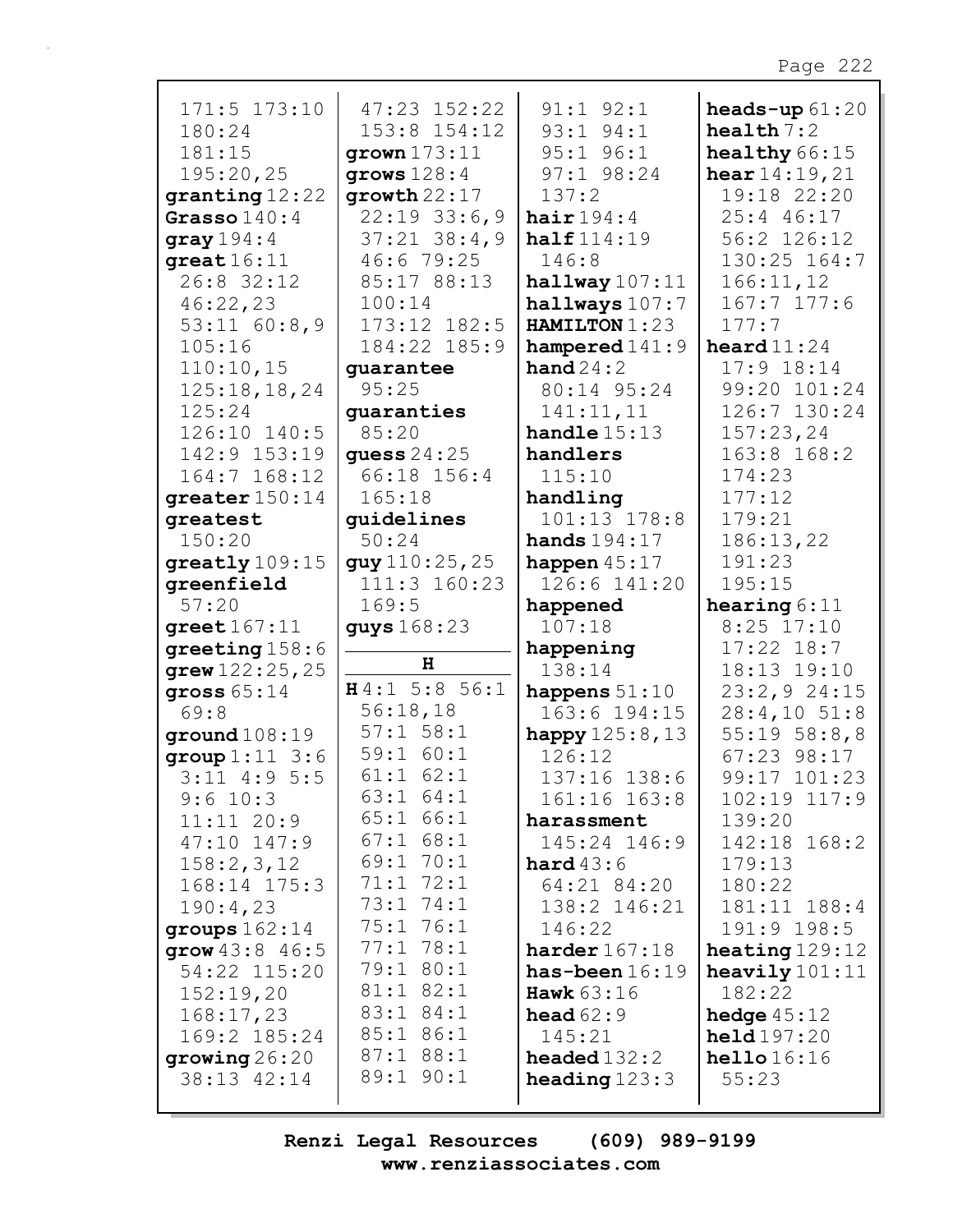| help15:12         | 146:8            | 150:7,9              | 123:10 129:2           |
|-------------------|------------------|----------------------|------------------------|
| 45:14 79:16       | hiring $8:16,20$ | 157:11               | 130:21                 |
| 138:12            | 146:17           | 169:18,19            | 147:24,24              |
| 141:21            | 147:12 155:6     | 170:8,9              | 178:24 181:4           |
| 145:12            | 156:6            | 171:7,8              | hotels $107:8$         |
| 148:25            | historic 183:3   | 172:19,23            | hour $140:10$          |
| 151:15            | historical       | 176:22 196:2         | 146:8                  |
|                   |                  |                      |                        |
| 154:19            | 22:673:4         | 196:3                | hours $145:16$         |
| helped25:18       | 93:2 153:24      | honesty $20:15$      | house $6:11$           |
| 26:2 155:4        | historically     | 181:22               | 99:13 149:17           |
| helpful133:8      | $33:18$ $62:7$   | 189:18               | 149:17                 |
| 139:2 194:6       | $92:24$ $168:12$ | honor $185:6$        | 195:18                 |
| helping193:12     | history $17:23$  | honored $156:4$      | HR 15:13 146:5         |
| helps $141:19$    | $24:17$ 25:5     | hope $46:12$         | 146:5 155:25           |
| 149:18            | $46:24$ $47:2$   | 58:9 114:12          | 156:5                  |
| Hemmeter $25:14$  | 99:21 130:16     | 114:23               | <b>huge</b> $152:9, 9$ |
| Hi 99:8           | 137:16           | 183:19 194:5         | 160:15                 |
| hiccups $39:23$   | 157:21 159:5     | hopefully            | human $15:12$          |
| hiding $67:25$    | 168:12 183:9     | 27:23 28:24          | 33:13,14               |
| high24:21         | 183:11,18        | 35:14 51:15          | 145:21                 |
| 58:25 94:12       | hit76:8          | $53:10$ $96:8$       | hundred 43:9           |
|                   |                  |                      |                        |
| $96:21$ $114:6$   | 151:12           | 109:25               | 77:17 91:4             |
| 114:8 121:10      | hold 126:19      | 148:24               | 93:10 97:9             |
| 121:19 122:9      | 155:16           | 179:14               | 97:11 104:10           |
| high-end          | 181:11           | hopes $142:4$        | 105:3 119:22           |
| 105:15            | holder $4:13$    | hoping $32:8$        | 143:16                 |
| higher $66:21$    | 173:3 175:10     | 52:22                | 174:15 186:9           |
| 66:22 75:10       | holders $21:18$  | horizon $164:5$      | hungry $72:9$          |
| 76:3 147:14       | holding20:11     | horse $182:13$       | husband $67:24$        |
| 155:4 174:9       | $21:6,17$ 27:7   | 182:13,19,20         | <b>HVAC</b> 117:25     |
| highlight 67:5    | $173:2$ $175:4$  | 182:23               |                        |
| 121:7,17          | 176:15 190:2     | hospitality          | I                      |
| 122:18            | 190:3,21,21      | 122:16               | $i$ -casino 58:24      |
| 132:12 158:8      | Holdings 9:25    | hosts $32:3$         | 79:4                   |
| highlights        | 100:13           | <b>Hotdog</b> 132:20 | $i$ -gaming 26:16      |
| 158:11            | $H$ ollander 2:9 | hotdogs $132:23$     | 26:21 27:23            |
|                   | $3:2,7$ 9:12     | 132:25               | 29:12 31:15            |
| highly $86:4$ , 6 |                  |                      | $32:25$ $37:10$        |
| 88:21             | $9:13$ $13:2,3$  | $hotel$ 10:5         | 37:21 38:20            |
| HIGHWAY1:22       | 13:8,20          | 25:23 26:10          | $38:23$ 39:4           |
| hire $140:13$     | 19:24,25         | $55:11$ $104:14$     |                        |
| 142:20            | 20:223:12        | $104:21$ $105:7$     | $42:14$ $44:2,9$       |
| hired $145:4$     | 32:16,17,19      | 107:7,8,11           | 53:12 88:16            |
| 165:13,19         | 71:6,7,9         | 109:16,21            | 88:20 150:22           |
| 166:2,3           | $98:6,7$ 116:2   | 113:22               | $151:14$ $153:7$       |
| hires $140:14$    |                  |                      |                        |
|                   | 116:3,5          | $117:17$ $120:7$     | ICA17:22 18:7          |
| 140:16,17         | 124:18 150:6     | 120:16,23            | 18:13 19:10            |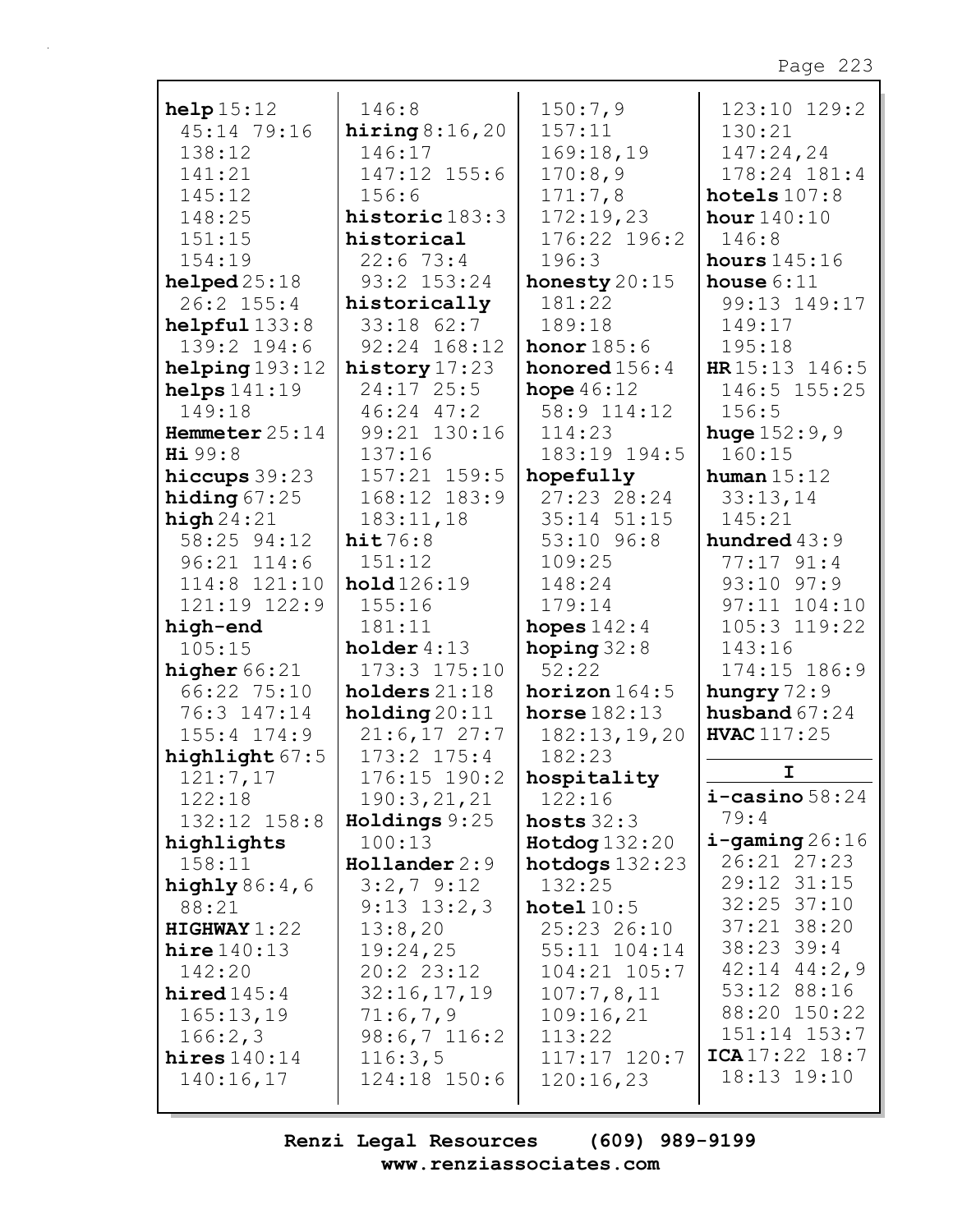| 21:10,14                  | $107:8$ 110:6    | 184:8 186:3      | 173:16                    |
|---------------------------|------------------|------------------|---------------------------|
| 22:8 24:14                | 112:19 115:4     | 186:9            | increased                 |
| $28:4,10$ 58:8            | $115:14$ $122:7$ | improving        | 42:25 81:23               |
| $67:23$ $101:23$          | 122:18           | 114:20           | 109:19                    |
| 102:18 116:8              | 133:16           | 154:24           | 119:16                    |
| 117:9 139:20              | 138:21           | inactive         | 143:15                    |
| 142:18                    | 141:22           | 111:17           | 173:13                    |
| 173:10                    | 144:13,19        | inception        | increasing                |
| 174:11 176:8              | 150:17           | 187:12           | 66:4 69:2                 |
| 176:9,17                  | 153:11           | include 29:20    | 109:18 182:6              |
| 181:2,6,14                | 161:21           | 34:2,387:7       | incredible                |
| 182:3 183:24              | 183:18           | 88:5, 10, 15     | 48:4,4,5,5                |
| 188:4 190:17              | importantly      | 88:19,23         | incremental               |
| $iconic$ <sup>183:7</sup> | 59:18 60:15      | 127:4            | $27:6$ 103:7              |
| ID4:2 199:25              | 116:19 131:3     | include 8:16     | 123:4                     |
| idea 112:12               | impose 175:20    | $26:16$ 74:5     | incurred $82:6$           |
| ideas $152:21$            | 186:12           | 117:16,20,24     | 82:7                      |
|                           | imposed $40:6$   |                  |                           |
| identifica                |                  | 118:3, 11, 16    | Indian $25:19$            |
| 11:2 170:12               | 89:3 116:9       | 118:19           | Indiana $29:6$            |
| identified                | 124:2 156:22     | $includes$ 57:12 | 29:12 30:24               |
| 119:2,6                   | $157:7$ 176:7    | 73:11 79:3       | $34:2$ 63:10              |
| identify 7:24             | 184:18           | 81:12,18         | indicate                  |
| II8:19,22                 | imposition       | 85:10 120:6      | 170:11                    |
| $\texttt{Illinois} 29:15$ | 186:14,20        | 120:11           | indicated                 |
| 29:18 63:16               | impressed        | including $17:2$ | 12:20 100:17              |
| 73:22                     | $19:15$ $47:8$   | $17:23$ 20:24    | 171:9                     |
| immediately               | impresses $47:7$ | $21:4$ $22:5,12$ | indicative                |
| 37:19 108:10              | 47:7,8           | $52:16$ $57:13$  | 112:9 121:21              |
| impact 26:14              | impression       | 79:15 147:24     | individual                |
| 76:9 87:13                | 178:23           | 149:13,14        | $10:12$ $21:18$           |
| 88:16 173:22              | 179:10           | 165:2 173:8      | 21:24 139:11              |
| impacted                  | improve109:8     | 182:24           | 173:4 175:17              |
| 188:12                    | 136:4 186:4      | 190:10           | 190:7,25                  |
| $impacks$ 39:20           | 186:19           | income $66:24$   | 192:24                    |
| 51:15 173:19              | improved 84:4    | incomparable     | individually              |
| implementing              | improvement      | 193:23           | 68:18                     |
| 135:8,18                  | 64:7 141:16      | incorporated     | individuals               |
| implements                | 149:17,18        | $9:25$ $125:15$  | $52:10$ $155:15$          |
| 187:19                    | 184:16           | incorporating    | 176:16                    |
| important                 | 186:17           | 79:14            | 181:14,17                 |
| 39:14,14                  | 187:20           | increase 66:5    | indulgence                |
| 48:20 53:4                | improvements     | 66:25 68:24      | 194:24                    |
| $62:8$ $63:21$            | $27:6,8$ 91:17   | 73:20 74:3,5     | $\texttt{industry}$ 17:23 |
| 63:24 94:21               | 97:10,25         | 81:8,12,19       | 43:16 87:13               |
| 106:10,11,18              | 118:20           | 116:20           | 101:20 143:6              |
| 106:19 107:2              | 129:20 141:7     | 123:13           | 143:7 148:15              |
|                           |                  |                  |                           |
|                           |                  |                  |                           |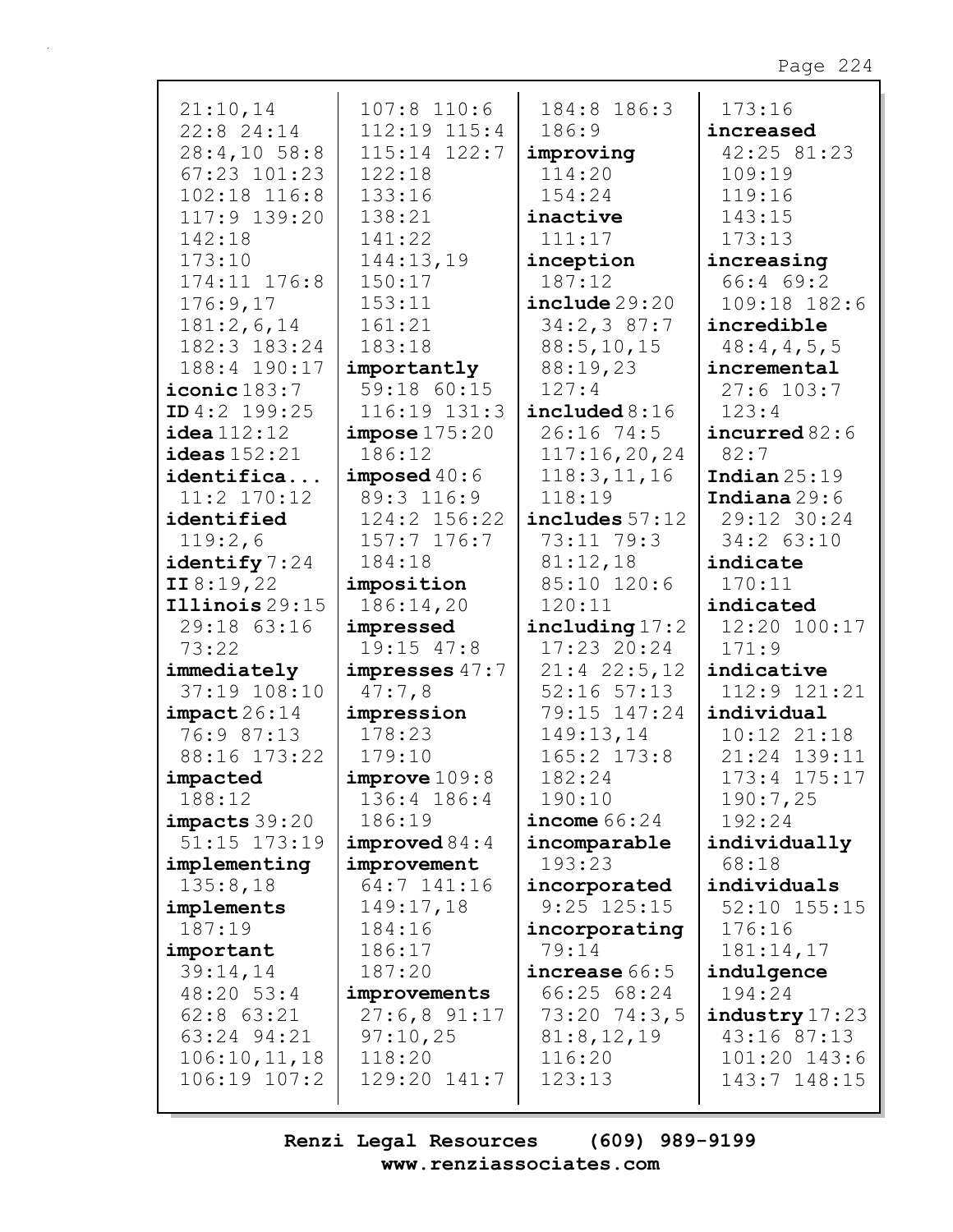| 156:12                  | 33:16 88:6                | interval 100:9          | investments        |
|-------------------------|---------------------------|-------------------------|--------------------|
| 185:24                  | integration               | $\texttt{internet31:7}$ | 44:21 57:19        |
| 187:10                  | 88:12                     | 182:23                  | 123:18             |
| inextricably            | integrity                 | 185:10,16               | investor 57:16     |
| 64:8                    | 20:13,16                  | interruption            | 75:10              |
| infantry 100:5          | 181:21,22                 | $61:11$ $62:3$          | investors $21:3$   |
| influx155:25            | 187:14                    | 69:19 72:11             | $57:17$ $67:11$    |
| information             | 189:17,18                 | 142:23 177:5            | inviting 106:5     |
| $20:23$ 36:9            | intend $68:23$            | introduce 15:2          | $invoices$ $97:15$ |
| 41:18 45:25             | intends $37:9$            | $15:4$ $141:4$          | invoke 67:21       |
| 90:6,18                 | 74:12 134:11              | introducing             | involved16:20      |
| informed198:4           | intense 115:8             | 137:13                  | 101:11,18          |
| inherent                | $\texttt{intent} 85:4,15$ | introduction            | 102:3,6,10         |
| 185:12                  | intention                 | 56:11                   | 102:16             |
| initial18:5             | 72:17 142:19              | introductions           | 133:20             |
| $42:17$ $120:8$         | interactive               | 13:23                   | 145:19             |
| 196:21                  | 28:13 30:12               | invest45:11             | 162:19,20          |
| initially 43:7          | $30:14$ $31:3$            | 116:14 120:7            | 166:4, 18, 25      |
| initiated               | 38:16 46:8                | 174:9 186:6             | 192:24             |
| 156:6                   | 58:15,20                  | investable              | involvement        |
| initiating              | 61:25 78:25               | 93:11                   | 132:8 144:14       |
| 105:11                  | 79:2 85:25                | invested45:22           | 144:15             |
| initiative              | 86:10,13,25               | 127:10                  | 145:12 146:2       |
| 147:3                   | interchang                | 141:17                  | 146:3,6            |
| initiatives             | 39:5                      | 182:22                  | 161:18             |
| 30:20 100:14            | $\texttt{interest} 53:3$  | investigated            | involves 25:5      |
| inject49:10             | 74:24 75:10               | 21:15                   | Iowa $30:24$       |
| inserted $45:10$        | 75:16,20,25               | investigation           | Island29:14        |
| inspiring               | 76:10 80:24               | 21:2022:2               | 93:25 100:14       |
| 138:24                  | 81:7,13,24                | 172:25                  | 110:15             |
| instance                | interested $7:4$          | 189:24                  | 135:21             |
| 106:16                  | 26:11 160:17              | investing               | 140:25 190:5       |
| 122:24                  | 199:12                    | 45:21 58:23             | 190:24             |
| $\texttt{instill149:4}$ | interests                 | 111:23 112:7            | issuance $1:12$    |
| institutional           | 29:23                     | 186:8                   | 4:8,165:5          |
| 67:7                    | $\texttt{interim} 10:3$   | investment              | $9:6$ 11:9,20      |
| instructions            | $17:9$ 100:8              | 59:1762:5               | 151:10             |
| 7:21                    | 180:25                    | $62:21$ $64:6$          | 190:14             |
| insurance 95:6          | intermediary              | 65:17 69:24             | $i$ ssue $37:3$    |
| integral 39:3           | $21:6$ 190:3              | 70:5 78:25              | $49:13\ 52:6,8$    |
| 151:2 183:8             | 190:21                    | $100:11$ $103:6$        | 102:3,11           |
| integrate               | interval 57:14            | 105:12                  | 146:15             |
| 79:18                   | International             | 110:12                  | 148:23             |
| integrated              | 25:21 26:4                | 112:10 114:8            | 158:19 167:9       |
| 152:10                  | internatio                | 115:8,13                | 179:16             |
| integrating             | $31:8$ 37:15              | 130:8 186:16            | 186:20             |
|                         |                           |                         |                    |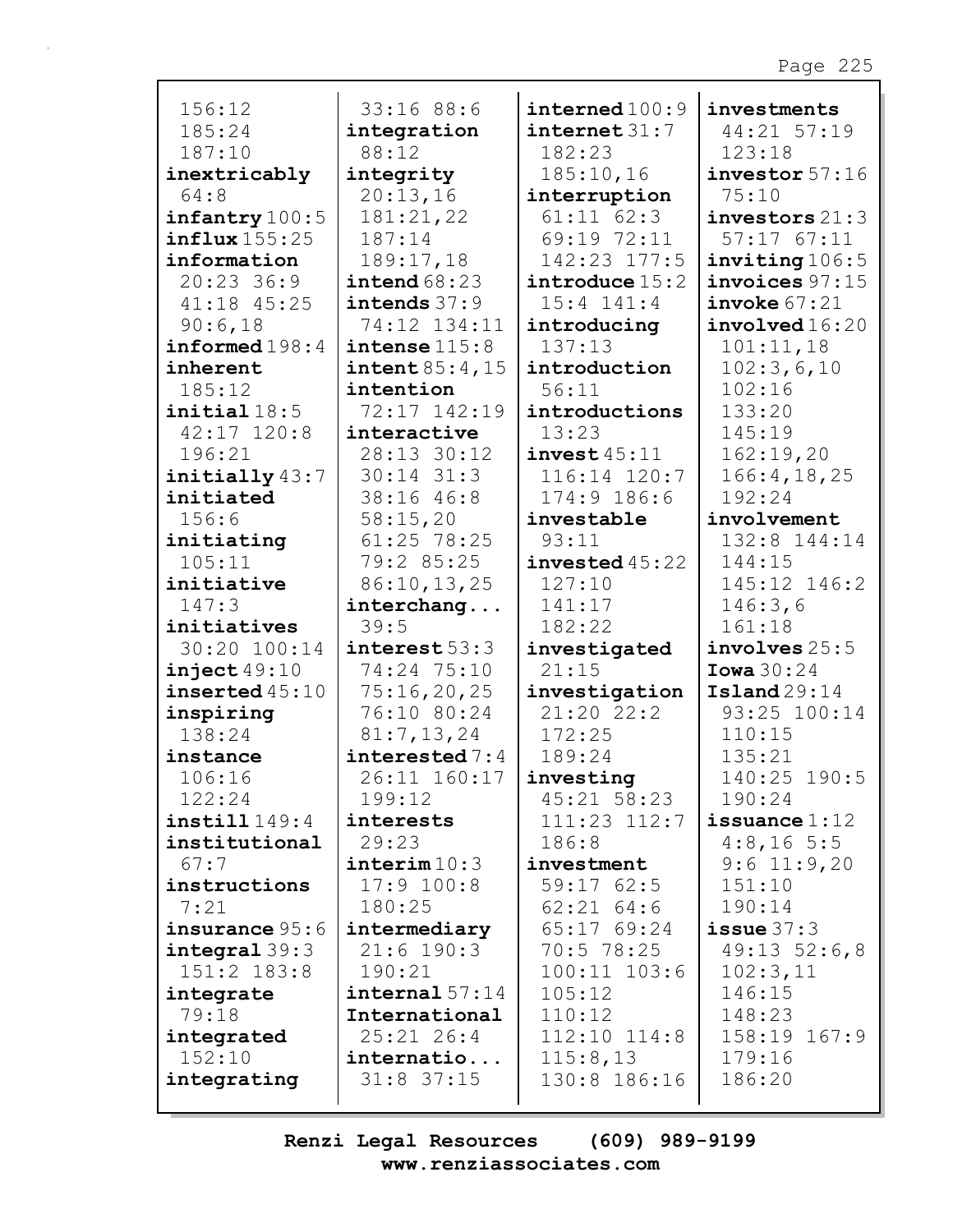| 190:19                   | $153:1$ $154:1$       | Jordan $2:9$ 3:2 | $60:11$ 82:10       |
|--------------------------|-----------------------|------------------|---------------------|
| issued $17:17$           | $155:1$ $156:1$       | 3:79:13          | 82:11 83:6          |
| 19:20                    | $157:1$ $158:1$       | $12:6$ 13:2, 15  | 83:10 122:24        |
| issuer $76:15$           | 159:1 160:1           | 14:3 20:2        | 174:2 182:11        |
| issues $15:13$           | $161:1$ $162:1$       | $61:7$ $62:14$   | jurisdiction        |
| 33:1588:6                | $163:1$ $164:1$       | $65:21$ 74:5     | $51:2$ 54:6         |
| $103:4$ $164:20$         | $165:1$ $166:1$       | 82:17 178:6      | jurisdictions       |
| 178:17                   | $167:1$ $168:1$       | 178:6 196:3      | 38:24 50:25         |
| <b>ITEM</b> $3:2, 7$ 5:3 | 169:1                 | $Joseph$ $137:7$ | $54:2$ 153:6        |
| 9:1 10:1                 | Jackson $113:14$      | Journey $113:15$ | Justice 16:14       |
| $11:1$ $12:1$            | 126:10                | $JOYCE$ 2:3      | 16:18 176:18        |
| $13:1$ $14:1$            | <b>James</b> 2:2 99:5 | Jr 5:9 137:1,8   | 190:15              |
| $15:1$ $16:1$            |                       | 138:1 139:1      |                     |
|                          | January 30:5          |                  | $\mathbf K$         |
| $17:1$ $18:1$            | <b>Jerry</b> 110:12   | 140:1 141:1      | <b>Kansas 93:25</b> |
| 19:120:1                 | Jersey $1:1,23$       | 142:1 143:1      | Kaufman $3:4$ , 9   |
| $21:1$ $22:1$            | $6:8$ 24:22           | 144:1 145:1      |                     |
| 23:1 170:1               | $25:2, 4$ 30:24       | 146:1 147:1      | $9:17$ $12:2,7$     |
| $171:1$ $172:1$          | 30:25,25              | 148:1 149:1      | 12:10,20            |
| $173:1$ $174:1$          | $31:2,9$ 32:23        | $150:1$ $151:1$  | 52:14 55:20         |
| 175:1 176:1              | 44:2 47:24            | $152:1$ $153:1$  | 55:23 56:10         |
| 178:1<br>177:1           | 48:2 49:11            | 154:1 155:1      | $56:16$ $57:2,3$    |
| 179:1 180:1              | 53:8,19               | $156:1$ $157:1$  | $61:15$ 71:3        |
| 181:1 182:1              | 100:21                | $158:1$ $159:1$  | $90:3,4$ 98:4       |
| 183:1 184:1              | 146:10                | $160:1$ $161:1$  | 98:5 136:18         |
| 185:1 186:1              | 158:15 195:5          | $162:1$ $163:1$  | 136:19              |
| 187:1<br>188:1           | 196:8 199:5           | 164:1 165:1      | 137:10              |
| 189:1<br>190:1           | Jewish $111:11$       | $166:1$ $167:1$  | 138:19              |
| 191:1<br>192:1           | Jim16:14              | 168:1 169:1      | 142:24 150:5        |
| 193:1 194:1              | 132:11                | Juliano $16:6,8$ | 157:12,13           |
| 195:1 196:1              | Jo 177:23             | 107:14           | 161:16              |
| 197:1 198:1              | job 25:843:12         | 128:14           | 163:14, 16, 21      |
| items $102:25$           | 49:8,955:6            | 183:13           | 163:24 164:9        |
| 115:11                   | 100:10                | July 4:6, 12     | 164:11              |
| 121:18,23                | 137:15                | 11:7,14          | 169:15,17           |
| 145:23                   | 140:19                | $21:21$ $23:5$   | 170:25 193:7        |
|                          |                       | $27:20$ 32:2     | 193:11              |
| J                        | 152:18,19             |                  | 195:12,12,23        |
| $J5:9$ 137:1,2           | 153:19                | 59:11,21         | 198:17              |
|                          | 187:11                | 60:25 83:24      |                     |
| 137:2 138:1              | 192:24                | 109:14 113:2     | keep $91:14$        |
| 139:1 140:1              | Johnson $15:6$        | $123:2$ $174:3$  | 92:3 95:24          |
| $141:1$ $142:1$          | 15:10,11              | July's 183:25    | $96:7$ 139:4        |
| 143:1 144:1              | join $100:21$         | Jumer's $29:14$  | 155:5 179:10        |
| 145:1 146:1              | joined $100:12$       | 63:15 73:22      | keeping $59:25$     |
| 147:1 148:1              | joining $6:24$        | $jump\,56:13$    | 138:23              |
| 149:1 150:1              | joint $132:15$        | June 29:7, 14    | 153:18              |
| $151:1$ $152:1$          | jointly $30:6$        | 30:21 31:17      | $\text{kept }52:6$  |
|                          |                       |                  |                     |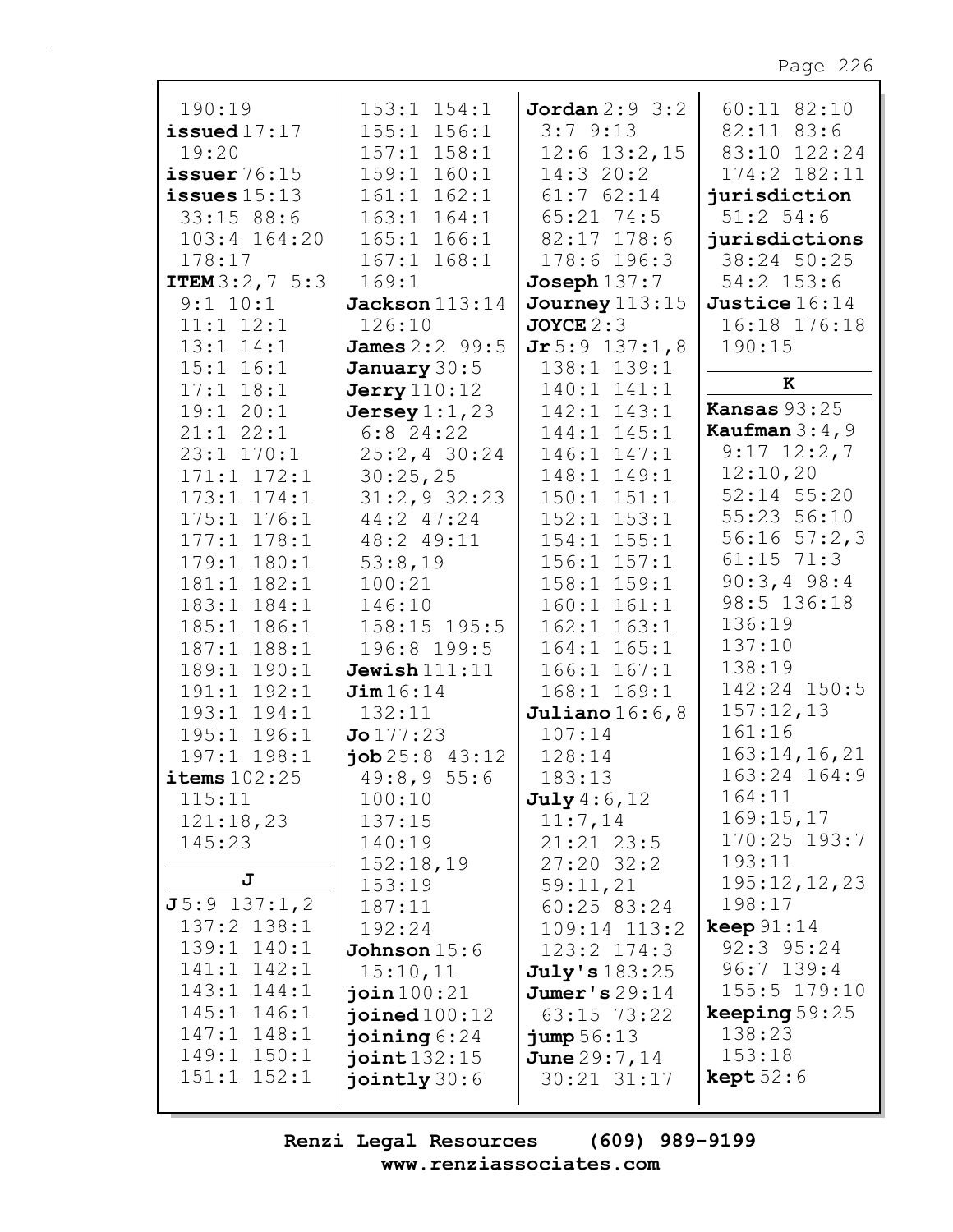| <b>key</b> $5:10$ $10:13$<br>21:19 77:21<br>156:3,8,13<br>166:9 173:4 | 49:3,16<br>50:11,22<br>$52:12$ 56:5<br>$61:9,21$ $64:4$               | 143:12 144:6<br>144:13,15,15<br>144:17,18,18<br>144:22             | 39:8<br>land-based<br>38:739:9<br>44:8 46:8                            |
|-----------------------------------------------------------------------|-----------------------------------------------------------------------|--------------------------------------------------------------------|------------------------------------------------------------------------|
| $175:15$ 190:7<br>190:25<br>194:25<br>196:21<br>kids $99:14$          | 66:24,25<br>67:18,22,24<br>68:13 69:25<br>71:20 76:13<br>$77:11$ 82:3 | 145:13,16,18<br>145:19,20,22<br>145:25<br>146:24 147:5<br>148:4,14 | $61:8,23$ $63:4$<br>63:11 88:17<br>123:3<br>large $68:3$<br>69:8 90:21 |
| kill 107:14                                                           | 84:13,19                                                              | 149:7,14,16                                                        | 93:12 94:7                                                             |
| <b>Kim</b> $44:16, 17$                                                | 86:9 87:10                                                            | 149:18,18,20                                                       | 94:13 95:5                                                             |
| 44:18 45:18                                                           | $90:24$ $91:9$                                                        | 149:22,23,24                                                       | 127:25                                                                 |
| 46:3                                                                  | 91:12,17,25                                                           | 150:12,24                                                          | 128:15                                                                 |
| $\text{kind } 39:5$                                                   | $92:5, 5$ 95:3                                                        | 151:13 152:7                                                       | larger $55:12$                                                         |
| 43:15 44:6                                                            | 95:12,19,22                                                           | 152:18                                                             | 107:23                                                                 |
| 48:15 62:14                                                           | $97:24$ 107:4                                                         | 153:18,20                                                          | largest 30:17                                                          |
| 62:15,17<br>78:24 94:23                                               | 108:13,14<br>109:9,13                                                 | 157:24 159:5<br>159:10 160:2                                       | Las $29:3, 4, 21$<br>34:3 48:19                                        |
| 105:23                                                                | 110:4,6,22                                                            | 160:3,5,15                                                         | 48:25 63:18                                                            |
| 111:11                                                                | 111:2,18                                                              | 160:22                                                             | 100:10                                                                 |
| 134:13                                                                | 112:3,6,11                                                            | 161:20,21                                                          | 182:16                                                                 |
| 135:25                                                                | 113:3,6,9,11                                                          | 162:4, 18, 20                                                      | lasted $17:5$                                                          |
| 139:11 141:8                                                          | 113:24 114:4                                                          | 162:24 163:3                                                       | $\texttt{late} 82:10$                                                  |
| 141:24                                                                | 115:4,9,10                                                            | 164:4 165:14                                                       | 114:10                                                                 |
| 146:11                                                                | 115:11 121:3                                                          | 168:6,7,10                                                         | 132:14                                                                 |
| 178:14                                                                | 121:12,14,18                                                          | 168:11,11                                                          | 148:16 178:6                                                           |
| 193:15                                                                | $121:25$ $122:3$                                                      | 169:2 179:2                                                        | 178:9                                                                  |
| 194:15                                                                | $123:7$ $125:22$                                                      | 179:3,5                                                            | lates t 31:16                                                          |
| kinds $141:5$                                                         | 126:9,17                                                              | Knowing $138:6$                                                    | launched 76:5                                                          |
| knew $139:22$                                                         | 127:3,3,7,19                                                          | known $10:2$                                                       | 76:6                                                                   |
| <b>Knife</b> $30:16$                                                  | 128:2,3,6,13                                                          | 44:19 102:5                                                        | launching                                                              |
| know $9:17$                                                           | 129:5,6,13                                                            | 103:4,4                                                            | 27:23                                                                  |
| 13:23 14:18<br>$24:15$ 25:5                                           | 129:17 130:6<br>130:16                                                | 125:20 182:9<br>183:6                                              | laws $6:7$<br>156:17                                                   |
| 26:12,23                                                              | 132:14,16,18                                                          | knows $178:7$                                                      | lawyer 193:25                                                          |
| 27:2,17,19                                                            | 132:20, 21, 22                                                        |                                                                    | layman's 91:11                                                         |
| 27:22 28:14                                                           | 132:24 133:4                                                          | L                                                                  | 95:21                                                                  |
| 31:4,21                                                               | 133:6,7,14                                                            | $L98:24$ 137:2                                                     | $\texttt{layout}126:17$                                                |
| $32:10$ 34:5                                                          | 134:2, 19, 22                                                         | 137:2                                                              | lead113:15                                                             |
| 34:10,24                                                              | 135:9, 15, 19                                                         | $\texttt{labor}101:13$                                             | 139:17                                                                 |
| 41:19 42:9                                                            | 135:23,24,25                                                          | 101:15                                                             | $\texttt{leader}138:17$                                                |
| 42:17,22                                                              | 137:15                                                                | <b>lack</b> $155:13$                                               | leadership                                                             |
| 44:3 46:4,16                                                          | 140:10,11                                                             | land 34:11                                                         | $101:14$ $147:9$                                                       |
| 46:18 47:15                                                           | 141:11,14                                                             | 35:20,20                                                           | 192:22 193:2                                                           |
| 47:16,18                                                              | 142:17,22                                                             | $38:16$ $39:4$ , 4<br>land-banked                                  | leading $26:7$                                                         |
| 48:3,9,21                                                             | 143:2,9,11                                                            |                                                                    | $\text{learned } 87:15$                                                |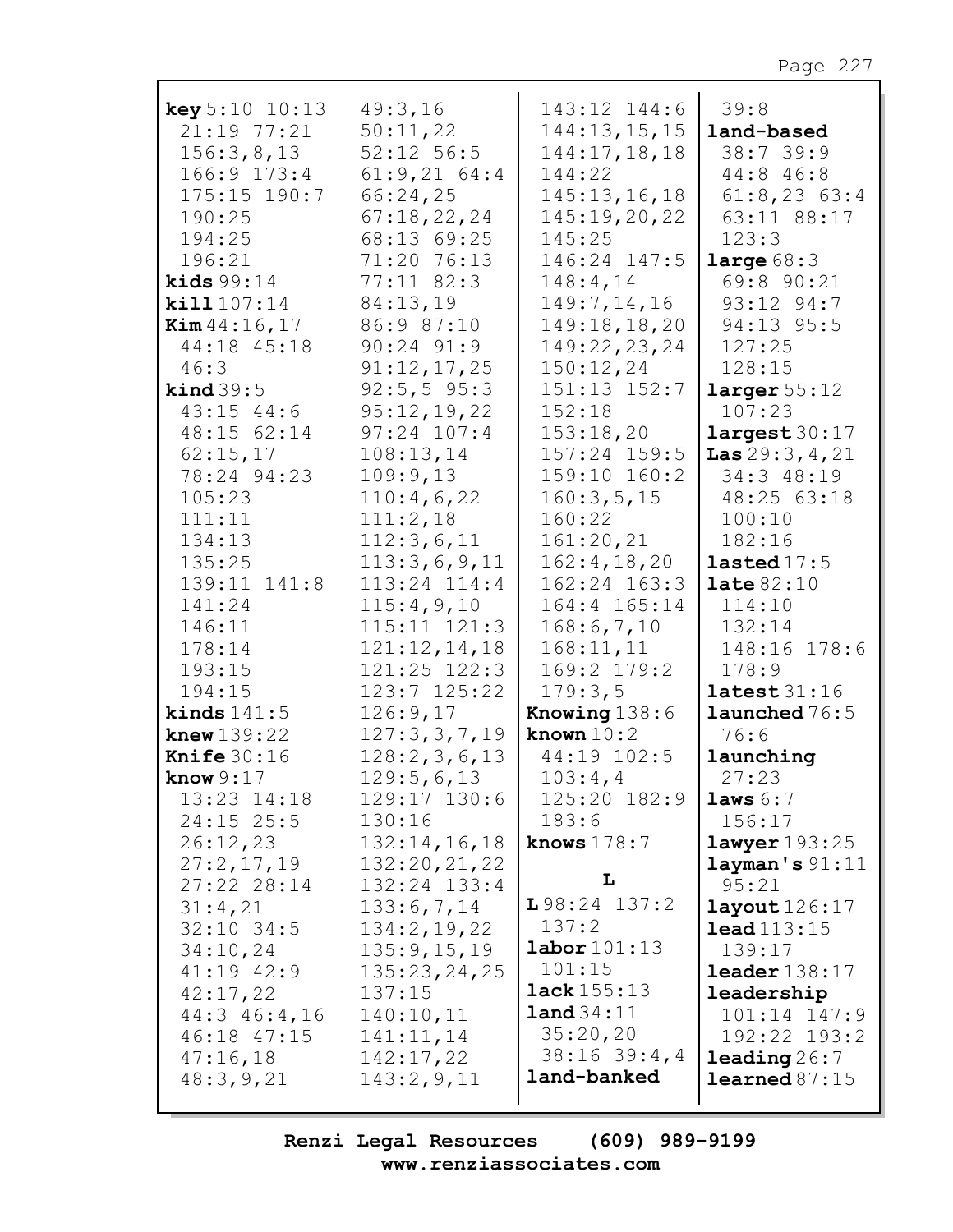| 177:3                           | 94:12 142:17                    | 177:14                  | 153:23 163:6               |
|---------------------------------|---------------------------------|-------------------------|----------------------------|
| learning                        | 146:4 173:21                    | 179:16                  | 168:8                      |
| 101:19 194:5                    | 174:6,18                        | 189:11,25               | lines 106:15               |
| lense 29:10                     | 186:23,25                       | 190:14,19               | $114:3$ $121:13$           |
| 81:8, 19, 24                    | 187:6,7,14                      | 194:25 195:7            | lingering                  |
| 101:12                          | 187:18                          | 195:17,19,21            | 22:16 173:19               |
| 111:19                          | Levenson $3:3$ , $3$            | 196:22                  | link 7:22                  |
| lease-back                      | 3:4,8,8,9                       | 199:20                  | <b>Lion's</b> $144:25$     |
| $63:15$ $64:3$                  | 9:15,16,19                      | licensed 176:5          | liquidity 34:9             |
| leased $63:5$                   | $12:3,9$ 13:22                  | 176:14                  | 68:4,869:3                 |
| leave 18:17                     | 14:3,6,7,10                     | 182:14                  | 69:14 91:10                |
| $52:9$ $102:15$                 | 14:17,21,23                     | licensees               | 94:13,19,20                |
| $159:3$ $165:3$                 | 15:16,24                        | 185:19                  | 94:23 95:7                 |
| 165:3                           | $16:6, 11$ $17:8$               | licensing               | 95:20 96:16                |
| <b>leaves</b> $165:4$           | $19:23$ $23:13$                 | 29:19,20                | list115:12                 |
| <b>leaving</b> $16:24$          | $23:15$ $24:12$                 | 168:15,19               | listen $7:8$               |
| 48:8 100:5                      | 24:13 32:13                     | licensure               | $42:8$ $61:22$             |
| 1ed138:18                       | $32:15$ 41:6,8                  | 10:16 22:24             | 112:14                     |
| <b>Lee</b> $35:25$              | $41:9$ $61:12$                  | 175:18                  | lit 138:23                 |
| left25:25                       | 61:18 98:13                     | 181:12,20               | 179:5                      |
| 26:3 43:18                      | 98:18,19                        | 184:19                  | $\texttt{literal}$ 107:20  |
| 109:5 137:24                    | 99:7 124:19                     | 186:13                  | literally                  |
| $\texttt{legal } 1:20,21$       | 124:22                          | $\text{lieu}~37:6$      | $25:17$ 55:7               |
| 16:4 149:12                     | 136:15,17                       | <b>life</b> $148:16,17$ | $l$ ittle $6:22$           |
| <b>Legion</b> $145:3$           | 169:25 170:4                    | lifeline                | 25:727:3,7                 |
| legislation                     | 176:23,25                       | 185:21                  | 27:17 28:18                |
| 42:23 43:25                     | 177:6,8                         | light34:18              | $32:6$ 33:22               |
| lesser $101:13$                 | 179:17                          | 153:12                  | 34:25 44:14                |
| 103:4                           | 192:18 193:3                    | lighting 106:2          | 44:23 46:16                |
| let's 24:19                     | 193:14                          | 114:3                   | 49:6 50:7,22               |
| $25:4$ 42:6                     | 194:14,21                       | likelihood              | $51:2$ $55:2$              |
| $50:13$ $91:12$                 | 198:18                          | 20:18 181:24            | $57:4$ 62:15               |
| $129:6$ $158:2$                 | Levenson's                      | 189:20                  | $64:5$ $68:2$              |
| 158:5 159:19                    | 193:6                           | $\texttt{likes} 106:22$ | 73:3 83:21                 |
| 159:20,22                       | LEVIN $3:4,9$                   | 106:23                  | 90:18 91:14                |
| 160:6                           | LIBOR $75:15$                   | 135:19                  | $91:24$ $92:7$             |
| $\texttt{letter}$ 155:13        | $l$ icense $1:12$<br>4:8,165:5  | limit 43:13<br>114:6,8  | 95:16,17,22<br>96:4,7,8,16 |
| 155:18                          |                                 |                         | 99:19 107:21               |
| letting 17:7                    | $5:10$ $9:7$                    | 121:10,19               |                            |
| level 75:10<br>$108:14$ $146:4$ | $10:11$ $11:9$<br>$11:20$ 17:17 | 122:9<br>Lincoln26:5    | 108:22<br>$110:22$ $111:8$ |
| 154:16                          | $19:21$ $20:8$                  | 110:15                  | 121:3,8,12                 |
| 155:16                          | $20:12$ 29:4                    | $line 16:15$            | 121:23                     |
| 162:18                          | 30:2 70:11                      | $44:15$ 77:6            | 122:12                     |
| levels $40:23$                  | 156:3,9                         | 110:18                  | 128:20                     |
| 81:23 89:21                     | 175:2 176:11                    | 126:20                  | 132:12,19                  |
|                                 |                                 |                         |                            |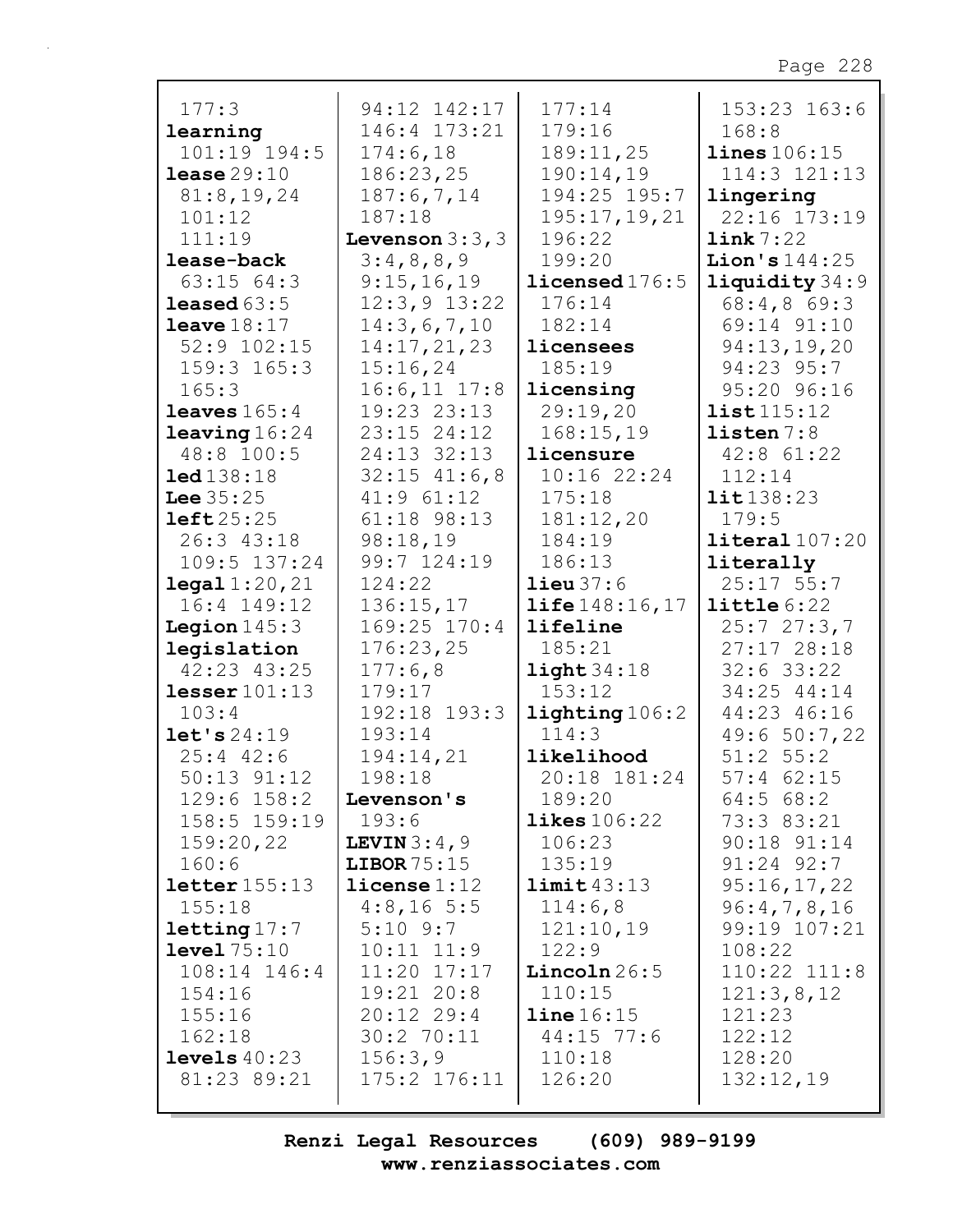| 133:19,22              | 146:18                   | 147:10                             | $9:17$ 18:7            |
|------------------------|--------------------------|------------------------------------|------------------------|
| 138:21                 | 158:22                   | 162:12                             | 19:8 52:12             |
| 139:12 141:6           | $\texttt{locals}$ 141:21 | 166:10 168:5                       | 56:25 57:22            |
| 141:10,14              | located26:23             | 191:25                             | 58:14 61:13            |
|                        |                          |                                    |                        |
| 142:3,10               | 30:6                     | <b>looks</b> 66:20                 | $64:22$ $67:4$         |
| 154:20 164:2           | location                 | 147:11                             | 68:4 69:22             |
| 167:18                 | 111:10 112:3             | <b>lose</b> $159:15$               | 70:22 77:10            |
| live126:12             | 158:15 183:5             | loses $174:2$                      | 178:14                 |
| 127:8                  | locations                | loss $82:14$                       | 179:12                 |
| $\text{lived}$ 177:9   | 48:22 63:24              | $83:2,7$ 184:4                     | 193:23 194:7           |
| livelihood             | long 121:21              | 184:5                              | 195:12                 |
| 188:8                  | 137:21                   | losses $82:6,7$                    | Lynne's $72:22$        |
| $liven$ $112:8$        | 195:20                   | 83:11 184:9                        |                        |
|                        |                          |                                    | M                      |
| lives 147:25           | long-term                | 184:14                             |                        |
| LLC1:103:5             | 70:24 74:2               | lost139:9                          | M1:176:7               |
| $3:10$ 4:7,15          | 139:16                   | 162:19                             | 15:19 98:24            |
| $5:4$ 9:5,24           | 173:15                   | $\texttt{lot} 33:11 \text{ } 48:2$ | 98:24 199:4            |
| 11:8,1920:5            | 184:25                   | 59:7 87:15                         | 199:19                 |
| 173:2 181:2            | longer 24:24             | 100:17                             | machines $114:5$       |
| 196:25                 | longer-term              | 101:19                             | 121:24                 |
| Lloyd $3:3,8$          | 187:8                    | 107:10 115:7                       | mad 67:22              |
| $9:15$ $13:21$         | Longo's $110:13$         | 122:11                             | magic50:3,12           |
|                        |                          |                                    | magnificent            |
| 16:2 24:25             | 113:9 141:18             | 127:10                             | 130:21                 |
| 26:12 99:24            | 152:7,9                  | 130:24                             |                        |
| 122:20                 | longtime                 | 132:22                             | 192:24                 |
| 166:20                 | 157:20                   | 133:15                             | magnificently          |
| 176:24                 | Look 34:12               | 136:14                             | 161:15                 |
| Lloyd's $121:4$        | 42:9 45:13               | 138:22                             | mailed 6:12            |
| 149:8                  | 66:21,23                 | 139:15                             | Mainland 53:21         |
| load184:25             | 79:18 80:9               | 141:13 142:8                       | 53:21                  |
| $\text{Ioan } 36:22$   | 80:16 91:20              | 145:16                             | $main$ aintain $28:21$ |
| 67:6,7,11              | 93:2 108:12              | 146:22                             | 70:11 72:18            |
| 73:12 74:13            | 112:24                   | 158:22                             | 72:20 87:3             |
|                        |                          |                                    | 143:10                 |
| 75:8,11,11             | 114:18                   | lots $62:24$                       | 156:11                 |
| 75:13,15               | 134:22 135:4             | <b>Lounge</b> $130:19$             |                        |
| $\texttt{loans}\,72:7$ | 167:17,17                | $1$ ove $26:23$                    | 187:13                 |
| $\text{lobby}\,114:11$ | 189:2 191:21             | 161:4                              | maintained             |
| 127:10,11              | $\texttt{looked114:18}$  | low 76:14                          | 73:8                   |
| local48:16,16          | $\texttt{looking} 39:24$ | lower72:2                          | maintaining            |
| $112:5$ $125:16$       | 39:24 41:21              | lowest143:7                        | 20:19 71:23            |
| $125:22$ $127:8$       | $47:4$ $61:10$           | $LP4:13$ $11:17$                   | 96:9 156:13            |
| $131:24$ $132:4$       | $66:19$ $67:2$           | 190:6,24                           | 181:25                 |
| 132:15                 | $90:23$ $91:2,4$         | Lucas $3:4,9$                      | 187:17                 |
| 133:11                 | 91:21 113:16             | $9:19$ $179:12$                    | 189:21                 |
|                        |                          |                                    | maintains              |
| 141:22                 | 122:3 126:16             | $lucky$ $110:16$                   |                        |
| 145:17                 | $127:21$ $133:5$         | Lynne $3:4,9$                      | 187:4                  |
|                        |                          |                                    |                        |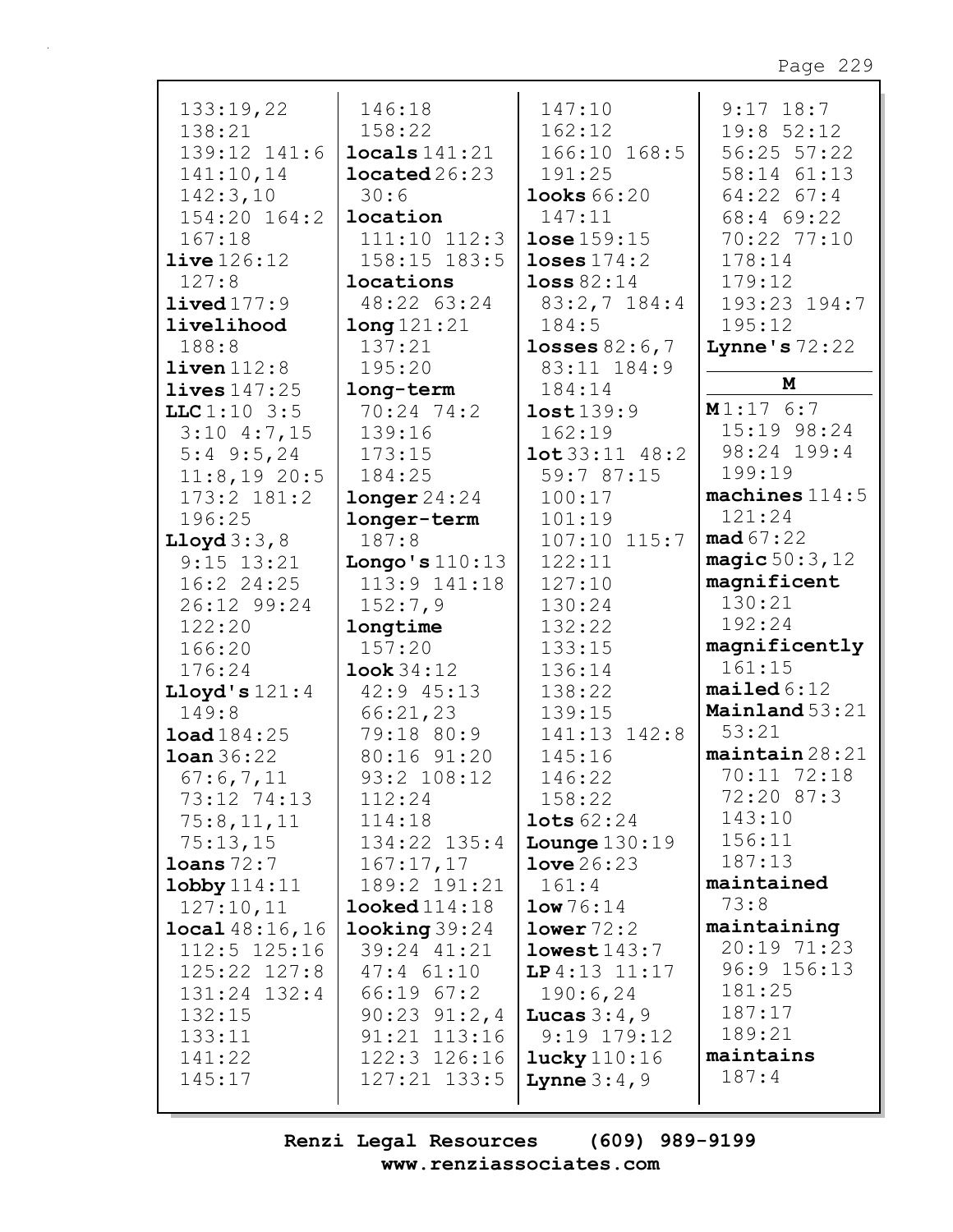| maintenance                | March $30:16$                    | <b>Mary</b> 177:23       | meet $10:14$          |
|----------------------------|----------------------------------|--------------------------|-----------------------|
| 70:14 93:7                 | $60:17$ 162:16                   | Massachusetts            | 20:5,9                |
| 110:5                      | <b>Maria</b> $15:6, 6$           | 42:24 43:9               | 106:21                |
| major $22:7$               | 15:10                            | massive $62:2$           | 175:16                |
| 153:3                      | $\texttt{market}$ 19:6           | $\texttt{material}$ 77:3 | 181:19 185:3          |
| majority 33:24             | 26:13,15,16                      | materially               | meeting $1:4$         |
| 149:25                     | 26:17,21                         | 77:12                    | 5:1 6:1,8             |
| making $47:11$             | 27:11,23                         | math>5:9                 | 7:3,4,6,15            |
| 111:9 114:7                | $32:24$ $33:4,5$                 | matter 7:23              | $7:17,20$ 9:23        |
| $123:4$ $141:7$            | 37:24 38:16                      | $9:2,3$ 52:16            | 55:3,14               |
| 142:14 155:3               | 44:21 49:15                      | 108:16                   | 97:20 118:20          |
| 169:3                      | 54:13,15,22                      | 123:23 178:8             | 198:16,22             |
| man 101:6                  | 54:24 55:10                      | 179:13                   | meetings $55:14$      |
| manage $30:6$              | 67:6,7,8                         | 193:12                   | meets $17:16$         |
| 79:16 87:19                | 75:976:7,8                       | 194:13,23,24             | 19:18 22:23           |
| 182:18 188:2               | 80:6 84:3,15                     | 195:3,8,11               | $174:25$ $175:8$      |
| manageable                 | 92:6 100:7                       | 195:25                   | 175:11                |
| 94:5                       | 105:21                           | matters $8:15$           | 189:14                |
| $managed 182:12$           | 106:24 109:4                     | 180:17                   | 190:13                |
| management                 | $122:25$ $131:4$                 | $\texttt{mature} 26:20$  | member $6:14$         |
| $1:11$ $3:6,11$            | 141:22                           | maturity 37:24           | 15:20 35:21           |
| 4:95:59:6                  | 150:21                           | <b>MBA</b> 100:6         | 42:20 162:20          |
| $10:3$ $11:11$             | 151:12                           | meals $143:23$<br>143:24 | members $7:3$         |
| $20:8$ 33:8<br>43:12 57:13 | 152:16,18,19<br>$152:22$ $153:8$ | mean $67:19$             | memorialize<br>186:12 |
| 79:13 85:23                | 154:17                           | 71:22 121:8              | memory $101:25$       |
| 100:6,11                   | 168:17,17,23                     | 122:23                   | men 31:24             |
| 175:3 190:4                | 169:3,8,12                       | 129:24 139:2             | mention $28:15$       |
| 190:23                     | 174:12 186:2                     | 147:23 152:6             | 44:12 93:25           |
| manager $18:21$            | 188:21 189:9                     | $152:8$ $155:2$          | 111:7 112:10          |
| 19:9 94:11                 | marketing                        | 160:22                   | 127:2,7               |
| $100:23$ $101:2$           | 16:10 27:7                       | 161:25                   | 159:10                |
| 101:5,7                    | 115:17,17                        | <b>Meaning</b> $137:15$  | mentioned             |
| 136:20                     | $123:5$ $140:18$                 | meaningful               | 28:18 30:11           |
| 137:18 140:4               | 141:8,24                         | 133:8                    | 46:25 52:22           |
| 148:18                     | 168:7 169:5                      | means $38:25$            | 59:10,21              |
| 183:16                     | 183:14 189:4                     | measurable               | 63:2,7,14             |
| 196:24                     | $markets 42:10$                  | 94:3                     | 64:2 67:21            |
| managers $33:12$           | 42:13 43:23                      | measure $7:1$            | 68:4 72:10            |
| 79:15                      | $43:24$ 67:6                     | 146:21,22                | 72:13 74:6            |
| managing $33:8$            | $67:10$ $68:21$                  | Meatball                 | 76:12 77:9            |
| mandate $145:15$           | 72:4,975:7                       | 110:13                   | 77:17 78:23           |
| mantra149:21               | Marlboroug                       | Meatballs                | 79:11,18              |
| <b>Marc</b> $18:14, 16$    | 130:18                           | 152:7                    | 83:22 84:12           |
| 101:22                     | Martinis                         | medical18:16             | 86:8,19               |
| 102:10,14                  | $110:13$ $152:7$                 | $102:15$ $165:4$         | 91:10 92:18           |
|                            |                                  |                          |                       |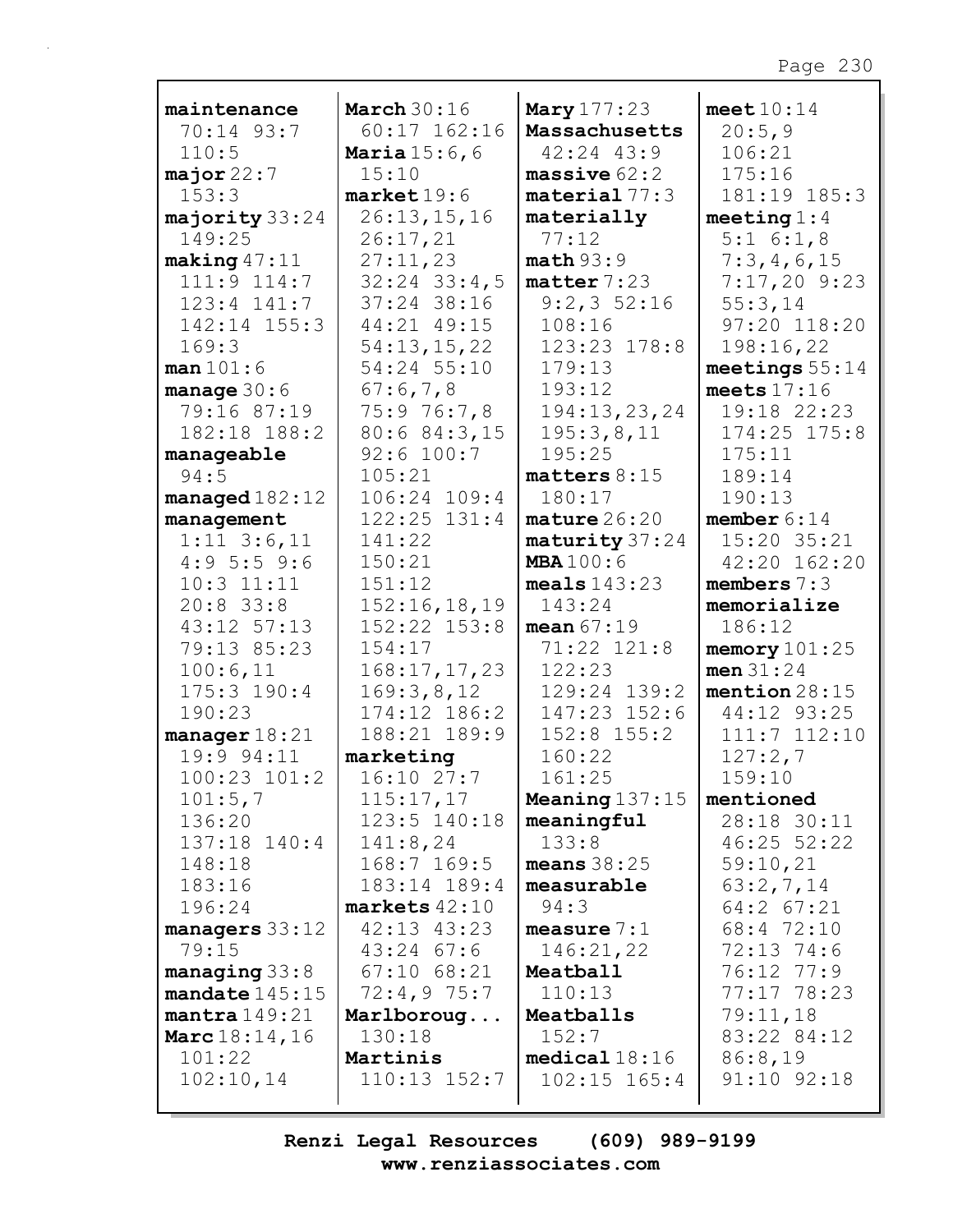| 95:19 113:21<br>115:6,6<br>121:10 125:8<br>125:12,13,17<br>125:25 126:5<br>126:8 127:14<br>127:20<br>128:24 129:8<br>138:16<br>144:19,20<br>149:9,21<br>152:10<br>157:22,25<br>158:25<br>161:19 162:5<br>162:7,25<br>187:22 | 121:1 122:1<br>123:1 124:1<br>125:1 126:1<br>126:10 127:1<br>128:1 129:1<br>130:1 131:1<br>132:1 133:1<br>134:1 135:1<br>136:1 196:22<br>mid25:15<br>43:11<br>Mid-Atlantic<br>106:25<br>mid-to-large<br>127:6<br>middle 40:16<br>midst162:2 | 93:19 94:3<br>96:11,12,14<br>97:9,11<br>104:10, 13, 13<br>104:14, 16, 17<br>104:17, 18, 19<br>104:20, 21, 23<br>$105:4$ $109:13$<br>109:15 114:7<br>114:20<br>116:14 117:6<br>117:17,20,24<br>118:4,8,11<br>118:16,20,24<br>119:6, 10, 15<br>119:22 120:2<br>120:7, 12, 15 | misleading<br>193:21<br>mismatched<br>179:3<br>missing 149:2<br>Mississippi<br>43:6 158:13<br>158:14<br>mitigate 7:1<br>mixed108:4<br>mode $59:12$<br>model62:25<br>71:22 80:18<br>moderated<br>93:15<br>modern 105:18<br>106:5 111:12 |
|-----------------------------------------------------------------------------------------------------------------------------------------------------------------------------------------------------------------------------|---------------------------------------------------------------------------------------------------------------------------------------------------------------------------------------------------------------------------------------------|----------------------------------------------------------------------------------------------------------------------------------------------------------------------------------------------------------------------------------------------------------------------------|----------------------------------------------------------------------------------------------------------------------------------------------------------------------------------------------------------------------------------------|
| mentions 67:19                                                                                                                                                                                                              | Mike $14:25$                                                                                                                                                                                                                                | 120:17,21,22                                                                                                                                                                                                                                                               | modernize                                                                                                                                                                                                                              |
| menu142:10                                                                                                                                                                                                                  | 18:13,20                                                                                                                                                                                                                                    | 123:9,9                                                                                                                                                                                                                                                                    | 122:7                                                                                                                                                                                                                                  |
| merged $45:18$                                                                                                                                                                                                              | 64:4 69:16                                                                                                                                                                                                                                  | 130:3 174:15                                                                                                                                                                                                                                                               | $\texttt{modified}103:2$                                                                                                                                                                                                               |
| merger 35:12                                                                                                                                                                                                                | 83:21 97:18                                                                                                                                                                                                                                 | 186:9                                                                                                                                                                                                                                                                      | Mohegan $25:16$                                                                                                                                                                                                                        |
| $57:21$ 86:5                                                                                                                                                                                                                | 97:18 98:20                                                                                                                                                                                                                                 | mind15:17                                                                                                                                                                                                                                                                  | 25:17                                                                                                                                                                                                                                  |
| merging $67:13$                                                                                                                                                                                                             | 99:8,10,16                                                                                                                                                                                                                                  | 69:6,12                                                                                                                                                                                                                                                                    | Mollineaux 2:3                                                                                                                                                                                                                         |
| messages $193:8$                                                                                                                                                                                                            | 138:16 139:2                                                                                                                                                                                                                                | 91:14 163:18                                                                                                                                                                                                                                                               | $8:8,9$ 14:12                                                                                                                                                                                                                          |
| met174:24                                                                                                                                                                                                                   | 140:22 141:6                                                                                                                                                                                                                                | 191:24                                                                                                                                                                                                                                                                     | 14:16,19,22                                                                                                                                                                                                                            |
| $175:3$ $177:13$                                                                                                                                                                                                            | 144:12,18                                                                                                                                                                                                                                   | minimum93:20                                                                                                                                                                                                                                                               | 51:23,25                                                                                                                                                                                                                               |
| 179:15                                                                                                                                                                                                                      | 151:9                                                                                                                                                                                                                                       | 103:16                                                                                                                                                                                                                                                                     | $52:5, 17$ 97:3                                                                                                                                                                                                                        |
| 189:12                                                                                                                                                                                                                      | Mike's $151:17$                                                                                                                                                                                                                             | 104:10, 13, 14                                                                                                                                                                                                                                                             | $97:5$ 131:10                                                                                                                                                                                                                          |
| 190:12                                                                                                                                                                                                                      | $million$ 37:4                                                                                                                                                                                                                              | 105:3 116:14                                                                                                                                                                                                                                                               | 131:11, 15, 18                                                                                                                                                                                                                         |
| metropolitan                                                                                                                                                                                                                | 37:24 60:12                                                                                                                                                                                                                                 | 119:21 120:7                                                                                                                                                                                                                                                               | 131:22                                                                                                                                                                                                                                 |
| 160:15                                                                                                                                                                                                                      | 60:14,16,17                                                                                                                                                                                                                                 | 120:23                                                                                                                                                                                                                                                                     | 133:17                                                                                                                                                                                                                                 |
| <b>MGM</b> 100:9                                                                                                                                                                                                            | 65:15,18,20                                                                                                                                                                                                                                 | 174:14                                                                                                                                                                                                                                                                     | 134:10                                                                                                                                                                                                                                 |
| mic176:24                                                                                                                                                                                                                   | 65:22 66:9                                                                                                                                                                                                                                  | minorities                                                                                                                                                                                                                                                                 | 164:12,13,17                                                                                                                                                                                                                           |
| Michael $5:8,10$                                                                                                                                                                                                            | 68:22,25                                                                                                                                                                                                                                    | 146:17 147:5                                                                                                                                                                                                                                                               | 164:24 165:6                                                                                                                                                                                                                           |
| $98:1$ $99:1,5$                                                                                                                                                                                                             | 69:23,25                                                                                                                                                                                                                                    | 147:6                                                                                                                                                                                                                                                                      | 165:10 166:9                                                                                                                                                                                                                           |
| 99:25 100:1                                                                                                                                                                                                                 | 73:12,14,16                                                                                                                                                                                                                                 | minority147:2                                                                                                                                                                                                                                                              | 166:14,21                                                                                                                                                                                                                              |
| $101:1$ $102:1$                                                                                                                                                                                                             | 73:20 74:3,9                                                                                                                                                                                                                                | 147:14,17                                                                                                                                                                                                                                                                  | 167:2,21,23                                                                                                                                                                                                                            |
| $103:1$ $104:1$                                                                                                                                                                                                             | 75:19,20                                                                                                                                                                                                                                    | minute 15:7                                                                                                                                                                                                                                                                | 171:23                                                                                                                                                                                                                                 |
| $105:1$ $106:1$                                                                                                                                                                                                             | 77:15,17,25                                                                                                                                                                                                                                 | 23:21                                                                                                                                                                                                                                                                      | 172:12,16                                                                                                                                                                                                                              |
| $107:1$ $108:1$                                                                                                                                                                                                             | 78:6 80:24                                                                                                                                                                                                                                  | minutes $7:18$                                                                                                                                                                                                                                                             | 177:20,21                                                                                                                                                                                                                              |
| $109:1$ $110:1$                                                                                                                                                                                                             | 81:9,13,19                                                                                                                                                                                                                                  | $17:18$ 146:8                                                                                                                                                                                                                                                              | 179:22,24                                                                                                                                                                                                                              |
| $111:1$ $112:1$                                                                                                                                                                                                             | $82:14$ $83:3,7$                                                                                                                                                                                                                            | 159:14 180:8                                                                                                                                                                                                                                                               | 180:2,6                                                                                                                                                                                                                                |
| $113:1$ $114:1$                                                                                                                                                                                                             | 83:11 86:10                                                                                                                                                                                                                                 | 180:11                                                                                                                                                                                                                                                                     | 191:13                                                                                                                                                                                                                                 |
| $115:1$ $116:1$                                                                                                                                                                                                             | $86:21$ $91:4$                                                                                                                                                                                                                              | mirrored108:5                                                                                                                                                                                                                                                              | 192:12,13                                                                                                                                                                                                                              |
| $117:1$ $118:1$                                                                                                                                                                                                             | $92:20$ $93:3$                                                                                                                                                                                                                              | miscolored                                                                                                                                                                                                                                                                 | 197:8, 12, 13                                                                                                                                                                                                                          |
| 119:1 120:1                                                                                                                                                                                                                 | 93:11,18,18                                                                                                                                                                                                                                 | 108:4                                                                                                                                                                                                                                                                      | 197:24                                                                                                                                                                                                                                 |
|                                                                                                                                                                                                                             |                                                                                                                                                                                                                                             |                                                                                                                                                                                                                                                                            |                                                                                                                                                                                                                                        |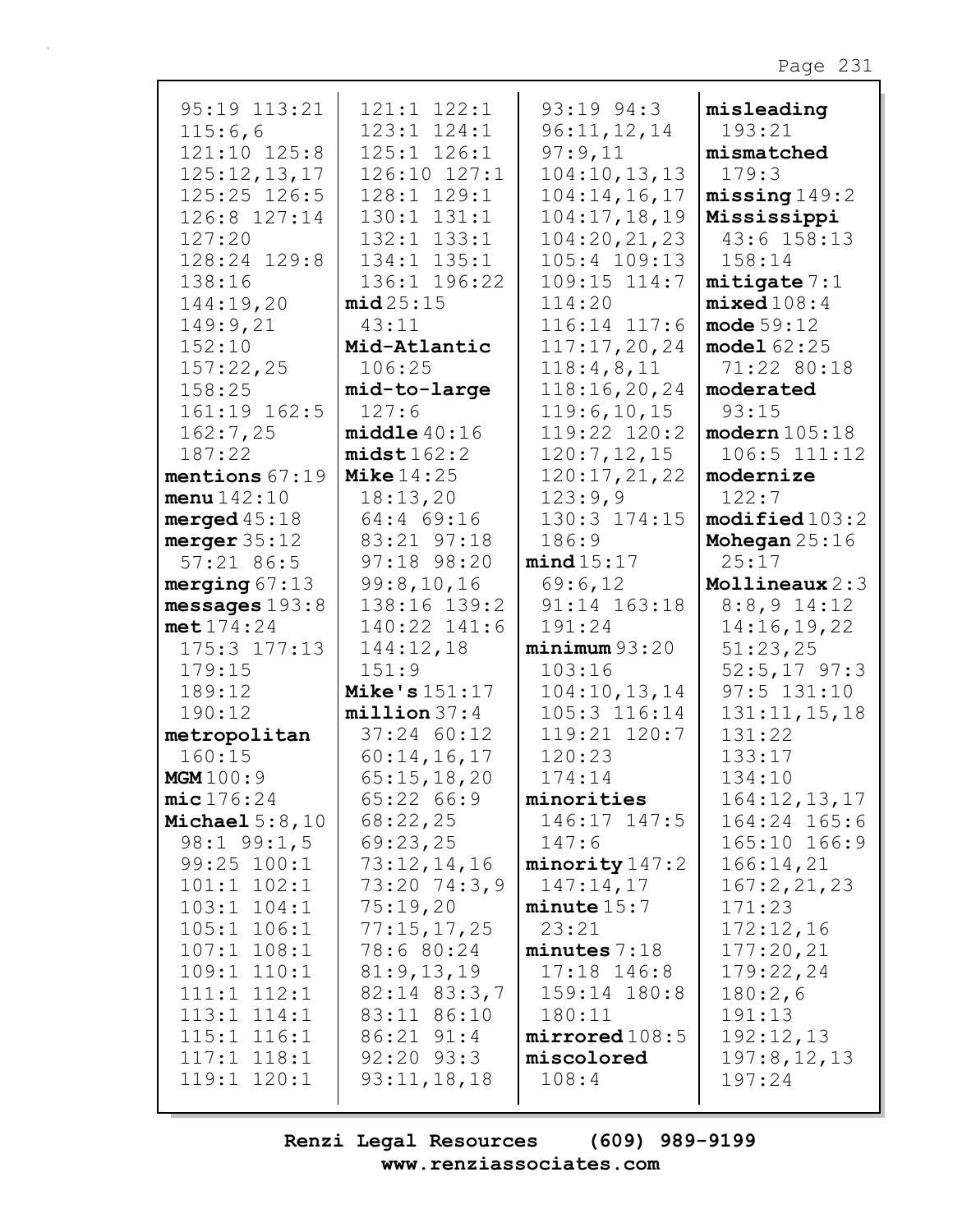| 198:10           | 69:16 83:21               | motivation           |                                |
|------------------|---------------------------|----------------------|--------------------------------|
| moment $43:3$    | $97:18$ $98:1$            | 41:25 42:20          | N                              |
| 80:21 128:22     | $98:20$ $99:1,5$          | 101:9 183:19         | N3:124:4                       |
| 163:18           | 99:25 100:1               | motivator            | 56:18 98:24                    |
| momentum         | $101:1$ $102:1$           | 42:17                | 137:2,2                        |
| $115:20$ $136:4$ | $103:1$ $104:1$           | <b>Motown</b> 112:25 | name 8:6 15:10                 |
| monetize $34:12$ | $105:1$ $106:1$           | 126:5                | 24:7 28:17                     |
| money $62:24$    | $107:1$ $108:1$           | move $13:13$         | 28:22 29:4                     |
| 67:22 91:14      | 109:1 110:1               | 35:18 53:13          | 35:25 56:20                    |
| 92:3 95:24       | $111:1$ $112:1$           |                      | 99:3,25                        |
|                  |                           | 68:18 76:11          | 126:21 137:5                   |
| 96:3 102:4       | $113:1$ $114:1$           | 100:20               | 137:17                         |
| 103:11, 16, 16   | $115:1$ $116:1$           | 148:25 149:6         | <b>Nance 2:5 6:3</b>           |
| 109:24           | $116:6$ $117:1$           | $152:25$ $153:2$     | 10:22,23                       |
| 111:24 114:2     | 118:1 119:1               | 157:19               | 23:23,25                       |
| 122:11,12        | $120:1$ $121:1$           | 171:19 172:7         | 24:7,10                        |
| 129:16,25        | 122:1 123:1               | 172:11               | 56:14,20,23                    |
| 130:13           | 124:1,25                  | 179:10               | 98:21 99:3,6                   |
| 138:22           | 125:1 126:1               | 190:18               | 136:24 137:5                   |
| 144:19           | 127:1 128:1               | 191:17, 19, 21       | 137:9 170:13                   |
| monies $58:23$   | 129:1 130:1               | 193:12 195:5         | narrative                      |
| Monique 15:12    | 131:1,13                  | 195:10               | 47:21                          |
| 145:21           | 132:1 133:1               | 196:18               | $\mathtt{national}\,29\!:\!24$ |
| Monkey $30:16$   | 134:1,11                  | $\texttt{moved25:9}$ | 48:21 80:7                     |
| Monte $84:11$    | 135:1 136:1               | 123:2 171:16         | 125:13,19                      |
| 90:24 98:22      | 136:10                    | moving 19:13         | 132:20                         |
| 99:10,15         | 144:12 195:2              | 39:20 41:10          | 159:25 160:5                   |
| month 27:20      | 196:22,23                 | 84:24 91:22          | 160:8                          |
| 82:11 83:24      | Monty's 195:5             | 99:13,13             | natural 21:19                  |
| $114:7$ $122:24$ | 196:7                     | 106:10               | 161:7 175:15                   |
| 144:6 145:7      | moreale149:19             | 146:13               | nature 21:4                    |
| 145:8 163:2      | morning $6:3,21$          | 148:24               | 80:19 95:4                     |
| monthly 123:16   | $8:4,16$ 9:12             | 151:17 155:5         | navigate                       |
| 163:5            | $9:15$ 19:25              | 191:22               | 160:14,16                      |
| months $17:12$   | 23:18 32:20               | 195:15               | 161:3                          |
| $27:14$ 28:7     | $32:21$ $41:13$           | multilevel           | nearly 187:23                  |
| 28:25,25         | $41:15$ 52:3,4            | 32:25                | $\texttt{neat}$ 106:4          |
| 30:9 59:20       | 71:10,11                  | multimilli           | necessarily                    |
| 82:25 84:2       | 193:16,17                 | 110:12               | 103:4                          |
| 84:13,17,20      | mortar $62:6$ , 13        | multiple 182:7       | necessary                      |
| $115:21$ $148:3$ | 151:16                    | 193:7                | 38:22 70:17                    |
| 177:25           | motion 171:18             | music110:21          | 95:24 176:12                   |
| 181:14           | 171:21,24                 | 112:14 126:9         | 187:9                          |
| months' $19:16$  | 191:4 196:17              | musicians            | need78:10                      |
| Monty $5:8,10$   | 197:7,9                   | 126:6                | $91:6$ $99:19$                 |
| 14:25 18:13      | 198:6,8                   | mute 7:23 8:1        | $132:21$ $134:3$               |
| 18:2064:4        | $\texttt{motivate}$ 49:11 | 15:7                 | 134:20                         |
|                  |                           |                      |                                |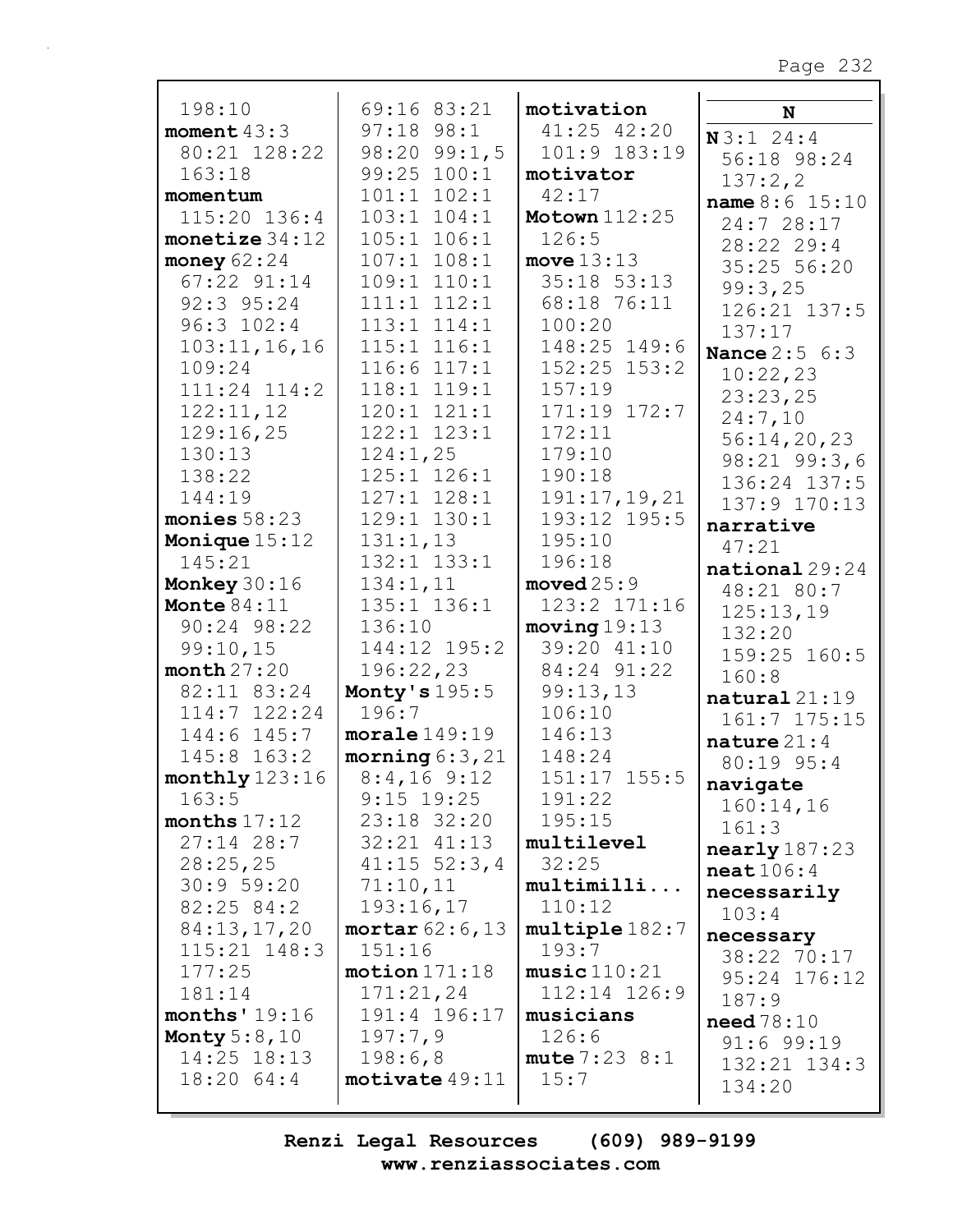|                            |                          | $50:18$ $52:14$          |                                |
|----------------------------|--------------------------|--------------------------|--------------------------------|
| 169:11 174:9               | 79:15,16                 |                          | Notary 199:5                   |
| 176:7 177:16               | 80:7 86:25               | 64:4 83:21               | 199:23                         |
| 178:4 180:17               | $90:8$ 99:18             | 101:6,19                 | note 23:360:2                  |
| 184:7,15                   | 100:2,21                 | 107:5 108:15             | $\texttt{noted}$ 119:15        |
| needed $43:2$              | 105:14,24,24             | 132:11 133:3             | 182:3 184:22                   |
| 44:7 61:15                 | 105:25,25                | 133:3 136:20             | 189:5 193:4                    |
| 81:14 85:5                 | 109:21                   | 137:17                   | notes $41:22$                  |
| 95:7 102:11                | 111:20 118:8             | 163:18                   | 67:12 73:14                    |
| 121:17                     | 121:16,21                | 183:15                   | 75:8, 14, 18                   |
| 174:20                     | 130:22 135:3             | night110:21              | 76:14 176:8                    |
| 175:24                     | 140:6 143:17             | 178:15 193:9             | notice $6:11$                  |
| 184:13                     | 145:22 146:8             | $nights$ 127:12          | 115:9                          |
| needless                   | 146:9 151:7              | nine 17:12               | noticed 179:2                  |
| 115:12                     | 151:11,23                | 19:16 27:14              | noting184:25                   |
| needs $40:20$              | 155:25                   | 28:6 96:10               | Notwithsta                     |
| 49:5 70:9                  | 169:12                   | 123:2,3                  | 61:2                           |
| 85:14 89:19                | 185:25 188:5             | 148:3 177:25             | November $9:22$                |
| 92:16,16                   | 188:17 195:5             | 181:14                   | 17:10,11                       |
| 116:21                     | 196:8 199:5              | nine-digit               | 21:11,12                       |
| 119:20                     | new-build                | 96:10                    | 24:15 28:3                     |
| 186:16                     | 57:20                    | nine-month               | 28:19 30:13                    |
| negative 39:20             | news 99:10,10            | $10:6$ 17:13             | 82:15 83:10                    |
| 84:19                      | 99:12,12,14              | <b>NJAC</b> 197:3        | 84:14 101:23                   |
| neglected                  | Ng 140:18                | <b>NJSA</b> 196:25       | $102:10$ $139:8$               |
| 106:15                     |                          | 197:2                    | 140:8 180:24                   |
| 192:19                     | nice 106:23,23<br>163:25 | noise $61:11$            | 181:9 199:24                   |
|                            | niche 168:22             | 69:19 142:23             | novice $61:9$                  |
| negotiated<br>116:24 117:6 | Nicholas 5:9             | 177:5                    | nuance $29:2$                  |
|                            | $8:17$ 137:1,7           | noncapital               |                                |
| negotiations<br>101:12     | 138:1 139:1              | 121:18                   | Nugget $25:11$<br>number 17:25 |
|                            | 140:1 141:1              |                          |                                |
| neighboring<br>43:2 55:11  | 142:1 143:1              | nonexistent<br>112:18    | $32:4$ 57:12                   |
|                            |                          |                          | 59:19 60:15                    |
| neither 199:8              | 144:1 145:1              | nongaming                | 65:1566:6                      |
| net123:3                   | 146:1 147:1              | 152:4                    | $82:16$ $92:24$                |
| networks 32:6              | 148:1 149:1              | $nonhotel$ $105:4$       | $93:4,6$ $96:10$               |
| Nevada $135:20$            | $150:1$ $151:1$          | nonland 29:22            | 97:17,20                       |
| never $49:14$              | $152:1$ $153:1$          | nonprofit                | 109:15,16                      |
| $115:14$ $141:2$           | $154:1$ $155:1$          | 133:11                   | 143:5, 12, 13                  |
| $151:20$ $158:4$           |                          |                          |                                |
|                            | $156:1$ $157:1$          | nonroom 70:4             | 148:9,10                       |
| 178:13,22                  | $158:1$ $159:1$          | 120:12,17,22             | 166:2 188:16                   |
| new1:1,236:8               | $160:1$ $161:1$          | nonrooms                 | numbers 75:12                  |
| 24:22 28:20                | $162:1$ $163:1$          | 129:14                   | 75:13 76:11                    |
| 30:24,25,25                | $164:1$ $165:1$          | Nope $41:9$              | $77:11$ $90:8$                 |
| $31:2,9$ 32:23             | $166:1$ $167:1$          | North $25:20$            | 93:21 111:4                    |
| 44:2 58:10                 | $168:1$ $169:1$          | 29:15 30:18              | 143:4 144:4                    |
| 63:11 74:19                | <b>Nick</b> 15:2 19:8    | $\texttt{notable}186:18$ | 144:5 147:7                    |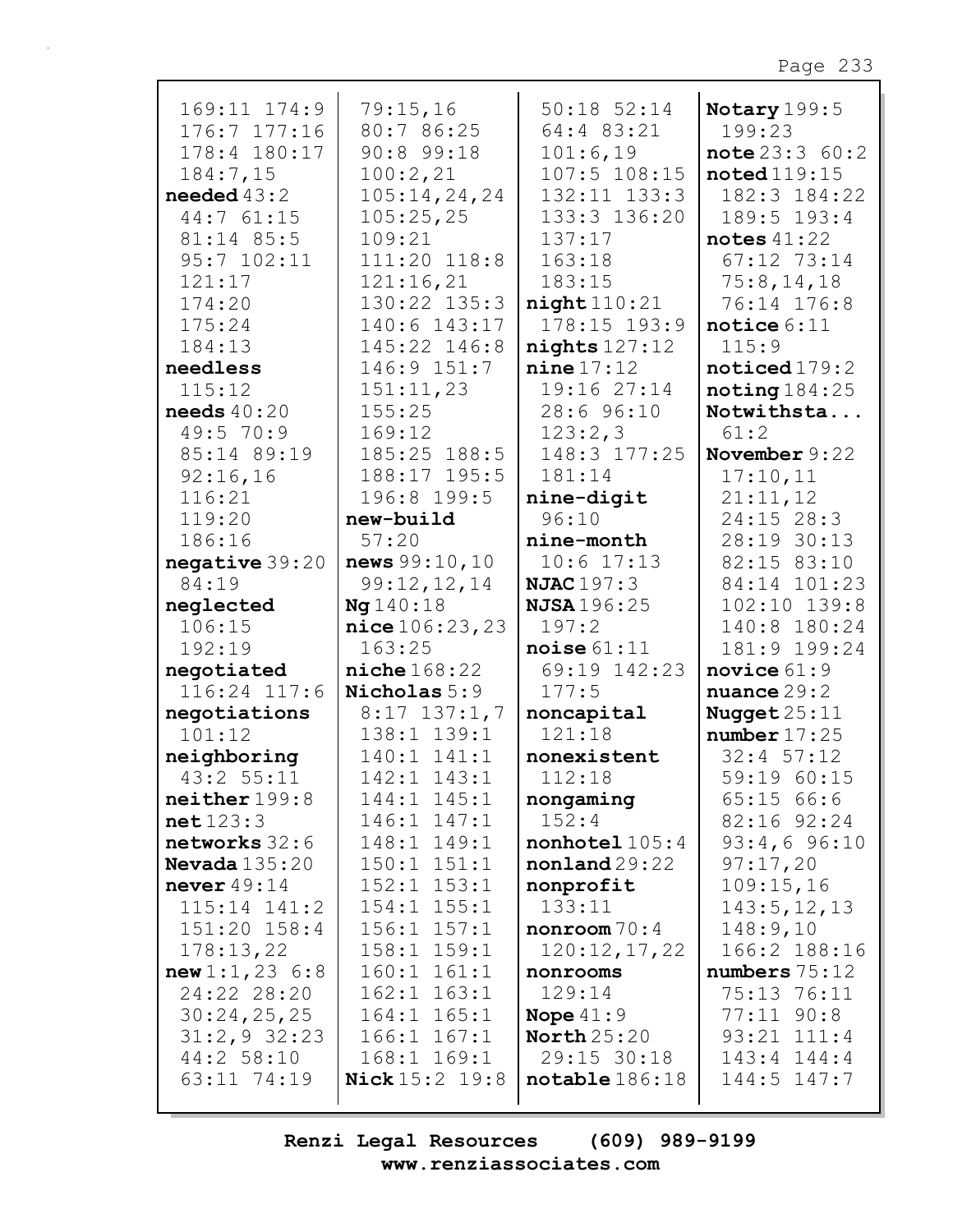| 147:11              | 168:25                | 92:12,15                    | 54:20 181:3                 |
|---------------------|-----------------------|-----------------------------|-----------------------------|
| 153:24              | offers $31:8$         | 129:10                      | operated $86:2$             |
|                     | $offline 2:6$         | 130:16,17,20                | 182:12                      |
| $\circ$             | 53:18 54:7            | 130:22                      | operates                    |
| $O2:1$ 24:4         | 133:13                | 133:18                      | 183:21                      |
| 98:24 137:2         | 149:12                | 141:15                      | operating $22:6$            |
| 137:2,2             | 178:22                | 149:14                      | 22:13 29:25                 |
| 0'112:3,4           | officer16:10          | $\text{olden}\,130\!:\!17$  | 30:23 31:10                 |
| objection           | $57:10$ $100:5$       | older 92:15                 | $50:24$ 54:9                |
| 171:14,14           | 183:15                | 166:19                      | 63:2,17                     |
| 196:14              | officers $21:8$       | Olga $8:20$                 | $70:12$ 82:6,7              |
| obligation          | offices 197:22        | Olympics $31:23$            | $82:14$ $83:2,7$            |
| 90:21               | offseason $49:7$      | omnichannel                 | 83:11 85:7                  |
| obligations         | 106:17 122:2          | 79:19 80:8                  | 143:20 174:2                |
| 92:23               | 127:18                | 80:18                       | 183:23,25                   |
| obstacles           | offseasons            | $on$ -line $31:7$           | 184:4,8,14                  |
| 115:21              | 49:17                 | 31:12                       | 185:4                       |
| obtain 70:10        | offset184:14          | once $90:14$                | operation                   |
| obtained 36:21      | Oh 38:12 56:16        | $91:7$ 129:7                | 20:20 31:14                 |
| obtaining           | 191:11,13             | 145:8 146:7                 | 78:20 79:16                 |
| 85:19               | 192:6                 | 182:4                       | 86:12 107:23                |
| obviously           | okay $9:2$ 12:9       | ones $104:3$                | 160:4 182:2                 |
| 12:16 42:11         | 13:6,7,14             | 131:24                      | 189:22                      |
| $51:4$ 58:10        | 14:7,22,23            | 146:25                      | operational                 |
| 92:11 138:17        | $17:8$ 25:3           | 168:21                      | 64:7 100:22                 |
|                     |                       |                             |                             |
|                     |                       |                             |                             |
| 142:22 143:2        | 41:10 44:10           | ongoing $184:12$            | 185:11,18                   |
| 193:23              | 49:23 52:17           | online 38:3                 | operations                  |
| occur 35:12         | $57:2$ 58:5           | 58:23 79:3                  | $16:9$ $19:11$              |
| 86:16               | 59:2561:6             | 85:17 151:25                | 25:14 38:11                 |
| occurring           | 64:14 65:8            | 185:16,20                   | 40:19 57:16                 |
| 155:23              | 70:8 80:22            | oops 56:16                  | 59:20 63:23                 |
| occurs $103:3$      | 82:24 91:25           | open 6:8 80:4               | 68:12 69:5                  |
| ocean 105:21        | 95:10 96:23           | 106:14                      | 87:8,11                     |
| 134:22              | 102:18                | 111:18                      | 88:17 151:3                 |
| 159:15              | 128:18 129:4          | 112:13                      | $173:7$ $176:2$             |
| October $28:16$     | 130:14 141:6          | 141:20                      | 182:14,24                   |
| 113:3,16            | 144:2 145:5           | opened $91:16$              | 185:10,20                   |
| offer 107:2         | 146:16                | $111:8$ $112:5$             | 187:21                      |
| 158:24              | 147:10 150:3          | 112:6 141:20                | 188:16,25                   |
| offered100:20       | 156:10                | opening $6:4$               | operator 42:22              |
| 185:21              | 158:20                | 13:16,20,24                 | 182:4                       |
| offering $65:17$    | 165:10                | 19:22 141:3                 | opinion $27:15$             |
| 67:15 105:20        | 169:18,24             | 185:13                      | opportunism                 |
| 106:20 113:4        | 170:10 180:6          | operate $10:5$              | 80:4 94:15                  |
| offerings<br>127:15 | 180:10<br>old91:15,19 | 29:16 30:24<br>$31:9$ 38:23 | opportunistic<br>42:8 44:20 |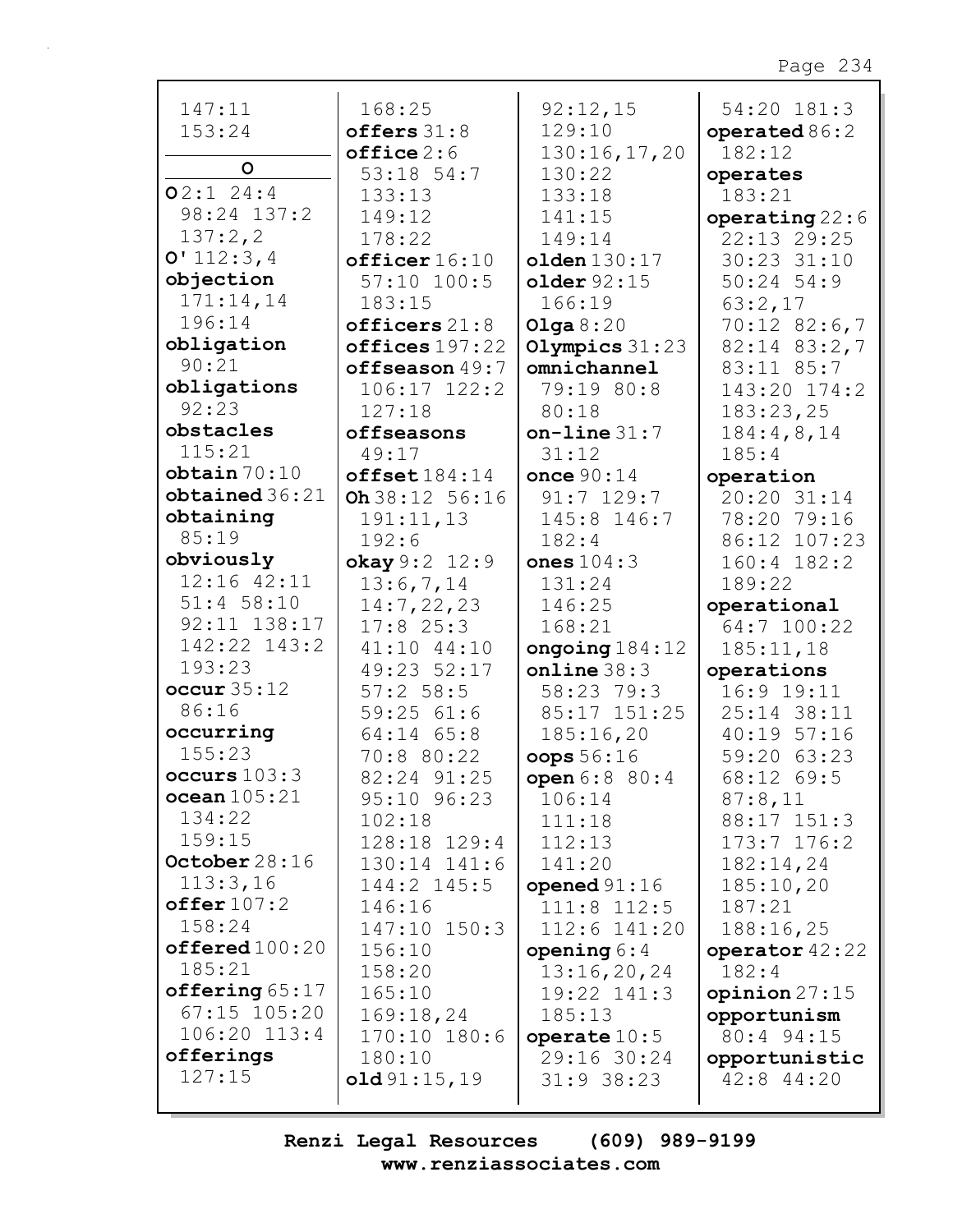| 72:6 80:21        | 29:23 36:14            | 39:17,21           | $168:7$ $169:3$  |
|-------------------|------------------------|--------------------|------------------|
|                   |                        |                    |                  |
| opportunis        | 36:18 73:17            | 87:8 143:10        | 169:4 175:21     |
| 43:22             | 78:14,15               | 153:12             | 183:8,10         |
| opportunities     | 140:19                 | 173:20 184:4       | 185:23           |
| 42:9 57:21        | overall35:19           | 185:11,21          | 186:25           |
| 72:16 93:23       | 54:22 60:13            | 187:2,8            | 194:14           |
| $103:5$ $133:5$   | 69:24 76:17            | 188:11,16          | part-time        |
| 162:13            | 77:3 93:21             | 189:7              | 154:4,9          |
| 187:19            | 122:23                 | Papanier 5:7       | participant      |
| opportunity       | 169:11                 | 14:25 17:20        | 7:20             |
| $6:16$ 38:14      | 174:19                 | 23:17,18,22        | participants     |
| 45:13 46:4        | overhead $56:4$        | 24:1,925:1         | 7:3,7            |
| 63:9,22           | Overlapping            | 26:127:1           | participate      |
| 93:13 94:6        | 37:13 39:13            | 28:1 29:1          | 145:7            |
| 100:20            | overlooking            | $30:1$ $31:1$      | participated     |
| 101:21 127:5      | 167:5                  | $32:1,20$ $33:1$   | 63:20 86:6       |
| 133:9 134:18      | overtime               | 34:1 35:1          | 191:15           |
| 146:14            | 167:13,16              | $36:1$ $37:1$      | participating    |
| 150:21 166:7      | owned $25:21$          | 38:1 39:1          | 41:14 51:18      |
| 169:21            | $110:7$ $182:11$       | $40:1$ $41:1,14$   | 57:18 90:15      |
| Opposed $172:3$   | owner $119:2,5$        | $42:1$ $43:1$      | 163:13           |
| 198:13            | 188:10                 | $44:1$ $45:1$      | participation    |
| optimistic        | owners $116:24$        | $46:1$ $47:1$      | 197:25           |
| 86:11 148:10      | 119:12                 | 48:1 49:1          | particular       |
| order $44:7$      | ownership              | $50:1$ $51:1$      | 40:13 62:23      |
| 49:11 63:9        | 59:19 71:24            | $52:1,21$ $53:1$   | 81:15 85:5       |
| 63:17 70:10       | 72:20 116:16           | $54:1$ $55:1$ , 21 | 89:14 116:13     |
| 132:22 139:9      | 120:3 142:17           | $65:22$ $183:12$   | $124:10$ $157:2$ |
| 174:11 176:4      | 185:12 187:5           | par $92:5$         | $163:5$ $167:5$  |
| orders $97:16$    | 188:5                  | parent190:2        | particularly     |
| organization      |                        | <b>Park</b> 26:5   | $41:21$ $47:6$   |
| $15:9$ $16:13$    | $\mathbf{P}$           | 182:20 183:5       | 59:7 130:24      |
| $21:4$ 32:3       | P3:1, 1 24:4, 4        | part16:12          | 158:13           |
| 159:24            | 56:18,18,18            | $32:24$ $37:2$     | 161:15           |
| orientation       | 137:2                  | $39:3$ $45:18$     | parties 13:17    |
| 146:7 149:4       | p.m1:798:15            | 48:5 50:17         | 139:2 199:10     |
| original $42:20$  | 172:18                 | 68:20 79:13        | parting 159:2    |
| originally        | 180:15                 | 80:17 85:21        | $partner$ 150:14 |
| 75:6,6            | 198:23                 | 85:21 95:11        | 193:6            |
| <b>OTB</b> 182:14 | <b>packed</b> 123:14   | 103:19             | partnering       |
| outlined 28:4     | <b>PAGE</b> $5:3$      | 106:20 123:5       | 166:5            |
| 93:17             | <b>pages</b> $4:10,16$ | 123:5 147:20       | partnership      |
| outlook 123:7     | 11:12,20               | 148:22             | 79:6             |
| outside $107:17$  | paint 92:2             | 149:21 151:2       | partnerships     |
| 177:18            | palaces 91:20          | 156:12             | 103:6            |
| outstanding       | $p$ andemic 22:16      | 165:17 168:6       | parts 107:23     |
|                   |                        |                    |                  |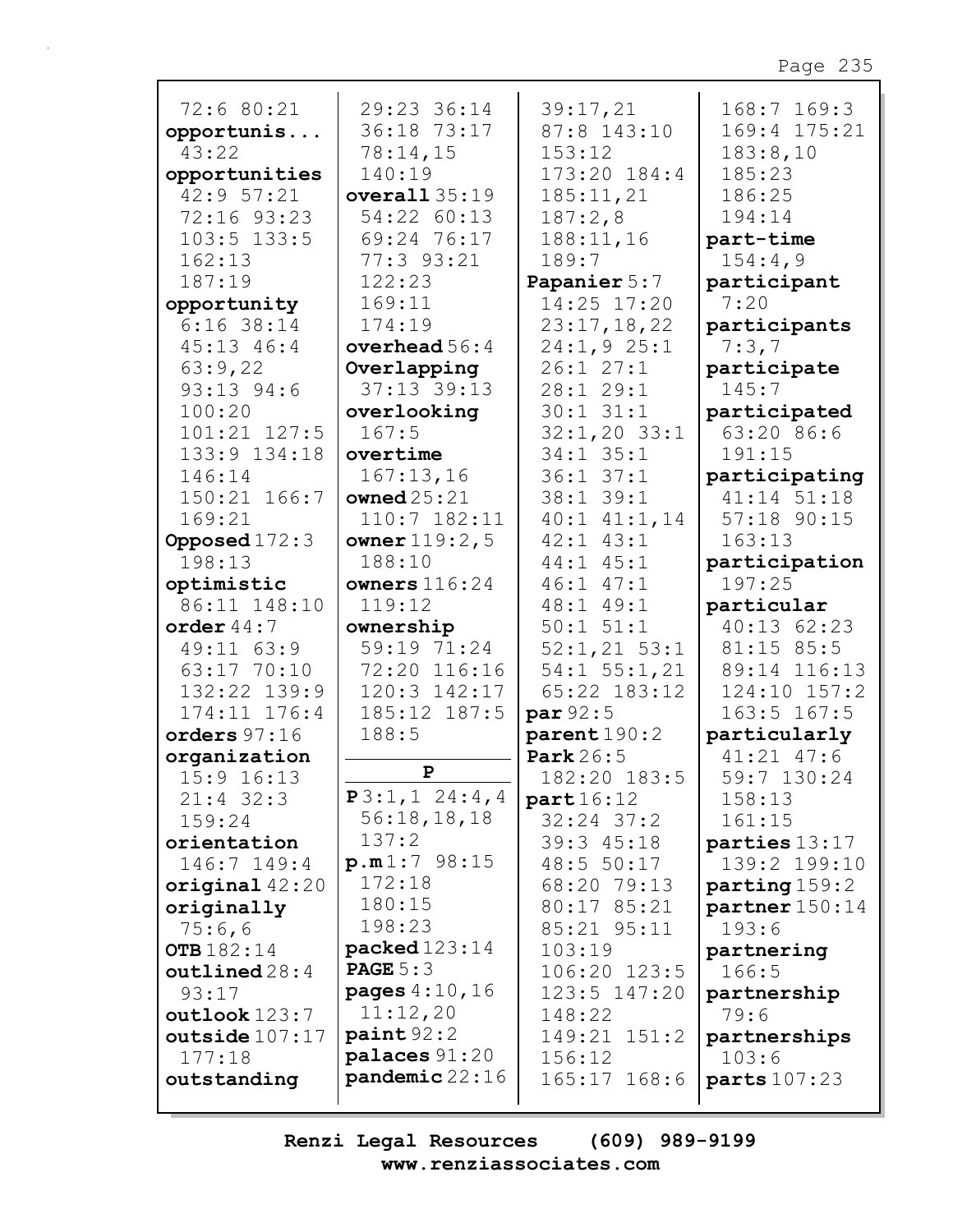| 115:13           | people $38:15$                    | 122:22           | 150:16                   |
|------------------|-----------------------------------|------------------|--------------------------|
| 151:18 160:4     | 39:7,9 45:11                      | 123:20           | persuaded26:4            |
| passed $43:15$   | 47:10 48:22                       | performing       | pertaining               |
| passion 95:15    | 49:11,14                          | 126:7            | 124:11 196:7             |
| patch 76:8       | 54:24 84:17                       | period 10:6      | <b>Petition</b> $1:10$   |
| 95:3             | 99:13 113:6                       | 17:13 19:16      | $4:7$ 5:4 9:4            |
| path 58:12       | 126:20                            | 28:12,24         | 11:8                     |
| PathStone        | 128:10                            | 59:23,23         | Petitioner's             |
| 166:5            | 133:22                            | 60:1781:2        | 170:18                   |
| patience 6:22    | 134:15 139:7                      | 84:2 96:20       | <b>Phil</b> 16:6         |
| patrons 151:25   | 139:13                            | $100:12$ $102:2$ | 107:14                   |
| $152:4$ $153:13$ | 140:24                            | 103:10           | 128:13                   |
| 153:17           | 142:13                            | 115:23 120:8     | 183:13                   |
| pay 64:19        | 143:14                            | 178:9 183:24     | Phil's $108:6$           |
| 70:12,13         | 144:17                            | 190:17           | Philadelphia             |
| 128:5            | 145:17                            | periods 58:25    | 24:21 113:7              |
| payable 75:21    | 149:24                            | permanent 53:5   | Philadelph               |
| paying $70:13$   | 151:19 153:2                      | 114:24 146:5     | 47:24                    |
| payment 92:23    | 153:2,3,18                        | 185:14           | philanthropic            |
| payments 80:25   | 153:18 155:5                      | permit 53:5      | 161:18 162:8             |
| 81:8,13,19       | $155:7$ $158:4$                   | permits $32:10$  | 163:9                    |
| 81:24            | 158:12                            | 52:25            | philosophy               |
| payroll 165:5    | 159:20,23                         | perpetual 29:3   | 138:24 143:8             |
| PD 151:17        | 161:9,22                          | person21:19      | phone $62:3$             |
| peak $51:12$     | 165:2,3,20                        | 156:8 159:7      | 72:11 193:20             |
| peers $62:24$    | 166:18,24                         | 167:10           | phones $7:23$            |
| pencils $128:11$ | 169:8,9                           | 175:15           | physical 26:22           |
| pending $28:8$   | 179:3,6,7                         | 178:13           | 33:3 38:22               |
| 29:19,20         | 193:19                            | personal24:16    | $piano$ $112:14$         |
| $30:4$ 31:3,5    | percent 43:10                     | 24:19 99:23      | pick 79:12,12            |
| 32:9,10          | 61:22,24                          | 137:14           | 133:23                   |
| 170:16           | 65:6,23 66:5                      | 162:18           | picked 137:25            |
| 182:15,24        | 66:21 75:16                       | 183:18           | 178:10,20                |
| 184:23           | 75:22,23                          | personally       | picture 90:22            |
| Peninsula 26:2   | 76:7,13 93:3                      | 47:22 140:16     | 161:20                   |
| Penn $29:24$     | $122:25$ $123:2$                  | 144:16           | pie38:13                 |
| Pennsauken       | 147:4,5,6,8                       | 168:24           | piece $42:4$             |
| 24:22            | 147:8, 17, 18                     | personnel        | 91:6 108:16              |
| Pennsylvania     | 154:5                             | 130:10           | 147:16,17                |
| 30:7 182:17      | percentage                        | perspective      | $\texttt{pizza}$ 112:6   |
| penny $65:18$    | 69:8 147:12                       | 27:8 28:14       | 132:15                   |
| penthouse        | 147:14                            | 43:11,19         | 144:21                   |
| 105:14           | perfect 46:18                     | $50:24$ 54:18    | 158:23                   |
| 128:24           | $\texttt{perform}~45\colon\!\!15$ | $104:15$ $107:3$ | $\texttt{pizzas}$ 132:17 |
| penthouses       | performance                       | 110:8 113:24     | place $7:23$             |
| 105:16           | 59:2 64:11                        | 128:15           | 18:20 34:14              |
|                  |                                   |                  |                          |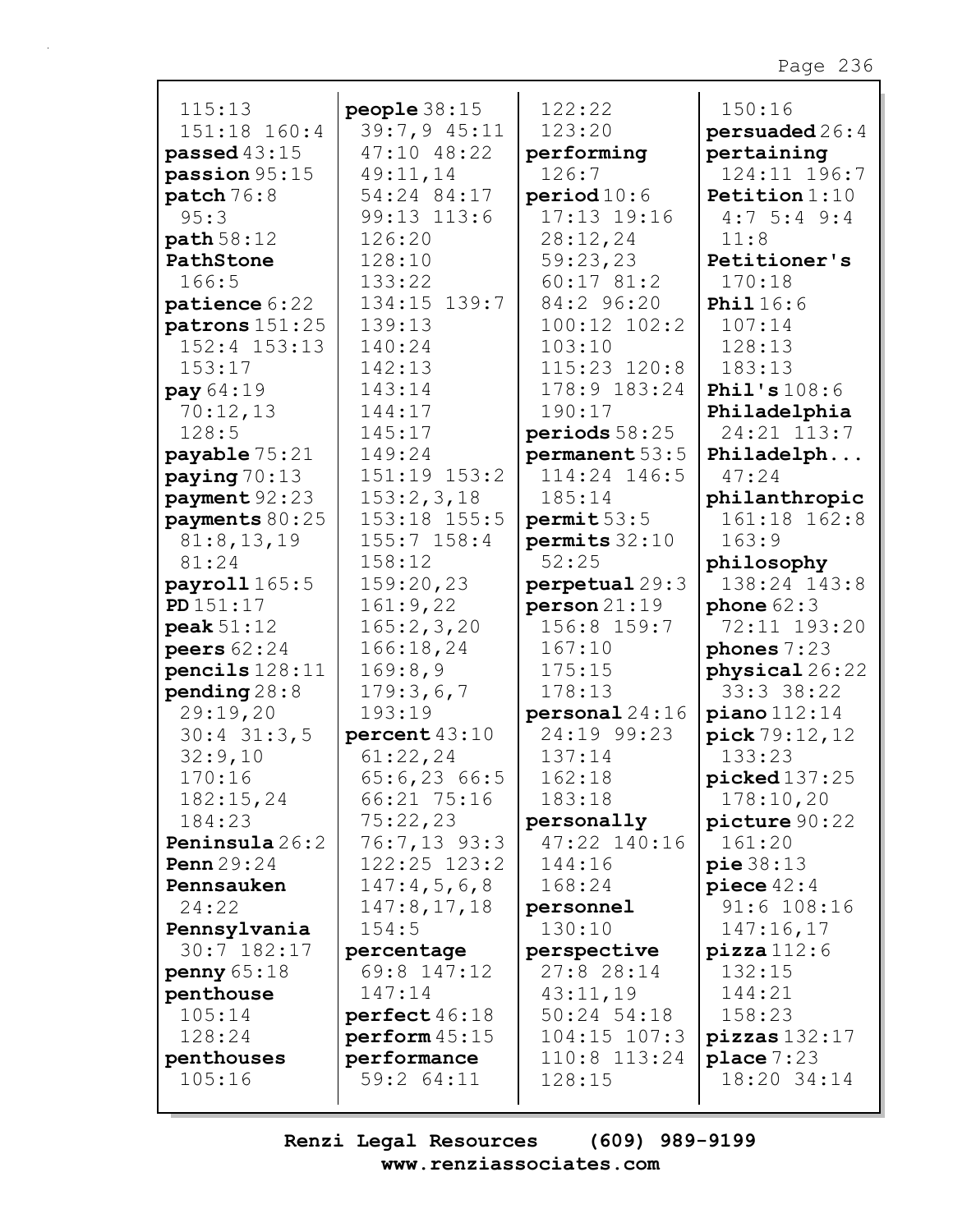| 49:4 53:7                | Plaza $25:11$        | 97:3,7,22        | 157:17          |
|--------------------------|----------------------|------------------|-----------------|
| 109:13                   | $pleasant 92:13$     | 98:6, 9, 16, 21  | 167:24          |
| 110:11,12                | please $6:18$        | 115:25           | 169:14          |
| 151:6 183:5              | $7:24$ 8:6,7         | 124:17,21        | 183:15          |
| placed66:13              | $9:11$ $23:13$       | 131:8 134:9      | 187:16,20       |
| 66:13 67:12              | 23:24 24:7           | 136:8, 15, 24    | 188:2           |
| $67:13$ $68:21$          | 24:11 56:15          | $150:5$ $157:11$ | Policastro      |
|                          | 56:20,25             | 157:14           |                 |
| places $125:18$          |                      |                  | 139:25          |
| placing $54:3$           | 98:18,20             | 164:12           | POLICINO 137:1  |
| plan18:15                | 99:3 136:16          | 167:22           | 138:1 139:1     |
| 19:12 26:25              | 137:5 192:10         | 168:10           | 140:1 141:1     |
| $27:4$ 34:14             | pleased 16:20        | 169:13, 18, 24   | 142:1 143:1     |
| 52:24 106:18             | $57:8$ 64:22         | $170:4$ $171:6$  | 144:1 145:1     |
| 117:11,15,16             | 76:16 125:14         | 171:18,22,25     | 146:1 147:1     |
| 118:3,7,16               | 125:21               | 172:3,5,13       | 148:1<br>149:1  |
| 118:19,23                | $127:14$ $143:4$     | 172:21           | $150:1$ $151:1$ |
| $119:5$ $123:5$          | 143:9 149:10         | 176:21 177:7     | $152:1$ $153:1$ |
| $123:11$ $127:4$         | 161:20 162:5         | 179:17,22,25     | 154:1 155:1     |
|                          |                      |                  |                 |
| 132:9 144:4              | 164:8                | 180:4, 10, 16    | $156:1$ $157:1$ |
| 145:6,24                 | pleasing             | 180:22 191:7     | 158:1 159:1     |
| 187:20                   | 114:17               | 191:9 192:4      | 160:1<br>161:1  |
| plane d113:10            | pleasure 23:19       | 192:10, 16, 17   | $162:1$ $163:1$ |
| 126:16,23                | 178:2                | 193:3 194:10     | 164:1 165:1     |
| $132:5$ $151:7$          | <b>Pledge</b> $6:18$ | 194:20           | $166:1$ $167:1$ |
| 152:11                   | plenarily            | 195:22           | 168:1 169:1     |
| planning 53:13           | 21:15 176:14         | 196:16 197:6     | policy 71:16    |
| 126:20                   | plenary $8:25$       | 197:10,16,17     | 72:18 95:6      |
| 130:25 162:9             | 10:16 22:24          | 197:23,25        | 146:9           |
| plane 34:16              | 170:14 176:5         | 198:5,9,11       | pool 33:14      |
| 39:12 62:16              | 179:16               | 198:13,15        | popping $52:6$  |
| $64:2$ 69:17             | 189:24               | plumbing 106:2   | porcelain       |
| 72:23 83:18              | 190:20               | point27:10       | 105:24          |
| 86:22 119:9              | Plousis $2:2$        | 50:21 60:22      | portfolio       |
| 126:4,14                 | $6:21$ $8:12,13$     | 64:23 78:4       | 28:23,25        |
| 165:13 174:5             | $9:9,21$ $11:23$     | 78:19 100:3      | $33:24$ 39:3    |
| $\texttt{platform} 28:2$ | $12:25$ $13:15$      | 101:13           | 45:19 47:16     |
|                          |                      |                  |                 |
| 30:18,23                 | $14:2,5$ 19:23       | 114:22           | 48:10,21        |
| 31:10,12                 | 23:11,21             | 126:22           | 49:2 59:19      |
| $37:10$ 46:6             | 24:11 32:15          | points $135:16$  | 63:3 128:13     |
| play 135:24              | 41:5,7,10            | Polcino 5:9      | 128:16 130:5    |
| 141:18 153:8             | 51:23 52:20          | $15:2$ 19:8      | 134:23 135:6    |
| Playboy $25:10$          | 53:11,25             | $50:18$ $52:15$  | 135:10, 14, 17  |
| player 140:21            | 54:11 55:16          | 83:21 84:10      | 136:7 182:6     |
| 152:23,25                | 55:19 56:13          | 101:7 136:21     | portion $117:2$ |
| players $31:24$          | $56:25$ 71:5         | 137:7,17         | position 8:18   |
| 151:17                   | 90:3,9,12            | 150:10           | $25:25$ 26:5,6  |
|                          |                      |                  |                 |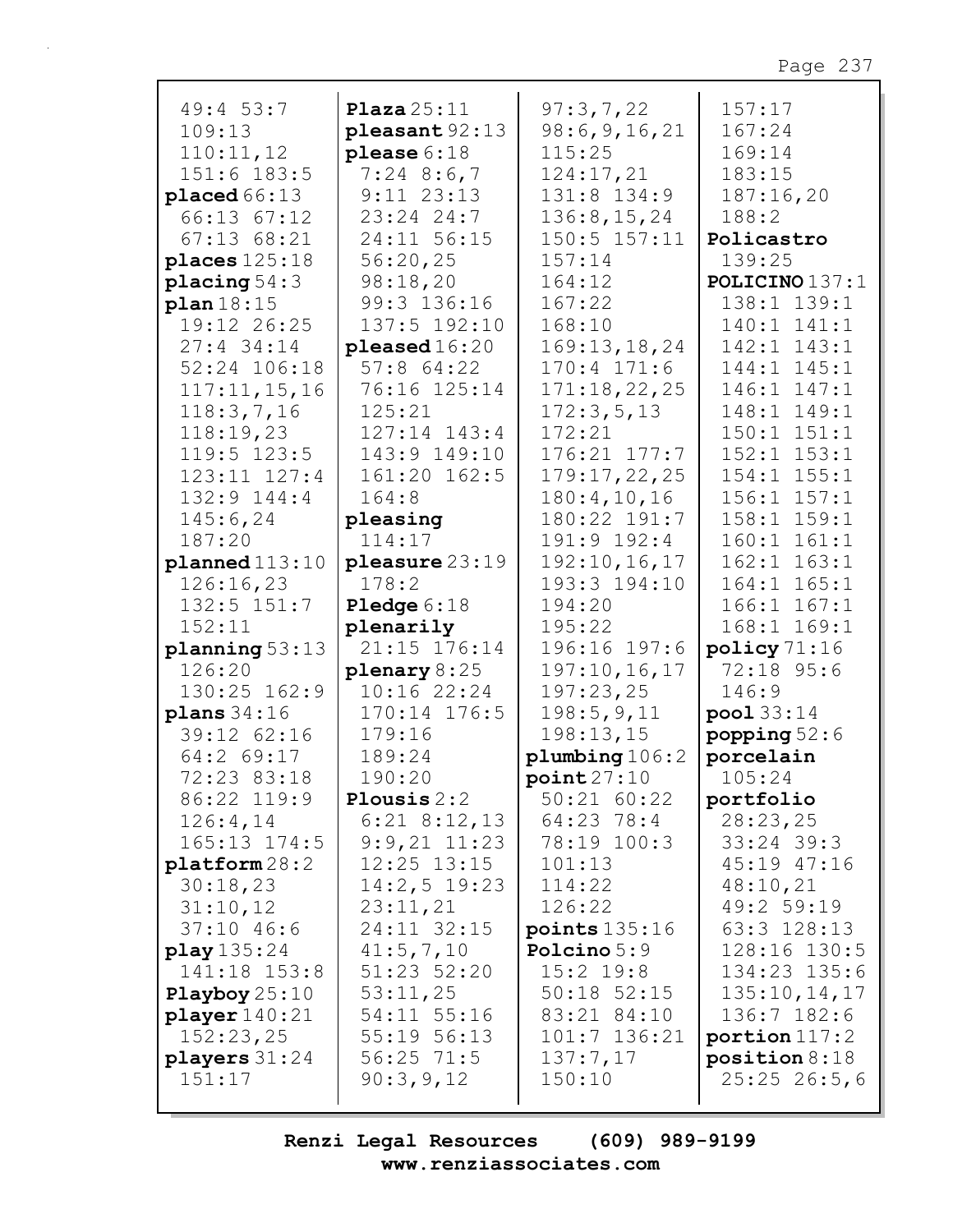| 35:17 56:12                  | 94:11                           | president               | <b>PRN</b> $1:13, 14, 14$     |
|------------------------------|---------------------------------|-------------------------|-------------------------------|
| 57:555:16                    | preference                      | 15:11 16:9              | $4:10\;\;5:6,6,6$             |
| 87:25 100:25<br>148:11 174:8 | 13:19                           | 25:13,22<br>35:19 57:10 | 11:12                         |
| 179:15 193:2                 | preferred<br>71:17 119:6        | 137:18                  | $\text{pro } 66:8,23$<br>68:9 |
| positions                    | premarked                       | 148:18                  | probably 33:23                |
| 147:9 154:13                 | 10:21,24                        | 183:14                  | 94:21 134:23                  |
| 170:23                       | 11:2,521:23                     | press 163:25            | 137:18                        |
| positive $12:8$              | <b>Premier</b> $1:10$           | pretty 26:25            | 143:15                        |
| 58:21 59:8                   | 3:5,104:7                       | 33:11 43:5              | 152:13                        |
| 59:10,24,25                  | $4:15$ 5:4 9:4                  | 48:9 49:8               | 154:15                        |
| $60:10$ $61:5$               | 9:16,24                         | 64:21 67:9              | problem129:11                 |
| $67:5$ 122:21                | $10:11$ $11:8$                  | 147:2                   | 129:13                        |
| $123:7$ $155:9$              | $11:19$ 20:5                    | pretzels 141:5          | problems                      |
| 155:11 174:3                 | 21:10,16                        | prevent155:23           | 130:12                        |
| 184:2                        | 22:3,23                         | previous                | 166:17                        |
| positively                   | 116:9 172:25                    | 143:20                  | proceed $13:18$               |
| 189:8                        | 173:5 174:23                    | previously              | 22:25 24:11                   |
| positives 60:5               | 175:13,16                       | 59:4 76:3,22            | 56:25 172:19                  |
| 60:7                         | 176:5, 13                       | 79:11 99:22             | proceeding                    |
| possible                     | 181:2, 12, 16                   | 102:24                  | 22:10 40:7                    |
| 129:22                       | 188:15 189:8                    | 106:15 110:9            | 89:4 124:3                    |
| post 68:19                   | 189:12,16,25                    | 111:2,5,21              | 156:23 182:3                  |
| $77:5$ 78:6                  | 190:16,20                       | 112:18                  | 190:10                        |
| 187:8 188:15                 | 192:2 196:24                    | 161:19                  | proceedings                   |
| 189:7                        | prepackaged                     | <b>pride</b> $139:8,10$ | 98:11 199:7                   |
| potential $80:6$             | 45:8,9                          | 139:15                  | proceeds $65:3$               |
| potentially                  | prepared $8:25$                 | 148:23,23               | process $57:19$               |
| 43:25                        | 22:25 70:22                     | 149:2 169:6             | 139:12                        |
| powerful                     | 144:9                           | 169:11                  | 195:15                        |
| 187:11                       | prepped $8:24$                  | primarily               | produced 69:8                 |
| <b>PPHD</b> 145:25           | presence $53:23$                | 37:14 45:12             | product 63:6                  |
| practicing                   | 183:8                           | 81:14 175:21            | 106:14,20                     |
| 56:7                         | present 2:4                     | prior $45:6$            | $107:3$ $109:12$              |
| precautions                  | 8:9,11,13                       | $60:22$ 74:6            | 110:14                        |
| 50:6                         | 47:8,19                         | 92:18 99:17             | productive                    |
| precise 66:2                 | 102:3                           | 102:7 116:24            | 54:21                         |
| precisely 75:2               | presentation                    | 119:2,5,5,12            | products 58:24                |
| precovid143:3                | 47:11 159:21                    | 138:10                  | 79:4,20 80:9                  |
| 144:4                        | presentations                   | 142:17 178:8            | $152:5$ $158:22$              |
| predecessor<br>59:18         | 10:19                           | priorities<br>103:2     | Professionals<br>80:14        |
| predict 50:16                | presented $12:4$<br>41:19 86:23 | priority 108:6          | profitability                 |
| 87:21                        | presently                       | 188:19                  | 27:20 61:25                   |
| preface 49:25                | 55:12 151:10                    | privileged              | 70:25 78:21                   |
| $\text{prefer } 84:18$       | presents 93:12                  | 16:20                   | 79:23 83:19                   |
|                              |                                 |                         |                               |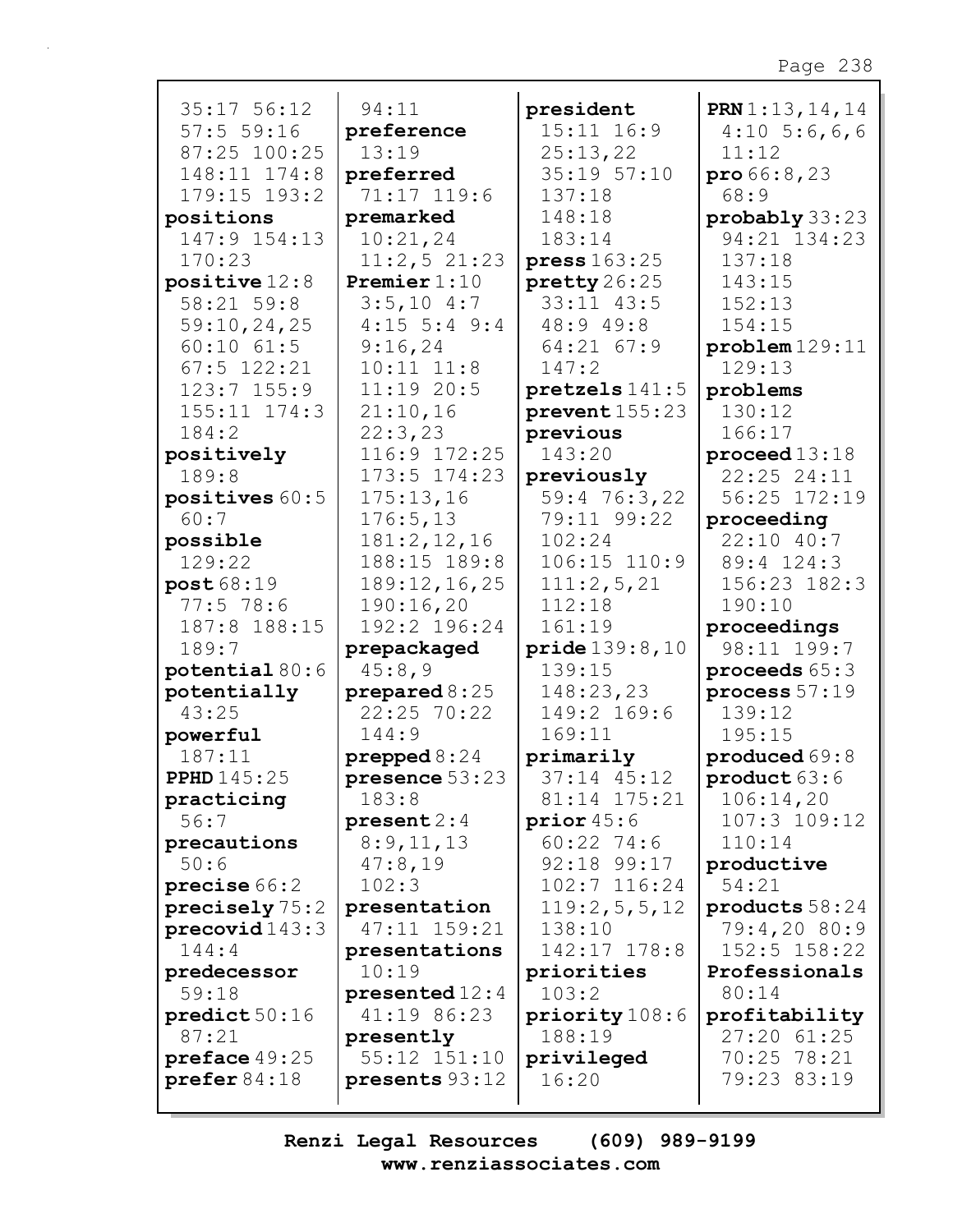| 83:23 84:5       |                        | 119:12 120:4     | 78:9 90:8        |
|------------------|------------------------|------------------|------------------|
| 84:19 86:13      | proof 174:24<br>177:14 | 121:6 122:17     | 111:20           |
|                  |                        |                  |                  |
| 86:25 96:17      | 179:16                 | 123:6,13         | 184:13 185:2     |
| profitable       | proper $108:11$        | 124:12           | 185:16           |
| 19:5 27:21       | 129:24                 | 125:24           | provided $7:9$   |
| 59:21 60:23      | 155:16                 | 126:15           | $7:21$ 34:9      |
| 60:25 84:23      | properties             | 127:17,23        | 76:24 173:6      |
| 86:6,12          | 33:16 34:21            | 128:7 129:10     | 197:4            |
| 109:4,23,25      | 39:16 46:24            | 129:22 130:6     | Providence       |
| 186:8            | 47:4,5,13,15           | 130:11           | 100:13           |
| profitably       | 48:13,13,15            | 132:16           | provider 30:23   |
| 84:12            | 48:16 50:20            | 134:19 135:2     | 30:25 32:25      |
| prognosticate    | 57:20 58:16            | 135:3,6,22       | 79:20            |
| 50:16            | 59:3 87:16             | 137:19,22        | provides $176:9$ |
| $\frac{1}{9}$    | 92:12 93:24            | 138:2,7,22       | 183:19           |
| 141:24           | 95:14 130:5            | 138:23,25        | providing        |
| 152:24 169:5     | 134:14                 | 139:10,23        | 20:23 101:9      |
| 184:5 186:17     | 135:14                 | 141:12           | 144:6            |
| programs $156:5$ | 138:10                 | 145:17 146:5     | provisions       |
| progress 123:5   | 148:25                 | 146:7 147:6      | 10:7             |
| progressing      | 169:10 182:7           | 147:22           | public 1:4 5:1   |
| 27:18            | 182:10 189:2           | 148:10,19,24     | 6:1, 5, 7, 8, 14 |
| prohibiting      | property 15:13         | 148:25 151:8     | 7:4,8,11,11      |
| 145:24           | 19:11 22:15            | 151:19,21        | 9:2365:16        |
| project114:6     | 27:2,629:16            | 152:12           | $67:18$ 188:7    |
| 121:10           | 29:23,25               | 157:24 159:4     | 197:25 198:2     |
| projected        | 33:4 40:20             | 169:9 173:8      | 198:22 199:5     |
| 73:19 85:19      | 48:18 50:5             | 173:25           | public's         |
| 86:15 144:5      | $50:11$ $59:13$        | 174:11,20        | 156:14           |
| projection       | 59:15,22,23            | 176:3 179:11     | Public.com       |
| 76:17            | 60:2364:3              | 184:6 186:10     | 7:12             |
| projections      | 64:11,13               | 188:8,20         | Public.com       |
| 76:23 85:17      | 70:4,6,9               | proposed $12:11$ | 7:14             |
| projects $91:13$ | 72:23 79:12            | 37:1778:13       | pull 80:11       |
| $103:8$ $104:24$ | 82:3 83:19             | 118:4            | purebase 21:13   |
| 118:4,25         | 83:23 89:19            | pros $44:25$     | 29:22 65:18      |
| $119:7$ $120:13$ | $92:4$ $95:19$         | prosper $88:2$   | 65:23 97:16      |
| 120:17,22,23     | 96:5 101:10            | protect 7:2      | 178:19 181:7     |
| 141:25 142:2     | 101:18 102:8           | prod134:19       | 181:8 182:16     |
| 188:17           | $102:12$ $103:3$       | 149:3,5          | pure $72:7$      |
| prominence       | $103:7$ $104:15$       | 151:12           | 93:11            |
| 183:21           | 106:7,16               | prove $70:10$    | purely 63:2      |
| prominent        | $108:15$ $110:7$       | proven $20:21$   | 69:13            |
| 183:4            | $112:19$ $113:5$       | provide $31:13$  | purposes 69:4    |
| promote $160:11$ | 115:13,18              | $31:13$ 39:9     | 74:16            |
| 160:13           | 116:21,25              | 42:13 43:25      | Pursuant         |
|                  |                        |                  |                  |
|                  |                        |                  |                  |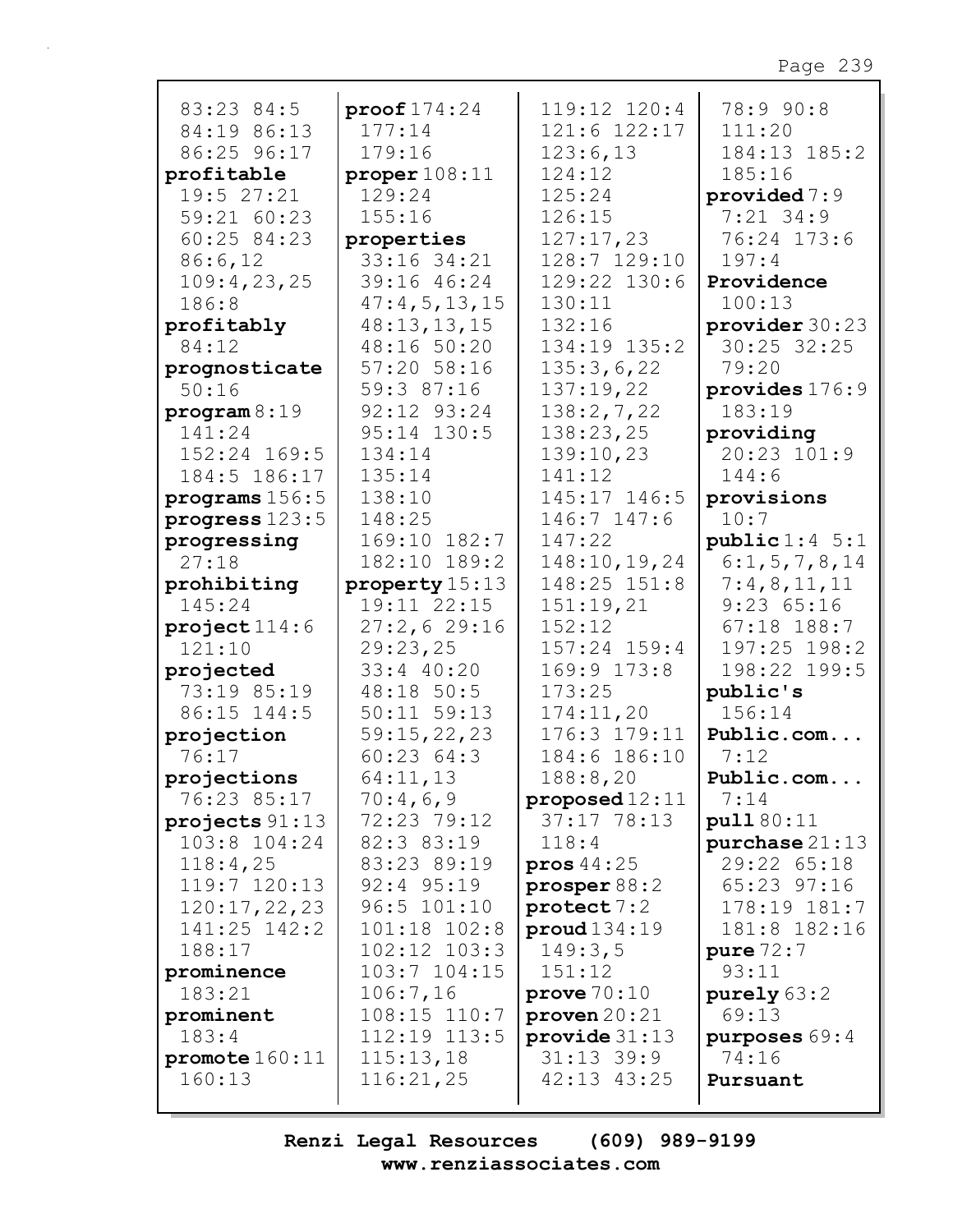| 181:10           | 10:13,13                 | 51:24 52:21             | 88:13 173:12             |
|------------------|--------------------------|-------------------------|--------------------------|
| pursue $44:20$   | 21:18,19,19              | $55:17$ $73:5$          | rapidly $46:10$          |
| pursued 182:5    | 173:3,4,4                | 89:25 90:10             | 88:21                    |
| put 8:1 27:9     | $175:15$ $190:7$         | $90:16$ $97:2,4$        | rate 109:19              |
| 39:25 42:10      | 190:7,22,25              | 98:7 109:5              | 140:9,10                 |
| 46:2 48:18       | qualifying               | 115:24                  | 155:3,3                  |
| 72:23 108:12     | 190:5                    | 124:16,20,24            | rates $72:2$             |
| 109:12 122:3     | quality $107:3$          | $125:4$ $126:3$         | 74:25 75:25              |
| 132:16           | 186:4                    | 146:10,25,25            | 76:10                    |
| 134:21           | quarter 27:21            | 157:10, 13, 16          | reached $103:14$         |
| 138:22           | $27:24$ 30:3,8           | 157:18                  | 165:15                   |
| 143:11           | 35:14,15                 | 167:24                  | reaching                 |
| 153:25           | 60:10,10,14              | 169:16                  | 165:18                   |
| 166:22 167:3     | $60:24$ $61:4$           | 179:18,20,23            | 167:18                   |
| 170:23           | 83:5 172:14              | 179:24,25               | read 6:4 40:5            |
| 191:17           | quarter's                | 180:20                  | 44:11,12                 |
| putting 66:18    | 60:16                    | quick $121:23$          | $67:17$ 89:2             |
| 111:24 140:6     | quarterly 60:2           | quickly 43:8            | 104:3 123:25             |
| 144:3            | question $18:12$         | 82:4                    | 155:20                   |
| puzzle 44:6      | 42:8 46:13               | quite $70:22$           | 156:19,21                |
| 80:11            | 46:20,22                 | 75:3 76:16              | 157:2                    |
|                  | 49:24 50:17              | 94:20 134:6             | readies $188:15$         |
| Q                | 54:11 60:8               | quota $165:21$          | reading $52:6$           |
| qualification    | 62:14,20                 |                         | 164:20                   |
| $5:10$ $10:16$   | 64:15,17,22              | $\mathbf R$             | ready $9:2$              |
| $21:17$ $175:4$  | $72:22$ $74:6$           | R2:13:1,4,9             | 151:10                   |
| 175:9, 12, 15    | 90:20 92:10              | $24:4, 4$ 137:2         | 161:25                   |
| 175:17           | $94:9,25$ 97:8           | 199:2                   | 172:19                   |
| 176:11           | 97:13,21                 | racetrack               | real 29:9,22             |
| 189:15,24        | $107:15$ $125:6$         | 182:13                  | 34:15 62:21              |
| 195:2            | 128:19 136:9             | racing $182:19$         | 63:5 71:23               |
| qualificat       | 147:20                   | 182:20,23               | 72:15,18,20              |
| $4:8,12$ 11:10   | 153:16                   | $\texttt{radar}80:20$   | 181:8 198:20             |
| $11:15$ $21:2$   | 161:12                   | raise $23:25$           | realigned                |
| 172:25           | 165:18                   | 62:24                   | 121:13                   |
| 181:13           | 168:13                   | $\texttt{raiseed}24:20$ | 122:10                   |
| 190:20           | questioned               | 64:24 65:4              | realize $66:25$          |
| qualified        | 18:6 19:7                | 65:16,21                | 88:7 130:22              |
| 20:10 176:6      | questioning              | 75:12                   | reallocate               |
| 176:16           | $9:18$ $121:4$           | raising $57:15$         | 142:20                   |
| 196:23           | 150:13                   | 63:20 65:12             | really $27:4$ , 8        |
| qualifier $4:13$ | 153:23                   | ran 96:16               | $42:21$ $43:8$           |
| $4:14$ 11:16     |                          | range $36:11$           | 43:12,16,17              |
| 11:16,17         | questions<br>32:14 34:24 | 68:14                   | $44:4$ 46:5,6            |
| 175:9,12         | 41:3, 11, 16             | $\texttt{rapid}22:19$   |                          |
| qualifiers       | 41:17 46:19              | $33:9$ 42:2             | 49:9,18,25<br>58:4 71:20 |
|                  |                          |                         |                          |
|                  |                          |                         |                          |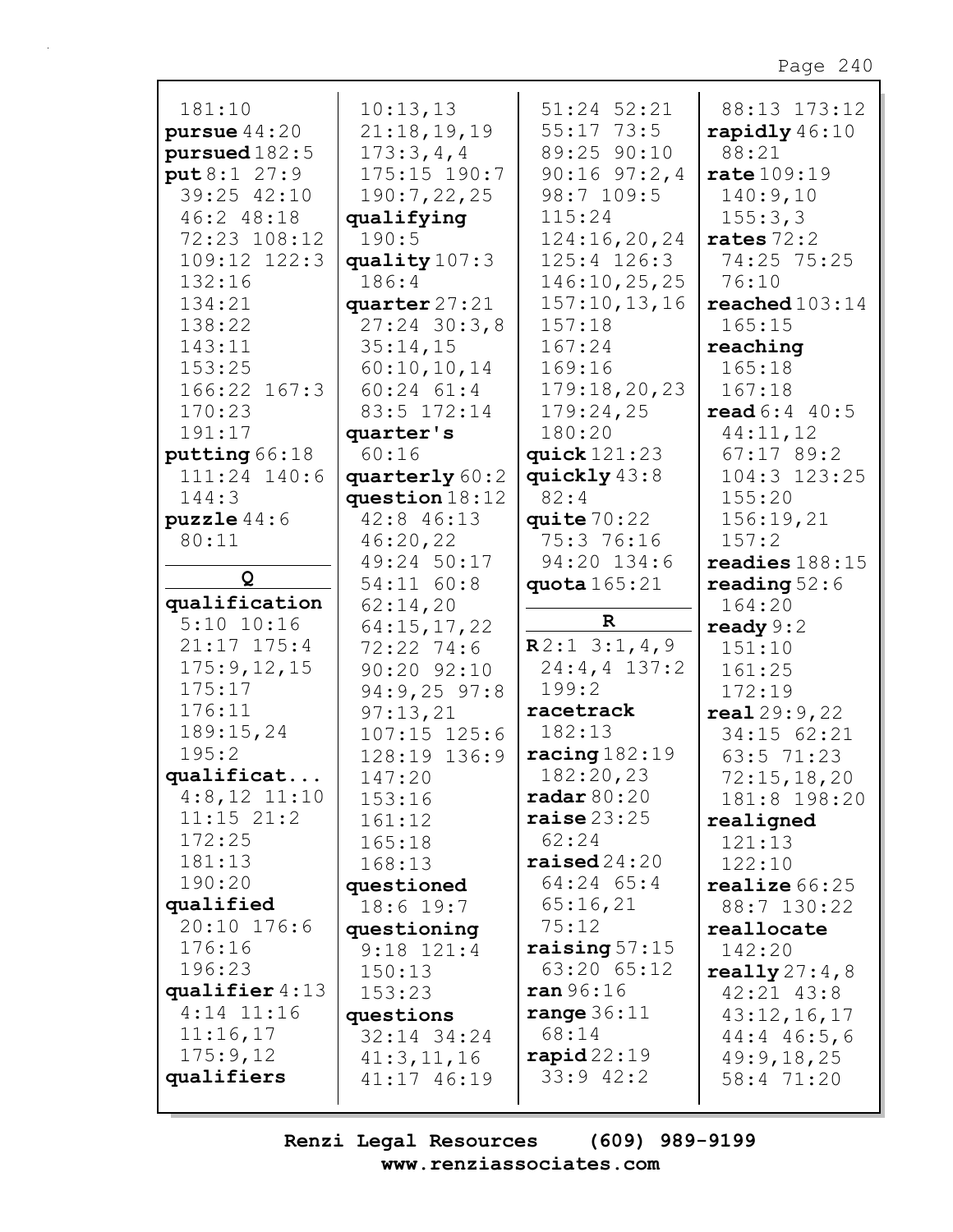| 78:24 100:19                | recess $98:10$                    | 144:21          | 162:7 178:16          |
|-----------------------------|-----------------------------------|-----------------|-----------------------|
| 101:18,18                   | 98:14 172:17                      | 162:15          | 196:13                |
| 105:14,17,23                | 180:4, 11, 14                     | redacted $4:10$ | regarding $13:9$      |
| 106:5,7,19                  | $\texttt{recited}\,6\colon\!\!20$ | $4:16$ 172:6    | 18:10,14              |
| 107:4,9,12                  | recommend                         | redactions      | 23:650:4              |
| 108:20 110:6                | 12:20 170:21                      | 12:12 13:10     | $103:15$ $144:3$      |
| 110:23,24                   | recommendable                     | 171:10,12       | 163:8 171:10          |
| 111:11,15                   | 131:25                            | rededicated     | $173:7$ $174:4$       |
| 112:8 113:25                | recommended                       | 70:3            | 186:22                |
| 114:11, 12, 21              | 40:6 70:16                        | redemption      | 195:10                |
| 114:22 115:5                | 89:3 124:2                        | 36:13,17        | regards $53:12$       |
| 115:9,18                    | 156:22                            | redirect $41:6$ | 101:8                 |
| 123:7,11                    | 174:17                            | 90:3,4          | region $54:4$         |
| 127:24                      | 175:19                            | redoing $112:7$ | 106:25                |
| 133:23                      | 184:17                            | redone $106:9$  | regional $48:14$      |
| 138:23                      | recommends                        | 179:8           | 48:16 182:4           |
| 145:13                      | 186:11                            | reduce $104:23$ | 189:2                 |
| 165:19                      | reconvene                         | reduced $43:8$  | regions $182:8$       |
| 166:12 167:7                | 98:17                             | 120:18,24       | Regular 129:2         |
| 167:18                      | record $9:10$                     | 122:9           | regulated             |
| reason $54:25$              | 11:25 12:23                       | referred        | 156:12                |
| 195:16                      | $23:3$ $24:8,18$                  | 180:25          | regulation            |
| reasonable                  | 35:2 56:21                        | refinance       | $53:17$ 54:6          |
| 66:17 67:15                 | $60:13$ $61:3,3$                  | 74:13           | regulations           |
| 184:20                      | 74:24 82:5                        | refinancing     | 15:15 156:17          |
| reasonably                  | 86:4 99:4                         | 74:15           | regulators            |
| 79:14                       | $117:15$ 137:6                    | refinancings    | 188:6                 |
| reasons $106:12$            | 169:25 170:5                      | 72:19           | regulatory            |
| reassure                    | 170:24<br>190:9                   | refinishing     | 8:18,23               |
| 129:15,15,19                | 193:10                            | 107:7           | 50:23 155:14          |
| reassuring                  | 194:12                            | reflected       | 175:22                |
| 162:24                      | recorded $7:18$                   | 170:13          | 187:15                |
| $\texttt{rebirth}$ 188:22   | records $57:14$                   | reflective      | reimburse             |
| $\texttt{rebrand} \, 28:23$ | recovery $18:19$                  | 68:11           | 116:25                |
| rebranded 29:2              | 189:7,9                           | reflects 36:12  | reimbursement         |
| Rebuck $192:21$             | recruited                         | 36:16           | 117:5                 |
| rebuilding                  | 25:10,15                          | refresh101:25   | reinduce              |
| 59:12                       | recruiter                         | refurbishm      | 188:20                |
| recall17:21                 | 148:2                             | $70:3$ 120:8    | reintroduce           |
| 18:13 147:8                 |                                   |                 |                       |
|                             | recruiting                        | 120:16          | 188:20                |
| receive $119:11$            | 15:13                             | regard $18:23$  | reintroduced          |
| 170:18                      | recruitment<br>154:24             | 19:4 20:25      | 56:10                 |
| $\texttt{received}~24:23$   |                                   | 30:13 47:12     | <b>REIT</b> 34:15, 21 |
| $31:18$ $145:2$             | recycling                         | 50:3,10         | 62:17,21              |
| 163:25                      | 144:25                            | 59:13 96:4      | 63:6,871:13           |
| reception $67:6$            | red108:4                          | 96:25 105:15    | 72:8,15,24            |
|                             |                                   |                 |                       |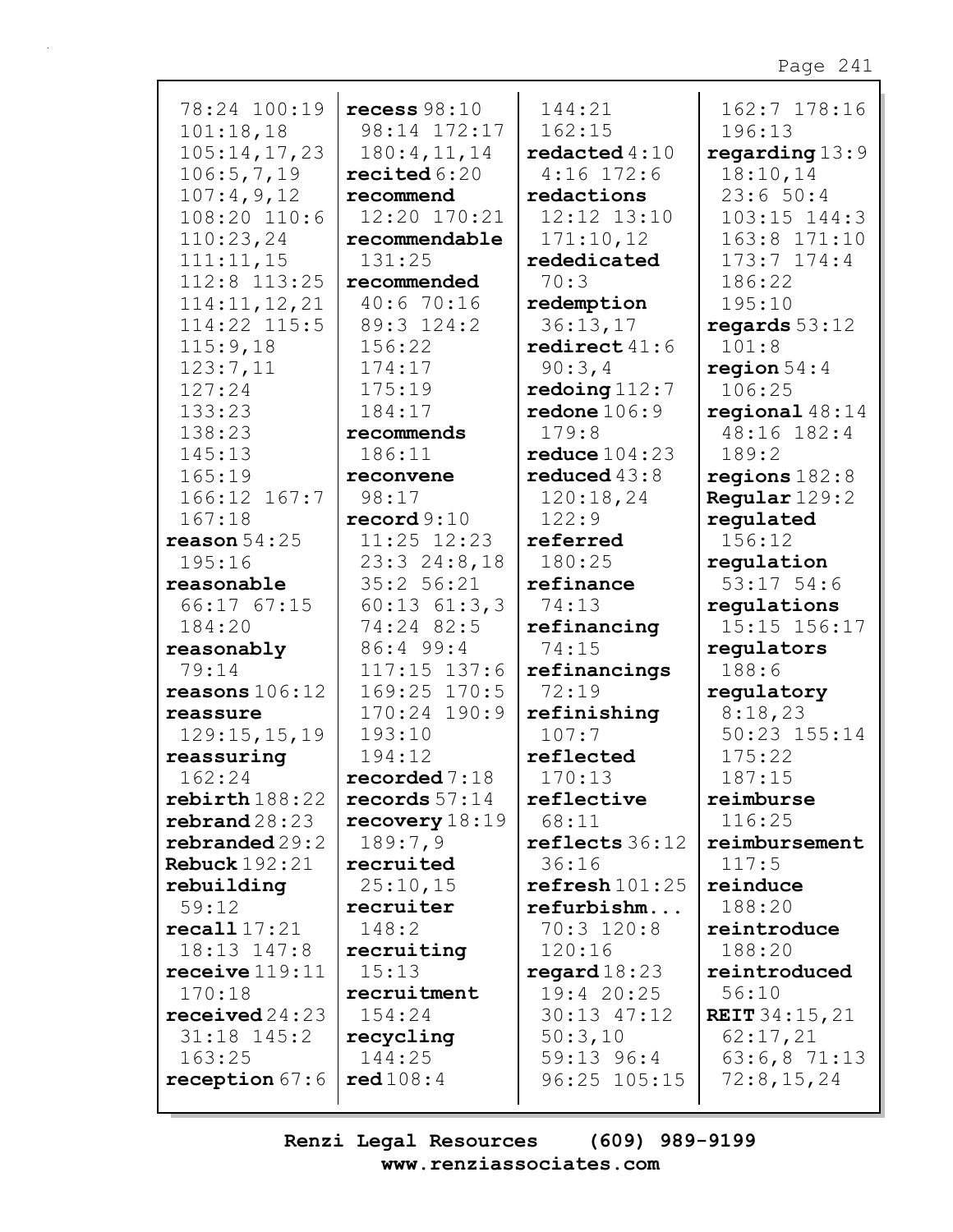| REIT'd $34:5$             | remember $7:24$  | 144:3 156:19       | 145:23           |
|---------------------------|------------------|--------------------|------------------|
| <b>REITS</b> 33:19, 25    | 136:22           | 156:24             | 174:10           |
| 34:8 62:16                | remind $164:3$   | 170:14,14          | 181:11           |
| 63:19 71:13               | reminisce        | 174:7 175:19       | 183:22           |
| 71:15                     | 130:15           | $176:7$ 190:4      | requirement      |
|                           | remiss $111:7$   |                    | 145:22           |
| rejoin 26:4               |                  | reported 60:11     |                  |
| related10:4               | remote $1:5$ 7:5 | $60:13$ $154:3$    | requirements     |
| $10:12$ 29:9              | 199:7            | 154:9 172:24       | 22:15,23         |
| 36:25 40:14               | remotely 6:25    | 174:2 182:10       | 85:11 95:23      |
| 40:23 62:13               | 24:5 56:19       | 189:23             | 124:13           |
| 64:9,12                   | 98:25 137:3      | Reporter $1:17$    | $155:14$ $157:4$ |
| 89:15,18,21               | render $180:9$   | 199:5              | 173:14           |
| 116:10                    | 181:11           | reporting $1:21$   | 184:16           |
| 124:12 157:3              | renovating       | 40:24 57:14        | requires $62:2$  |
| 174:18                    | 129:7            | 60:389:22          | $62:5$ 115:8     |
|                           |                  |                    |                  |
| 175:21 181:3              | renovation       | $104:2$ $124:12$   | requiring        |
| 181:13,17                 | 107:11           | 157:3 174:18       | 117:10           |
| 199:9                     | renovations      | 175:22             | requisite        |
| relates 50:19             | 105:5,8          | reports $21:21$    | 31:18            |
| 63:25                     | 117:17           | 21:25 22:22        | reread101:25     |
| relating                  | RENZI $1:20$     | $23:4$ 40:3,8      | Research $8:17$  |
| 174:17                    | reopened $39:16$ | 44:11 123:16       | researched       |
| relations                 | 50:8,9,9         | 174:21 175:6       | 46:15            |
| 57:16 101:14              | reopening        | 190:8              | reservations     |
|                           | 87:16 153:14     |                    | 142:14           |
| relationship              |                  | represent<br>71:19 |                  |
| 15:18                     | repairs $118:17$ |                    | reserves $95:2$  |
| relationships             | repeat $7:13$    | representa         | residency        |
| 16:21 28:5                | 36:15            | 195:10             | 196:8            |
| $relative$ $75:5$         | repeatedly       | represents         | resident 99:11   |
| 199:11                    | 97:16            | 140:18 154:4       | residents        |
| relatively                | repetitive       | request $9:24$     | 146:18           |
| 19:16 75:10               | 34:25            | 11:24 12:22        | 147:19,21        |
| 94:10                     | replacement      | 18:25 170:15       | residual 93:8    |
| relevent10:7              | 118:13           | $170:19$ $171:2$   | 141:18           |
| 21:8                      | replacing        | 171:4,15           | resolution $4:3$ |
| $\texttt{relinnce} 86:24$ | 35:23            | 195:25             | $10:9$ $11:3$    |
| relied83:15               |                  | 196:10             |                  |
|                           | report $4:6,11$  |                    | 21:14 181:5      |
| relocate $48:8$           | $11:6, 13$ 19:3  | requests           | 190:19           |
| $\texttt{rely}85:17$      | 23:4 44:16       | 169:22             | 195:24           |
| 160:24 188:8              | $60:16$ $61:2$   | require $21:16$    | 196:13           |
| $r$ emain $78:14$         | $74:25$ $77:7$   | 39:7 130:13        | 197:19           |
| 78:17 187:9               | 86:23 88:24      | 138:22             | Resorts $25:22$  |
| 188:18                    | 89:5 93:18       | required $17:16$   | 25:23            |
| remaining                 | 103:24           | 19:19 20:24        | resource $33:14$ |
| 104:19                    | 109:18           | 59:15 116:14       | 33:14 77:21      |
| remarks $180:23$          | $123:22$ $124:4$ | $117:2$ $124:11$   | resources $1:20$ |
|                           |                  |                    |                  |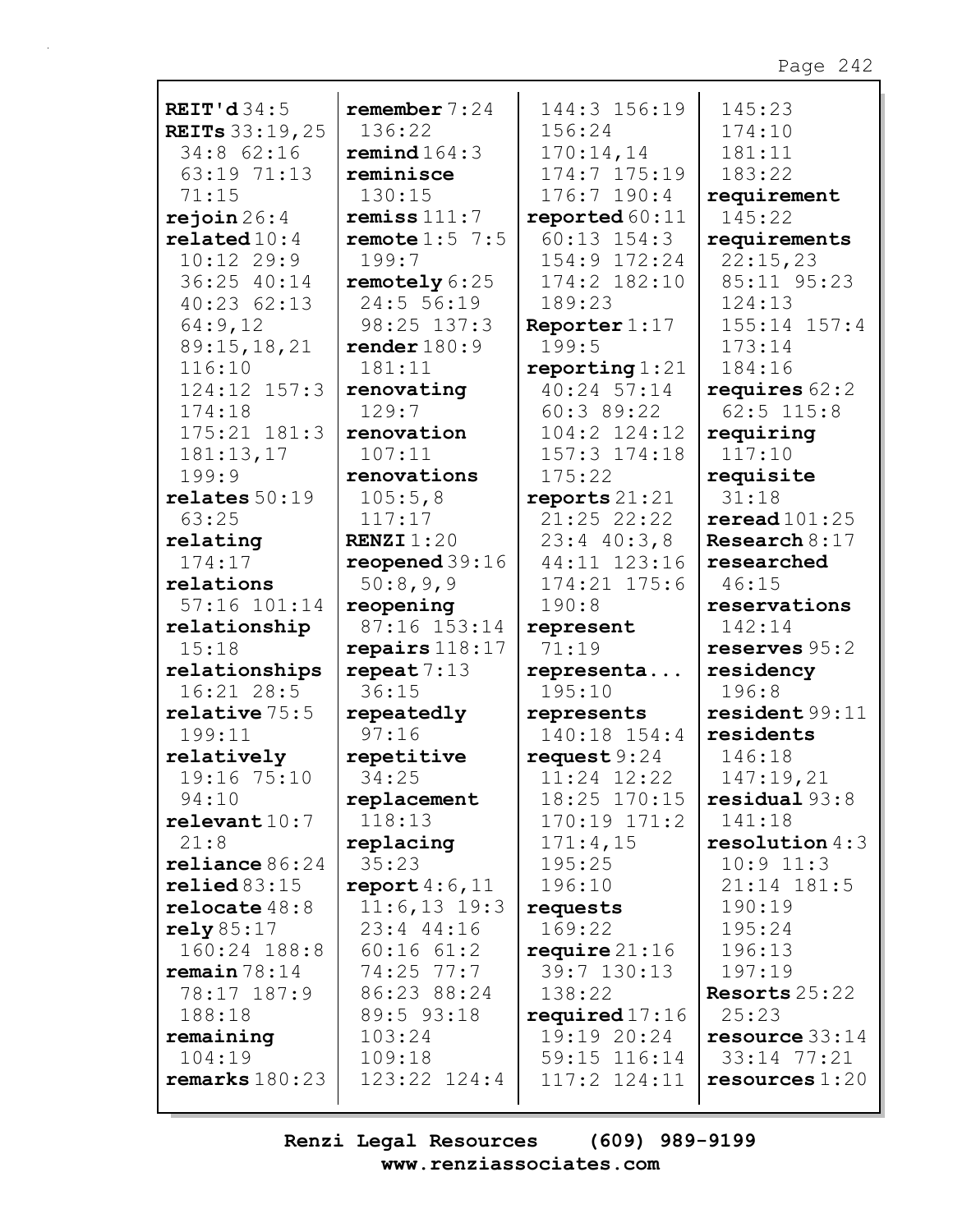| $15:12$ $21:2$   | restrictive                | 116:20             | 107:22                    |
|------------------|----------------------------|--------------------|---------------------------|
| 86:17 87:24      | 50:22                      | 119:17,20          | 108:12                    |
| $91:9,23$ 96:2   | result38:14                | 126:5,7            | 109:14,20                 |
| 133:10           | 39:17,21                   | 173:8              | 110:19                    |
| 145:21           | 70:6 73:21                 | reviewed $8:24$    | 111:13,22                 |
| respect 170:19   | 122:21 187:2               | 40:2 88:24         | 112:4,25                  |
| 195:6            | results $17:6$             | 123:22             | 116:21                    |
| respectfully     | $21:20$ 22:6               | 170:21             | 118:17,21                 |
| $171:4$ 195:25   | 22:13 85:19                | 195:23             | 119:3,7,13                |
| respective       | 86:15,18                   | 196:12             | 119:23                    |
| 170:23           | 155:9 174:3                | revised $174:14$   | 120:13,18,24              |
| respectively     | 183:23 184:2               | revolver $69:11$   | 125:16 129:3              |
| 76:7             | 185:4 189:6                | 74:8 78:2,13       | 139:7,7                   |
| responded        | 189:23                     | 78:16 87:24        | 143:19 145:9              |
| 193:7            | $r$ ésumé $85:24$          | 96:14              | 146:3 147:3               |
| response 96:7    | $r$ ésumés 85:25           | revolving          | 147:20                    |
| 121:4 172:4      | resurgence                 | 68:22 73:17        | 150:24                    |
| 180:21 191:8     | 189:10                     | 73:20 94:14        | 154:15 156:4              |
| 198:14           | $\texttt{retail} \, 28:13$ | 95:5               | 157:25                    |
| responses $73:6$ | 28:14 29:5                 | rewards $152:11$   | 163:24                    |
| responsibi       | 35:19 116:15               | 184:5              | 164:24                    |
| 18:22 146:11     | 150:25                     | <b>Rhode</b> 93:25 | 166:10 177:9              |
| responsibi       | 151:24                     | 100:13             | 178:4,25                  |
| 20:14 94:22      | $\texttt{retain}$ 151:7    | 110:15             | 188:10,11                 |
| 181:21           | 154:21                     | 135:21             | right-hand                |
| 189:17           | retaining                  | 140:25 190:5       | 101:6                     |
| responsible      | 151:24                     | 190:23             | rights $63:12$            |
| 16:4 57:11       | retention                  | RI 4:12 11:15      | risks 22:18               |
| rest140:7        | 88:11 154:25               | 175:7              | $67:19$ 85:18             |
| 149:25,25        | return 12:21               | Richardson         | 86:3,788:10               |
| $170:3$ $179:11$ | 83:18 156:8                | 177:24             | 88:16,20                  |
| restaurant       | 183:20                     | right 24:2         | 173:13                    |
| 110:8, 11, 14    | revenue $38:19$            | 28:3 30:11         | <b>River</b> $1:11 \ 3:5$ |
| $111:9$ $112:13$ | 78:20 79:23                | 37:2,11            | $3:10$ 4:9 5:4            |
| 143:17 152:5     | 87:11 103:7                | $40:17$ $41:2$     | $9:5,25$ 10:2             |
| restauranteur    | $111:4$ $123:3$            | 41:10 46:25        | 11:11 20:8                |
| 111:20           | 123:12,16                  | 47:651:5           | 26:628:18                 |
| restaurants      | 173:18                     | 54:18 60:12        | 32:23 45:22               |
| 112:16 115:3     | 186:19 189:6               | $60:14$ $64:5$     | 100:13                    |
| 123:14           | revenues $60:14$           | 66:367:4           | 137:25 175:3              |
| 125:16,23,24     | $60:20$ $61:3$             | $69:15$ $72:9$     | 182:4,8                   |
| 131:24           | 84:4,16                    | 74:10 77:22        | 188:10 190:3              |
| 135:23           | reversal <sub>43:14</sub>  | 78:25 84:8         | 190:23                    |
| restrictions     | reverse $186:18$           | $90:23$ $102:9$    | $\texttt{road126:17}$     |
| 34:20 184:4      | review12:17                | 105:6,16           | roads $67:20$             |
| 187:2            | $22:4,5$ 33:13             | 106:3 107:14       | robust130:5               |
|                  |                            |                    |                           |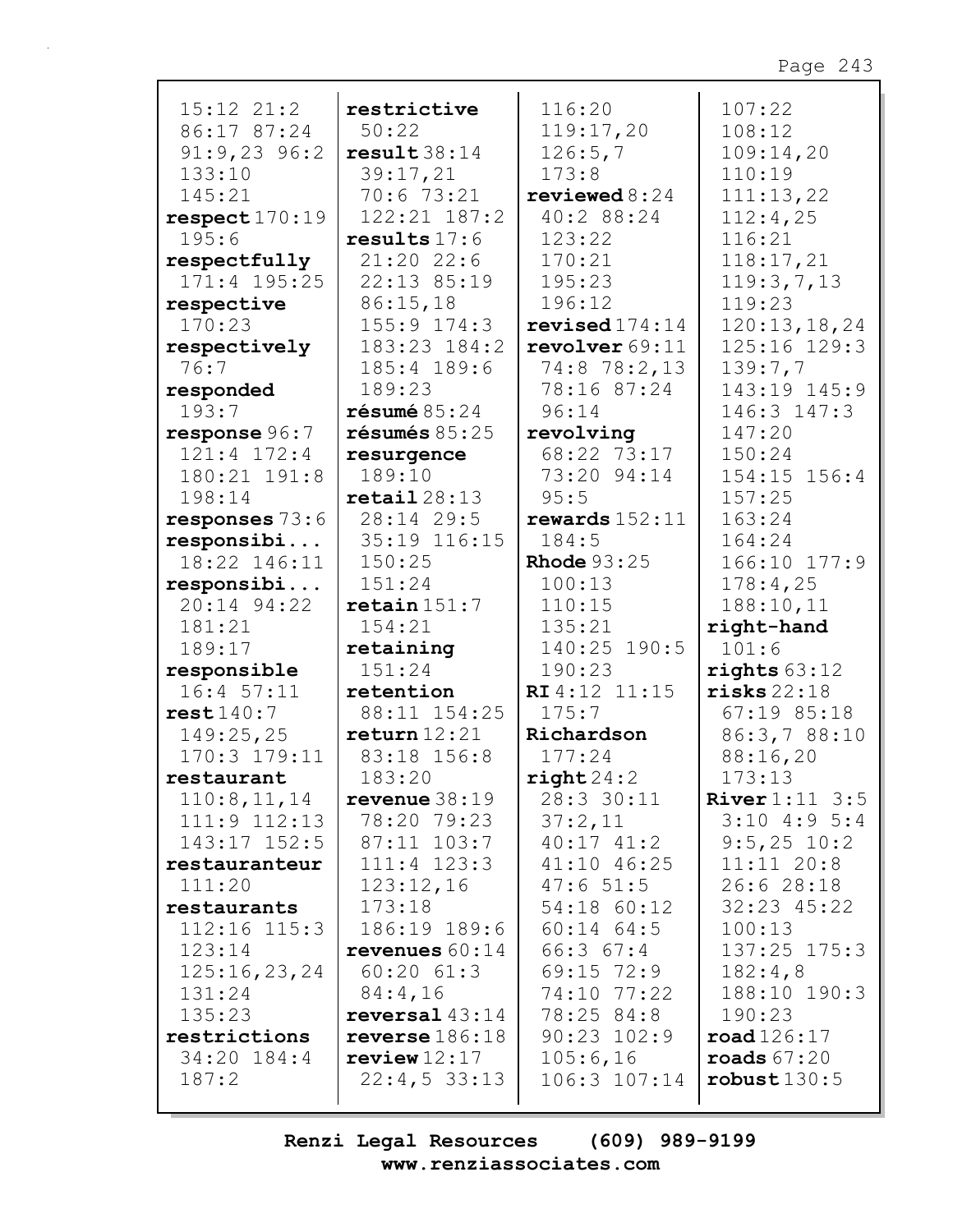| 141:24                         | 191:2                  | 134:3 149:9                  | 130:16          |
|--------------------------------|------------------------|------------------------------|-----------------|
| Rock $29:14$                   | run 84:12              | 164:21                       | Secretary 2:7   |
| 43:6 138:2                     | 91:13,23               | 165:15                       | 6:10            |
| role 15:9                      | 95:17,21               | 168:19                       | section $20:6$  |
| 153:7                          | 96:3 127:11            | says 178:22                  | $92:2$ 184:6    |
| roll8:742:19                   | 129:13 130:2           | scale $102:25$               | secure $25:18$  |
| 135:10                         | rung $148:15$          | $103:5$ $127:6$              | $107:6$ 160:5   |
| 151:11 191:9                   | running $39:18$        | 128:2                        | secured $71:25$ |
| 192:10                         | 113:2 147:2            | scenes $177:25$              | security $4:13$ |
| 197:10                         | 147:7 148:7            | scheduled                    | $11:15$ $21:18$ |
| $\texttt{rolled}$ 135:15       | runs $36:2$            | 74:22                        | 173:3 175:10    |
| 152:11                         | 147:17                 | $\texttt{school} 24:21$      | see $14:8,17$   |
| $rolling$ $135:11$             | $\texttt{rural}~100:2$ | 100:6,9                      | 33:12 38:24     |
| room13:6                       |                        | 144:24 162:2                 | 51:14 71:18     |
| 14:10 49:14                    | $\mathbf{s}$           | screen $9:17$                | 94:19 104:22    |
| 70:3 105:7                     | S3:14:1                | 15:5 80:20                   | 106:4 108:4     |
| 105:22                         | 56:18 137:2            | se126:19                     | 108:8,9,19      |
| 106:12,14,20                   | Sac $112:3,4$          | $\texttt{sealing11:24}$      | 110:17          |
| 106:23 114:6                   | sad194:14              | 12:22 169:22                 | 113:25          |
| 114:8 117:17                   | safeguard              | 170:15,18                    | 115:14          |
| 120:7, 16, 23                  | 187:14                 | 171:2,15                     | 123:15          |
| 121:10,19                      | safety $7:2$           | seamless $188:5$             | 125:15,21       |
| 122:9 129:14                   | sale $34:18$           | season $48:24$               | 127:19          |
| 135:25                         | 64:3 181:8             | 48:25 49:4                   | 130:23 132:2    |
| rooms $55:10$                  | sales 60:19,19         | 142:11,12                    | 133:24 143:4    |
| 104:22                         | 63:15                  | seasonally                   | 151:12 179:4    |
| 105:19 106:4                   | salt159:17             | 84:17                        | 179:4,4         |
| 106:9 107:10                   | saltwater              | seasoned                     | 193:15          |
| 109:16                         | $158:25$ $159:3$       | 115:17                       | seeing $13:5$   |
| 113:22                         | Salute 6:20            | $\texttt{seat}$ $110:22$     | 39:22 189:2     |
| 123:10                         | sand $53:9$            | seating $127:4$              | seen $12:19$    |
| 128:25 129:2                   | Sands $25:9$           | <b>SEC</b> $57:14$           | 48:4 65:11      |
| 129:7,24                       | sandwiches             | $\mathbf{second}\,20\!:\!14$ | 111:4 112:23    |
| 134:20 179:8                   | 158:23                 | 25:24 60:10                  | 140:14          |
| 186:17                         | sanitary               | $60:24$ $61:3$               | 141:16          |
| rough $67:20$                  | 115:10                 | 83:5 95:11                   | 146:17          |
| 76:8 95:3                      | satisfied              | 100:8 111:10                 | 149:15 155:9    |
| roulette                       | 46:19 179:21           | 131:18 135:5                 | 178:19          |
| 121:14                         | 190:11                 | $135:5$ $171:22$             | sees 108:17     |
| round $75:12$                  | satisfy $74:13$        | 171:24                       | 122:6,6         |
| Rowan $24:22$                  | Saturday<br>127:12     | 178:22 191:4                 | segment $54:9$  |
| rule 71:15                     | saw43:1546:4           | $191:6$ $192:7$              | segmented       |
| ruling 175:21                  | 87:11 141:18           | 197:6,9                      | 93:15           |
| 176:12                         | 164:20                 | 198:9,10                     | segue $153:23$  |
| rulings 1:13<br>$5:6$ 9:7 10:4 | saying $47:5$ , $14$   | seconded192:8                | seize $93:24$   |
|                                |                        | seconds $130:15$             | $self$ -ident   |
|                                |                        |                              |                 |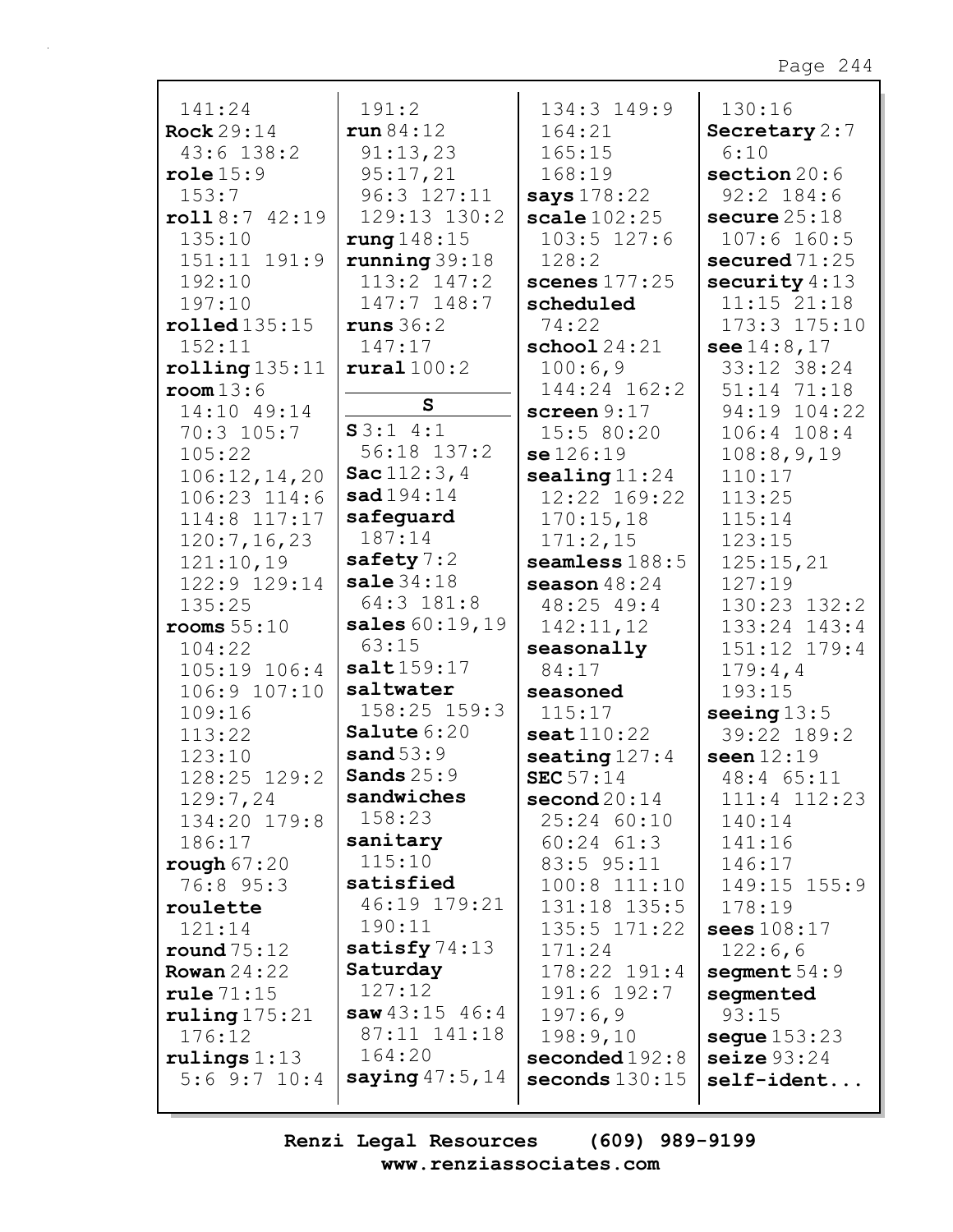| 165:25                    | 190:17           | shorter 96:7                | significant          |
|---------------------------|------------------|-----------------------------|----------------------|
| $self-suffi$              | services $1:21$  | shortfall                   | 13:9 34:11           |
| 84:6 85:3                 | 53:14 160:2      | 70:18                       | 48:10 63:3           |
|                           |                  |                             |                      |
| sell11128:4               | 161:8            | shortfalls                  | 68:8 71:23           |
| $\texttt{selling}$ 160:23 | serving $16:13$  | 85:7 86:18                  | 72:20 85:17          |
| selfout 43:23             | 131:16           | shortly $134:12$            | 86:25 111:23         |
| seminar $47:10$           | 143:23           | show $20:16$                | 121:5 122:15         |
| 47:20 159:22              | 190:16           | 56:7 112:25                 | 185:8,22             |
| seminars                  | session $8:15$   | 113:8,8,10                  | 186:16               |
| 145:18                    | 197:20           | 113:13,18                   | significantly        |
| Senator 6:7               | set10:15         | 126:8,8                     | 173:11,16            |
| senior $15:11$            | 13:16 15:15      | 127:20,21                   | signs $179:4$        |
| $33:8$ 67:8, 12           | 20:621:14        | 128:11 153:4                | 189:7                |
| 72:7 73:14                | 21:21 40:7       | 198:20                      | $similar$ 44:2       |
| 75:7,14,17                | 76:23 89:4       | showing $108:22$            | 75:3 83:24           |
| 76:14                     | 124:3 156:23     | 138:20 189:7                | 119:10               |
| sense $34:13$             | $174:7$ $181:5$  | shown $186:5$               | 122:15               |
| 84:16 102:22              | 189:15 196:5     | 189:19                      | $\sinilary$ 20:8     |
| 114:12                    | sets 193:19      | shows $127:6$               | 120:20               |
| 128:17 149:5              | setting $39:8$   | 128:5, 15                   | simpler66:18         |
| 168:8 179:6               | settlement       | 195:20                      | simultaneo           |
| 193:15                    | 196:6,19         | shut $50:7$                 | 188:17               |
| sent7:12                  | seven $143:25$   | shutdown $87:10$            | Sinclair 32:5        |
| 155:13                    | several-hu       | shutdowns                   | $65:18$ 79:6         |
| sentence $44:13$          | 68:14            | 39:17                       | $singer$ $113:15$    |
| sentences                 | shake $194:17$   | shutting $87:16$            | single $42:21$       |
| 57:23                     | share $26:18$    | $\frac{\text{shy}}{128:16}$ | 59:5,8,22            |
| separate $190:4$          | 42:2 47:18       | sic197:19                   | 60:23 76:15          |
| separately                | $50:4$ 153:5     | side 29:5                   | $\sin 24:11$         |
| $175:6$ 195:3             | shareholder      | 30:12,14                    | $72:25$ $74:9$       |
| September                 | 31:19            | 38:10 39:11                 | 74:15,18             |
| 105:11 106:8              | shareholders     | 58:15,17                    | 98:5,19              |
| 109:17                    | 35:637:5,19      | 66:14,24                    | sit112:13            |
| 135:12                    | shares $65:24$   | 79:7,9,17                   | $\text{site }110:9$  |
| 197:20                    | she'1114:13      | $112:4$ $139:3$             | 185:14               |
| seriously                 | sheet $66:12$    | 151:2 155:4                 | situation            |
| 16:19 193:22              | 86:22 94:11      | sides $66:24$               | 153:21               |
| serve $15:21$             | 94:24 96:13      | 79:21                       | 155:23               |
| 16:25 77:20               | Shore $48:3$     | sight114:2                  | 162:19               |
| 196:24                    | 49:11 112:2      | 121:13                      | situationally        |
| served $100:4$            | shoreline $53:8$ | sign68:22                   | 34:12                |
| 112:15                    | short $62:21$    | 138:17                      | $\texttt{six} 76:13$ |
| $s$ ervice $92:22$        | 91:14,24         | 178:21                      | 96:13 112:12         |
| 136:12                    | 95:18,22         | $\texttt{signed}111:19$     | $six$ -mile $108:8$  |
| 173:14                    | 96:4,16          | significance                | $sixth$ 111:6,16     |
| 185:17                    | $110:7$ $130:2$  | 183:3                       | 112:11,20            |
|                           |                  |                             |                      |
|                           |                  |                             |                      |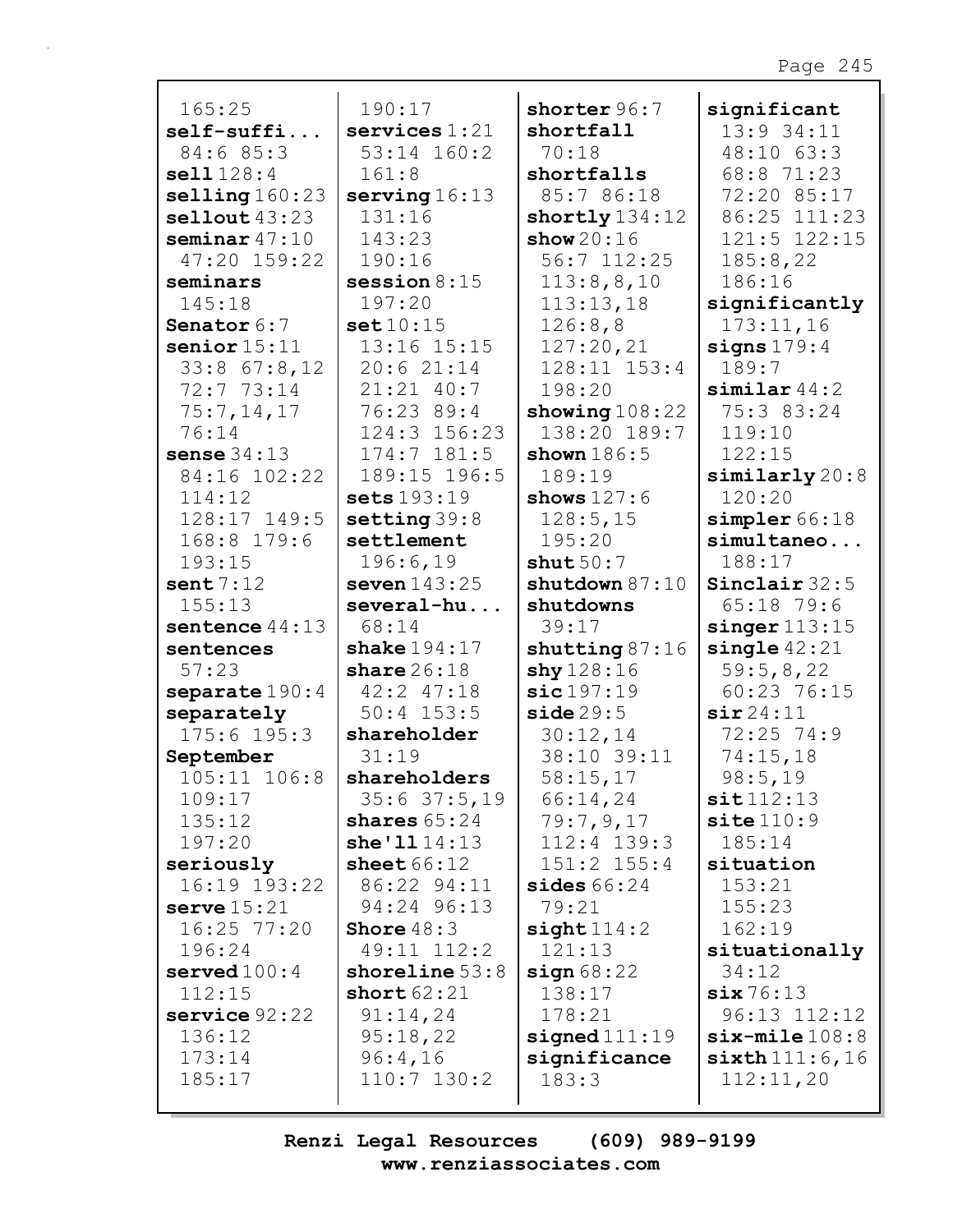| sixth-floor               | south $24:25$   | speedy $18:18$   | 20:13 22:12               |
|---------------------------|-----------------|------------------|---------------------------|
| 110:24                    | 25:4 49:10      | spend103:17      | 70:10 173:9               |
| 112:15                    | 53:8,19         | 104:13,22,22     | 173:23 176:2              |
| slated121:11              | 147:21          | 104:24           | 181:21                    |
| sleep $193:18$            | 158:13,16       | 123:10 146:8     | 184:12                    |
| $sleep-at-n$              | spa118:8        | spending         | stable $70:20$            |
| 94:23                     | space $42:15$   | 109:24           | 189:17                    |
|                           | 55:9 110:24     |                  | stack $74:18$             |
| slipped163:18             |                 | spent $97:11$    |                           |
| slot114:4                 | 111:16,22       | 102:4,11,20      | $\texttt{staff101:10}$    |
| 121:24                    | 112:8 118:21    | 103:11           | 101:15                    |
| slots $122:25$            | span 182:8      | 104:11, 16, 20   | 160:25                    |
| slow 142:11               | spare $58:2$    | 104:21 109:6     | 167:19,25                 |
| $slower$ $139:12$         | speak $79:24$   | 109:7 114:19     | staffed 188:3             |
| small80:19                | 127:24          | 123:8            | $\texttt{staffing}$ 40:23 |
| 108:16                    | 132:13,13       | Speziale         | 89:21 142:17              |
| 133:20,22                 | 146:14 164:2    | 140:20           | 154:16 157:3              |
| 134:3 149:21              | 195:15          | spoke $46:7$     | 174:18                    |
| 159:20                    | speaking $7:25$ | 70:8 139:8       | 175:23 187:7              |
| smaller108:14             | $8:2$ 55:4,5    | spoken $132:8$   | 187:13,17                 |
| snapshot 99:22            | 139:19 142:2    | sports $26:20$   | stages $58:19$            |
| 101:4                     | 159:22          |                  |                           |
|                           |                 | 27:25 29:11      | stand $47:12$             |
| social $39:8$             | special $6:1$   | 29:17 30:17      | 65:5 177:11               |
| soft141:4,5               | $9:22$ $47:17$  | 30:19,22         | 177:11                    |
| $\text{solid}34:19$       | 47:1956:6       | $31:14$ 32:5     | standalone                |
| sole $64:11$              | 198:22          | $32:25$ 38:4     | 130:6                     |
| solely $64:5$             | Specialist      | 38:23 42:14      | standard $4:12$           |
| somebody 50:2             | 8:19            | 42:15 43:17      | $4:13$ $11:15$            |
| 67:23                     | specializing    | 43:23 44:8       | 11:16 170:15              |
| son $194:3$               | 44:19           | 58:24 63:12      | 175:7,10                  |
| <b>Soo</b> $45:18$ $46:3$ | specific 33:23  | 79:3,588:20      | 189:15 190:5              |
| Soohyung $44:17$          | 36:9 75:12      | 142:10           | 190:6,23,24               |
| soon $58:11$              | 79:8 82:16      | 150:22           | standards                 |
| 129:22,24                 | $97:12$ $152:3$ | $151:25$ $153:7$ | $10:15$ $17:16$           |
| sorely $149:2$            | 152:21          | 185:10,16        | 19:19 175:4               |
| sorry $61:12$             | 186:12          | sportsbook       | 175:11                    |
|                           |                 |                  |                           |
| $62:4$ 74:7               | specifically    | 53:13 116:16     | standpoint                |
| 81:2 82:18                | 94:2,9          | 142:3,5,13       | 80:6 87:17                |
| 93:7 191:11               | 168:16          | 142:15           | start24:19                |
| 191:12                    | specifics       | 185:14           | 30:755:25                 |
| sort $71:16$              | 36:25 50:19     | spot111:5        | 99:8 100:24               |
| 91:7                      | 80:4            | spots $139:7$    | 105:12                    |
| sound $61:18$             | specified       | 142:14           | $112:20$ $114:6$          |
| 66:6                      | 191:3           | spread $7:1$     | 121:11 125:6              |
| sounds $82:21$            | $spech159:14$   | 75:15 106:7      | 129:7,10                  |
| sources $65:10$           | speed $140:6$   | SQUARE $1:23$    | 130:2 137:13              |
| 68:20 90:7                | 159:8           | stability        | 142:11                    |
|                           |                 |                  |                           |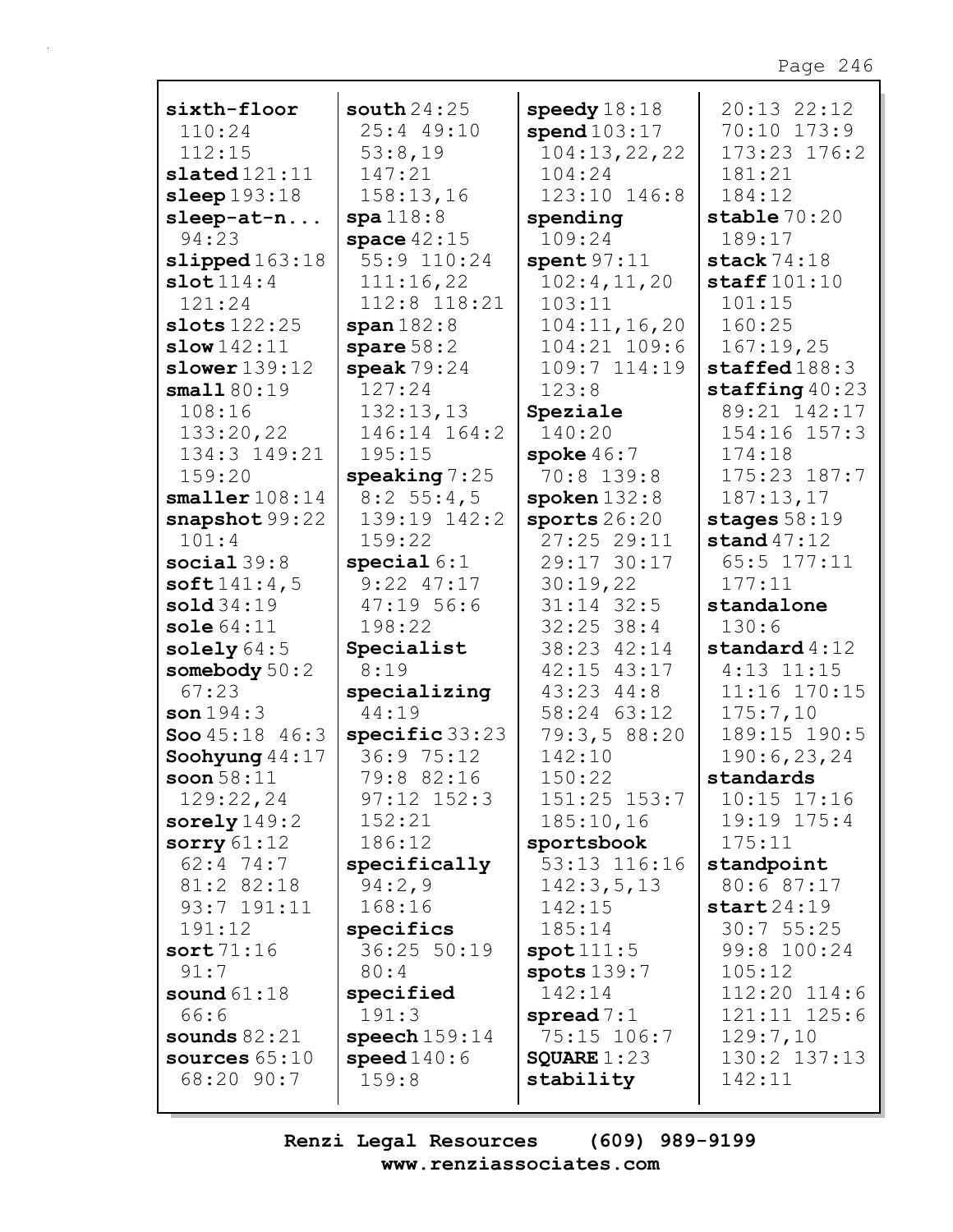| $\:$                         | 44:21 47:6             | 95:23                  | 155:7                   |
|------------------------------|------------------------|------------------------|-------------------------|
| 59:16 108:10                 | 63:23 80:7             | stock $28:21$          | student $167:3$         |
| 115:19 135:9                 | 95:14 134:12           | 36:13,17               | students 166:7          |
| 137:20,21                    | 182:13,19              | 37:4,565:3             | 166:7,11                |
| 138:5 139:11                 | status $147:2$         | 65:17,23               | 167:6                   |
| 140:23                       | statutory              | stories $194:17$       | stuff $110:5, 5$        |
| 148:19                       | 174:25                 | storm $115:10$         | 113:21,21               |
| 151:16                       | stay 113:8,10          | 115:11                 | 115:5,7                 |
| 157:22                       | Stephen 5:8            | story $137:16$         | 121:9 123:6             |
| 183:16                       | $56:1,22$ 57:1         | 142:12                 | 162:21                  |
|                              | 58:1 59:1              | strafed $61:14$        | stuff's $194:18$        |
| starting $42:17$<br>51:12,15 | $60:1$ $61:1$          |                        | sub140:10               |
|                              |                        | strangers<br>183:11    |                         |
| $105:10$ $106:6$             | $62:1$ $63:1$          |                        | $\texttt{subject} 10:8$ |
| 109:17 125:5                 | $64:1$ $65:1$          | strategic              | 77:16 116:19            |
| 148:14                       | $66:1$ $67:1$          | $57:18$ 63:6           | 181:4 191:2             |
| 187:22 194:4                 | 68:1 69:1              | 63:22 72:16            | 197:3                   |
| starts $106:8$               | 70:1 71:1              | 188:23                 | submarine               |
| 123:11                       | 72:1 73:1              | strategies             | 158:23                  |
| 139:10                       | 74:1 75:1              | $45:21$ $151:6$        | submission              |
| stash $67:22$                | 76:1 77:1              | 154:24 155:6           | 12:19                   |
| state $1:1,22$               | 78:1 79:1              | 189:4                  | submit 117:11           |
| $6:10,10$ 24:7               | 80:1 81:1              | strategy 32:24         | submits $174:23$        |
| 29:12 30:6                   | 82:1 83:1              | $42:3,16$ $43:6$       | 175:7,14                |
| 43:2 50:23                   | 84:1 85:1              | 44:20 54:15            | 176:4                   |
| 56:20 63:11                  | 86:1 87:1              | 101:17 109:3           | submitted $11:5$        |
| 63:13 99:3                   | 88:1 89:1              | 109:3 115:18           | 11:22 118:3             |
| 133:11                       | $90:1$ $91:1$          | 151:22 168:7           | 118:24 171:2            |
| 134:12 137:5                 | $92:1$ $93:1$          | 168:16 182:5           | 196:11                  |
| 146:23                       | 94:1 95:1              | 184:22 185:9           | <b>Subs</b> $112:3,5$   |
| $177:13$ $183:4$             | $96:1$ $97:1$          | $\text{Street } 25:19$ | subscribe               |
| 187:12 199:5                 | steps $80:2$           | 57:1762:23             | 67:11                   |
| state.nj.us                  | 155:22 156:5           | 93:6                   | subscribers             |
| 7:13                         | 156:7                  | strong $14:13$         | 6:13                    |
| stated $13:8$                | Steve $14:25$          | 69:9 72:5              | subsidiary              |
| $17:18$ $102:24$             | $18:8$ 32:6            | 76:16 105:20           | 21:7                    |
| 133:19                       | $33:21$ $34:4$         | 105:20                 | substantial             |
| statement $6:4$              | 36:9,24                | stronger $25:3$        | 38:18 92:17             |
| 13:21,24                     | 55:24 56:8             | strongly               | 173:22                  |
| 166:16                       | 61:6                   | 107:22                 | substantive             |
| statements                   | $\texttt{stint} 25:12$ | structure 22:6         | 103:25                  |
| 13:16 131:23                 | stints $25:6$          | 63:8 66:15             | success $110:15$        |
| 133:19 172:7                 | stipulation            | $66:17$ $67:13$        | 152:9 179:9             |
| 172:11,15                    | 195:4,19               | 68:7 71:13             | 184:12                  |
| states $26:15$               | 196:6, 10, 13          | 71:21 72:8             | successful              |
| $31:12$ $37:14$              | 196:19 197:5           | 73:4 86:24             | 20:19 86:2              |
| $37:22$ $41:23$              | stipulations           | 109:8 138:13           | 138:11                  |
|                              |                        |                        |                         |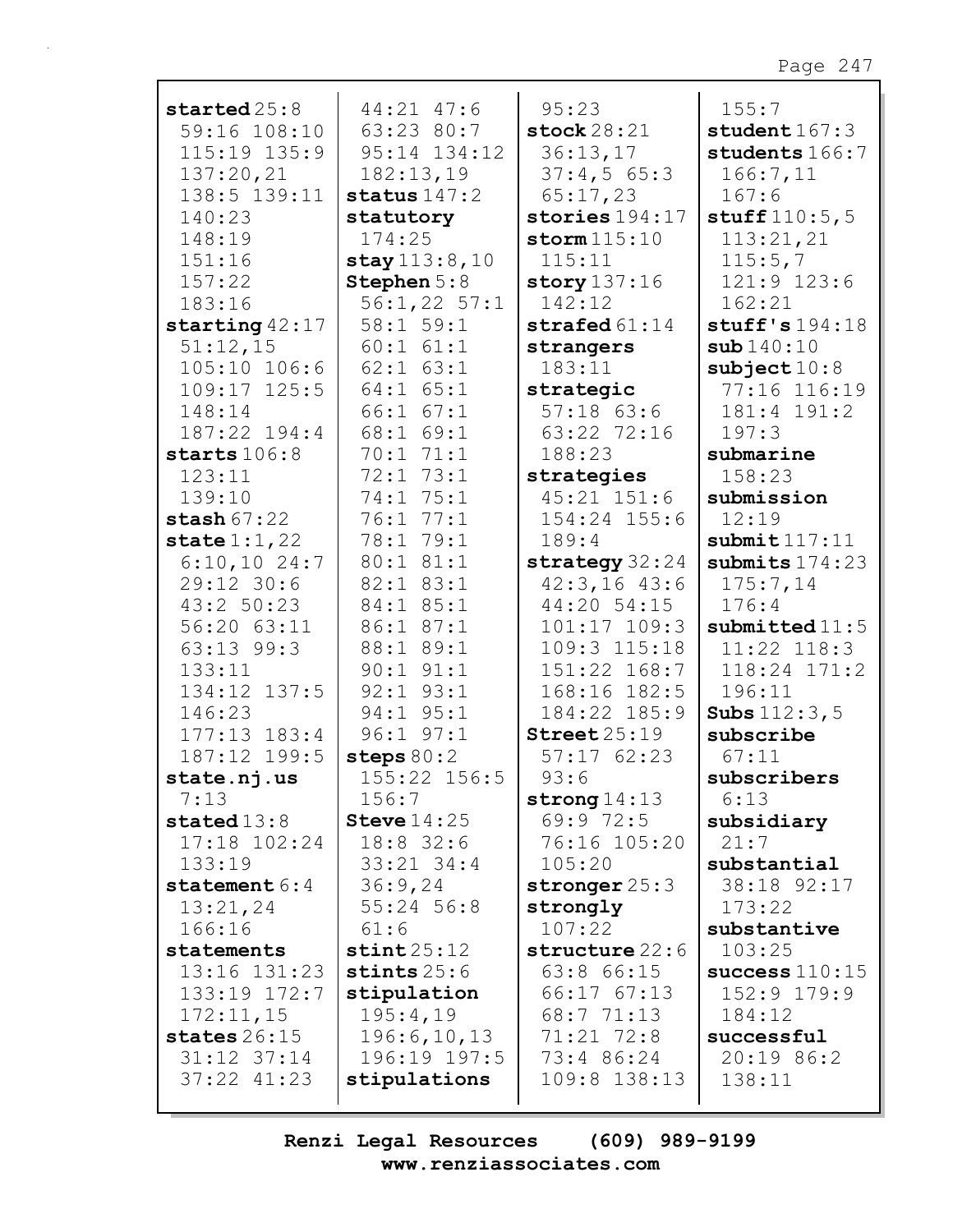| 181:25                         | suppose $90:22$  | $30:1$ $31:1$         | 159:5 160:25            |
|--------------------------------|------------------|-----------------------|-------------------------|
| 185:13                         | 128:20           | $32:1$ $33:1$         | 194:17                  |
| 189:21                         | sure $12:14, 15$ | $34:1$ $35:1$         | talked27:17             |
| $suffice$ $92:14$              | 15:10 24:20      | $36:1$ $37:1$         | 56:556:6,8              |
| sufficient                     | 25:726:12        | 38:1 39:1             | 115:2,2,3               |
| 20:17 78:8                     | 27:17 30:15      | $40:1$ $41:1$         | 141:6                   |
| 81:23 87:2                     | $32:2$ 45:3      | $42:1$ $43:1$         | talking 27:3            |
| $91:9,23$ $95:2$               | 47:22 53:19      | 44:1 45:1             | 47:965:9                |
| 96:19 154:16                   | 99:24 108:12     | $46:1$ $47:1$         | 92:21 125:10            |
|                                |                  |                       |                         |
| 181:23                         | 111:18 143:4     | 48:1 49:1             | 130:10 168:9            |
| 189:19                         | 143:9 152:6      | $50:1$ $51:1$         | targeting               |
| suggest $147:15$               | 156:7 165:21     | $52:1$ $53:1$         | 96:21                   |
| suggested $75:6$               | 167:12 168:4     | $54:1$ $55:1$         | Tarves $145:21$         |
| suggests $59:14$               | surprises        | 56:18 98:24           | Taste $112:2$           |
| 86:4                           | 92:14            | 199:2,2               | taught $107:5$          |
| SUITE $1:22$                   | surprisingly     | table110:17           | $\texttt{tax} 92:22,23$ |
| suites $105:14$                | 18:9             | 114:9                 | taxes $70:13$           |
| 105:18                         | surrounding      | $tables 110:19$       | tea $111:25$            |
| 128:25                         | 26:14 87:7       | 112:8 114:21          | teaching                |
| sum 94:4 97:17                 | surrounds        | $\texttt{taffy141:4}$ | 138:20                  |
| summarize                      | 195:4            | $158:25$ $159:3$      | team $79:2,13$          |
| 24:18                          | surveillance     | 159:16                | 85:23 86:2              |
| summation                      | 121:16           | take $10:18$          | 97:14 115:17            |
| 71:20                          | swear $23:23$    | 15:730:9              | 121:16                  |
| summer $27:13$                 | 56:14 98:22      | 44:15 62:20           | 139:18,19,21            |
| 49:13 114:19                   | switched106:2    | 62:22 107:23          | 187:25                  |
| $114:22$ $122:2$               | $switches$ 115:9 | 112:24                | teams $139:6$           |
| 127:9,20                       | sworn $5:7$ 24:5 | 129:18,18             | technical $6:23$        |
| summer-long                    | 56:19 98:25      | 133:9 172:8           | 93:8                    |
| 113:18                         | 136:22 137:3     | 172:13                | technologists           |
| summering                      | symbol128:20     | taken $18:22$         | 38:17 46:9              |
| 47:25                          | symbolic         | 98:14 134:4           | technology $1:5$        |
|                                | 107:20           | 140:8 155:22          | $7:6$ 39:10             |
| <b>Sun</b> $25:16, 21$<br>26:4 | 108:20           | 156:4 172:17          | 117:21 199:7            |
|                                |                  | 180:14                | teens $43:11$           |
| support40:19                   | synergies        |                       |                         |
| $53:14$ $54:2$                 | 188:24           | $\texttt{tale}$ 78:24 | 48:7                    |
| $83:15$ $85:2,6$               | $system$ $135:9$ | talent $31:23$        | teeth $159:15$          |
| 86:21 122:4                    | 135:18 136:3     | 139:23                | TEL $1:24$              |
| 144:24 166:6                   | 151:11           | $talendared$ 33:11    | Telescope               |
| 174:19                         | systems $144:24$ | talk $45:20$          | 80:14                   |
| 175:24                         | $\mathbf T$      | $60:4$ $62:15$        | tell 15:8 28:8          |
| 187:25 189:9                   |                  | $68:2$ $69:17$        | $31:25$ 45:21           |
| supported                      | T2:24:15:7       | $110:4$ 138:24        | $47:17$ 57:4            |
| 89:18                          | $24:1, 4$ 25:1   | $139:20$ $142:3$      | $58:11$ $59:4$          |
| supporting                     | 26:127:1         | $143:7$ $144:14$      | 104:9 105:7             |
| 70:23                          | 28:1 29:1        | $152:25$ $159:4$      | 109:23                  |
|                                |                  |                       |                         |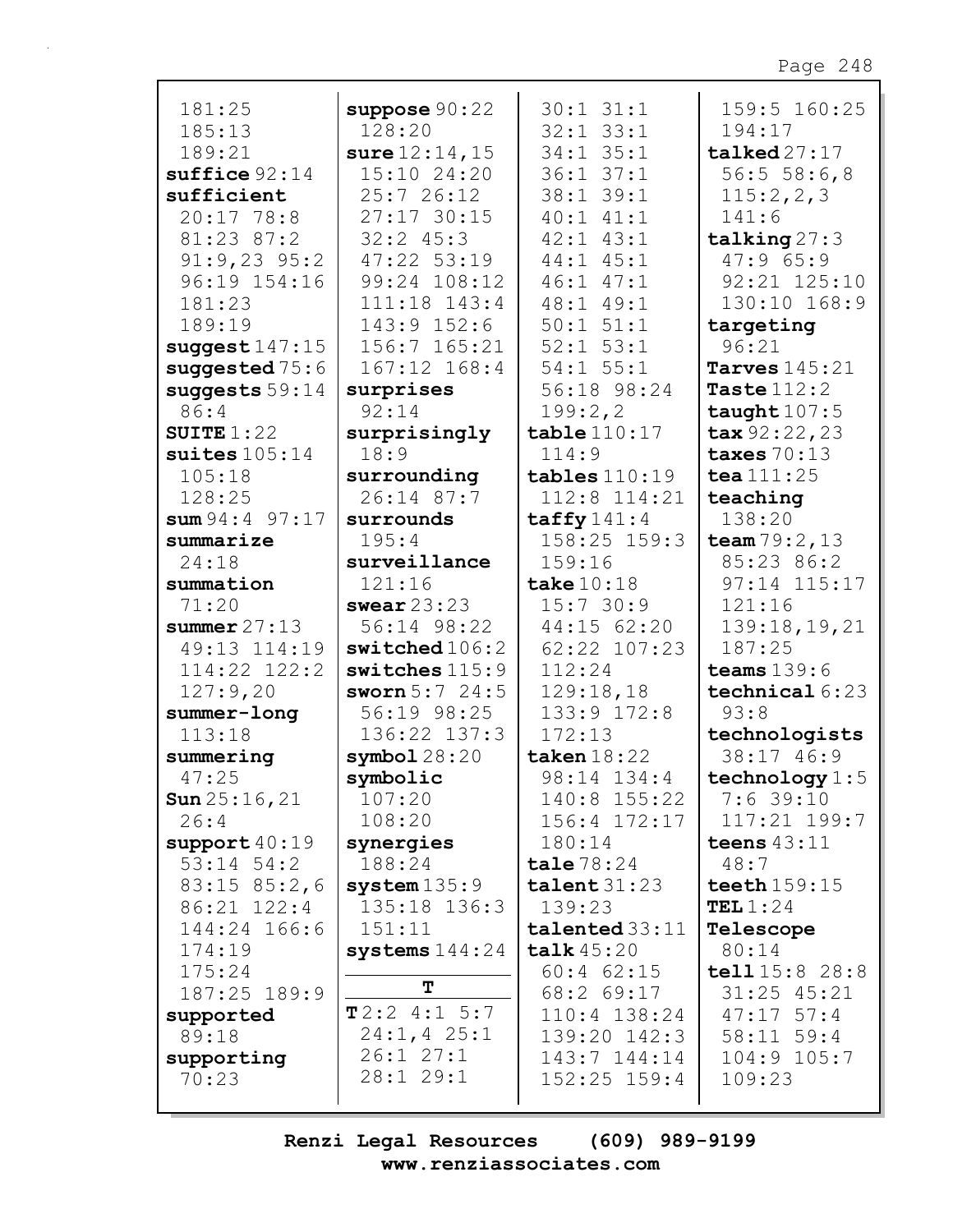| 113:22           | testifying       | 98:8,12,13                  | 141:20          |
|------------------|------------------|-----------------------------|-----------------|
| 126:22,23        | 18:10,24         | 99:6 115:25                 | 151:17          |
| 134:24           | 33:22 36:10      | $116:3$ $121:2$             | 158:22          |
| 142:12 146:2     | 52:11            | 124:15,17,22                | 161:11          |
| 146:14 148:7     | testimony        | 124:25 131:5                | 178:18          |
| 158:8,16         | 10:18 12:15      | 131:8, 11, 16               | 192:19          |
|                  |                  |                             |                 |
| $163:7$ $164:3$  | $13:18$ $18:5$   | 131:17 134:7                | things $16:4$   |
| 194:17           | 19:3,17          | 134:8,9                     | $50:13$ $57:11$ |
| telling $15:17$  | 22:20 23:9       | 136:8, 11, 12               | 64:8 67:20      |
| 99:9             | 59:14 92:18      | 137:9 138:15                | 90:19,22        |
| tells $101:8$    | 100:16           | 150:3,5,7                   | $91:3$ $92:13$  |
| ten $158:7$      | 101:22           | 151:5 156:10                | 94:14 106:12    |
| 159:13           | 102:18           | 157:9,17                    | 107:6,22        |
| ten-minute       | 108:25           | 163:12 164:9                | 108:22          |
| 172:9,13         | 136:11           | 164:10, 11, 13              | 109:20,21       |
| ten-week         | 174:22           | 167:21,22                   | 110:7 113:25    |
| 127:21           | 186:22           | 169:13,20                   | 122:11,12       |
| ten-year $75:19$ | 190:10           | $170:4$ $171:6$             | 127:2 133:20    |
| 75:23            | 191:23           |                             |                 |
|                  |                  | 171:8,17                    | 133:22 134:5    |
| tenants $101:12$ | testing $108:11$ | 172:6, 16, 22               | 136:4 138:12    |
| tend $92:12$     | text 193:7       | 172:23                      | 138:13 139:3    |
| 121:15           | thank $6:21$     | 176:20,21                   | 140:3,5,22      |
| 122:13           | $8:14$ $9:21$    | 177:18,22                   | 141:5, 15       |
| 146:24           | 12:18 13:15      | 178:3 179:13                | 142:7 145:17    |
| tends $54:19$    | 14:16 15:24      | 179:17                      | 145:18          |
| term $73:12$     | $17:7,8$ 19:23   | 190:15                      | 146:21          |
| 75:8,13,15       | 23:10, 11, 15    | 191:13,15                   | 149:21          |
| terminate        | 24:10,12         | 192:3,4                     | 151:14 153:6    |
| 176:10           | 32:12,15,17      | 193:3,11,22                 | $158:7$ 164:4   |
| terms $12:21$    | 34:23 36:3       | 194:8,10                    | think $12:3,7$  |
| 66:19 74:21      | 41:2,4,14        | 195:22                      | 17:4,524:17     |
| 91:12 95:21      | 46:11 49:23      | 196:15,16                   | 26:24 27:18     |
|                  |                  |                             |                 |
| 197:4            | 51:17,18,19      | 197:23,24                   | 28:15 33:24     |
| terrific 70:5    | 52:17,20         | 198:17,18,19                | 36:23 37:18     |
| testified        | 55:16,18,21      | <b>Thanks</b> $16:2$ , $11$ | 39:23 43:10     |
| 17:22,25         | $55:22$ 56:9     | $61:20$ $136:14$            | 49:3,4,7,18     |
| $18:7$ $19:10$   | 56:23,24         | theater $126:18$            | $50:20$ $52:9$  |
| $24:5, 14$ 28:4  | 57:758:5         | 126:19                      | $53:2$ $54:3,8$ |
| 56:19 98:25      | $60:8$ $62:12$   | theoretically               | 57:24,24        |
| $99:17$ $102:10$ | 64:14 69:15      | 53:5                        | 61:14,19        |
| $103:8$ 137:3    | 71:2,5,7         | therewith $1:13$            | $67:4$ $68:3$   |
| 183:25           | 73:2 74:10       | $4:10$ 5:6 9:8              | $70:5$ 76:6     |
| 184:10           | 80:22 82:24      | 11:11                       | 78:23 80:19     |
| 187:16           | $89:9,24$ 90:2   | the Score $31:2$            | $95:8$ 107:9    |
|                  |                  |                             |                 |
| testify $18:3$   | 90:9,13,14       | thing $48:20$               | 109:5 122:19    |
| 18:17 50:18      | $96:24$ $97:22$  | $107:5$ $132:19$            | 132:11          |
|                  |                  |                             |                 |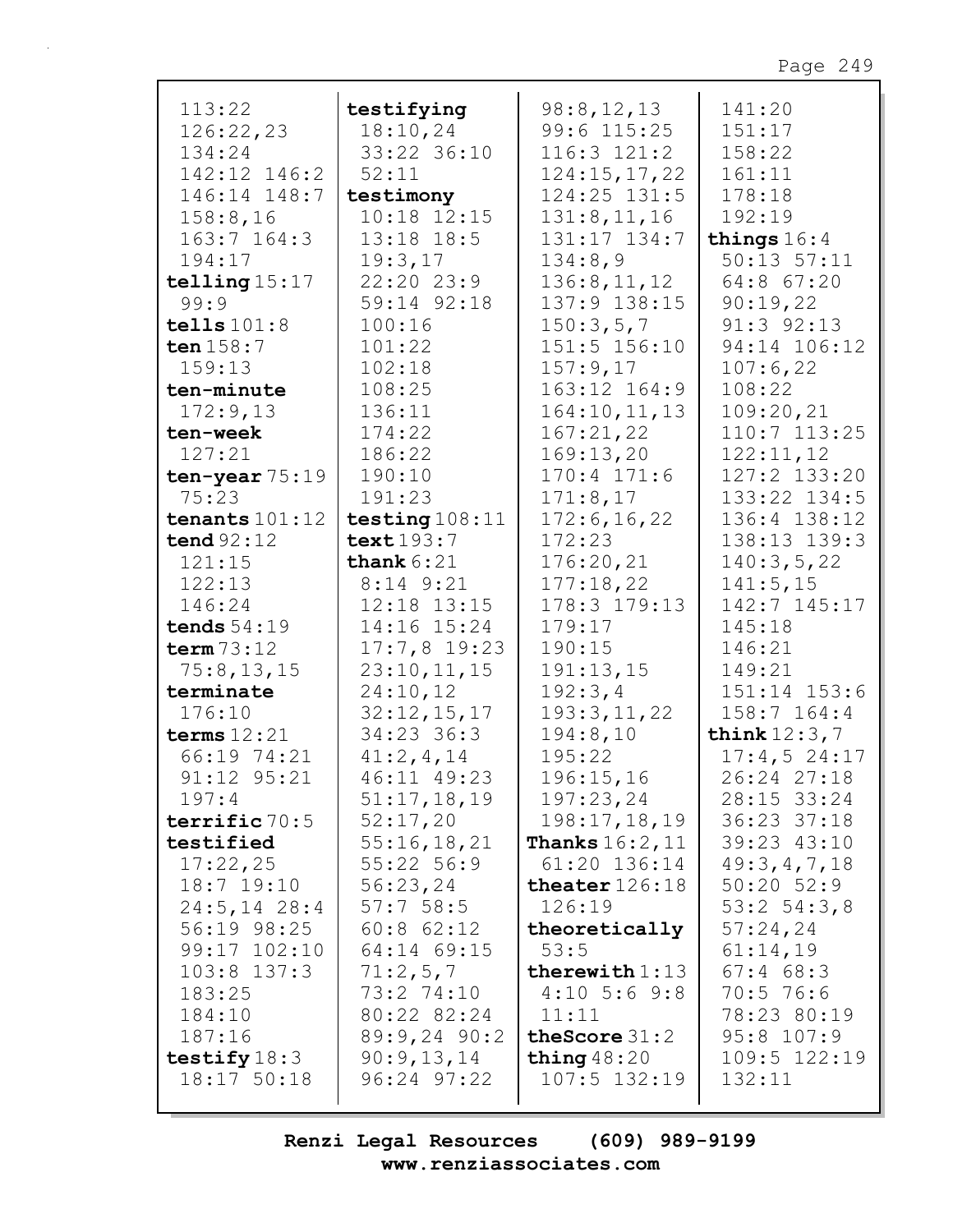| 133:12           | Thunderbirds     | 186:25                | tons 160:20          |
|------------------|------------------|-----------------------|----------------------|
| 139:13           | 56:3             | 188:11                | $\text{tool } 62:23$ |
| 141:19,21        | ticker $28:20$   | 191:11 193:9          | 71:17                |
| 147:20           | tie-in $141:7$   | timely $129:21$       | tools $152:19$       |
| 148:23 149:2     | tied 142:21      | times $66:22$         | 152:21               |
| 152:20           | tier $151:11$    | 161:25                | top 129:23           |
| 153:15,15        | ties $112:17$    | timing $102:24$       | 134:21               |
| 160:8,9          | 141:8            | 103:10                | 168:21               |
| 163:17           | tile 105:24      | 104:15                | total $74:2$         |
| 169:11           | till 98:10       | tiny $14:9$           | 76:18,18,22          |
| 170:10 171:3     | Tim178:15        | tip $155:3$           | 80:24 93:19          |
| 178:19,24        | time $7:15,16$   | tipped $67:24$        | 94:4 97:17           |
| third27:21       | $15:3$ $16:17$   | $\texttt{title}18:10$ | 117:16               |
| 30:17            | $17:13$ $18:3$   | 137:14                | 118:23               |
| thorough $22:4$  | 25:18,19         | today $6:25$          | totality             |
| thoroughly       | 26:3 27:10       | $10:10$ $17:14$       | 115:16               |
| 136:9            | 28:6, 12, 24     | 18:3,18               | totals $83:9$        |
| thought $30:18$  | $32:14$ $33:12$  | 19:18 22:11           | Tots $144:22,22$     |
| 99:8 139:9       | $34:16$ $41:3$   | 22:20 23:20           | touch $133:3$        |
| 159:11           | $42:23$ $43:4$   | 24:18 27:3            | touched $54:17$      |
| 165:17           | $57:7$ 58:2,22   | $51:18$ $57:7$        | 55:2 58:7            |
| thoughts 132:6   | 64:13 70:9       | $61:24$ $65:5$        | 123:10               |
| thousand         | 72:17 74:11      | 66:369:2              | 144:12               |
| 126:19           | 77:10 78:23      | 79:23 86:23           | 150:12,25            |
| 159:23           | 79:11,18         | 87:5,18               | 151:9 154:20         |
| three $55:6$     | 81:2 82:9,17     | $90:15$ $98:11$       | tough $153:17$       |
| 63:16 70:2       | 83:14 84:8       | 98:17 130:24          | tour 25:24           |
| 82:25 93:20      | 86:3 89:25       | 136:11                | 178:21               |
| 99:16,17         | 97:698:9         | 161:15                | toured $97:23$       |
| 104:2, 2, 3, 19  | 100:12,18        | 174:23 176:6          | tournament           |
| $120:3$ $143:23$ | $101:24$ $102:2$ | 176:13                | 32:952:23            |
| 143:24           | 102:16,16        | 186:14,22             | tournaments          |
| 151:19           | 109:18 110:7     | 189:10                | 32:4                 |
| 154:14           | 112:25 116:8     | 191:16,23             | $\text{tout}$ 110:6  |
| 160:10           | 122:2 129:25     | today's $8:25$        | tower $105:13$       |
| 172:14           | 130:9,13         | 23:2,9                | 106:6 107:8          |
| 180:12           | 135:14           | 175:21                | 107:18 108:4         |
| $three-mean$     | 137:21           | 190:10                | town $160:16, 18$    |
| 111:13           | 139:13, 14, 14   | toke $140:9$          | Toys $144:22$        |
| three-year       | 141:16,16,19     | 155:3                 | track $86:4$         |
| 182:8            | 143:21           | told 164:17           | 135:18               |
| thirdled16:19    | 148:16           | tolerance             | 182:13,20            |
| throwing         | 153:17           | 146:12                | Tracy $177:23$       |
| 108:18           | 155:25           | TOLL $1:24$           | trade $28:20$        |
| throws $108:16$  | 162:11           | tomorrow 56:7         | traditional          |
| 108:17           | 171:16 178:9     | 198:21                | 71:21 72:19          |
|                  |                  |                       |                      |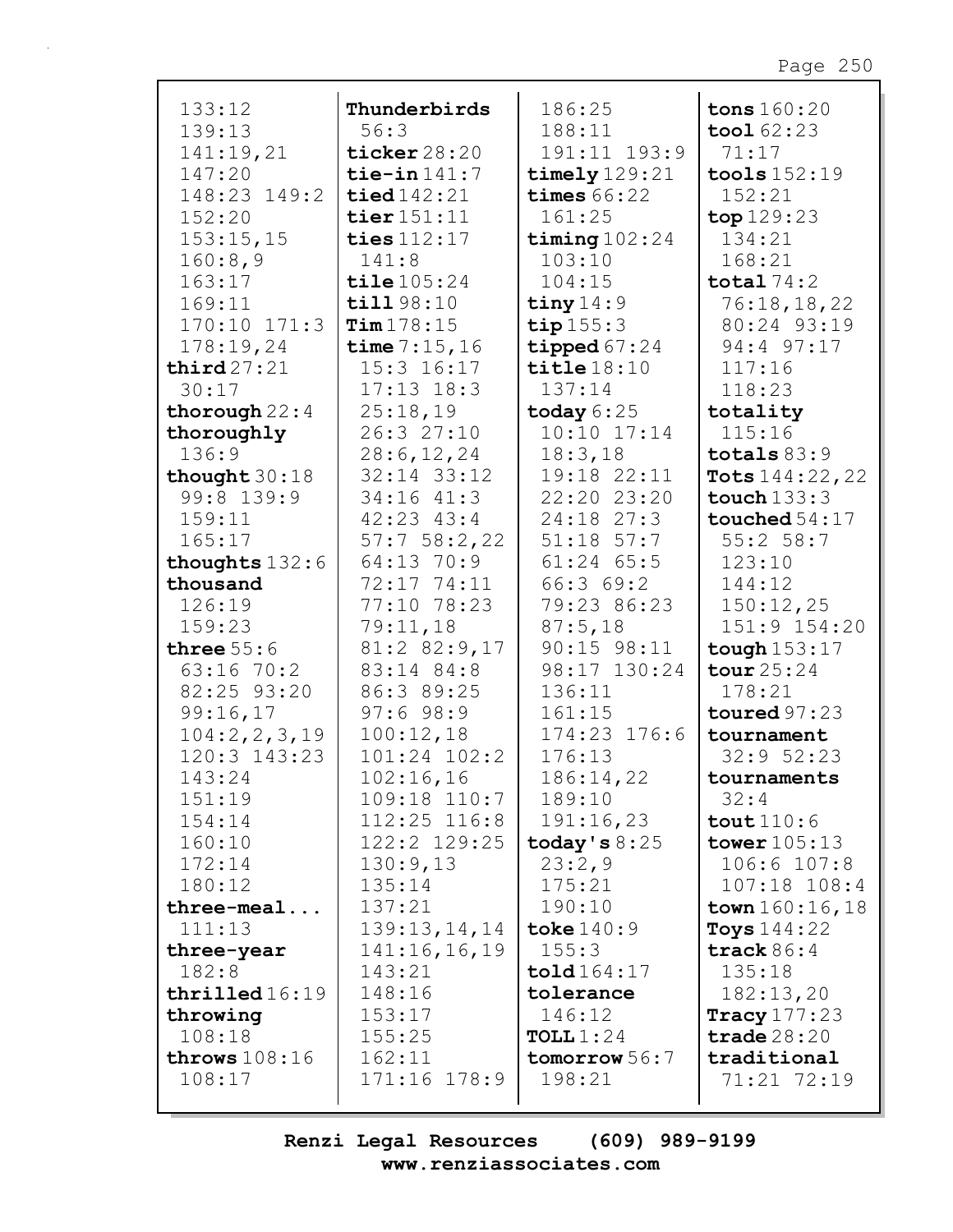| trajectory             | treasury 57:13       | turns $110:21$           | 86:2                |
|------------------------|----------------------|--------------------------|---------------------|
| 39:12 61:4             | tremendous           | <b>TVs</b> $105:25$      | $ul$ timate $195:6$ |
| tranche $75:19$        | 194:5                | twilight                 | ultimately          |
| 75:20,22,23            | Trenton 6:11         | 148:16                   | 43:24 45:15         |
| tranches 75:18         | Tribe $25:17$        | <b>Twin</b> $1:11 \ 3:5$ | 54:20 184:24        |
| transaction            | tried $162:25$       | $3:10$ 4:9 5:4           | umbrellas           |
| 23:729:9               | Tropicana 29:6       | $9:5, 24$ 10:2           | 114:20              |
| $30:2$ $35:7,10$       | 29:21 31:9           | 11:1020:8                | unanticipated       |
| $35:16$ 37:3           | 34:3 63:10           | 26:6 28:18               | 86:18 88:8          |
| 37:17,20               | 63:18 182:16         | 32:22 45:22              | 184:15              |
| 64:19 65:5             | $trouble$ $139:4$    | 100:13                   | uncertainties       |
| 74:4,20                | true $12:6$ 38:2     | 137:25 175:3             | 87:7                |
| 76:19 78:13            | 73:7,25              | 182:4,8                  | uncovering          |
| $91:2$ $102:7$         | 116:23               | 188:9 190:3              | 130:12              |
| 182:25                 | 138:17 199:6         | 190:23                   | undergraduate       |
| 188:13                 | Trump $25:11$        | two $11:5$ 21:21         | 100:3               |
| transactions           | trust62:22           | 29:19 33:25              | underperfo          |
| 22:738:2               | 156:14 176:9         | 42:6 50:14               | 45:5                |
| 63:15 71:16            | 176:9,17             | 51:969:7                 | understand          |
| 78:21 81:6             | Trustee 16:14        | 75:18 78:24              | 10:20 91:11         |
| transcribed            | 17:3 176:19          | 79:17 86:14              | 193:18              |
| 7:17                   | 190:16               | $90:22$ $91:2$           | understanding       |
| transcript             | try 139:17           | 94:2 99:14               | 104:6,9             |
| 199:7                  | 145:6,10             | 104:2,18                 | 145:11              |
| transforma             | 153:2 159:7          | 111:13 119:9             | Understood          |
| 70:6,24                | 167:18               | 125:9,23,24              | 105:2               |
| transforma             | trying $80:11$       | 130:12                   | underutilized       |
| 31:4                   | 148:13               | 133:14                   | 55:9                |
| transition             | 159:23,24            | 138:10 146:3             | unemployment        |
| 107:20                 | 160:5 191:19         | 148:10 152:8             | 144:4               |
| 108:10                 | 191:21               | 167:24                   | unexpected          |
| 115:23 188:5           | 193:17               | 170:15,19                | 88:5                |
| transitioning          | tuck-in $80:12$      | type $49:17$             | unexpectedly        |
| 59:18                  | <b>Tuesday</b> $1:6$ | 51:14 55:13              | 163:6               |
| transitions            | turn $59:16$         | 114:14                   | unfold123:12        |
| 185:12                 | 73:3 82:2            | 126:13 128:2             | unfolding           |
| translates             | 83:23 136:17         | 128:9 134:3              | 188:17              |
| 72:2                   | turnaround           | 146:12                   | unforeseen          |
| transporta             | 123:20               | types $57:21$            | 85:14               |
| 117:25                 | turned $26:5$        | 125:12 128:5             | unfortunately       |
| $\texttt{trash}108:16$ | 27:1959:10           | typically                | 18:16 102:14        |
| 108:19                 | $60:25$ 107:19       | 45:11 84:18              | 155:24              |
| travel 127:19          | 110:9,11             |                          | unfunded $78:17$    |
| 153:3                  | 114:23               | U                        | 94:13 96:14         |
| traveler               | 191:23               | Uh-hum $78:5$            | union $101:14$      |
| 114:22                 | Turning $69:16$      | UK 51:7, 8, 10           | United $31:12$      |
|                        |                      |                          |                     |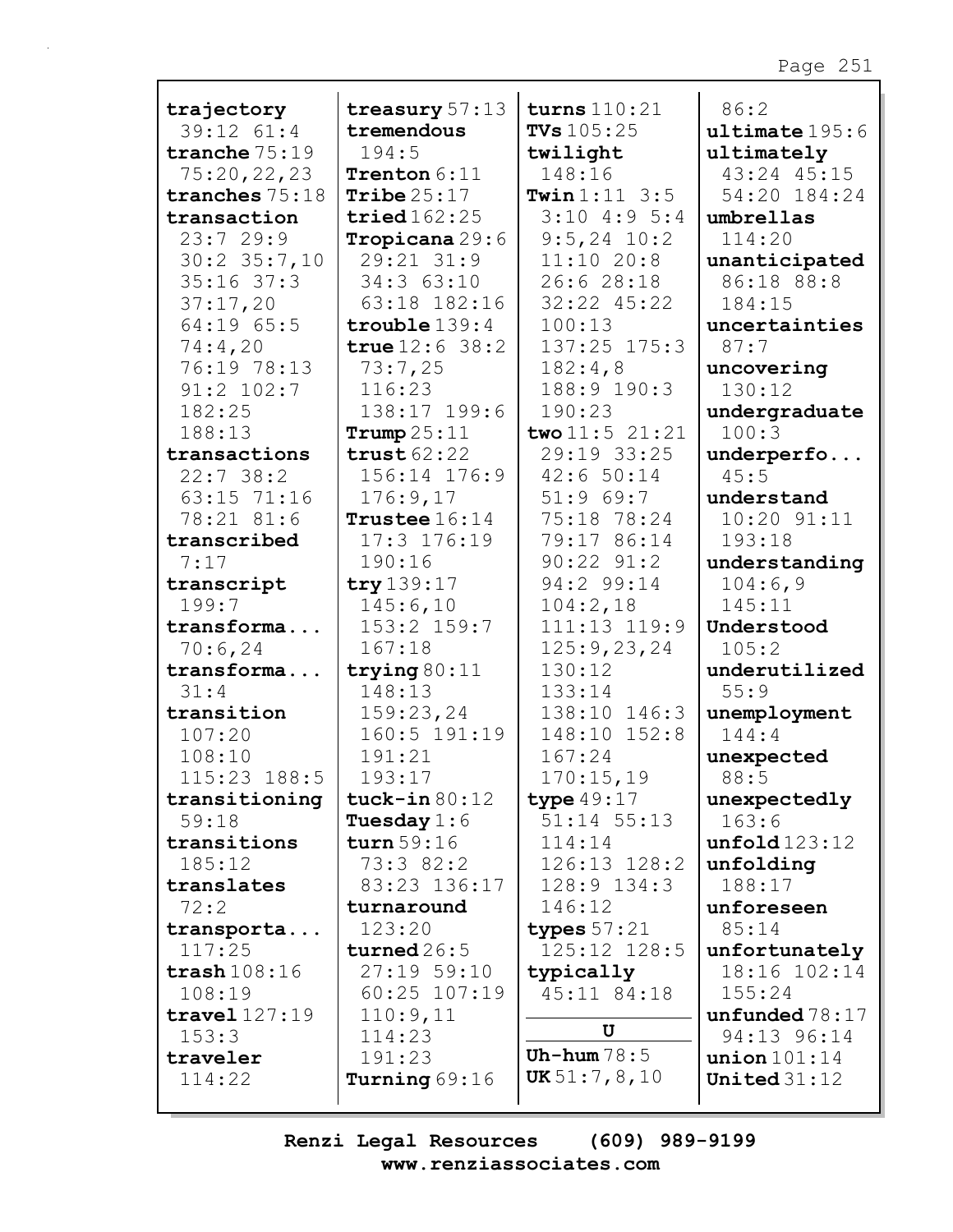| 37:14,22                 | $\mathbf v$             | 137:17                | 197:10                     |
|--------------------------|-------------------------|-----------------------|----------------------------|
| 44:21                    | $\texttt{vacant}$ 110:9 | 148:17                | VP25:13                    |
| University               | 111:21,22               | 157:16                |                            |
| 24:23                    | validation              | 158:20                | W                          |
| unknown $80:3$           | 92:8                    | 159:17 161:4          | W2:5,63::2,7               |
| unnoticed                | value148:12             | 162:23                | wagering $33:2$            |
| 193:10                   | variant $51:5$          | 163:15 164:3          | 38:4,24                    |
| unprecedented            | $51:15$ 76:9            | 164:6 171:20          | 88:21 150:22               |
| 188:12                   | various 1:13            | 179:20                | $151:25$ $153:8$           |
| unprofitable             | 5:69:7                  | 183:14 191:5          | 185:10,17                  |
| 59:20                    | $17:24$ 28:4            | 192:6,9,14            | wait $142:24$              |
| unsecured $67:8$         | 39:16 56:3              | 192:15                | 164:18                     |
| 67:8,12                  | 57:1781:5               | 196:18                | waiting $138:19$           |
| 71:25 72:7               | 148:20                  | 197:14,15             | 176:25                     |
| 75:8, 14, 18             | <b>Vegas</b> $29:3, 4$  | 198:7                 | waive $13:17$              |
| 76:14                    | 29:21 34:4              | <b>VICI</b> 34:19, 21 | walk108:8,15               |
| upcoming                 | 48:19,25                | $video 13:4$          | 113:24                     |
| 134:25                   | 63:18 100:10            | Videography           | 194:16                     |
| 163:17                   | 182:16                  | 1:21                  | walked $59:4$              |
| update $31:16$           | vehicles 185:2          | view 62:20,22         | 108:15                     |
| 173:6                    | vein 122:15             | 77:2,8                | walking $107:10$           |
| updated $134:20$         | vender $112:5$          | 105:21 106:3          | 107:25                     |
| updates $91:18$          | vendor $111:24$         | 110:10                | 160:17                     |
| 118:12                   | Ventnor-based           | 134:23                | walks $108:7$              |
| upgrade $186:17$         | 111:9                   | 150:20                | <b>Wall</b> 25:18          |
| upgrades $70:4$          | verify $147:11$         | 173:17                | 57:1762:23                 |
| 117:17,21,25             | versa 134:16            | virtually             | 93:6                       |
| 118:17                   | versus $72:8$           | 61:24                 | walls $115:11$             |
| upside $42:12$           | 130:8 158:16            | visit12:14            | <b>Wanda</b> 15:16,16      |
| upsize $78:5$            | veteran $61:17$         | 135:3 142:14          | 15:19 16:5                 |
| Upstate $100:2$          | veterans $145:3$        | visitors 49:20        | want $11:23$               |
| usage $78:18$            | 145:4                   | 106:21,25             | $13:4,24$ $14:3$           |
| use 7:5 29:4             | vice 2:3 8:10           | 185:25                | 16:16 23:17                |
| $31:11$ $34:8$           | $8:11$ $15:11$          | voices $37:13$        | $27:8$ 28:15               |
| 37:971:13                | $16:8$ 25:12            | 39:13                 | 43:18 45:23<br>47:25 48:23 |
| 71:15 72:14              | 41:12 44:10             | volleyball            | $49:14$ 53:4               |
| 135:16 136:6             | 46:11,14                | $31:24$ 32:3          | 54:13,13                   |
| 154:18                   | 49:23 51:17             | $52:23$ $53:6$        | $57:22$ 73:3               |
| usefulness               | 51:20 55:18             | 80:13                 | $82:2,4$ 90:5              |
| 62:22                    | 57:10 90:11             | volunteer             | $95:12$ 110:6              |
| uses $65:10$             | 90:13 95:10             | 145:16,16             | 127:2 128:18               |
| 90:7                     | 96:23 124:23            | volunteered           | 128:20                     |
| utilize $32:5$           | 124:24                  | 145:3                 | 131:15,18                  |
| utilizing 79:5<br>160:19 | 128:18 129:4            | vote $5:3$<br>191:10  | 141:13                     |
|                          | 130:14                  | 192:10                | 148:17                     |
|                          | 134:16                  |                       |                            |
|                          |                         |                       |                            |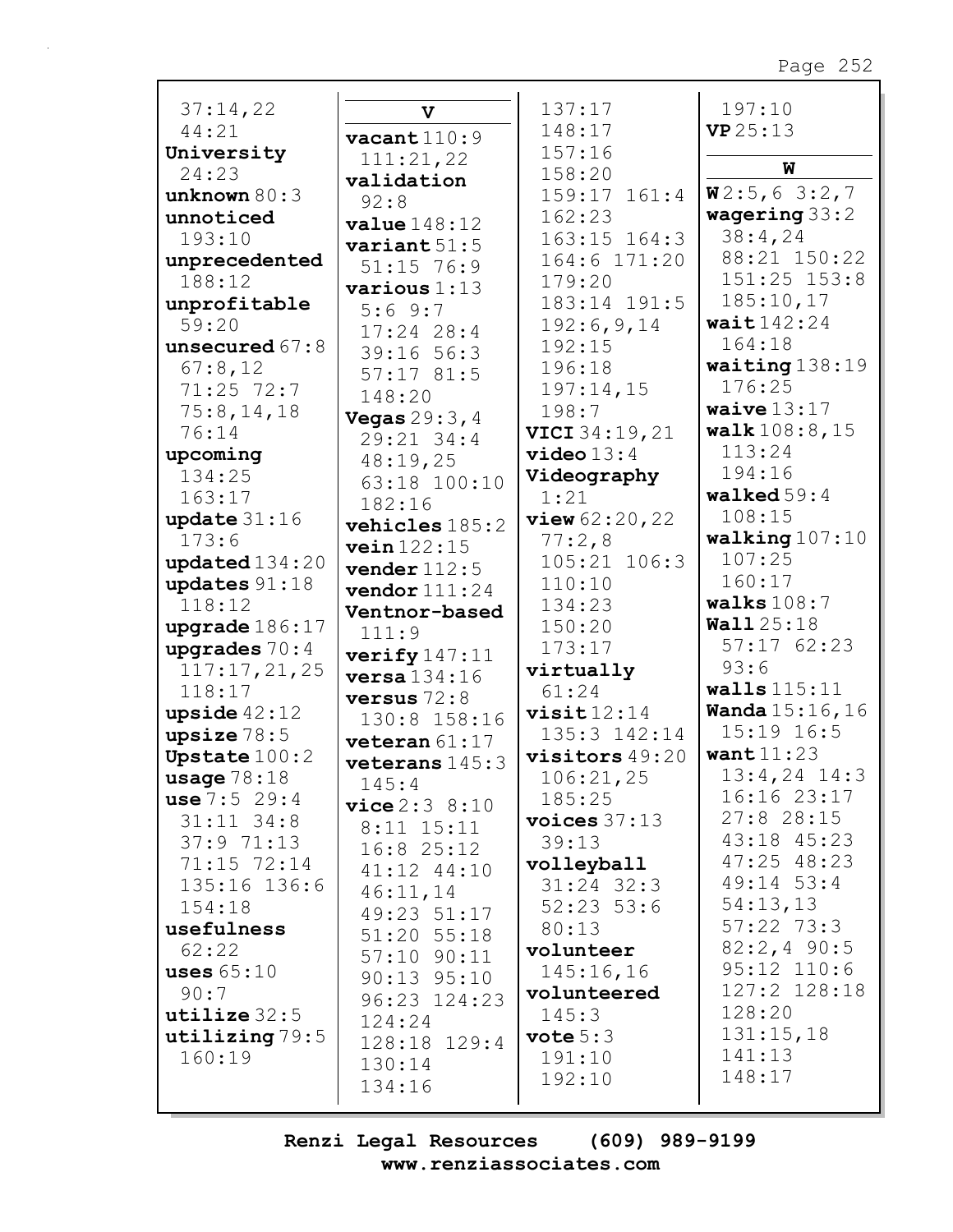| $158:14$ $164:2$         | 66:14 80:21                      | 153:17                               | 74:22 111:18          |
|--------------------------|----------------------------------|--------------------------------------|-----------------------|
| 166:25                   | 86:19 95:8                       | 154:15                               | 113:18,18             |
| $167:17$ $172:8$         | 98:10 105:25                     | $159:19$ $162:2$                     | 140:24                |
| 177:16,17                | $114:5$ $128:11$                 | 162:12 168:4                         | 141:23                |
| 178:3 190:15             | 136:3 152:20                     | 168:19,21                            | 143:25 146:7          |
| 193:10,22                | 172:7,13                         | 180:4 191:18                         | 167:25                |
| wanted $15:4$            | 180:10,11                        | 193:17                               | weekend $132:14$      |
| 46:16 153:24             | we're $27:5, 6, 9$               | 194:15,20                            | $134:25$ $153:4$      |
| 191:15                   | 27:18,18                         | we've $13:10$                        | 193:8                 |
| 192:25                   | $31:11$ $32:8$                   | 28:11 33:16                          | weekends              |
| wanting $94:19$          | 32:11 35:13                      | 34:5, 543:12                         | 110:20                |
| 138:8 139:20             | 35:13 39:24                      | 46:951:8                             | 113:17                |
| 142:13                   | $40:16$ $42:8$                   | 58:14,16,20                          | 142:14                |
| wants $87:12$            | $44:3$ $47:5$                    | 64:21,25                             | weekly $127:15$       |
| 164:3                    | $50:21$ $51:4,6$                 | 66:13 79:14                          | weeks $51:9$          |
| warmer $84:17$           | 51:13 53:17                      | 87:14 100:17                         | 65:2 80:15            |
| warning $155:13$         | 57:7,24                          | 106:13                               | 121:11                |
| 155:17                   | 62:2066:6                        | $107:10$ $110:7$                     | 132:19                |
| warranted                | 66:11 67:13                      | $112:25$ $113:2$                     | 140:10                |
| 185:7                    | 78:22 80:11                      | $113:13$ $114:4$                     | welcome $6:24$        |
| warrants 65:19           | 80:18 86:9                       | 115:19 121:9                         | 14:11,14              |
| wasn't $63:20$           | 87:25 91:20                      | 121:11,12,13                         | 36:4 131:19           |
| <b>watch</b> $31:23,25$  | $91:25$ $92:2$                   | 121:16 122:8                         | 131:22 134:4          |
| watching                 | $96:20$ $104:12$                 | 122:9,10                             | 134:6 158:17          |
| 138:21                   | 105:13,14,16                     | $123:9$ $127:3$                      | 177:20                |
| water $110:10$           | 105:17,17                        | 127:9 128:15                         | 191:17                |
| 111:8 125:18             | 106:5,6,12                       | 130:23                               | welcomed              |
| 141:4,20                 | 106:23                           | 133:15 140:8                         | 158:18                |
| 143:17 152:7             | 109:13 111:4                     | 141:16,16                            | welcoming             |
| 152:8 159:17             | 111:12,15,23<br>$112:7$ $113:17$ | 143:15 145:4<br>150:25               | 122:10<br>125:22      |
| way 12:12                |                                  | 151:16                               |                       |
| 16:23,23<br>$19:4$ 39:23 | $113:20$ $114:7$                 |                                      | went $24:16$          |
| 45:554:9,21              | 122:3,23<br>123:4,6              | $153:19$ $155:5$<br>$155:24$ $156:4$ | 67:16,16<br>100:3,5   |
| $70:7$ $91:8,13$         | 127:17,21                        | 157:23,24                            | West100:3             |
| 92:13 94:23              | 129:16 130:6                     | 163:25                               | 184:6,6               |
| 137:23 179:9             | $132:2$ $133:4$                  | 165:25                               | wholeheart            |
| 193:20                   | 133:14                           | 168:18 171:9                         | 187:24                |
| ways $48:11$             | 134:17,19                        | 179:15                               | wide $33:11$          |
| 109:10                   | 135:4,8,11                       | weather $83:25$                      | wife99:13             |
| we'1110:18               | $135:17$ $136:4$                 | 84:2 88:2                            | <b>Wild</b> $184:5,6$ |
| $14:24$ 27:2             | 139:13 141:3                     | web $7:22$                           | willingness           |
| 27:11,22                 | 141:3 143:9                      | website $7:9,19$                     | 186:6                 |
| 28:25 31:11              | 144:23 147:2                     | Wednesday                            | Wilson $15:17$        |
| $32:4$ $34:12$           | 147:7 151:10                     | 197:20                               | 15:19,20              |
| $37:15$ 38:15            | 152:17                           | week $51:16$                         | windows $108:5$       |
|                          |                                  |                                      |                       |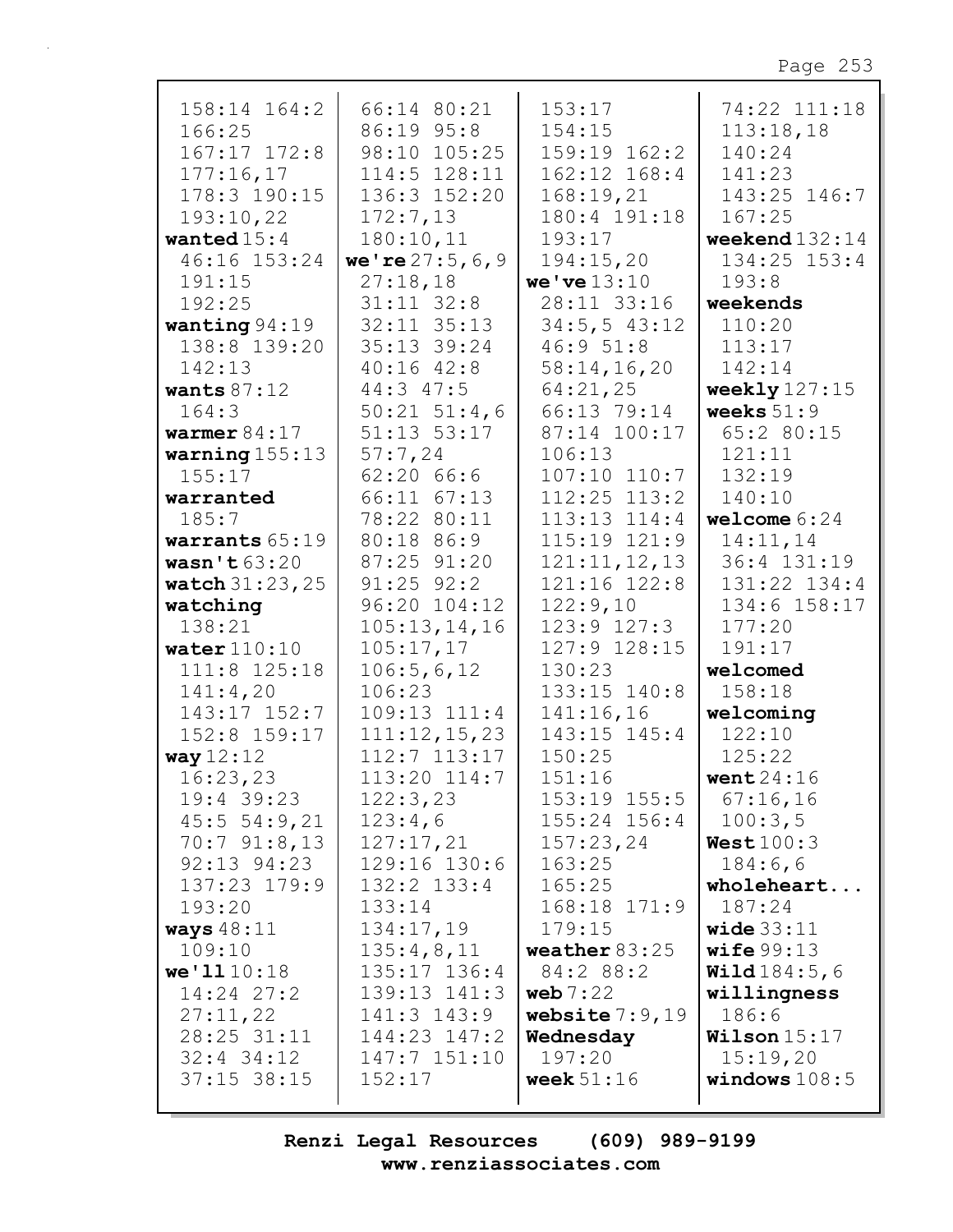Page 254

| winning $139:13$   | $14:24$ 15:4        | $\mathbf x$    | 100:4,19         |
|--------------------|---------------------|----------------|------------------|
| wiring $122:4$ , 6 | 17:19 99:17         | $x$ 4:1,3,6,11 | 101:19           |
| wisdom 85:21       | 142:19              |                | 104:11 113:5     |
| wish $6:14$        | 150:25 170:2        | Y              | 114:25           |
| $18:18$ 50:2,2     | 170:7 190:11        | Y98:24         | 116:16 120:3     |
| withdraw           | woke $107:15$       |                | 126:2 130:20     |
|                    |                     | Yale $100:6$   |                  |
| 146:24             | women $31:24$       | yeah $16:7$    | 137:21,24,24     |
| 151:15             | word $156:4$        | 33:14 34:10    | 138:8 144:5      |
| withstand          | 166:10,22           | 36:24 53:22    | 148:21           |
| 173:19             | 167:3               | 57:962:10      | 149:12           |
| witness $17:20$    | words $136:6$       | 99:24 109:9    | 154:14           |
| $18:6, 12$ 19:7    | work $94:8$         | 110:3 122:23   | 168:11 179:2     |
| 23:14,24           | 125:3,5             | 123:21         | 186:10           |
| $24:9$ 42:7        | 147:21 149:3        | 126:25         | 187:23           |
| 45:3 46:12         | 149:14 155:8        |                | yesterday        |
|                    |                     | 132:10         | $97:23$ $111:8$  |
| 47:22 50:15        | 156:3,8             | 147:16         |                  |
| $51:19$ $52:4,9$   | 160:4 178:2         | 163:21         | York 28:20       |
| $53:2,16$ 54:5     | 191:16              | 164:23         | 100:2 111:20     |
| 54:17 55:20        | worked $100:11$     | 165:22         | young $159:7$    |
| 55:22,24           | 132:16              | 166:22 167:2   | 194:3            |
| 56:15,22,24        | 137:23              | 172:12         | younger $166:18$ |
| 61:13,20           | 145:20              | 176:25 177:7   | YouTube $7:10$   |
| $62:4$ 71:6        | workforce           |                |                  |
| 72:12 92:9         | 143:15 154:5        | year $17:11$   | $\mathbf{z}$     |
|                    |                     | 25:24 27:24    | Zazzally $16:14$ |
| $96:6$ $97:12$     | 165:24 166:8        | $27:25$ 30:9   | 16:18 176:18     |
| 98:12,18           | 166:19              | $32:9$ 42:6    |                  |
| 99:5 109:6         | working $16:4$      | 50:7,14        | 190:15           |
| 116:2 126:25       | 64:21 127:3         | 52:23 59:11    | zero $87:11$     |
| 129:3 130:3        | 165:7,9,20          | 73:25 82:10    | 146:12           |
| 131:14,17,20       | 167:13,16           | 82:11 84:2     |                  |
| 132:10 134:8       | 178:15              | 84:13,20,24    | 0                |
| 134:17             | <b>works</b> 192:23 | 93:13,14,19    | 086901:23        |
| 136:14,16,20       | world $79:8$        |                |                  |
| 137:7 150:6        | 183:6 193:25        | 94:4,16        | 1                |
| 158:18,21          | worlds $78:24$      | 100:9,24       | 13:25:49:1       |
|                    |                     | 103:10         | $10:1$ $11:1$    |
| 160:13             | 79:17,19            | 104:16,18,19   | $12:1$ $13:1$    |
| 162:11             | Worldwide $9:25$    | 104:20         | $14:1$ $15:1$    |
| 163:20,22          | 100:13              | 113:19 114:5   | $16:1$ $17:1$    |
| 164:10, 16, 23     | worth $184:25$      | 114:11,11      |                  |
| $164:25$ $165:8$   | wouldn't            | year's 109:16  | $18:1$ $19:1$    |
| 165:22             | 148:11 163:2        | 163:3          | 20:121:1         |
| 166:13,15,24       | www149:9            | years $16:24$  | $22:1$ $23:1$    |
| 167:20 168:4       | written $109:11$    | $17:5$ 33:17   | 75:12,12         |
| 168:24             | 146:9               |                | $170:1$ $171:1$  |
| witnesses 9:19     | www.RLReso          | 55:670:2       | $172:1$ $173:1$  |
|                    |                     | 72:5 86:14     | $174:1$ $175:1$  |
| $10:18$ $12:14$    | 1:25                | 91:15,17,19    |                  |
|                    |                     |                |                  |

Renzi Legal Resources  $(609)$  989-9199 www.renziassociates.com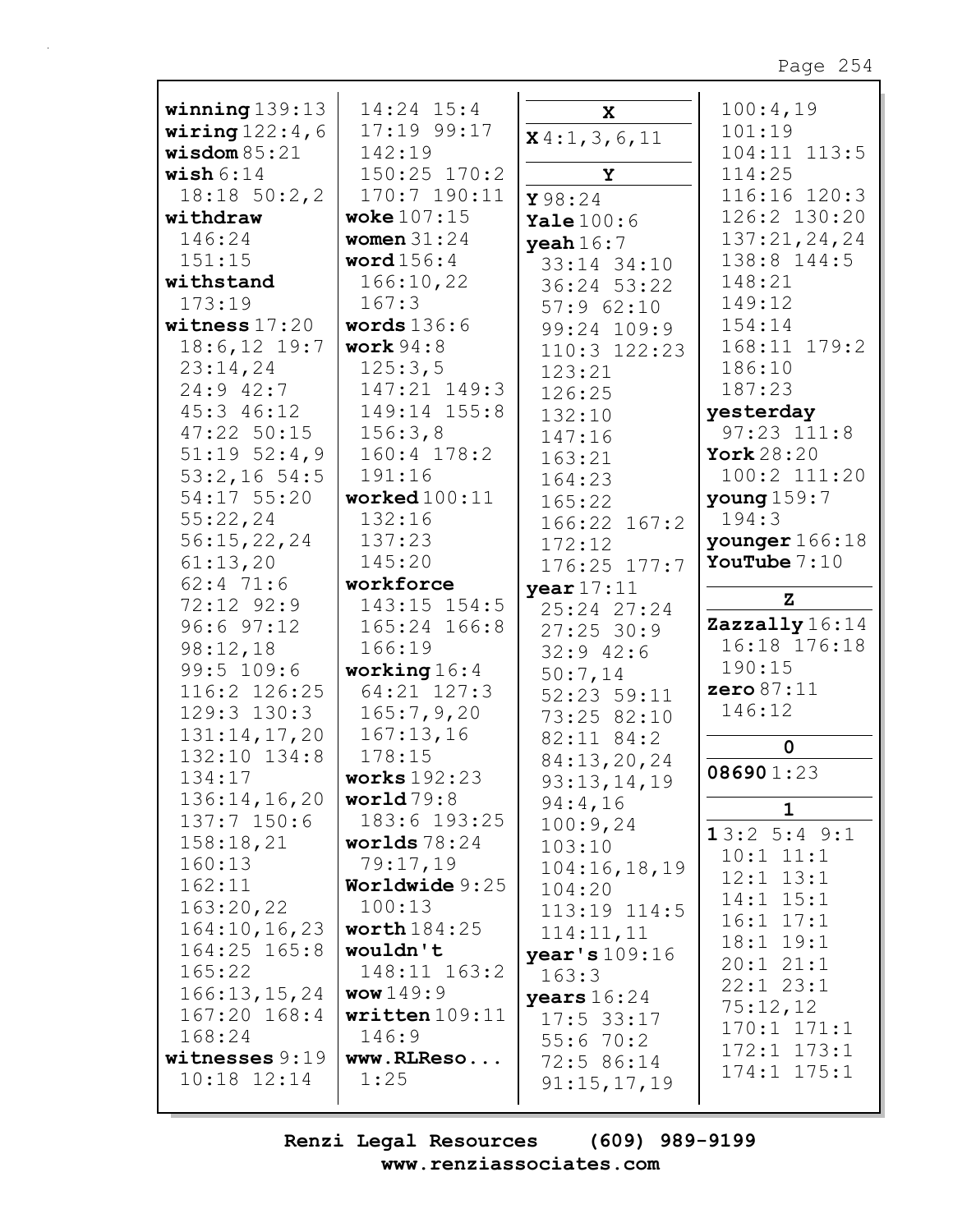Page 255

| $176:1$ $177:1$          | 35:4                | 197:2 198:1                | 73:19,25          |
|--------------------------|---------------------|----------------------------|-------------------|
| 178:1<br>179:1           | 14 30:9 182:12      | 2,000126:19                | 81:7 82:25        |
| 180:1 181:1              | 14720011:13         | 2.166:4,4                  | 83:6,10           |
| 182:1 183:1              | $4:10$ 5:6          | 2.37236:21                 | 93:18 154:3       |
| 184:1 185:1              | 11:12               | 2:33172:17                 | $154:8$ $155:12$  |
| 186:1 187:1              | 14th 29:14          | 2:51172:17                 | 174:2,3           |
| 188:1 189:1              | 1545:24 94:3        | 2:59180:14                 | 182:11            |
| 190:1 191:1              | 104:20              | 20 94:3 130:15             | 185:14            |
| 192:1 193:1              | 197:21              | 143:16 146:8               | 197:21            |
| 1,257154:3               | 15.883:11           | 147:8 151:20               | 199:22            |
| 1,325154:9               | 15th 6:9,12         | 159:19                     | 2022 30:3 81:9    |
| 1.1373:8                 | $1628:25$ 41:23     | 199:22                     | 81:19 84:23       |
| 1.575:8,13               | 105:13              | 20096:11                   | 93:19             |
| 1.94575:13               | 128:24 165:8        | 2000 25:24, 24             | 202322:9          |
| 1:0098:10,11             | 167:14,15           | 45:23                      | 27:13             |
| 1:0398:14                | 182:18              | 200744:18                  | 2024199:24        |
| 10109:13,14              | 16.2117:20          | 201026:6                   | 202976:2          |
| 123:8 130:15             | 1600165:8           | $42:19$ $45:7,9$           | 203176:2          |
| 140:9,10                 | 167:10              | 45:18                      | 21199:24          |
| 182:12                   | 171:65:2            | 201342:23                  | $21 - 08 - 171:4$ |
| 10.5118:4                | 167:10, 14, 15      | 2014 59:6                  | $5:1 \t6:1$       |
| 10.9117:24               | 1700154:15          | 201645:24                  | 21774:3           |
| 10:00110:21              | 164:22 165:9        | 2018 41:21                 | 2284:23           |
| 193:9                    | 17th 109:17         | $43:15$ $46:3$             | 22373:20          |
| 10:041:75:2              | 18137:24            | 46:10                      | 22771:22          |
| 6:2                      | 140:10 147:8        | 2020 9:22                  | 22981:9           |
| 100 $61:22,24$           | 18.1154:5           | 21:11,12                   | 23149:12          |
| 65:669:23                | 18th 17:12          | 24:15 28:16                | 2316:6            |
| 114:16 11:20             | $21:12$ $181:9$     | 28:1929:7                  | 23rd 30:16        |
| 41:22,23                 | 1921:24             | 30:13 34:19                | 245:7             |
| $47:6$ 134:12            | 140:10              | 59:773:7                   | 25 93:18 94:3     |
| 182:9,19                 | $19 - 12 - 11 - 03$ | 80:23 81:3                 | 104:16,23         |
| 118 119:6<br>11th 155:12 | 197:19              | 82:15,15,20                | 147:18<br>2665:23 |
| 1228:24                  | 1925:4<br>1945:9    | 83:10 87:11<br>87:20 94:16 | 26.1117:16        |
| 12:02 98:14              | 1975:9              | 154:6 180:24               | 268 60:14         |
| 120143:18                | 19756:7             | 181:9                      | 274:6, 121:7      |
| 1200 $129:3,7$           | 197924:24           | 20211:64:6                 | 11:14 21:21       |
| 129:23                   | $91:16$ 137:22      | $4:12$ 5:2 6:9             | 27574:9           |
| 13182:13                 | 157:23              | $6:12$ $11:7,14$           | 278154:13         |
| $13:69C-2.6$             | 1st30:21            | $21:22$ $23:5$             | 27th23:5          |
| 197:3                    |                     | $29:7,22$ 30:5             | 28 119:10         |
| 1300127:4                | $\overline{2}$      | 30:9,16,21                 | 28320011:14       |
| 1375:9                   | 23:75:975:7         | $31:6,17$ $32:2$           | 5:6               |
| 13th 29:21               | 194:1 195:1         | 35:459:8                   |                   |
| $31:5$ 32:2              | 196:1 197:1         | 60:11,17                   | 3                 |
|                          |                     |                            |                   |

Renzi Legal Resources  $(609)$  989-9199 www.renziassociates.com